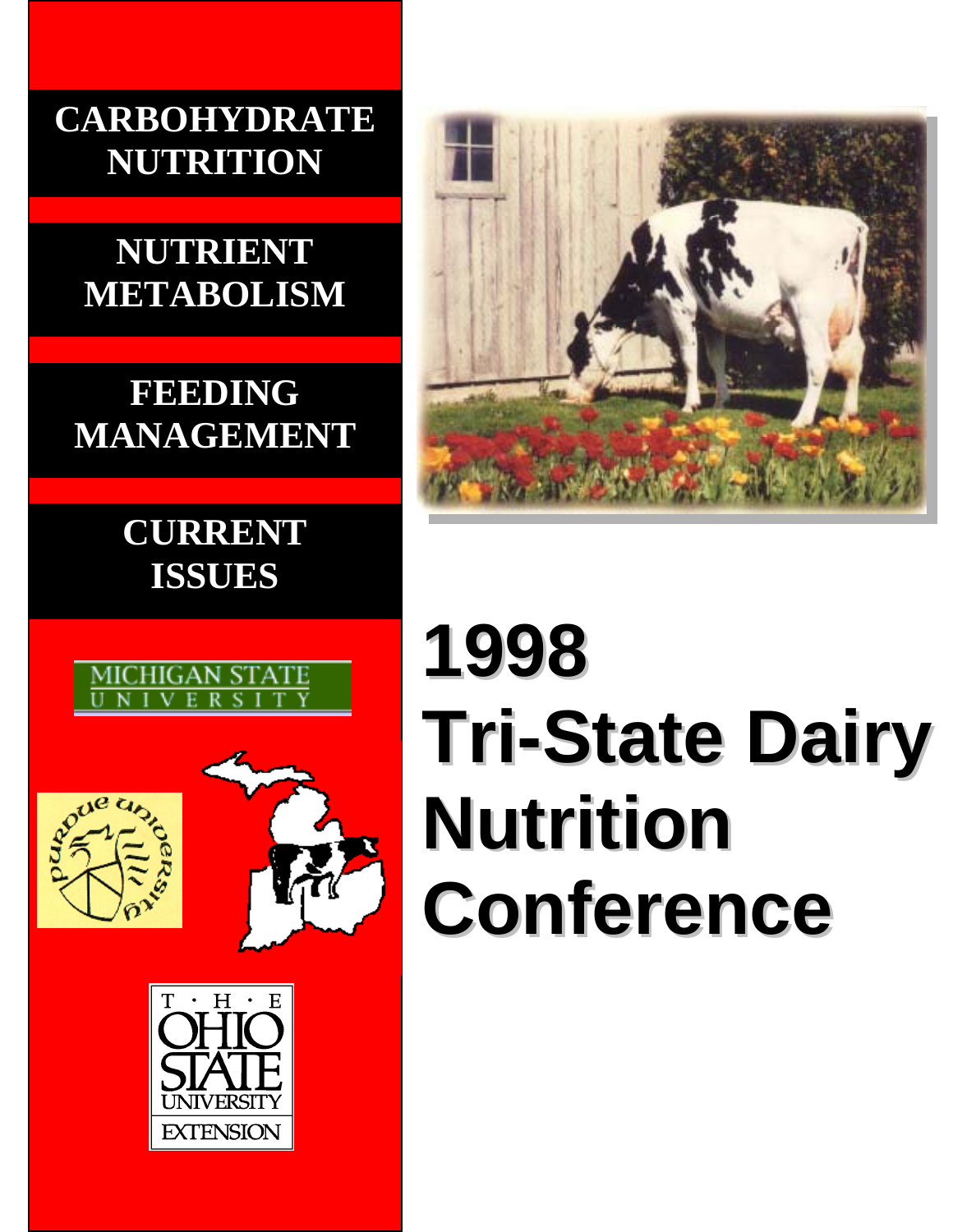# Proceedings Tri-State Dairy Nutrition Conference

*Co-Sponsors:* 

ACG Products Ltd. Brookfield, WI 414-790-1216

Agrarian Marketing Corp. Morristown, IN 888-254-1482

Ag Tech Products Waukesha, WI 414-521-1717

Alpharma, Inc. Fort Lee, NJ 201-947-7774

Bioproducts, Inc. Fairlawn, OH 800-722-7242

Biovance Technologies, Inc. Omaha, NE 402-571-5591

The Bondee Group, Inc. Delaware, OH 614-636-2548

Cargill Hybrid Seeds Pleasant Lake, IN 219-475-1093

Church & Dwight Co. Princeton, NJ 609-683-5900

Diamond V Mills Cedar Rapids, IA 800-373-7234

DuCoa Technical Products Highland, IL 618-654-2070

Elanco Animal Health Greenfield, IN 419-876-9996

Hoechst Roussel Vet Somerville, NJ 800-247-4838

Kemin Industries Des Moines, IA 515-266-2111

Litchfield Analytical Services, Litchfield, MI 517-542-2915

Merial Limited Charlotte, MI 888-MERIAL1

Milk Specialties Co. Dundee, IL 708-426-3411

Monsanto Dairy Business St. Louis, MO 517-351-5807

Pioneer Hi-Bred International, Inc. Bryan, OH 419-636-5604

Roche Animal Health Nutley, NJ 800-677-6243

Soy Pass/Ligno Tech USA Overland Park, KS 888-Soy Pass

Zinpro Corp. Edina, MN 517-278-8632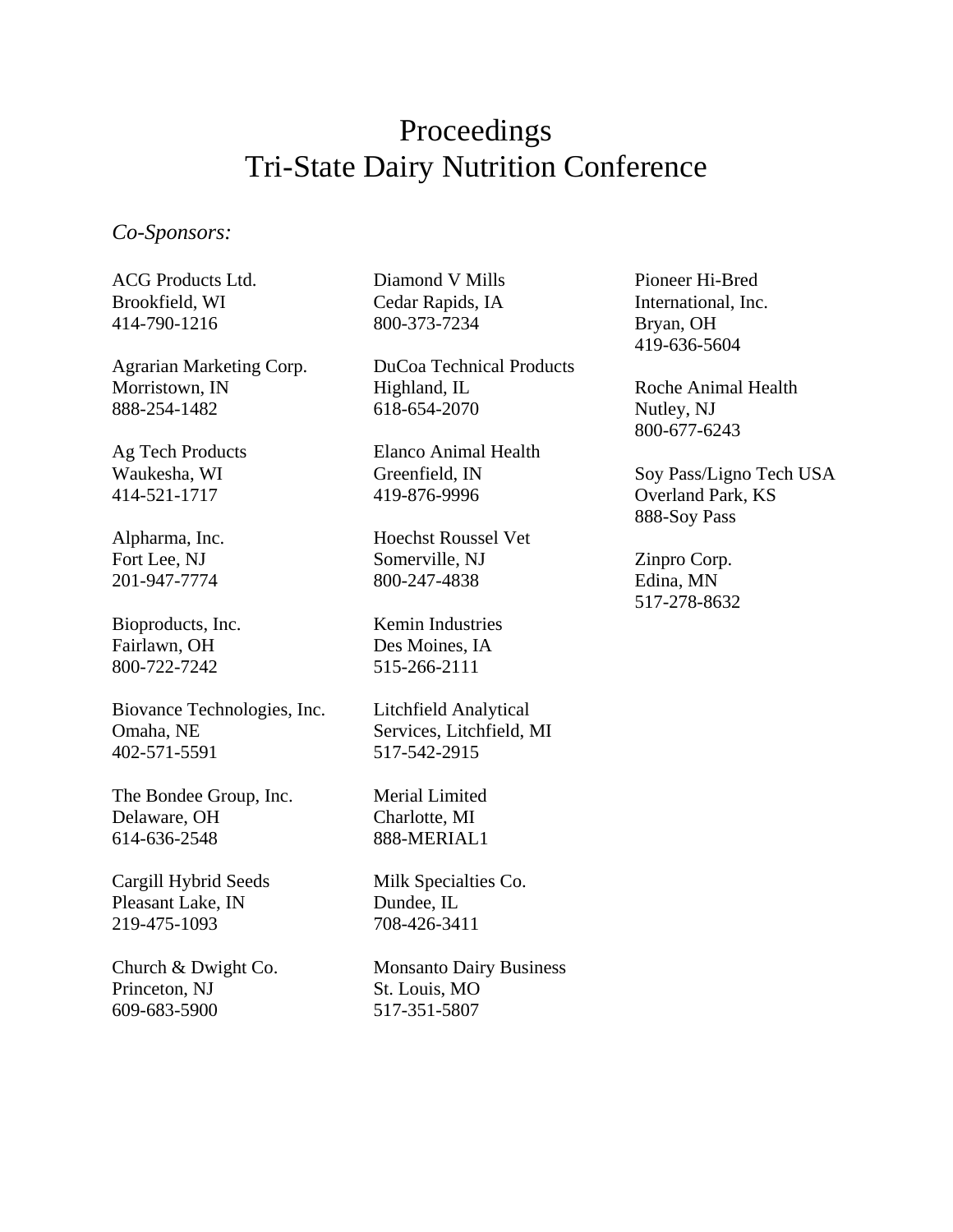# **Conference Planning Committee**

Sustaining Members: Dr. Maurice L. Eastridge, Committee Chair Department of Animal Sciences The Ohio State University 2029 Fyffe Road Columbus, OH 43210-1095 (614) 688-3059; (614) 292-1515 FAX; Email: Eastridge.1@osu.edu

Dr. Herbert Bucholtz Dr. Timothy Johnson Department of Animal Science Department of Biological Science Michigan State University IPFW 2265H Anthony Hall G75 Kettler Hall East Lansing, MI 48824 Fort Wayne, IN 46805 Email: Bucholtz@pilot.msu.edu Email: johnsont@ipfw.edu

Advisory Members:

Mr. Don Beyler Bey-Agri. Services 21908 Shirley Dr. Goshen, IN 46526 (219) 875-7428; (219) 875-6331 FAX

Mr. Ralph Booker Marshall Co. Extension Office 112 W. Jefferson 304 Marshall Co. Bldg. Plymouth, IN 46563 (219) 935-8545

Mr. Steve Massie Shepard Grain Co. 420 Runkle St. West Liberty, OH 43357 (937) 465-4051

Dr. Kenneth Zanzalari Mark II Plan 950 North Meridian St. Indianapolis, IN 46204-3909 (317) 972-3000

#### Conference Assistant:

Ms. Cheryl Hall Dept. of Animal Sciences The Ohio State University 2029 Fyffe Road Columbus, OH 43210-1095 (614) 688-3059; (614) 292-1515 FAX; Email: Hall.403@osu.edu

(517) 355-8432; (517) 353-1699 FAX; (219) 481-6316; (219) 481-6880 FAX;

Dr. Jim Edwards Gladwin A. Read Co. 1665 Saunders Dr. Wooster, OH 44691 (330) 262-5166

Mr. Jim Helms Harvey's Milling Co. 9730 Luce Road Perrington, MI 48871 (517) 584-3555

Dr. Jerry P. Lahmers 5942 Harmony Valley Road Newcomerstown, OH 43832 (330) 339-5363

Dr. Kevin Leahy Purina Mills, Inc. 5620 Millett Highway Lansing, MI 48917 (517) 322-2120

#### Ad-Hoc Member:

Dr. Jennifer Garrett Monsanto 1275 Gilbert's Creek Road Lawrenceburg, KY 40342 (502) 839-7517; (502) 839-7424 FAX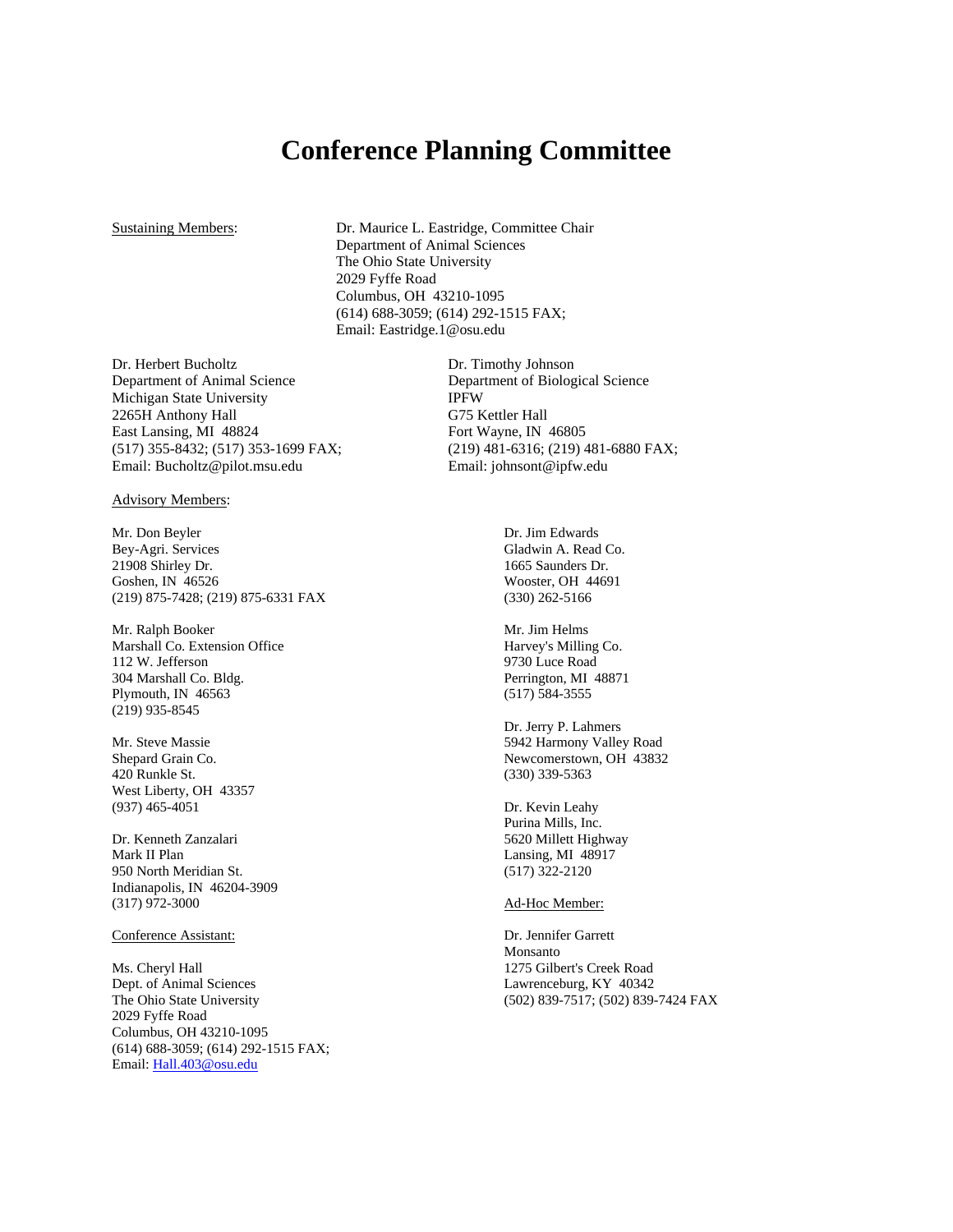# **Proceedings Tri-State Dairy Nutrition Conference**

April 21 and 22, 1998

Grand Wayne Center Ft. Wayne, IN

M. L. Eastridge, editor

Mark Your Calendar for Future Dates of Tri-State Dairy Nutrition Conference

> April 20 and 21, 1999 April 18 and 19, 2000

The Conference Planning Committee extends appreciation to Ms. Cheryl Hall for her assistance in organizing the Conference and acknowledges Ms. Michelle Milligan for assistance with preparation of the *Proceedings*.

Reference to commercial products and services is made with the understanding that no discrimination is intended and no endorsement by Michigan State, Purdue, or The Ohio State Universities is implied.

*Proceedings* orders: Contact Ms. Cheryl Hall at The Ohio State University (614-688-3143; Email: Hall.403@osu.edu)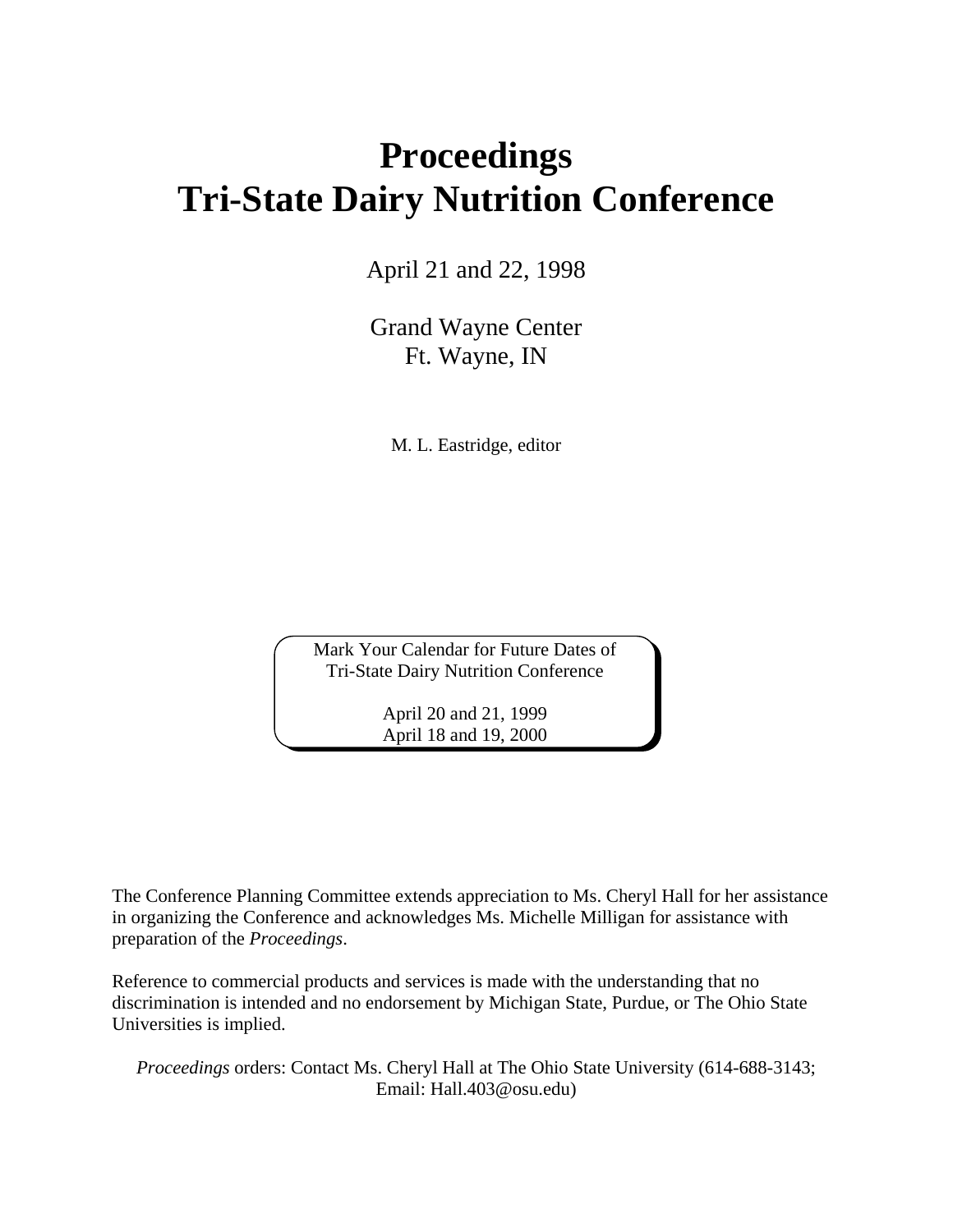

Planning Committee

998 Conference Information

**Proceedings Orders** 



Welcome to the Tri-State Dairy Nutrition Conference Home Page. We hope to provide you with the most up-to-date information on the Conference. If you would like additional information, please send us an e-mail message.

Fax: 614-292-1515

About Us | Planning Committee | 1998 Conference Information |

**Proceedings Order Information** 







# http://www.ag.ohio-state.edu/~ansci/tristate

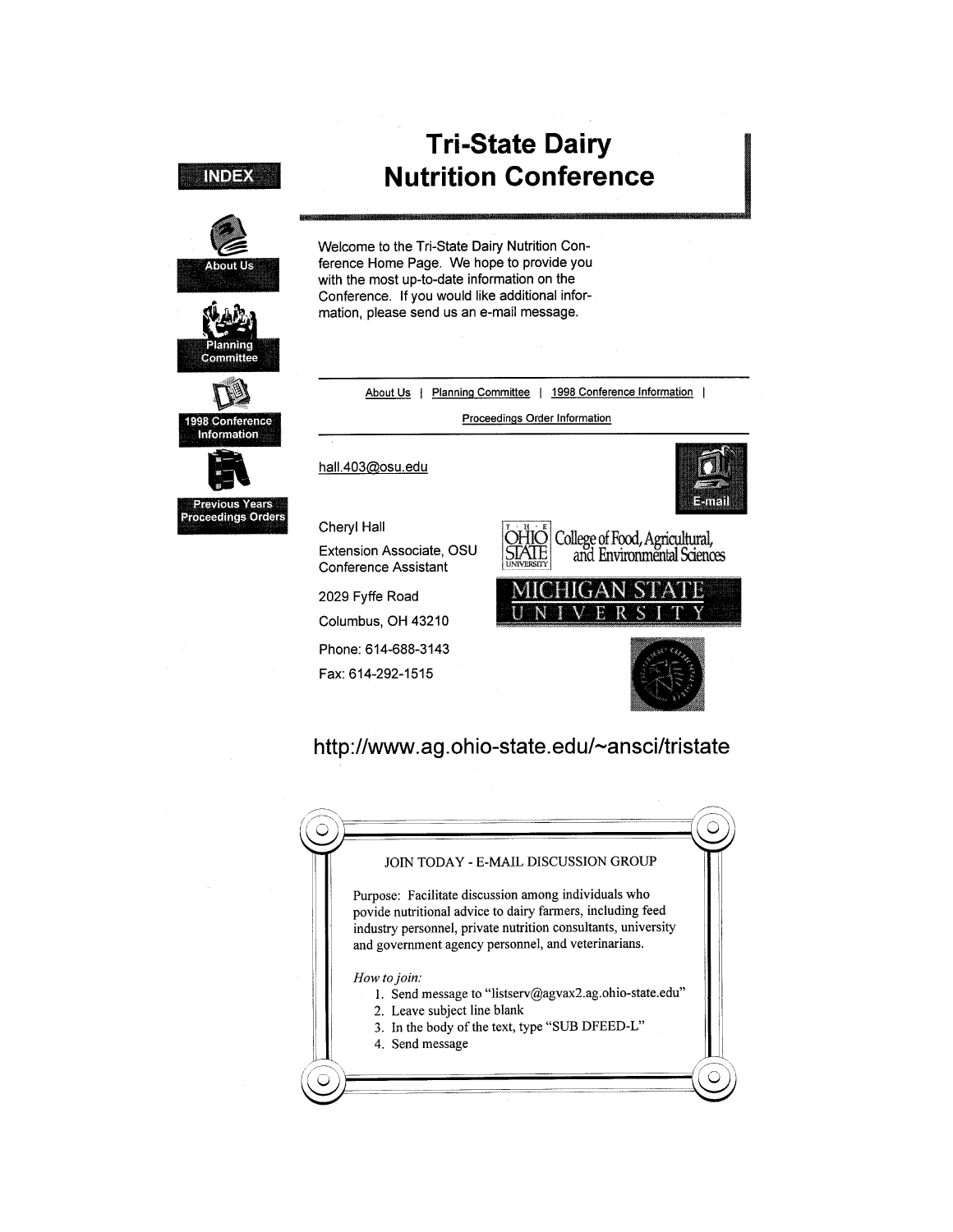# **TABLE OF CONTENTS**

| <b>Title</b> | Page |
|--------------|------|
|--------------|------|

## *Carbohydrate Nutrition*

| Dr. William Hoover, West Virginia University                                                                                    |
|---------------------------------------------------------------------------------------------------------------------------------|
| Dr. Jeffrey Firkins, The Ohio State University                                                                                  |
| Dr. Richard Grant, University of Nebraska                                                                                       |
| Forages for Dairy Cattle: Economical Alternatives to Alfalfa, Grass and Corn 35<br>Dr. Debbie Cherney, Cornell University       |
| Dr. David Combs, University of Wisconsin                                                                                        |
| <b>Nutrient Metabolism</b>                                                                                                      |
| Why It's Important to Know How Feeding Alters the Fatty Acid Content of Milk<br>Dr. Donald Palmquist, The Ohio State University |
| Dr. Jim Miller, University of Tennessee                                                                                         |
| <b>Feeding Management</b>                                                                                                       |
| Dr. Dwight Roseler, Mark II PLAN                                                                                                |
| Dr. David Kammel, University of Wisconsin                                                                                       |
| Dr. Hugh Chester-Jones, University of Minnesota                                                                                 |
| Dr. Michael VandeHaar, Michigan State University                                                                                |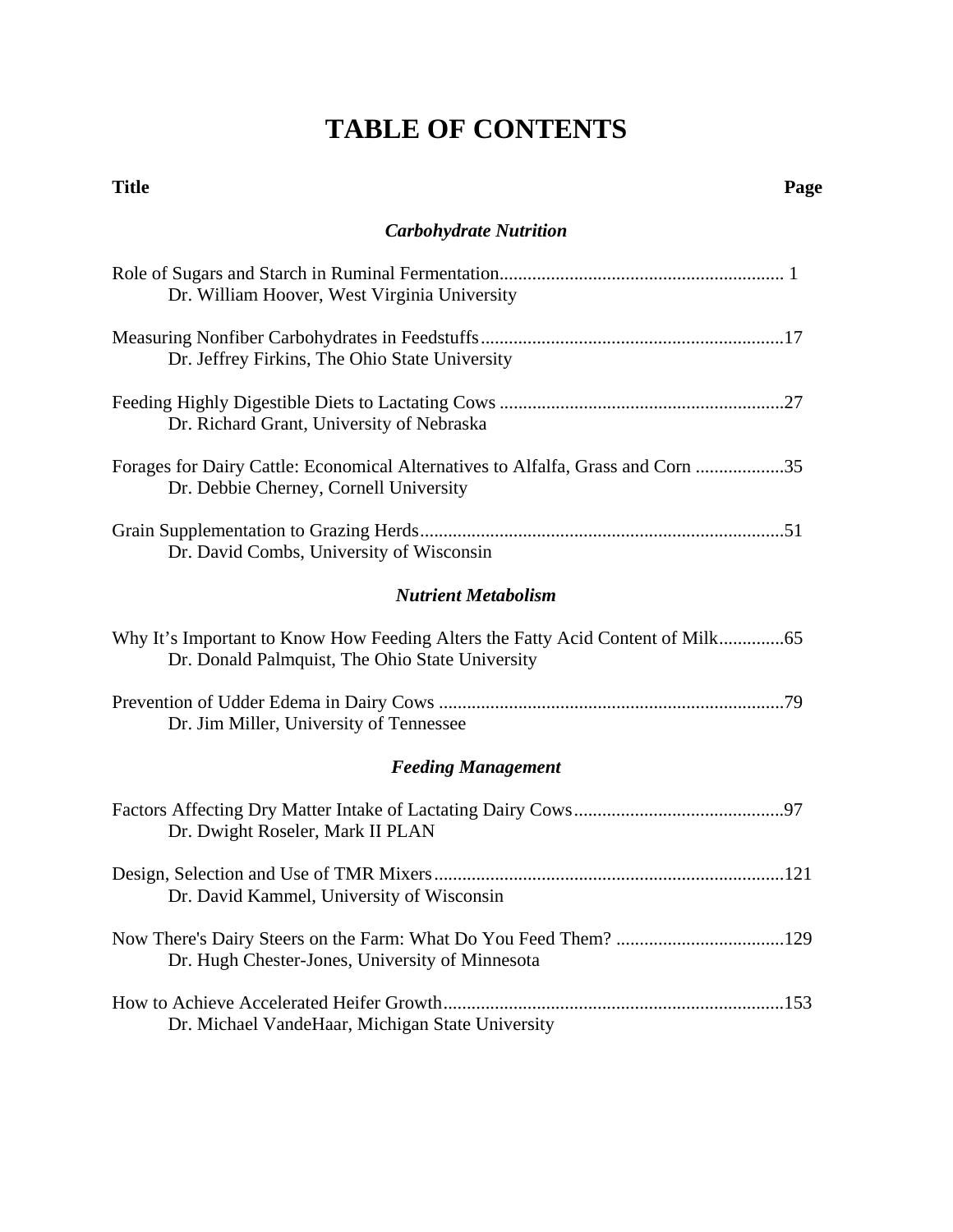| Dr. Simon Kenyon, Purdue University                                                     |  |
|-----------------------------------------------------------------------------------------|--|
| <b>Current Issues</b>                                                                   |  |
| Dr. Normand St-Pierre, The Ohio State University                                        |  |
| Dr. James Linn, University of Minnesota                                                 |  |
| Current Research in Dairy Cattle Nutrition at Michigan State University, The Ohio State |  |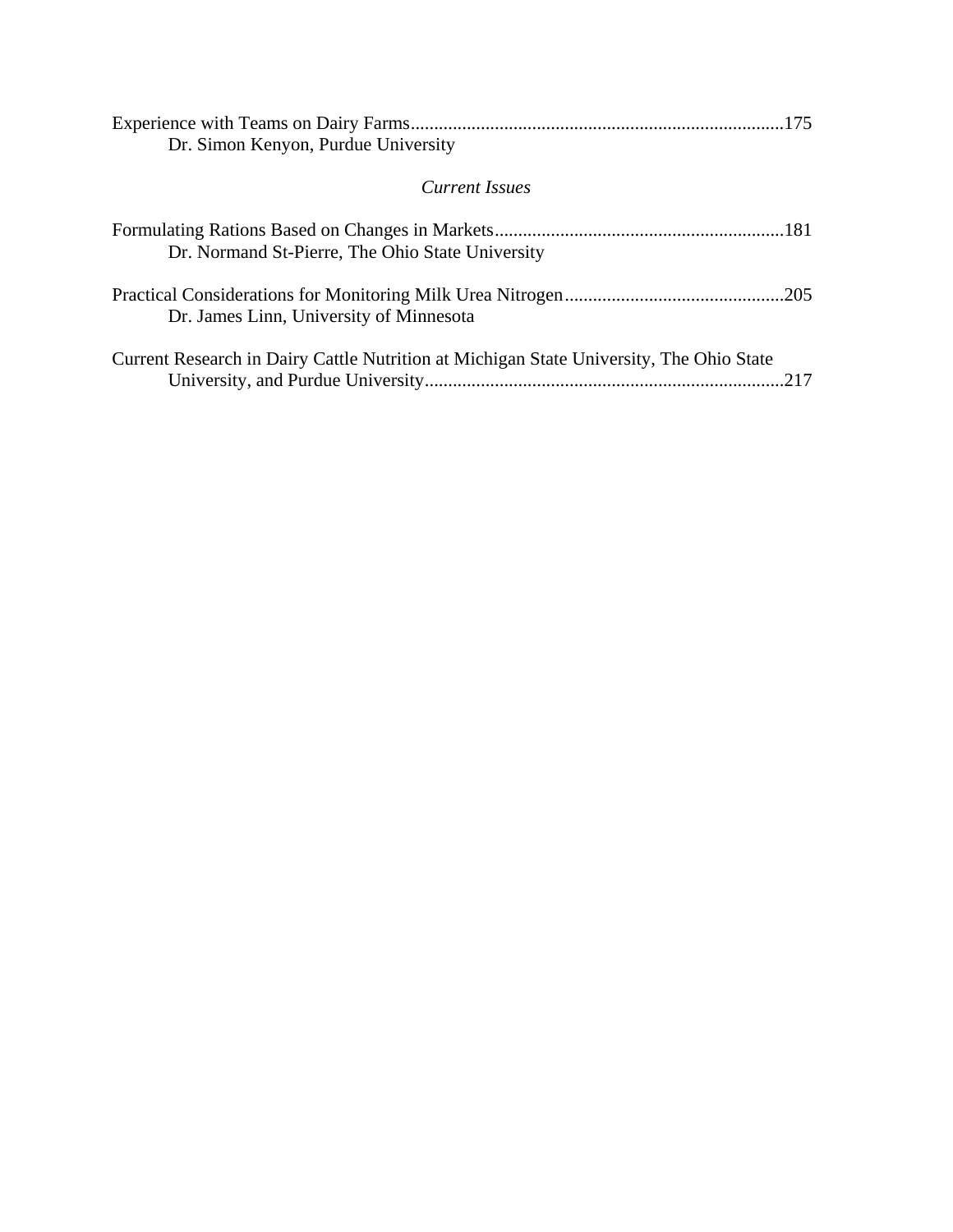#### **Role of Sugars and Starch in Ruminal Fermentation**

*W.H. Hoover and T.K. Miller-Webster*<sup>1</sup> Division of Animal and Veterinary Science West Virginia University

The major nutrients needed by rumen microbes are proteins and carbohydrates. Both nutrients are required to maximize microbial growth, but each serves a different role in the process. Proteins, in the proper amount and proper balance among ammonia, peptides, and amino acids, have a major impact on the efficiency of microbial growth. Efficiency is the pounds of microbial protein produced per unit of carbohydrate fermented and is subject to considerable variation. With appropriate available feed protein, about one-third pound of microbial protein can be produced for each pound of carbohydrate fermented in the rumen. Once the dietary protein has been properly balanced for maximum efficiency, the total quantity of microbial protein produced in pounds per day will be dependent on the amount or pounds of carbohydrate fermented in the rumen. It is in attempting to maximize the quantity of carbohydrate fermented that we cause most of the metabolic problems associated with rumen function.

 Feed carbohydrates include sugars, starches, hemicellulose, and cellulose. Sugars and starches are much more extensively fermented in the rumen than are hemicellulose and cellulose. In attempting to maximize total carbohydrate fermented, the common approach is to reduce the fibrous carbohydrates in the ration and increase sugars and starches. If overdone,

 $\overline{a}$ 

this can lead to rumen dysfunction and decrease microbial growth, as shown in Figure 1, and result in metabolic distress for the cow.

 This paper will address the fermentation of sugars and starches, their effects on microbial growth, and how they can have both negative and positive effects on production.

#### **Sugars**

#### *Levels in feeds and rations*

 The sugar content of most of the common feeds fed to lactating cows can range from less than 1 to over 20% of dry matter **(DM)**. Table 1 shows the soluble, total reducing sugar content of several feeds. These values were determined by extracting the ground feed for one hour in 39°C water and determining the total reducing sugar content of the extract. As a consequence of the low levels of sugars in the ingredients in a typical diet for lactating cows, the total sugar content will often be only 1.5 to 3.0% of DM. There is interest in knowing if additional sugar would have a positive effect on ruminal function. A beneficial effect could be the result of several factors, such as a rapid increase in microbial growth due to the higher level of rapidly available energy, more efficient utilization of the nitrogen in diets high in soluble nitrogen or non-protein-

<sup>&</sup>lt;sup>1</sup>Contact at: P.O. Box 6108, Agricultural Sciences Bldg., Morgantown, WV 26505; (304) 293-2631, Ext. 4442; FAX (304) 293-2232.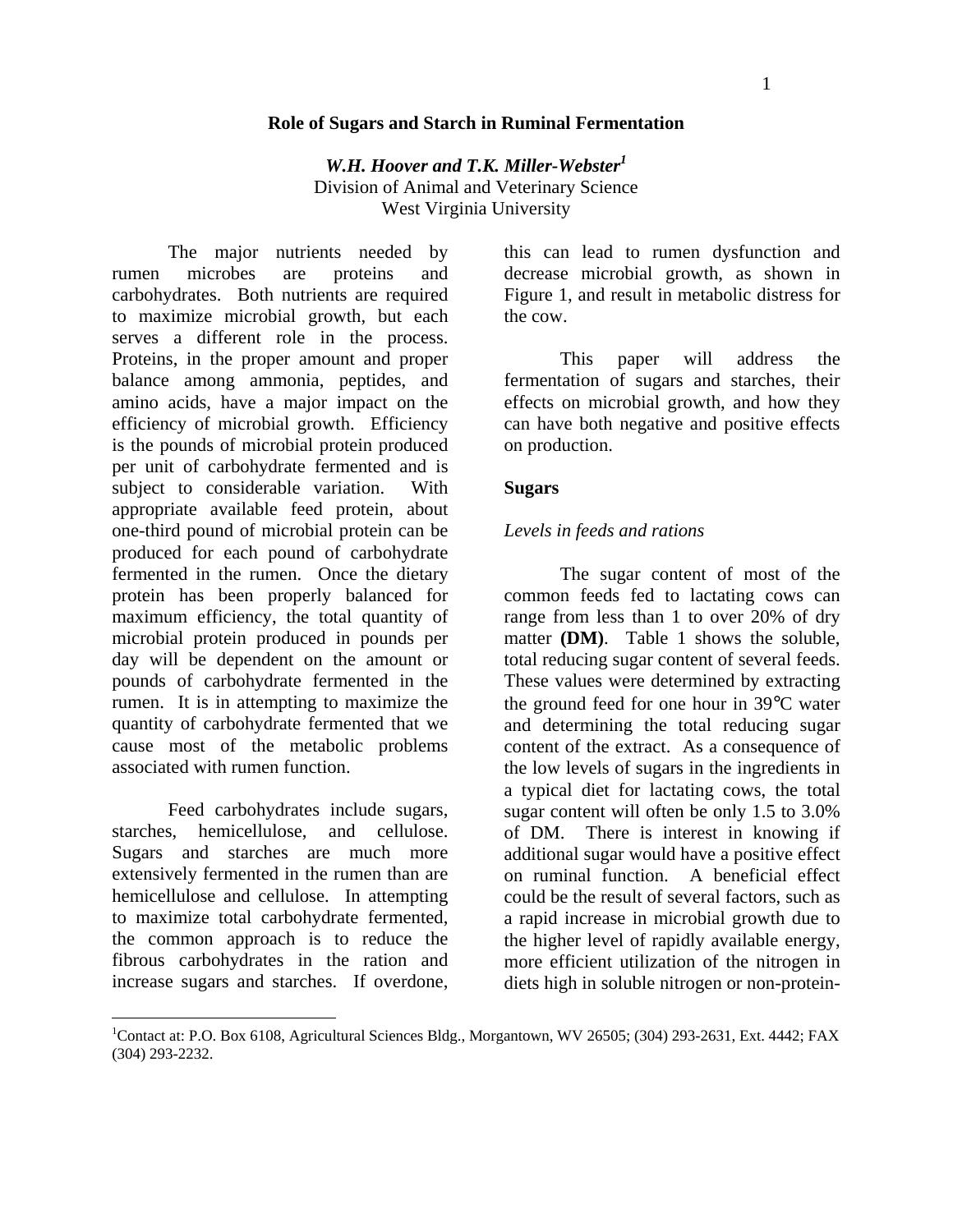nitrogen, or the effects of altered volatile fatty acid **(VFA)** ratios on milk production or milk composition.

 In addition to molasses and whey products as the main sources of sugar that can be added to dairy rations, there are a number of other by-products that contain relatively high levels of sugar. A concern that applies to all sources is obtaining a product with a consistent sugar content or in simply being aware of the actual sugar levels in various products. Table 2 gives values for sugars in a variety of products.

#### *Effects on rumen function*

 With the exception of pentoses, all sugars studied by Cullen et al. (1986) caused a reduction in fermentation pH and resulted in the production of high quantities of lactic acid (Table 3). The key element with regard to negative effects of sugar fermentation on rumen function appears to be the reduction in pH. When Khalili and Huhtanen (1991) fed 2.2 lb of sucrose (16% of DM) to male Friesian cattle, pH was decreased and lactic acid production increased nearly three fold, while the same amount of sucrose fed with buffers that maintained pH caused no increase in lactic acid production. Sucrose supplementation in this study decreased the activities of both cellulolytic and hemicellulolytic enzymes when pH was allowed to decrease but not when pH was maintained (Huhtanen and Khalili, 1992). Similar results have been reported with regard to depressions in fiber digestion that occur when rapidly fermentable carbohydrates are fed, i.e., if the pH can be maintained, fiber digestion will not be greatly affected (Hoover, 1986).

 Effects of sugars on VFA ratios vary considerably. Additions of sugars at low levels, less than 15% of DM, do not appear

to greatly change VFA ratios (Table 4). In contrast, however, increased proportions of propionate and butyrate frequently are associated with feeding high levels of sugars (Table 5). Not only is level of sugar important, but source or type of sugar also appears to affect VFA and ruminal pH. Giduck and Fontenot (1987) directly compared equal additions of three sugars plus starch to an all-hay diet on ruminal function in sheep. These results are shown in Table 6. Glucose and lactose depressed ruminal pH to a greater extent than did sucrose or starch. Both glucose and sucrose decreased the molar percentage of acetate and increased propionate and butyrate, while lactose and starch had little effect on molar proportions.

 A major aspect of the current interest in adding sugars to ruminant diets is related to the effects on nitrogen metabolism and microbial growth. A reduction in ruminal ammonia concentration has been noted in nearly all studies in which sugars have been added to the diet. In the study by Giduck and Fontenot (1987), ruminal ammonia concentrations were significantly reduced by all carbohydrate additions, with lactose being the most effective followed by starch, sucrose, and glucose. Chamberlain et al. (1985) found xylose most effective in reducing ruminal ammonia in goats fed grass silage, followed by glucose, sucrose, and starch. The reductions in ruminal ammonia suggest a more efficient utilization of the rapidly available nitrogen components of the diet and a concomitant increase in microbial growth and metabolism. Improved microbial growth can result from an increase in microbial efficiency (quantity of microbes grown per pound of carbohydrate fermented in the rumen) or by simply providing a greater amount of fermentable carbohydrate. It appears that improved microbial growth due to added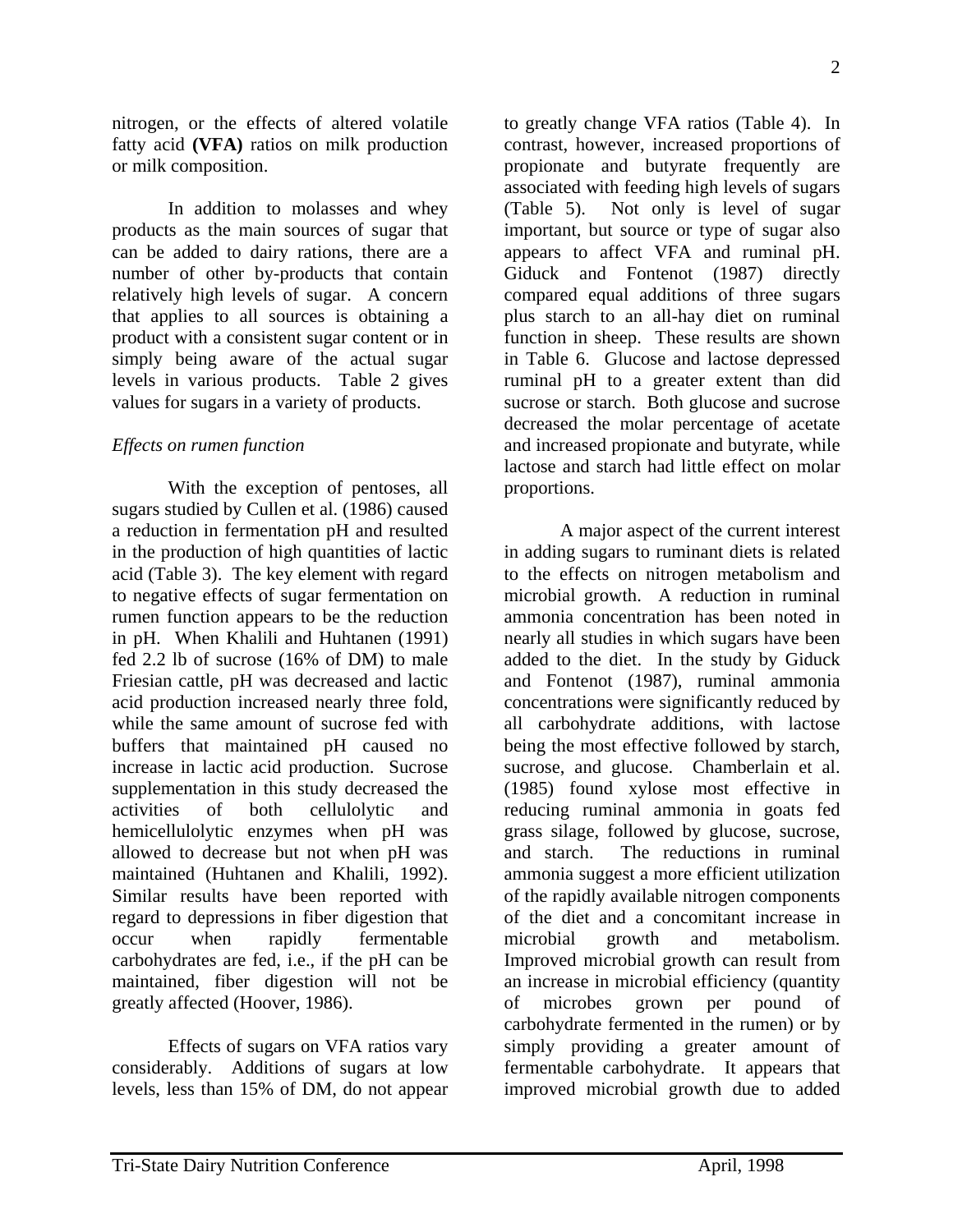sugars is primarily associated with the added available energy. No increase in microbial efficiency has been observed due to increased dietary sugars (Figure 2). If sugars improve microbial growth by causing a better synchronization between rapidly available nitrogen and carbohydrate, there should be an optimum ratio of available sugar to soluble protein. At this time, data on microbial growth responses to increases in the sugar to soluble protein ratios are very limited. The data in Table 7 indicate that microbial growth may be improved when the total sugar to soluble protein ratio exceeds 2:1.

 The improved microbial growth may not entirely be due to an increase in available energy. Increases in liquid or solids turnover rates, which can increase microbial yield, have been noted due to addition of molasses (Susmel et al., 1995), dextrose (Piwonka et al., 1994), and whey (Stock et al., 1986).

#### *Intake and production responses*

 Studies with lactating cattle have been conducted involving a number of sugar to starch ratios fed with a variety of forage sources and levels. In diets with cottonseed hulls **(CSH)** as the only forage, substitution of various liquid supplements for corn grain was investigated by Wing et al. (1988). Compared to the control diet, addition of 6% citrus molasses (4.3% sugar), 3% Masonex (54% sugar), or 3% Flambeau (45% sugar) all increased DM intake. Although milk production was marginally increased, it was less per unit of DM intake than production on the control diet. Only cane molasses significantly increased production without increasing DM intake (Table 8). In a study by Morales et al. (1989), levels and types of forages were studied with and without substitution of molasses for corn grain. This

permitted evaluation of combinations of starch-to-sugar ratios, total starch plus sugar, and levels of soluble protein. These data are summarized in Table 9. Regardless of sugar-to-starch ratio, intake and production were higher when the diet contained 30% CSH and 34 to 35% total sugar plus starch than with 35% alfalfa silage and a similar total sugar plus starch. Substitution of molasses for corn in the CSH and alfalfa diets did not affect intake or production, even though the 35% alfalfa silage diet contained nearly twice as much soluble protein. Diets containing 65% alfalfa silage provided only 19 to 20% total sugar and starch and both intake and production were less than in the diets with 30 to 35% forage and 34 to 35% starch. In this study, as with the results of Wing et al. (1988), production responses appeared to be more related to DM intake than to level of sugar, starch, or to the sugar-to-soluble protein ratio.

 Different ratios and sources of sugar, starch, and soluble nitrogen were studied by Casper and Schingoethe (1989). In diets varying from 29 to 40% soluble protein, corn was found superior to either barley or dried whey for milk production (Table 10). Dry matter intake for diets with corn or corn-whey combinations were higher than those containing barley. In a more recent study, no effects on production or intake were noted when whey or a molasses-wheyfat blend replaced part of the corn in diets of lactating cows (Table 11). While whey and lactose are palatable and do not usually decrease intake, both have been associated with decreased milk production (Schingoethe, 1976). In studies at West Virginia University, lactose was found to significantly increase intake and milk true protein content, but did not affect production.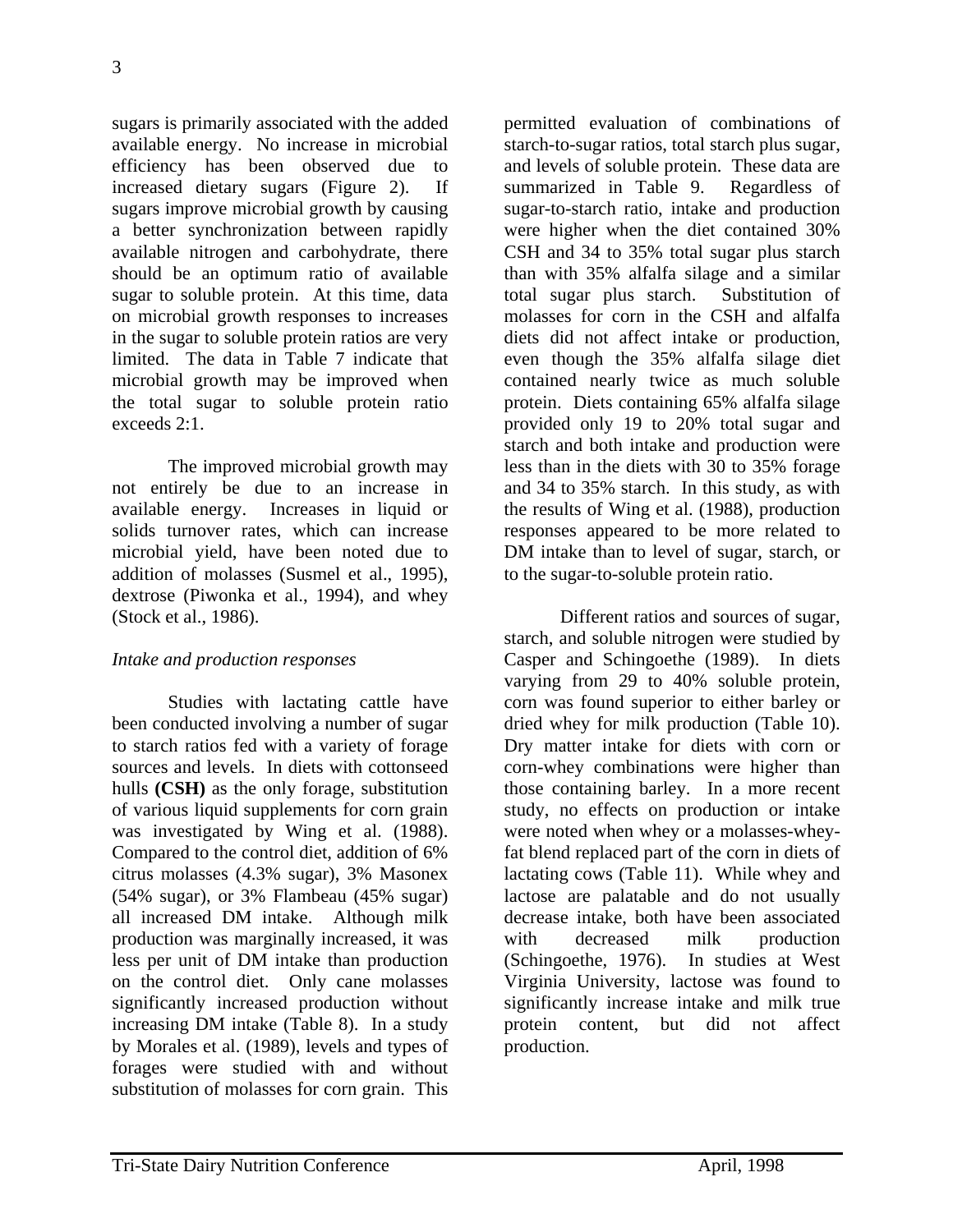#### **Starch**

 Starches are the main storage polysaccharide in grains and the stems and leaves of legumes and tropical grasses. Like cellulose, starches are made up of glucose units, but there is a major difference in how the glucose units are linked together, in that starches have alpha linkages and cellulose has beta linkages. The former are digestible by enzymes secreted by animals as well as those of the ruminal microbes, while beta linkages can only be hydrolyzed by the microbes.

 Fermentation of starch by microbes can result in lactic acid production, but the total quantity of lactic, as well as the proportion of  $D(-)$  and  $L(+)$ , were found by Cullen et al. (1986) to differ markedly among sources (Table 3). The total lactate from starch fermentation was less than that produced from simple hexose fermentation, as was the proportion of D(-) lactate, which is the more potent of the isomers in causing lactic acidosis.

## *Effects on microbial growth*

 Diets for lactating cows have two major sources of carbohydrates that provide energy for microbial growth, the fibrous or structural carbohydrates **(SC)** and the sugars and starches, or nonstructural carbohydrates **(NSC)**. For high producers, the percentages of SC and NSC in the ration are similar at around 30 to 32% of DM. The fibrous portion is less ruminally available in dairy cattle fed high grain diets, ranging from as little as 11% (McCarthy, Jr. et al., 1989) to somewhat over 50% (Aldrich et al. 1993). On the other hand, starch digestion, although variable due to source, is usually 65 to 80% (Hoover and Miller-Webster, 1997). Since sugars are normally less than 10% of the total NSC, starch becomes the major source

of carbohydrates for microbial growth. Effects of level of dietary starch on microbial growth was studied by Stokes et al. (1991). Results are shown in Table 12. These data show increased microbial growth with increased level of starch in the diet. The increased growth of microbes was accompanied by an increase in DM and fiber digestion. As with sugars, increased available carbohydrate was not associated with an increase in microbial efficiency. Available starch is not only a function of starch content in the diet but also is dependent on the extent of ruminal digestion of starch, which varies with source and processing (Table 13). High levels of NSC do not cause major negative effects on ruminal function, such as reduced fiber digestion, unless the pH of the fermentation decreases. This is seen in the Stokes et al. (1991) data in Table 12. In this study, pH was held at 6.4, and increasing starch level was not associated with decreases in digestion of DM or NDF. Similar results were reported by Hoover et al. (1984) and Shriver et al. (1986), where NDF digestion was not affected until the pH fell below 6.2. Excessive rate starch digestion and the concomitant decrease in ruminal pH can affect lactation performance as well as ruminal function. This may have been the cause of the decreased milk production in the study by McCarthy, Jr. et al. (1989), as shown in Table 14. Recommendations for concentrations of both NDF and NSC for dairy cattle have been compiled from a number of sources (Table 15).

## **Summary and Conclusions**

 By virtue of their higher digestibility and often higher dietary concentration compared to fibrous carbohydrates, sugar and starch together provide the major source of carbohydrate for the growth of rumen microbes in diets for high producing dairy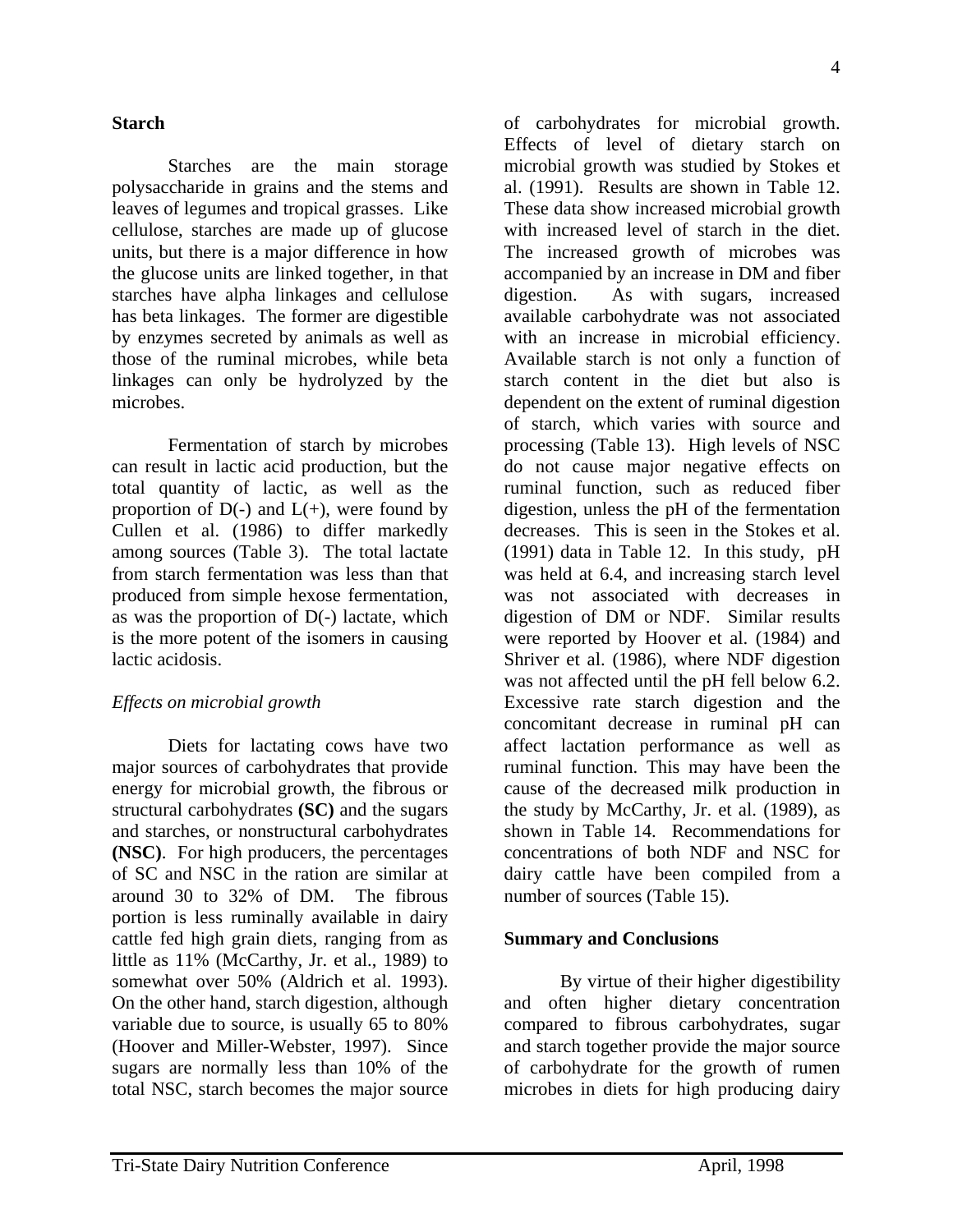cows in most parts of the US. Usually starches make up 90% of the total starch plus sugar. With the intent of increasing the utilization of rapidly soluble protein or NPN by rumen microbes, and thus increasing microbial growth, several studies have been conducted in which part of the dietary starch was replaced by sugars. The addition of sugar to give a sugar-to-soluble protein ratio between 2 and 3:1 on a percentage of DM basis resulted in an average increase in microbial protein production of 25% when compared to a ratio of less than 1:1. In lactation studies involving addition of sugars from molasses, whey, sucrose, dextrose, or lactose, responses in terms of increased DM intake and milk production have been inconsistent. In the studies reviewed, milk production did not exceed 75 lb/day and in most studies was less than 70 lb/day. Under these conditions, increased microbial growth was probably not as critical to production as in a cow producing in excess of 80 lb/day. Based on the studies reviewed, sugars from a variety of sources can be successfully used to partially replace starch in the ration, but production will likely not exceed that of cows on a diet containing an equivalent amount of available starch.

#### **References**

Aldrich, J.M., L.D. Muller, and G.A. Varga. 1993. Nonstructural carbohydrate and protein effects on rumen fermentation, nutrient flow and performance of dairy cows. J. Dairy Sci. 76:1091.

Batajoo, K.K. and R.D. Shaver. 1994. Impact of nonfiber carbohydrate on intake, digestion and milk production by dairy cows. J. Dairy Sci. 77:1580.

Casper, D.P. and D.J. Schingoethe. 1989. Lactational response of dairy cows to diets varying in ruminal solubilities of carbohydrate and crude protein. J. Dairy Sci. 72:928.

Chamberlain, D.G., P.C. Thomas, W. Wilson, C.J. Newbold, and J.C. MacDonald. 1985. The effects of carbohydrate supplements on ruminal concentrations of ammonia in animals given diets of grass silage. J. Agric. Sci. Cam. 104:331.

Clark, J.H., T.H. Klusmeyer and M.R. Cameron. 1992. Microbial protein synthesis and flows of nitrogen fractions to the duodenum of dairy cows. J. Dairy Sci. 75:2304.

Cullen, A.J., D.L. Harmon, and T.G. Nagaraja. 1986. In vitro fermentation of sugars, grains and by-product feeds in relation to initiation of ruminal lactate production. J. Dairy Sci. 69:2616.

Eastridge, M.L., M.D. Cunningham, and J.A. Patterson. 1988. Effect of dietary energy source and concentration on performance of dairy cows during early lactation. J. Dairy Sci. 71:2959.

Giduck, S.A. and J.P. Fontenot. 1987. Utilization of magnesium and other macrominerals in sheep supplemented with different readily fermentable carbohydrates. J. Anim. Sci. 65:1667.

Grummer, R. and D. Minor. 1996. Carbohydrate nutrition of the transition cow. Univ. of Wisconsin-Madison. Dairy Profit Report. Vol. 8, No. 8. Pg. 4-7.

Hoover, W.H. 1986. Chemical factors involved in ruminal fiber digestion. J. Dairy Sci. 69:2755.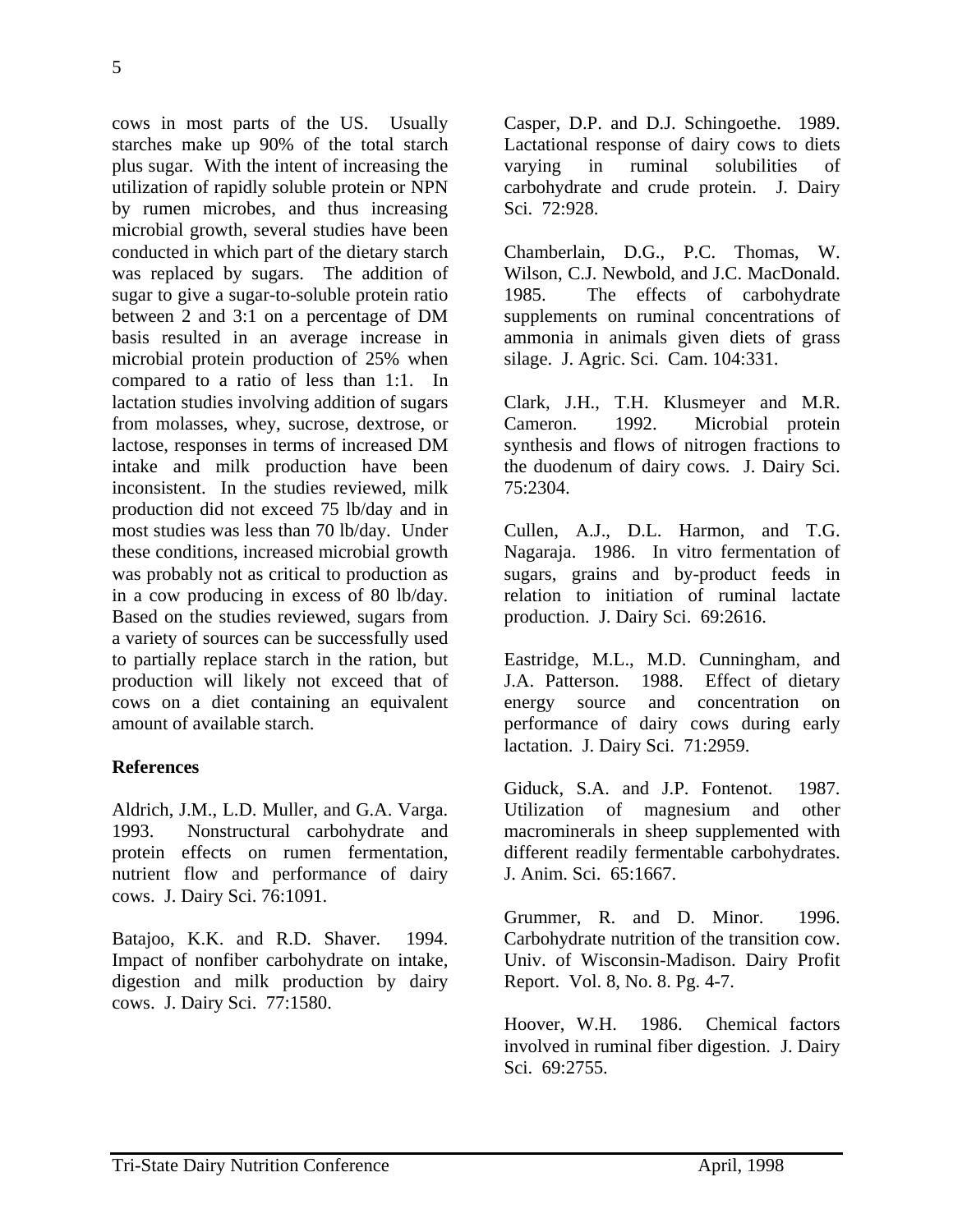Hoover, W.H., C.R. Kincaid, G.A. Varga, W. V. Thayne, and L.L. Junkins, Jr. 1984. Effects of solids and liquid flows on fermentation in continuous cultures. IV. pH and dilution rate. J. Anim. Sci. 58:692.

Hoover, W.H. and T.K. Miller-Webster. 1997. Lactose feeding on rumen parameters and microbial metabolism. (unpublished)

Huhtanen, P. 1988. The effects of barley, unmolassed sugar-beet pulp and molasses supplements on organic matter, nitrogen and fiber digestion in the rumen of cattle given a silage diet. Animal Feed Sci. and Technol. 20:259.

Huhtanen, P. and H. Khalili. 1992. The effect of sucrose supplements on particleassociated carboxymethylcellulase (EC 3.2.1.4) and xylanase (EC 3.2.1.8) activities in cattle given grass-silage-based diet. Brit. J. Nutr. 67:245.

Khalili, H. and P. Huhtanen. 1991. Sucrose supplements in cattle given grass silagebased diet. 1. Digestion of organic matter and nitrogen. Animal Feed Sci. and Technol. 33:247.

Lykos, T. and G.A. Varga. 1995. Effects of processing method on degradation characteristics of protein and carbohydrate sources in situ. J. Dairy Sci. 78:1789.

Maiga, H.A., D.J. Schingoethe, and F.C. Ludens. 1995. Evaluation of diets containing supplemental fat with different sources of carbohydrates for lactating dairy cows. J. Dairy Science. 78:1122.

Marounek, M., S. Bartos, and P. Brezina. 1985. Factors influencing the production of volatile fatty acids from hemicellulose, pectin and starch by mixed culture of rumen microorganisms. Z. Tierphysiol Tierernahrg. U. Futtermittelkde 53:50.

McCarthy, R.D., Jr., T.H. Klusmeyer, J.L. Vicini, H.H. Clark, and D.R. Nelson. 1989. Effects of source of protein and carbohydrate on ruminal fermentation and passage of nutrients to the small intestine of lactating cows. J. Dairy Sci. 72:2002.

McDaniel, J. and T.K. Miller. 1995. Rates and extents of starch disappearance from dacron bags in situ (unpublished). Div. Of Anim. and Vet. Sci., West Virginia Univ. Morgantown

Mertens, D.R. 1985. Effect of fiber on feed quality for dairy cows. Proceedings 46th Minnesota Nutrition Conference. University of Minnesota, St. Paul. p. 209.

Miller-Webster, T.K. and W.H. Hoover. 1998. Nutrient analysis of feedstuffs including carbohydrates. Anim. Sci. Report. No. 1. Div. of Animal and Vet. Sci., West Virginia Univ., Morgantown.

Moloney, A.P., A.A. Almiladi, M.J. Drennan, and P.J. Caffery. 1994. Rumen and blood variables in steers fed grass silage and rolled barley or sugar cane molassesbased supplements. Animal Feed Sci Technol. 50:37.

Morales, J.L., H.H. Van Horn, and J.E. Moore. 1989. Dietary interaction of cane molasses with source of roughage: intake and lactation effects. J. Dairy Sci. 72:2331.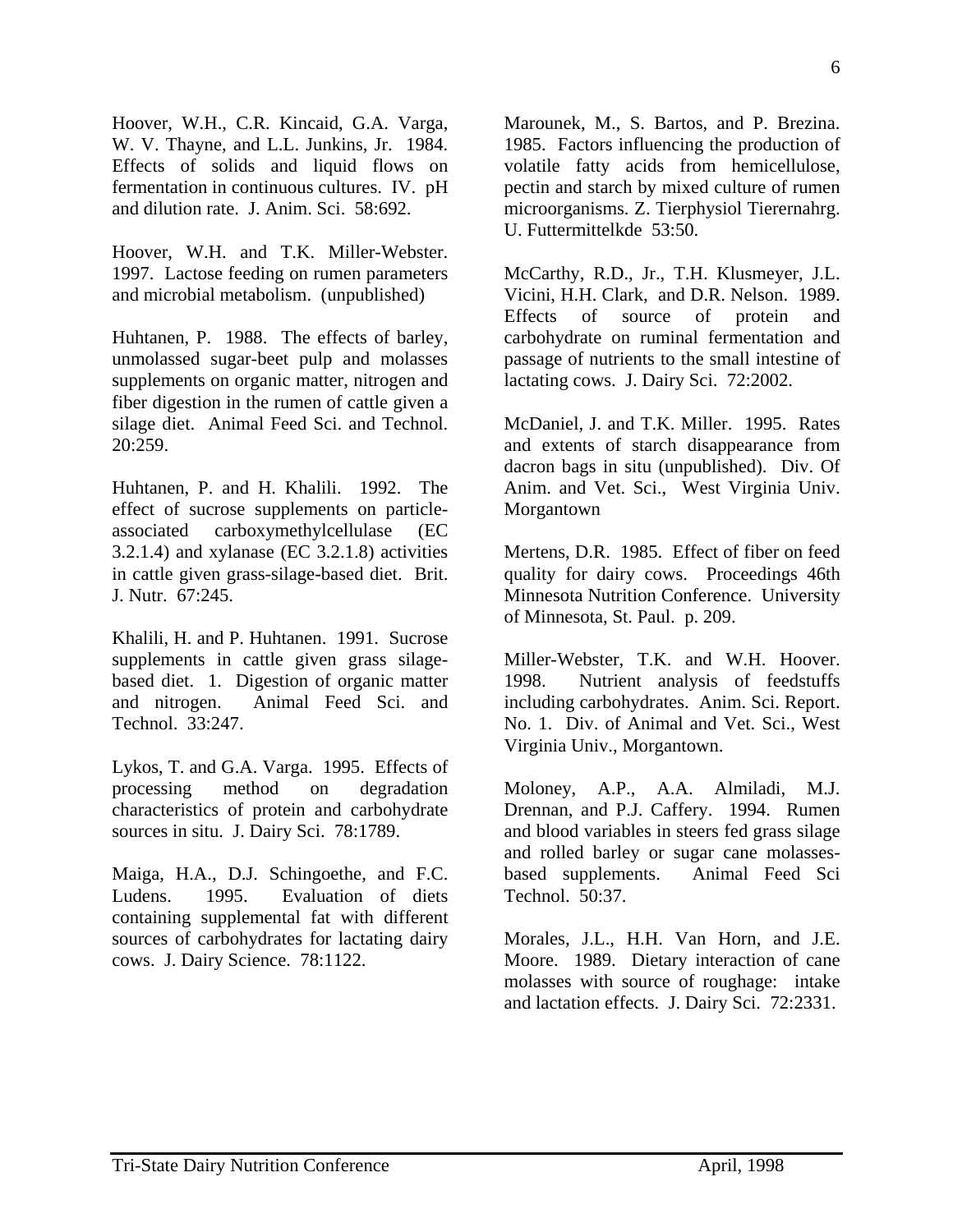Piwonka, E.J., J.L. Firkins, and B.L. Hull. 1994. Digestion in the rumen and total tract of forage based diets with starch or dextrose supplements fed to Holstein heifers. J. Dairy Sci. 77:1570.

Rooke, J.A., N.H. Lee, and P.G. Armstrong. 1987. The effects of intraruminal infusions of urea, casein, glucose syrup and a mixture of casein and glucose syrup on nitrogen digestion in the rumen of cattle receiving grass-silage diets. Brit. J. Nutr. 57:89.

Schingoethe, D.J. 1976. Whey utilization in animal feeding: A summary and evaluation. J. Dairy Sci. 59:556.

Schingoethe, D.J. 1991. Feeding whey and molasses. Proceeding Natl. Sym. Alternative Feeds for Dairy and Beef Cattle. E.R. Jordan, ed., University of Missouri-Columbia. p. 98.

Shriver, B.J., W.H. Hoover, J.P. Sargent, R.J. Crawford, Jr., and W.V. Thayne. 1986. Fermentation of a high concentrate diet as affected by ruminal pH and digesta flow. J. Dairy Sci. 69:413.

Stock, R., T. Klopfenstein, D. Brink, R. Britton, and D. Harmon. 1986. Whey as a source of rumen degradable protein. I. Effects on microbial protein production. J. Anim. Sci. 63:1561.

Stokes, S.R., W.H. Hoover, T.K. Miller, and R.P. Manski. 1991. Impact of carbohydrate and protein levels on bacterial metabolism in continuous culture. J. Dairy Sci. 74:860.

Susmel, P., M. Spanghero, C.R. Mills, and B. Stefanon. 1995. Rumen fermentation characteristics and digestibility of cattle diets containing different whey: maize ratios. Anim. Feed Sci. Technol. 53:81.

Theurer, C.B., J.T. Huber and A. Delgado-Elorduy. 1996. Steam-flaking improves starch utilization and milk production parameters. Proceedings Cornell Nutrition Conf. for Feed Mfgrs. Rochester, N.Y. p. 121-130.

Van Saun, R.J. and C.J. Sniffen. 1993. Nutritional management of the pregnant cow to optimize health, lactation and reproductive performance. Proc. 28th Annual Pacific Northwest Nutr. Conf. p.

Windschitl, P.M. and D.J. Schingoethe. 1984. Microbial protein synthesis in rumens of cows fed dried whole whey. J. Dairy Sci. 67:3061.

Wing, J.M., H.H. Van Horn, S.D. Sklare, and B. Harris, Jr. 1988. Effects of citrus molasses distillers solubles and molasses on rumen parameters and lactation. J. Dairy Sci. 71:414.

Wu, Z., F.T. Sleiman, C.B. Theurer, F. Santos, J.M. Simas, M. Francolin, and J.T. Huber. 1994. Effect of isocaloric infusion of glucose in the rumen or propionate in the duodenum. J. Dairy Sci. 77:1556.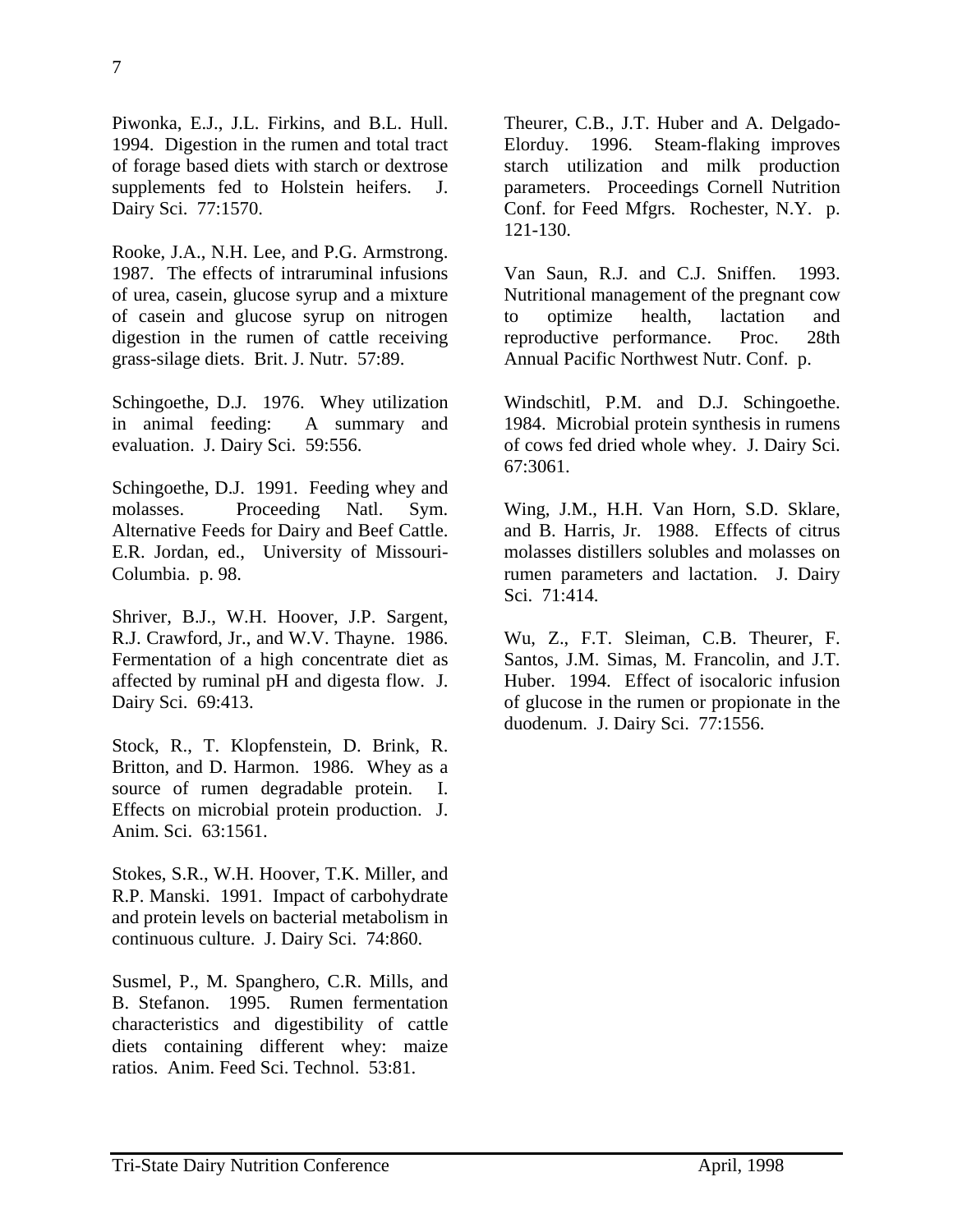|                      | <b>Sugars</b>   |
|----------------------|-----------------|
| Feed                 | % of DM         |
| Alfalfa hay          | $3.0 - 6.0$     |
| Legume silage        | $1.7 - 5.0$     |
| Corn silage, mature  | $0.7 - 3.0$     |
| Clover pasture       | $11.6 - 13.1$   |
| Orchardgrass pasture | $12.6 - 20.1^2$ |
| Corn grain           | $0.3 - 1.5$     |
| Hominy               | $1.0 - 6.0$     |
| Barley grain         | $1.0 - 3.0$     |
| Corn gluten meal     | $1.0 - 2.0$     |
| Soybean meal         | $1.0 - 2.0$     |

Table 1. Typical total water-soluble reducing sugar content of feeds.<sup>1</sup>

<sup>1</sup>Miller-Webster and Hoover, 1998<br><sup>2</sup>Includes fructans

|  | Table 2. Composition of various products containing sugars. |
|--|-------------------------------------------------------------|
|  |                                                             |

| Table 2. Composition of various products containing sugars. |                           |           |           |  |  |  |  |
|-------------------------------------------------------------|---------------------------|-----------|-----------|--|--|--|--|
|                                                             | Composition, As Fed Basis |           |           |  |  |  |  |
| Product                                                     | DM                        | Protein   | Sugar     |  |  |  |  |
|                                                             |                           | --%       |           |  |  |  |  |
| Molasses, cane <sup>1</sup>                                 | 75                        | 4.3       | 61        |  |  |  |  |
| Molasses, beet                                              | 78                        | 6.6       | 63        |  |  |  |  |
| Molasses, citrus <sup>1</sup>                               | 68                        | 8.2       | 57        |  |  |  |  |
| Almond hulls $3$                                            | 78                        | $3 - 6$   | $17 - 33$ |  |  |  |  |
| Whey, condensed <sup>2</sup>                                | 64                        | 8.7       | 48        |  |  |  |  |
| Whey, dried <sup>2</sup>                                    | 93                        | 12.2      | 72        |  |  |  |  |
| Whey, delactosed <sup>2</sup>                               | 88-90                     | $16 - 26$ | $37 - 60$ |  |  |  |  |
| Carrot, dehydrated <sup>3</sup>                             | 83                        | 6         | 24        |  |  |  |  |
| Citrus pulp                                                 | 83                        | 6         | 25        |  |  |  |  |

<sup>1</sup>Schingoethe, 1991

 $\alpha^2$ Schingoethe, 1976<br>  $\beta^3$ Miller-Webster and Hoover, 1998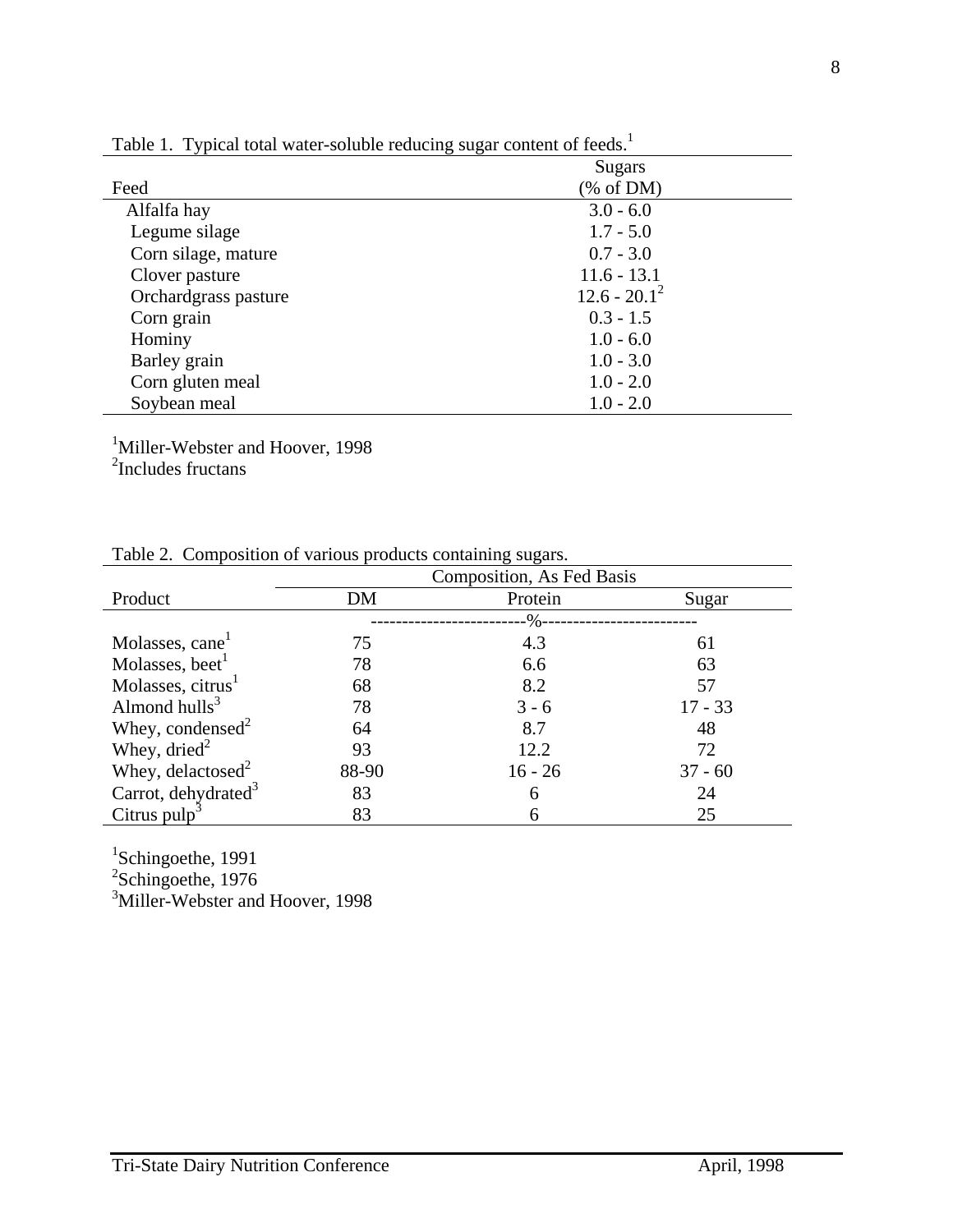|                     | Final | Lactate, mM |                |  |
|---------------------|-------|-------------|----------------|--|
| Source              | pH    | $L(+)$      | $D(-)$         |  |
| Glucose             | 4.38  | 114         | 36             |  |
| Sucrose             | 4.41  | 103         | 37             |  |
| Fructose            | 4.45  | 93          | 52             |  |
| Galactose           | 4.45  | 117         | 34             |  |
| Ribose              | 6.59  | $\Omega$    | 0              |  |
| Xylose              | 6.40  | 18          | 0              |  |
| Beet pulp           | 5.52  | 40          | $\overline{2}$ |  |
| Corn                | 5.14  | 22          | 8              |  |
| High moisture corn  | 5.40  | $\theta$    | 0              |  |
| Steam flaked barley | 4.59  | 102         | 25             |  |
| Wheat               | 4.93  | 79          | 31             |  |

Table 3. Lactate and pH from 12-hour in-vitro Fermentations.<sup>1</sup>

 $<sup>1</sup>$ Cullen et al., 1986</sup>

|  |  |  | Table 4. Effects of additions of low levels of sugars on volatile fatty acid (VFA) ratios. |  |  |
|--|--|--|--------------------------------------------------------------------------------------------|--|--|
|--|--|--|--------------------------------------------------------------------------------------------|--|--|

| Sugar    | $%$ of           | VFA, molar % |           |                |                            |
|----------|------------------|--------------|-----------|----------------|----------------------------|
| Added    | $DM$ or $OM1$    | Acetic       | Propionic | <b>Butyric</b> | Reference                  |
| Lactose  | $\boldsymbol{0}$ | 79           | 28        | 17             | Hoover and Miller-Webster, |
|          | 3.5              | 77           | 31        | 15             | 1997                       |
| Glucose  | $\overline{0}$   | 70           | 17        | 10             | Piwonka et al.,            |
|          | 5.6              | 69           | 18        | 10             | 1994                       |
| Glucose  | $\overline{0}$   | 72           | 18        | 12             | Wu et al., 1994            |
|          | 5.3              | 77           | 25        | 15             |                            |
| Glucose  | $\overline{0}$   | 68           | 18        | 8              | Rooke et al., 1987         |
|          | 14.5             | 69           | 18        | 9              |                            |
|          | 12               | 67           | 19        | 10             |                            |
| Sucrose  | $\boldsymbol{0}$ | 64           | 18        | 15             | Khalili and                |
|          | 13.3             | 59           | 17        | 20             | Huhtanen, 1991             |
|          | 13.3             | 62           | 19        | 16             |                            |
| Molasses | $\overline{0}$   | 61           | 23        | 13             | Maiga et al., 1995         |
|          | 8.3              | 61           | 23        | 13             |                            |
| Whey     | 5.4              | 61           | 22        | 13             |                            |

 ${}^{1}$ DM = dry matter and OM = organic matter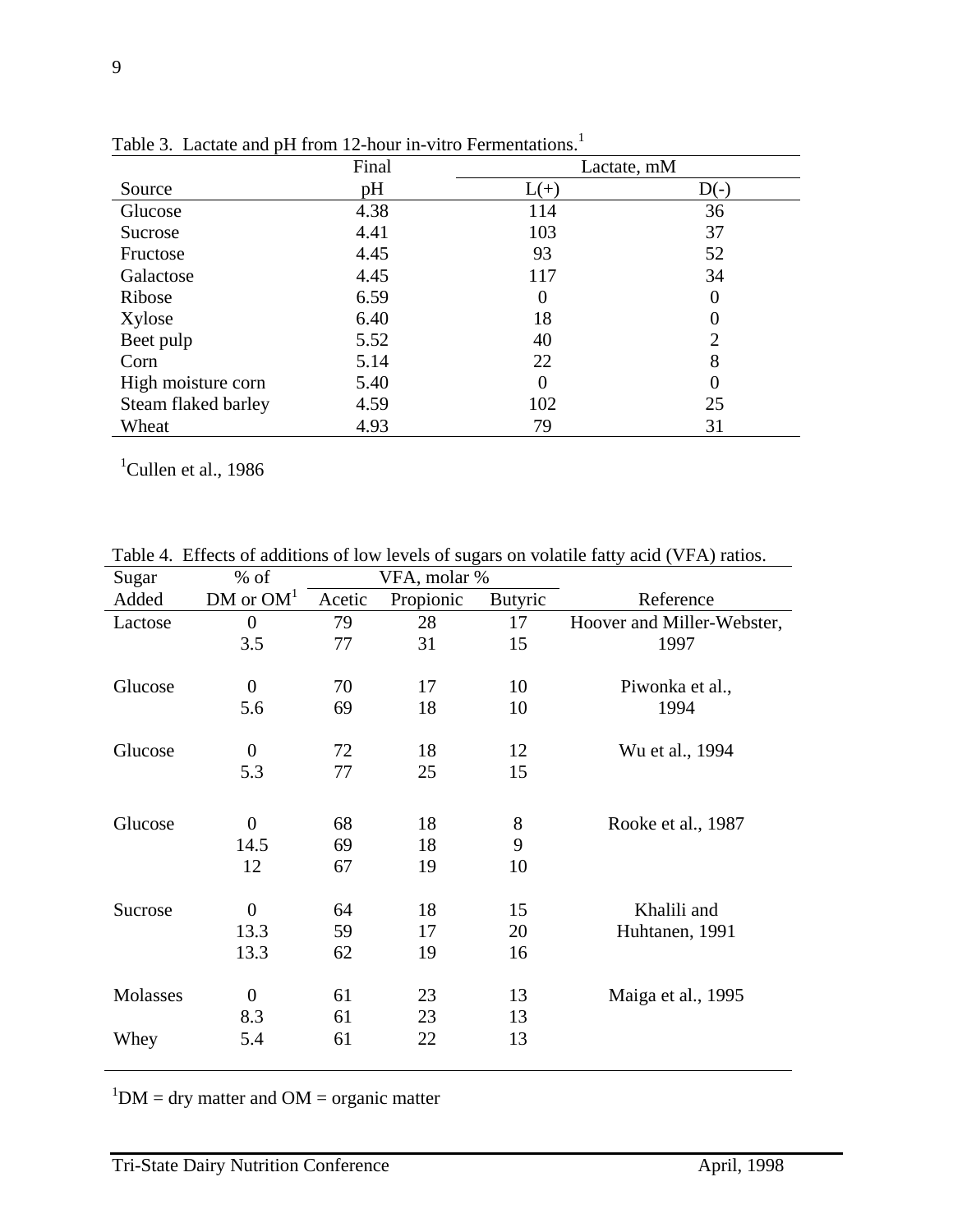|          | Amt. Added,      |        | VFA, molar % |                |                      |
|----------|------------------|--------|--------------|----------------|----------------------|
| Additive | % of DM          | Acetic | Propionic    | <b>Butyric</b> | Reference            |
|          |                  |        |              |                |                      |
| Molasses | $\boldsymbol{0}$ | 65     | 15           | 16             | Huhtanen, 1988       |
|          | 18               | 62     | 18           | 18             |                      |
|          | 20               | 62     | 18           | 14             |                      |
| Whey     | $\overline{0}$   | 58     | 26           | 12             | Casper and           |
|          |                  |        |              |                |                      |
|          | 30               | 59     | 23           | 14             | Schingoethe, 1989    |
|          | 30               | 59     | 23           | 15             |                      |
| Whey     | $\overline{0}$   | 59     | 14           | 8              | Susmel et al., 1995  |
|          | 23               | 55     | 15           | 12             |                      |
|          | 46               | 59     | 21           | 12             |                      |
| Whey     | $\overline{0}$   | 43     | 32           | 17             | Windschitl and       |
|          |                  |        |              |                |                      |
|          | 38               | 44     | 23           | 24             | Schingoethe, 1984    |
| Molasses | $\overline{0}$   | 67     | 16           | 14             | Moloney et al., 1994 |
|          | 55               | 58     | 17           | 23             |                      |

Table 5. Effects of additions of high levels of molasses or whey on proportions of volatile fatty acids (VFA).

|                | Table 6. Ratios of volatile fatty acids (VFA) from ruminal fermentation of various |  |  |  |  |
|----------------|------------------------------------------------------------------------------------|--|--|--|--|
| carbohydrates. |                                                                                    |  |  |  |  |

|               |        | VFA, molar % |                |      |                       |
|---------------|--------|--------------|----------------|------|-----------------------|
| Carbohydrate  | Acetic | Propionic    | <b>Butyric</b> | pH   | References            |
| Glucose       | 58     | 27           | 14             | 5.87 | Giduck and Fontenot,  |
| Sucrose       | 54     | 25           | 20             | 6.40 | 1987                  |
| Lactose       | 63     | 23           | 13             | 5.44 |                       |
| Starch        | 65     | 18           | 15             | 6.70 |                       |
| Hemicellulose | 60     | 38           | 3              |      | Marounek et al., 1985 |
| Pectin        | 88     | 9            | 3              |      |                       |
| <b>Starch</b> | 65     | 30           | 6              | --   |                       |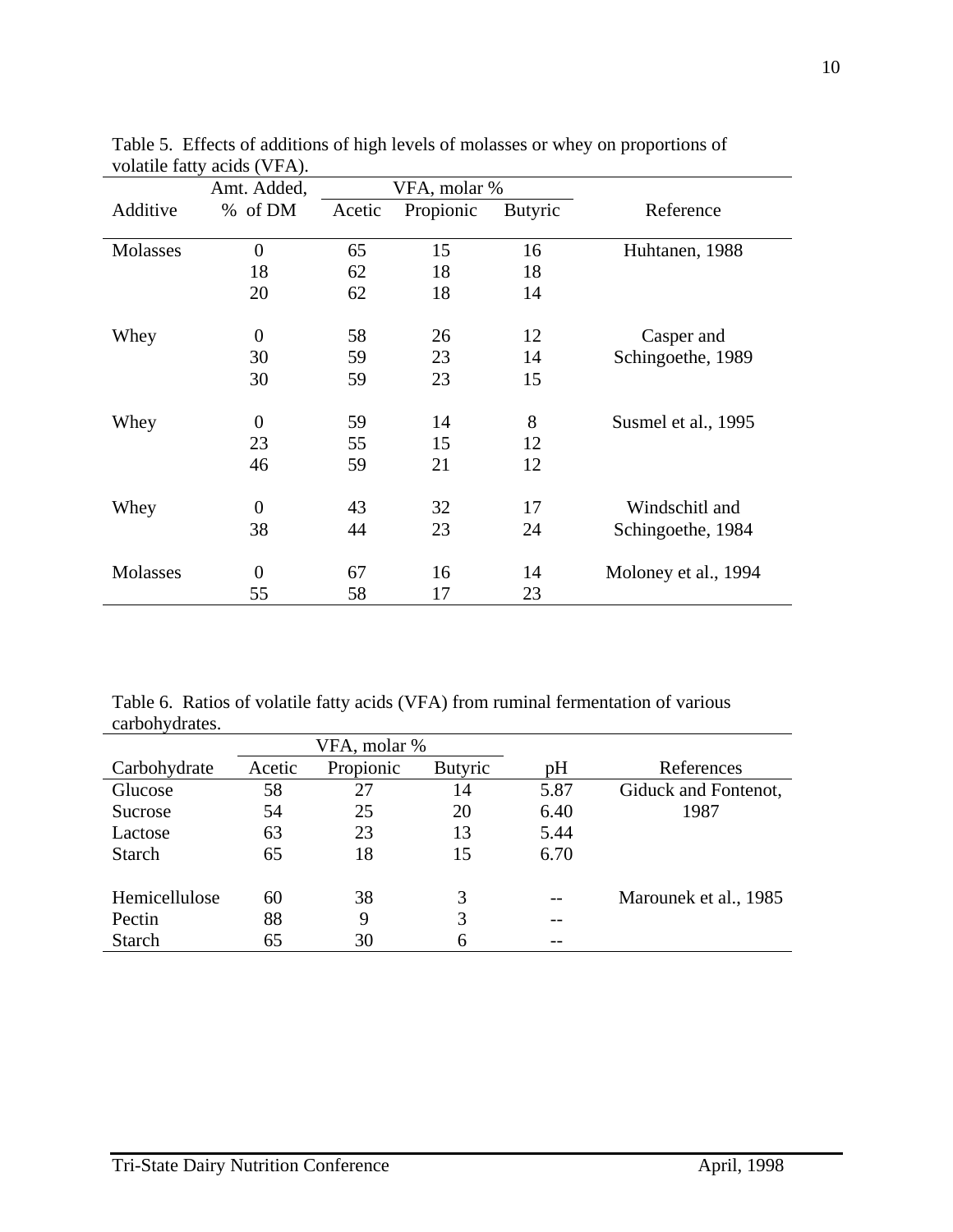| $\sigma$ ------ |                |                                        |                          |
|-----------------|----------------|----------------------------------------|--------------------------|
| Sugar           |                | <b>Sugar to Soluble Protein Ratios</b> |                          |
| Source          | $>1:1$ to 2:1  | $2:1$ to $3:1$                         | Reference                |
|                 |                |                                        |                          |
|                 |                | $-$ % change <sup>1</sup> $-$          |                          |
| Lactose         | 106            |                                        | Hoover and Miller-       |
| Lactose         | 106            |                                        | Webster, 1997            |
| Molasses        | 104            | 106                                    | Huhtanen, 1988           |
| Whey            | 97,104,108,120 | 122,125                                | Stock et al., 1986       |
| Glucose         |                | 116                                    | Piwonka et al., 1994     |
| Glucose         |                | 125, 131, 146                          | Khalili & Huhtanen, 1991 |
| Glucose         |                | 126                                    | Wu et al., 1994          |
|                 |                |                                        |                          |
| Mean Response   | 106            | 125                                    |                          |

Table 7. Percentage change in microbial growth at sugar to soluble protein ratios greater than 1:1.

<sup>1</sup>Responses are relative to ratios of 1:1 or less in the same study.

|                       | Added   | DM intake       | Sol CP  | <b>Starch</b> | Sugar   | Milk              |
|-----------------------|---------|-----------------|---------|---------------|---------|-------------------|
| Additive              | % of DM | 1b/day)         | % of CP | % of DM       | % of DM | 1b/day)           |
| Control               |         | 51 <sup>a</sup> | 16      | 38            |         | $50^{\circ}$      |
| CMDS <sup>3</sup>     | n       | $58^{\rm b}$    | 18      | 34            |         | 53 <sup>a</sup>   |
| Molasses              | n       | 51 <sup>a</sup> | 18      | 34            | 4.2     | $55^{\rm b}$      |
| Masonex <sup>4</sup>  |         | $58^{\rm b}$    | 16      | 36            | 2.6     | $54^{\mathrm{a}}$ |
| Flambeau <sup>3</sup> |         | 60 <sup>b</sup> | ı h     | 36            | 2.3     | $52^{\mathrm{a}}$ |

<sup>1</sup>Wing et al., 1988

 $2^2$ Main forage source in diets was cottonseed hulls

3 Citrus molasses distillers solubles, 4.3% sugar

4 Hemicellulose extract, 54% sugar (Masonite Corp., Laurel, MS)

5 Spent sulfite liquor, 45% sugar (Flambeau Paper Corp., Park Falls, WI)

a,bValues in the same column with different superscripts differ ( $P < .06$ )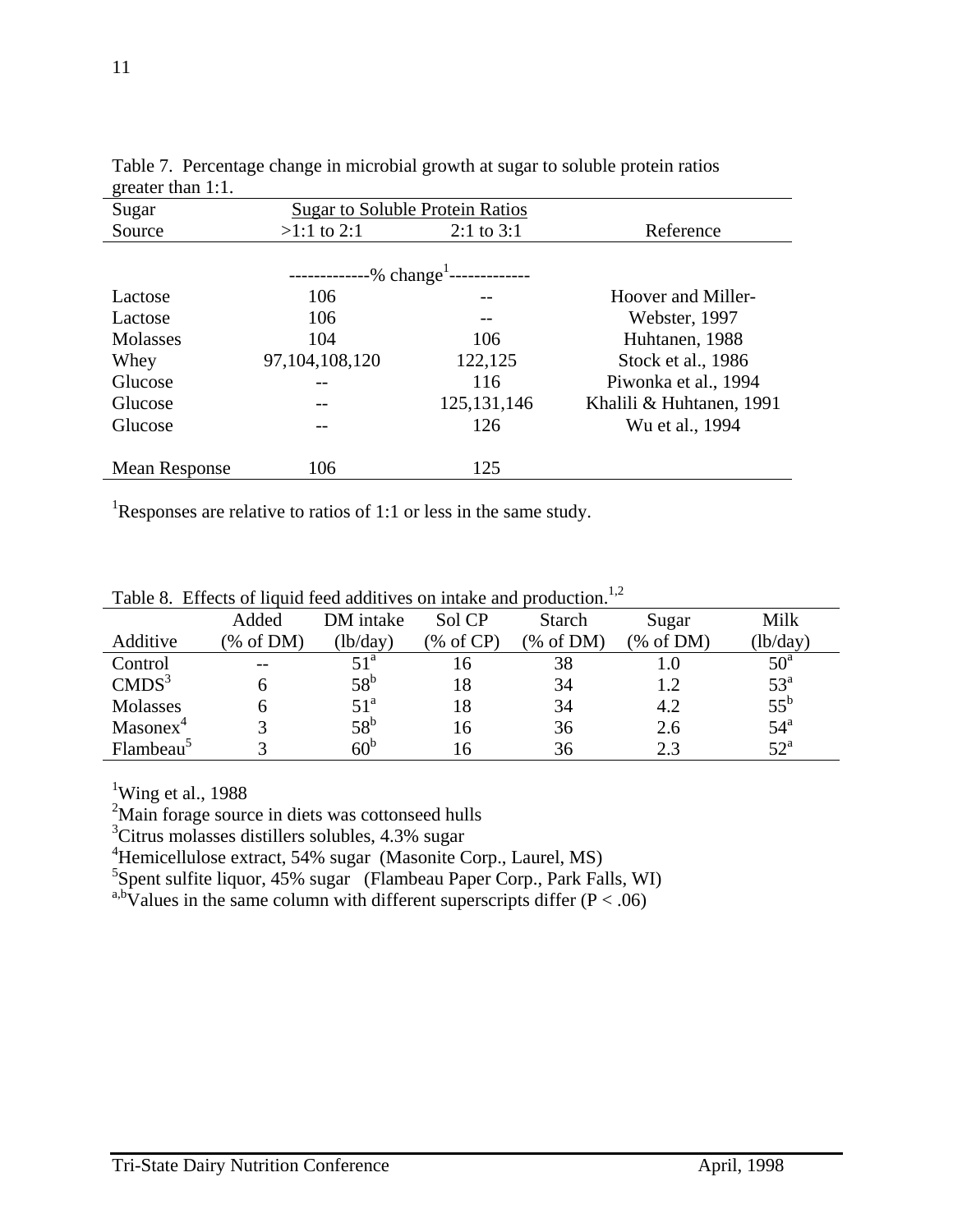| Forage $\epsilon$ |    | Molasses | DM intake       | Sol CP  | <b>Starch</b> | Sugar   | Milk                           |
|-------------------|----|----------|-----------------|---------|---------------|---------|--------------------------------|
| Source % in Diet  |    | % of DM  | (lb/day)        | % of CP | % of DM       | % of DM | $\frac{1}{\text{b}}\text{day}$ |
| <b>CSH</b>        | 30 |          | 53 <sup>a</sup> | 14      | 34            | 1.3     | $57^{\rm a}$                   |
|                   |    | 8        | $55^{\circ}$    | 17      | 27            | 7.9     | $59^{\mathrm{a}}$              |
| <b>HCS</b>        | 35 |          | $51^{\rm b}$    | 28      | 37            | 1.7     | $58^{\rm b}$                   |
|                   |    |          | 49 <sup>b</sup> | 31      | 30            | 7.8     | $54^{\rm b}$                   |
| <b>HCS</b>        | 65 |          | $45^{\circ}$    | 38      | 19            | 1.6     | $51^{\circ}$                   |
|                   |    |          | $48^\circ$      | 41      | 12            | 7.3     | $52^{\circ}$                   |
| CSH & HCS 49      |    |          | $54^{\circ}$    | 28      | 26            | 1.5     | $59^{\mathrm{a}}$              |
|                   |    |          | $50^{\circ}$    | 31      | 19            | 7.5     | 56 <sup>a</sup>                |

Table 9. Effects of molasses combined with forages on intake and production.<sup>1</sup>

<sup>1</sup>Morales et al., 1989

 ${}^{2}$ CSH = cottonseed hulls and HCS = alfalfa haylage

a,b,cValues in the same column with different superscripts differ ( $P < .05$ ).

Table 10 Effects of energy sources on intake and production.<sup>1</sup>

|                  | ວມ            |                 |            |               |         |                   |
|------------------|---------------|-----------------|------------|---------------|---------|-------------------|
| Protein          | Energy        | DMI intake      | Sol CP     | <b>Starch</b> | Sugar   | Milk,             |
| Source           | Source        | (lb/day)        | $%$ of CP) | % of DM       | % of DM | 1b/day)           |
| SBM <sup>2</sup> | Corn          | $44^{\circ}$    | 29         | 38            |         | $72^{\mathrm{a}}$ |
|                  | <b>Barley</b> | $42^b$          | 30         | 35            |         | 70 <sup>b</sup>   |
|                  | Corn, Whey    | 46 <sup>a</sup> | 33         | 28            | 14      | $71^{\rm b}$      |
| Urea             | Corn          | 46 <sup>a</sup> | 36         | 40            | 3       | $72^{\mathrm{a}}$ |
|                  | <b>Barley</b> | 41 <sup>b</sup> | 40         | 36            | 3       | 69 <sup>b</sup>   |
|                  | Corn, Whey    | $45^{\circ}$    | 39         | 30            | 14      | $67^{\rm b}$      |

<sup>1</sup>Casper and Schingoethe, 1989

 ${}^{2}$ SBM = soybean meal

<sup>a,b</sup>Values in the same column with different superscripts differ,  $(P < .01)$ .

|                 |  |  | Table 11. Effects of dried whey or a dried whey-molasses-fat blend on intake and |
|-----------------|--|--|----------------------------------------------------------------------------------|
| production. $1$ |  |  |                                                                                  |

|                       | Additive | DM intake | Sol CP  | <b>Starch</b> | Sugar   | Milk    |
|-----------------------|----------|-----------|---------|---------------|---------|---------|
| Diet                  | % of DM  | (lb/day)  | % of CP | % of DM       | % of DM | 1b/day) |
| Control               |          | 53        | 23      | 32            | 1.8     | 74      |
| QLF 4-19 <sup>2</sup> | 8.3      | 54        | 25      | 28            | 5.2     | 74      |
| Dried Whey            | 5.4      | 54        | 25      | 29            | 5.8     | 75      |

<sup>1</sup>Maiga et al., 1995

<sup>2</sup>Molasses, whey, and tallow blend (Quality Liquid Feeds, Inc., Dodgeville, WI)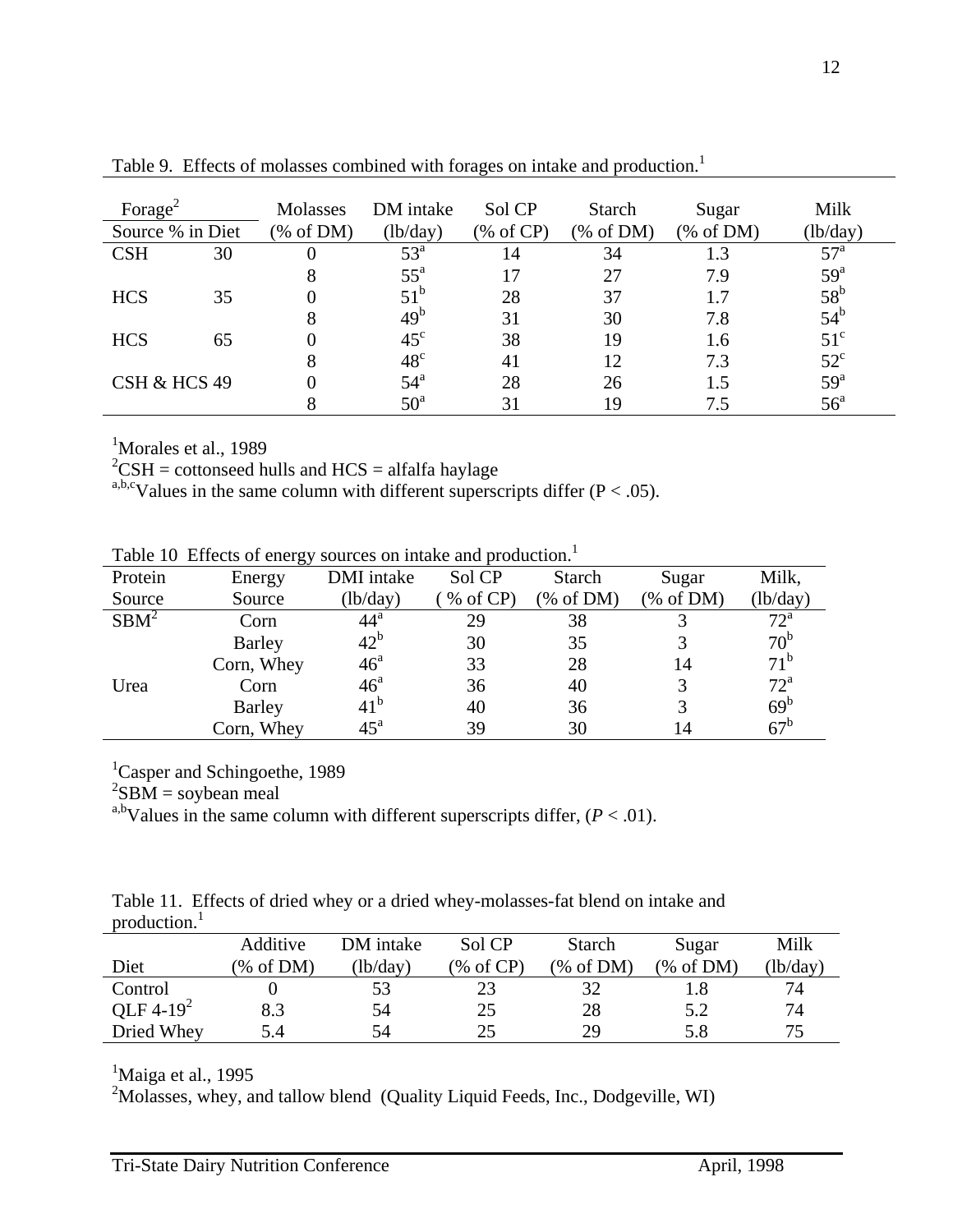|                         |      | NSC, % of DM |      |
|-------------------------|------|--------------|------|
| Item                    | 25   | 37           | 54   |
| Digestion               |      |              |      |
| Dry matter              | 55   | 51           | 68   |
| <b>NDF</b>              | 33   | 39           | 48   |
| <b>NSC</b>              | 81   | 82           | 85   |
| Microbial               |      |              |      |
| $N$ , $g/day$           | 1.02 | 1.13         | 1.63 |
| Efficiency <sup>3</sup> | 18   | 21           | 23   |

Table 12. Effects of dietary nonstructural carbohydrate (NSC) content on microbial metabolism in continuous cultures of rumen contents.<sup>1,2</sup>

<sup>1</sup>Stokes et al., 1991

<sup>2</sup> Fermentation pH was constant at 6.4<br><sup>3</sup> Grams microbial N/kg digested dry matter

| Feed                                                     | % Digested |
|----------------------------------------------------------|------------|
| Lykos and Varga (1995) in situ, lactating ${\rm cows}^1$ |            |
| Corn, coarsely cracked                                   | 45         |
| Corn, cracked                                            | 53         |
| Corn, fine ground                                        | 66         |
| Corn, steam flaked                                       | 75         |
| McDaniel and Miller (1995) in situ, lactating $cos2$     |            |
| Corn silage                                              | 76         |
| Barley, ground                                           | 74         |
| Corn, ground                                             | 61         |
| Hominy                                                   | 64         |
| Midds                                                    | 72         |
| Distillers dried grains                                  | 77         |
| Theurer et al. (1995) in vivo, lactating ${\rm cows}^1$  |            |
| Sorghum, dry rolled                                      | 54         |
| Sorghum, steam flaked                                    | 76         |

<sup>1</sup>Values are for starches only

<sup>2</sup>Values are for enzymatically determined total nonstructural carbohydrates (starches and sugars)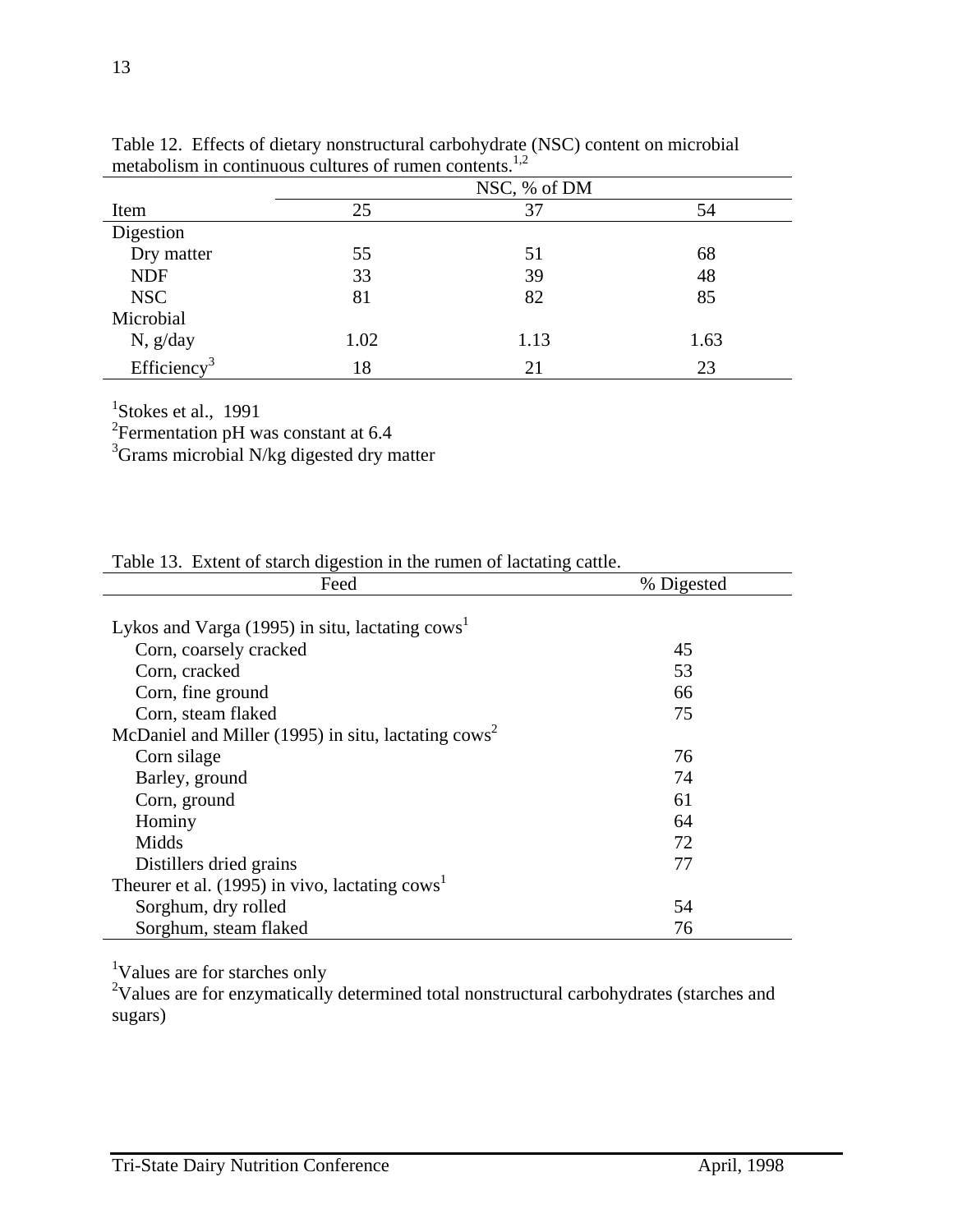|                                      | <b>Starch Source</b> |                     |  |
|--------------------------------------|----------------------|---------------------|--|
|                                      | Ground               | <b>Steam Rolled</b> |  |
| Item                                 | Corn                 | <b>Barley</b>       |  |
| Starch digested, lb/day              | 11.44                | 14.3                |  |
| NDF digested, lb/day                 | 5.17                 | 2.82                |  |
| Total carbohydrate, digested, lb/day | 16.61                | 17.12               |  |
| Microbial protein, lb/day            | 3.81                 | 4.07                |  |
| Rumen pH                             | 5.84                 | 5.67                |  |
| Milk, lb/day                         | 78.2                 | 71.5                |  |

Table 14. Effects of starch source on ruminal carbohydrate digestion.<sup>1</sup>

 ${}^{1}$ McCarthy, Jr. et al. (1989)

|                           | Recommended      |                  |  |
|---------------------------|------------------|------------------|--|
| <b>Status</b>             | NDF <sup>1</sup> | NFC <sup>2</sup> |  |
| Early dry                 | $60 - 65$        | $20 - 25$        |  |
| Close-up dry              | $32 - 36$        | $35 - 40$        |  |
| Lactating, lb/day of milk |                  |                  |  |
| $<$ 31                    | 48               | $28 - 30$        |  |
| $31 - 46$                 | 40               | $32 - 34$        |  |
| $47 - 64$                 | 35               | $34 - 36$        |  |
| $65 - 80$                 | 31               | $36 - 38$        |  |
| >80                       | 28               | $38 - 40$        |  |

Table 15. Recommendations for Percentages of NDF and NFC in Diets for Dairy Cattle.

<sup>1</sup>Based on Grummer and Minor (1996), Mertens (1985), and Van Saun and Sniffen

(1993).<br><sup>2</sup>Calculated values for nonfiber carbohydrates (NFC). Based on Batajoo and Shaver (1993), Eastridge et al. (1988), Grummer and Minor (1996), and Stokes et al. (1991).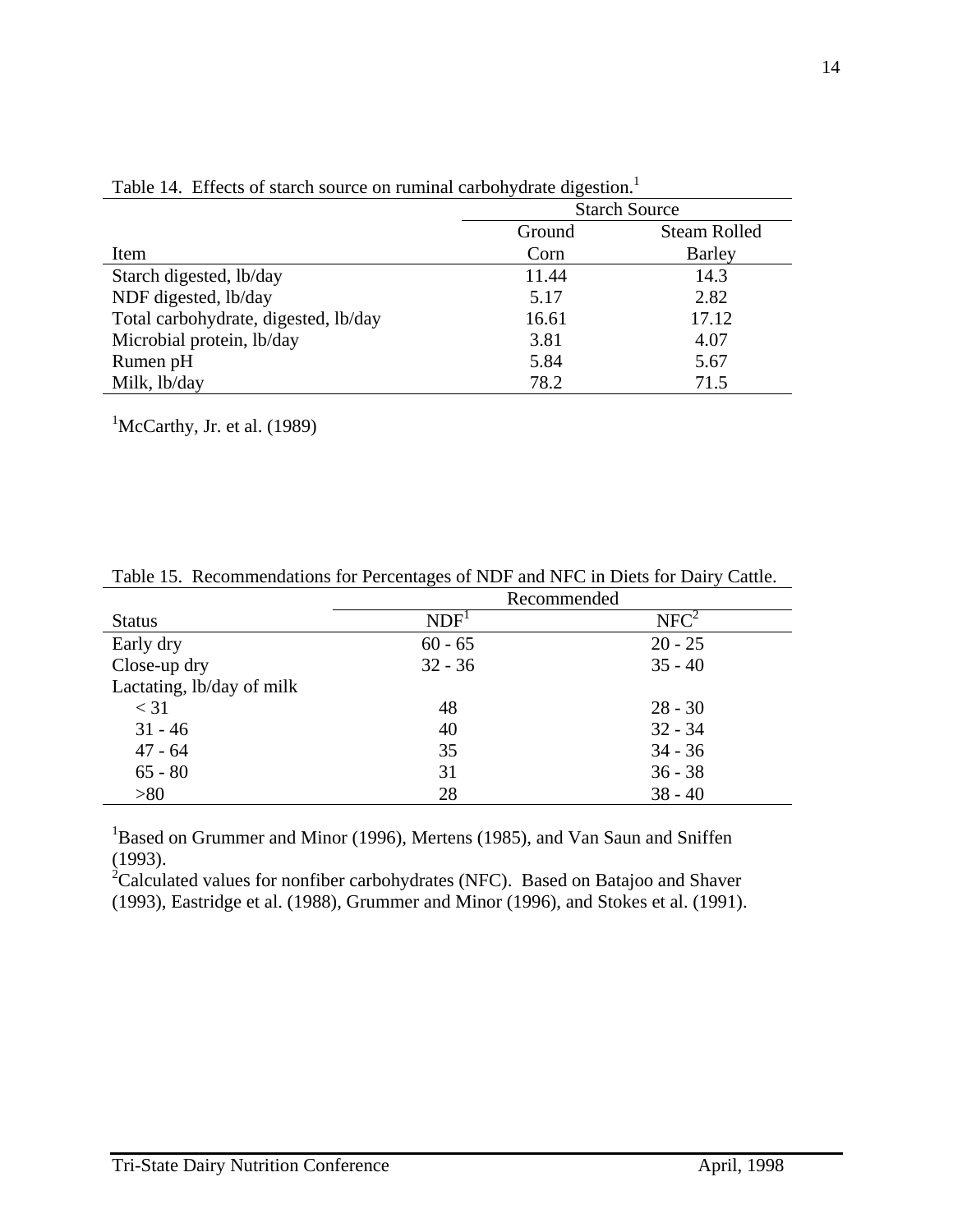

Figure 1. Microbial protein response to ruminal organic matter digestion (Clark et. al., 1992).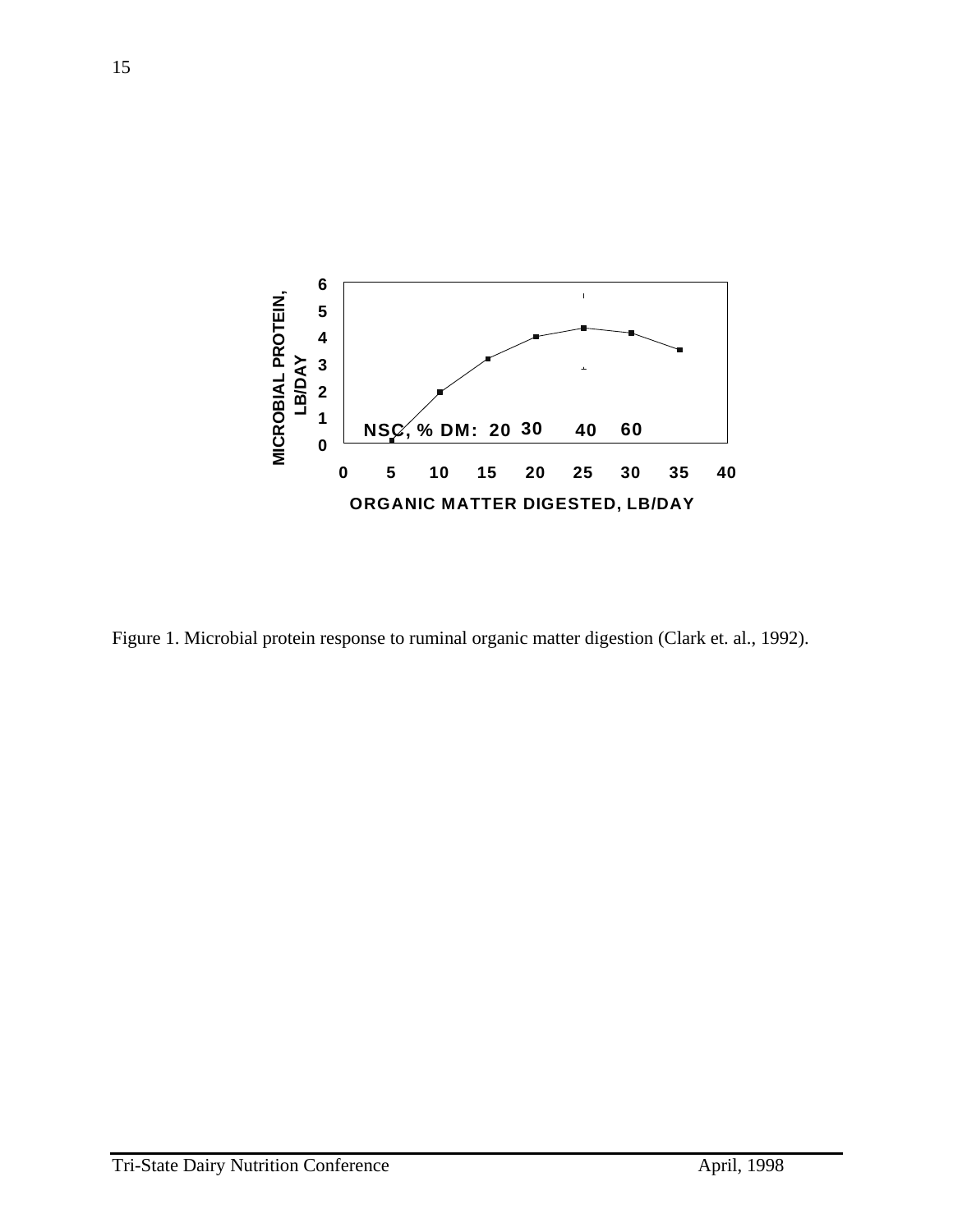

Figure 2. Effects of diet sugar content on microbial efficiency (g microbial N/kg organic matter digested).

Tri-State Dairy Nutrition Conference April, 1998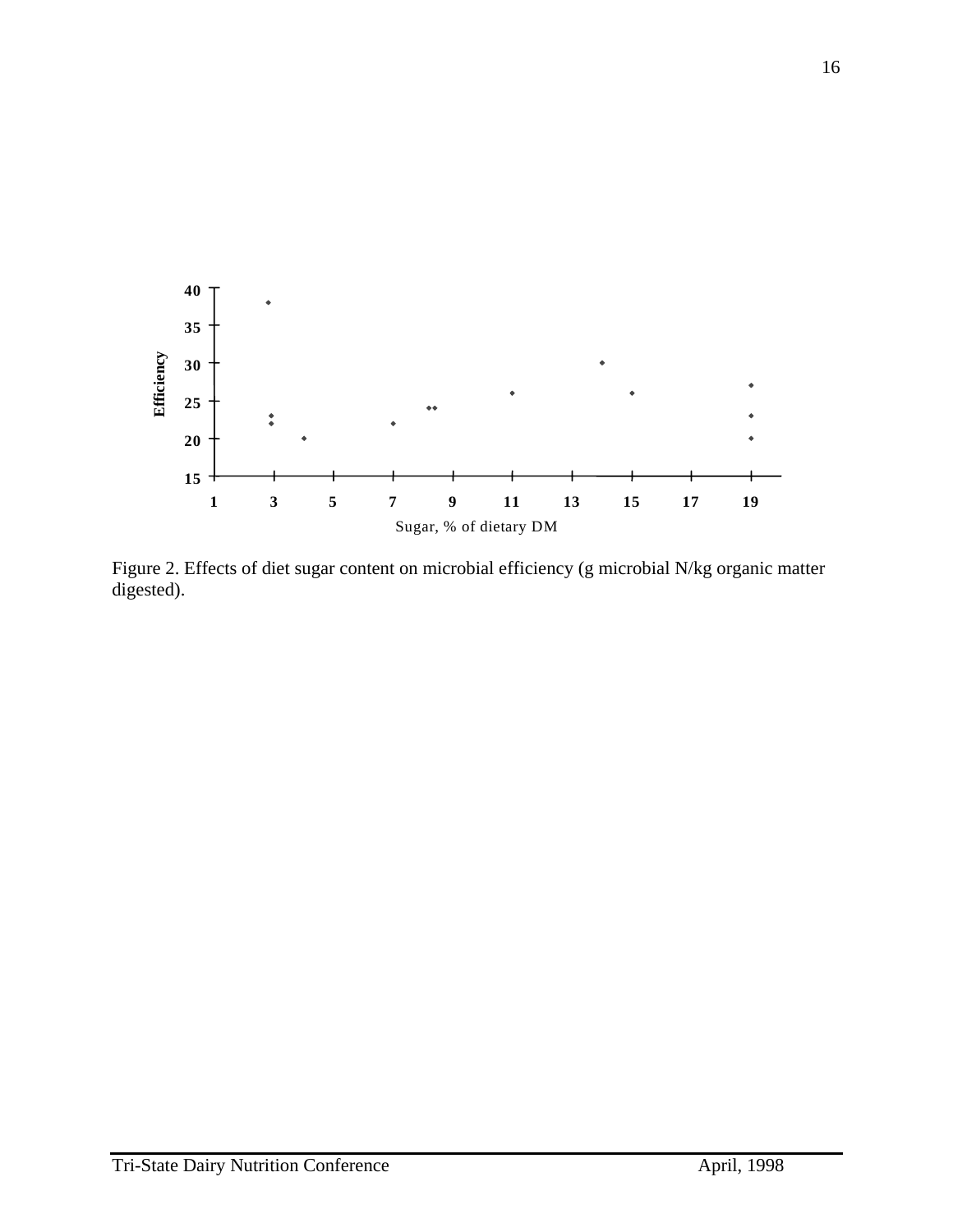#### **Measuring Nonfiber Carbohydrates in Feedstuffs**

*Jeffrey L. Firkins*<sup>1</sup> Department of Animal Sciences The Ohio State University

Several reviews of carbohdyrate feeding have been presented at this conference over the last few years, including Dr. Hoover's in the current proceedings. Clearly, acid production needs to be balanced with acid neutralization (Allen, 1997; Allen and Beede, 1996). Forage particle size and degradation rate of nonfiber carbohdyrates (**NFC**), sometimes called nonstructural carbohydrates (**NSC**), are important factors needed to balance the input of salivary buffers with the production of acid from fermentation. However, many dairy rations are formulated to meet or exceed a recommended amount of fiber, preferably forage neutral detergent fiber (**NDF**), and to not exceed a recommended limit for NSC. Reducing forage NDF from the NRC guidelines of 21% of DM down to about 15% of DM reduces total chewing time, but chewing efficiency (chews/intake of forage NDF) increases as a compensatory mechanism (Firkins, 1997). Therefore, the determination of this NSC concentration in the diet is very important for properly balancing dairy rations to prevent production or metabolic problems that are associated with reduced ruminal pH. Laboratory analyses for NSC should reduce acidosis problems and reduce the safety factors needed to account for variability among NDF and NSC concentrations and among particle sizes of feeds as well as other factors involved, including animal

differences and bunk management. The purpose of this paper is to discuss problems and considerations for the measurement of NFC or NSC.

#### **Terms for Carbohydrate Fractions**

 For this paper, NFC will always be used to designate the calculated ("difference") assay: NFC = organic matter – NDF – CP – fat; NSC will always represent the enzymatic digestion of feed followed by an analysis for reducing sugars (including glucose but also other monosaccharides or oligosaccharides) or for sugars by gas chromatography. Because most labs measure reducing sugars, the result is not necessarily all starch, especially with certain feeds. Therefore, NSC (reducing sugar assay), starch (sugars by gas chromatography), and sugars will be referred to in this paper.

#### **Measurement Concerns**

#### *Nonfiber Carbohydrates*

 Common recommendations are to formulate rations for 40% NFC and 30% NSC. Pectins, organic acids (from fermented feeds), and other non-starch carbohydrates are dissolved in neutral detergent solution (Hall et al., 1997; Van Soest, 1994). Several authors have documented that NFC should

 $\overline{a}$ 

<sup>&</sup>lt;sup>1</sup> Contact at: 2029 Fyffe Road, 223 Animal Science Bldg., Columbus, OH 43210, (614)688-3089, FAX (614) 292-1515, email: firkins.1@osu.edu.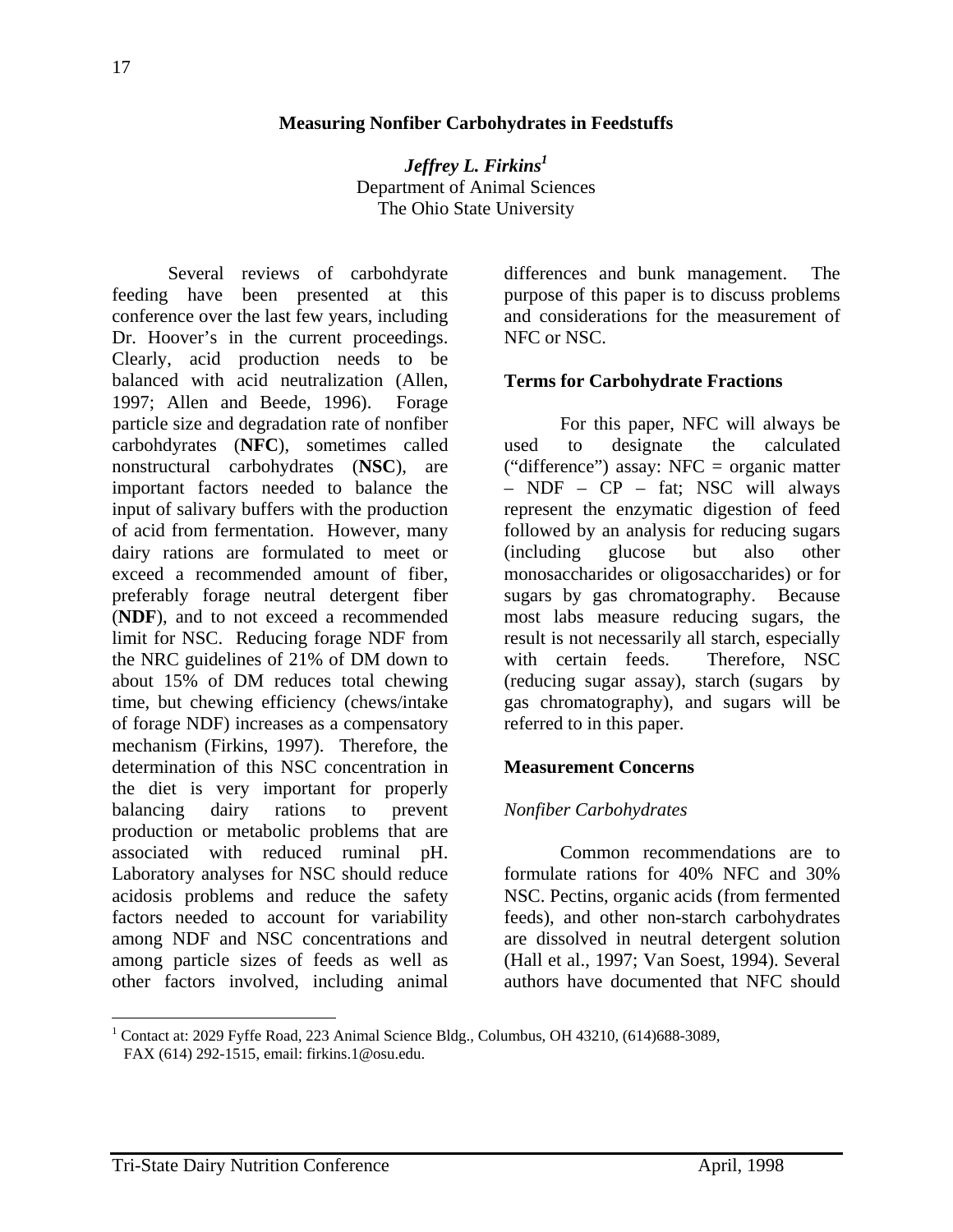be higher than NSC because of problems in the calculation of NFC. Underestimation of total fiber concentration would cause an overestimation of NFC by difference. In Table 1, NFC was 10 percentage units or more greater than NSC because of pectin, organic acids, and probably other non-starch compounds solubilized by neutral detergent solution. Pectin is found in legumes or soyhulls (in diets in Table 1) and especially in beet and citrus pulps (Hall et al., 1997). Because of the rapid degradability of pectin (Van Soest et al., 1991), NFC actually may be more appropriate than NSC for beet and citrus pulps. Fat concentration is often estimated as fatty acids divided by .90. Forage can have as low as half of the ether extract as fatty acids (waxes, chlorophylls, and other compounds make up the rest). However, using fatty acids instead of ether extract (underestimation of total lipid) would make only about a one percentage unit overestimation of NFC in typical dairy rations. In a compilation of published literature, Oldick et al. (The Ohio State Univ., Columbus; unpublished data) evaluated the relationship between NFC and NSC (Figure 1). Based on 73 treatment means, the relationship  $(\pm$  standard errors of regression coefficients) was:

 $NSC = 15.0 \ (\pm 3.0) + .492 \ (\pm 0.08) * NFC;$  $r^2 = 0.35$ 

There was a strong bias for NFC to underpredict NSC at low concentrations and to overestimate it at high concentrations; because these were treatment means (generally  $n = 4$  to 6), the relatively low  $r^2$ may be due largely to variability in feed concentrations of pectins and other nonstarch NFC and to variation in techniques among various researchers rather than to repeatability in lab procedure used by respective authors. Mertens, (1992) reported an extensive table in which NFC

was always higher or similar to NSC. However, at low levels of NSC in Figure 1, presumably less grain would be in diets and proportionately more non-starch NFC should be present. Thus, the lower NFC than NSC would not be expected.

 Underestimation of NFC can occur because NDF is often overestimated for several reasons. First mineral contamination of NDF can result in an overestimation of NDF and an underestimation of NFC. Second, protein contamination can similarly overestimate NDF. Recall that organic matter and CP already are accounted for by ash and protein in the NFC equations, and contamination of NDF double-counts these components. Our experience is that mineral contamination of NDF generally is 1 to 2 percentage units. Crude protein concentration in NDF (NDFCP) generally is 2 to 4 percentage units of feed DM (Harmison et al., 1997), although De Peters et al. (1997) reported that NDFCP can be much higher for brewers grains (4.7 to 9.2 percentage units) and distillers grains (12.8 to 16.8 percentage units). All NDF samples should be corrected for protein and mineral contamination for diets high in insoluble ash and for certain byproducts that are abnormally high in NDFCP. No correction should occur otherwise because general feeding recommendations of 35 to 40% NFC were made based on uncorrected NDF for typical diets. If these corrections are made, then be aware that corrected NFC would be higher than original NFC for the same diets. Third, starch contamination of NDF is a large problem. Although Van Soest et al. (1991) reported significant improvements in the methodology of measuring NDF in starch-containing feeds, many labs still cite reports that used older methodology. Heatstable amylase is much better than the amylase that was available at the time the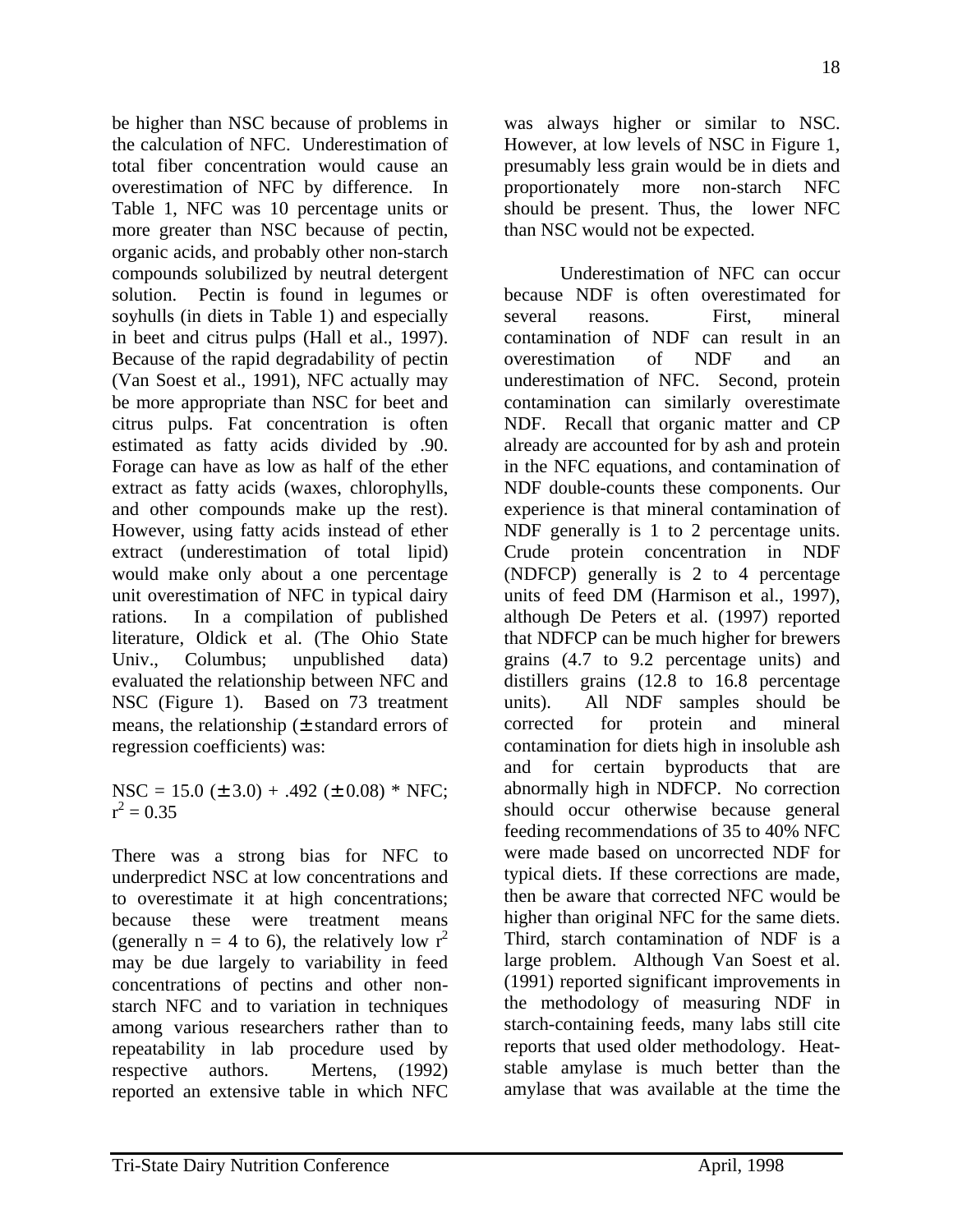older methodology was reported. Presoaking starchy samples with urea greatly improves filtration and reduces NDF. However, care must be taken to ensure that all urea is removed prior to analysis of NDFCP. If laboratory managers monitor amylase activity by periodically evaluating its ability to dissolve purified starch, then rapid filtration of starchy feed samples probably is a fairly good indicator of starch contamination of NDF. However, they should still monitor expiration dates and activities of amylase because our experience has been that activities can be too low once in awhile. If the lab does NSC assays, starch contamination of NDF could be monitored easily. Fourth, greater than 5% total fat interferes with the detergent's ability to solubilize nonfiber fractions (Van Soest et al., 1991). Prerinsing samples with boiling ethanol dissolves and filters enough of the fat to prevent this problem (Harmison et al., 1997; Van Soest et al., 1991).

# *Nonstructural Carbohydrates*

 Starch was about 5 percentage units lower than NSC in Table 1. The obvious reason is that other sugars besides glucose were present. However, total sugars were quantified by a gas chromotography procedure (and were minor). Therefore, other potential problems appear to exist for these NSC or starch procedures. One obvious potential problem is that the amylase enzyme preparation contains significant glucose contamination, but this was corrected (subtracted) from all samples in Table 1. In one study (Sarwar et al., 1992), we had overestimated NSC and discovered why later. The original procedure that we used did not include the enzyme preparation in the standard curve. Besides background correction for glucose in the enzyme solution, the presence of enzyme can also reduce the slope of the

standard curve because of "matrix" effects. Standards need to be treated exactly like the samples. Additionally, when glucose is bound to another glucose to form maltose, a water molecule is released. If glucose has a molecular weight of 180 and water has a molecular weight of 18, then maltose (two glucoses) actually has a molecular weight of  $342 (180 + 180 - 18)$ . As more glucoses are formed in a starch polymer, the molecular weight per glucose approaches 90% of free glucose, so many labs correct the free glucose standard curve by assuming a molecular weight of 180 x .90 grams per mole of glucose in starch. However, using pure corn starch as a sample to correct for this problem resulted in a 4.9% overestimation (104.9% recovery) rather than the expected 90% recovery relative to free glucose in the data used in Table 1 and Figures 2 and 3. This discrepancy apparently is because our reducing sugar assay commonly uses a chemical that can react strongly with incompletely hydrolyzed starch dextrins (Sarwar et al., 1992). A 5% reduction in NSC reported in Table 1 would only reduce NSC by about 1.6 percentage units. More research is needed to explain and corroborate this discrepancy.

# *Inherent Variation in Procedures*

The treatment means in Table 1 leave the impression that NFC, NSC, and starch are highly related and that rations could be balanced for 40, 30, and 25% NFC, NSC, and starch, respectively. However, within this fairly narrow range of values from individual diets, NFC was not well related to NSC or starch (Figure 2). Concentrations of NSC and starch were somewhat better related (Figure 3). Because the slope is  $\leq 1$ , as NSC increased, starch concentration was progressively less than NSC, perhaps because of increasing incompletely hydrolyzed starch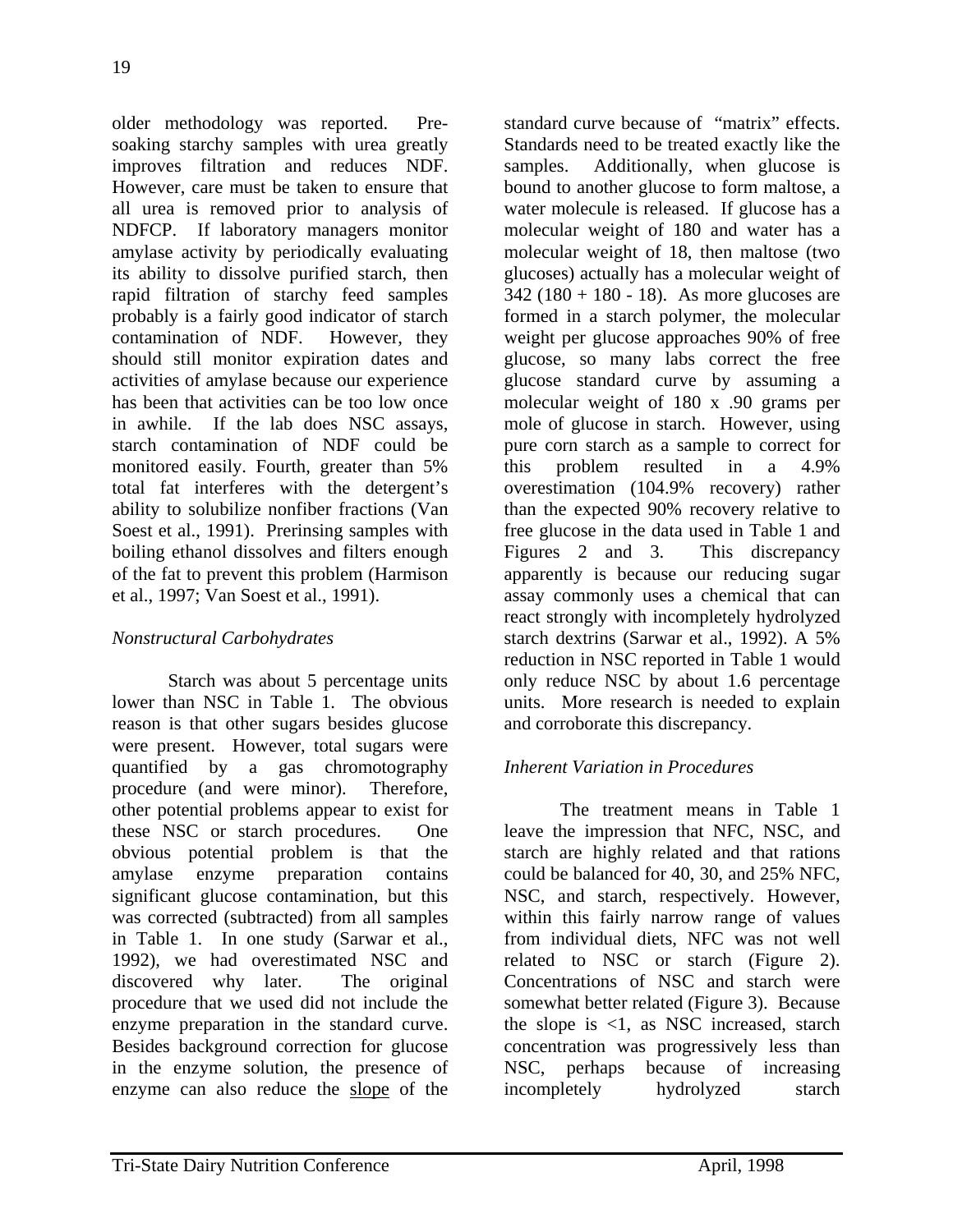oligosaccharides that were measured by the reducing sugar assay but not by the gas chromatography method. All of these results are preliminary because they are from individual diets (not treatment means) from only one study, but they show that potential errors can result from using only one or a few samples from feed analysis. Until more work is done, safety factors will be needed and results should be compared among labs before making feeding recommendations.

## **Conclusions**

 More accurate starch degradability coefficients in the rumen and better verification of analytical procedures are needed in future studies. To date, some serious questions remain to be answered for in vitro and in situ degradation of starch; for instance, are the passage rates of ground and high moisture corn the same? However, the assays discussed above and in vitro and in situ techniques still should be useful in ranking feeds and in trouble-shooting. These should be much better than waiting to see corn particles in feces and trying to quantify such a subjective observation. These procedures are all markedly better than nitrogen-free extract, which should not be used (see Van Soest, 1994). Hopefully, in the future, tabular and quick yet accurate assays for ruminally degradable carbohydrate will be available. Until then, determination of NFC and NSC will be much better than assumed values, especially if care is taken to correct for problems identified in this paper. Even then, some safety factor or a ruminal pH diagnostic (Allen and Beede, 1996) still may be warranted.

## **References**

Allen, M.S. 1997. Relationship between fermentative acid production in the rumen and the requirement for physically effective fiber. J. Dairy Sci. 80:1447.

Allen, M.S. and D.K. Beede. 1996. Causes, detection, and prevention of ruminal acidosis in dairy cattle. Page 55 in Proceedings Tri-State Dairy Nutr. Conf. M.L. Eastridge, ed. The Ohio State Univ., Columbus.

De Peters, E.J., J.G. Fadel, and A. Arosemena. 1997. Digestion kinetics of neutral detergent fiber and chemical composition within some selected byproduct feedstuffs. Anim. Feed Sci. Technol. 67:127.

Firkins, J.L. 1997. Effect of physical processing of corn silage and grain. Page 205 in Proceedings Tri-State Dairy Nutr. Conf. M.L. Eastridge, ed. The Ohio State Univ., Columbus.

Hall, M.B., B.A. Lewis, P.J. Van Soest, and L.E. Chase. 1997. A simple method for estimation of neutral detergent-soluble fiber. J. Sci. Food Agric. 74:441.

Harmison, B., M.L. Eastridge, and J.L. Firkins. 1997. Effect of percentage of dietary forage neutral detergent fiber and source of starch on performance of lactating Jersey cows. J. Dairy Sci. 80:905.

Mertens, D.R. 1992. Nonstructural and structural carbohydrates. In Large Dairy Herd Management. H.H. Van Horn and C.J. Wilcox, ed. Am. Dairy Sci. Assoc., Savoy, IL. pp. 219-235.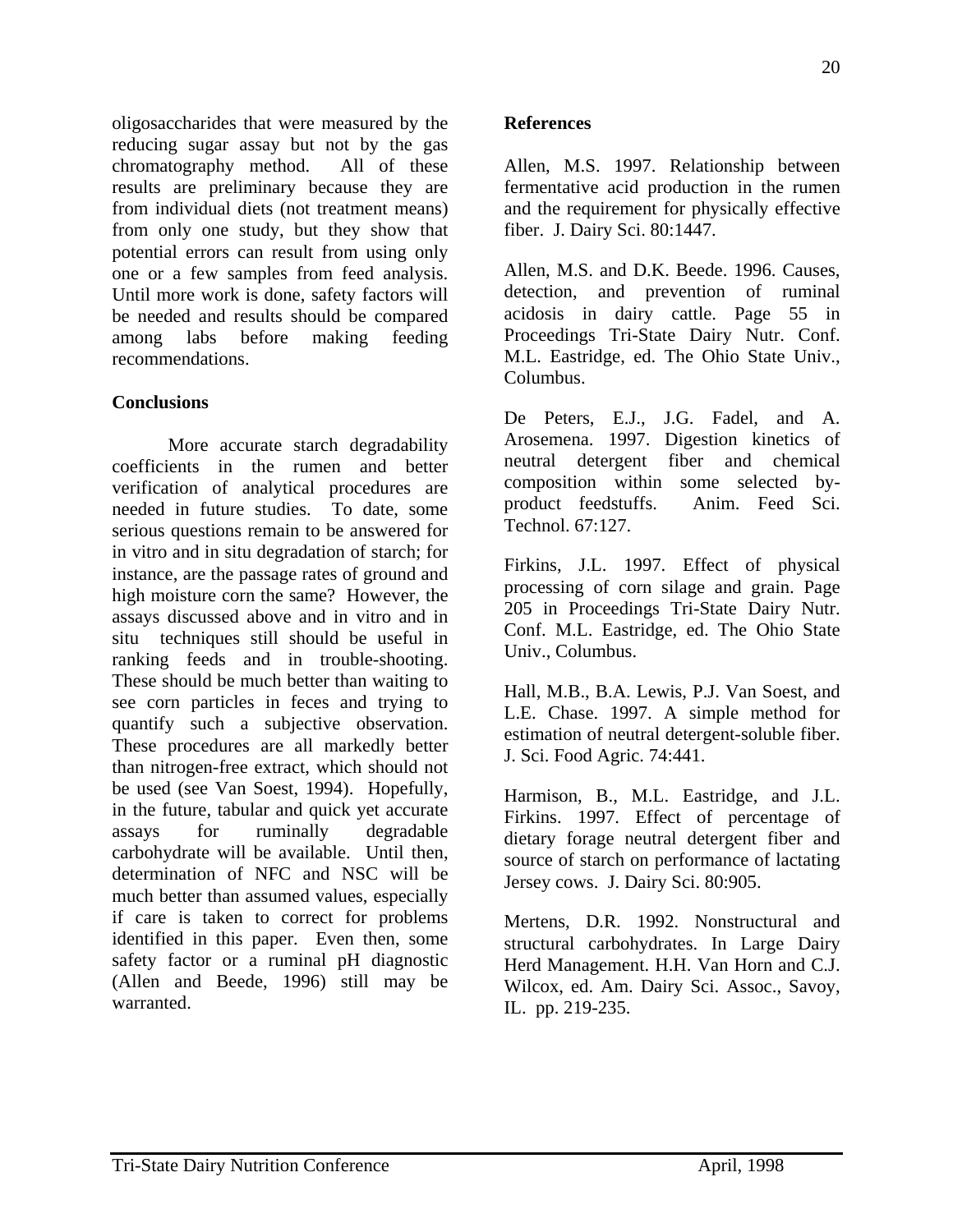Sarwar, M., J.L. Firkins, and M.L. Eastridge. 1992. Effects of varying forage and concentrate carbohydrates on nutrient digestibilities and milk production by dairy cows. J. Dairy Sci. 75:1533.

Van Soest, P.J. 1994. Nutritional Ecology of the Ruminant. Cornell Univ. Press, Ithaca, NY.

Van Soest, P.J., J.B. Robertson, and B.A. Lewis. 1991. Methods for dietary fiber, neutral detergent fiber, and nonstarch polysaccharides in relation to animal nutrition. J. Dairy Sci. 74:3583.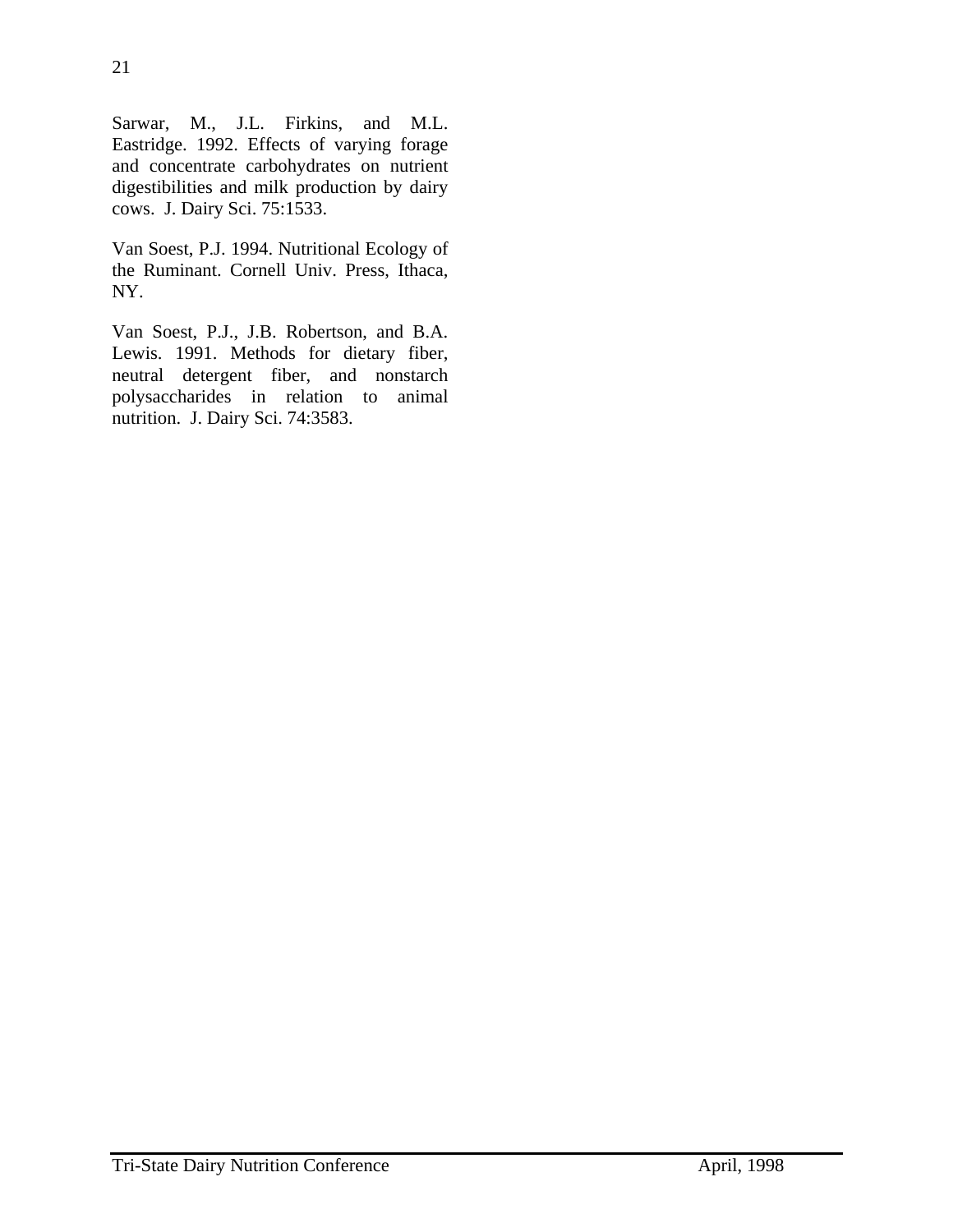|                               | Laboratory Assay <sup>2</sup> |            |               |
|-------------------------------|-------------------------------|------------|---------------|
| Corn                          | <b>NFC</b>                    | <b>NSC</b> | <b>Starch</b> |
|                               | -(% of DM)-                   |            |               |
| Coarse roll                   | 41.8                          | 31.3       | 27.0          |
| Medium roll                   | 42.4                          | 31.9       | 26.6          |
| Fine roll                     | 43.5                          | 33.4       | 27.8          |
| Steam roll                    | 43.1                          | 32.3       | 27.2          |
| Coarse/steam roll combination | 41.9                          | 30.4       | 25.5          |
|                               |                               |            |               |
| Overall mean                  | 42.6                          | 31.9       | 26.8          |
| Overall $CV^3$ , %            | 6.0                           | 8.9        | 8.9           |

## Table 1. Calculation of NFC, NSC, and starch in diets containing corn processed in different ways<sup>1</sup>.

<sup>1</sup>Callison et al., The Ohio State Univ., Columbus (unpublished data); n of 5 per treatment. Alfalfa silage, soyhulls, and corn grain were 50.0, 7.9, and 34.4% of the DM, respectively, for all diets.

<sup>2</sup>Nonfiber carbohydrates (NFC) = organic matter – CP - (NDF – NDFCP) – (fatty acids/0.9);  $NDFCP = NDF$  corrected for CP contamination; nonstructural carbohydrates  $(NSC) =$  enzymatic assay followed by analysis of reducing sugars; starch = as hydrolyzed for NSC except that free sugars were quantified by gas-liquid chromatography.

 ${}^{3}CV = coefficient$  of variation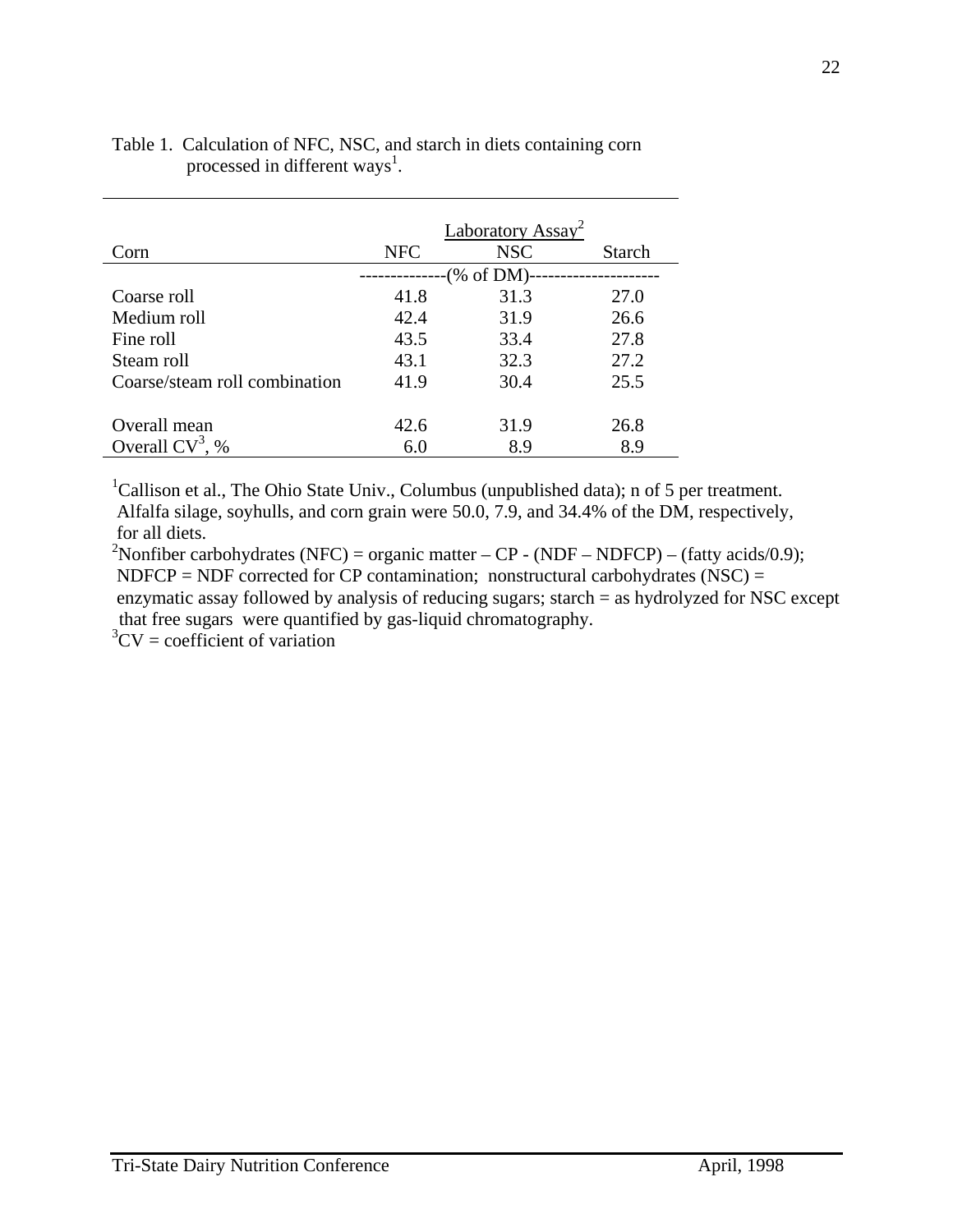

Figure 1. The relationship of nonfiber carbohydrates (NFC, by difference method) to nonstructural carbohydrates (NSC, enzymatic assay) in 73 diets reported in published literature (Oldick et al., 1998, The Ohio State Univ., Columbus; unpublished data). The dashed line is the unity line,  $y = x$ . The solid line represents the equation, NSC = 15.0  $(\pm 3.0) + 0.492 (\pm 0.08) * NFC$ ; r<sup>2</sup> = .35.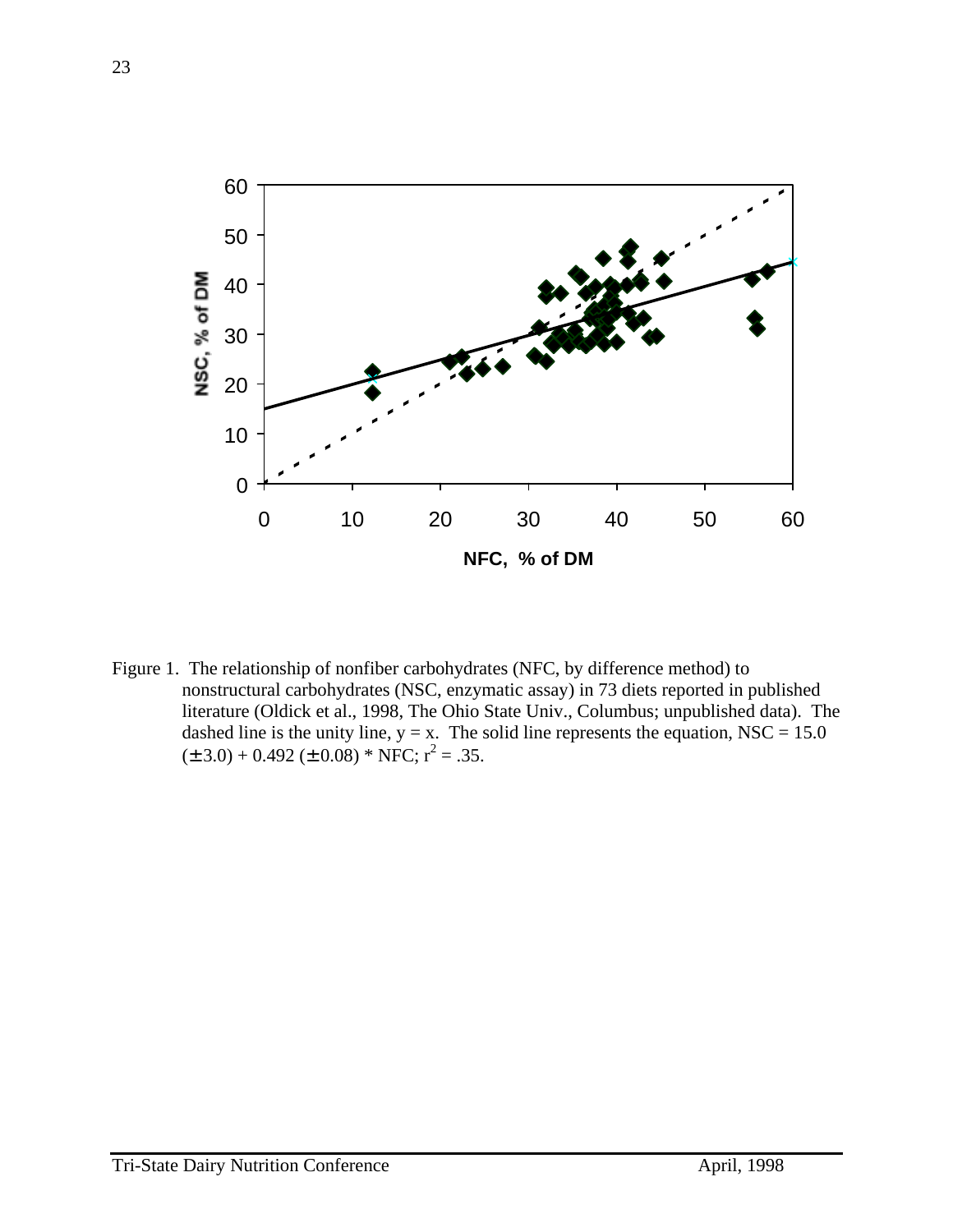

Figure 2. The relationships between nonstructural carbohydrates (NSC, enzymatic hydrolysis followed by a reducing sugar assay) or starch (enzymatic assay followed by sugar analysis using gas-liquid chromatography) and nonfiber carbohydrates (NFC, by difference) in individual diets (Callison et al., 1998, The Ohio State Univ., Columbus; unpublished data). The line for NSC represents the equation  $9.45 (\pm 8.67) + 0.527$  $(\pm 0.203 * \text{NFC}; r^2 = .23)$ . The line for starch represents the equation 22.1 ( $\pm 8.3$ ) + 0.111  $(\pm 0.194)$  \* NFC;  $r^2 = .01$ .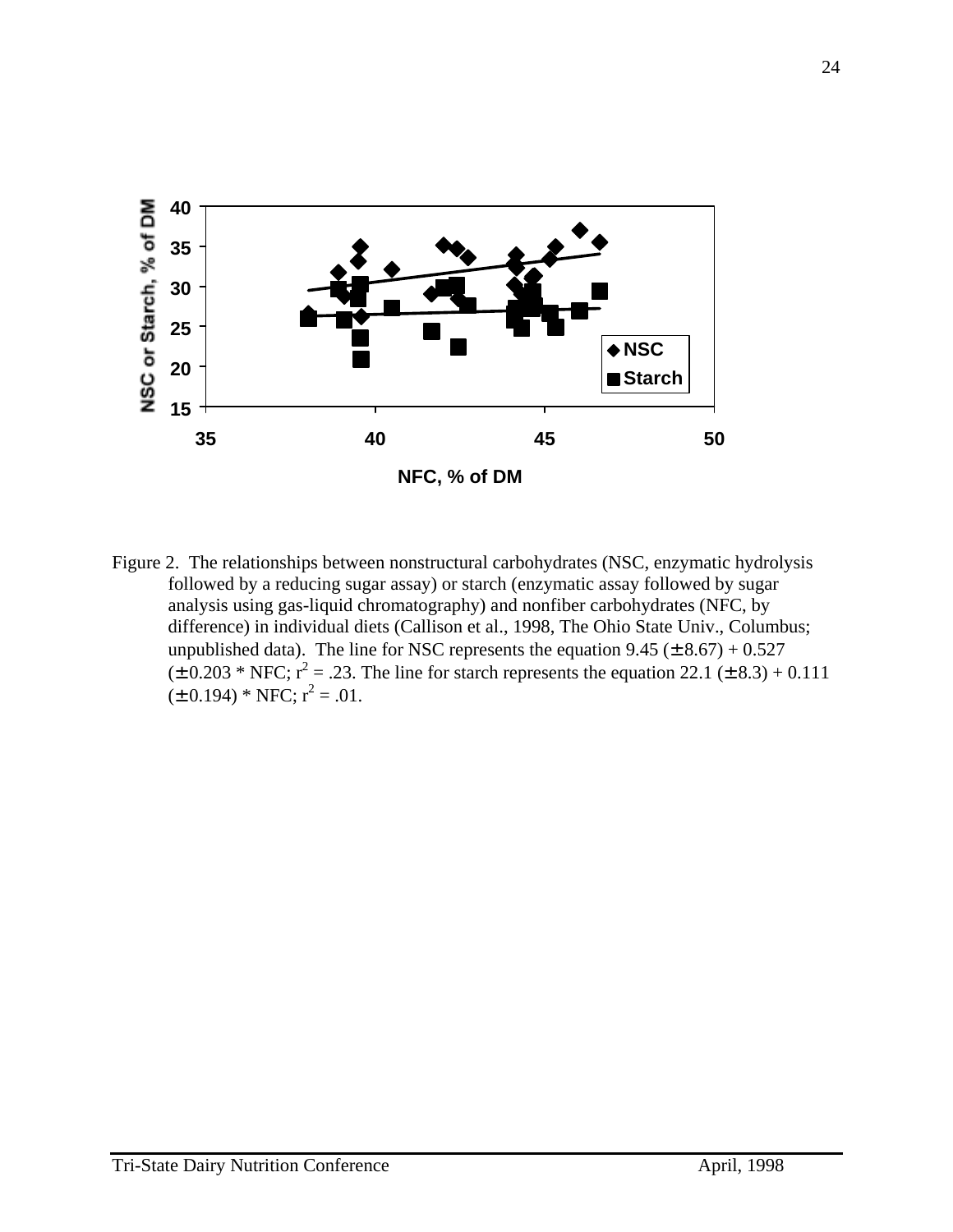

Figure 3. The relationships between nonstructural carbohydrates (NSC, enzymatic hydrolysis followed by a reducing sugar assay) and starch (enzymatic assay followed by sugar analysis using gas-liquid chromatography) in individual diets (Callison et al., 1998, The Ohio State Univ., Columbus; unpublished data). The line represents the equation 8.86  $(\pm 4.21) + 0.563 \ (\pm 0.132)^*$ NSC; r<sup>2</sup> = .44.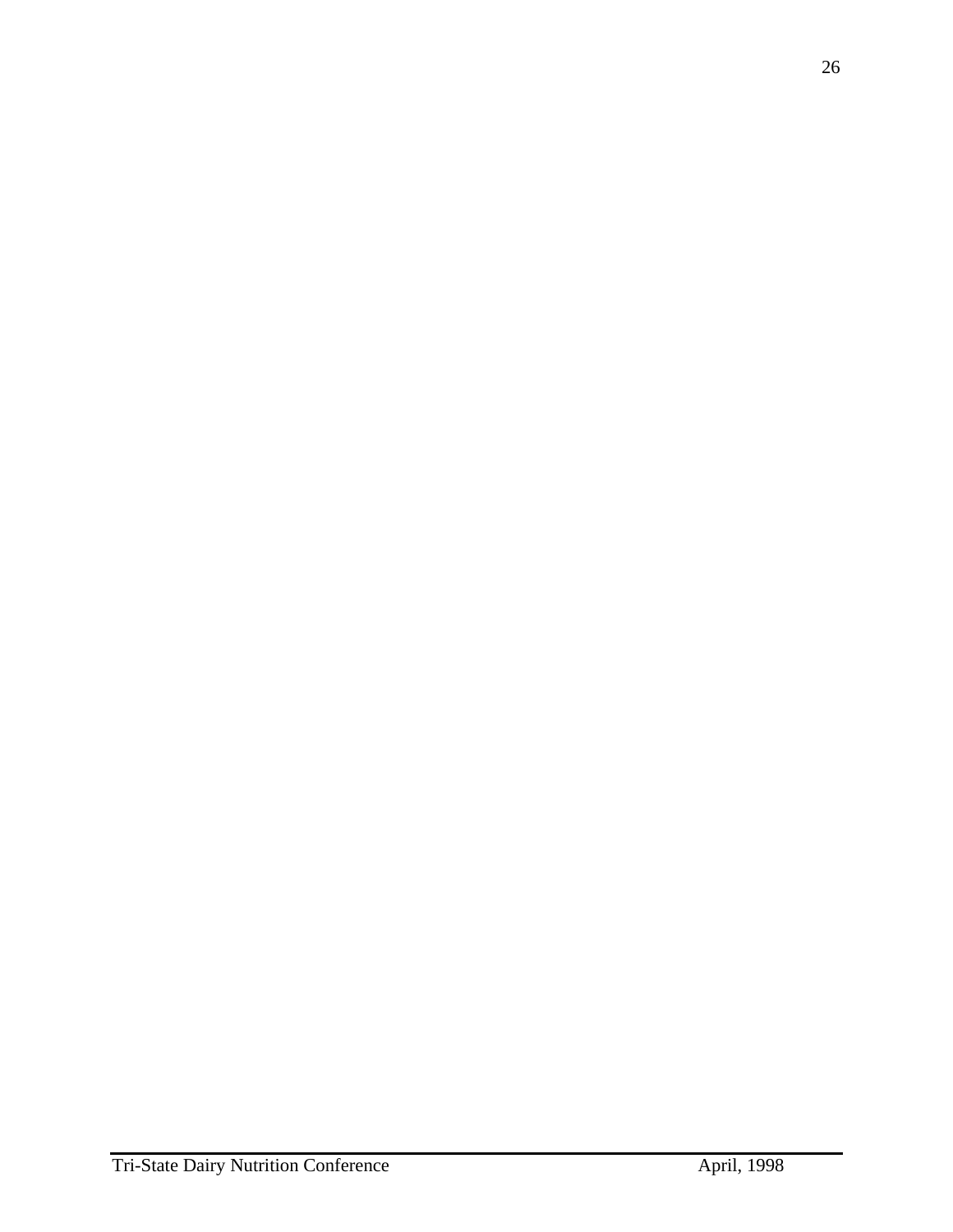#### **Feeding Highly Digestible Diets to Lactating Cows**

*Richard J. Grant<sup>1</sup>* Department of Animal Science University of Nebraska

Diets for lactating dairy cattle are composed of forages, concentrates, and various coproduct feeds from the grain and oilseed processing industries. The chemical composition of these feeds and amount of physical processing, such as grinding for forages or roasting for grains and oilseeds, will have a tremendous impact on dietary organic matter **(OM)** digestibility and animal performance. Feeding highly digestible diets to dairy cattle requires the following feeding approaches (or any combination of these factors):

- 1. Low forage, high nonfiber carbohydrate **(NFC)** concentrations,
- 2. Physical processing of forage or grains to increase OM digestibility,
- 3. Nonforage sources of highly digestible fiber,
- 4. Improved digestibility of forage fiber, either by chemical treatment (as with alkali) or genetic selection (as with brown midrib hybrids), and (or)
- 5. Supplemental lipid.

Feeding highly digestible diets presents the nutritionist and dairy producer with several important opportunities and challenges. Often, highly digestible diets are low in forage content and particle length. At the

same time, greater concentrations of grains (especially if processed) result in rapid production of fermentation end products and the potential for low ruminal pH. Consequently, we need to balance the physically effective neutral detergent fiber **(peNDF)** content of the diet that promotes ruminal buffering with dietary fermentability and production of organic acids. Ruminal pH and function cannot be compromised when highly digestible diets are fed; otherwise, any positive impact on performance of greater energy supply to the cow will be largely negated.

The influence of grain type, processing, and amount in the diet has been reviewed in previous papers presented at the Tri-State Dairy Nutrition Conference (Allen, 1994; Grant, 1995). Supplemental lipids as a means to increase the digestibility of the diet has also been reviewed (Grummer, 1991). This paper will focus primarily on use of nonforage sources of digestible NDF and improving forage NDF digestibility.

#### **Physically Effective NDF and Organic Matter Digestibility**

The amount of dietary OM fermented in the rumen impacts the fiber requirement of dairy cattle. Dairy cows require a minimum concentration of fiber in the diet, but this minimum has been poorly defined. Fiber should be of proper quality

 1 Contact at: Room C220j Animal Science Complex, University of Nebraska, Lincoln, NE 68583-0908, (402) 472- 6442 FAX (402) 472-6362, email: ansc801@unlvm.unl.edu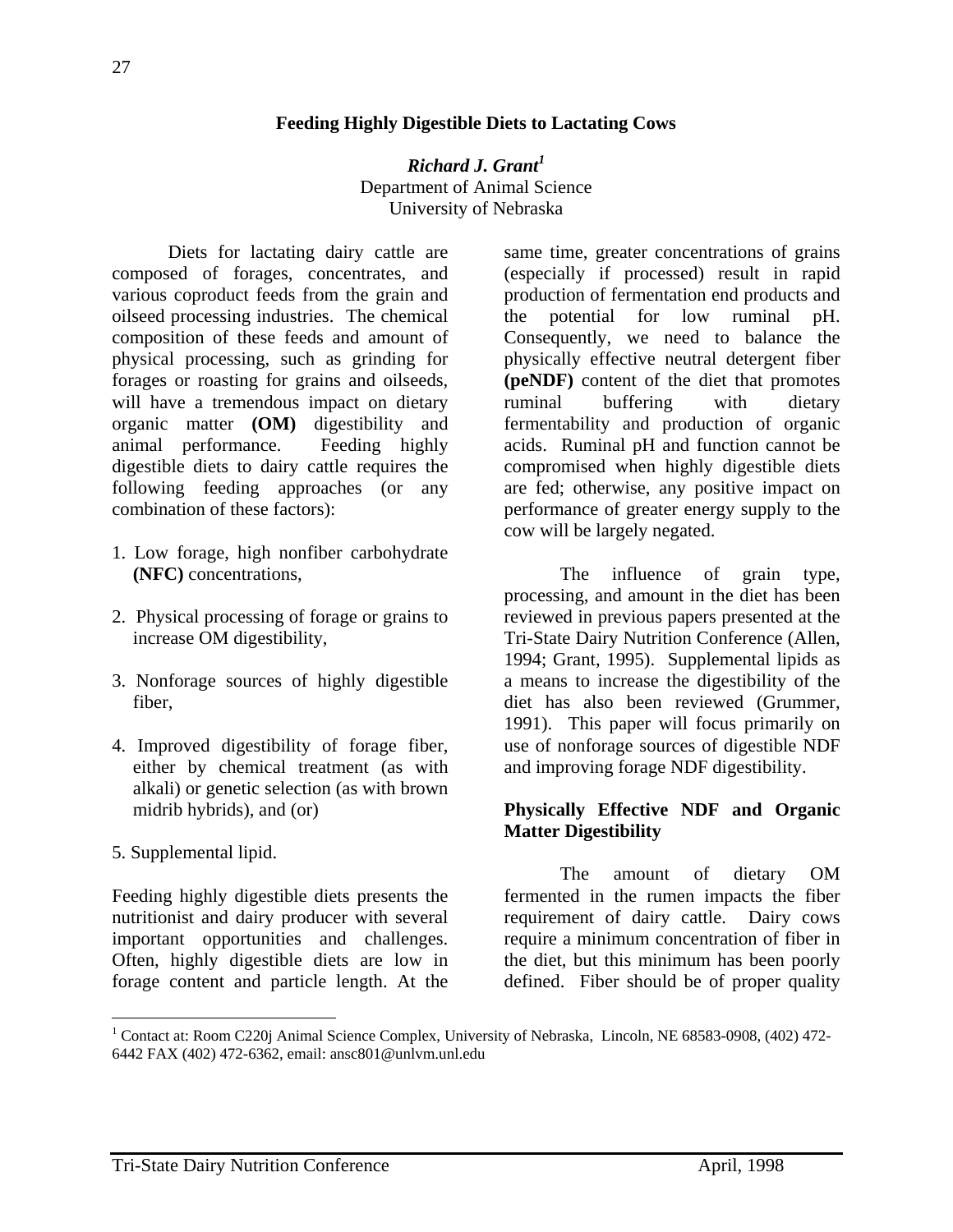and particle size to ensure maximum dry matter intake **(DMI)**, normal ruminal fermentation and milk fat synthesis, proper muscle tone in the digestive tract, and ruminal pH greater than 6.0 (Grant, 1997). Of primary importance to nutritionists is peNDF which is the fraction of NDF that stimulates chewing activity, particularly rumination. Chewing results in saliva secretion which contains bicarbonate and phosphate buffers to neutralize the organic acids produced from OM digestion in the rumen. Diets which contain substantial amounts of NFC result in rapid fermentation and production of acids in the rumen. Feeding fibrous coproduct feeds in place of NFC can effectively reduce the acid load placed on the rumen environment per unit of fermentation time. The balance between the production of fermentation acids (as affected by rumen OM digestibility) and buffer secretion (as influenced by peNDF and chewing) primarily determines ruminal pH (Allen, 1997).

Low ruminal pH is associated with reduced DMI, fiber digestion, and microbial yield, and compromised milk and milk solids production. The digestibility of OM in the rumen varies greatly among feed sources and diets. This variation in digestibility influences the amount of fermentation acids produced, and consequently, the amount of peNDF required to adequately buffer the ruminal contents.

If we agree that management of the acid load placed on the rumen is the primary objective when feeding highly digestible diets, then we must focus first on the carbohydrate fraction of the diet because carbohydrates comprise over 65% of the DM in dairy cow diets and potentially have a large range in ruminal digestibility for different diets (Allen, 1997). Although

dietary NFC is often used to predict ruminal fermentability, it has limitations. Specifically, the ruminal digestion of both NFC and fiber is quite variable (Allen, 1997). The bottom line is that, when feeding highly digestible diets, the interaction of ruminally fermentable carbohydrates and peNDF must be understood and accommodated when formulating diets for high-producing dairy cows. This point is important when feeding high NFC diets, so that adequate chewing and buffering is maintained; it is equally important when fibrous coproduct feeds dilute NFC to reduce the acid load on the rumen.

## **Highly Digestible Diets Containing Fibrous Coproduct Feeds**

*Replacement of NFC with fibrous coproducts* 

When feeding substantial amounts of concentrates, especially when processed to increase ruminal digestibility, the composition of the concentrate mixture should be adjusted to include greater percentages of highly digestible coproducts, such as soybean hulls, corn gluten feed, or beet pulp. Inclusion of these fibrous feeds aid in minimizing ruminal acidosis and related herd health problems by reducing the fermentation rate per unit of time in the rumen.

Soybean hulls are high in NDF (Table 1), but the fiber is so highly digestible that the hulls are essentially equivalent to corn grain in energy value when fed to dairy or beef cattle. In fact, when soybean hulls are incubated in Dacron bags in situ, the average ruminal fiber digestibility at 30 hours is 96%. The typical composition of several common coproducts is given in Table 1. The coproducts vary widely in crude protein **(CP)** content,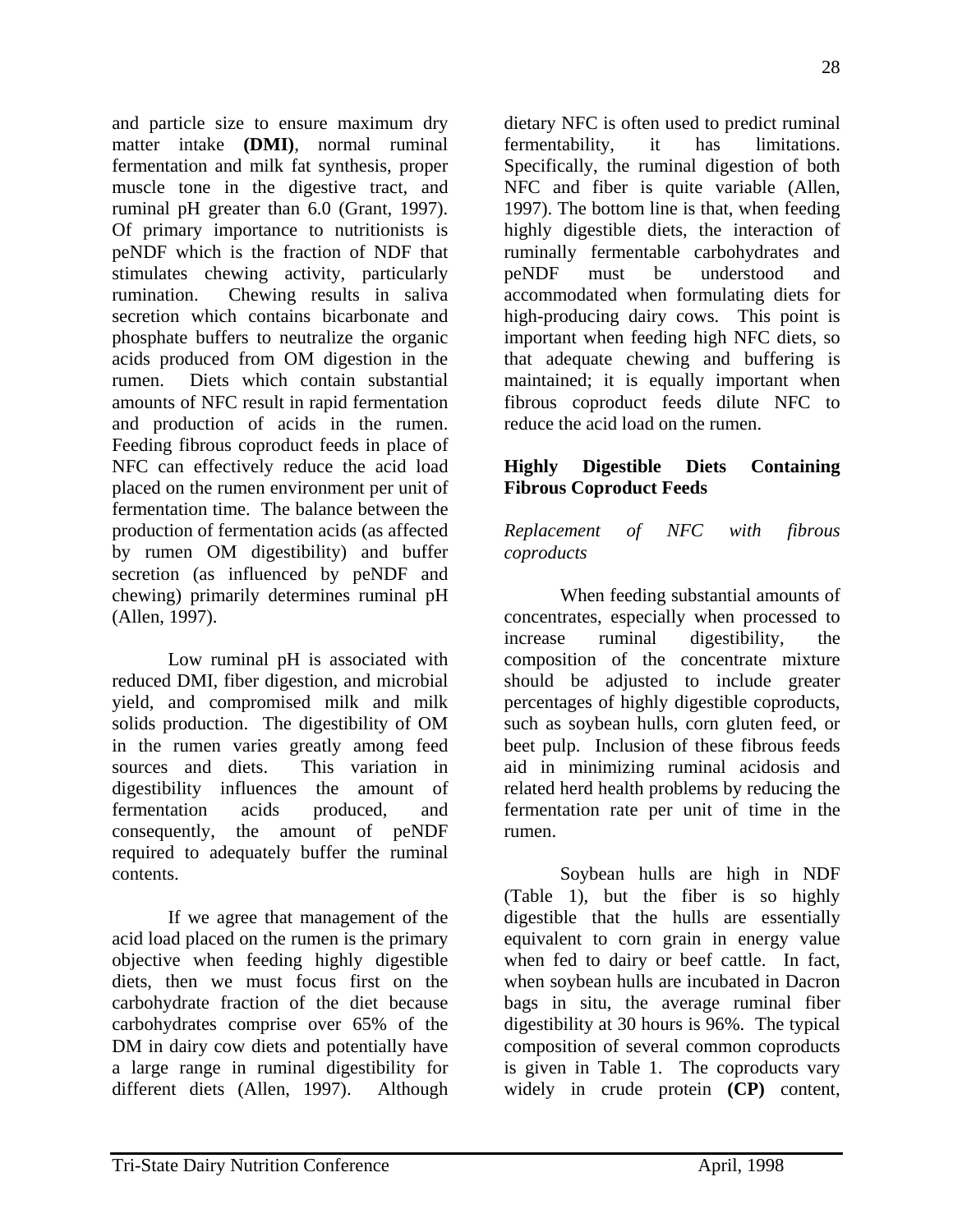ranging from 4% for cottonseed hulls to 25% for brewers grains. The NDF and lignin concentrations vary from 90 and 24%, respectively, for cottonseed hulls to 54 and 2% for beet pulp. The coproducts with the least lignification, such as soybean hulls, beet pulp, and corn gluten feed, have the greatest fractional rates of ruminal NDF digestion.

The typical NDF digestion rate for many forages is approximately 4 to 5 %/h, so the NDF in many fibrous coproducts is very rapidly digested. In contrast, the rate of starch digestion in the rumen ranges between 10 and 35%/h, and the rate for sugars falls between 100 to 200 %/h (Hoover and Webster, 1997). Consequently, dilution of NFC with NDF from coproduct feeds results in slower rates of fermentation, reduced acid load in the rumen, and the ability to feed a highly digestible diet with minimal risk of ruminal acidosis.

Dairy cattle, as ruminants, evolved as utilizers of forage and other roughage sources. However, in the US high levels of grain feeding has often been the most economical means to increase digestible energy intake. Overconsumption of starchy grains, although highly digestible, can result in ruminal acidosis and a negative associative effect of starch on fiber digestion, likely mediated by low ruminal pH. Ruminal acidosis is associated with feed intake fluctuations, off-feed problems, milk fat depression, laminitis, poor body condition, and reduced milk yield.

Anderson et al. (1988) fed beef steers diets containing stalklage (control), and either 50% corn grain or 50% soybean hulls in place of stalklage. At this level, steers consuming the corn diet showed a rapid decline in ruminal pH to below 5.65, followed by a rapid return to prefeeding

levels (Figure 1). Steers fed the 50% soybean hull diet exhibited a more gradual decline in pH to 6.2, then a slow decline to 6.0 by 12 hours postfeeding. The decrease in ruminal pH from 6.2 to 6.0 for this diet was due to soybean hull fermentation because cell solubles would not account for the prolonged, lower pH. It would be ideal if ruminal pH did not decrease substantially with hull supplementation, but because the hulls are as digestible corn grain, a similar amount of volatile fatty acids must ultimately be produced. However, because soybean hulls contain high NDF and low lignin concentrations, they result in a ruminal volatile fatty acid profile more closely resembling that of forages than mixed diets comprised of forages and grains with comparable energy content (Birkelo and Thomson, 1993).

Similar research has not been conducted with dairy cattle, although one would expect a similar effect on ruminal pH by adding soybean hulls or other fibrous coproducts to the diet in place of NFC. Nakamura and Owen (1989) fed diets to lactating dairy cows in which the pelleted concentrate contained 100% corn, 50% corn:50% soybean hulls, or 100% soybean hulls, plus 5 to 10% soybean meal, minerals, and vitamins. All diets contained equal CP (16% of DM) and were fed as total mixed rations. The results of the experiment are shown in Table 2.

Addition of soybean hulls did not improve milk yield. However, they did minimize the depression of milk fat percentage often associated with feeding pelleted grain mixes. Consequently, production of 3.5% fat-corrected milk was maintained at normal levels. This study clearly indicates that substitution of fibrous coproducts for NFC minimizes the milk fat reducing effect of pelleted grain diets and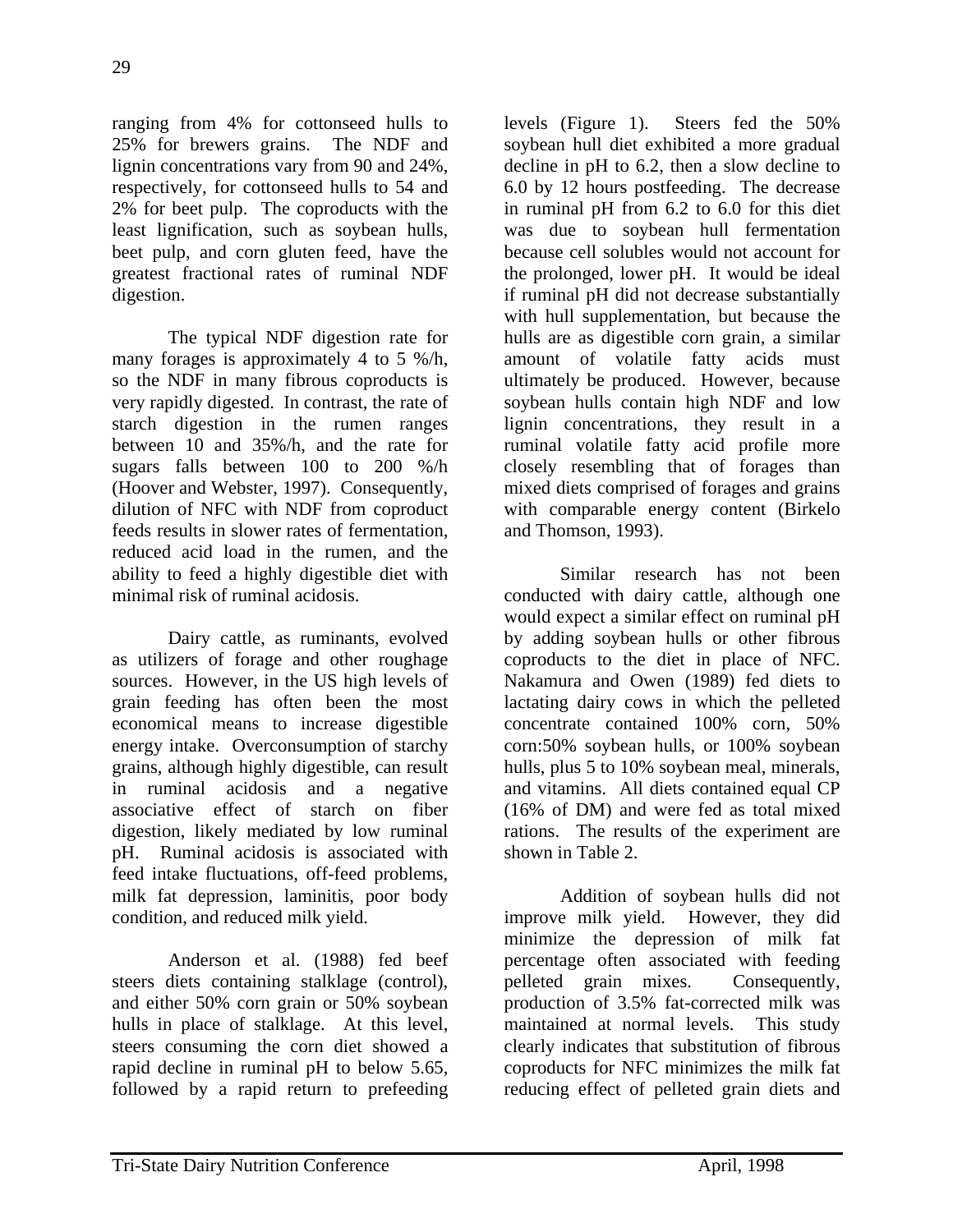that soybean hulls in particular have an energy value similar to corn grain when fed to lactating dairy cows. More recently, Cunningham et al. (1993) found that intake and flow of NDF to the duodenum was 42 to 43% greater for cows fed soybean hulls in place of corn grain in the concentrate mix at levels similar to the study by Nakamura and Owen (1989). Flow of total and essential amino acids to the duodenum was not altered when soybean hulls replaced either 25 or 50% of the forage or concentrate DM. Generally, it appears that replacement of up to 50% of the corn grain with soybean hulls is optimal for the lactating dairy cow.

# *Replacing forage fiber with coproducts*

When replacing forage fiber with significant amounts of fibrous coproducts, adequate peNDF in the total ration must be maintained for effective buffering of ruminal contents. A complete consideration of fiber nutrition for dairy cows includes:

- 1. NDF = 26 to 29% of DM (minimum), with feeding management playing a substantial role in determining the safe lower limit, and
- 2. peNDF = approximately 20% of dietary DM, which correlates with ruminal pH above 6.2 and milk fat percentage greater than 3.5% for Holstein cows (Mertens, 1997).

Adequate fiber of proper particle length assures normal chewing activity and ruminal function. Dietary NDF from forage can be reduced to 60% or less, well below the National Research Council (1989) recommendations of 75% and still provide sufficient peNDF for fat-corrected milk production that is similar or superior to high-forage diets. In fact, the NDF from forage has been reduced to as little as 39.6%

of DM, resulting in a highly digestible diet, with no significant effect on NDF intake or fat-corrected milk production.

The maximal, or optimal, amount of fibrous coproduct feeds that can safely replace dietary forage for a complete lactation is not known with certainty. Studies designed to determine the effectiveness of these feeds when replacing forage fiber have utilized midlactation cows. Early lactation cows may not tolerate large amounts of these highly digestible and small particle size coproducts compared with later lactation cows because of a greater tendency toward lameness, abomasal displacement, and other metabolic disorders. Some coproducts, such as wet corn gluten feed, have high ruminal digestibility but their small particle size results in little stimulation of chewing. Consequently, their peNDF is low. But, effective NDF measured by fatcorrected milk response is high, implying that the role of this coproduct is more related to dilution of NFC than to stimulation of rumination (Allen and Grant, 1998).

Figure 2 illustrates a potential decision support aid, based on limited data in the literature. If an economically sound decision has been made to replace forage with soybean hulls, for instance, then stage of lactation and dietary forage content should be considered. The source, amount, and physical form of the forage affects the use of fibrous coproducts (Weidner and Grant, 1994). Because no definitive data exist for feeding fibrous coproducts prior to 30 days in milk, Figure 2 indicates that these feeds can safely be fed beginning after this transitional period. Keep in mind that Figure 2 is conservative and will likely be modified as more research is conducted. However, it does provide dairy producers and nutritionists with information when making decisions about whether and how to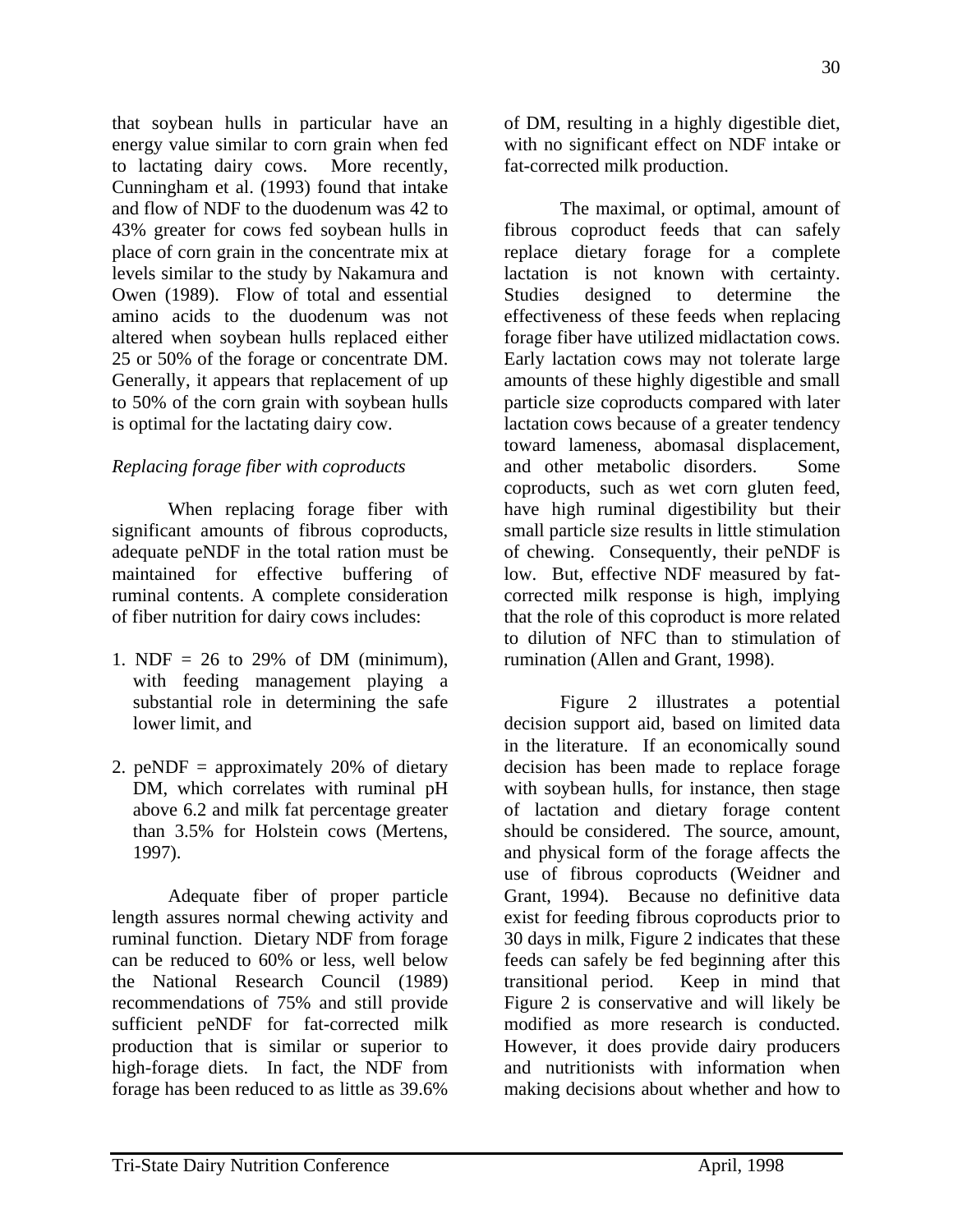feed fibrous coproducts. Recent research being conducted at the University of Nebraska indicates that a similar decision approach will work for corn gluten feed (R.J. Grant, unpublished).

A final consideration when feeding highly digestible fiber sources with small particle size is their potential to pass rapidly from the rumen. Rapid passage will reduce digestibility and result in lowered performance of cows fed the coproducts. Weidner and Grant (1994) tested diets containing 25% soybean hulls, 18% alfalfa silage, and 18% corn silage. Fiber digestion was improved and milk production increased by 6 lb/day when 10% of the alfalfa silage was replaced with coarsely chopped alfalfa hay to increase particle size and ruminal mat consistency. The positive production response was attributed to an improved ruminal environment characterized by a larger, more dense rumen mat, increased rumination, and a decrease in the rate of passage of soybean hulls from the rumen. Similarly, Allen and Grant (1998) were able to slow the passage of wet corn gluten feed (20% of ration DM) from the rumen from  $6.4 \% /h$  to  $4.2 \% /h$  by adding coarsely chopped alfalfa hay to a silage-based diet with smaller forage particle size. It appears that manipulating rate of fiber passage from the rumen offers a definite advantage when feeding highly digestible diets based on large amounts of fibrous coproduct feeds.

# **Improving Fiber Digestibility of Forages**

There has been considerable research on increasing the OM, and specifically the NDF, digestibility of forages for use in lactation diets. Chemical means to upgrade the digestibility of forages have focused on alkaline treatments designed to break the lignin-carbohydrate bonds that limit cell

wall digestion. Although these treatments are very effective in improving the NDF digestibility of forages, they are not routinely used in the US and will not be discussed here. Some companies, though, have been able to exploit niche markets in various parts of the country by marketing alkali-treated cottonseed hulls, wheat straw, and other products that dramatically increase the NDF digestibility of the total ration.

Recently, interest has resurfaced on the use of brown midrib (BMR) hybrids of corn and sorghum for lactating dairy cows. Brown midrib is the name of several genes that reduce the lignin content of forages. Because lignin is indigestible and reduces hemicellulose and cellulose digestibility, the BMR gene influences NDF digestibility. Recent research at Michigan State University on BMR corn silage and University of Nebraska on BMR sorghum silage both showed that DMI and milk production can be significantly improved versus the normal genotype (Allen, 1997; Grant et al., 1995). The use of BMR forages in dairy rations has been reviewed recently (Allen, 1997). Because BMR corn silage is more digestible than normal corn hybrids, traditional ADF and NDF values will not reflect the higher energy content. Also, greater amounts of fiber may need to be fed because of the higher NDF digestibility of BMR silages to maintain ruminal function.

The potential of these BMR hybrids would most likely be greatest for the early lactation dairy cow where ruminal fill would be limiting DMI. Feeding a diet based on highly digestible forage sources during this time period would allow greater intake of digestible energy and greater performance. The key would be to simultaneously ensure adequate peNDF to maintain a healthy ruminal environment. Currently, the peNDF of BMR corn silage is unknown, but the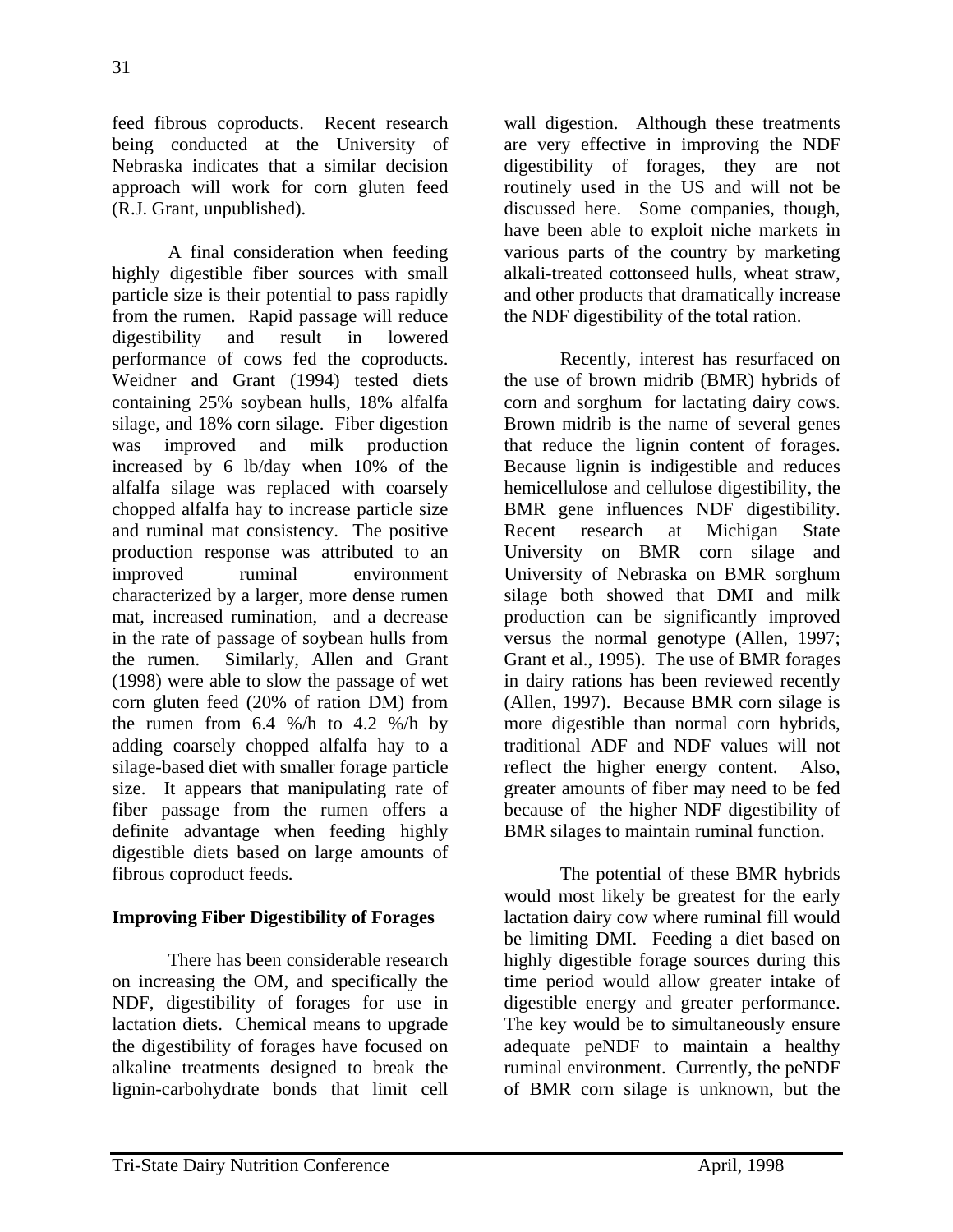peNDF of BMR sorghum compared with normal sorghum is similar.

### **Summary**

Feeding highly digestible diets to lactating dairy cows can improve performance. But, production of fermentation acids must be balanced with ruminal buffering. Consequently, the diet must not only be digestible, but it must stimulate adequate chewing activity as well. Fiber digestibility can be improved by chemical and genetic means, and grain type and processing can profoundly affect concentrate digestibility. Increasingly, the use of fibrous coproducts is becoming a common method of increasing the fiber digestibility of the diet. These coproduct feeds dilute the NFC fraction, thereby reducing the acid load on the rumen. To successfully feed highly digestible diets based on coproducts of small particle size, the interaction of the dietary forage fiber with the nonforage fiber must be considered. Specifically, good evidence exists that demonstrates a slower ruminal passage rate of fibrous coproducts when longer particle size forages are added to the diet. The slower passage rate is associated with greater NDF digestibility and performance.

# **References**

Allen, M. S. 1994. Factors affecting carbohydrate utilization by dairy cattle. Pages 107-124 in Proc. Tri-State Dairy Nutr. Conf., M.L. Eastridge, ed. May 24-25, The Ohio State University, Columbus.

Allen, M. S. 1997. Nutritionist's perspective on corn hybrids for silage. Pages 25-36 in Proc. Silage: Field to Feedbunk. Northeast Reg. Agric. Engin. Serv. 99, Feb. 11-13, Ithaca, NY.

Allen, M. S. 1997. Relationships between fermentation acid production in the rumen and the requirement for physically effective fiber. J. Dairy Sci. 80:1447.

Allen, D. M., and R. J. Grant. 1998. Interactions between forage and wet corn gluten fed as fiber sources. J. Dairy Sci. 81 (Suppl. 1): Abstr. (accepted).

Anderson, S. J., J. K. Merrill, and T. J. Klopfenstein. 1988. Soybean hulls as an energy supplement for the grazing ruminant. J. Anim. Sci. 66:2959.

Belyea, R. 1991. Chemical composition of alternative feeds. Page 153 in Proc. Alternative Feeds for Dairy and Beef Cattle. Natl. Invitational Symp. Sept. 22-24, St. Louis, MO. University of Missouri-Columbia.

Birkelo, C. P., and D. Thomson. 1993. Net energy of soybean mill run for growing cattle. Page 19 in SD Beef Rep. SD Agric. Exp. Sta., Brookings, SD.

Cunningham, K. D., M. J. Cecava, and T. R. Johnson. 1993. Nutrient digestion, nitrogen, and amino acid flows in lactating cows fed soybean hulls in place of forage or concentrates. J. Dairy Sci. 76:3523.

Grant, R. J. 1995. Effect of feed quality and processing on digestibility and performance by dairy cattle. Pages 45-56 in Proc. Tri-State Dairy Nutr. Conf. M.L. Eastridge, ed. May 23-24. The Ohio State University, Columbus.

Grant, R. J. 1997. Interactions among forages and nonforage fiber sources. J. Dairy Sci. 80:1438.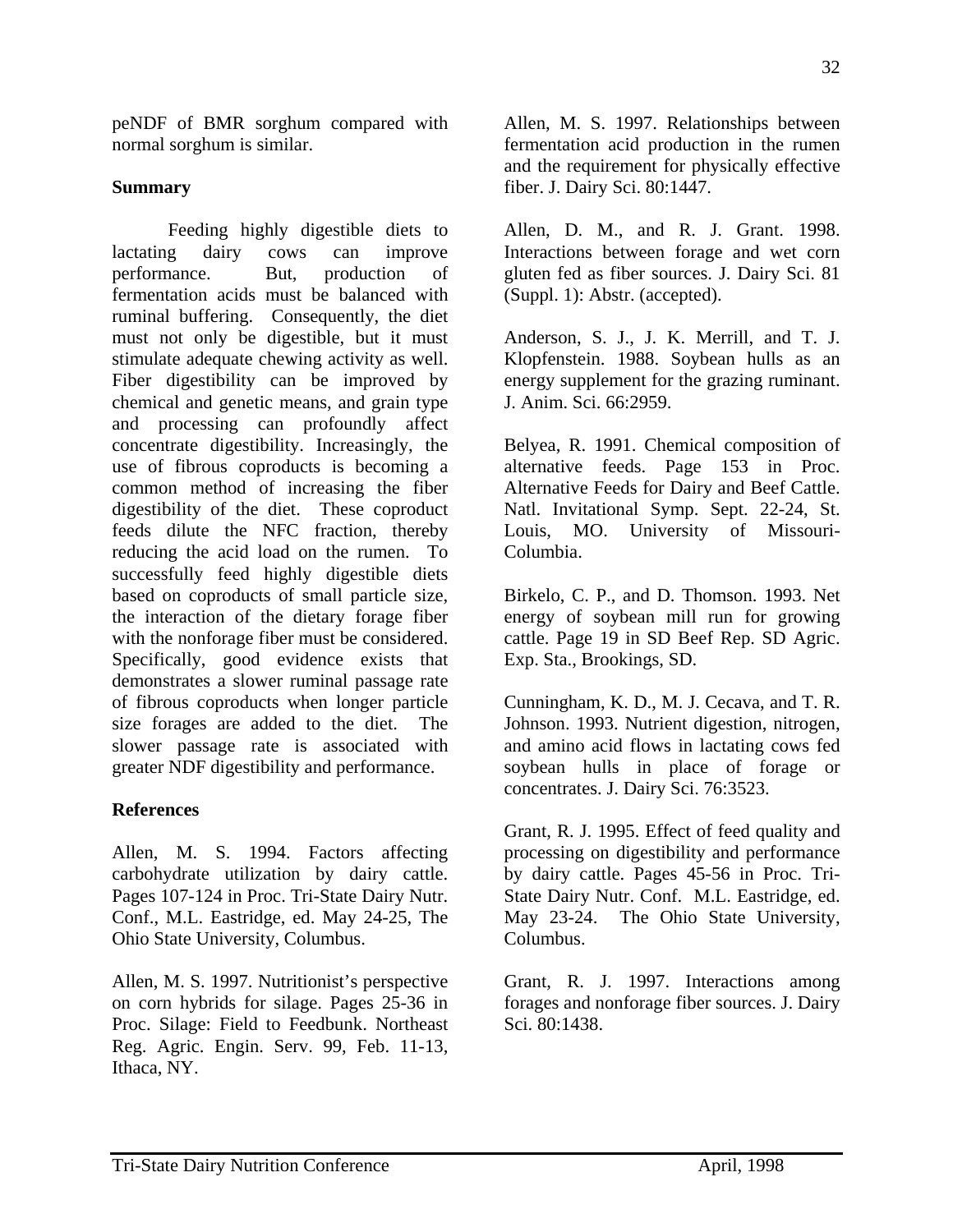Grant, R. J., S. G. Haddad, K. Moore, and J. Pedersen. 1995. Brown midrib sorghum silage for midlactation dairy cows. J. Dairy Sci. 78:1970.

Grummer, R. R. 1991. Effect of feed on the composition of milk fat. J. Dairy Sci. 74:3244.

Hoover, W., and T. K. Webster. 1997. Overview of carbohydrates for dairy cattle. Pages 49-63 in Proc. 4-State Appl. Nutr. And Management Conf., Univ. of Wisconsin, Madison, Aug 5-6, LaCrosse, WI.

Mertens, D. R. 1997. Creating a system for meeting the fiber requirements of dairy cows. J. Dairy Sci. 80:1463.

Nakamura, T., and F. G. Owen. 1989. High amounts of soyhulls for pelleted concentrate diets. J. Dairy Sci. 72:988.

National Research Council. 1989. Nutrient requirements of dairy cattle. 6th rev. ed. Natl. Acad. Sci., Washington, DC.

Shain, D. H., M. H. Sindt, R. J. Grant, T. J. Klopfenstein, and R. A. Stock. 1993. Effect of a soybean hull:soy lecithin:soapstock mixture on ruminal fermentation and performance of growing beef calves and lactating dairy cows. J. Anim. Sci. 71:1266.

Torrent, J., D. E. Johnson, and M. A. Kajawa. 1994. Coproduct fiber digestibility: kinetic and in vivo assessment. J. Anim. Sci. 72:790.

Weidner, S. J., and R. J. Grant. 1994. Altered ruminal mat consistency by high percentages of soybean hulls fed to lactating dairy cows. J. Dairy Sci. 77:522.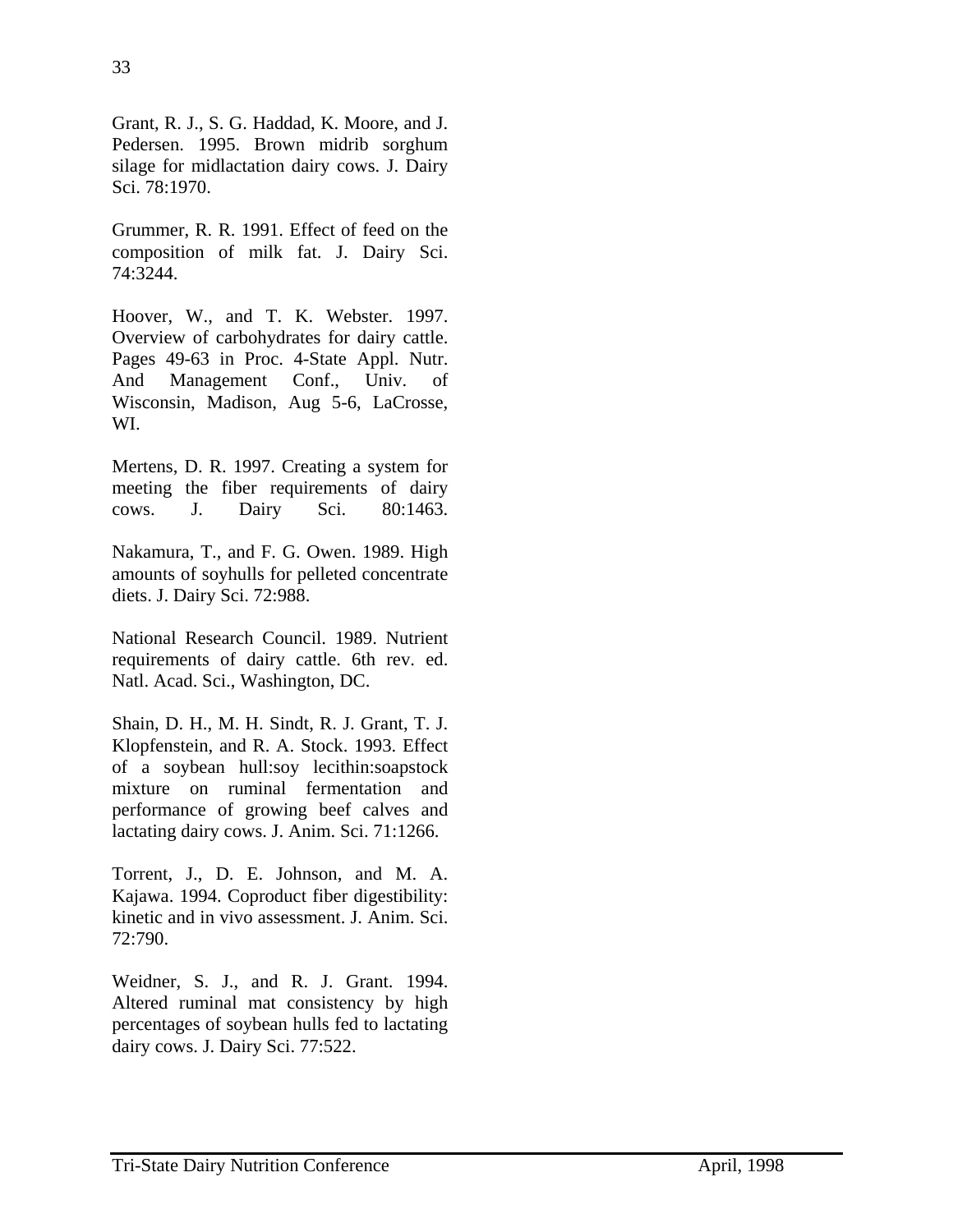| Item                                     | Soy hulls           | <b>Brewers</b><br>grains | Beet pulp          | Cottonseed<br>hulls | Corn gluten<br>feed |
|------------------------------------------|---------------------|--------------------------|--------------------|---------------------|---------------------|
| $%$ of DM:<br>CP<br><b>NDF</b><br>Lignin | 11.3<br>70.3<br>2.0 | 25.4<br>46.0<br>6.0      | 9.7<br>54.0<br>2.0 | 4.1<br>90.0<br>24.0 | 20.8<br>48.3<br>3.4 |
| NDF digestion<br>rate, $/h$              | 0.070               | 0.043                    | 0.116              | 0.035               | 0.068               |
| NDF digestion<br>lag, h                  | 0.4                 | 0.5                      | 0.8                | 2.7                 | 4.5                 |

Table 1. Chemical composition and fiber digestion of some common fibrous coproducts<sup>1</sup>

<sup>1</sup>Data from Allen and Grant (1998), Belyea (1991), Shain et al. (1993), and Torrent et al. (1994)

Table 2. Performance of dairy cows fed diets containing soybean hulls in place of corn in a pelleted grain mix.

| Item                               | 100% corn         | 50% corn-50% hulls | 100% soybean hulls |
|------------------------------------|-------------------|--------------------|--------------------|
| DM intake, % of<br>body weight     | 4.32              | 4.36               | 4.38               |
| Milk, lb/day                       | $65.7^{\rm a}$    | $63.7^{ab}$        | $60.2^{b}$         |
| 3.5% fat-corrected<br>milk, lb/day | 61.3              | 61.9               | 60.0               |
| Milk fat, %                        | $3.13^{a}$        | $3.33^{ab}$        | $3.49^{b}$         |
| Milk protein, %                    | 3.08 <sup>a</sup> | 3.00 <sup>ab</sup> | $2.84^{b}$         |

<sup>ab</sup>Means within a row with unlike superscripts differ  $(P < 0.05)$ .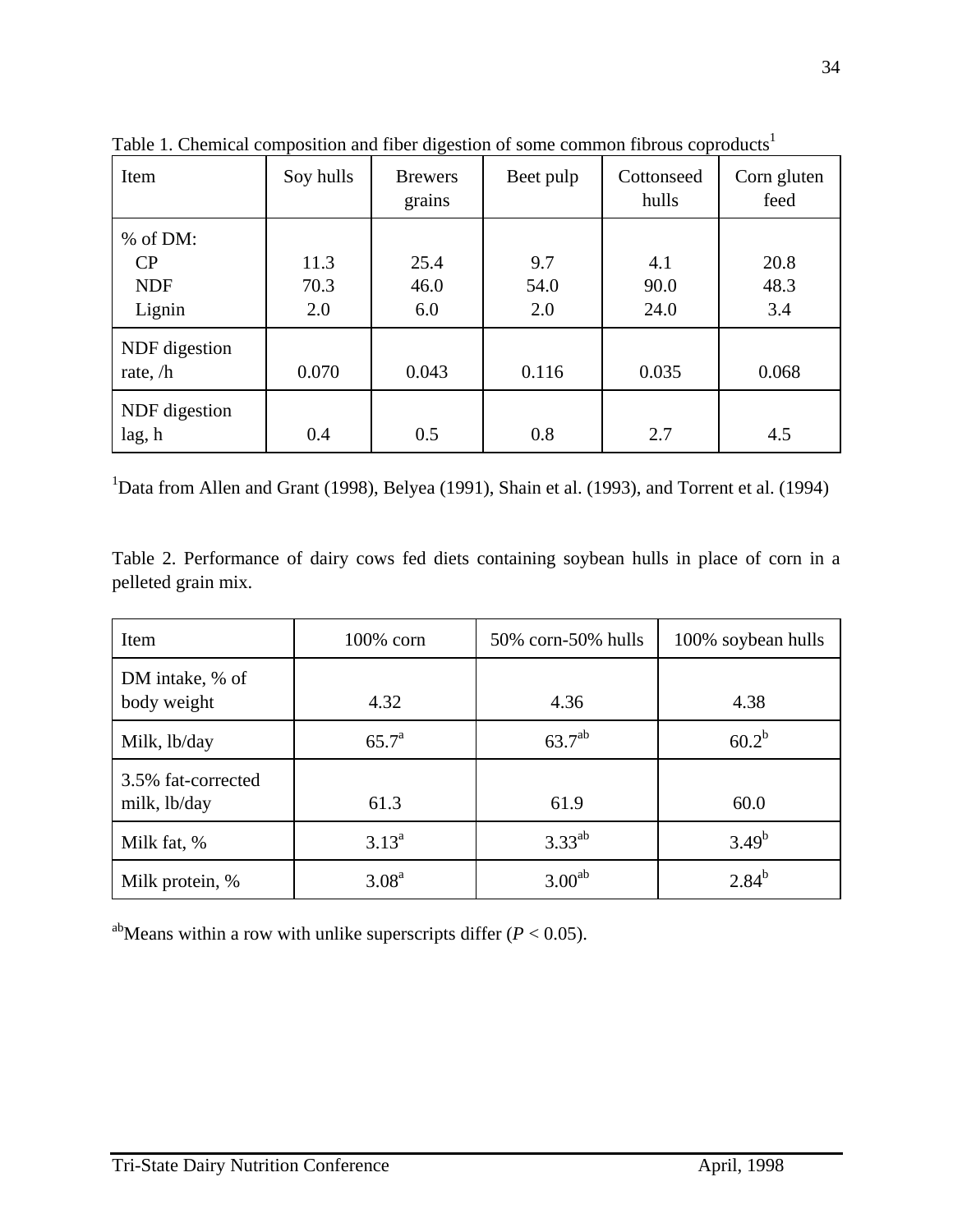35

#### **Forages for Dairy Cattle: Economical Alternatives to Alfalfa, Grass, and Corn**

*Debbie J.R. Cherney1* Department of Animal Science Cornell University

Dairy cattle by nature are designed to utilize forage resources to produce milk. Not all forages are created equally, however, in their ability to allow economical production of milk. Under optimal conditions, alfalfa, corn silage, and perennial grasses have proven most effective in fitting into economical dairy rations. There are circumstances, however, in which other forages can fit well in rations.

 Many, but not all, of the alternatives to traditional harvested forages tend to be annual crops. Annual forage crops fit well into emergency remedy programs after winterkill of perennial species, during periods of prolonged drought, or when flooding delays or destroys spring plantings. Annual crops can also play an important planned role in areas where land resources are not suited for the more traditional alfalfa, corn, or perennial grass. Increasing use of pastures for dairy cows also will likely increase the use of alternative forages. Figure I illustrates the typical pattern of perennial pasture production during the grazing season. Annual forage crops offer increased flexibility in the pasture program by filling in production gaps and extending the grazing season (Figure 2).

Perennial alternative forages, though less widely used than annuals, have their niche as well. Returning interest in grazing and concerns about the environment will

likely increase the use of alternative perennial forages. Perennial forages may fit on soils not suited for alfalfa or where annual tillage is not desired.

#### **Cow Performance**

The dairy cow is a highly dynamic system that is sensitive to its nutritional environment with requirements for energy, absorbable  $\alpha$ -amino nitrogen, and fiber to maintain a healthy rumen (Cherney, 1997). There is a growing body of literature to suggest that diets balanced to meet nutrient requirements, including fiber, will result in similar levels of milk production.

Mertens (1996) demonstrated that a number of different types of forages could be used to obtain optimal milk production, even though the forages varied widely in chemical composition (Table 1), when diets were balanced to contain similar neutral detergent fiber **(NDF)** and energy. Weiss et al. (1996) evaluated the lactation performance of cows fed diets containing alfalfa/corn silage, triticale, or a mixture of 71% sorghum, 18% forage soybeans, and 11% forage peas on a dry matter **(DM)** basis. Milk production (64.5 lb/day) and milk composition (3.3% fat and 3.2% protein) were not influenced by source of forage in the diet. Weiss et al. (1996) concluded that these alternative forages were acceptable alternatives to the

 $\overline{a}$ 

<sup>&</sup>lt;sup>1</sup> Contact at: Department of Animal Science, Cornell University, 327 Morrison Hall, Ithaca, NY 14853-4801, (607) 255-2882, FAX (607) 255-9829, email: DJC6@cornell.edu.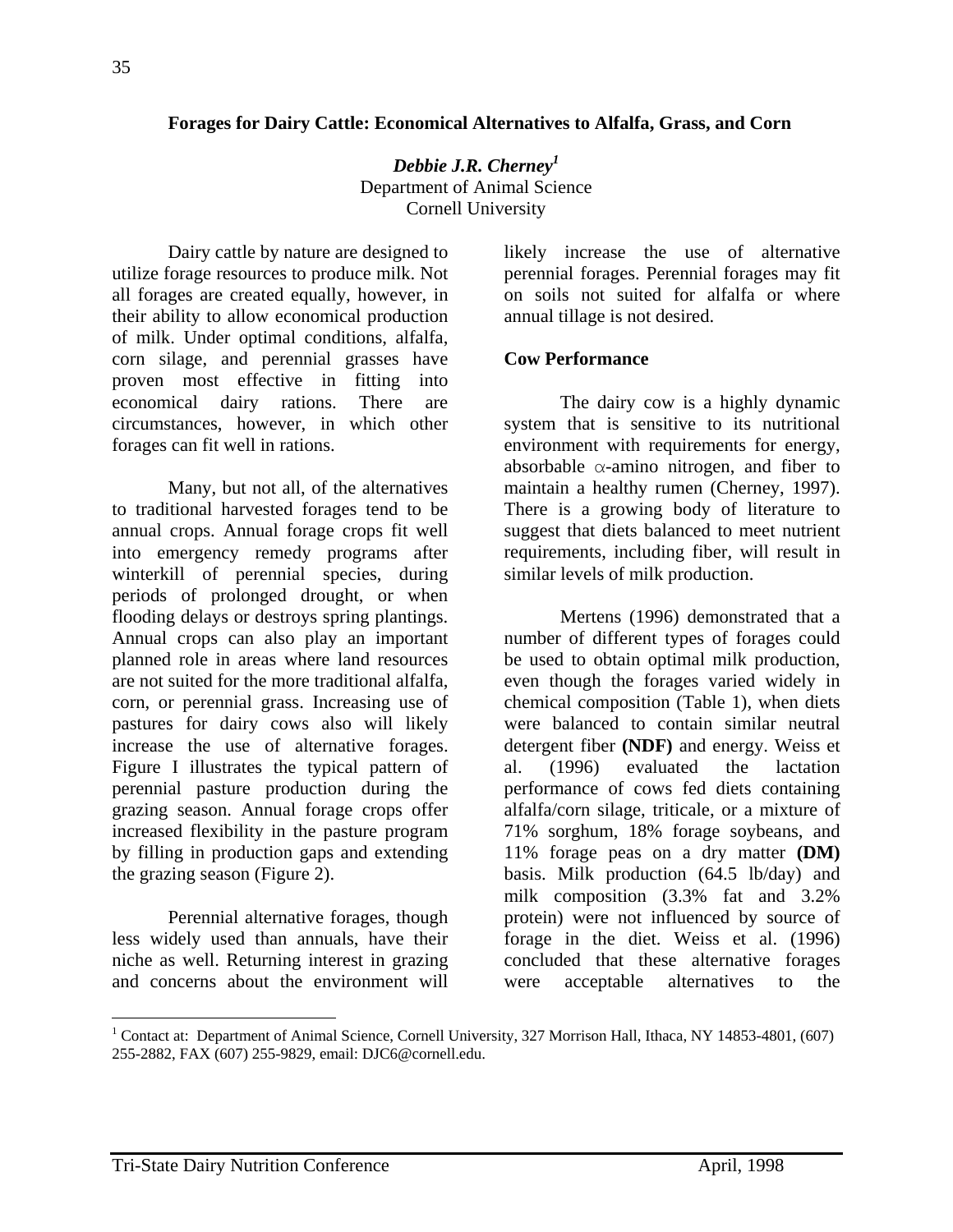conventional alfalfa/corn silage system, but dairy cows required an additional 2.4 and 8.4 lb of concentrate DM, respectively, for triticale and the sorghum mixture.

In another trial, Messman et al. (1992) reported no differences in milk production for cows fed diets based on pea with triticale, pearl millet, or alfalfa/corn silage. Cows fed pea with triticale, however, produced milk with a higher level of fat than cows fed the alfalfa/corn silage diet (4.59 vs. 3.35%) and cows fed alfalfa/corn silage gained more body weight than those on the pearl millet or pea with triticale diets. Messman et al. (1992) suggested that differences in energy partitioning might have been due in part to differences in ruminal fermentation. In support of this theory, Jaster et al. (1985) reported that heifers fed warm season forages (pearl millet and sorghum silages) had lower molar percentages of propionate, butyrate, and valerate compared with cool season forages (oatlage, barley/pea, pea, and oat/pea). This is an area that needs further investigation.

# **So What Are the Alternatives?**

There are many alternative forages to select from. Selection should be based on management goals and resources. Animal requirements and yield economics need to be considered as well.

# *Small grains*

Small grains can provide high quality forage and good yields provided nitrogen fertilizer needs of the plant are met (Table 2) and are among the most used alternative forages. Small grains may be used in pure stands as part of a doublecropping system or to provide early spring forage. They are also often overseeded or sod-sown in perennial grass or legume

pastures to provide high quality forage later into the season when costly energy and protein supplementation would otherwise be necessary (Rao and Horn, 1995).

Small grains should be harvested at boot stage (head beginning to emerge) for milking dairy cattle (Undersander, 1996). Harvesting small grains after the boot stage, like most perennial grasses, results in a rapid decrease in forage quality (Cherney and Marten, 1982; Figure 3). If the decrease in quality results in more concentrate needing to be fed to meet dairy cow requirements, this will result in decreased economic value per acre of forage crop. Cherney and Cherney (1993) reported that intensively managed grass (cut at boot stage) would have double the value per acre over less intensively managed grass (cut at heading). Oats is a very common small grain in the northeastern and northcentral regions of the United States and is often ensiled. Wheat, rye, and triticale are also often used. When harvested at boot stage and properly fertilized with nitrogen, crude protein **(CP)** can range from 15 to 18%, and energy levels can be comparable with corn silage.

The use of small grain forages is not without potential hazards. Some small grains, particularly wheat pasture, may be prone to cause tetany in recently calved cows (Rao and Horn, 1995). Wheat pastures may be high in potassium, nitrogen, organic acids, and soluble carbohydrates while relatively low in calcium, conditions ripe for causing tetany in susceptible animals. Wheat can contain a high proportion of its nitrogen as non-protein nitrogen, and with heavily fertilized barley, there is an increased risk of nitrate poisoning. Animals grazing lush small grain pastures may also be prone to bloat. The risk of these hazards can be greatly reduced with proper management, such as not putting hungry animals out on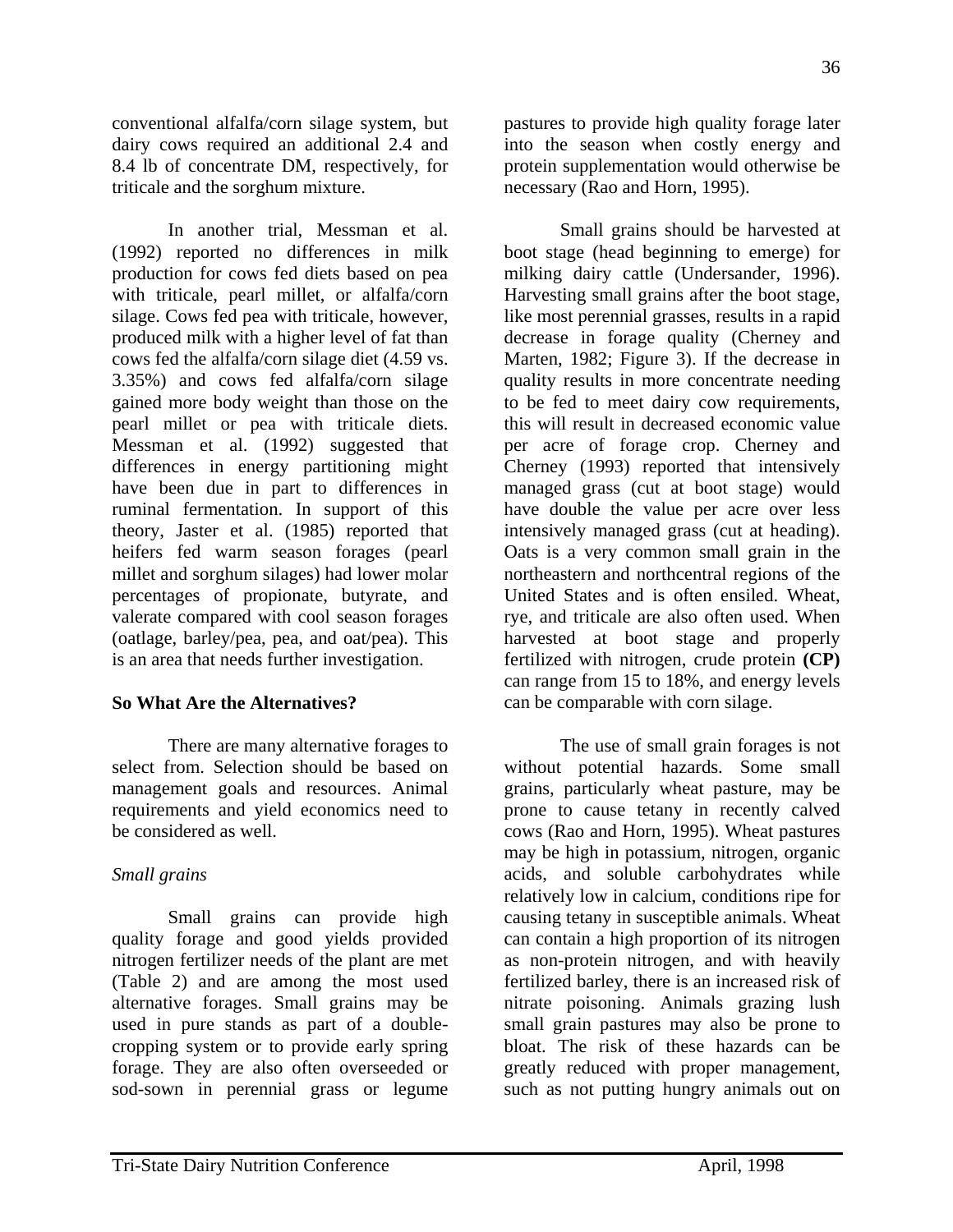pasture and providing some dry hay for the animals.

Small grains, sudangrass, sorghums, millets, small grains, and corn are often implicated in nitrate poisoning. Nitrate accumulates in plant tissues because of luxuriant uptake of soil nitrogen when plant metabolism is slow or stopped. The alternative crops mentioned are often heavily fertilized and are more subject to drought and frost injury than many of traditional perennial grasses and legumes (Mayland and Cheeke, 1995). Ensiling will decrease the nitrates in these forages. The effect of suspected high nitrate forages can be mitigated by feeding low nitrate forages or diluting the high nitrates by feeding concentrates.

Small grains are increasingly planted with field peas. The primary benefit of the peas is to improve quality, primarily CP. Increases in yield are variable, ranging from 0 to 0.5 tons/acre (Undersander, 1996). Oats, triticale, and barley are the small grains most often planted with peas. Small grain-pea mixtures allow a wider harvest window than small grains planted alone, allowing the producer more management flexibility.

Small grains and small grain pea mixtures are increasingly used as "nurse" or companion crops in the establishment of perennial legumes and legumes. While it is tempting and sometimes necessary to be able to harvest forage from a first year seeded field; the use of "nurse" crops may be risky. The "nurse" crop may actually compete with the perennial crop for moisture and other nutrients, resulting in poorer establishment of the perennial species.

# *Summer annuals*

Members of the gamineous genera such as sorghum and pennisetum are valuable in the development of year-round, high quality forage systems (Fribourg, 1995). During the summer, most cool season forages become dormant, and most perennial warm season grasses do not produce high quality forage. The warm season annuals are a good fit during the late spring and summer to provide high quality abundant forage. Sorghums and millets can offer advantages over corn because of their drought tolerance. There are some sorghum hybrids that can produce more DM per acre than corn. In areas or times when drought is not a problem, however, corn silage is considered superior to sorghum because of the higher energy content of corn silage (Fribourg, 1995). Corn will generally out yield these annuals when temperatures are cool. Grain content of these silages is very important and should constitute at least 25% of the DM harvested for silage. As such, these materials can be ensiled at later physiological maturities than would be recommended for small grains. Silage made from bird resistant varieties is generally inferior in quality (tannins) compared to the non-bird resistant varieties (Fribourg, 1995).

Prussic acid, also known as hydrocyanic acid, is extremely poisonous, with concentrations greater than 0.1% of DM being considered highly dangerous (Rhykerd and Johnson, 1983). Species in the genus sorghum, sudangrass, forage sorghums, and sorghum-sudangrass crosses, often planted for summer pasture and used green chop, silage, or hay, all contain prussic acid in the vegetative portion. Prussic acid is not produced in the millets. The amount varies with species, maturity, plant part, environmental conditions, and the use of fertilizers and herbicides (Table 3).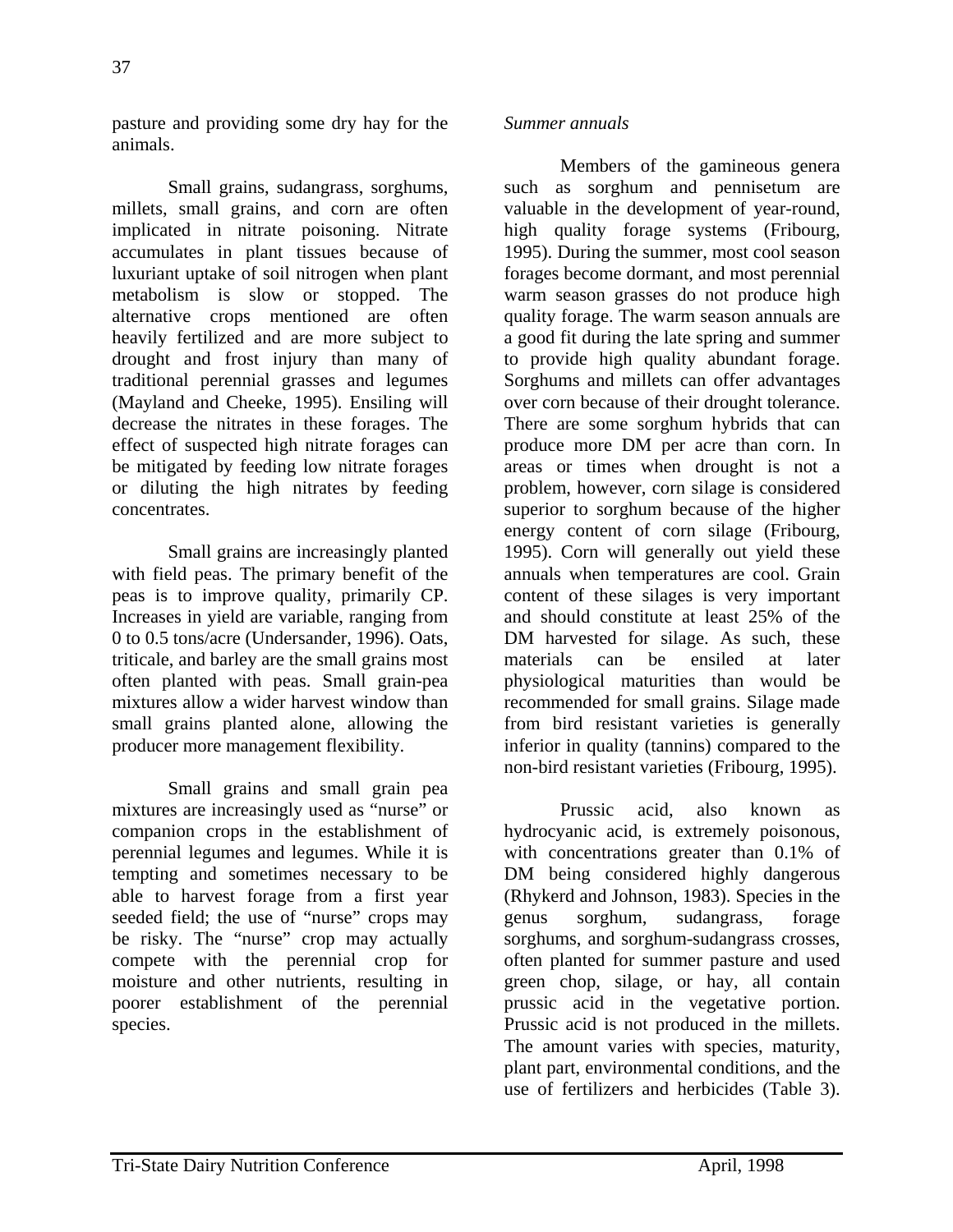Haying or ensiling these forages generally eliminates the prussic acid problem. However, do not enter a silo during the first 2 to 3 weeks after making sorghum or sudangrass silage, as traces of escaping cyanide gas may still be present. Prussic acid risk for pastured animals can be greatly minimized with proper management, including not grazing young plants (less than two feet) or grazing frost damaged forage that has begun to regrow.

The usefulness of forages in dairy cattle diets in often limited by the quantity and quality of lignin in the forage (Cherney and Cherney, 1991). The brown midrib **(BMR)** gene observed in corn, sorghum, and pearl millet (Cherney et al., 1991) results in lower lignin content than in normal counterparts. Numerous studies have investigated the influence of the BMR trait on animal performance, intake, and digestibility (Cherney et al., 1991). Most studies indicate that digestibility of BMR genotypes is higher than that of normal counterparts. Voluntary feed intake is probably improved by the BMR trait because of its higher NDF digestibility (Allen et al., 1997). This has not always translated into higher milk production, but the trend is for improved animal performance (Cherney and Cherney, 1991). Unfortunately, the BMR trait appears to be linked to both stover and grain yield (Cherney et al., 1991). The BMR trait offers great potential for improving quality of forage annuals, once the problems with yield have been overcome.

# *Brassicas*

 Brassicas are annual crops with high digestibility (75 to 90%) and high CP content (18 to 25%), provided nitrogen fertilization is adequate. Because of high digestibility and insufficient fiber to

maintain proper rumen function, forage brassicas should probably be considered "concentrates" rather than "forages" (Hall, 1993). Unlike many other forage crops, DM digestibility does not decrease markedly with advancing maturity (Hall, 1993). They have yield potentials of 1.3 to 3.3 ton/acre depending on days to harvest and species (Kunelius and Sanderson, 1990), reach this potential after only 90 to 100 days, and can be used as an assurance against summer drought or to extend the grazing season into November and December. They are used to a lesser extent as green chop or silage. Intensive management is necessary to prevent stem production, which markedly decreases palatability.

Forage brassicas are seldom used for dairy cattle, however, because they can cause an off flavor in milk. Some species can be managed to reduce off flavors in milk, although caution must be used. Kale, fodder beets, and stubble turnips such as "Tyfon" have low contents of mustard oil, so they may be fed to dairy cows. Recommendations for reducing off flavors are not to feed more than 5 to 11 lb DM/cow/day, depending on the brassica used, and not to bring animal straight in from pasture to milking.

If brassicas are not managed and fed properly, animal health disorders can occur. These disorders include bloat, atypical pneumonia, nitrate poisoning, hemolytic anemia (mainly with kale), hypothyroidism, and polioencephalomalacia (Hall, 1993). Proper management to avoid these disorders includes the following recommendations:

• Introduce grazing animals to brassica pastures slowly. Avoid abrupt changes from dry summer pastures to lush brassicas and do not turn hungry animals out onto brassica pastures.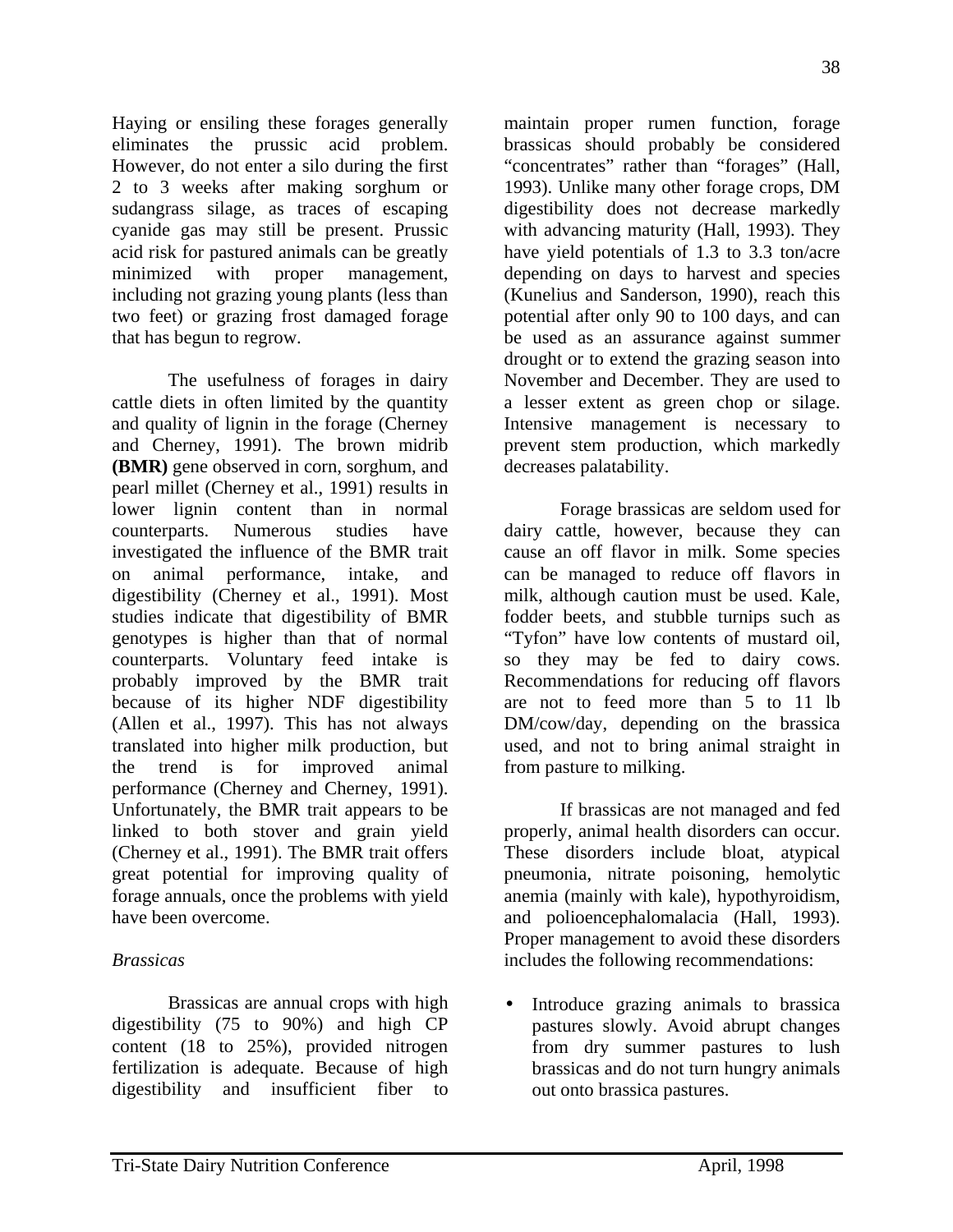• Supplement animals with dry hay or notill brassicas into an existing sod.

#### *Soybean*

Soybeans are grown almost entirely as an oil-seed crop but are regaining popularity as an annual forage legume. While not as productive as some perennial forage legumes, it does have some advantages under some conditions. It fits well as an alternative forage in situations where alfalfa or clover are in short supply due to winter-kill or drought condition and when an early-killing frost terminates soybean growth prior to normal grain maturity (Oplinger et al., 1992). Yield and quality of soybean forage can be very good (Table 4). Other advantages are that equipment, seed, and technology required for soybeans are widely available, soybeans can be grown as a grain or forage (depending on needs), soybeans can provide nitrogen for subsequent crops, and soybeans can easily be integrated into a doublecropping system (Oplinger et al., 1992).

Soybeans should be harvested at the R7 stage (one pod on the main stem that has reached its mature color). This means that soybeans will not ensile well because of high oil content. It is recommended that soybeans be mixed with grass or corn at chopping to improve ensiling characteristics. If harvested after seeds are formed, soybean forage should comprise not more than 30 to 40% of the DM intake of the animal because of its high oil content.

# *Perennial Alternatives*

There are a number of perennial forage alternatives that are used. Chicory (Cichorium intybus L.) is a perennial herb of the family Asteraceae that shows potential for use in grazing and is growing in popularity. Chicory produces leafy growth that can be higher in nutritive value than alfalfa if properly managed (Hall and Jung, 1994). Yield will vary according to management but can be in excess of 3 ton/acre. Correct grazing management is necessary to maximize stand life (5 to 7 years) and maintain forage quality. Chicory has a relatively deep taproot, which makes it drought tolerant. It requires nitrogen fertilization for maximum yield.

Cup-plant (Silphium perfoliatum L.) is a perennial tall-growing member of Asteraceae, which includes sunflower. This plant has yet to be selected heavily as a forage crop, but recent studies (Albrecht and Goldstein, 1998) suggest that this plant has potential of replacing corn silage on soils prone to flooding and alfalfa on marginal lands. Forage yields of 5 ton DM/acre have been reported, accompanied by forage quality comparable to alfalfa (Table 5). A major advantage of cup plant over corn, in addition to its ability to grow in wet soils, is its long lifespan of up to 20 years. Cup-plant does require a year to establish before the first crop is ready for harvest and does require nitrogen fertilization. A major disadvantage at the present time is seed cost, which would limit its usefulness as an alternative crop at this time.

#### **Summary and Conclusion**

There are numerous economical alternative forages that work well for feeding dairy cattle. Not all have been mentioned here, and it is likely that others will become popular in the future. Regardless of alternative forage selected, quality and yield are very important for use in dairy cow rations. Without sufficient quality, DM intake may be limited, resulting in lowered production. Increasing the concentrate level in the diet can usually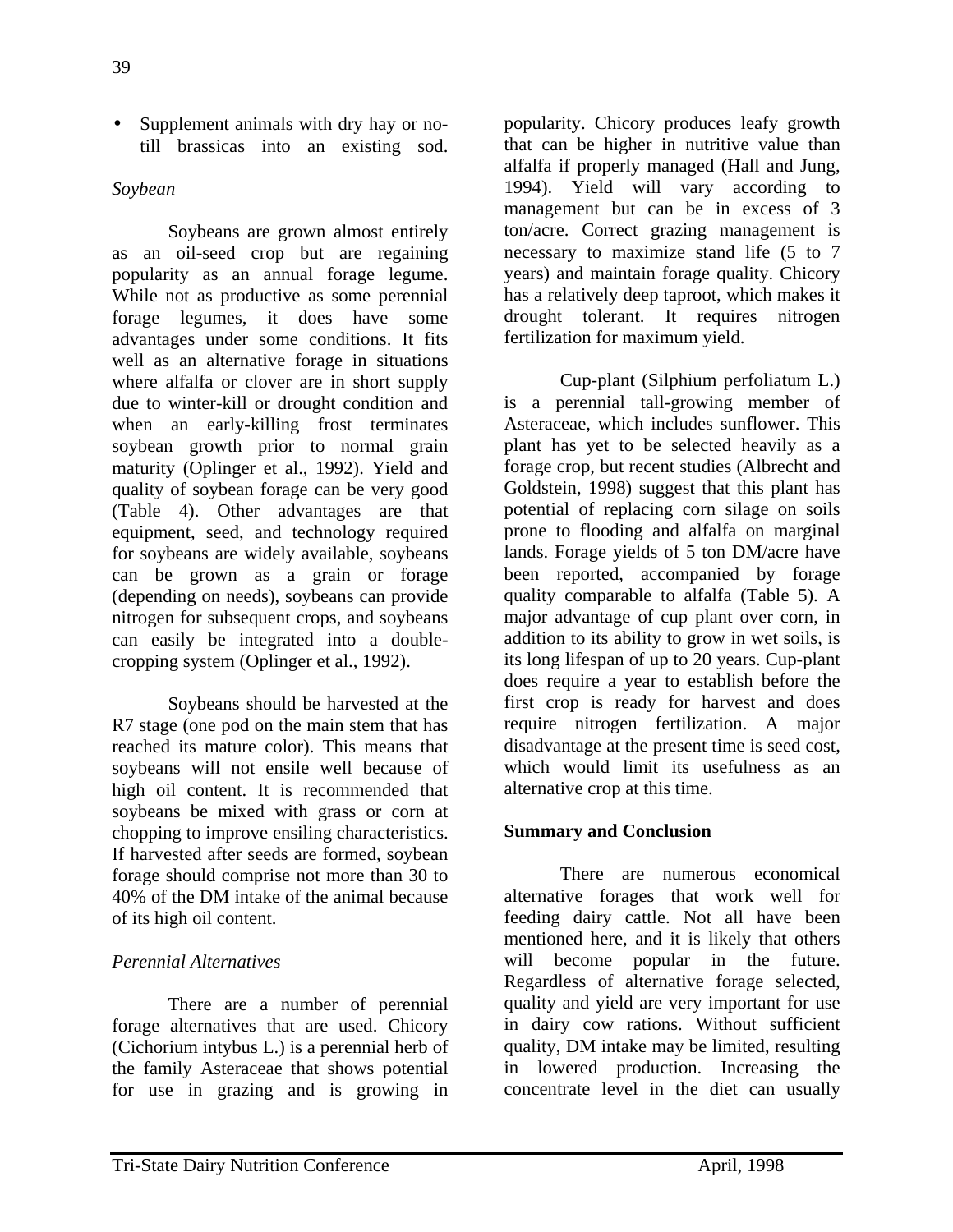compensate for lower quality, but this rarely is the most economical or best environmental scenario for a producer. An alternative forage cannot be considered economical unless agronomic yield is sufficient to cover costs associated with its planting and harvesting. Species must be selected based on site-specific conditions including animals to be fed, costs of grain to replace forage, environmental concerns, management goals, and land resources (availability, soil, and fertility conditions). The following steps should be considered when using alternative forages in dairy rations (Chase, 1998):

- Select forages best suited to your soil and fertility conditions. Work closely with your field crop advisor on this.
- Test forages to determine actual nutrient composition. Large variations exist within forage types. If your lab does not routinely analyze this type of forage, analysis based on wet chemistry may be more accurate than near infrared reflectance (NIR).
- Balance rations using NDF. Forage NDF in the total ration of 0.85 to 0.95% of body weight is a good starting point.
- Watch out for prussic acid, nitrate poisoning, and other anti-quality factors, and take precautions to minimize the risk.
- Timely harvest, as with any forage, is critical to ensure optimum quality.

#### **References**

Albrecht, K., and W. Goldstein. 1998. Silphium perfoliatum: A north american prairie plant with potential as a forage crop. In: Proceedings XVIIIth International Grassland Congress, 8-19 June 1997, Winnipeg and Saskatoon, Canada. Congress Secretariat, Grasslands 2000, Calgary, Alberta, Canada (in press)

Allen, M.S., M. Oba, and B.R. Choi. 1997. Nutritionist's perspective on corn hybrids for silage. In: Silage: Field to feedbunk, NRAES-99, Northeast Regional Agricultural Engineering Service, Ithaca, NY, pp. 25-36.

Blaser, R.E., D.D. Wolf, and H.T. Bryant. 1973. Systems of grazing management. In: Forages: The Science of Grassland Agriculture. 3rd ed., M.E. Heath, D.S. Metcalfe, and R.F. Barnes (eds). Iowa State University Press, Ames. pp. 581-595.

Chase, L.E. 1998. Alternative forages for dairy cattle. Department of Animal Science, Dairy Nutrition Fact Sheet 2/98, Cornell University, Ithaca, NY. 3 pp.

Cherney, D.J.R. 1997. Meeting nutritional needs with supplementation. In: Proceedings 2nd National Alfalfa Grazing Symposium, 16 August, 1997, Omaha, NE. Certified Alfalfa Seed Council, Davis, CA, pp. 53-60.

Cherney, D.J.R., and J.H. Cherney. 1991. Low-lignin, brown mid-rib genotypes and their potential for improving animal performance. In: Proceedings of the Cornell Nutrition Conference for Feed Manufacturers, Rochester, NY, Oct. 8-10, 1991, pp.13-19.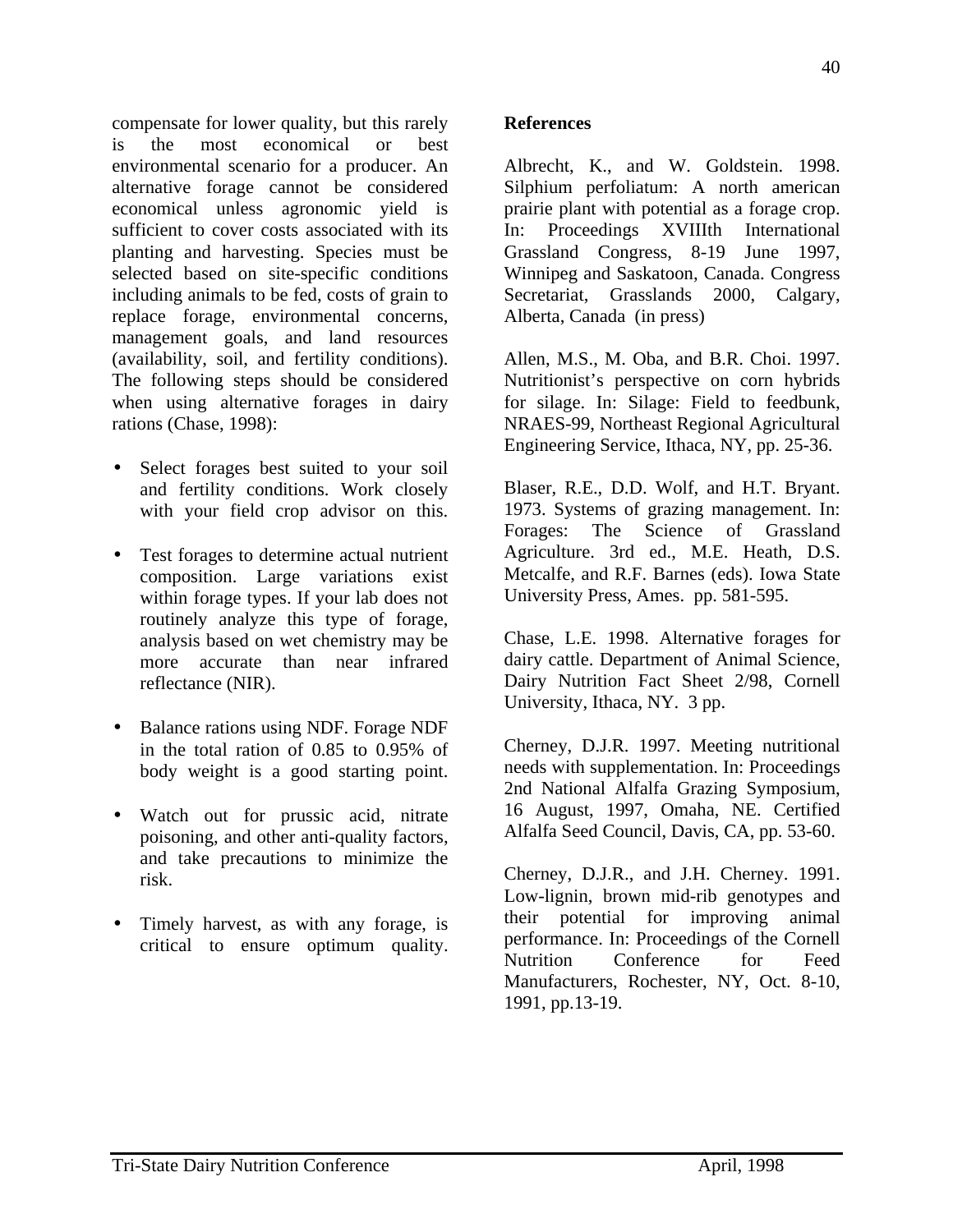Cherney, J.H., and D.J.R. Cherney. 1993. Annual and perennial grass production for silage. In: Silage Production from Seed to Animal, Proceedings from the National Silage Production Conference. Syracuse, NY, Feb. 23-25, 1993, NRAES-67, pp. 9-17.

Cherney, J.H., D.J.R. Cherney, D.E. Akin, and J.D. Axtell. 1991. Chapter 4. Potential of brown-midrib, low-lignin mutants for improving forage quality. In: D.L Sparks (ed.) Advances in Agronomy., Academic Press, Inc., Orlando, FL, Vol. 46:157.

Cherney, J.H. and G.C. Marten 1982. Small grain crop forage potential: I. Biological and chemical determinants of quality and yield. Crop Sci. 22:227.

Fribourg, H.A. 1995. Summer annual grasses. In: Forages: An Introduction to Grassland Agriculture, Volume 1. 5th ed. Iowa State University, Ames, pp. 463-470.

Hall, M.P. 1993. Use of brassica crops to extend the grazing season. College of Agricultural Sciences, Cooperative Extension, The Pennsylvania State University, University Park. Agronomy Facts 33, 4 pp.

Hall, M.P., and G.A. Jung. 1994. Forage chicory. College of Agricultural Sciences, Cooperative Extension, The Pennsylvania State University, University Park. Agronomy Facts 45, 3 pp.

Jaster, E.H., C.M. Fisher and D.A. Miller. 1985. Nutritive value of oatlage barley-pea, pea, oat-pea, pearl millet and sorghum as silage grown under a double cropping forage system for dairy heifers. J. Dairy Sci. 68:2914.

Kunelius, H.T. and J.B. Sanderson. 1990. Effect of harvest dates on yield and composition of forage rape, stubble turnip, and forage radish. Appl. Agric. Res. 5:159.

Mayland, H.F. and P.R. Cheeke. 1995. Forage-induced animal disorders. In: Forages: The Science of Grassland Agriculture, Volume 2. 5th ed. Iowa State University, Ames, pp. 121-135.

Mertens, D.R. 1996. Comparing forage sources in dairy rations containing similar neutral detergent fiber concentrations. In: U.S. Dairy Forage Research Center 1995 Research Summaries, U.S. Department of Agriculture, Agricultural Research Service, Madison, WI. pp. 87-88.

Messman, M.A., W.P. Weiss, P.R. Henderlong and W,L. Shockey. 1992. Evaluation of pearl millet and field peas plus triticale silages for midlactation dairy cows. J. Dairy Sci. 75:2769.

Oplinger, E.S., K.A. Albrecht, R.W. Hintz, and J.D. Doll. 1992. Soybean as an alternative forage crop. University of Wisconsin, Madison, Cooperative Extension, Agronomy Advice, Field Crops 27.5, May, 1992, 7 pp.

Rao, S.C. and F.P. Horn. 1995. Cereal and brassicas for forage. In: Forages: An Introduction to Grassland Agriculture, Volume 1. 5th ed. Iowa State University, Ames. pp. 451-472.

Rhykerd, C., and K.D. Johnson. 1983. Minimizing the prussic acid poisoning hazard in forages. Cooperative Extension Service, Purdue University, West Lafayette, IN, Agronomy Guide AY B 196, 2 pp.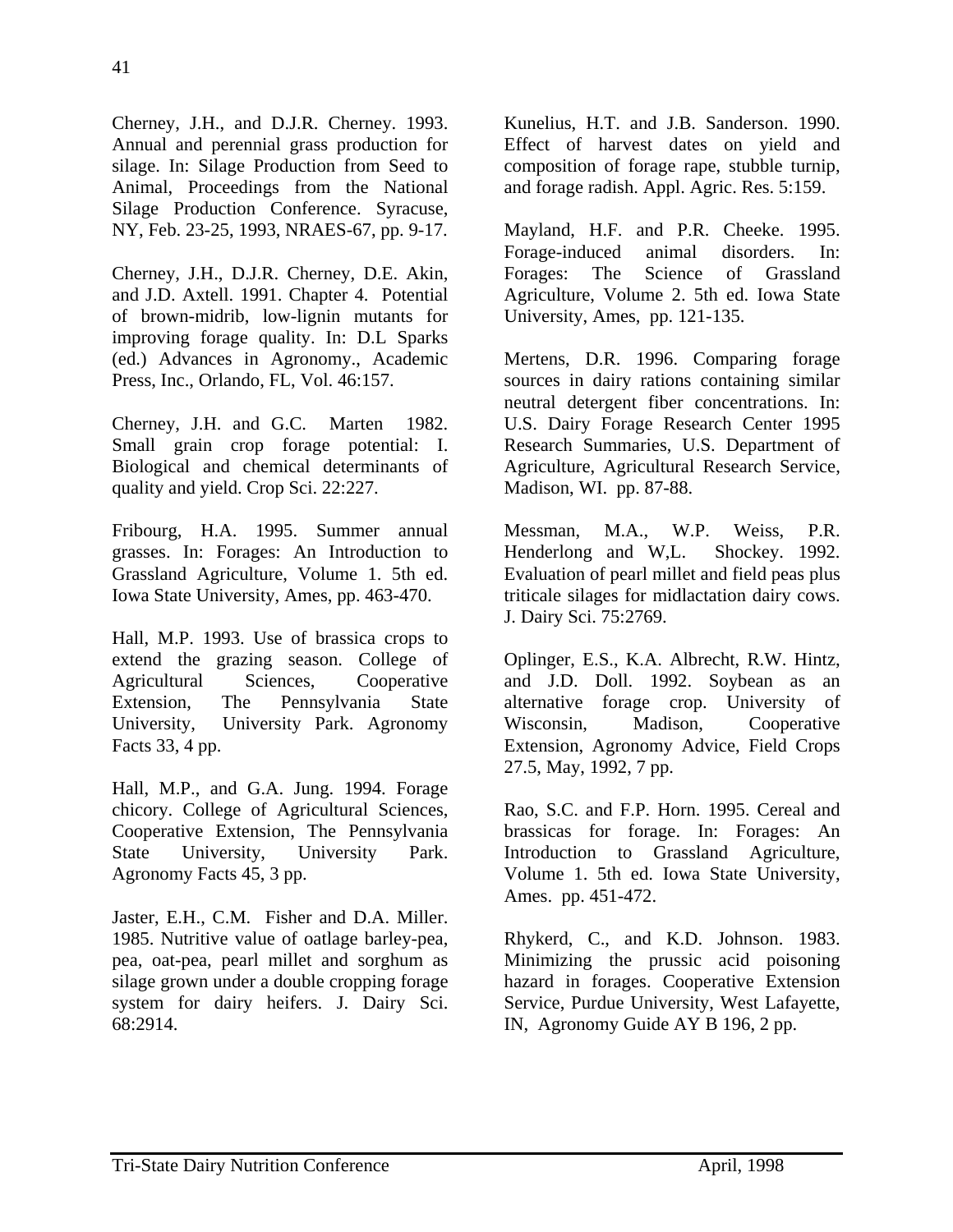Robinson, S. and S. Clare. 1988. Annual forages for pastures. Ontario Ministry of Agriculture and Food. Agd-ex 133, No. 88- 089, 4 pp.

Undersander, D. 1996. Alternate forage crops. University of Wisconsin, Cooperative Extension, Agronomy Advice, December, 1996, 3 pp.

Weiss, W.P., M.E. Koch, and T.E. Steiner. 1996. Comparison of diets based on triticale silage, sorghum, soybean, and pea silage or alfalfa and corn silages when fed to dairy cows. Research and Reviews, Department of Animal Sciences, The Ohio State University, Columbus. pp. 169-171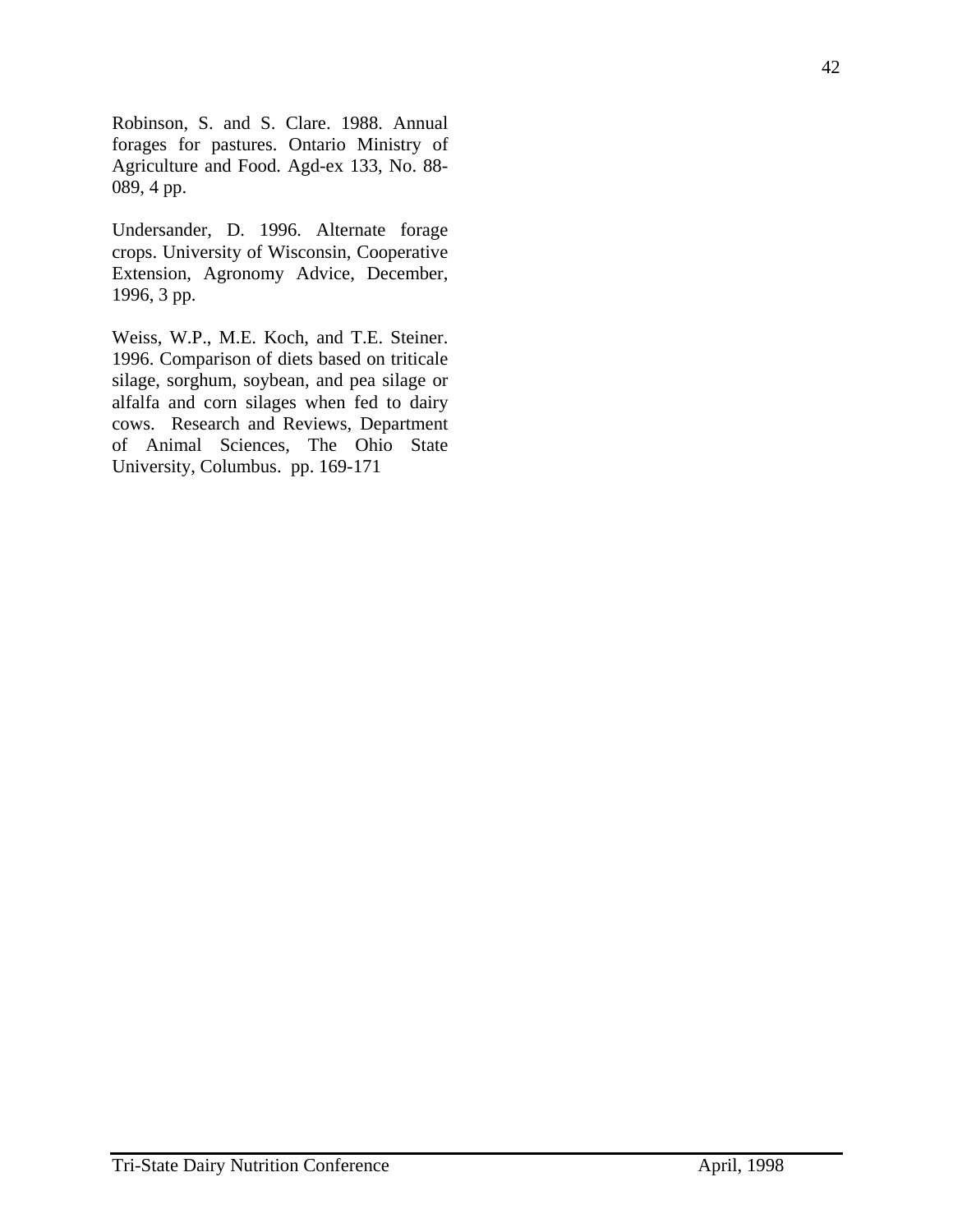|                             | Sorghum<br>-Sudan silage | Orchardgrass<br>silage | Alfalfa<br>silage | Wheat<br>silage | Corn<br>silage |
|-----------------------------|--------------------------|------------------------|-------------------|-----------------|----------------|
|                             |                          |                        |                   |                 |                |
| <b>Forage Composition</b>   |                          |                        |                   |                 |                |
| Dry matter (DM), %          | 40.2                     | 44.8                   | 57.9              | 51.7            | 42.1           |
| Crude protein (CP), %       | 12.8                     | 15.5                   | 17.2              | 10.2            | 8.3            |
| NDF, %                      | 54.8                     | 48.4                   | 45.2              | 54.4            | 41.6           |
| <b>Ration Composition</b>   |                          |                        |                   |                 |                |
| DM, %                       | 55.0                     | 57.4                   | 64.9              | 64.2            | 67.6           |
| CP, %                       | 18.5                     | 17.7                   | 17.7              | 19.0            | 19.1           |
| NDF, %                      | 31.0                     | 31.1                   | 31.4              | 30.3            | 30.5           |
| Forage, %                   | 44.2                     | 51.5                   | 57.2              | 43.6            | 63.6           |
| <b>Production Responses</b> |                          |                        |                   |                 |                |
| DM Intake, lb/day           | 48.5                     | 51.4                   | 52.0              | 50.0            | 48.5           |
| DM Intake, % of bw          | 3.8                      | 3.8                    | 4.0               | 3.6             | 3.6            |
| Milk production, lb/day     | 71.3                     | 74.1                   | 73.9              | 73.7            | 76.1           |
| Milk fat, %                 | 3.6                      | 3.8                    | 3.6               | 3.4             | 3.5            |
| Milk protein, %             | 3.1                      | 3.1                    | 3.0               | 3.0             | 3.1            |

Table 1. Production responses of dairy cows fed rations containing similar neutral detergent fiber (NDF) levels from different forage sources (Mertens, 1996).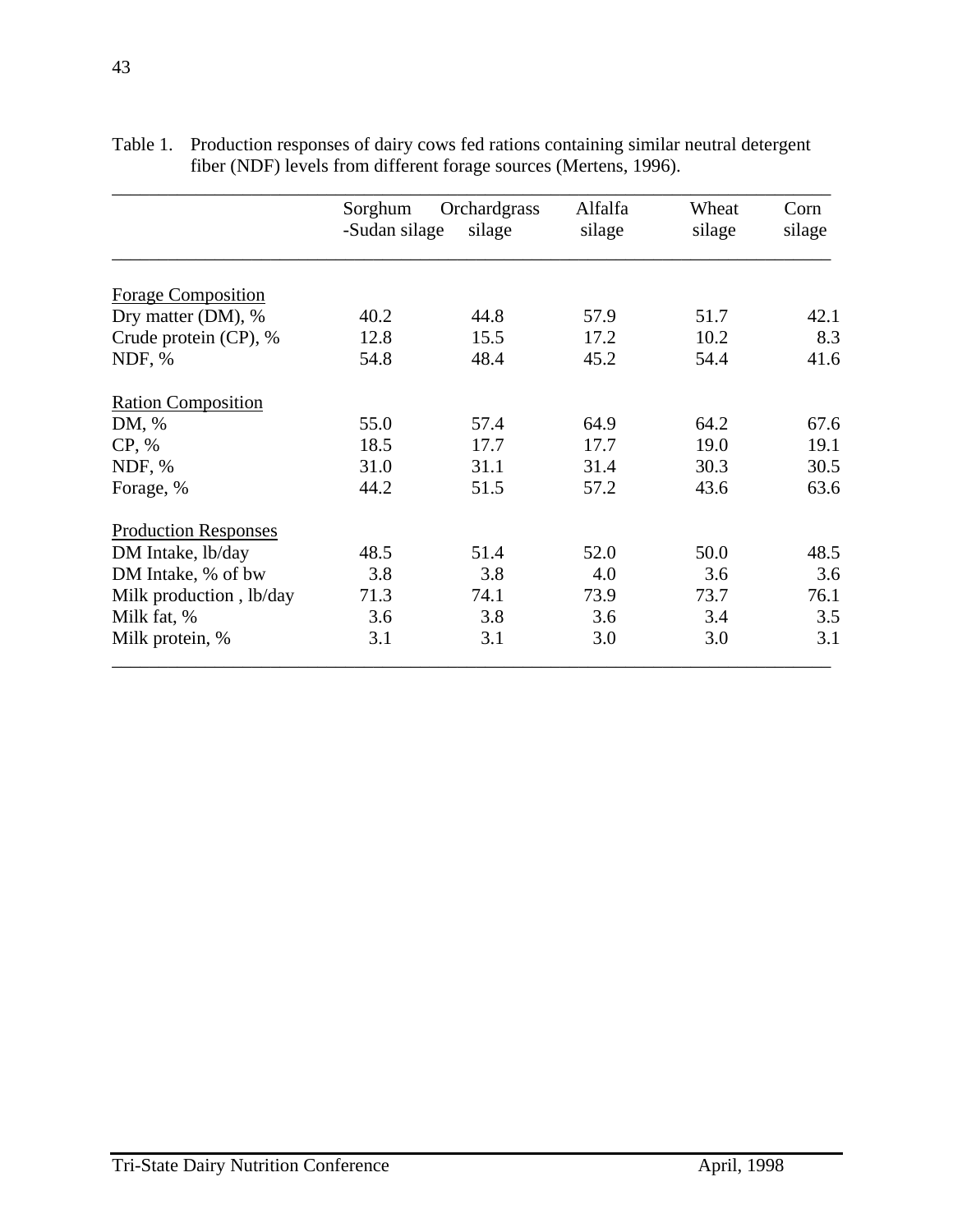| Crop                            | <b>Harvest Date</b> | DM Yield   | RFV <sup>1</sup> | Crude Protein |
|---------------------------------|---------------------|------------|------------------|---------------|
|                                 |                     | (ton/acre) |                  | % of DM       |
| Winter rye                      | mid May             | $3 - 3.5$  | $85 - 90$        | $12 - 13$     |
| Winter wheat                    | late May            | $3 - 3.5$  | $85 - 90$        | $11 - 12$     |
| Winter triticale                | early June          | $3 - 3.5$  | $85 - 90$        | $11 - 12$     |
| Barley                          | mid June            | $2.5 - 3$  | $100 - 110$      | $12 - 13$     |
| Barley & peas                   | mid June            | $2.5 - 3$  | $115 - 120$      | $15 - 16$     |
| Oats                            | late June           | $2.5 - 3$  | $100 - 110$      | $12 - 13$     |
| Oat & peas                      | late June           | $2.5 - 3$  | $115 - 120$      | $15 - 16$     |
| Wheat (spring)                  | early July          | $2.5 - 3$  | $100 - 110$      | $11 - 12$     |
| Triticale (spring)              | mid July            | $2.5 - 3$  | $100 - 110$      | $13 - 14$     |
| Sp. triticale & pea             | mid July            | $2.5 - 3$  | $115 - 120$      | $15 - 16$     |
| Oats                            | October             | $1 - 2$    | $140 - 150$      | $10 - 11$     |
| <b>Barley</b>                   | October             | $1 - 2$    | $110 - 130$      | $10 - 11$     |
| Triticale                       | October             | $0.5 - 1$  | $130 - 140$      | $13 - 14$     |
| Wheat                           | October             | $0.5 - 1$  | $150 - 160$      | $12 - 13$     |
| Mix (winter wheat)<br>and oats) | Oct & May           | $3 - 5$    | $100 - 120$      | $10 - 13$     |

Table 2. Harvest yield and quality of small grain forage crops (Undersander, 1996).

 ${}^{1}$ RFV = Relative feed value, 100 equals fiber content of full bloom alfalfa.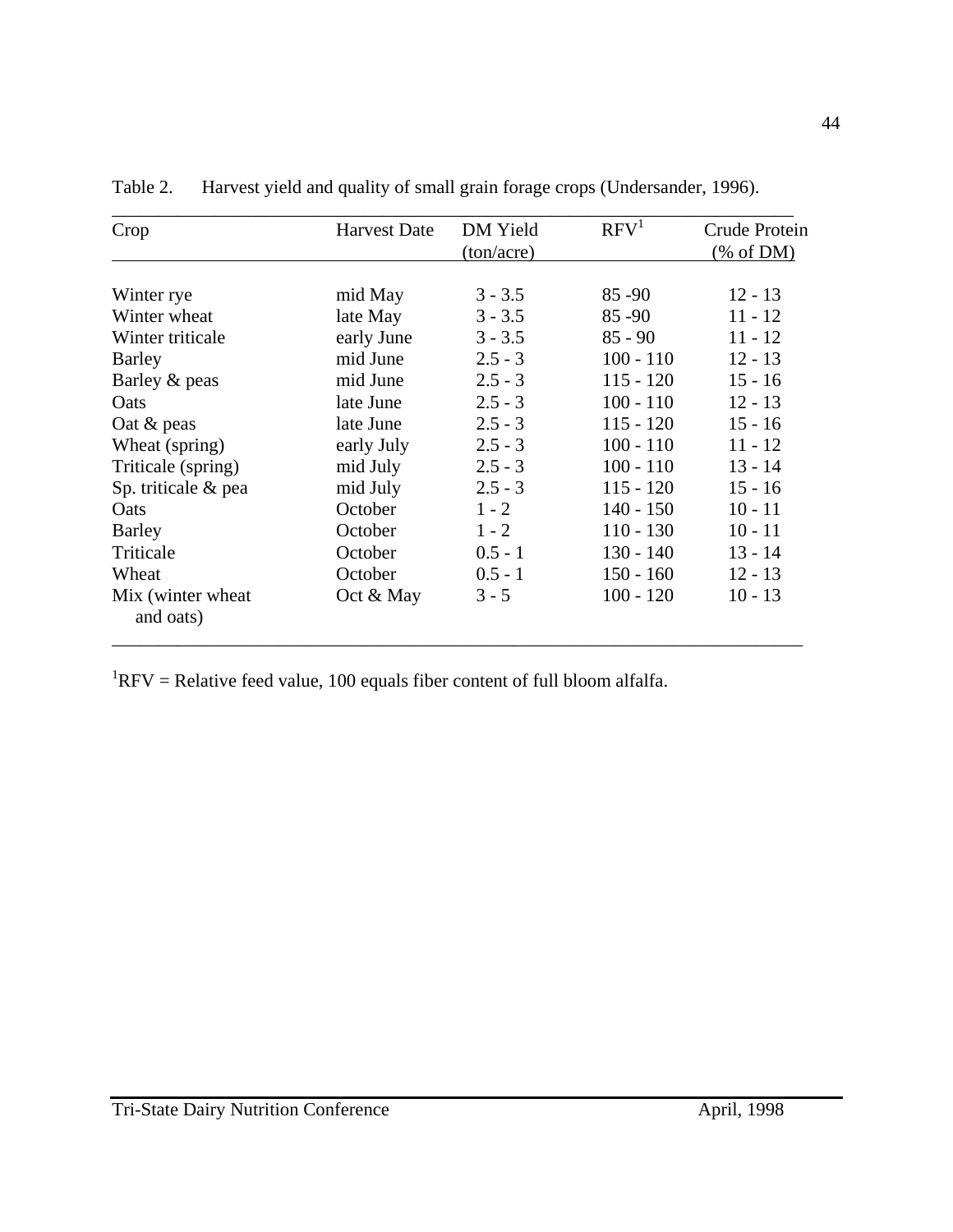45

Table 3. Factors affecting prussic acid content in forages.

| Factor            | Comment                                                                                                                                                                                                                                                        |
|-------------------|----------------------------------------------------------------------------------------------------------------------------------------------------------------------------------------------------------------------------------------------------------------|
| <b>Species</b>    | Content in sudangrass about 40% of other species. Some sorghum-<br>sudangrass hybrids selected for low content.                                                                                                                                                |
| Anatomy           | Leaf blades normally higher in content than stem or leaf sheaths.<br>Heads contain low levels and seeds contain no prussic acid. Upper,<br>younger leaves, higher in content than lower, older leaves. Leaves<br>on tillers and branches have highest content. |
| <b>Maturity</b>   | Highest levels before the boot stage.                                                                                                                                                                                                                          |
| <b>Drought</b>    | Most common cause of prussic acid poisoning.                                                                                                                                                                                                                   |
| <b>Freezing</b>   | Frost kills only the top, allowing new shoots, high in content, to<br>emerge from unkilled parts. Forage should not be used until plants<br>are 2 ft in height.                                                                                                |
| <b>Fertilizer</b> | If high N rates are applied to soils deficient in P and K, prussic<br>acid levels can increase.                                                                                                                                                                |
| <b>Herbicides</b> | 2, 4-D may increase prussic acid content in plants, with the effect<br>lasting for several weeks.                                                                                                                                                              |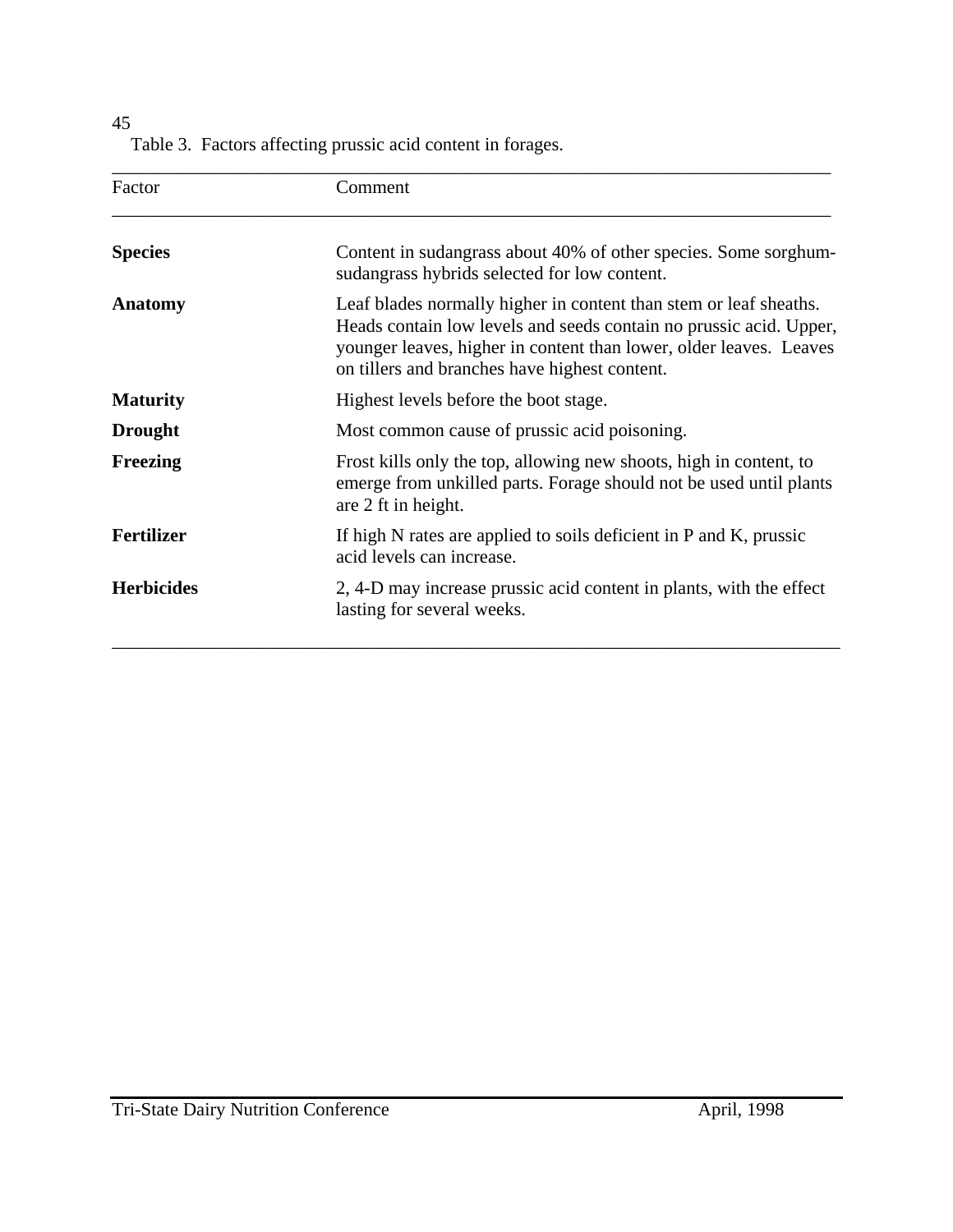| Factor                | Dry matter yield | <b>NDF</b> | CP      | EE      |
|-----------------------|------------------|------------|---------|---------|
|                       | (ton/acre)       | % of DM    | % of DM | % of DM |
|                       |                  |            |         |         |
| Maturity <sup>2</sup> |                  |            |         |         |
| R1                    | 1.1              | 38.7       | 20.1    |         |
| R <sub>3</sub>        | 1.7              | 43.1       | 18.1    | $- -$   |
| R <sub>5</sub>        | 2.5              | 45.7       | 18.2    | 0.9     |
| R7                    | 3.3              | 40.7       | 19.2    | 10.5    |
| <b>LSD</b>            | 0.1              | 0.6        | 0.5     | 0.6     |
| Variety <sup>3</sup>  |                  |            |         |         |
| Corsoy                | 3.0              | 40.5       | 20.5    | 11.8    |
| Pella                 | 3.3              | 39.5       | 19.0    | 12.6    |
| Williams              | 3.6              | 42.2       | 18.2    | 7.1     |
| <b>LSD</b>            | 0.3              | 0.1        | 0.9     | 0.7     |

| Table 4. | Yield and quality of soybean forage as affected by harvest maturity and variety, |
|----------|----------------------------------------------------------------------------------|
|          | Arlington, WI (Oplinger et al., 1992).                                           |

 ${}^{1}$ NDF = neutral detergent fiber, CP = crude protein, EE = ether extract, and LSD = least significant difference.

 ${}^{2}R1$  = one open flower on main stem; R3 = one pod 3/16 inch long at one of the four top nodes;  $R5 = a$  seed 1/8 inch long in a pod at one of the top four nodes; and  $R7 =$  one pod on the main stem that has reached its mature color.

<sup>3</sup>Data only for R7 harvest maturity.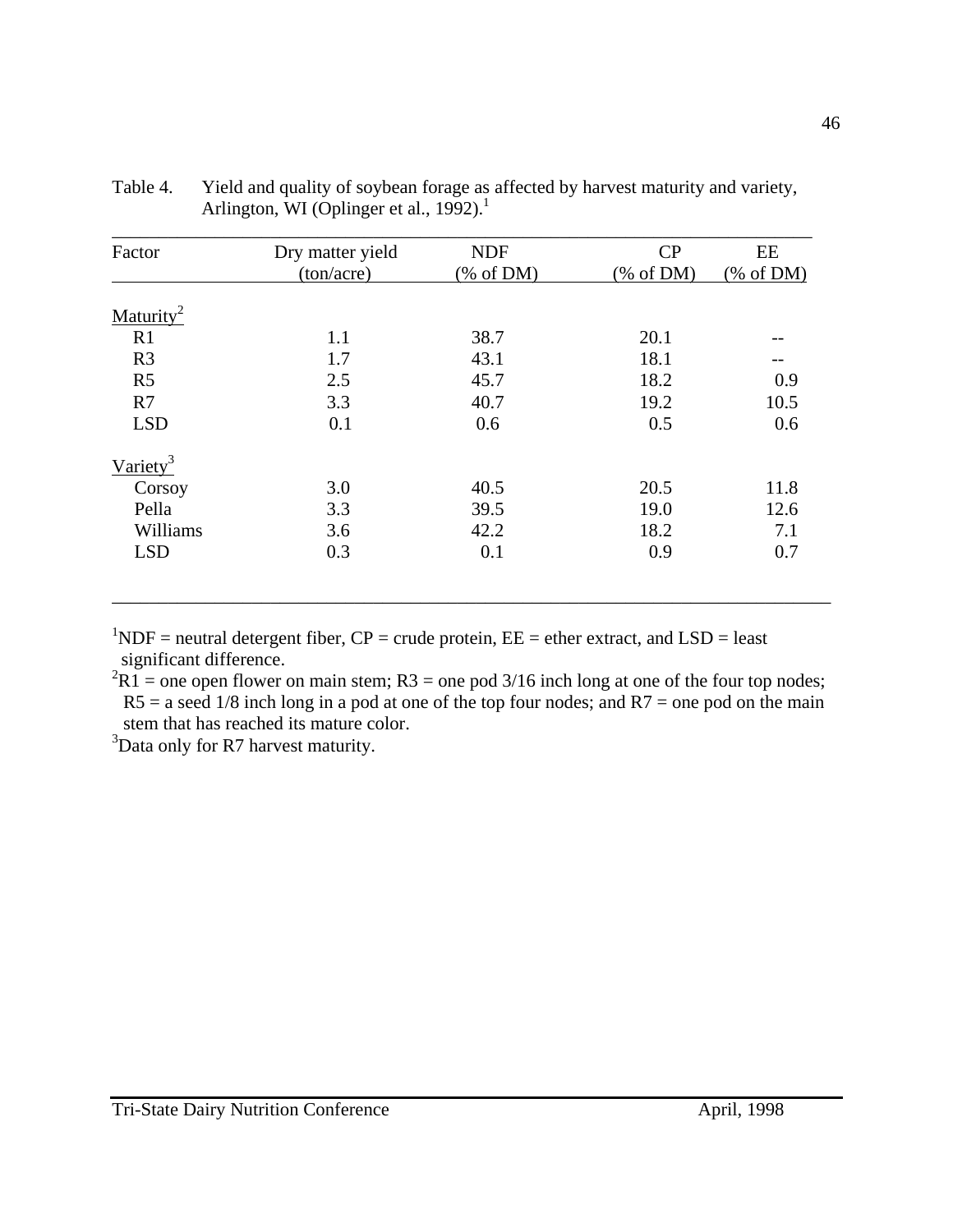|           | DM yield   | <b>DM</b> | CP      | <b>NDF</b> | ADF                  |
|-----------|------------|-----------|---------|------------|----------------------|
|           | (ton/acre) | (% )      | % of DM | % of DM    | $(\% \text{ of DM})$ |
| Harvest 1 |            |           |         |            |                      |
| Russia    | 3.64       | 15.6      | 15.8    | 38.0       | 28.4                 |
| Illinois  | 3.80       | 14.4      | 17.6    | 38.8       | 29.4                 |
| Minnesota | 3.84       | 14.4      | 18.2    | 38.7       | 29.1                 |
| Harvest 2 |            |           |         |            |                      |
| Russia    | 0.62       | 12.8      | 23.0    | 30.3       | 21.0                 |
| Illinois  | 1.15       | 12.6      | 23.3    | 26.6       | 18.7                 |
| Minnesota | 0.99       | 12.5      | 23.3    | 27.1       | 17.8                 |
|           |            |           |         |            |                      |

Table 5. Yield and quality of three cup-plant accessions grown on a muck soil in southern Wisconsin (Albrecht and Goldstein, 1998).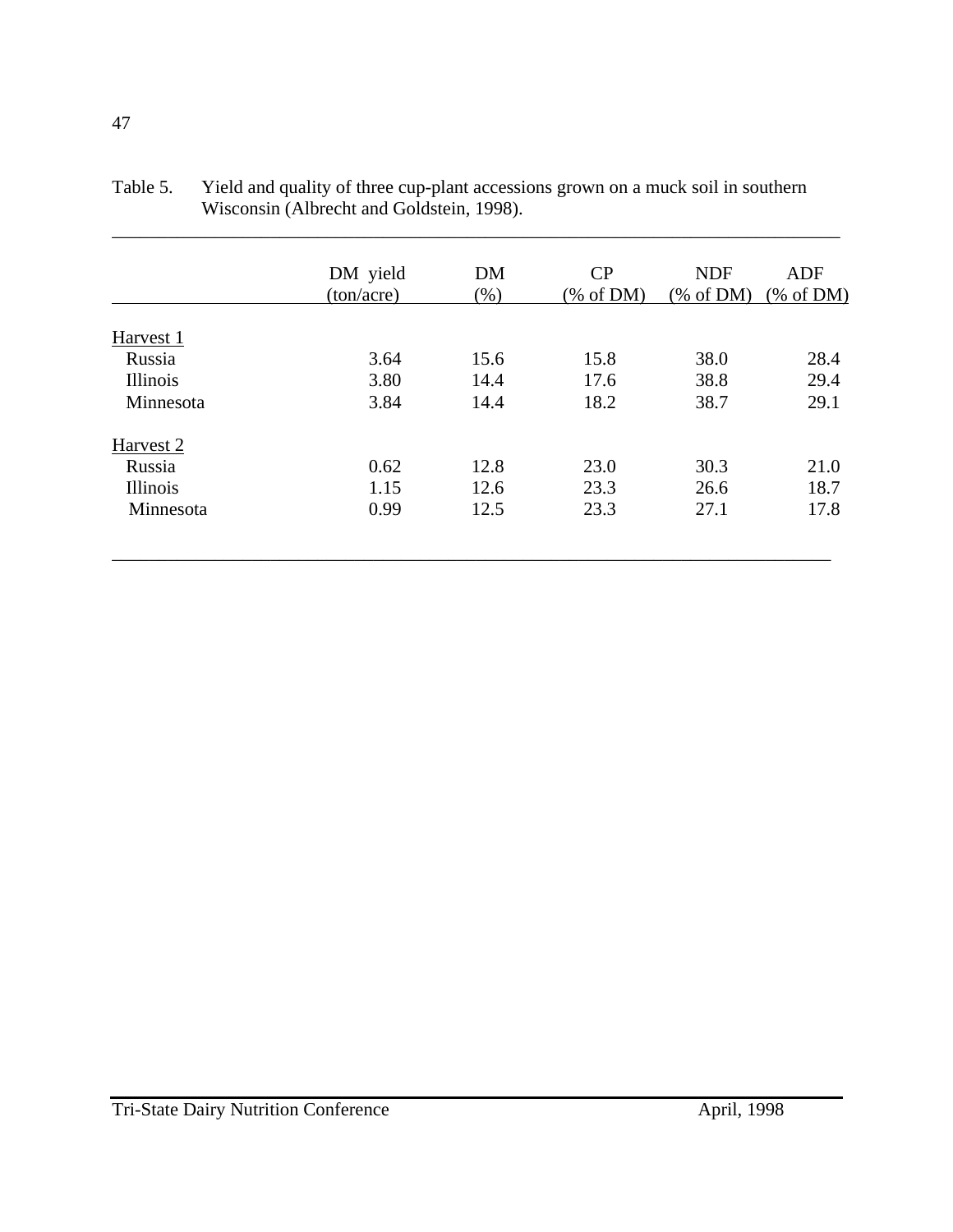

# Figure 1. Average seasonal production of perennial pasture (Blaser et al., 1973).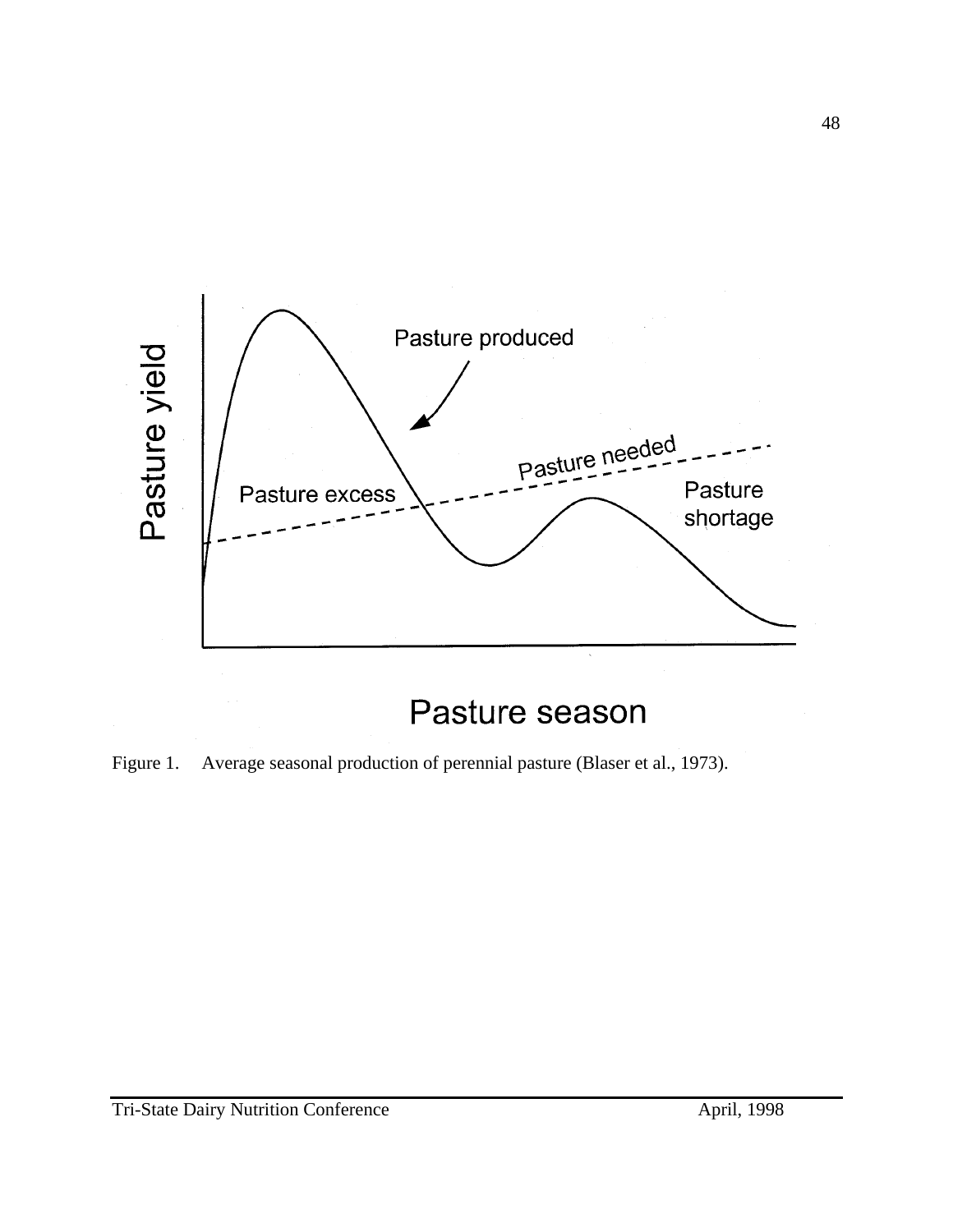



Figure 2. Annual forages to fill the pasture season (Robinson and Clare, 1988).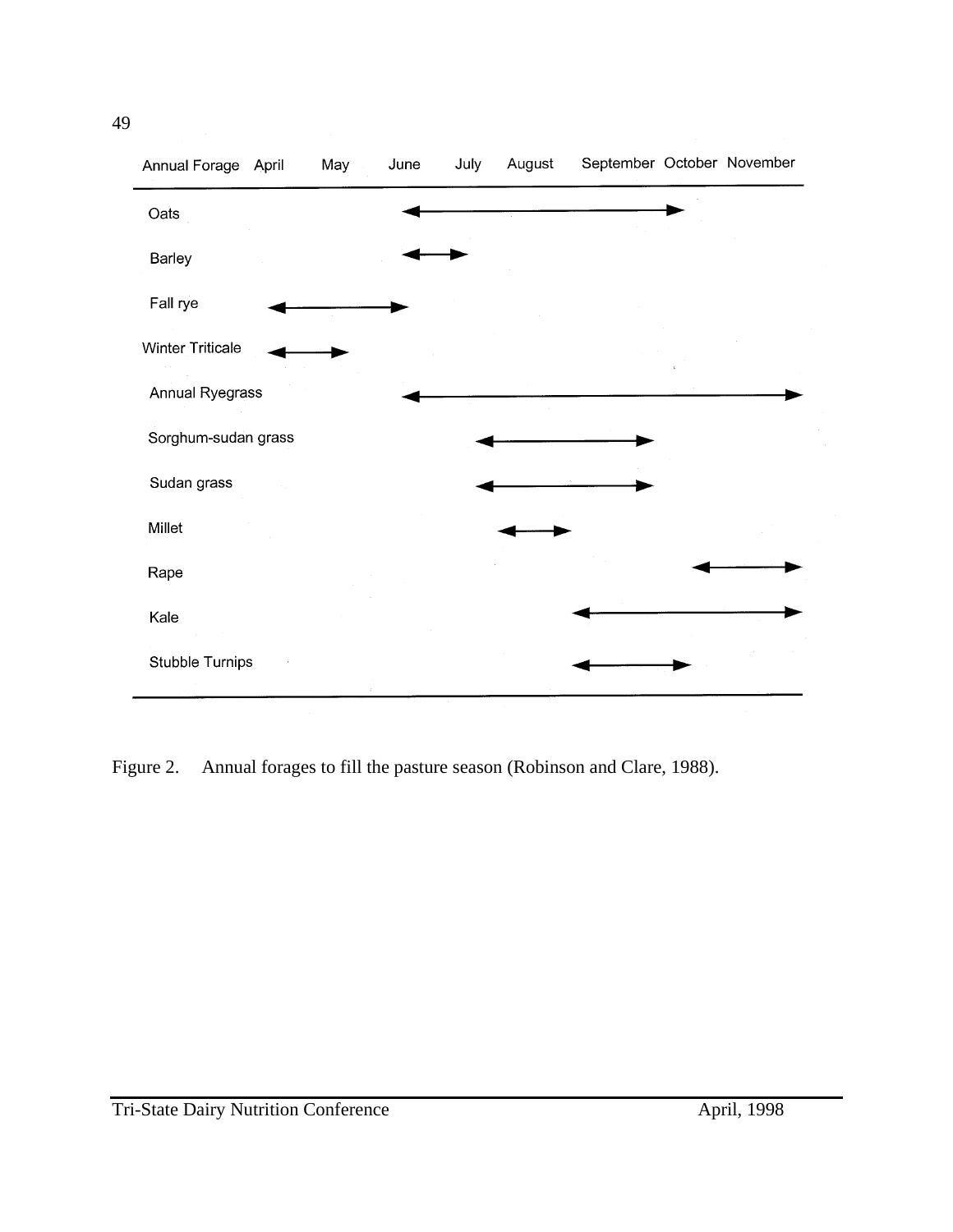

Figure 3. In vitro digestible dry matter (IVDDM), neutral detergent fiber (NDF), crude protein (CP), and acid detergent lignin (ADL) concentration changes with maturation of forage of small grain crop species. Maturiy stage  $1 = flag$  leaf,  $2 = inflorescence$ emerging,  $3 = 7$  days,  $4 = 14$  days,  $5 = 21$  days, and  $6 = 28$  days after stage 2 (Cherney and Marten, 1982).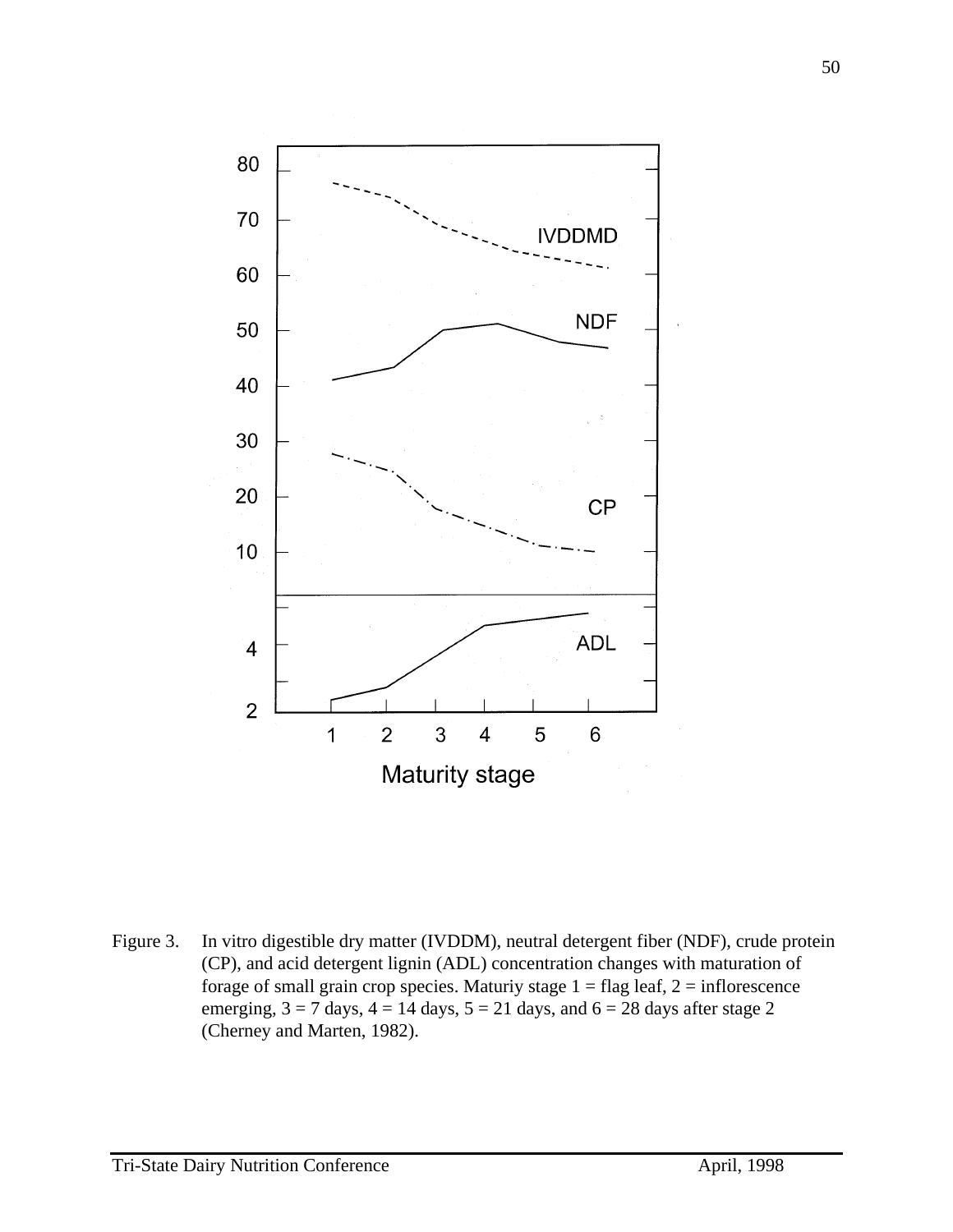#### **Grain Supplementation to Grazing Herds**

*David K. Combs<sup>1</sup>* Department of Dairy Science University of Wisconsin-Madison

 Several studies suggest that well managed pasture based dairy systems could reduce input costs and increase net returns on small to medium sized farms in the United States by as much as \$150 per cow when compared to conventional confinement dairy systems (Parker et al, 1992; Rust et al, 1995; Tranel and Frank, 1991). The primary advantage of grazing systems over confinement systems appears to be a reduction in costs of forage production. Increased profitability due to reductions in input costs will quickly be lost if milk production per cow is reduced. For grazing systems to perform financially as well as confinement based systems, milk production must be maintained at high levels.

 Farmers who are successful at maintaining high milk yield with grazing systems generally are successful in three areas of nutrition and pasture management (Figure 1). The first and most important component of their grazing system is a pasture management strategy that maximizes the amount and quality of forage that cows harvest from pasture. Key management factors include: selection of forage species that are adapted for the soils and climate of the farm, optimal soil fertility to maintain forage growth through the grazing season, management of forage growth by

manipulating stocking density, selective mechanical harvesting, and strategic use of grain and forage supplements.

 The second management issue is provision of supplemental energy to optimize milk production. High quality pastures will not provide adequate energy to cows of high genetic merit (Table 1). If supplemental energy is not provided to high producing cows, milk yield, body condition, and reproductive performance will reduced (Kellaway and Porta, 1993). The amount of grain needed to optimize performance will differ as circumstances change between farms and at different times of the year. Successful grain feeding entails a strategy where adequate supplemental energy is fed to complement, not replace, the supply and quality of pasture. Excessive grain feeding is avoided because it will reduce pasture utilization. A common challenge faced by farmers who feed supplemental grain is maintaining pasture intake. It has been clearly demonstrated that even low levels of grain feeding to pastured cattle will reduce forage consumption if forage supply is not limiting. It becomes critical to recognize that stocking density and mechanical harvest of excess pasture forage will likely have to be adjusted when grain supplements are fed to grazing dairy cows.

1

<sup>&</sup>lt;sup>1</sup> Contact at: 1675 Observatory Dr., Madison, WI 53706, (608) 263-4844, FAX (608) 263-9412, email: dkcombs@facstaff.wisc.edu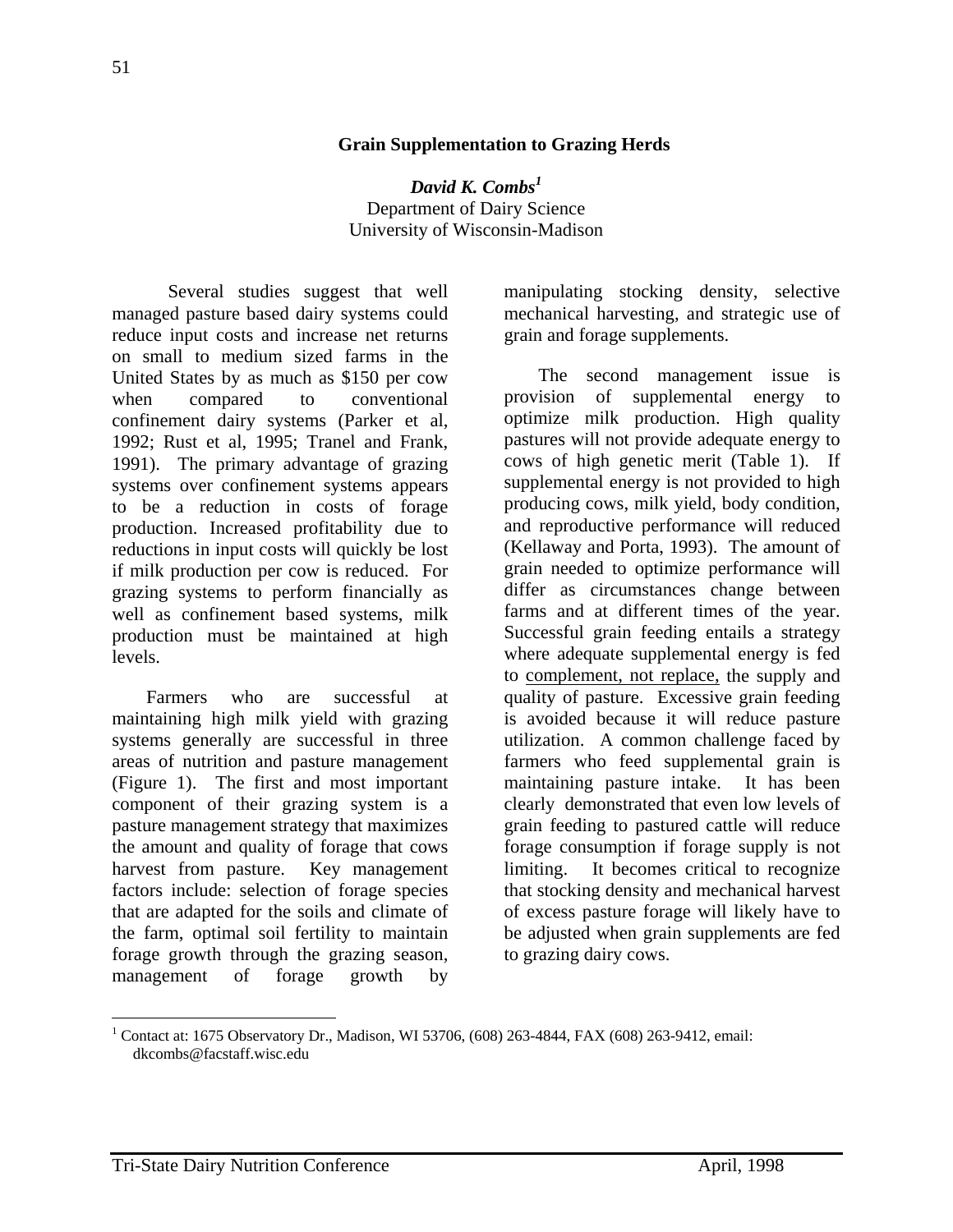The third important area of management for grazing dairy cattle is when and how much supplemental protein, especially ruminally undegradable protein to feed. Protein supplements tend to be the most expensive component of the pasture feeding program, and therefore, overfeeding of protein will affect net returns. It is also important to recognize that the optimal amount of supplemental protein to feed will vary depending on the amount of energy provided by the diet. Supplemental protein will be of little benefit to cows that are consuming low to moderate levels of energy, but cows with high genetic potential for milk yield that are consuming adequate energy will likely produce more milk if the pasture supplements contain supplemental protein.

## **Managing Pastures to Optimize Forage Yield and Quality**

 Pasture stands should persist for several years and consistently yield high quality forage throughout the grazing season. In confinement systems, pure stands of alfalfa or rye grass are considered to be among the highest of all forage crops in yield of digestible energy per acre. In the midwest, however, pure stands of neither is adapted well to intensive grazing systems.

 Cool season grasses and legumes tend to be the highest producing species of pasture forages in the upper midwest of the United States. Cool season grasses yield 60% of their total yearly production in May and June. Cool season grasses also green up earlier in the spring than legumes, allowing for as much as two weeks earlier start to the grazing season than with pure legume pastures.

 Alfalfa is more deeply rooted than grasses or other legumes and maintains pasture production through mid to late

summer better than other legumes or cool season grasses. Annual grasses such as oats, winter wheat, and winter rye can also be used as pasture forages in the midwest. They will yield approximately half as much as the perennial legumes and grasses, however, and do not yield well during the warmer, dry months of summer.

 Regardless of forage species or mixture of forage species selected, forage production will be greater than can be utilized in May and June and insufficient in late summer and early fall. With dairy cattle, it becomes critical to design grazing systems around forage availability. Well managed improved pastures can be stocked at about 1 to 1.5 lactating cows per acre. Approximately 30% of the total summer production forage will have to be mechanically harvested to maintain forage quality and yield. In years with normal rainfall, most of the excess forage can be harvested at the late vegetative stage of maturity in late May or early June. It may also be necessary to harvest a second cutting of forage in July. Stocking rates of pastures that consist of native grass species or warm season grasses may be as low as .5 to .75 lactating cows per acre. It also may be necessary to supplement these pastures with higher levels of grain to maintain optimal milk yield.

 Planting alfalfa in a mixture with grasses can reduce the risk of bloat and help decrease winter kill problems (Howarth, 1988). There is also evidence that when a legume and a grass are planted as a mixture, total yields will be greater than either of the two species grown in monoculture (Sheaffer et al., 1990). Legume-grass mixtures also ensure against failure of the entire stand under adverse weather conditions.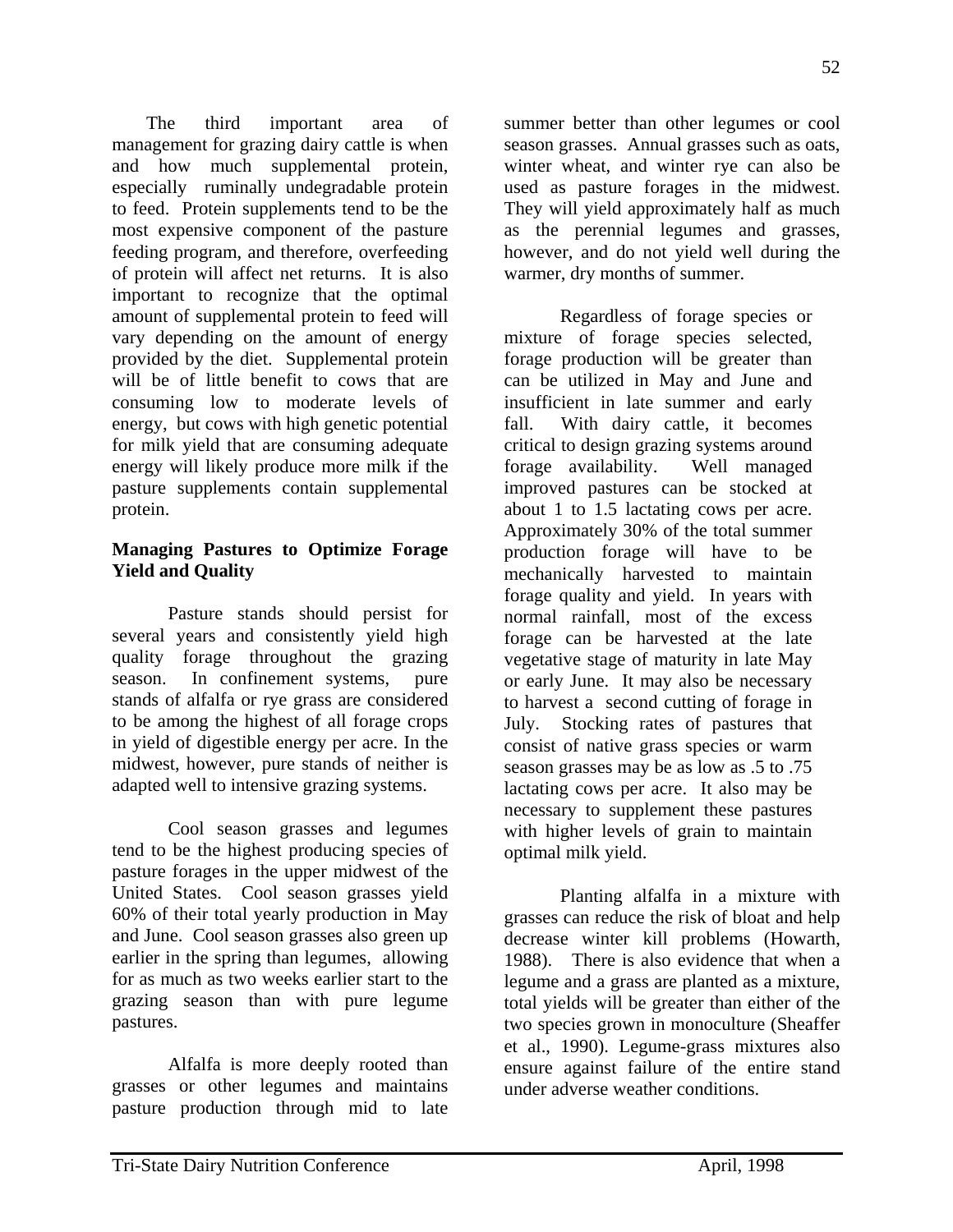Depies (1994) compared forage yields, quality, and persistence of two pasture types in a three year study. They found that pastures consisting of alfalfa grown in monocultures were not as suitable as alfalfa/red clover/brome/orchard grass mixtures for grazing dairy cattle in a three year experiment (Table 2). Alfalfa did not persist well in either pasture system because of winter kill in this study. The grasses and red clover in the mixed pastures did survive, however, and yield of forage dry matter in the mixed species pastures increased by approximately 15% in both the second and third year of the trial. Several cattle grazing the pure alfalfa pastures were also treated for bloat during the grazing season, while none of the cows grazing the mixture of grasses and legumes bloated.

 Forage quality of pure grass stands or grass-legume mixtures is usually lower than the quality of pure legumes.Depies (1994) found that although pasture composed of a mixture of grasses/legumes was lower in ruminal digestibility than a pure alfalfa pasture, there was little difference in milk yield due to pasture. In this study, cattle in a confinement feeding system produced similar yields of 3.5% FCM/acre as compared to the legume-grass pasture system in the first year (Table 3). In the second and third years of the study, the legume-grass pastures systems produced more milk/acre than the confinement feeding system. The legumegrass pastures were better suited for grazing than the pure alfalfa pastures because of greater yields, better forage persistence, and higher milk production per acre. A mixture of legumes and grasses in this study yielded more forage DM, was more persistent, and appeared to be more suitable for grazing than alfalfa pastures.

# **Meeting Energy Requirements of Grazing Cattle**

 High producing cows receiving excellent pasture but no grain will show typical signs of energy deficiency in early lactation: low peak daily milk yield, excessive loss of body condition, poor persistence after peak, silent heats, and low conception rates (Kellaway and Porta, 1993). With pure legume pastures, a high producing cow would be expected to consume only enough digestible energy to support about 50 to 60 lb/day of milk. Under field conditions, however, cattle on high quality pasture fed no supplement have produced as much as 75 to 80 lb/day. Most of the time these cattle lose weight rapidly and show poor persistency in mid lactation. Many nutritionists express concern that it is difficult to maintain body condition and lactation persistency with grazing dairy cattle. Poor lactation performance is often attributed to the inability of cattle to consume adequate amounts of fresh forage. One concern is that the high moisture content of fresh pasture may limit rumen capacity. In order for cows to consume 25 lb of DM from pasture, cows need to consume approximately 200 lb of fresh material. Another problem may be that forage intake is limited by either sward density, sward height, or grazing pressure. Our research (Depies, 1994) indicates that grazing dairy cattle are not likely limited by rumen fill of fresh material, but it is likely that grazing pressure could be a factor in limiting intake of grazing cattle (Table 4). Grazing cattle appear to be able to consume as much forage DM from pasture as alfalfa silage. In this experiment, cows on alfalfa pasture consumed on average as much as 250 lb/day of wet forage. In order to attain forage DM intakes that were comparable to the confinement system, grazing cattle had to have ample supply of pasture and be allowed to leave at least 35% of the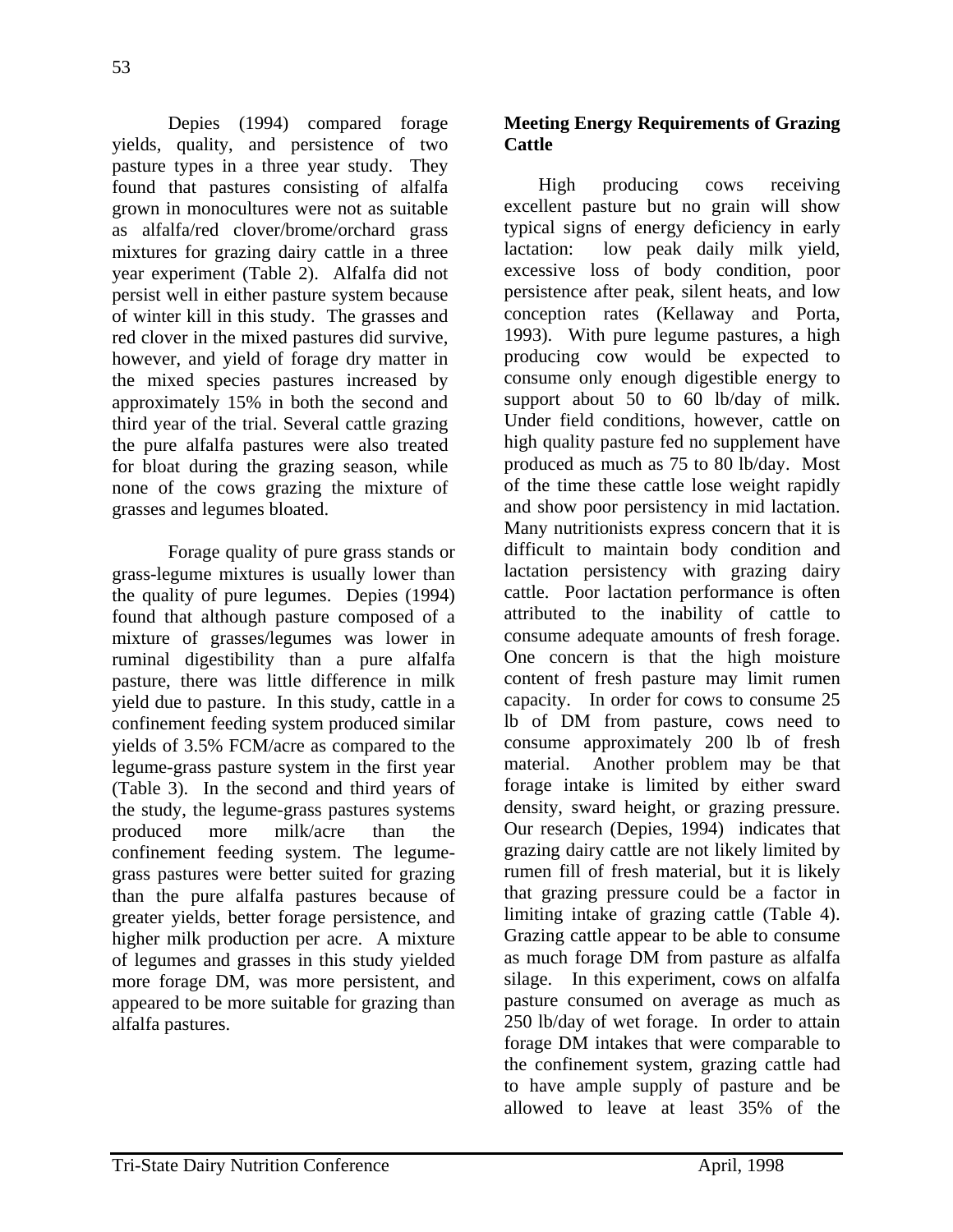available sward as residue. When we tried to reduce residual pasture, forage intake and milk production declined.

 Ohio State work (Table 5) suggests that the production response to supplemental grain on legume based pastures is similar (1.1 lb milk per pound of supplemented grain DM) to the response to grain on orchard grass pastures (.85 lb milk per pound of supplemented grain). This work suggests that for both pastures, forage consumption decreased and total DM intake increased as more grain was added to the diet. Total DM intake of cows receiving the highest supplement rates on pastures were similar to the total DM intake of cows fed the alfalfa silage based diet. The substitution effect of grain on pasture consumption appears to be similar to that observed when grain is added to high quality hay or silage based diets. Other studies have reported little or no substitution effect of grain for forage (Jones-Endsley et al., 1997). This may be an indication that pasture consumption was limiting.

 Several experiments have attempted to quantify the milk response to supplemental grain for grazing cows (Arriaga-Jordan and Holmes, 1986a, 1986b; Hodge and Rogers, 1984; Hodge et al, 1984; Jennings and Holmes, 1984; Kibon and Holmes, 1987; Moate et al., 1984; Muller, 1993; Stakelum, 1986; Taparia and Davey, 1970). In general the response in milk yield to each additional pound of grain has been between .50 and .67 lb/day of 4% FCM. Each pound of grain added to the diet of grazing cows will increase total DM intake by about .4 to .6 lb/day and decrease forage consumption by .6 to .4 lb/day. These are typical responses when pasture supply is not limiting. When pasture supply or pasture intake is low, forage intake is often unaffected by grain feeding, and milk production may or may

not be affected by grain feeding (Kellaway and Porta, 1993).

 The substitution effect of grain for forage can be an important management tool for pasture based systems. Increasing the level of supplemental grain will increase total intake of digestible energy, which in turn will help meet the energy output of milk and reduce loss of body condition. Grain feeding also can be an effective tool for managing pasture inventories. In late summer or early fall, increasing the rate of grain feeding could slow pasture consumption enough to eliminate the need for supplemental forage while at the same time increasing total energy intake to help replenish body condition.

 Supplemental grain also improves body condition score in cattle on pasture. Australian researchers (Kellaway and Porta, 1993) suggest that the greatest economic benefit to grain supplementation is the improvement in body condition. Body condition is correlated to reproduction efficiency. Supplemental grain to cows in late lactation also helps to replenish fat reserves that are critical if cows are to produce well in the next lactation.

# **Protein Supplements**

 High quality immature forages are relatively high in CP, but low in protein that "bypasses" ruminal degradation (Table 1). As legumes make up a larger portion of the forage species in the pasture, undegraded intake protein content of the pasture decreases. From NRC (1989) guidelines, it can be calculated that cattle grazing high quality immature forages and supplemented with corn-soybean concentrates may not consume adequate bypass protein. Fox et al. (1991) evaluated the impacts of supplemental energy verses protein on growth of Holstein heifers. In this study,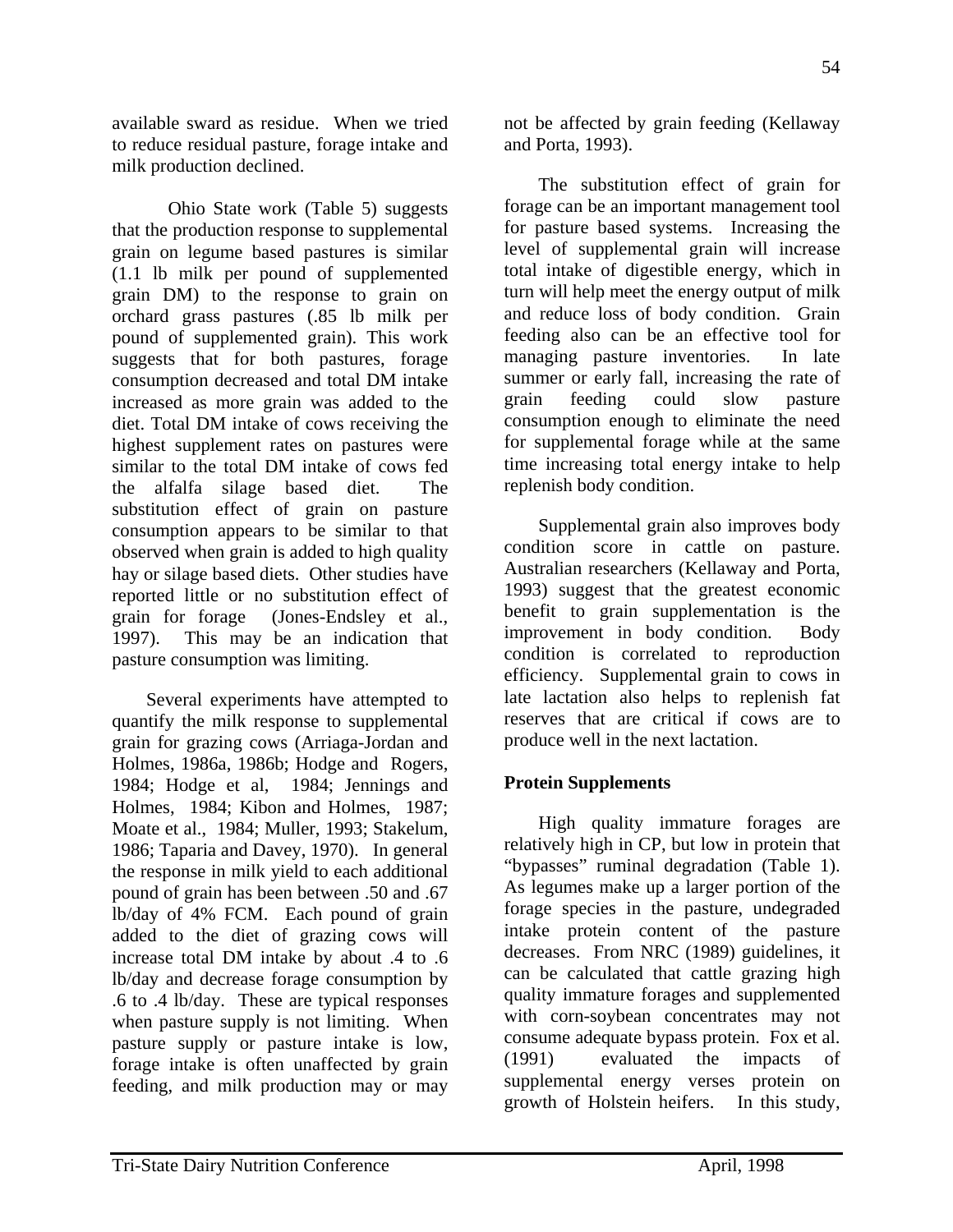heifers grazed high quality pastures that supplied CP well in excess of NRC feeding guidelines. Their work suggests that average daily gain of both lightweight and heavy heifers increased by .2 lb/day when .9 lb of soybean meal supplement was fed in place of cracked corn. Daily gains of heifers fed the soybean meal supplement were not different from heifers fed a fish meal supplement. This study suggests that growing heifers consuming lush high CP pastures can respond to supplemental protein. The amount of bypass protein needed, however, appears to be met with a limited amount of protein supplement. Milk production responses to bypass protein have not always supported the hypothesis that fresh forage diets are limiting in bypass protein. Hongerholt et al. (1993) evaluated milk yield response to bypass protein in high producing Holstein cows grazing immature orchard grass pastures. In this trial, cattle were fed grain at a rate of 1 lb per 5 lb of milk yield. Diets fed the control cows were calculated to be deficient in bypass protein, relative to energy intake. Mature cows fed a grain supplement containing more bypass protein than control diets produced more milk. Milk production responses to bypass protein has not been observed in other grazing studies (Jones-Endsley et al., 1997; Penno et al, 1995; Welch et al, 1990). It would appear that in these trials, energy, not bypass protein, may have limited milk yield. Energy can be limitied by inadequate intake of pasture or by insufficient grain supplementation. In experiments where the base diet has been limiting in energy relative to bypass protein, milk production responses to protein supplements typically range from .5 to 1 lb of milk per pound of supplement fed. These responses would be consistent with what would be expected if animals were catabolizing the supplement for energy. When energy supply is adequate, milk production responses to protein

supplements would be expected to be in the range of at least 7 to 8 lb of milk per pound of supplemental protein fed. Under field conditions, it is extremely important to focus supplement strategies first on supplying energy and secondly on protein.

# **Summary**

 The use of intensively managed pastures offers many dairy producers an opportunity to increase profitability with a modest capital input. Well managed pastures will produce forages that are comparable or better than can be produced with mechanical harvesting systems. Inputs to and net returns from intensive rotational grazing dairy systems appear to compare favorably to more traditional confinement-stored forage feeding systems.

 High producing cattle that are grazed on high quality pastures will respond to supplemental energy and bypass protein. The response to concentrates and bypass proteins, however, will vary depending on the quantity and quality of pasture. More research is needed to define circumstances when marginal returns to supplemental feeding of grazing cows is economically viable.

# **References**

Arriaga-Jordan, C. M and W. Holmes. 1986a. The effect of concentrate supplementation on high-yielding dairy cows under two systems of grazing. J. Agric. Sci. Cambridge 107:453.

Arriaga-Jordan, C. M and W. Holmes. 1986b. The effect of cereal concentrate supplementation on the digestibility of herbage based diets for lactating dairy cows. J. Agric. Sci. Cambridge 106:581.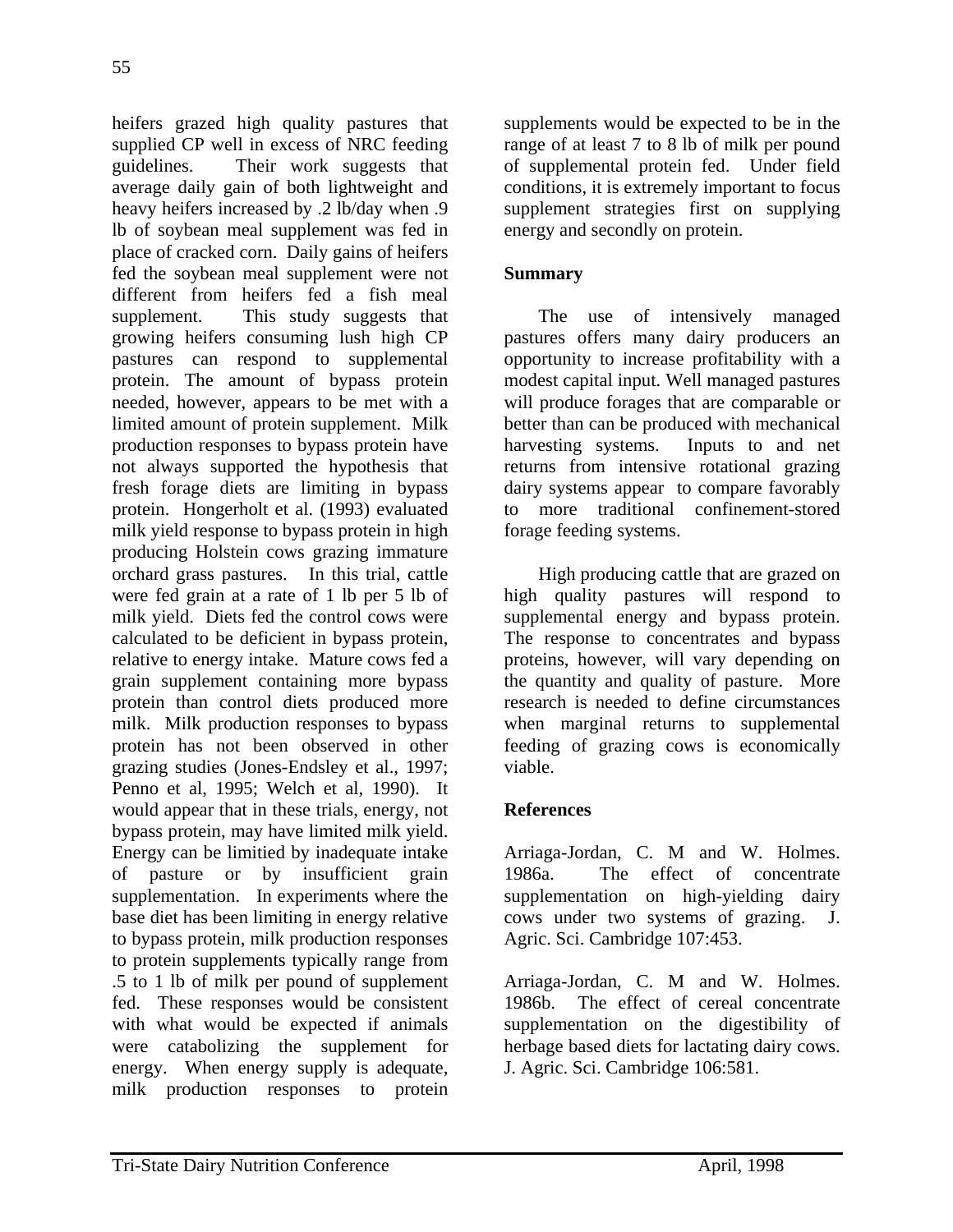Conrad, H. R., R. W. van Keuren, and B. A. Dehority. 1984. Top grazing high protein forages with lactating cows. Proc. XV Intern. Grassl. Congress. p. 690.

Depies, K. K. 1994. The effect of intensive rotational stocking on the nutrient utilization of lactating dairy cows. M.S. Thesis. University of Wisconsin-Madison.

Fox, D. G., D. L. Emmick, L. E. Chase, and C. J. Sniffen. 1991. Performance of grazing Holstein heifers supplemented with slowly degraded protein. J. Prod. Agric. 4:225.

Hodge, A., M. Ginalijo, M. Magurie, and G. Rogers. 1984. A comparison of crushed oats versus whole oats for milk production in dairy cows. Proc. Aust. Soc, Anim. Prod. 15:696.

Hodge, A. and B. L. Rogers. 1984. Protein and energy concentrates for milk production. Proc. Aust. Soc. Anim. Prod. 15:696.

Hongerholt, D. D., L. D. Muller, G. A. Varga, and L. L. Fales. 1993. Effect of supplementing grain differing in undegradable intake protein on yield and composition of milk from lactating cows grazing pasture. J. Dairy Sci. 75(Suppl. 1):189. (Abstr.)

Howarth, R. E. 1988. Antiquality factors and nonnutritive chemical components. Page 493 *in* Hanson, A. A., D. K. Barnes, and R. R. Hill Jr. (ed.) Alfalfa and Alfalfa Improvement. Amer. Soc. of Agronomy, Inc., Madison, WI.

Jennings, P. G. and W. Holmes. 1984. Supplementary feeding of dairy cows on continuously stocked pasture. J. Agric. Sci., Camb. 103:161.

Jones-Endsley, J. M., M. J. Cecava, and T. R. Johnson. 1997. Effects of dietary supplementation on nutrient digestion and the milk yield of intensively grazed lactating dairy cows. J. Dairy Sci. 80:3283.

Kellaway, R. and S. Porta. 1993. In Feeding Concentrates: Supplements for Dairy Cattle. Daratech Pty LTD. 3/166 Wellington Parade, East Melbourne, Victoria 3002, Australia.

Kibon, A. and W. Holmes. 1987. The effect of height of pasture and concentrate composition on dairy cows grazed on continuously stocked pastures. J. Agric. Sci. Camb. 109:293.

Moate, P. J., B. L. Rogers, and I. B. Robinson. 1984. Lupins or oats as supplements for cows fed pasture in early lactation. Proc. Aust. Soc. Anim. Prod. 15:721.

Muller, L. D. 1993. Nutritional and management considerations for grazing systems with dairy cattle. In Proc. 4-State Applied Nutrition Conference. June 29-30, LaCrosse, WI. Univ. of Wisconsin, Madison. p. 59.

National Research Council. 1989. Nutrient Requirement of Dairy Cattle. 6th rev. ed. National Academy Press, Washington, DC.

Parker, W. J., L. D. Muller, and D. R. Buckmaster. 1992. Management and economic implications of intensive grazing on dairy farms in the northeastern states. J. Dairy Sci. 75:2587.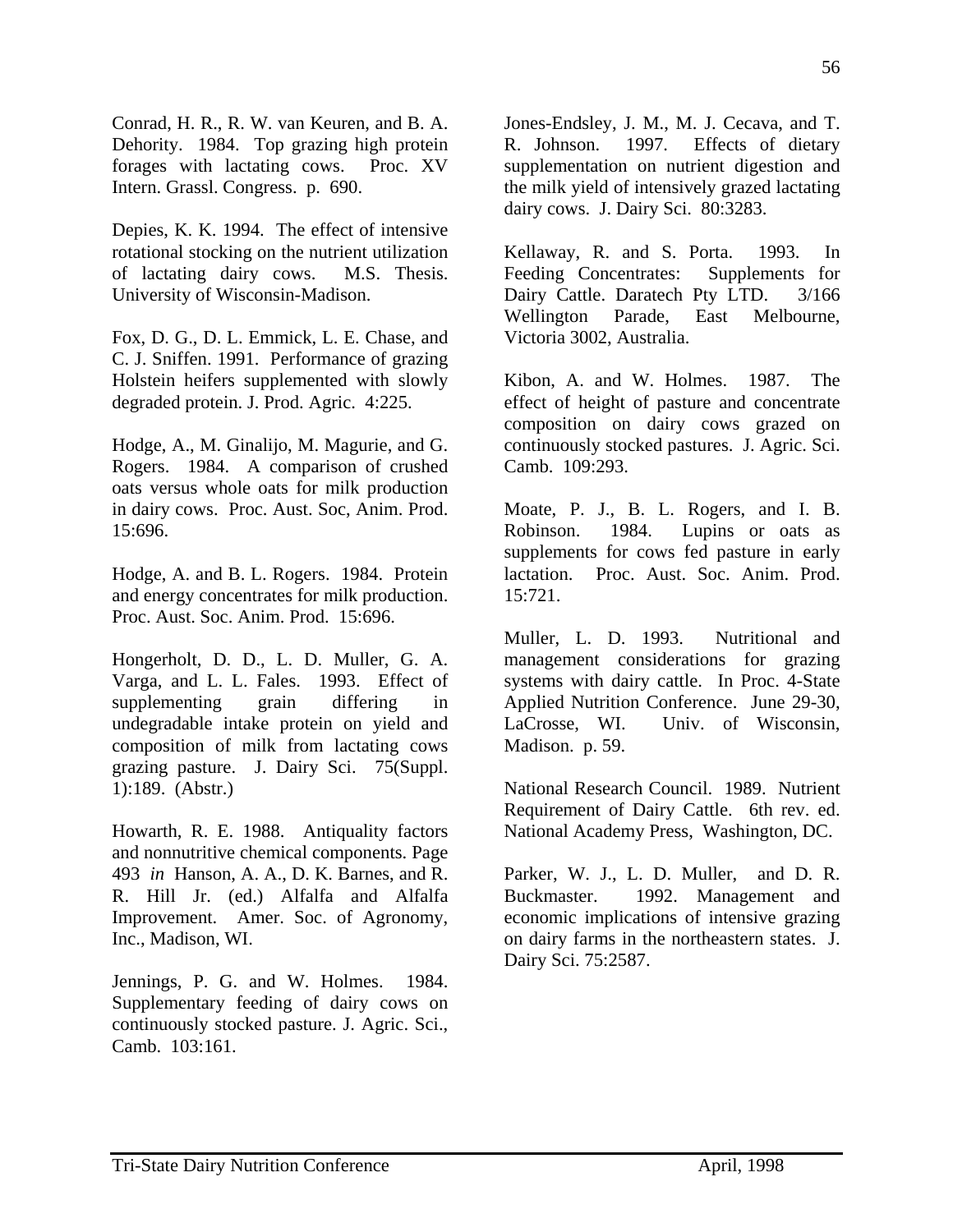Penno, J. W., A. M. Bryant, W. A. Carter, and K. A. MacDonald. 1995. Effects of fishmeal supplementation to high genetic merit cows grazing temperate spring pastures in early lactation. J. Dairy Sci. 78(Suppl. 1): 295. (Abstr.)

Rust, J. W., C. C. Sheaffer, V. R. Eidman, R. D. Moon, and R. D. Mathison. 1995. Intensive rotational grazing for dairy cattle feeding. Am. J. Alternative Agric. 10:147.

Scheaffer, C. C., D. W. Miller, and G. C. Marten. 1990. Grass dominance and mixture yield and quality in perennial grassalfalfa mixtures. J. Prod. Agric. 3:480.

Stakelum, G. 1986. Herbage intake of grazing dairy cows. 2. Effect of herbage allowance, herbage mass and concentrate feeding on the intake of cows grazing primary spring grass. Ir. J. Agric Res. 25:41.

Taparia, A. L. and W. F. Davey. 1970. The effect on food intake and milk production by adding concentrates to the ration of pasturefed cows. N. Z. J. Agric. Res. 13:616.

Tranel, L. and G. Frank. 1991. Dairy pasture economics. In Managing the Farm. Vol 24, No 4. Department of Agricultural Economics. University of Wisconsin, Madison.

Undersander, D. J., W.T. Howard, and R.D. Shaver. 1993. Milk per acre spreadsheet for combining yield and quality into a single term. J. Prod. Agric. 6(2):231.

Welch, J. G., R. H. Palmer, A. M. Bueche, and W. M Murphy. 1990. Balancing rations (protein) for dairy cattle on pasture. In Proc. Dairy Feeding Systems Symposium. Harrisburg, PA. NRAES-38. January 10- 12, Northeastern Regional Agricultural Engineering Service, Ithaca, NY. p. 223.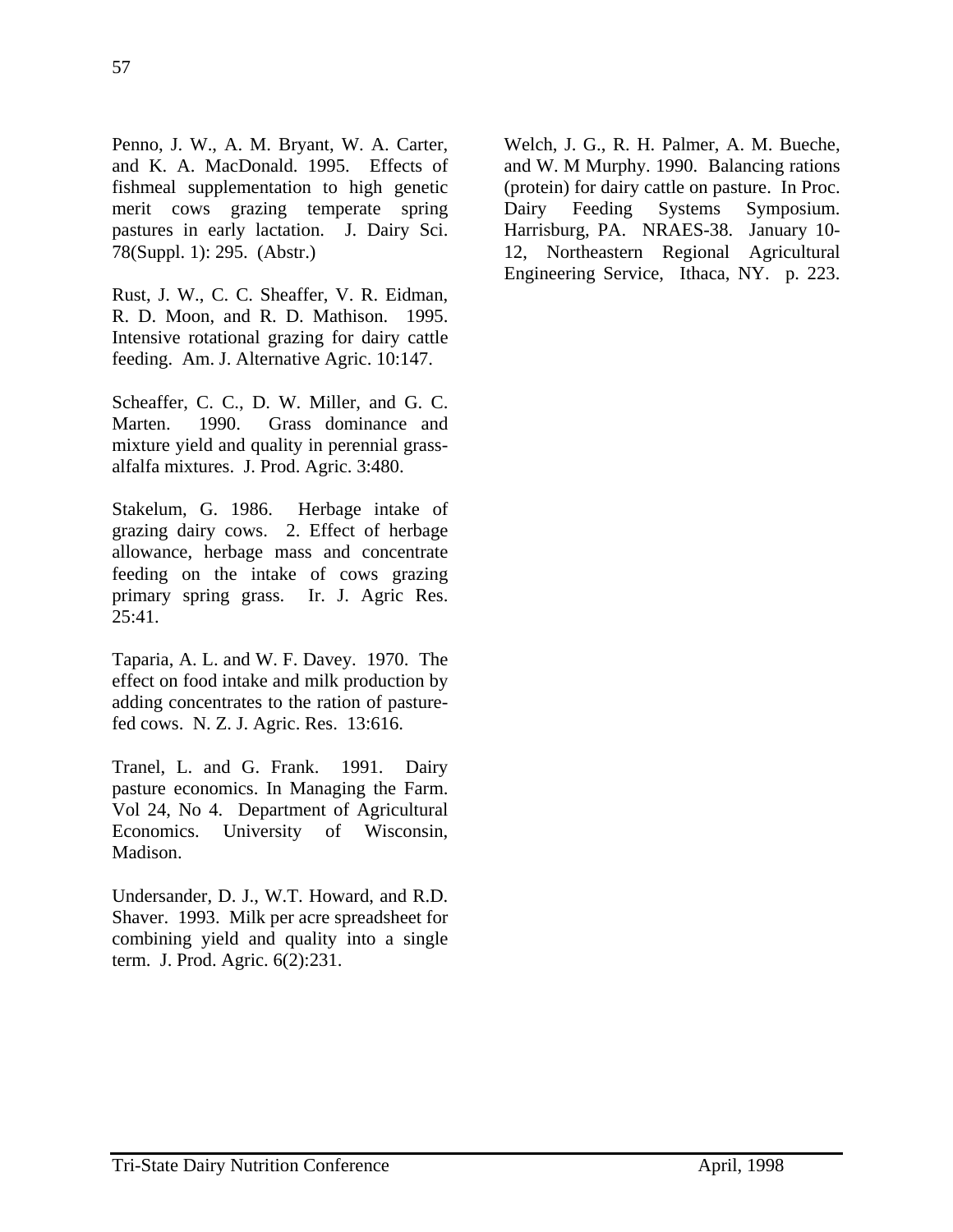|                    | Production level       |             |             | Pasture type |             |  |  |
|--------------------|------------------------|-------------|-------------|--------------|-------------|--|--|
| Nutrient           | <b>Early Lactation</b> | $70$ lb/day | Grass       | Grass-legume | Legume      |  |  |
| $NEL$ , Mcal/lb    | .78                    | .74         | $.65 - .70$ | $.66 - .72$  | $.68 - .74$ |  |  |
| CP, % of DM        | 19                     | 16          | $18 - 22$   | $21 - 23$    | $23 - 25$   |  |  |
| Bypass CP, % of DM | 7.2                    | 5.7         | $4.4 - 6.3$ | $4.2 - 5.7$  | $4.6 - 5.0$ |  |  |
| NDF, % of DM       | 28                     | 28          | 50          | 44           | 38          |  |  |
| (Minimum)          |                        |             |             |              |             |  |  |
| NFC, % of $DM1$    | $36 - 40$              | $36 - 40$   | $15 - 20$   | $15 - 20$    | $20 - 25$   |  |  |

Table 1. Nutrient recommendations for dairy cows and average composition of intensively managed pastures in the upper midwest.

 ${}^{1}$ NFC = Nonfiber carbohydrate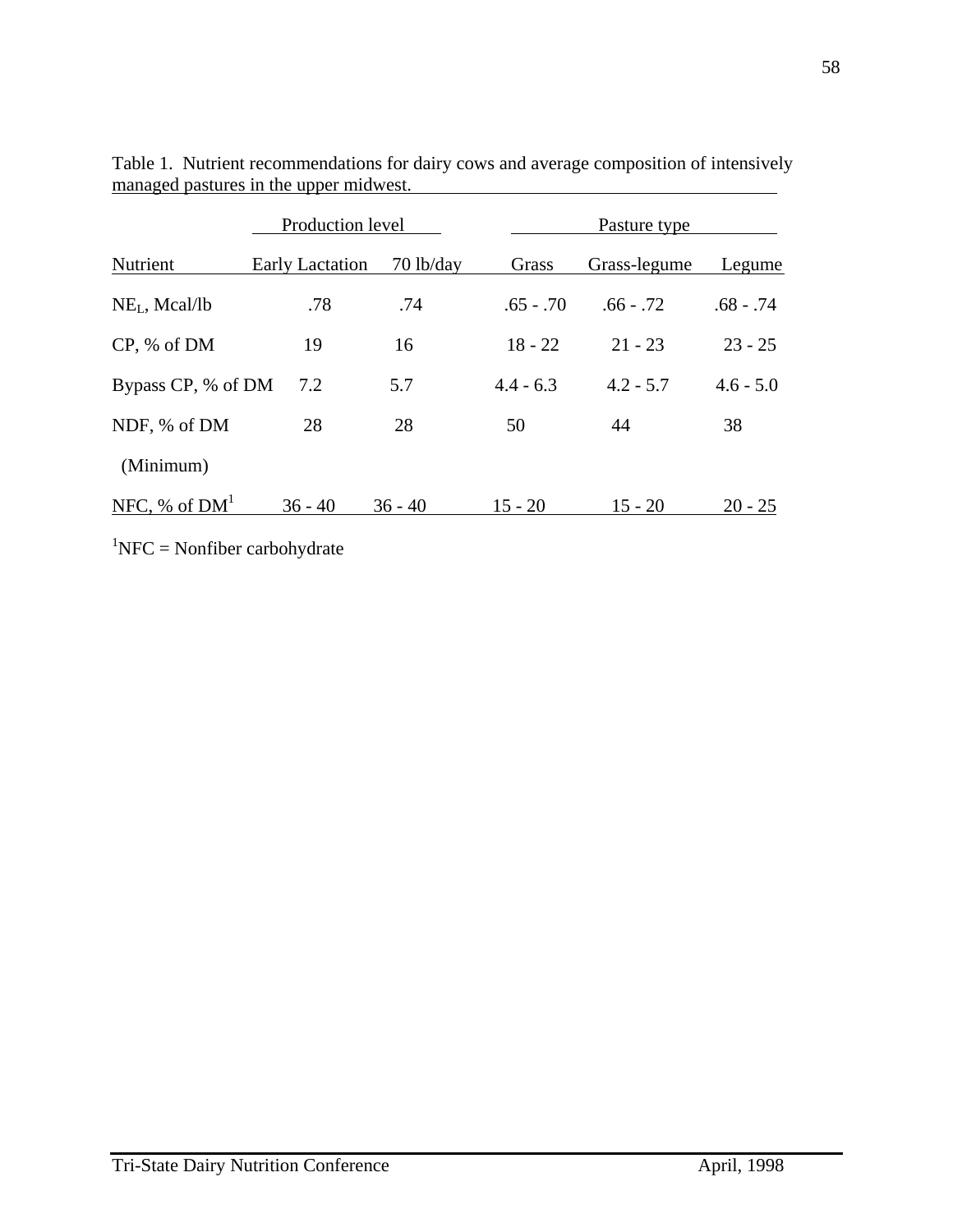|                                     | Alfalfa           | Mixed         |
|-------------------------------------|-------------------|---------------|
| Year                                | pasture           | pasture       |
|                                     | -- Tons DM/acre-- |               |
| 1991                                |                   |               |
| Forage consumed by grazing          | $2.5 \pm .2^1$    | $2.5 \pm .2$  |
| Forage mechanically harvested       | $.9 \pm .04$      | $1.2 \pm .05$ |
| Total yield for season <sup>2</sup> | $3.4 \pm .2$      | $3.7 \pm .2$  |
| 1992                                |                   |               |
| Forage consumed by grazing          | $1.8 \pm .1$      | $3.5 \pm .2$  |
| Forage mechanically harvested       | $.4 \pm .07$      | $.52 \pm .01$ |
| Total yield for season              | $2.2 \pm .12$     | $4.0 \pm .18$ |
| 1993                                |                   |               |
| Forage consumed by $grazing3$       | $\theta$          | $3.9 \pm .15$ |
| Forage mechanically harvested       | $3.1 \pm 3$       | $.67 \pm .02$ |
| Total yield for season              | $3.1 \pm .3$      | $4.6 \pm .2$  |

Table 2 Forage dry matter yields for alfalfa and legume-grass mixed pasture at the University of Wisconsin Arlington Research Station (Depies, 1994).

1 Standard deviation of the means of the 3 pastures for each treatment.

2 Based on herbage samples harvested at a 5 cm stubble height.

<sup>3</sup> Alfalfa pastures were not grazed in 1993.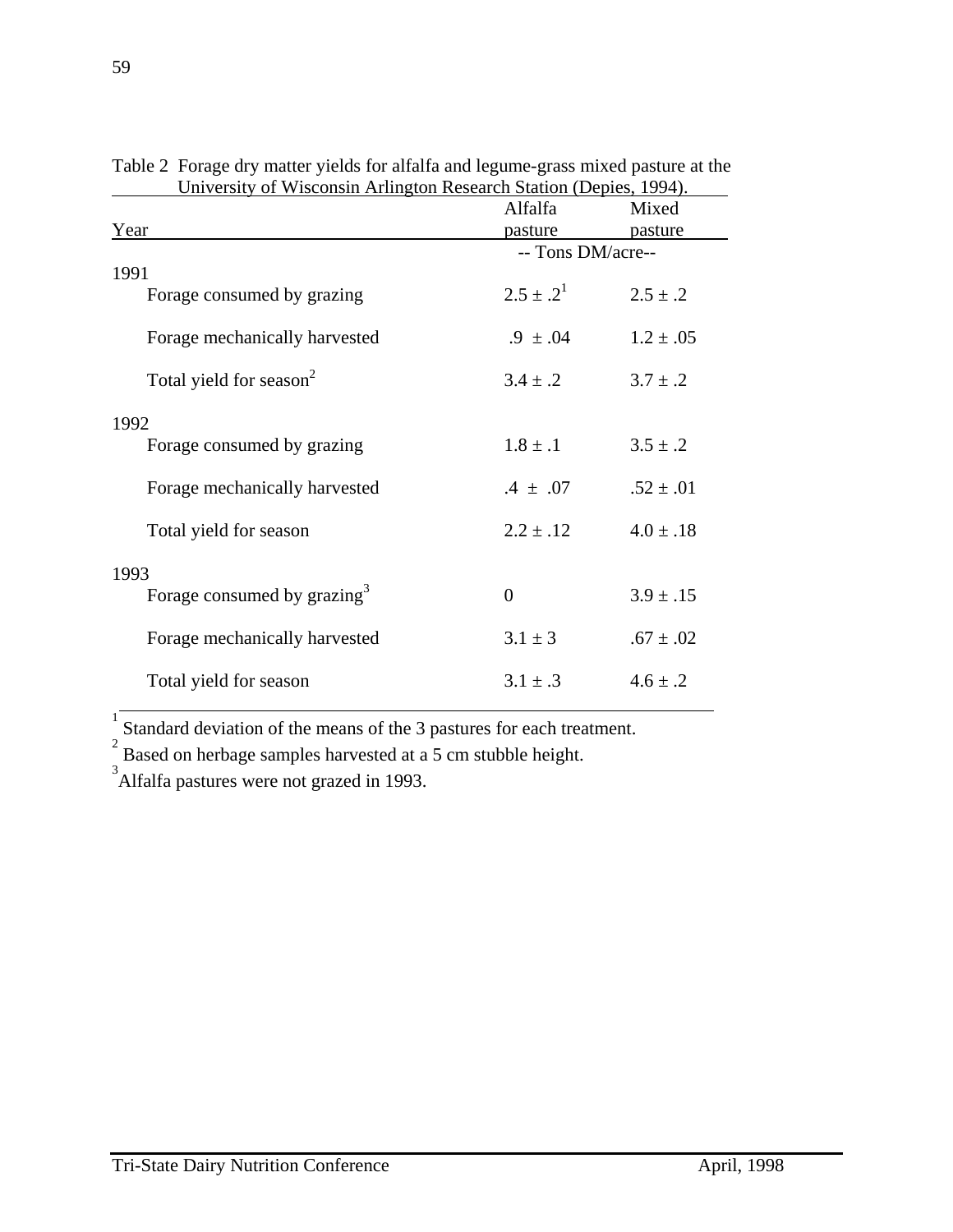|                                           | <b>Forage System</b> |          |              |  |  |
|-------------------------------------------|----------------------|----------|--------------|--|--|
|                                           | Alfalfa              | Alfalfa  | Grass-legume |  |  |
| Year                                      | silage               | pasture  | pasture      |  |  |
| 1991                                      |                      |          |              |  |  |
| Milk produced per acre                    |                      |          |              |  |  |
| forage consumed, Tons/acre <sup>1</sup>   | 7.4                  | 6.1      | 6.8          |  |  |
| Milk/acre forage                          |                      |          |              |  |  |
| less grain $NEL$ , Tons/acre <sup>2</sup> | 1.0                  | 1.9      | 2.4          |  |  |
| 1992                                      |                      |          |              |  |  |
| Milk produced per acre                    |                      |          |              |  |  |
| forage consumed, Tons/acre                | 6.2                  | 3.8      | 7.8          |  |  |
| Milk/acre forage                          |                      |          |              |  |  |
| less grain $NEL$ , Tons/acre              | 2.5                  | .55      | 3.9          |  |  |
| 1993                                      |                      |          |              |  |  |
| Milk produced per acre                    |                      |          |              |  |  |
| forage consumed, Tons/acre                | 7.6                  | $\Omega$ | 9.2          |  |  |
| Milk/acre forage                          |                      |          |              |  |  |
| less grain $NEL$ , Tons/acre              | 1.2                  | $\theta$ | 2.8          |  |  |

Table 3. Milk produced per acre by cows receiving all forage from alfalfa silage in a confinement feeding system or from grazing alfalfa or legume-grass pastures (Depies, 1994).

Milk90 is a spreadsheet used to calculate milk/acre using forage yield and quality

(Undersander et al., 1993).<br>  ${}^{2}_{2}$ Grain NE<sub>L</sub> estimated to be .80 Mcal/lb and the NE<sub>L</sub> value of milk was .32 Mcal/lb.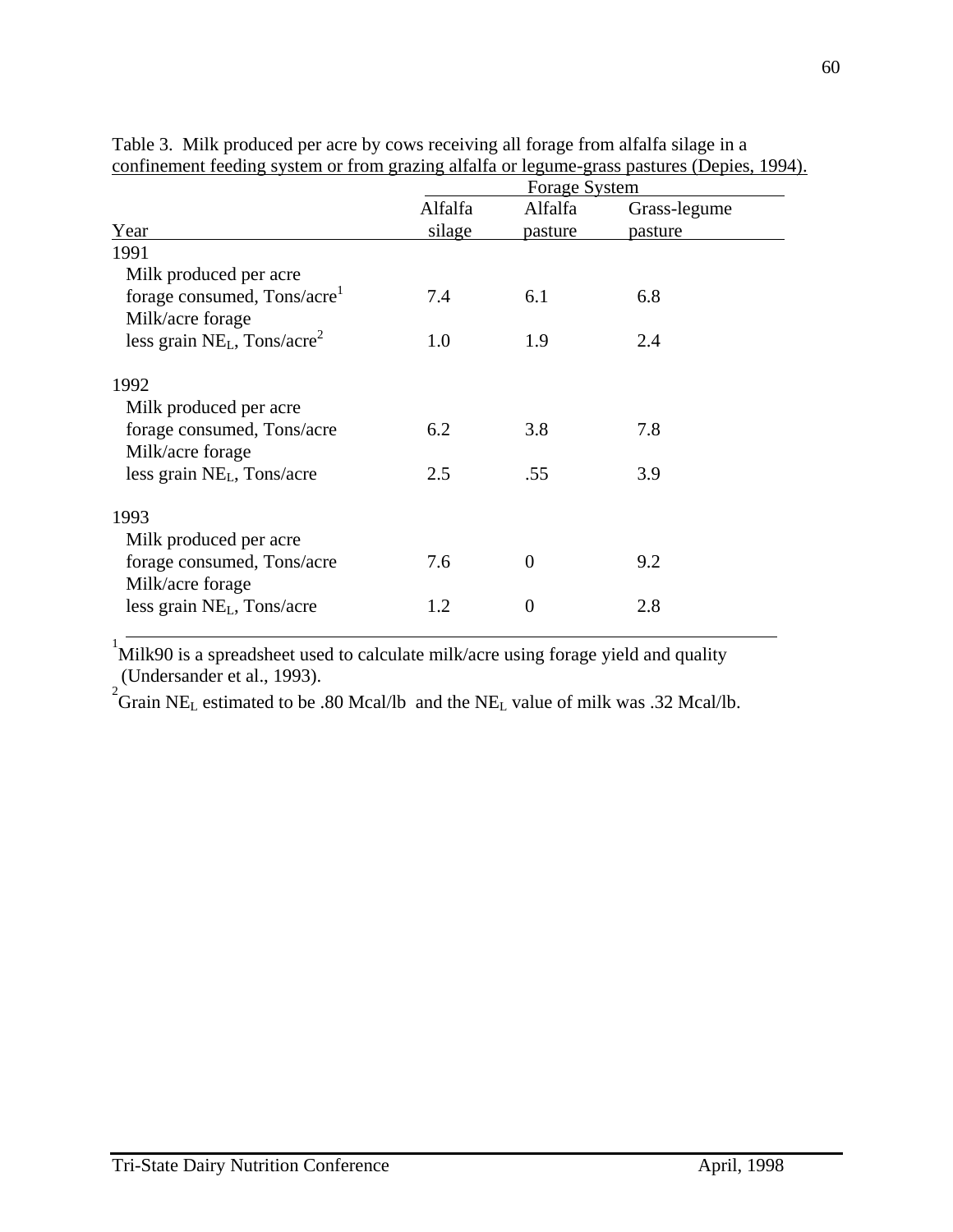|                                | Treatment      |                                      |    |                 |  |  |
|--------------------------------|----------------|--------------------------------------|----|-----------------|--|--|
| Year/item                      | Alfalfa silage | Alfalfa pasture Grass-legume pasture |    |                 |  |  |
|                                |                |                                      |    |                 |  |  |
| 1991                           |                |                                      |    | SE <sup>1</sup> |  |  |
| Grain DM offered               | 24             | 21                                   | 21 |                 |  |  |
| Grain DM consumed <sup>a</sup> | 23             | 18                                   | 17 | .7              |  |  |
| Forage DM offered <sup>c</sup> | 31             | 36                                   | 33 |                 |  |  |
| Forage DM intake               | 22             | 22                                   | 22 | 2.4             |  |  |
| Total DM intake <sup>b</sup>   | 45             | 43                                   | 39 | 2.4             |  |  |
| 3.5% FCM yield                 |                |                                      |    |                 |  |  |
| Multiparous cows <sup>a</sup>  | 70             | 72                                   | 73 | 1.8             |  |  |
| Primiparous cows               | 61             | 61                                   | 62 | 1.8             |  |  |
| 1992                           |                |                                      |    |                 |  |  |
| Grain DM offered               | 20             | 18                                   | 17 |                 |  |  |
| Grain DM consumed <sup>a</sup> | 18             | 14                                   | 14 | .4              |  |  |
| Forage DM offered <sup>c</sup> | 34             | 37                                   | 34 |                 |  |  |
| Forage DM intake               | 28             | 29                                   | 22 | 2.4             |  |  |
| Total DM intake <sup>a</sup>   | 46             | 42                                   | 38 | 2.2             |  |  |
| 3.5% FCM yield                 |                |                                      |    |                 |  |  |
| Multiparous cows               | 66             | 64                                   | 60 | 1.8             |  |  |
| Primiparous cows               | 52             | 54                                   | 50 | 1.8             |  |  |
| 1993                           |                |                                      |    |                 |  |  |
| Grain DM offered               | 24             |                                      | 20 |                 |  |  |
| Grain DM consumed              | 23             |                                      | 20 | .7              |  |  |
| Forage DM offered <sup>c</sup> | 32             |                                      | 39 |                 |  |  |
| Forage DM intake               | 25             |                                      | 29 | 2.6             |  |  |
| Total DM intake                | 48             |                                      | 49 | 2.4             |  |  |
| 3.5% FCM yield                 |                |                                      |    |                 |  |  |
| Multiparous cows <sup>a</sup>  | 74             |                                      | 81 | .7              |  |  |
| Primiparous cows               | 61             |                                      | 63 | .7              |  |  |

Table 4. Intake and milk production by cows receiving all forage from alfalfa silage, alfalfa pasture, or legume-grass mixed pasture. (Depies, 1994).

 ${}^{1}$ SE = standard error of mean.

<sup>a</sup> Alfalfa silage fed cows are different from pasture fed cows  $(P < .01)$ .<br>
<sup>b</sup> Alfalfa pasture fed cows are different from grass-legume pasture fed cows  $(P < .05)$ .

Forage offered and consumed by alfalfa silage fed cows was measured directly. Forage offered and consumed by pasture fed cattle was estimated by measureing herbage DM yield above 5 cm stubble height before and after grazing.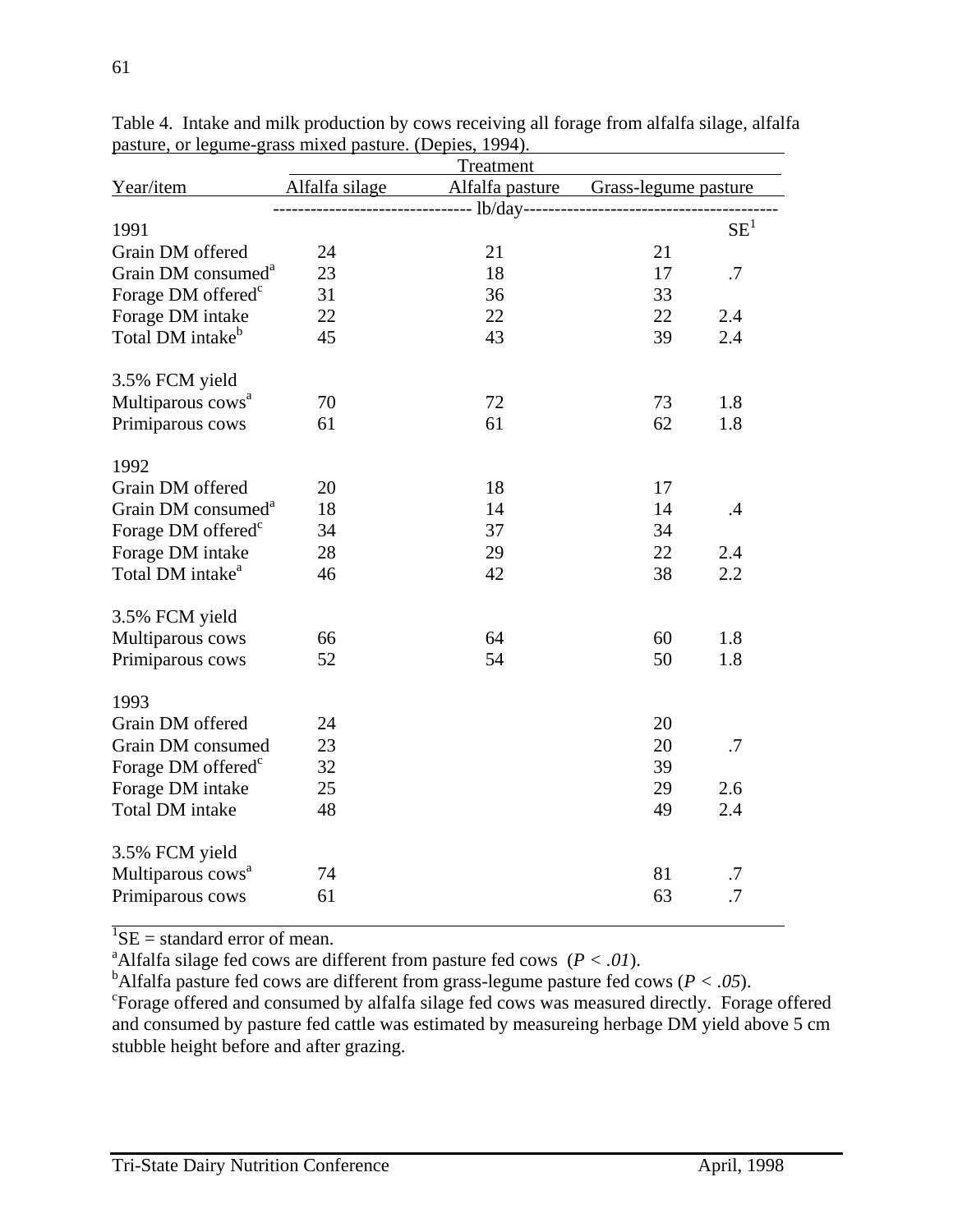| Forage source         | Concentrate    | Forage intake | Milk yield |
|-----------------------|----------------|---------------|------------|
|                       |                | $-lb/day$     |            |
| Alfalfa pasture       | $\theta$       | 41            | 44         |
|                       | 10             | 35            | 53         |
|                       | 22             | 22            | 68         |
| Orchard grass pasture | $\overline{0}$ | 38            | 29         |
|                       | 13             | 33            | 38         |
|                       | 22             | 23            | 47         |
| Alfalfa silage        | 18             | 22            | 62         |

Table 5. Feed intake and milk production for dairy cows top-grazing either alfalfa or orchard grass pastures. (Conrad et al., 1984)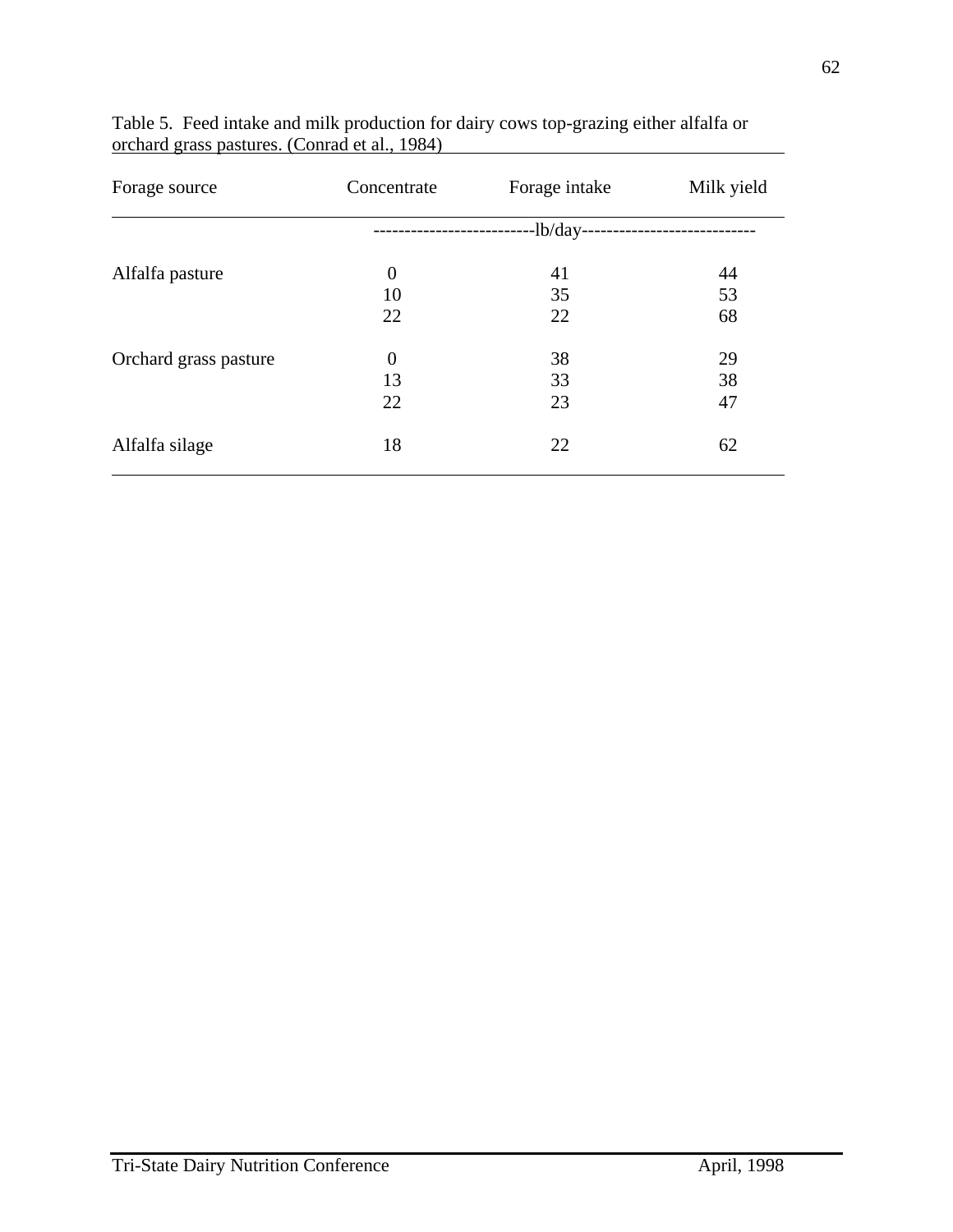



Figure 1. Priorities for pasture based dairy systems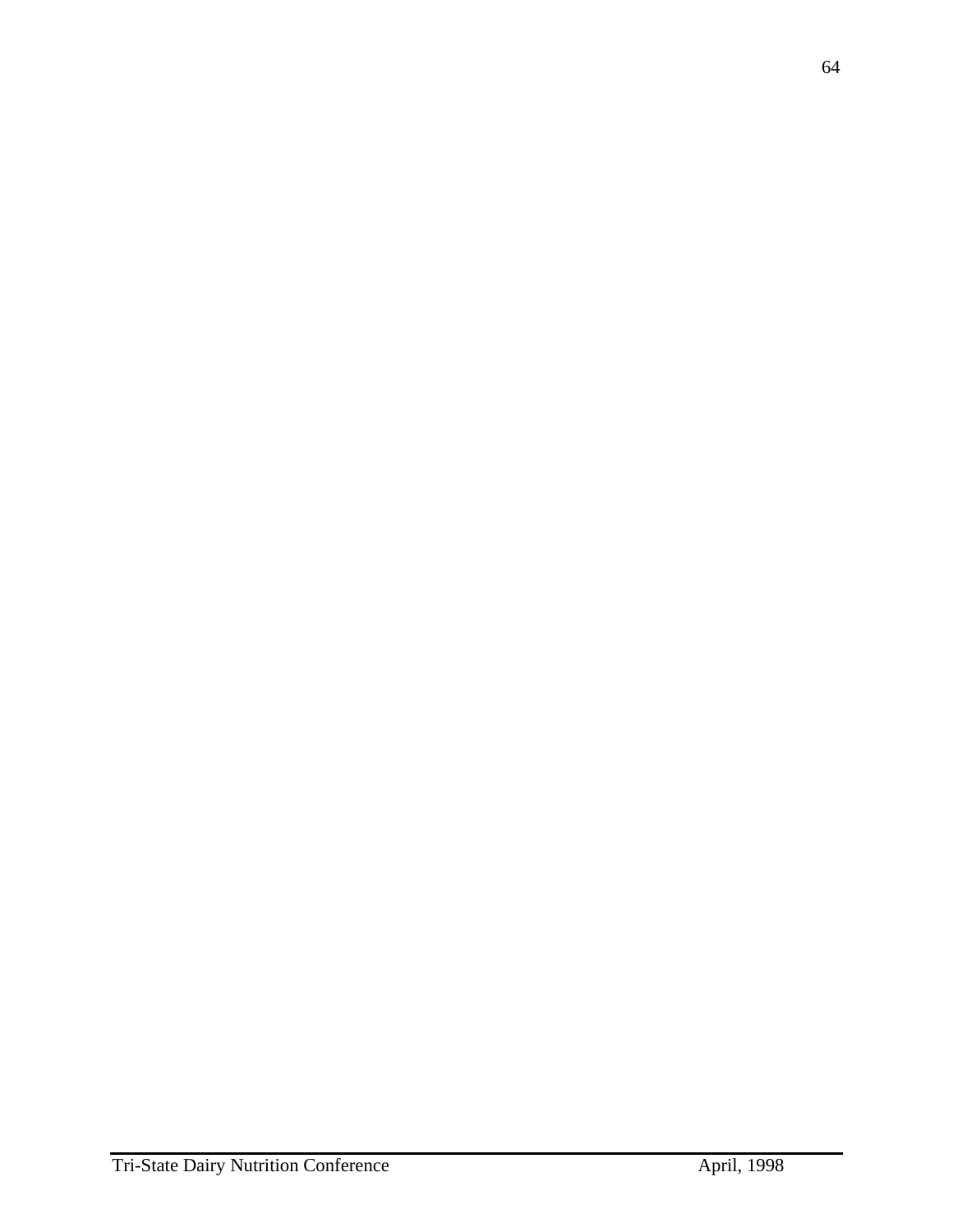#### **Why Is It Important to Know How Feeding Alters the Fatty Acid Content of Milk?**

*Donald L. Palmquist<sup>1</sup>* Department of Animal Sciences The Ohio State University

Traditionally the dairy industry has been concerned with the total amount of fat in milk, but not the composition of the fat. Composition has been an issue left for discussion mainly by those in academics. It has been known for nearly a century that feeding could influence composition of the fat and its quality for making butter (Smith et al., 1916). Since the development of the gas chromatograph over 40 years ago, the effect of feeding on milk fatty acid composition has been studied intensively as an approach to understand the regulation of milk fat synthesis and composition (Jensen, 1992). Milk fat has long been accused of being atherogenic because of its cholesterol and saturated fatty acid contents. More recent research has modified that image of milk fat (Berner, 1993). Finally, some of the most exciting research on milk fat shows that it contains numerous potentially anticarcinogenic agents (Parodi, 1997).

It is clear that knowing the composition of milk fat provides information on 1) the regulation of its synthesis; 2) usefulness for specific manufacturing purposes; and 3) effects on health and nutrition.

The point of this presentation will be to describe some of the unique properties of milk fat and to give examples of how the composition of milk fat can be changed by feeding to accomplish specific purposes.

This topic has been reviewed in depth on several occasions (German et al., 1997; Grummer, 1991; Hawke and Taylor, 1983; Kennelly, 1996; Palmquist et al., 1993).

#### **The Composition of Bovine Milk Fat**

Over 400 different fatty acids have been identified in milk fat, but only about a dozen of these occur in concentrations greater than 1% (Jensen, 1992). Typical fatty acid composition of milk fat, showing the major components and some minor ones of particular interest, is in Table 1. The fatty acids of short and medium chain length (4 to 14 carbons) are synthesized in the mammary gland from acetate and  $\beta$ -hydroxybutyrate, which are derived from the ruminal fermentation; these comprise about 30% by weight of the total milk fat. Palmitic acid (16:0) arises variably from mammary (de novo) synthesis and from dietary or adipose fatty acids; thus, typically 40 to 50% of milk fat is synthesized de novo, utilizing ruminal fermentation products as substrate. The long chain fatty acids (variably 16:0 and 18 carbons) are derived from the diet and constitute 40 to 60% of milk fat, depending upon diet and energy balance of the cow.

The great number of different fatty acids, with varying chain length, unsaturation, and geometrical structure, contribute to varying physical, as well as chemical, characteristics of milk fat. An

 $\overline{a}$ 

<sup>&</sup>lt;sup>1</sup> Contact at: 1680 Madison Avenue, 312 Gerlaugh Hall, Wooster, OH 44691, (330) 263-3795, FAX (330) 263-3949, email: palmquist.1@osu.edu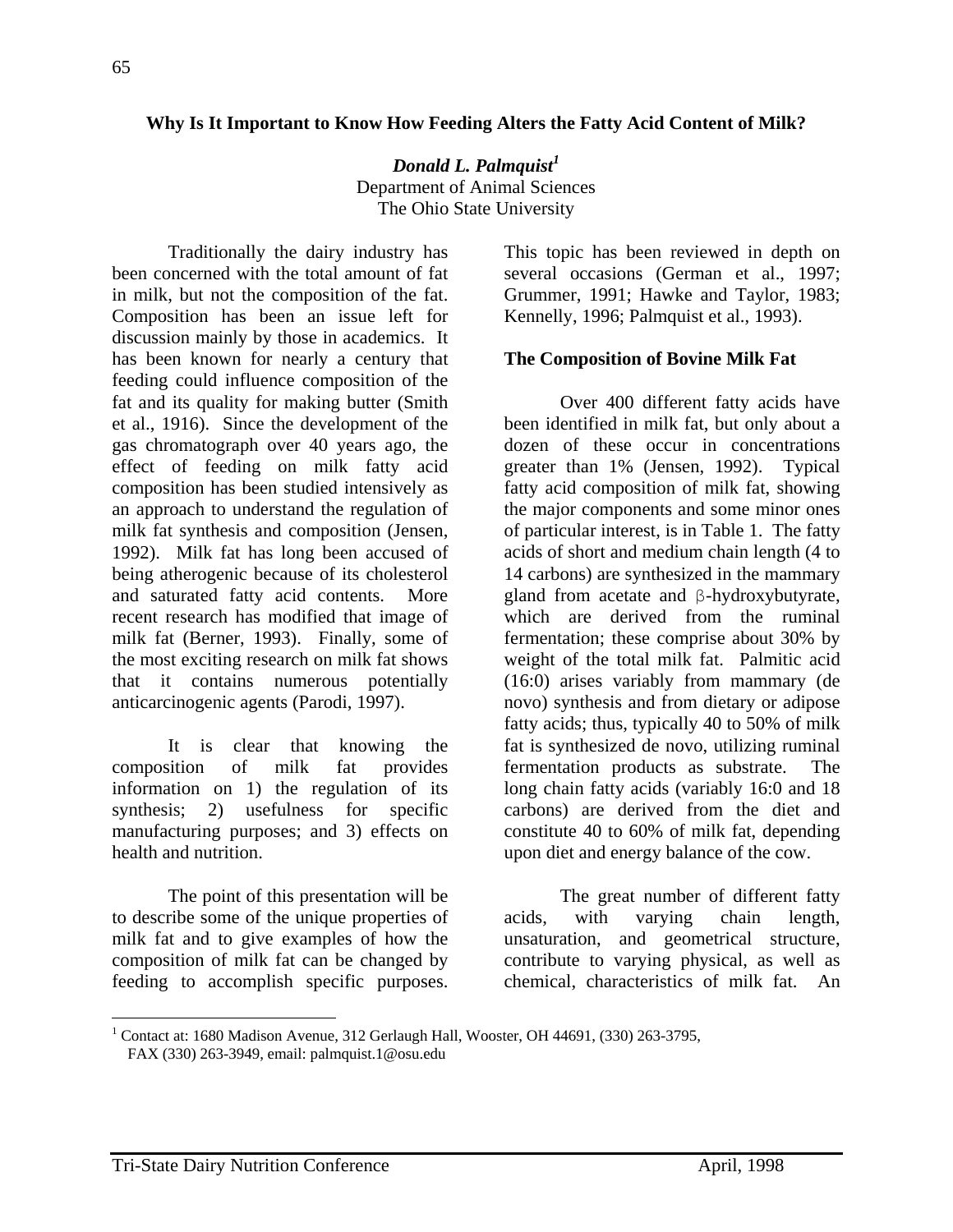elementary example is that shorter chains or increasing unsaturation, or both, lower the melting point of the fat. In all cases (except one isolated occurrence in Sweden), the milk fat is liquid at the body temperature of the cow (39 $\textdegree$ C, or 102 $\textdegree$ F).

Equally important for physical structure, but more difficult to measure, is the arrangement of the fatty acids in the glyceride. Milk fat is >98% triacylglycerol ("triglyceride"), in which three fatty acids are esterified to the free hydroxyl groups of glycerol. The arrangement of different fatty acids on the glycerol impart different physical characteristics to the triglyceride molecule (German et al., 1997). Because the glyceride molecule is not symmetrical, the potential number of different arrangements, or isomers, is greater than  $400^3$ , or 64 million (Jensen, 1992). The actual number is less than this because the fatty acids are not distributed randomly on the glycerol. Rather, the arrangement is directed by the presence and relative activities of enzymes that function specifically for each of the three glycerol positions. There is much less knowledge of feeding effects on glyceride structure than on the fatty acid composition of milk because determination of glyceride structure is technically much more difficult to accomplish.

# **Causes of Variation in Milk Fat Composition**

*Breed differences.* It has long been known that milk fat from Jersey cows is harder than that from Holstein cows fed under similar conditions (Banks et al., 1989; see Figure 1). Milk fat from Jersey cows has greater amounts of fatty acids synthesized in the mammary gland, including 16:0, and has a lower ratio of 18:1/18:0 (Beaulieu and Palmquist, 1995). Large amounts of 18:0 are formed in the

rumen, are subsequently absorbed, and are desaturated by the enzyme stearoyl-CoA desaturase (also more generally called delta-9 desaturase). It currently is of interest to determine whether the activity of this enzyme is lower in Jersey cows. DePeters et al. (1995) reported evidence that the ratio of 18:1/18:0 in milk fat is genetically regulated.

*Stage of lactation.* In the first few weeks of lactation, cows are in a negative energy balance. Although the fatty acids mobilized from body stores are oxidized, a large amount also are taken up directly by the mammary gland and incorporated into milk fat. These increase the proportion of long-chain (16 and 18 carbon) fatty acids in milk fat; they also may inhibit the de novo synthesis of short and medium chain (6 to 14 carbon) fatty acids. Milk fat from cows in a negative energy balance usually also has a higher ratio of 18:1/18:0. Effects of lactation stage on milk fat composition clearly are dependent on energy balance. Typical changes are shown in Figure 2. The greatest amount of this effect is completed within the first 3 to 4 weeks of lactation; however, continued changes have been reported up to 3 to 4 months of lactation (Lynch et al., 1992; Palmquist et al., 1993).

*Feeding effects.* The effects of feeding are many and varied; most involve effects of different amounts and types of dietary fat or changes in the ruminal fermentation or both (Palmquist et al., 1993). Because the literature on this topic is so large, only a few examples will be given. Dietary fats are composed of varying amounts of 16 and 18 carbon fatty acids; 18 carbons predominate, but different fat sources differ greatly in their degree of unsaturation of the 18 carbon fatty acids (Table 2). Dietary fats increase the proportions of the long-chain fatty acids in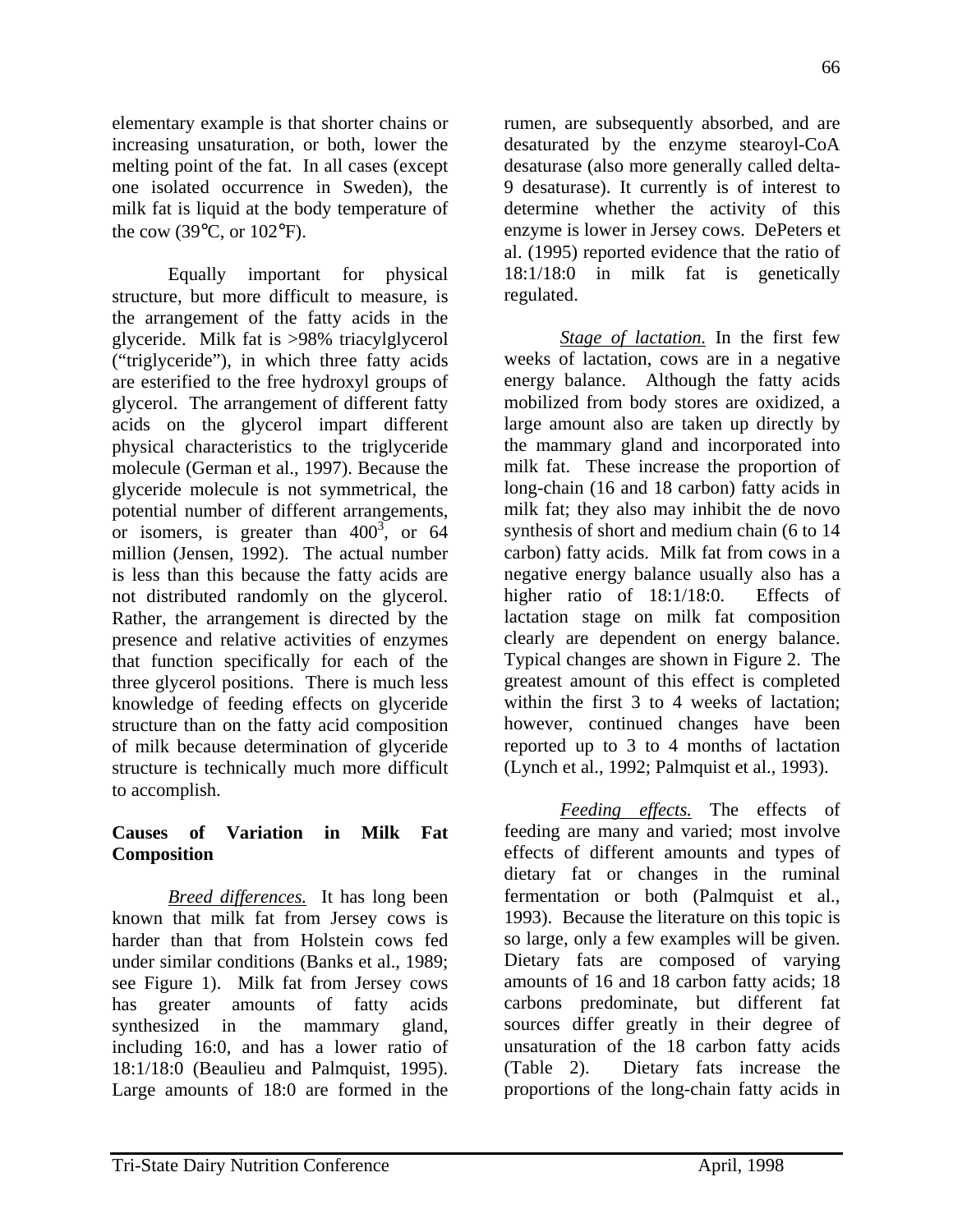milk fat; however, synthesis of the shortand medium-chain fatty acids also may be inhibited to varying degrees by the increased uptake of long-chain fatty acids. In this case, the total yield of milk fat may not increase or may even be decreased. By feeding a supplemental fat with relatively higher or lower 16 or 18 carbon fatty acids, the chain length of predominant fatty acids in milk fat can be influenced. For example, feeding Megalac<sup>®</sup> (Church and Dwight Co., Inc., Princeton, NJ), a fat containing a high proportion (50%) of 16 carbon fatty acid, will increase 16:0 in milk fat. Similarly, feeding fats higher in 18 carbon fatty acids will increase these in milk fat.

*Ruminal biohydrogenation.* As shown above, many dietary fats contain considerable amounts of unsaturated fatty acids. Under usual feeding conditions, however, these unsaturated fatty acids do not appear in milk because they are extensively converted (biohydrogenated) to more saturated fatty acids, primarily stearic acid (18:0), by the ruminal microbial population (Jenkins, 1993). A certain amount of the fatty acids may be only partially biohydrogenated, yielding various unsaturated isomers that may be absorbed and incorporated into milk fat. Two of the most important intermediates are trans-11 18:1 and cis-9, trans-11 18:2 (conjugated linoleic acid, **CLA**). These intermediates seem to occur in greater amounts when high amounts of unsaturated oils or highly acidic conditions occur in the rumen. The resulting isomers have important effects on total milk fat yield and composition. Recently, it has become clear that the low milk fat percentage which often occurs when high fat diets are fed is a result of trans monoenoic (trans 18:1) fatty acids formed by incomplete biohydrogenation (Gaynor et al., 1995). Though feeding increased amounts of unsaturated oils often increases the

amount of trans-11 18:1 found in milk fat (Enjalbert et al., 1997; Kennelly, 1996; Palmquist, et al., 1993; Precht and Molkentin, 1997), more recent evidence suggests that the trans-10 18:1, which occurs in greater amounts in the acid rumen, is the agent which inhibits synthesis of the shortand medium-chain fatty acids in the mammry gland and induces milk fat depression (Grinnari et al., 1998). Progress or specific identification of fatty acids is slow because separation and identification of the two positional isomers of the trans monoene is technically difficult.

An important consideration for the composition of milk fat, and of increasing interest currently, is the conversion of the high amounts of absorbed stearic acid (18:0) to the monounsaturated oleic acid (18:1) by delta-9 desaturase. This enzyme increases the ratio of 18:1/18:0 in milk fat and lowers the melting point (softens) of the fat as well.

# **Changing Milk Fat Composition to Improve Manufacturing Properties**

The dairy industry has long been interested in improving the spreadability of butter. In European feeding management systems, "winter" butter is always much harder than "summer" butter from cows fed mainly by grazing pasture (Precht and Molkentin, 1997). Fresh green forage is higher in fat compared to stored forages, producing a milk fat with higher oleic acid (18:1) content, and thus softer. We now know that softer butter can be produced by feeding supplemental fats with a high proportion of 18 carbon fatty acids. However, this is only a partial solution to the goal of having a softer butter because changing the fatty acid composition changes the structure (arrangement of fatty acids in the glyceride), which influences the plasticity (temperature range of softness;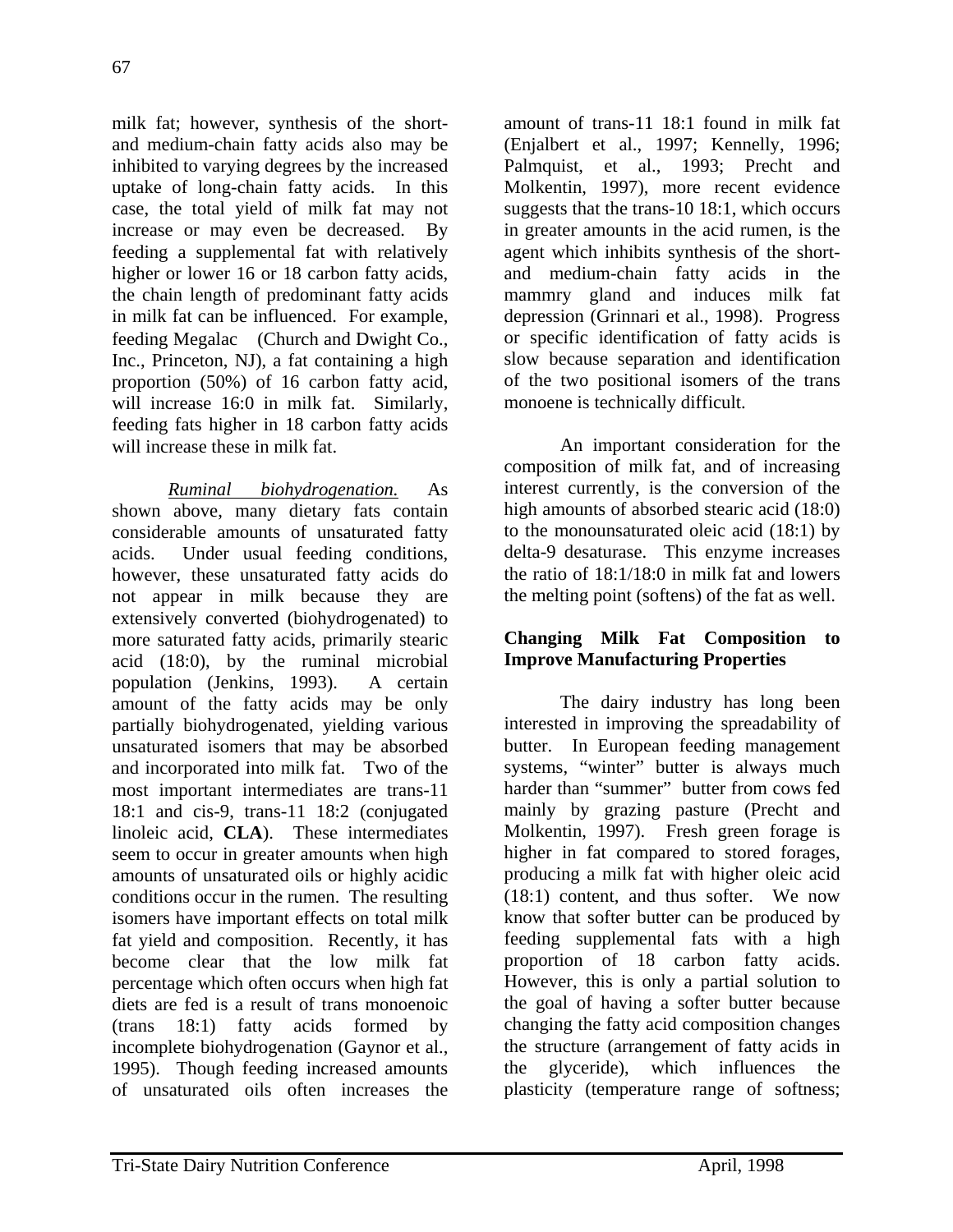spreadability) of the fat (German et al., 1997). We know less about the control of this factor.

Just as increasing 18-carbon fatty acids in the diet increases these in milk and causes a softer fat, the fat can be made harder by feeding a fat high in 16-carbon fatty acids (such as Energy Booster 100<sup>®</sup> or Megalac $\circledR$ ). Increased 16:0 in the diet may increase milk fat percentage (Hansen and Knudsen, 1987; Kinsella and Gross, 1973); a harder fat increases the stability of whipping cream (Banks et al., 1989). An interesting application is that processors of Parmesan cheese in Italy specify that cows shall be fed Megalac $\mathcal{B}$ ; the harder milk fat produces a cheese more desirable for grating.

The potential for changing milk fat composition for specific manufacturing needs by feeding is greater than the knowledge of the processing industry for the specific composition needed for particular applications. In other words, it probably is possible to produce specific fatty acid composition when processors know what they want.

# **Changing Milk Fat Composition for Specific Health Effects**

Milk fat has long been condemned as being not "heart healthy" because of its high content of cholesterol and saturated fatty acids (Berner, 1993). Newer knowledge suggests that the cholesterol content is of relatively small concern and that only certain of the saturated fatty acids, namely lauric (12:0), myristic (14:0), and palmitic (16:0), consistently raise plasma cholesterol in susceptible persons (Salter and White, 1996; Spady et al., 1993). More recent research has shown that there are numerous components of milk fat that are potential anticarcinogenic agents (Parodi,

1997). These include CLA, sphingomeyelin, butyric acid, and ether lipids. Among these, present knowledge to change the amount of CLA in milk fat is greatest. This isomer of linoleic acid, formed mainly as a product of the ruminal biohydrogenation process, is the most potent natural anticarcinogen in foods (Ip et al., 1994); its most important dietary source is milk fat (Banni et al., 1996; Chin et al., 1992; Parodi, 1994). Under usual feeding conditions, CLA occurs in milk fat in amounts of 0.4 to 0.8% of the fat. Feeding unsaturated oils increases the concentration 2 to 3 fold (Jiang et al., 1996; Kelly and Bauman, 1996); highest concentrations are usually found in milk fat from cows grazing lush pasture. In addition to its anticarcinogenic effects, CLA has been reported to influence body composition (less fat, more muscle), improve bone growth, and stimulate immune function (Doyle, 1998). In unreported studies from Cornell University (Bauman, personal communication, 1998) and our laboratory, it is clear that the trans-11 18:1 fatty acid found in milk fat can be converted to CLA by action of the delta-9 desaturase enzyme in both bovine and rodent species. A recent report from Finland (Salminen et al., 1998) provides indirect evidence for the same conversion to occur in humans. This should be a positive factor for the image of milk fat because trans-11 18:1, having a negative image (Gurr, 1996), is changed in significant amounts to CLA, with a strong positive image.

# **Changing Milk Fat Composition by Feeding "Rumen-Protected Lipids"**

About 1970, Australian scientists developed a procedure to protect dietary unsaturated fatty acids from ruminal biohydrogenation by encapsulating the fat in a formaldehyde-crosslinked protein matrix.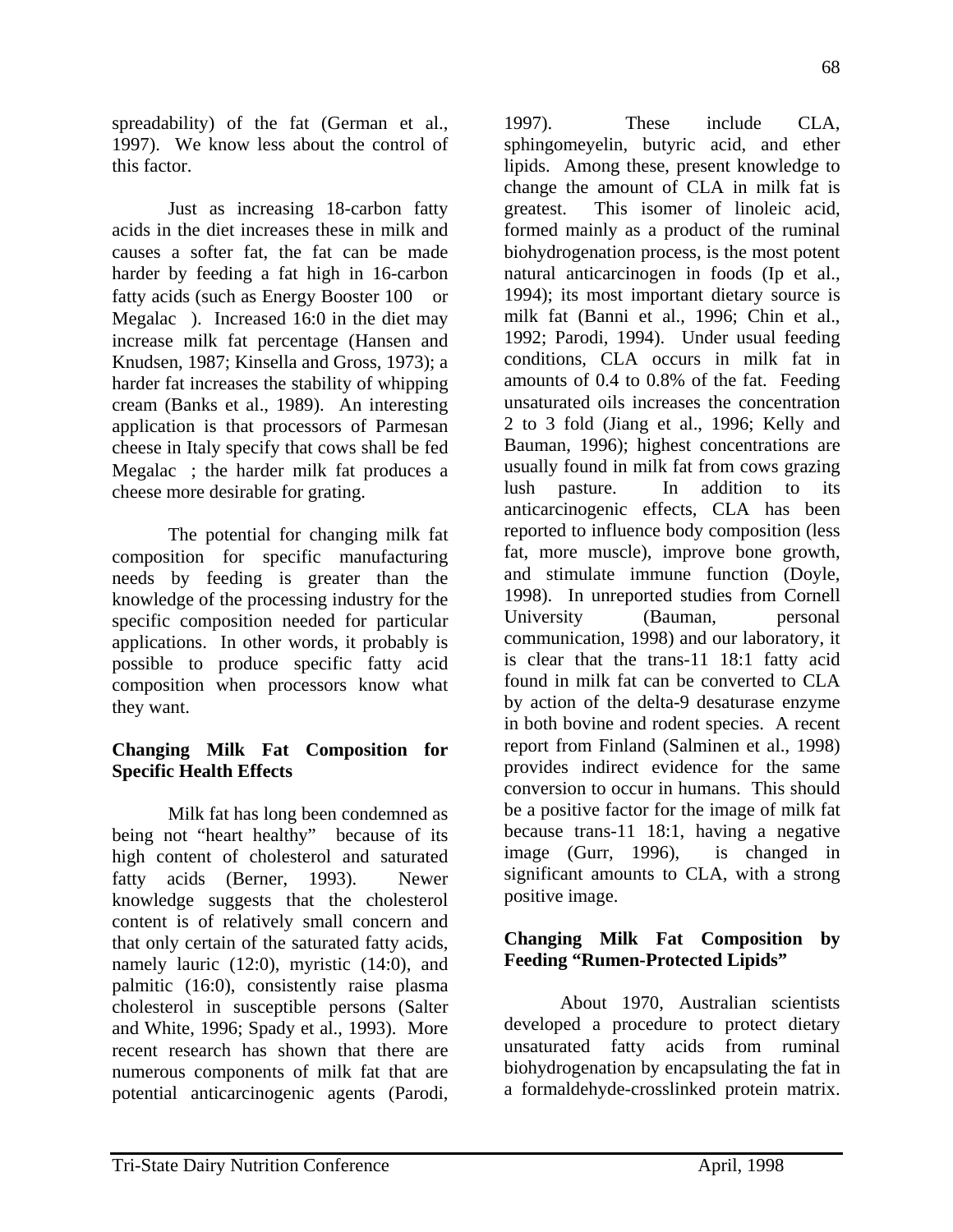Extensive research on dairy product and meat samples from ruminants fed this supplement showed that highly unsaturated products could be produced -- up to 20% linoleic acid (18:2) in milk fat compared to less than 3% for milk fat from cows fed conventional diets (McDonald and Scott, 1977 ). Their objective was to produce "heart-healthy" ruminant foods. We conducted clinical trials with these products and showed that they could effectively reduce plasma cholesterol with proper dietary regimentation (Brown et al., 1976). A common problem with these highlyunsaturated dairy products was their susceptibility to oxidation; oxidative rancidity occurred very quickly unless stringent measures were undertaken to prevent it. More recent efforts have improved the quality of protection of the unsaturated protected fats and have used canola oil, high in oleic acid (18:1), rather than soy or sunflower, high in 18:2. Products from protected canola have increased 18:1 rather than 18:2 and, therefore, are more stable to oxidation. The contents of 14:0 and 16:0 were decreased 20 and 25%, respectively, by feeding the protected canola supplement (Table 3). Thus, the new products have improved processing quality and focus on changing the specific fatty acids believed to influence plasma cholesterol concentration susceptible subjects (Ashes et al., 1992). These food products are commercially available in Australia.

Formaldehyde-protected protein feed supplements have not been adapted in the United States, at least in part because of health and environmental concerns associated with using formaldehyde in feedstuffs. An alternate procedure to protect unsaturated fatty acids from biohydrogenation, based on forming the amide derivative, is under intensive

investigation and development at Clemson University (Jenkins et al., 1996). This technology has the potential to increase concentration of specific fatty acids in milk fat.

Most conventional feed fats, whether yellow grease or tallow, or the oilseeds, are extensively biohydrogenated in the rumen. An exception is whole soybean. Although lipolysis and biohydrogenation of soybean fat occurs in the rumen, a significant amount of 18:2 and 18:3 escape ruminal metabolism and are incorporated into milk fat (Tice et al., 1994). We have observed 18:2 as high as 5 to 7% in commercial milk fat samples, compared to less than 3% for typical milk fat. These higher contents of 18:2 have been associated with oxidized flavor in research trials (Charmley and Nicholson, 1994) and in some commercial milk products (Palmquist, 1997).

# **Current Status of Research**

A few examples of why it is useful to be able to manipulate milk fat composition have been provided. Since 1994, a regional research committee (W-181) has been working cooperatively to investigate the factors regulating milk fat composition, to develop predictable feeding systems for manipulation of milk composition, and to study the functional characteristics of modified milk fat for various commercial dairy products. This committee has involved scientists from 12 states, Alberta, Manitoba, Australia, Denmark, and Finland. Scientists from industry and Dairy Management, Inc. have been included and industry representation has been expanded. The project is currently in revision and it is anticipated that cooperation with nutrition scientists to study metabolic effects of consuming modified dairy products may be increased as well. Any effort to produce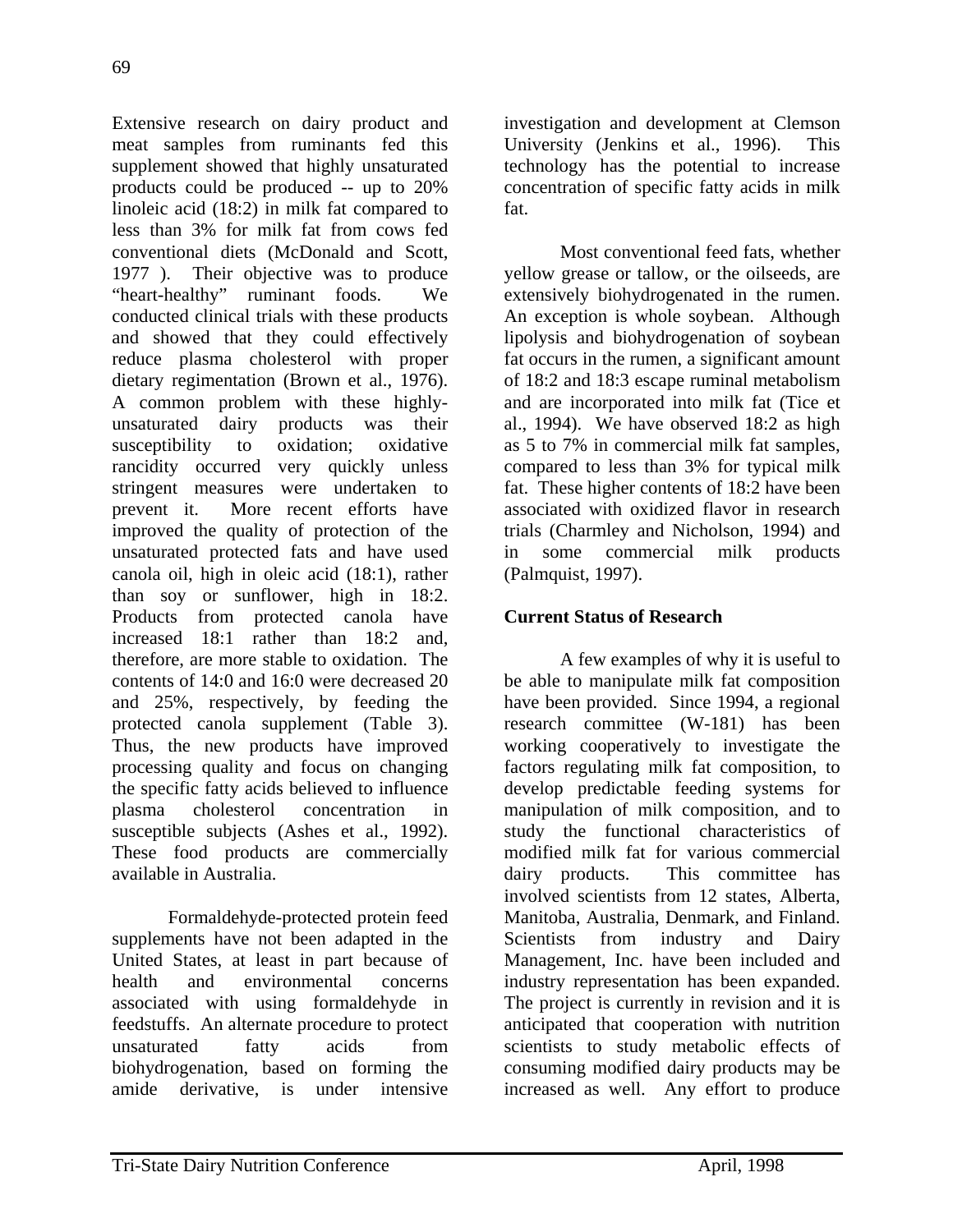modified milk fat products by changing feeding practices will require integrated effort of feed manufacturers, dairy farmers, milk processors, and marketers. Although these activities are beyond the scope of programs for the regional research committee, members of the committee are cooperating in such development.

## **References**

Ashes, J. R., P. St. Vincent Welch, S. K. Gulati, T. W. Scott, G. H. Brown, and S. Blakeley. 1992. Manipulation of the fatty acid composition of milk by feeding protected canola seeds. J. Dairy Sci. 75:1090.

Banks, W., J. L. Clapperton, D. D. Muir, and A. K. Girdler. 1989. Whipping properties of cream in relation to milk composition. J. Dairy Res. 56:97.

Banni, S., G. Carta, M. S. Contini, E. Angioni, M. Deiana, M. A. Dessì, M. P. Melis, and F. P. Corongiu. 1996. Characterization of conjugated diene fatty acids in milk, dairy products, and lamb tissues. Nutr. Biochem. 7:150.

Beaulieu, A. D., and D. L. Palmquist. 1995. Differential effects of high fat diets on fatty acid composition in milk of Jersey and Holstein cows. J. Dairy Sci. 78:1336.

Berner, L. A. 1993. Defining the role of milkfat in balanced diets. Adv. Food Nutr. Res. 37:131.

Brown, H. B., V. G. deWolfe, H. K. Naito, W. J. Harper, and D. L. Palmquist. 1976. Polyunsaturated meat and dairy products in fat-modified food patterns for hyperlipidemia. J. Am. Dietetic Assn. 69:235.

Charmley, E., and J.W.G. Nicholson. 1994. Influence of dietary fat source on oxidative stability and fatty acid composition of milk from cows receiving a low or high level of dietary vitamin E. Can. J. Anim. Sci. 74:657.

Chin, S. F., W. Liu, J. M. Storkson, Y. L. Ha, and M. W. Pariza. 1992. Dietary sources of conjugated dienoic isomers of linoleic acid, a newly recognized class of anticarcinogens. J. Food Comp. Anal. 5:185.

DePeters, E. J., J. F. Medrano, and B. A. Reed. 1995. Fatty acid composition of milk fat from three breeds of dairy cattle. Can. J. Anim. Sci. 75:267.

Doyle, E. 1998. Scientific forum explores CLA knowledge. Inform. 9:69.

Enjalbert, F., M. C. Nicot, C. Bayourthe, M. Vernay, and R. Moncoulon. 1997. Effects of dietary calcium soaps of unsaturated fatty acids on digestion, milk composition and physical properties of butter. J. Dairy Res. 64:181.

Ferlay, A., Y. Chilliard, and M. Doreau. 1992. Effects of calcium salts differing in fatty acid composition on duodenal and milk fatty acid profiles in dairy cows. J. Sci. Food Agric. 60:31.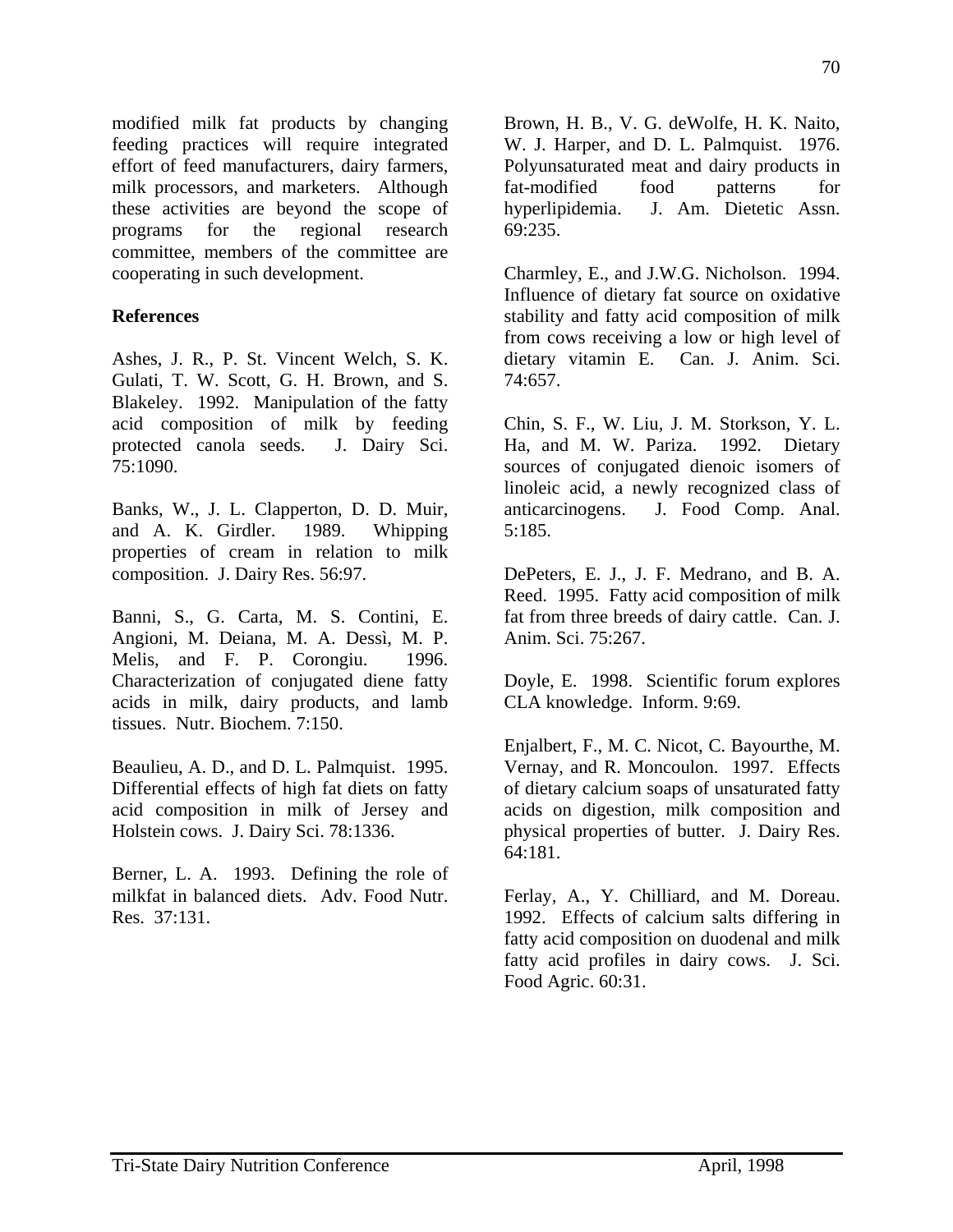Gaynor, P. J., D. R. Waldo, A. V. Capuco, R. A. Erdman, L. W. Douglass, and B. B. Teter. 1995. Milk fat depression, the glucogenic theory, and trans-C 18:1 fatty acids. J. Dairy Sci. 78:2008.

German, J. B., L. Morand, C. J. Dillard, and R. Xu. 1997. Milk fat composition: targets for alteration of function and nutrition. In: R.A.S. Welch, D.J.W. Burns, S. R. Davis, A.I. Popay and C.G. Prosser, eds. Milk Composition, Production and Biotechnology. CAB International, Wallingford, UK. p. 35.

Griinari, J. M., D. A. Dwyer, M. A. McGuire, D. E. Bauman, D. L. Palmquist, and K.V.V. Nurmela. 1998. Transoctadecenoic acids and milk fat depression in lactating dairy cows. J. Dairy Sci. 81:(accepted).

Grummer, R. R. 1991. Effect of feed on the composition of milk fat. J. Dairy Sci. 74:3244.

Gurr, M. I. 1996. Dietary fatty acids with trans unsaturation. Nutr. Res. Rev. 9:259.

Hansen, H. O., and J. Knudsen. 1987. Effect of exogenous long-chain fatty acids on individual fatty acid synthesis by dispersed ruminant mammary gland cells. J. Dairy Sci. 70:1350.

Hawke, J. C., and M. W. Taylor. 1983. Influence of nutritional factors on the yield, composition and physical properties of milk fat. page 37 In: P. F. Fox, ed. Developments in Dairy Chemistry. 2. Lipids. Applied Science, NY.

Ip, C., J. A. Scimeca, and H. J. Thompson. 1994. Conjugated linoleic acid. A powerful anticarcinogen from animal fat sources. Cancer (Suppl.)74:1050.

Jenkins, T. C. 1993. Symposium: Advances in Ruminant Lipid Metabolism. Lipid metabolism in the rumen. J. Dairy Sci. 76:3851.

Jenkins, T. C., H. G. Bateman, and S. M. Block. 1996. Butylsoyamide increases unsaturation of fatty acids in plasma and milk of lactating dairy cows. J. Dairy Sci. 79:585.

Jensen, R. G. 1992. Fatty acids in milk and dairy products. page 95 In: C. K. Chow, ed. Fatty Acids in Foods and Their Health Implications. Marcel Dekker, Inc., New York, NY.

Jiang, J. L. Bjoerck, R. Fonden, and M. Emanuelson. 1996. Occurrence of conjugated cis-9, trans-11-octadecadienoic acid in bovine milk: Effects of feed and dietary regimen. J. Dairy Sci. 79:438.

Kalscheur, K. F., B. B. Teter, L. S. Piperova, and R. A. Erdman. 1997. Effect of dietary forage concentration and buffer addition on duodenal flow of trans-C 18:1 fatty acids and milk fat production in dairy cows. J. Dairy Sci. 80:2104.

Kelly, M. L., and D. E. Bauman. 1996. Conjugated linoleic acid: A potent anticarcinogen found in milk fat. page 68 In Proc. Cornell Nutr. Conf. Ithaca, NY.

Kennelly, J. J. 1996. The fatty acid composition of milk fat as influenced by feeding oilseeds. Anim. Feed Sci. Technol. 60:137.

Kinsella, J. E., and M. Gross. 1973. Palmitic acid and initiation of mammary glyceride synthesis via phosphatidic acid. Biochim. Biophys. Acta 316:109.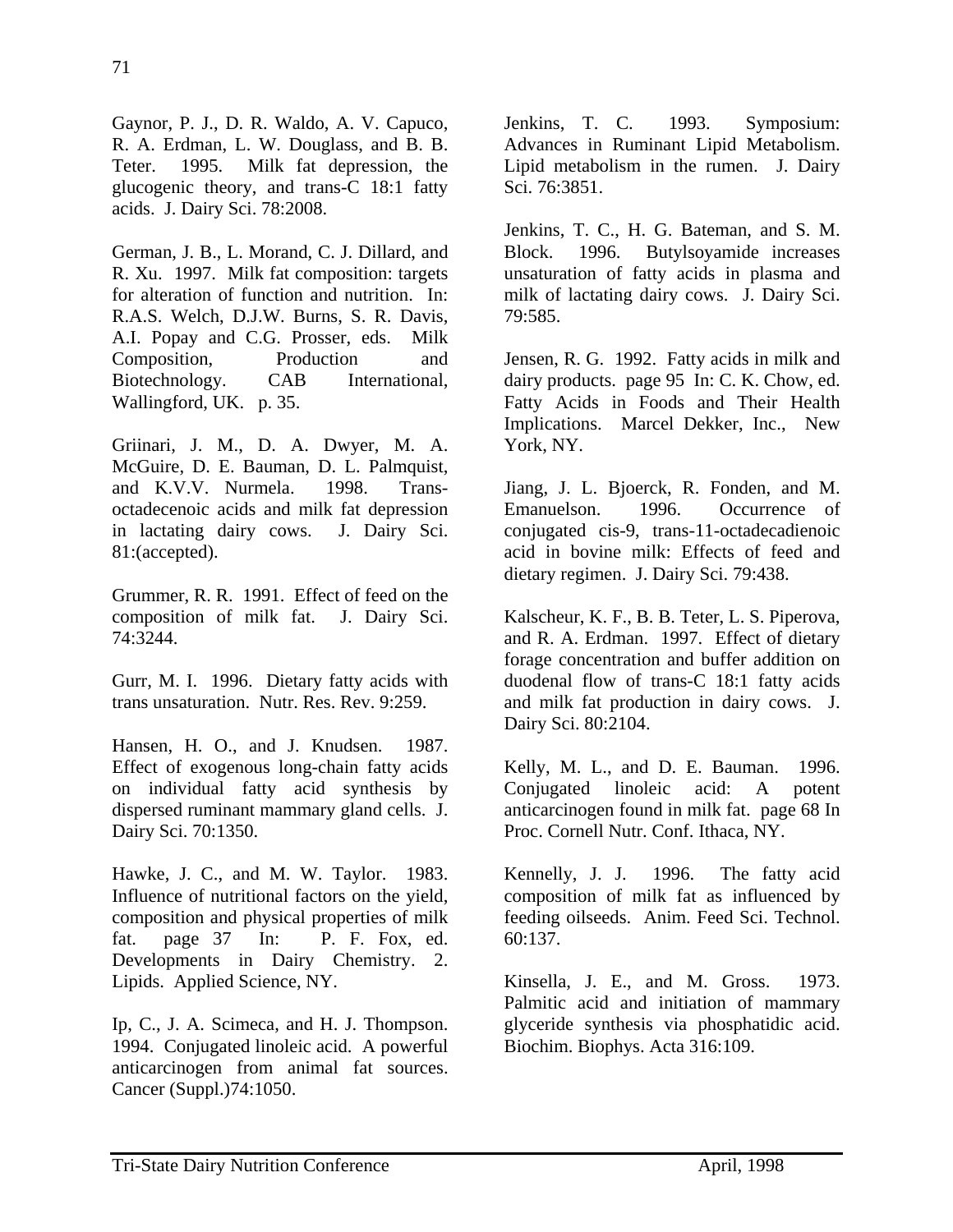Linn, J. G. 1988. Factors affecting the composition of milk from dairy cows. Designing Foods: Animal product options in the marketplace. Natl. Acad. Press, Washington, DC. p 224.

Lynch, J. M., D. M. Barbano, D. E. Bauman, G. F. Hartnell, and M. A. Nemeth. 1992. Effect of a prolonged-release formulation of N-methionyl bovine somatotropin (Sometribove) on milk fat. J. Dairy Sci. 75:1794.

McDonald, I. W., and T. W. Scott. 1977. Foods of ruminant origin with elevated content of polyunsaturated fatty acids. Wld. Rev. Nutr. Diet. 26:144.

Palmquist, D. L. 1988. The Feeding Value of Fats. In: E. R. Ørskov, ed. Feed Science. Elsevier Sci. Pub., Amsterdam. p. 293.

Palmquist, D. L. 1997. Spontaneous oxidized flavor in winter milk is associated with increased linoleic acid content from feeding whole soyabeans. Proc. Milkfat: Nutrition and Product Development. Malmö, Sweden. p 61.

Palmquist, D. L., A. D. Beaulieu, and D. M. Barbano. 1993. Feed and animal factors influencing milk fat composition. J. Dairy Sci. 76:1753.

Parodi, P. W. 1994. Conjugated linoleic acid: an anticarcinogenic fatty acid present in milk fat. Aust. J. Dairy Technol. 49:93.

Parodi, P. W. 1997. Cow's milk fat components as potential anticarcinogenic agents. J. Nutr. 127:1055.

Precht, D., and J. Molkentin. 1997. Effect of feeding on conjugated cis  $\Delta$ 9, trans  $\Delta$ 11octadecadienoic acid and other isomers of linoleic acid in bovine milk fats. Nahrung 41:330.

Salminen, I., M. Mutanen, M. Jauhiainen, and A. Aro. 1998. Dietary trans fatty acids increase conjugated linoleic acid levels in human serum. Nutr. Biochem. 9:93.

Salter, A. M., and D. A. White. 1996. Effects of dietary fat on cholesterol metabolism: regulation of plasma LDL concentrations. Nutr. Res. Rev. 9:241.

Smith, F. H., C. A. Wells, and P. V. Ewing. 1916. The changes in composition of butter fat produced by feeding cottonseed oil. Georgia Exp. Stn. Bull. No. 122, Athens.

Spady, D. K., L. A. Woollett, and J. M. Dietschy. 1993. Regulation of plasma LDL-cholesterol levels by dietary cholesterol and fatty acids. Annu. Rev. Nutr. 13:355.

Tice, E. M., M. L. Eastridge, and J. L. Firkins. 1994. Raw soybeans and roasted soybeans of different particle sizes. 2. Fatty acid utilization by lactating cows. J. Dairy Sci. 77:166.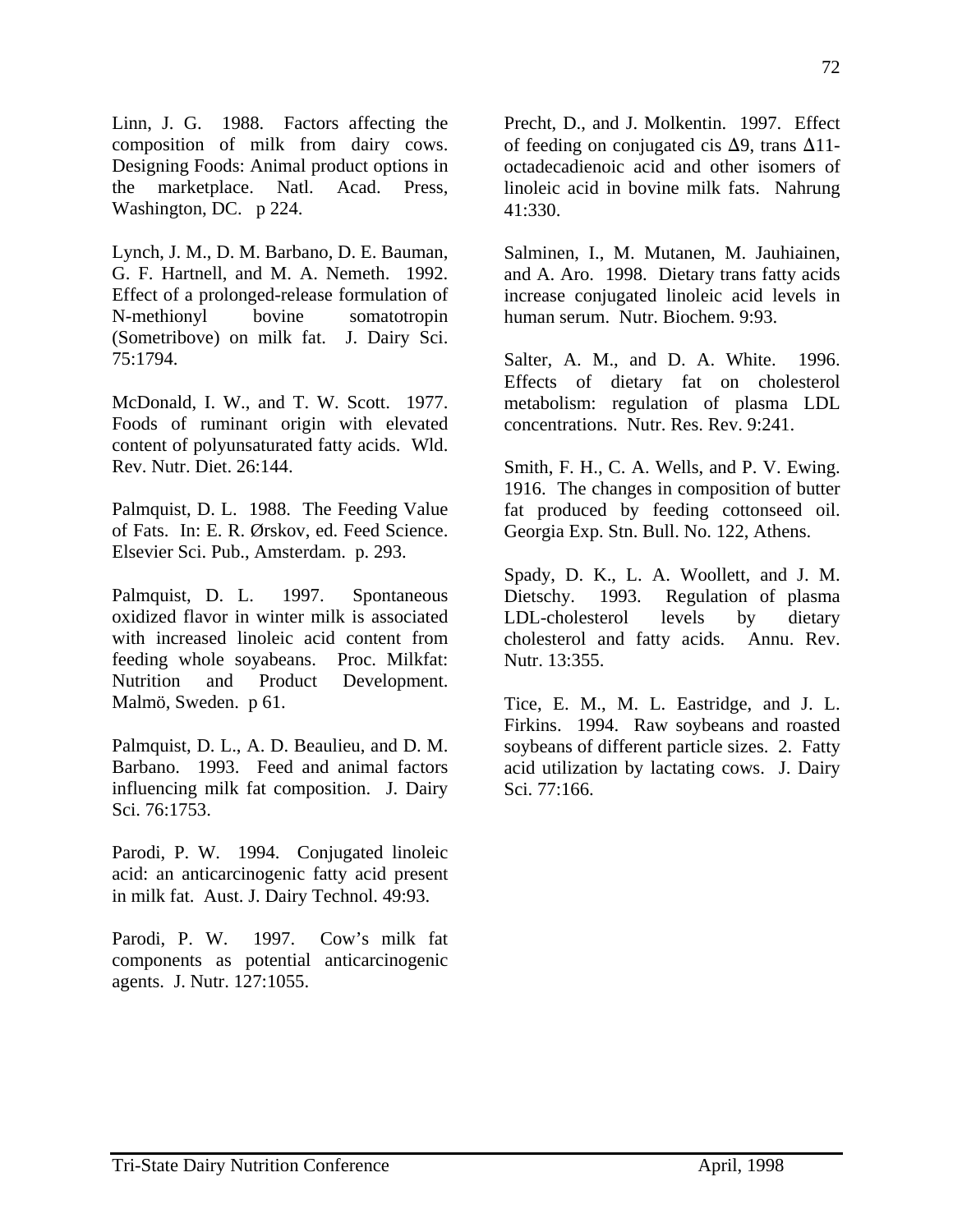|                         | No Fat | <b>Whole Soybeans</b> | Other Fat |
|-------------------------|--------|-----------------------|-----------|
| $\mathbf n$             | 11     | 15                    | 25        |
|                         |        |                       |           |
| Fatty acid <sup>1</sup> |        |                       |           |
| 4:0                     | 4.95   | 4.94                  | 4.91      |
| 6:0                     | 3.00   | 3.03                  | 2.88      |
| 8:0                     | 1.65   | 1.65                  | 1.55      |
| 10:0                    | 3.61   | 3.52                  | 3.26      |
| 12:0                    | 3.96   | 3.72                  | 3.50      |
| 14:0                    | 11.38  | 10.45                 | 10.54     |
| 14:1                    | 1.03   | 0.82                  | 0.92      |
| 15:0                    | 1.11   | 0.98                  | 1.02      |
| 16:0                    | 30.96  | 28.23                 | 29.63     |
| 16:1                    | 1.59   | 1.26                  | 1.45      |
| 18:0                    | 11.05  | 13.20                 | 12.32     |
| 18:1t                   | 1.88   | 1.88                  | 2.16      |
| 18:1c                   | 19.33  | 19.76                 | 20.52     |
| 18:2                    | 2.69   | 4.10                  | 2.94      |
| 18:3                    | 0.37   | 0.74                  | 0.46      |
| <b>CLA</b>              | 0.46   | 0.55                  | 0.66      |
|                         |        |                       |           |

Table 1. Milk fatty acid composition (percentage by weight) from commercial dairy herds fed no supplemental fat, whole soybeans, or other fats. (Mean of monthly bulk tank samples taken Dec. to June).

<sup>1</sup>t = trans fatty acid, c = cis fatty acid, and CLA = conjugated linoleic acid.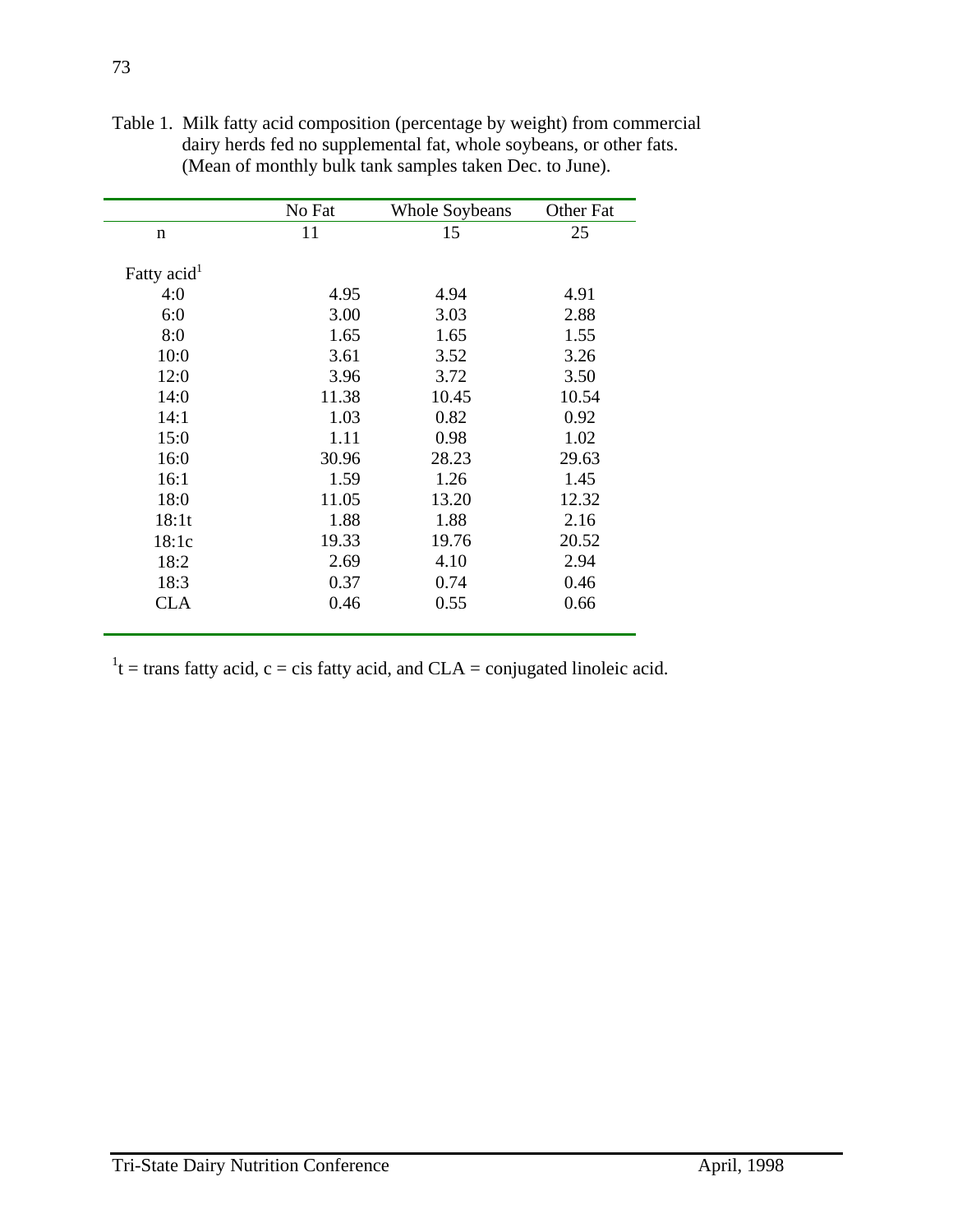|                           | Fatty acid     |      |      |      |      |      |      |
|---------------------------|----------------|------|------|------|------|------|------|
|                           | 14:0           | 16:0 | 16:1 | 18:0 | 18:1 | 18:2 | 18:3 |
| Fat supplements           |                |      |      |      |      |      |      |
| Animal-vegetable<br>blend | 2.2            | 23.8 | 1.6  | 16.8 | 31.7 | 14.9 | 1.7  |
| Beef tallow               | 3.0            | 25.8 | 6.1  | 18.8 | 39.7 | 4.5  | 1.0  |
| Palm oil                  | 1.5            | 42.0 |      | 4.0  | 43.0 | 9.5  |      |
| Oil seeds                 |                |      |      |      |      |      |      |
| Cottonseed                | 0.8            | 25.3 |      | 2.8  | 17.1 | 53.2 | 0.1  |
| Canola                    | $\overline{a}$ | 4.3  | 0.3  | 1.7  | 59.1 | 22.8 | 8.2  |
| Soybean                   | 0.2            | 10.7 | 0.3  | 3.9  | 22.8 | 50.8 | 6.8  |

Table 2. The fatty acid composition (percentage by weight) of some typical fat supplements. (Palmquist, 1988).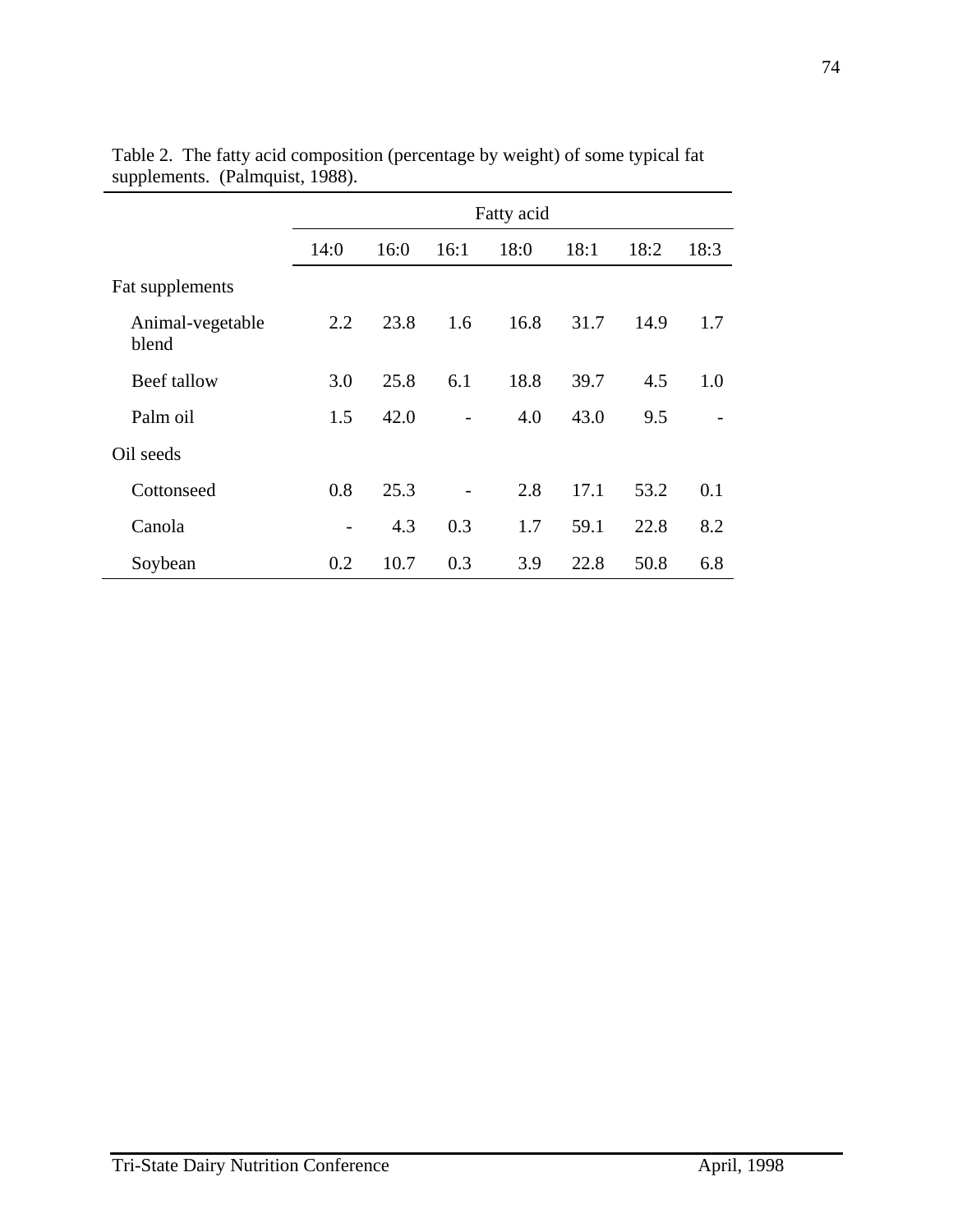|                    | Content <sup>2</sup>                 |            |  |
|--------------------|--------------------------------------|------------|--|
| Fatty acid         | Control                              | <b>PCS</b> |  |
|                    | ------------------- (% of total) --- |            |  |
| $C_{4:0}$          | 3.1                                  | 3.2        |  |
| $C_{6:0}$          | 2.4                                  | 2.4        |  |
| $\mathrm{C}_{8:0}$ | 1.9                                  | 1.9        |  |
| $C_{10:0}$         | 3.4                                  | 3.2        |  |
| $C_{12:0}$         | 4.3                                  | 3.6        |  |
| $C_{14:0}$         | 11.8                                 | 9.5        |  |
| $C_{16:0}$         | 26.7                                 | 19.9       |  |
| $C_{16:1}$         | 4.5                                  | 3.3        |  |
| $C_{18:0}$         | 7.1                                  | 9.2        |  |
| $C_{18:1}$         | 23.8                                 | 29.2       |  |
| $C_{18:2}$         | 2.2                                  | 4.9        |  |
| $C_{18:3}$         | 1.6                                  | 2.6        |  |

Table 3. Effect of dietary protected canola supplement (PCS) on the fatty acid composition of milk $1$ 

<sup>1</sup>Adapted from Ashes et al. (1992).<br><sup>2</sup>Percentages are normalized to mean recovery of 92.8%.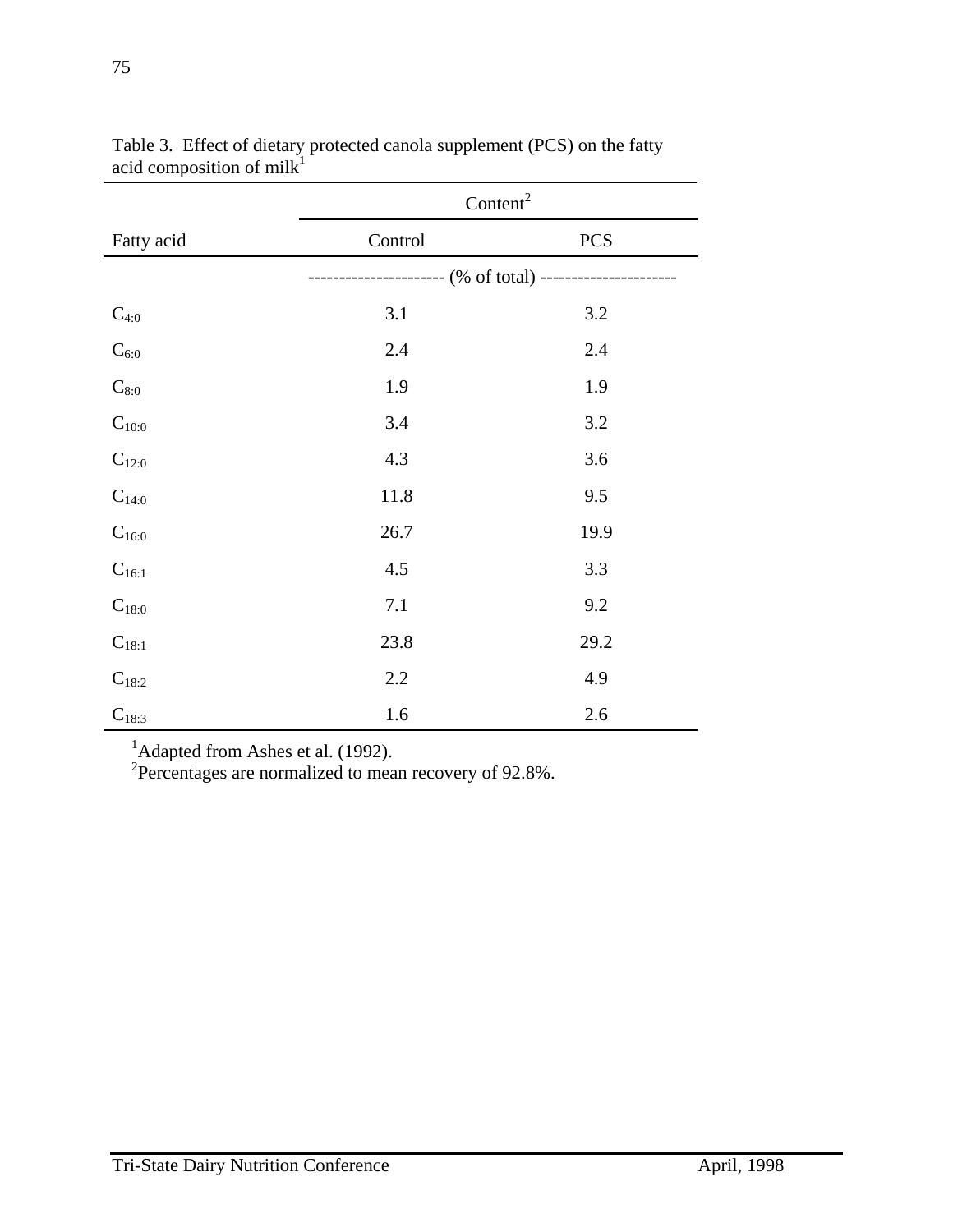

Figure 1. Relative proportion of milk fat that was molten at 5°C for different dietary supplements and breeds. Control, no supplemental fat; Palm, palm oil supplement; OSL, means of separate treatments with olive, soy and linseed oil supplements. Taken from (Palmquist et al., 1993) with permission.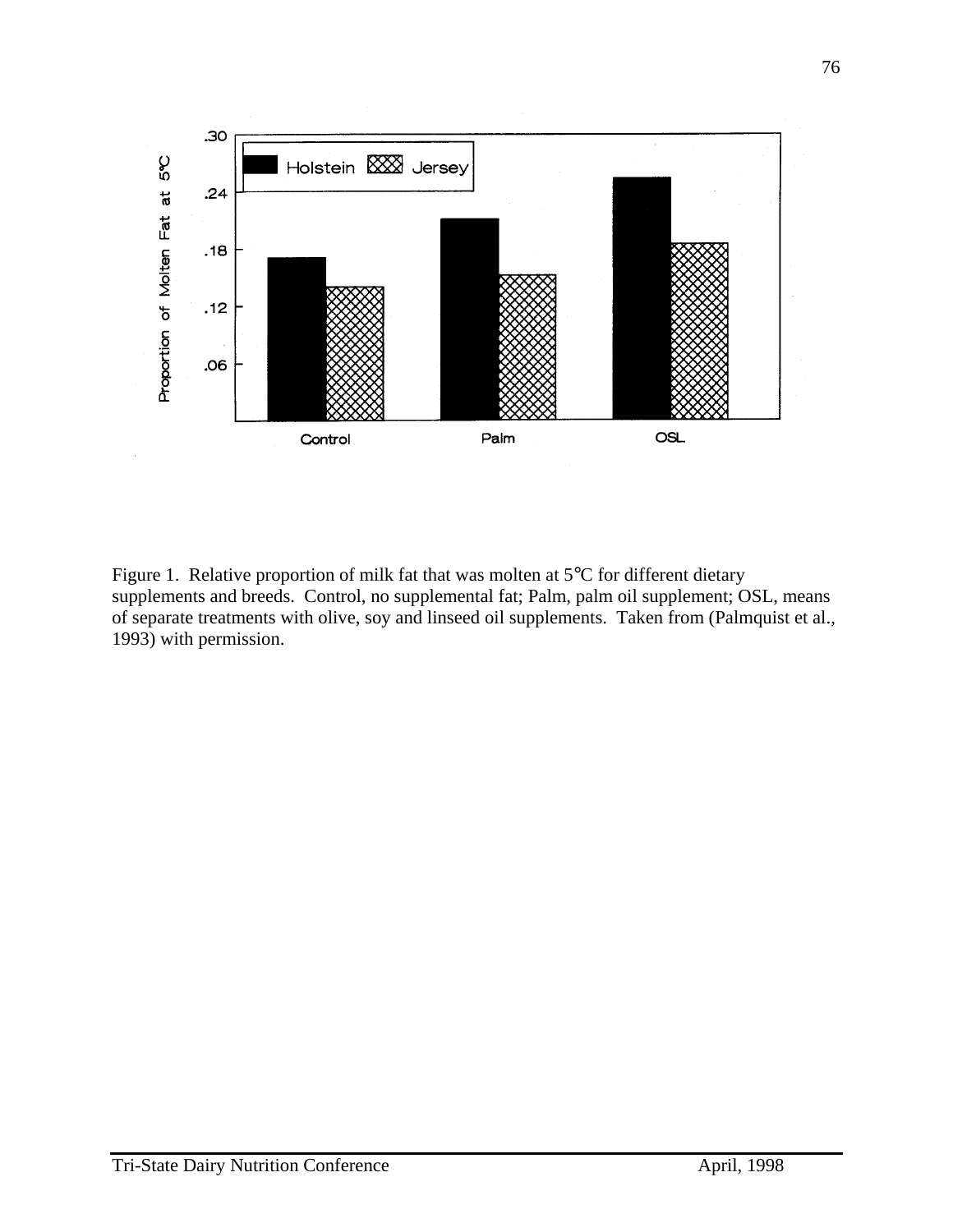

Figure 2. Concentrations of individual fatty acids in milk at weeks 1, 4, 8 and 12 of lactation, as a proportion of their concentrations at week 16 of lactation. Taken from (Palmquist et al., 1993) with permission.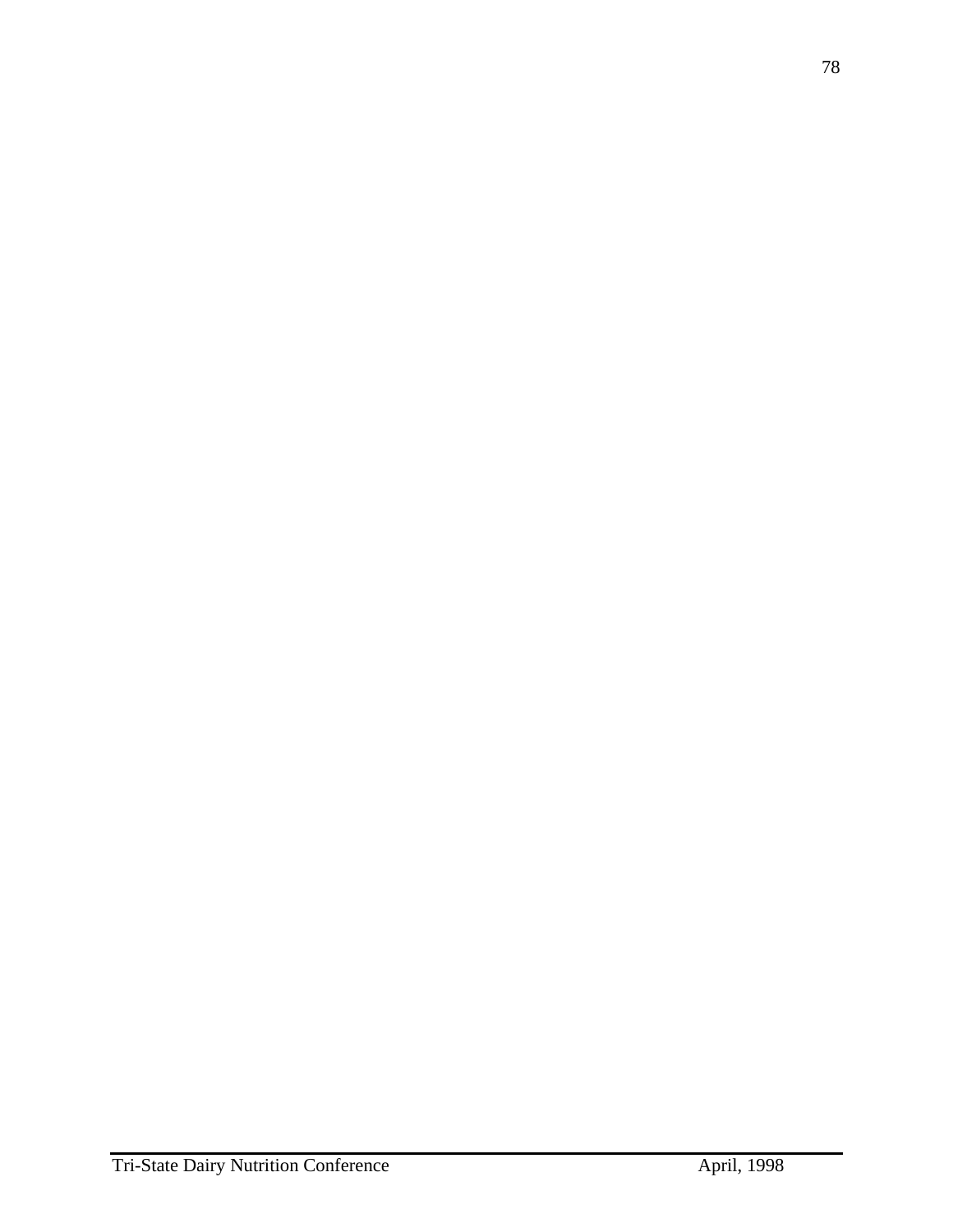#### **Prevention of Udder Edema in Dairy Cows**

*F. J. Mueller<sup>1</sup> , J. K. Miller2 , M. H. Campbell, and F. C. Madsen3* Department of Animal Science The University of Tennessee, Knoxville

The periparturient period is especially important for the health of dairy cows. Among health problems occurring during this period is an accumulation of excessive interstitial fluid in extravascular spaces of the udder and adjacent tissues of some animals. Occurrence of udder edema varies greatly in different herds with incidences ranging from 18 to 96% of all cows observed at calving (Al-Ani and Vestweber, 1986). Although the swelling usually diminishes after parturition without special care, management problems and permanent damage are likely (Vestweber and Al-Ani, 1983).

#### **Physiology of Udder Edema**

#### *Intravascular and interstitial fluids*

Over a century ago, Starling (1896) described the basic principals regulating movement of fluids between intravascular circulation and adjacent tissues. During the intervening 102 years, it has been established that relative concentrations of solute in intracellular and interstitial fluids markedly influence colloidal pressure, fluid retention, and edema (Mobarhan, 1988). Movement of fluid between blood vessels and interstitial fluid is controlled by a balance between hydrostatic and osmotic

pressures (Staub, 1978). When both pressure and premeability are normal, the endothelial barrier restricts transfer of both fluids and solutes. Starling's (1896) equation as interpreted by Vestweber and Al-Ani (1983, 1984) shows fluid transfer from intravascular to interstitial spaces is controlled by changes in either hydrostatic pressure or vascular permeability.

Basic principals of edema formation have been reviewed by Vestweber and Al-Ani (1983). Decreased plasma colloidal pressure, increased capillary blood pressure, obstruction of lymphatic drainage, and retention of sodium and water were listed as basic causes of generalized edema. When increased capillary pressure or obstruction of lymphatic drainage are localized, edema may also be localized as in udder edema.

#### *Hydrostatic pressure*

Greater incidence and persistence of udder edema in first-calf heifers than in multiparous cows may result from the less well developed vascular circulation in heifers (Emery et al., 1969). Vascular changes occur rather abruptly during latter stages of a heifer's first pregnancy. Mammary blood flow increases at least three-fold during 2 wk before calving (Al-

 $\overline{a}$ 

<sup>&</sup>lt;sup>1</sup> Kalmbach Feeds Inc., Upper Sandusky, OH.

<sup>2</sup> Contact at: P.O. Box 1071, Knoxville, TN 37901-1071, (423) 974-3155,

FAX (423) 974-7297.

<sup>3</sup> Suidae Technology, Greensburg, IN.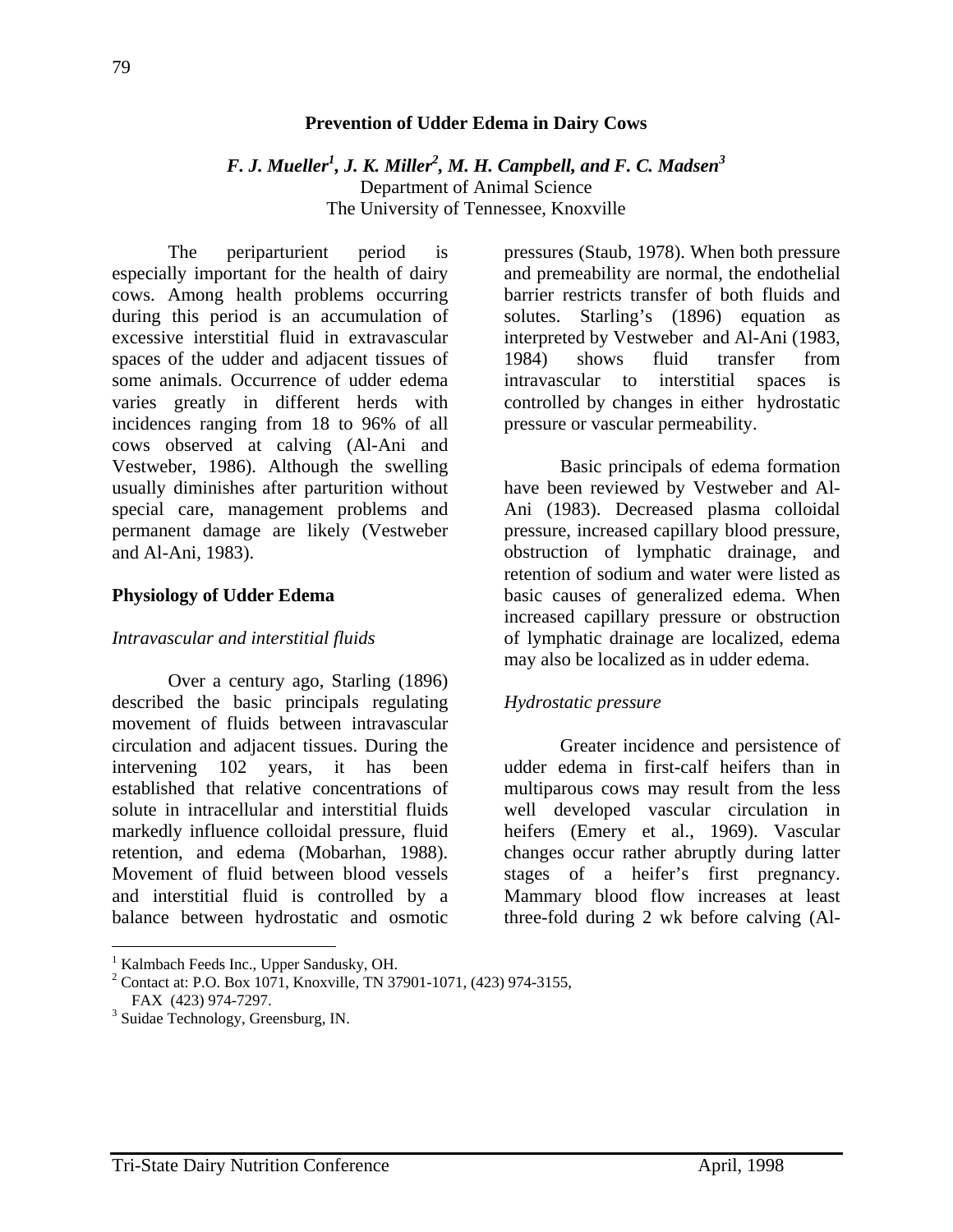Ani and Vestweber, 1986). Vestweber and Al-Ani (1985) compared milk vein blood pressures in eight cows with udder edema and three control cows. Venous blood pressure increased between 2 wk prepartum and calving by approximately 35% in edematous cows but remained constant in cows without edema. At parturition, mammary blood flow of edematous cows averaged only 85% that of control cows. It seems reasonable that elevated arterial blood flow to the udder in association with decreased venous blood flow from the udder would elevate capillary hydrostatic pressure.

## *Osmotic pressure*

Osmotic pressure resulting from the higher protein content of blood serum relative to interstitial fluid (Vestweber and Al-Ani, 1984) opposes hydrostatic pressure. Increased hydrostatic pressure without a corresponding change in osmotic pressure could increase interstitial fluid volume if additional fluid is not removed by the lymph system. In addition, increased permeability of the endothelial barrier resulting from some injury would render it less restrictive to both fluid and proteins. Decreased osmotic pressure due to a decrease in protein concentration in blood serum relative to interstitial fluid could allow hydrostatic pressure to move fluid into tissues. If accumulation of edematous fluid is determined by hydrostatic and osmotic pressures, increases in either pressure or vascular permeability could result in edema (Vestweber and Al-Ani, 1983, 1984).

Increased vascular permeability is considered more likely than increased hydrostatic pressure to elevate protein in interstitial fluid relative to serum (Staub, 1974). Therefore, relatively high serum to interstitial fluid ratios of protein in edematous cows has been considered as

evidence for a lesser role for change in vascular permeability in development of udder edema (Vestweber and Al-Ani, 1984). Declines in serum protein between 2 wk prepartum and calving were similar for nine edematous and three non-edematous cows. Unfortunately, interstitial fluid for comparison with serum is available only for edematous cows.

# *Causes of edema*

Although the exact cause of udder edema has not been identified, a number of physiological and management factors have been associated with its occurrence. Predisposition to edema may be inherited, decrease with increasing parity, and be more likely in older first-calf heifers. Excess prepartum intakes of energy, sodium, or potassium may also increase likelihood of edema. Research relative to these factors has been reviewed extensively (Al-Ani and Vestweber, 1986; Vestweber and Al-Ani, 1983) and will not be repeated here. Rather, we will propose an alternate hypothesis relating udder edema to oxidative stress.

# **Oxidative Stress**

### *Partial reduction of oxygen during metabolism*

Although oxygen is essential for aerobic life, it can be toxic under certain conditions. Animals do not use energy in feed directly for maintenance and productive purposes but first convert it into adenosine triphosphate (**ATP**) which releases energy as needed. The process has been compared with deposits into or withdrawals from a bank with ATP serving as the energy currency (Gutteridge and Halliwell, 1994). The ATP is produced by oxidative phosphorylation, a process driven by electrons derived from metabolism of feed.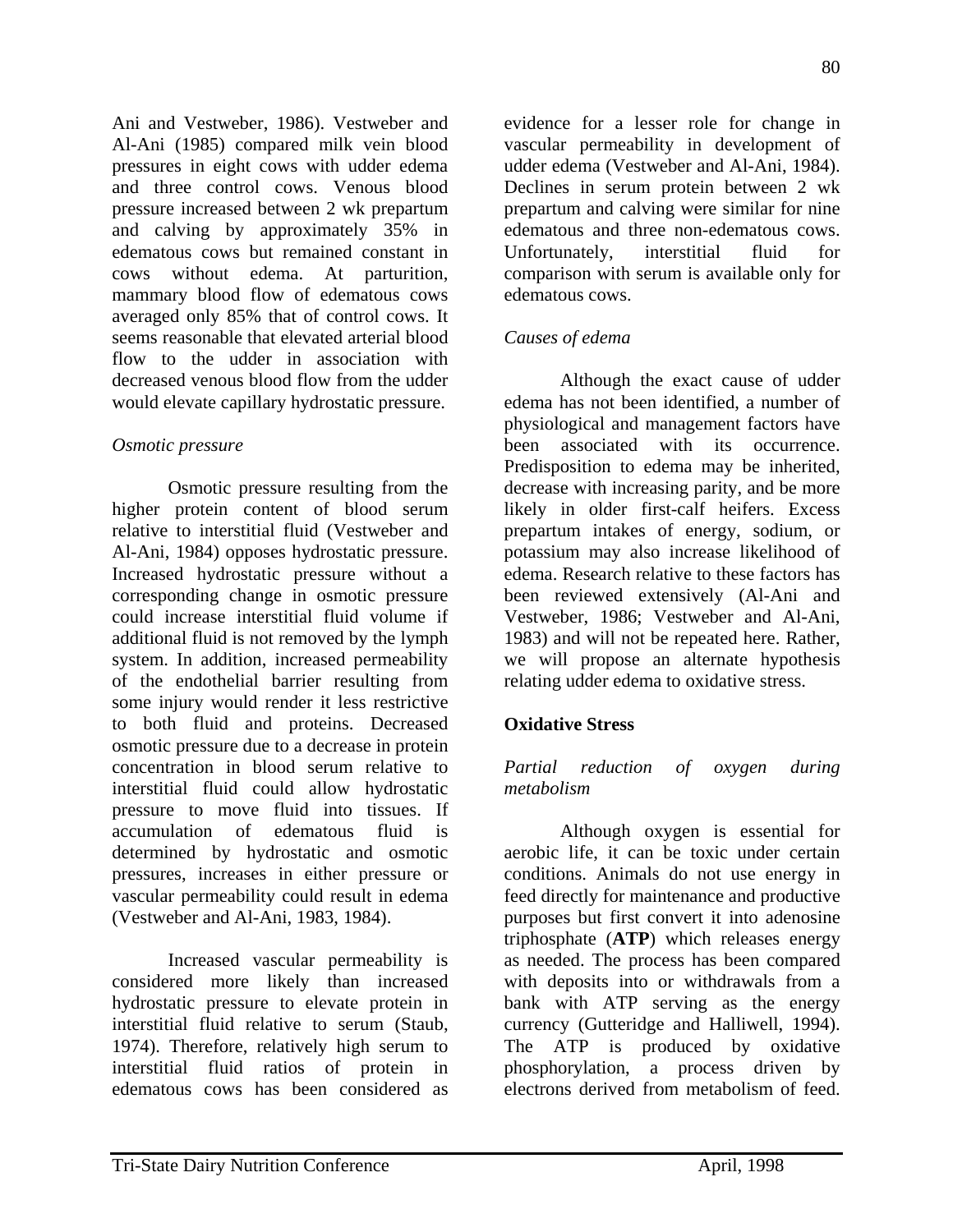Energy released from these electrons as they are transferred down a chain of enzymes in animal cells is used to generate ATP. At the end of the chain, spent electrons are combined with oxygen to form its completely reduced metabolite, water. Airbreathing animals have achieved great energetic efficiency by using oxygen to accept electrons in this manner.

Problems may arise when oxygen is not completely reduced to water. It has been estimated that 2 to 5% of the electrons may escape from intermediate carriers in the chain and partially reduce oxygen to a free radical, superoxide (Levine and Kidd, 1985). Other sources of superoxide  $(O_{2}^-)$  include mechanisms which use oxygen to detoxify foreign substances in the body, other oxidative enzymes, and spontaneous nonenzymatic oxidation of biological molecules. Anything which increases metabolic rate or activity of oxidative enzymes could increase the number of electrons transferred and amount of oxygen consumed. Rapid growth, high milk production, or excessive exposure to aflatoxins, for example, could thus elevate generation of  $O_{2}$ -. Superoxide is reduced further to hydrogen peroxide (HOOH). Both  $O<sub>2</sub>$ - and HOOH are unavoidable products of normal metabolic processes and are not always harmful if metabolized properly. Neither  $O_{2}$ - nor HOOH are sufficiently reactive by themselves to initiate peroxidative chains so damage by them is believed to result from their conversion into more reactive free radicals. It is in this conversion that catalytic transition elements, especially Fe, are believed to have harmful effects on oxidative metabolism (Gutteridge and Halliwell, 1994).

## *Role of iron in oxidative problems*

 The ability of Fe to transfer single electrons in controlled biological oxidations is essential for life as we know it, but it also gives Fe a pivotal role in harmful oxidative reactions. Iron normally is safely complexed in specific molecules which keep it away from the initial partially reduced oxygen metabolites,  $O_2$ - and HOOH. Release of catalytic Fe becomes more likely under conditions of dietary imbalance, trauma, or stress often accompanying calving (Madsen et al., 1990). Saturation of safe binding sites (Gutteridge and Quinlan, 1993) by excessive Fe intake may also contribute to the problem. When catalytic Fe comes in close proximity with  $O_{2}$ - and HOOH,  $O_{2}$ - reduces  $Fe^{+3}$  to  $Fe^{+2}$  which splits into a hydroxyl ion and an extremely reactive hydroxy radical  $(\exists OH)$ .

Generation of ∃OH causes two distinct types of damage depending on location (Gutteridge and Haliwell, 1994). When ∃OH is produced in blood plasma or elsewhere in the "free pool", it may become the focal point of peroxidative chains which can damage cellular and subcellular membranes. In contrast, catalytic Fe nonspecifically associated with an important molecule, such as an enzyme, may catalyze ∃OH which damages the molecule at the site where iron is located.

# *Defense against reactive forms of oxygen*

Fortunately animals possess a remarkably efficient antioxidant system which protects them against reactive oxygen metabolites and their toxic products resulting directly or indirectly from catalytic Fe (Gutteridge and Halliwell, 1994). First,  $O<sub>2</sub>$ - and HOOH are converted into forms which do not react with catalytic Fe by superoxide dismutase and glutathione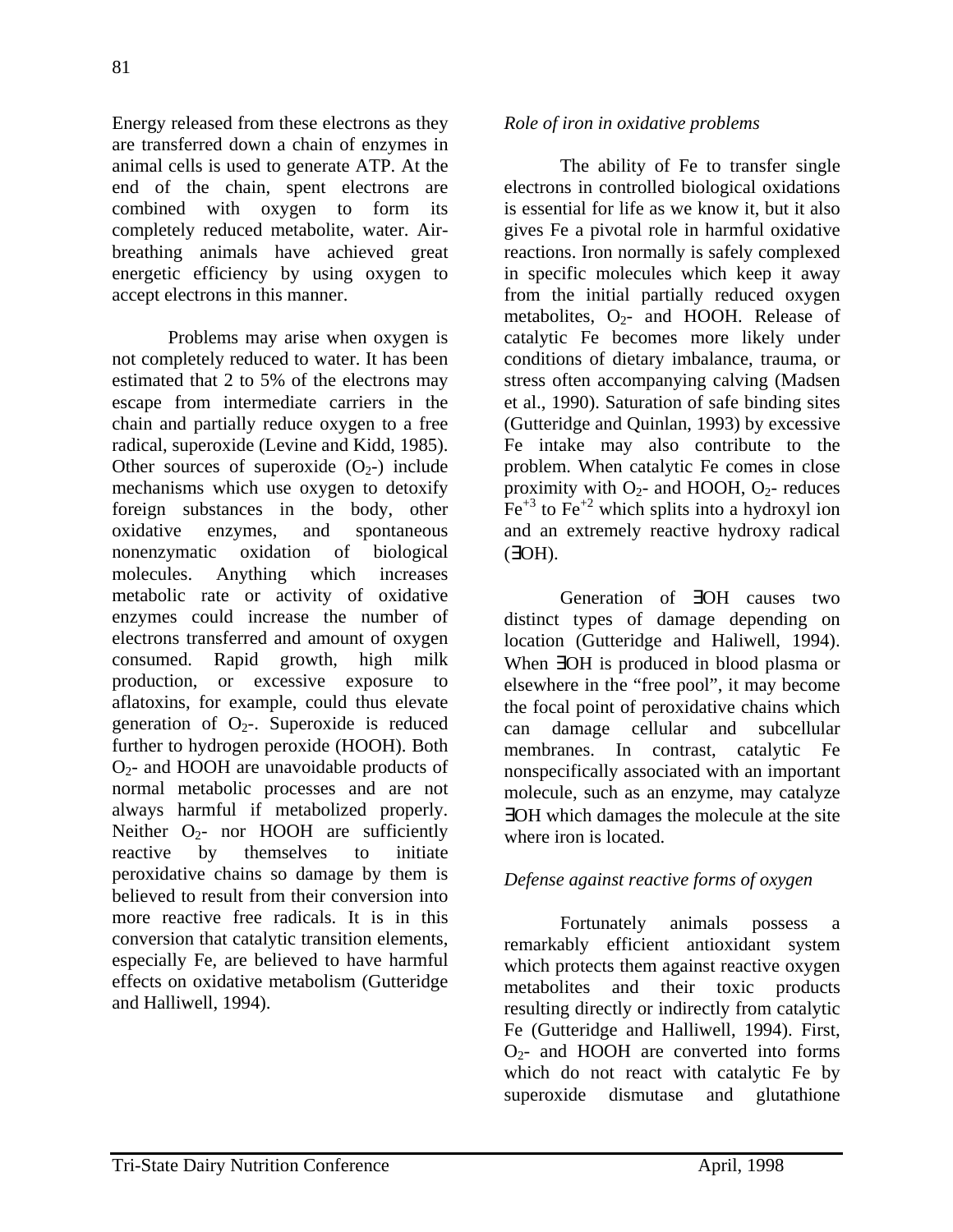peroxidase. Secondly, Fe is oxidized to less reactive forms by ceruloplasmin and complexed safely by transferrin and lactoferrin to prevent potential reactions with  $O<sub>2</sub>$ - and HOOH which could produce ∃OH. Thirdly, important molecules may be protected against catalytic iron by  $\text{Zn}^{+2}$ which has an outer electron makeup similar to  $Fe^{+2}$  but is not involved in electron transfer (Bray and Bettger, 1990; Oteiza et al., 1995). Nothing is perfect, so despite the protective systems described above, some  $O_{2}$ - and HOOH may escape enzymatic control and some catalytic Fe may exist to generate ∃OH.

A fourth level of protection consists of molecules which terminate chain reactions. Protein, primarily albumin, may account for up to half of the total peroxyl radical quenching capacity of blood plasma (Wagner et al., 1987). Other radical quenchers include lipid soluble  $\alpha$ tocopherol, B-carotene, and retanoic acid and water soluble ascorbate, phenolics, and urate (Gutteridge and Halliwell, 1994; Machlin and Bendich, 1987). Fifthly, cytotoxic aldehydes produced when peroxidized lipids decompose are degraded by aldehyde dehydrogenases. An example is xanthine oxidase which also helps keep Fe in the less reactive ferric form (Emery, 1991), thereby conserving reducing equivalents,  $\alpha$ -tocopherol, and other chainbreaking antioxidants.

# *Source of antioxidants*

Endogenous production of transferrin, lactoferrin, ceruloplasmin, serum albumin, antioxidant enzymes, and glutathione is dependent on absorbed amino acids. An adequate supply of amino acids is dependent, in turn, on adequate amounts and appropriate balance of rumen degradable (nitrogen and sulfur) and escape protein with energy. Also of endogenous origin are ubiquonone and ascorbate for which the diet must supply fiberous and nonfiberous carbohydrates in adequate amounts and balance. The diet must supply vitamin A for immune function,  $\alpha$ -tocopherol (vitamin E), and  $\beta$ -carotene as chain-breaking antioxidants, Cu, Zn, and Mn for superoxide dismutase, Se for glutathione peroxidase, Fe for catalase, Fe and Mo for xanthine dehydrogenase, Zn to displace catalytic Fe, and Mg and Zn to stabilize membranes and maintain cellular integrity.

# *Oxidative stress and disease*

Pitzen (1993) has employed the prooxidant to antioxidant ratio (**PAR**) to minimize oxidative stress and related problems in dairy cows. The PAR increases when prooxidants such as Fe exceed antioxidants and cofactors such as vitamin E, β-carotene, Cu, Zn, Se, and Mn. Pitzen's (1993) approach is to lower prooxidant intake when possible, but when this is difficult, such as is often the case with Fe, it may be necessary to increase antioxidant concentrations to counteract the excessive prooxidant.

Involvement of oxidative stress in etiologies of certain disorders of dairy cattle is suggested by reductions in incidence of retained placenta (Harrison et al., 1984) and mastitis (Smith et al., 1984; Weiss et al., 1997) when the antioxidant nutrients vitamin E and Se are supplemented. Analysis of records from more than 61,000 cows suggests that udder edema may share common causes with retained placenta and mastitis (Gröhn et al., 1989). Our hypothesis is oxidative stress could increase severity of udder edema either directly by damage to membranes or indirectly by altering steroidogenesis.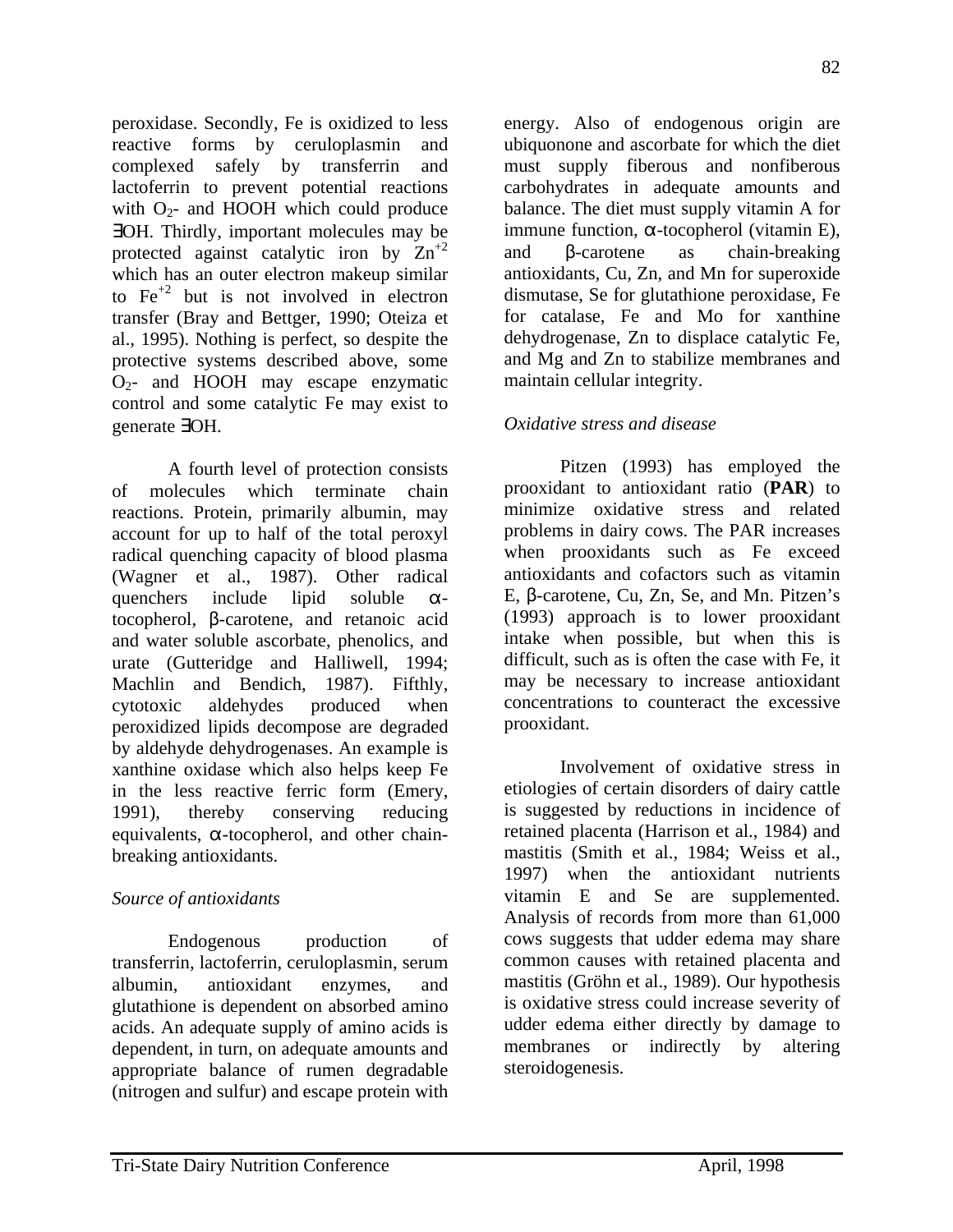### **Possible Association Between Oxidative Stress and Udder Edema**

### *Oxidative stress and membrane damage*

Reports that concentrations of protein and globulin in blood fall as cows near parturition (Larson and Hays, 1958; Larson and Kendall, 1957; Vestweber and Al-Ani, 1984) suggest the possibility that vascular permeability to proteins may have increased. Intravenous infusion of plasma proteins was effective in treating udder edema (Larson and Hays, 1958). These observations led Mueller et al. (1989) to investigate effectiveness of vitamin E, an important antioxidant in membranes, in reducing severity of udder edema in primigravid heifers. Forty heifers were fed fescue and orchard grass hay free choice plus 8 lb/day of commercial dairy concentrate. Beginning 6 wk before expected parturition and continuing daily until calving, half of the heifers were given 1000 IU of vitamin E as  $d-\alpha$ -tocopheryl acetate by gelatin capsule. The remaining heifers served as a control. Concentrations of globulin and total proteins in serum were measured using materials and methods in commercial kits (Total Protein No. 540 and Total Globulin No. 560, Sigma Chemical Co., St. Louis, MO).

Calves remained with their dams for 24 hours. At the PM milking on 1, 3, 7 and 14 days after calves were removed, milk yield, edema score, and udder measurements were recorded. Each heifer was scored for edema prior to milking using a scale of 0 (no edema) to 4 (very severe edema) by a single evaluator. Udder floor areas were measured, before and after the PM milking to objectively quantify severity of edema. Sheets of paper were pressed against wet teat ends before and after milking (Seykora and McDaniel, 1986). Area of the

quadrilateral defined by the four spots was determined by connecting two spots with a diagonal line from which perpendicular lines were drawn to each of the remaining two spots (Figure 1). The sum of the areas of the resulting four right triangles was then calculated. Percentage decrease in udder floor area after milking was then determined. It was assumed that the more rigid and edematous the udder, the less udder floor area would decrease with removal of milk.

Udder edema, as evaluated by less decrease in udder floor area after milking, tended to be less severe for vitamin E supplemented heifers than for controls (Table 1) during the first three measurements. Differences were statistically significant on day 3 (day 4 of lactation). Milk yields corresponding to udder measurements were higher for vitamin E supplemented compared with unsupplemented heifers on the first 3 days and tended to be higher on day 7 and 14. Daily milk yield for vitamin E supplemented vs unsupplemented heifers averaged 56.3 vs 46.4 lb  $(P < .01)$  through the first 12 wk of lactation. This suggests incomplete evacuation of edematous udders during the critical period of early lactation could be reflected in lower milk yield throughout lactation.

Serum total protein and globulin concentrations at parturition were lower in 14 heifers with mild to severe edema than in 26 heifers without edema (Table 2). This contrasts with an earlier comparison (Vestweber and Al-Ani, 1984) between nine edematous and three nonedematous cows in which these measurements did not differ. Lower concentrations of protein in serum of edematous heifers is in harmony with increased vascular permeability allowing protein to leak into interstitial spaces. This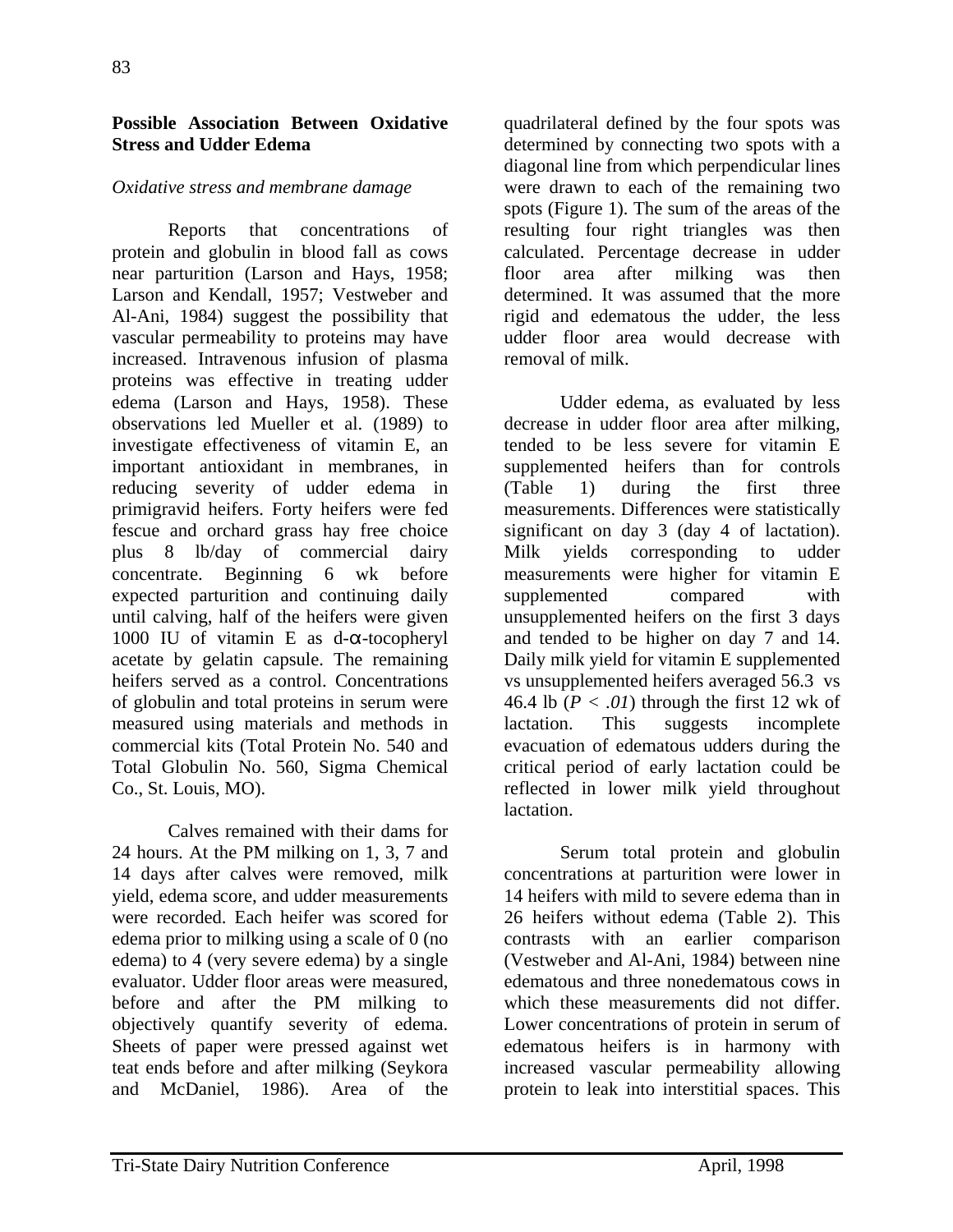could reduce osmotic forces which oppose intravascular hydrostatic pressure and allow edematous fluid to accumulate.

Udder edema generally appears between 2 wk prepartum and calving during which period blood flow to the mammary gland increases three-fold (Al-Ani and Vestweber, 1986). We suggest the resulting increase in oxygen supply to the rapidly developing mammary gland over such a short period could produce a condition analagous to ischemia-reperfusion injury. Ischemia-reperfusion injury accompanies restoration of blood flow to a tissue following a reduction or blockage (Simpson et al., 1987). Tissue damage results not so much from oxygen deprivation during the blockage as from free-radical reactions caused by the surge of oxygenated blood following restoration of circulation. Neutrophils infiltrate tissues and, with xanthine oxidase stimulated by increased oxygen, produce  $O_{2}$ - and HOOH from which the potent inducers of lipid peroxidation, #OH radicals, are produced (Simpson et al., 1987). Peroxidation of polyunsaturated fatty acids in membranes compromises their integrity. A similar reaction accompanying increased blood flow to the mammary gland of heifers nearing parturition may contribute to edema.

# *Oxidative stress and altered steroidogenesis*

All steroid hormones are derived from cholesterol by modifications produced by enzymes dependent on cytochrome P-450. Susceptibility of these steroidogenic enzymes to lipid peroxidation (Staats et al., 1988; Takayanagi et al., 1986) could alter synthesis of steroid hormones under oxidative stress. Hydroxylases specific to cytochrome P-450 appear to differ in their vulnerability to free radical attack. When adrenal microsomes were depleted of

vitamin E in vitro,  $17\alpha$ -hydroxylase and 17,20-lyase were among the enzymes most sensitive to inactivation (Takayanagi et al., 1986). Fetal adrenal cortisol, which increases markedly preceding parturition (Casey et al., 1985), acts on the placenta to increase activities of  $17\alpha$ -hydroxylase and 17,20-lyase. The  $17\alpha$ -hydroxylase is necessary for cortisol synthesis, and  $17\alpha$ hydroxylase and 17,20-lyase are required in both pathways leading to  $17\beta$ -estradiol.

Although speculative at this point, unequal vulnerability of specific steroidogenic enzymes to oxidative stress could contribute to udder edema (Miller et al., 1993). Steroidogenesis proceeds by different pathways and inadequacy of a key enzyme for one pathway may misdirect the reaction (Bhagavan, 1978). For example, if  $17\alpha$ -hydroxylase and  $17,20$ -lyase are damaged more than 21-hydroxylase (Takayanagi, 1986), adrenal lipid peroxidation can be more inhibitory of cortisol, androgen, and estrogen than of mineralocorticoid synthesis. A defect in synthesis of cortisol with the resultant increase in adrenocorticotropic hormone (ACTH) could also provoke overproduction of corticosterone and 11 deoxycorticosterone (Yanase et al., 1991). This could cause Na retention and expansion of blood volume.

Individuals afflicted with a recognized congenital deficiency of  $17\alpha$ hydroxylase and 17,20-lyase become edematous but fail to develop sexually (Yanase et al., 1991). It seems reasonable that relative impairment of these enzymes by oxidative stress could contribute to formation of udder edema. In this connection, it is interesting that udder edema score was negatively correlated with plasma  $17\beta$ -estradiol (Malven et al., 1983). Excess dietary K could aggravate the edema via the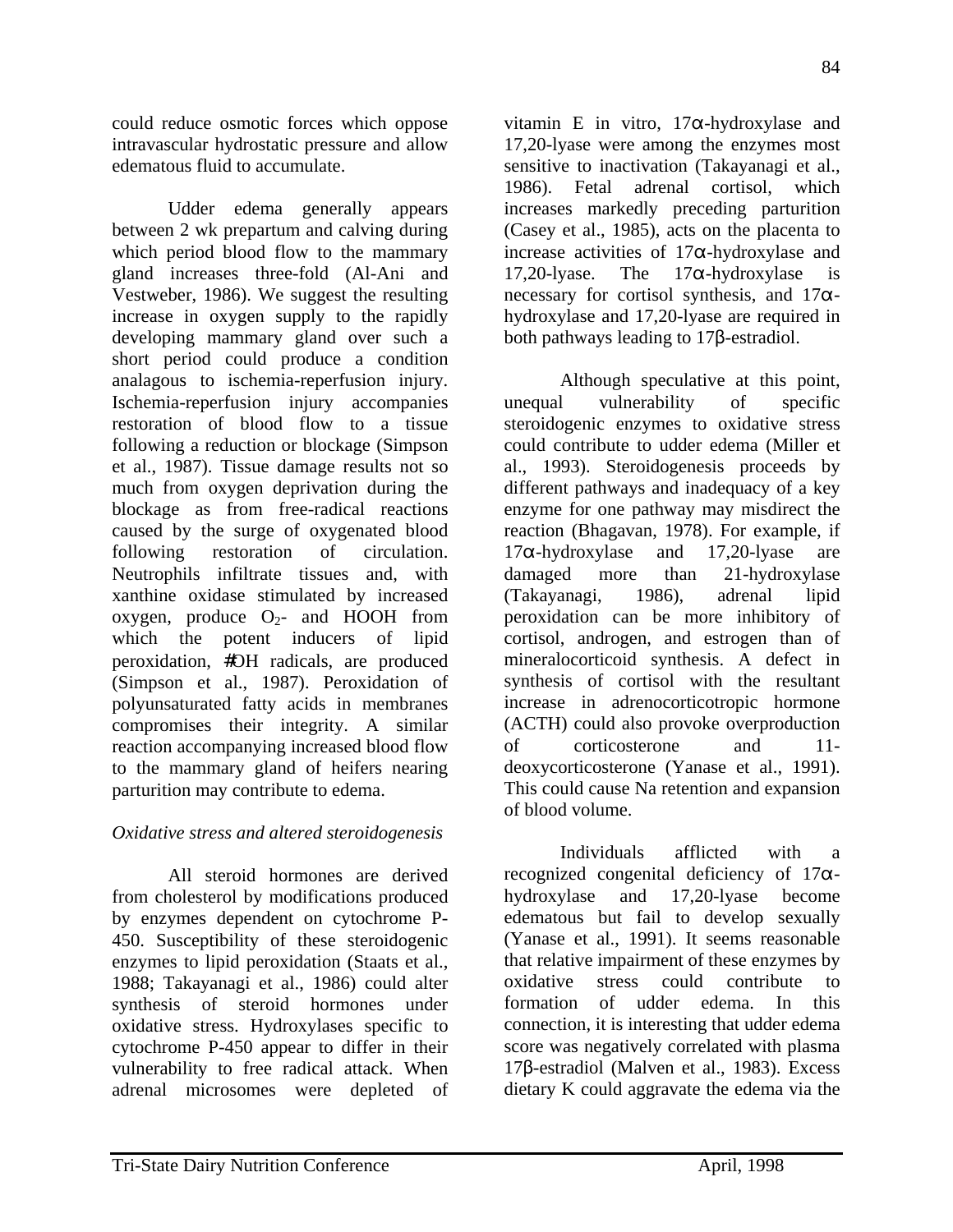renin-angiotensin system by increased K excretion accompanied by Na and water retention (Sanders and Sanders, 1981).

We tested our hypothesis that oxidative stress may contribute to udder edema via alteration of steroidogenesis in a comparison with 38 periparturient heifers. The heifers were divided into two groups with udder edema either more severe or less severe than the average of all heifers on the basis of udder floor measurements as described previously. Blood plasma sampled at calving was assayed for antioxidant activity (Glazer, 1988), progesterone,  $17\beta$ estradiol, and corticosterone (Diagnostic Products Corp., Los Angeles, CA).

Relationships among udder edema, plasma antioxidant status, corticosterone,  $17\beta$ -estradiol (E<sub>2</sub>), and progesterone (P<sub>4</sub>) were evaluated using odds ratios (Fletcher et al., 1988). Heifers with above average plasma antioxidant status were only 21% as likely as heifers below average in this measurement to develop above average udder edema (Table 3). Antioxidant status was not related to corticosterone,  $E_2$ , or  $P_4$  in plasma. Ratios of corticosterone to  $E_2$  or  $P_4$ were then calculated individually for each heifer. Antioxidant status and corticosterone to P4 ratio were not related. However, heifers with above average compared with below average antioxidant status were only 16% as likely to have an above average corticosterone to  $E_2$  ratio. Heifers with an above average corticosterone to  $E_2$  ratio were almost four times more likely to have udder edema (Table 3). It should be remembered that  $E_2$ , but not corticosterone or  $P_4$ , is dependent on  $17\alpha$ -hydroxylase and 17,20-lyase (Yanase et al., 1991), two enzymes among the ones most vulnerable to oxidative stress (Takayanagi et al., 1986). These results, therefore, provide indirect evidence in support of the concept that

oxidative stress may contribute to udder edema through selective damage to steroidogenic enzymes.

# *Vitamin E and Zn as antioxidants*

Fifty-six primigravid heifers, managed as described previously, were divided into seven blocks of eight animals according to expected calving date. Eight treatments were assigned randomly within block and given daily by gelatin capsule during the last 6 wk prepartum included all combinations of vitamin E, Zn, and Fe in a 2x2x2 factorial arrangement. Daily amounts of supplements were 1000 IU vitamin E from 2 g of d,l $\alpha$ -tocopheryl acetate; 800 mg of Zn, half from 4 g Zn methionine and half from 1.13 g  $ZnSO<sub>4</sub>$ ; and 12 g Fe from 60 g  $FeSO<sub>4</sub>•7H<sub>2</sub>O$ . For 1100 lb heifers consuming 1.8% of body weight, these amounts of trace minerals would provide 90 ppm of Zn and 1300 ppm of Fe in dietary DM intake.

Decrease in udder floor area was measured as described previously. Blood plasma collected at calving was assayed for  $\alpha$ -tocopherol (Hidiroglou, 1989) and unsaturated iron-binding capacity (**UIBC**) using materials and methods from a commercial kit (Sigma Diagnostics, St. Louis, MO).

Heifer groups were compared according to whether or not vitamin E or Zn were supplemented in the presence or absence of excess Fe (Figure 2). Severity of edema in each heifer was determined in relation to the average within a comparison. It was assumed a rigid, edematous udder would decrease in size after removal of milk less than a nonedematous udder. Smaller decreases in udder floor area thus represent increasing severity of udder edema. Strengths of associations among prooxidants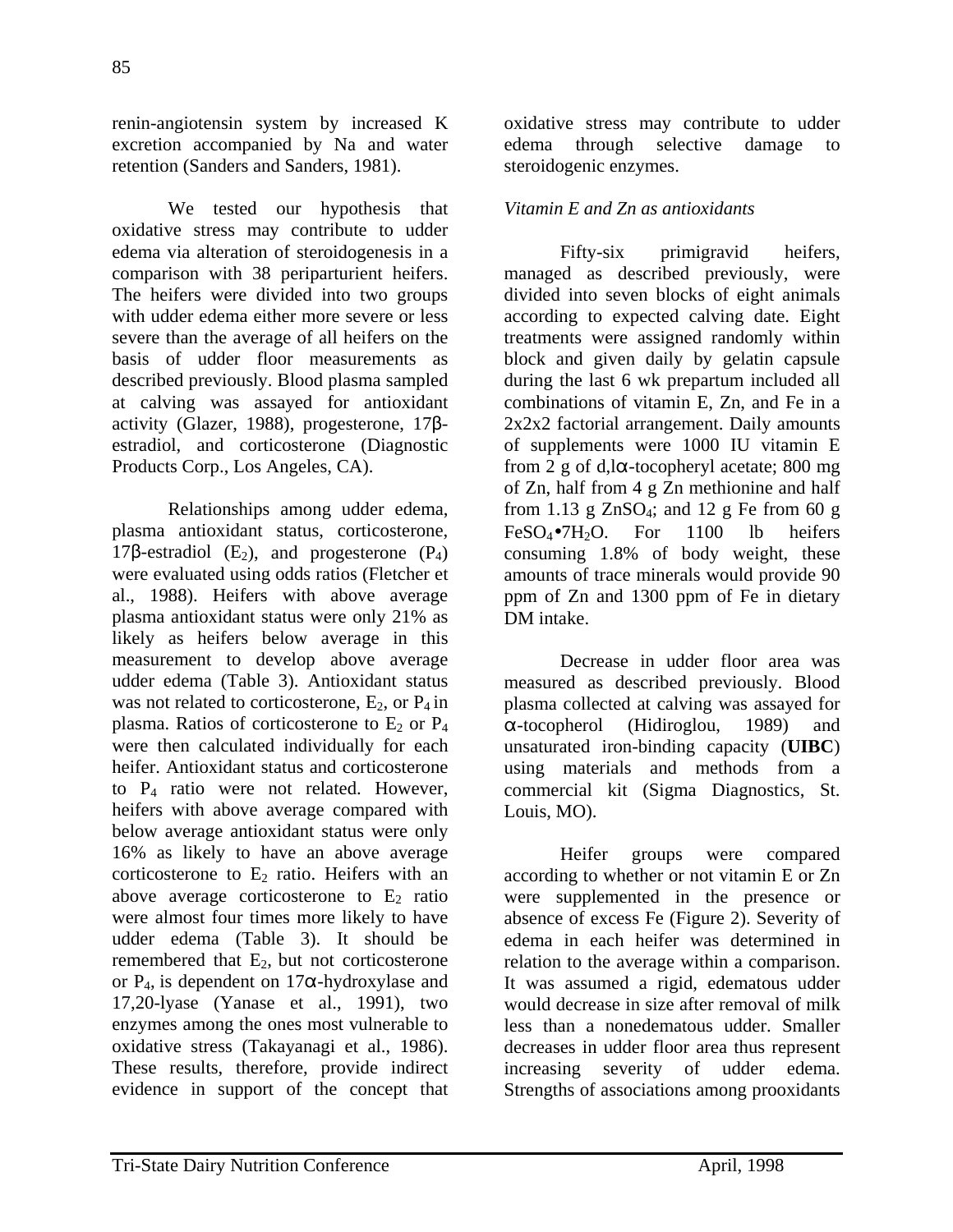(Fe), antioxidants (Zn and vitamin E), plasma  $\alpha$ -tocopheral, UIBC, and udder edema were calculated as odds ratios (Fletcher et al., 1988). Statistically significant odds ratios denote positive relationships when greater than one and negative relationships when less than one. Take, for example, two groups of heifers, one supplemented and the other unsupplemented with vitamin E. Within each group are heifers with udder edema more severe or less severe than the average. An odds ratio of 0.22 calculated from numbers of heifers in the four subgroups indicates supplemented heifers are only 22% as likely as unsupplemented heifers to have udder edema more severe than average.

When Fe was not excessive, heifers supplemented with vitamin E were only 19% as likely as unsupplemented heifers to have edema more severe than average (Figure 2). Supplemental Zn did not appear to reduce severity of udder edema when Fe was not excessive. In contrast, when Fe was excessive, vitamin E was ineffective in reducing severity of edema, but heifers supplemented with Zn were only 17% as likely to have greater than average severity of udder edema as unsupplemented heifers. When effects of supplemental vitamin E or Zn were compared regardless of Fe intake, severity of udder edema was reduced by vitamin E but not by Zn.

Supplemental vitamin E increased plasma  $\alpha$ -tocopherol which in turn was associated with less severity of udder edema (Figure 2). Although dietary Fe level did not appear to be directly related to udder edema, it was negatively related to UIBC. This suggests greater Fe intake more completely saturated plasma Fe-binding sites leaving less available for binding additional Fe. Heifers with higher UIBC (more sites available to bind additional Fe) were only

30% as likely as heifers with below average UIBC to have udder edema.

Differing responses of udder edema to vitamin E or Zn may indicate different types of damage in presence or absence of excess Fe. When excessive, Fe may be more likely to become associated with sensitive sites on important molecules resulting in ∃OH generation and site specific damage. This type of damage differs from damage initiated by ∃OH generated in the free pool in that it is not prevented by ∃OH scavengers such as vitamin E. When Fe is not excessive, or if sensitive sites are occupied by a metal incapable of supporting ∃OH production, site-specific damage is less likely. In this case, vitamin E can terminate ∃OH generated in the free pool against which Zn is ineffective.

Site-specifically damaged molecules may initiate chain reactions which can be terminated by vitamin E, but the initial molecule is still damaged. Prevention of site-specific damage therefore would depend upon prevention of ∃OH generation at the site. Zinc, which is not involved in electron transfer, and has coordination flexibility should be ideal to compete with catalytic Fe at sensitive locations (Bray and Bettger, 1990). If changes in equilibrium between Zn and Fe are involved (Miller et al., 1996), then damage induced by catalytic Fe should be less likely if available Zn is adequate. Zinc does not interrupt free-radical chains, however, for which vitamin E is needed. Vitamin E and Zn thus compliment each other in antioxidant functions.

# **Implications**

Research reviewed by Al-Ani and Vestweber (1986) and Vestweber and Al-Ani (1983) suggests management practices to minimize udder edema include limiting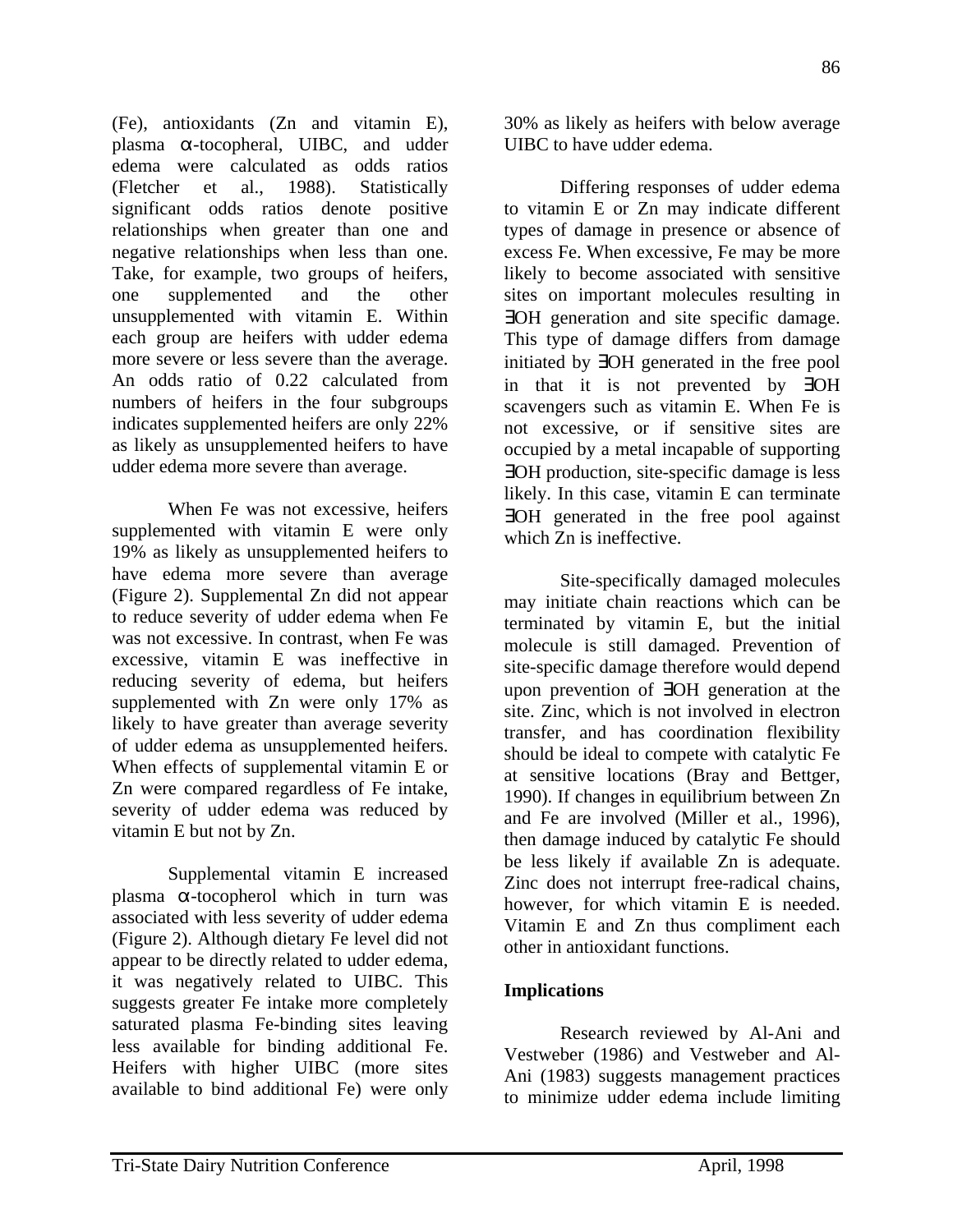prepartum intakes of salt and high potassium feeds and avoiding excessive prepartum conditioning. Severity of udder edema may also be increased by prooxidants such as excess Fe but decreased by antioxidants such as vitamin E and Zn. Modern management practices may expose dairy cows to excessive proxidants so antioxidant requirements may be higher than generally recognized. Intakes of antioxidant nutrients sufficient to control prooxidant/antioxidant balance effectively may exceed amounts contained in average feedstuffs. Supplementation with all known nutrients required for antioxidant defense in adequate and balanced amounts would therefore be beneficial.

Protein and energy in optimum amounts to meet amino acid requirements for manufacture of Fe complexing agents and other endogenously produced antioxidants is of basic importance. Potential prooxidants including aflatoxins, pesticides, products of heat damaged feed, and excessive Fe and Mo should be avoided as much as possible. Finally, mineral and vitamin supplements are needed. Based on present knowledge for dairy cows, and under average conditions, 0.3 ppm Se, 20 ppm Cu, 60 ppm each of Zn and Mn, and 0.25% Mg in dietary DM plus at least 1000 IU/day of vitamin E appear to be adequate. Additional vitamin E may partially compensate for inadequacies of other antioxidants under some conditions, but cost effectiveness should be considered. Cellular oxidation/reduction balance may vary depending on environment, diet, disease, and other factors so it may be necessary to adjust amounts of these nutrients accordingly.

Udder edema is caused by excessive accumulation of fluid in extravascular spaces of the udder and surrounding tissues. Usual recommendations for minimizing the problem include avoidance of excessive salt, potassium, or body condition before calving. Increasing evidence suggests oxidative stress may also contribute to udder edema. Oxidative stress results when partially reduced metabolites of oxygen produced during normal metabolism and increased by prooxidants, such as excess dietary Fe, exceed the cow's antioxidant defense mechanisms. When reactive oxygen metabolites are not safely controlled, lipid peroxidation, damage to critical molecules, and ultimately disease conditions may result. Possible changes relative to udder edema include injury to membrane integrity or damage to specific steroidogenic enzymes, thereby altering synthesis of steroid hormones. Avoidance of potential prooxidants when possible and supplementation with all known nutrients required for antioxidant defense is thus important. Vitamin E, vitamin A, and  $\beta$ carotene must be supplied by the diet whereas vitamin C and glutathione may be of endogenous or dietary origin. Most other antioxidant molecules are produced endogenously, but dietary nutrients essential for their manufacture include protein (N and S), energy, Cu, Zn, Mn, Se, and Mg. The Fe and Mo are also essential but can be prooxidants when present in excess amounts.

# **Acknowledgement**

Appreciation is expressed to Zihpro Corporaton (Eden Prairie, MN) and BASF Corp. (Mt. Olive, NJ) for supporting parts of our research.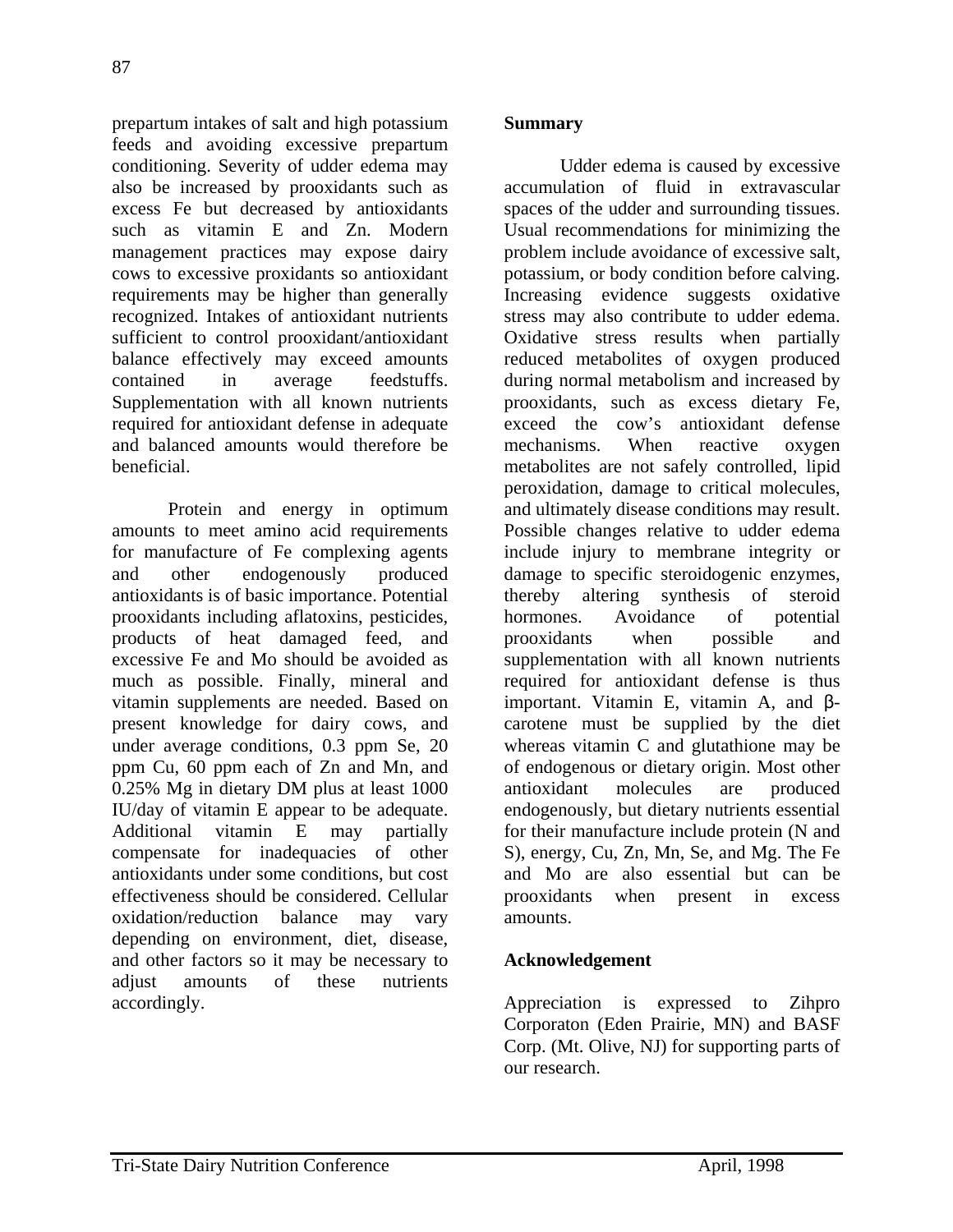### **References**

Al-Ani, F. K., and J. G. E. Vestweber. 1986. Udder edema: An updated review. Vet. Bull. 56:763.

Bhagavan, N. W. 1978. Biochemistry, 2nd ed. J. B. Lippincott Co., Philadelphia, PA.

Bray, T. M., and W. J. Bettger. 1990. The physiological role of zinc as an antioxidant. Free Radical Biol. Med. 8:281

Casey, M. L., P. C. MacDonald, and E. R. Simpson. 1985. Endocrinological changes of pregnancy. Textbook of Endocrinology. 7th ed. J. D. Wilson and D. W. Foster, eds. W. B. Saunders Co., Philadelphia, PA.

Emery, T. F. 1991. Iron and Your Health: Facts and Fallacies. CRC Press, Inc. Boston, MA.

Emery, R. S., H. D. Hafs, D. Armstrong, and W. W. Snyder. 1969. Prepartum grain feeding effects on milk production, mammary edema, and incidence of diseases. J. Dairy Sci. 52:345-351.

Fletcher, R. H., S. W. Fletcher, and E. H. Wagner. 1988. Clinical Epidemiology, 2nd ed. Williams and Wilkins, Baltimore, MD.

Glazer, A. N. 1988. Fluorescence-based assay for reactive oxygen species: A protective role for creatinin. FASEB J. 2:2487.

Gröhn, Y. T., H. N. Erb, C. E. McCulloch, and H. S. Salmoniemi. 1989. Epidemiology of metabolic disorders in dairy cattle: Association among host characteristics, disease, and production. J. Dairy Sci. 72:1876.

Gutteridge, J. M. C., and B. Halliwell. 1994. Antioxidants in Nutrition, Health, and Disease. Oxford University Press, Oxford, UK.

Gutteridge, J. M. C., and G. J. Quinlan. 1993. Antioxidant protection against organic and inorganic oxygen radicals by normal human plasma: The important primary role for iron binding and iron oxidizing proteins. Biochem. Biophys. Acta. 1156:144.

Harrison, J. P., D. D. Hancock, and H. R. Conrad. 1984. Vitamin E and selenium for reproduction of the dairy cow. J. Dairy Sci. 67:123.

Hidiroglou, M. 1989. Mammary transfer of vitamin E in dairy cows. J. Dairy Sci.  $72:1067$ .

Larson, L. B., and R. L. Hayes. 1958. An explanation for bovine parturient edema and treatment with blood protein replacements. J. Dairy Sci. 41:995.

Larson, L. B., and K. A. Kendall. 1957. Changes in specific blood serum protein levels associated with parturition in the bovine. J. Dairy Sci. 40:659.

Levine, S. A., and P. M. Kidd. 1985. Antioxidant Adaptation. Its Role in Free Radical Pathology. Biocurrents Div., Allergy Research Group, San Leandro, CA.

Machlin, L. J., and A. Bendich. 1987. Free radical tissue damage: protective role of antioxidant nutrients. FASEB J. 1:441.

Madsen, F. C., R. E. Romplala, and J. K. Miller. 1990. Effect of disease on the metabolism of essential trace elements: A role for dietary coordination complexes. Feed Manage. 41:20.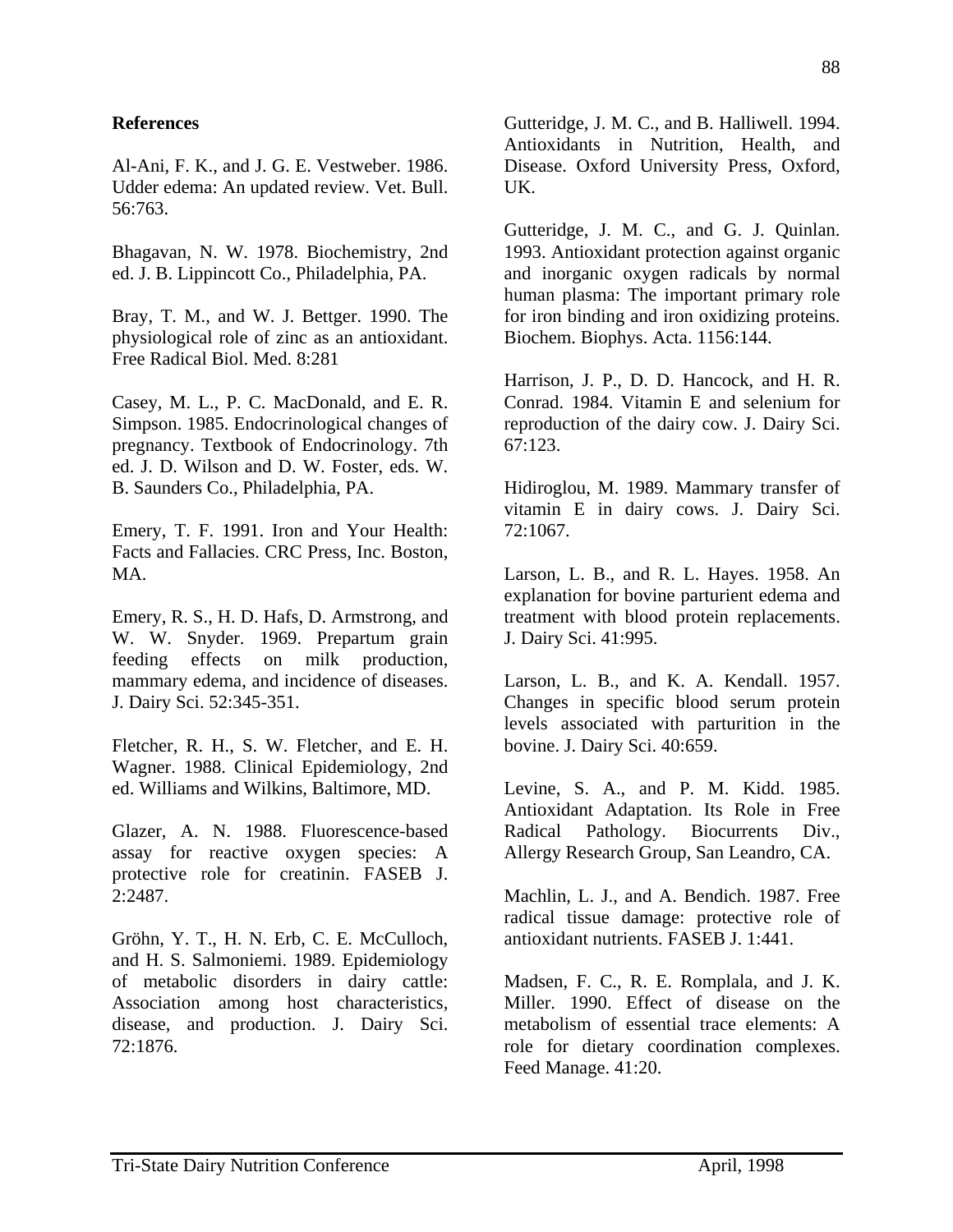89

Malven, P. V., R. E. Erb, M. F. D'Amico, T. S. Stewart, and B. P. Chew. 1983. Factors associated with edema of the mammary gland in primigravid heifers. J. Dairy Sci. 66:246.

Miller, J. K., E. Brzezinska-Slebodzinska, and F. C. Madsen. 1993. Oxidative stress, antioxidants, and animal function. J. Dairy Sci. 76:2812.

Miller, J. K., F. C. Madsen, R. A. Holwerda, and M. H. Campbell. 1996. Can zinc protect periparturient dairy cattle against excessive dietary iron? Feedstuffs 68(20):12.

Mobarhan, S. 1988. The role of albumin in nutritional support. J. Am. Col. Nutr. 7:445.

Mueller, F. J., J. K. Miller, N. Ramsey, R. C. DeLost, and F. C. Madsen. 1989. Reduced udder edema in heifers fed vitamin E prepartum. J. Dairy Sci. 72:2211. (Abstr)

Oteiza, P. I., K. L. Olin, C. G. Fraga, and K. L. Keen. 1995. Zinc deficiency causes oxidative damage to proteins, lipids and DNA in rat testes. J. Nutr. 125:823.

Pitzen, D. 1993. The trouble with iron. Feed Mgt. 44(6):9.

Sanders, D. E., and J. A. Sanders. 1981. Chronic udder edema in dairy cows. J. Am. Vet. Med. Assoc. 178:1273.

Seykora, A. J., and B. T. McDaniel. 1986. Genetics statistics and relationships of teat and udder traits, somatic cell counts, and milk production. J. Dairy Sci. 69:2395.

Simpson, P. J., J. C. Fantone, and B. R. Lucchesi. 1987. Myocardial ischemia and reperfusion injury: Oxygen radicals and the role of the neutrophil. In: Oxygen Radicals and Tissue Injury. B. Halliwell, ed. Proc. Brook Lodge Symp., Augusta, MI.

Smith, K. L., J. H. Harrison, D. D. Hancock, D. A. Todhunter, and H. R. Conrad. 1984. Effect of vitamin E and selenium supplementation on incidence of clinical mastitis and duration of clinical symptoms. J. Dairy Sci. 67:1293.

Staats, D. A., D. P. Lohr, and H. D. Colby. 1988. Effects of tocopherol depletion on the regional differences in adrenal microsomal lipid peroxidation and steroid metabolism. Endocrinology 123:975.

Starling, E. H. 1896. On the absorption of fluids from the connective tissue space. J. Physiol. 19:312.

Staub, N. C. 1978. Pulmonary edema, physiological approaches to management. Chest. 74:31.

Takayanagi, R., K. I. Kato, and H. Ibayashi. 1986. Relative inactivation of steroidogenic enzyme activities of in vitro vitamin Edepleted human adrenal microsomes by lipid peroxidation. Endocrinology 119:464.

Vestweber, J. G. E., and F. K. Al-Ani. 1983. Udder edema in cattle. Compend. Contin. Educ. Pract. Vet. 5:85.

Vestweber, J. G. E., and F. K. Al-Ani. 1984. Udder edema: Biochemical studies in Holstein cattle. Cornell Vet. 74:366.

Vestweber, J. G. E., and Al-Ani. 1985. Venous blood pressure relative to the development of bovine udder edema. Am. J. Vet. Res. 46:157.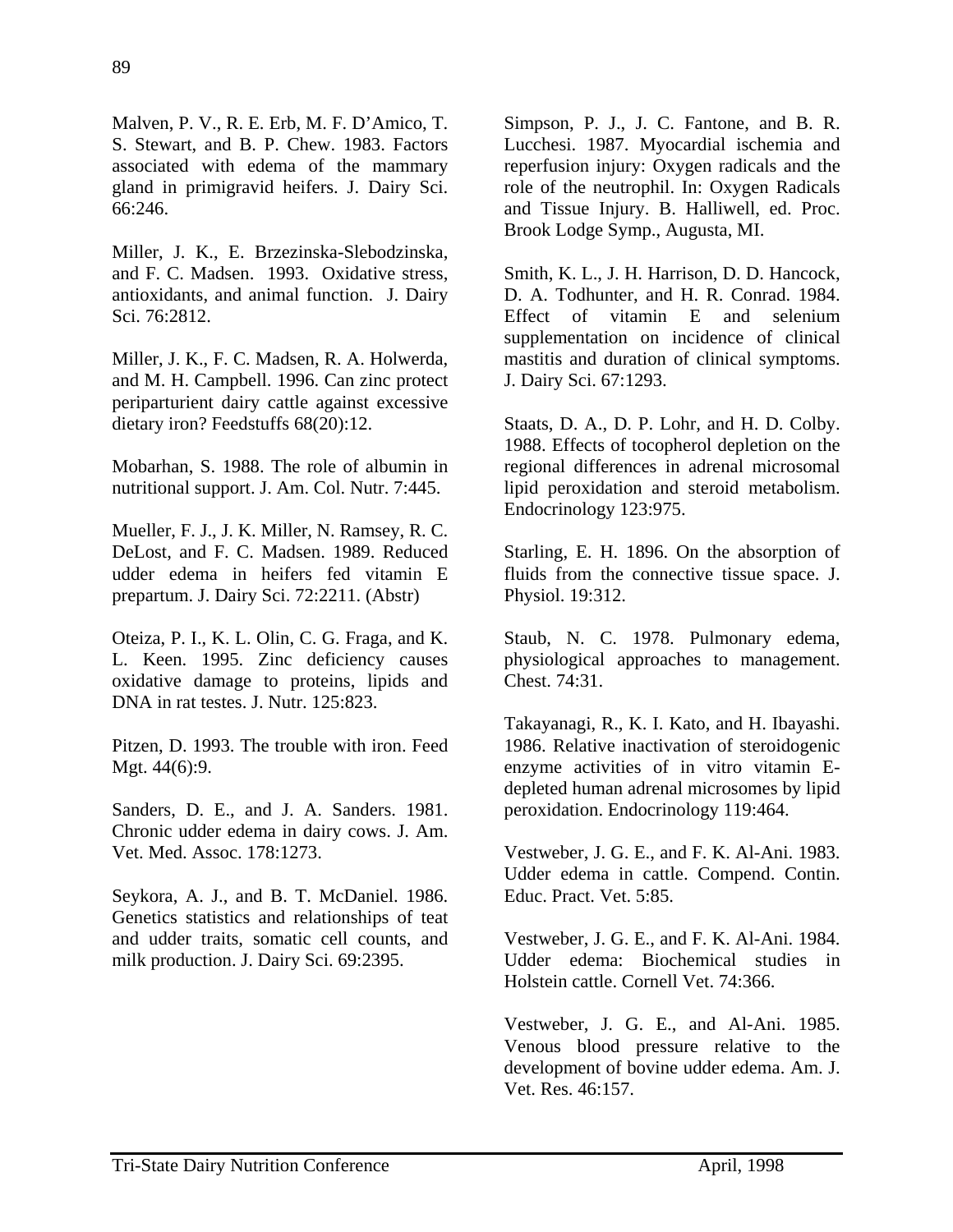Wagner, D. D. M., G. W. Burton, K. U. Ingold, L. R. C. Barclay, and S. J. Lake. 1987. The relative contributions of vitamin E, urate, ascorbate and proteins to the total peroxyl radical trapping antioxidant activity of human blood plasma. Biochem. Biophys. Acta 924:408.

Weiss, W. P., J. S. Hogan, D. A. Todhunter, and K. L. Smith. 1997. Effect of vitamin E supplementation in diets with a low concentration of selenium on mammary gland health of dairy cows. J. Dairy Sci. 80:1728.

Yanase, T., E. R. Simpson, and M. R. Waterman. 1991. 17  $\alpha$ -Hydroxylase/17,20lyase deficiency: From clinical investigation to molecular definition. Endocrinol. Rev. 12:91.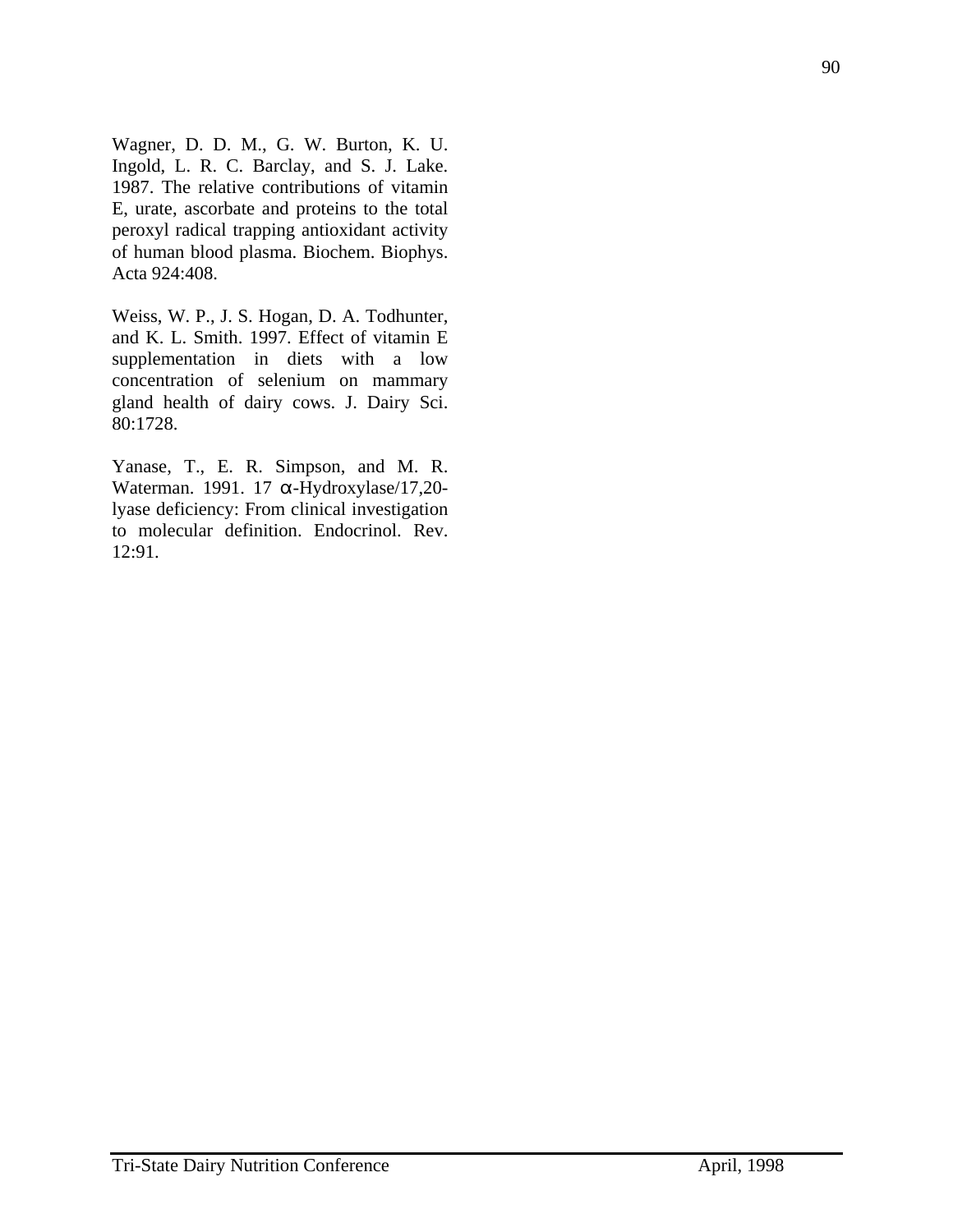|                  | Udder shrink |           |       | Milk yield |           |       |
|------------------|--------------|-----------|-------|------------|-----------|-------|
| Day <sup>1</sup> | Control      | Vitamin E | P > F | Control    | Vitamin E | P > F |
|                  |              |           |       |            |           |       |
| $\mathbf{1}$     | 14.7         | 22.9      | 0.10  | 3.6        | 6.9       | 0.02  |
| $\overline{2}$   | 19.0         | 24.5      | 0.16  | 4.7        | 8.4       | 0.01  |
| 3                | 16.0         | 24.4      | 0.02  | 6.0        | 8.2       | 0.01  |
| $\tau$           | 24.4         | 26.6      | 0.57  | 7.8        | 9.7       | 0.10  |
| 14               | 38.4         | 39.2      | 0.86  | 10.3       | 12.3      | 0.08  |

Table 1. Milk yield at PM milking and decrease in udder floor area after milking in heifers supplemented or unsupplemented prepartum with vitamin E (Mueller et al., 1989).

<sup>1</sup>Day plus 1 equals day of lactation.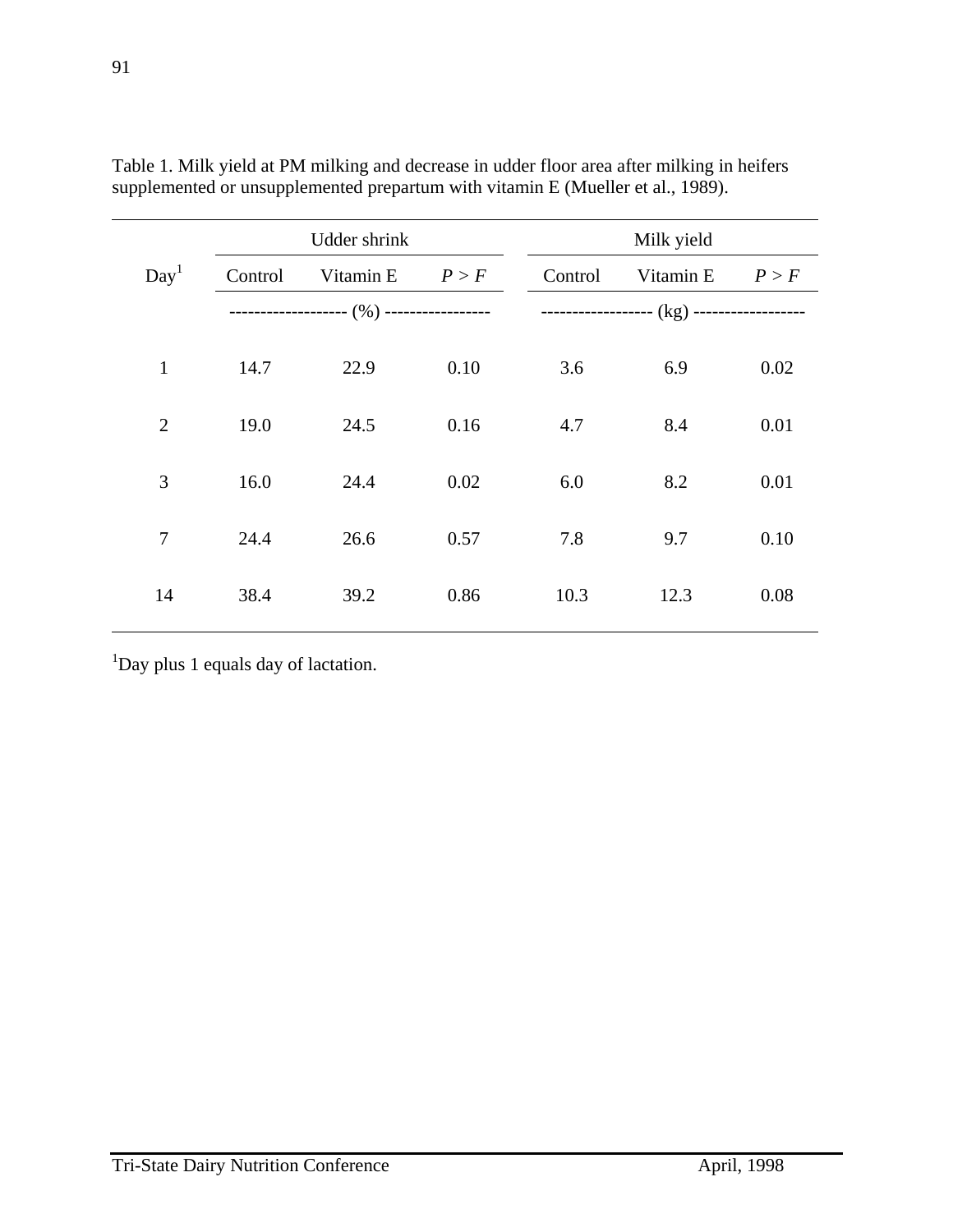|                         | Udder edema |            |       |
|-------------------------|-------------|------------|-------|
|                         | No          | <b>Yes</b> | P > F |
| Number of heifers       | 26          | 14         |       |
| Total protein $(g/dl)$  | 6.58        | 6.11       | 0.001 |
| Total globulin $(g/dl)$ | 3.20        | 3.03       | 0.03  |

Table 2. Total protein and total globulin in serum of heifers with (score  $\geq$  1.0) or without (score < 1.0) udder edema (Mueller et al., 1989).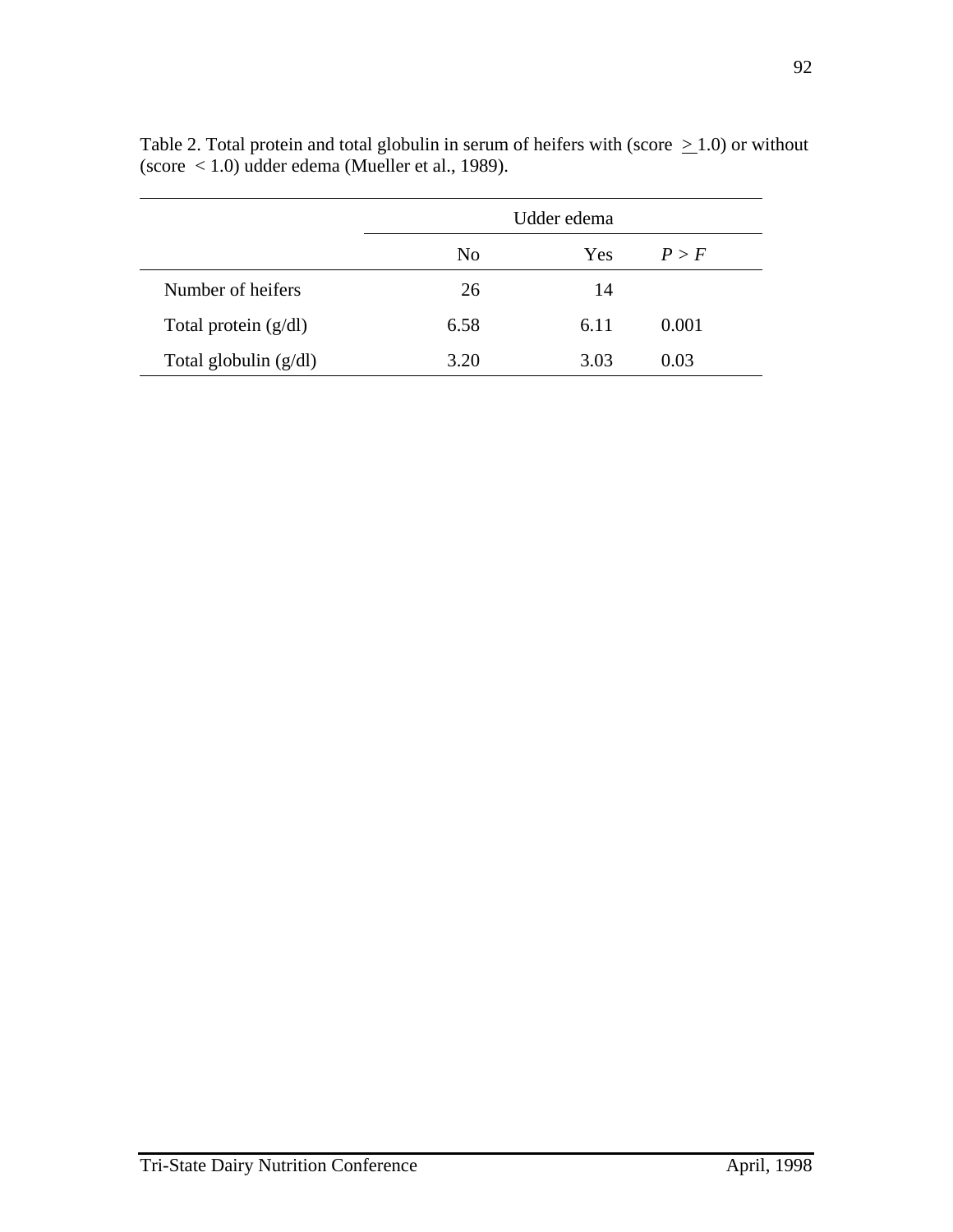|                        | Plasma<br>antioxidants | Udder<br>edema |
|------------------------|------------------------|----------------|
| Udder edema            | $0.21^{b}$             |                |
| Corticosterone $(C)^c$ | 1.12                   | 2.14           |
| Estradiol $(E_2)^d$    | 1.11                   | 0.42           |
| Progesterone $(P_4)^c$ | 1.20                   | 1.37           |
| $C/E_2$ ratio          | $0.16^{b}$             | $3.89^{b}$     |
| $C/P4$ ratio           | 0.64                   | 1.62           |

Table 3. Odds ratios<sup>a</sup> describing relationships among steroid hormones and udder edema in periparturient heifers (J.K. Miller, Univ. of Tennessee; Unpublished).

<sup>a</sup>If statistically significant, the relationship denoted by an odds ratio is positive if  $>1.0$  and negative if  $<1.0$ .<br><sup>*b*</sup>P  $< 0.05$ .

 $\degree$ Synthesized independently of 17 $\alpha$ -hydroxylase or 17,20 lyase.  $d$ Synthesis dependent on 17 $\alpha$ -hydroxylase and 17,20 lyase.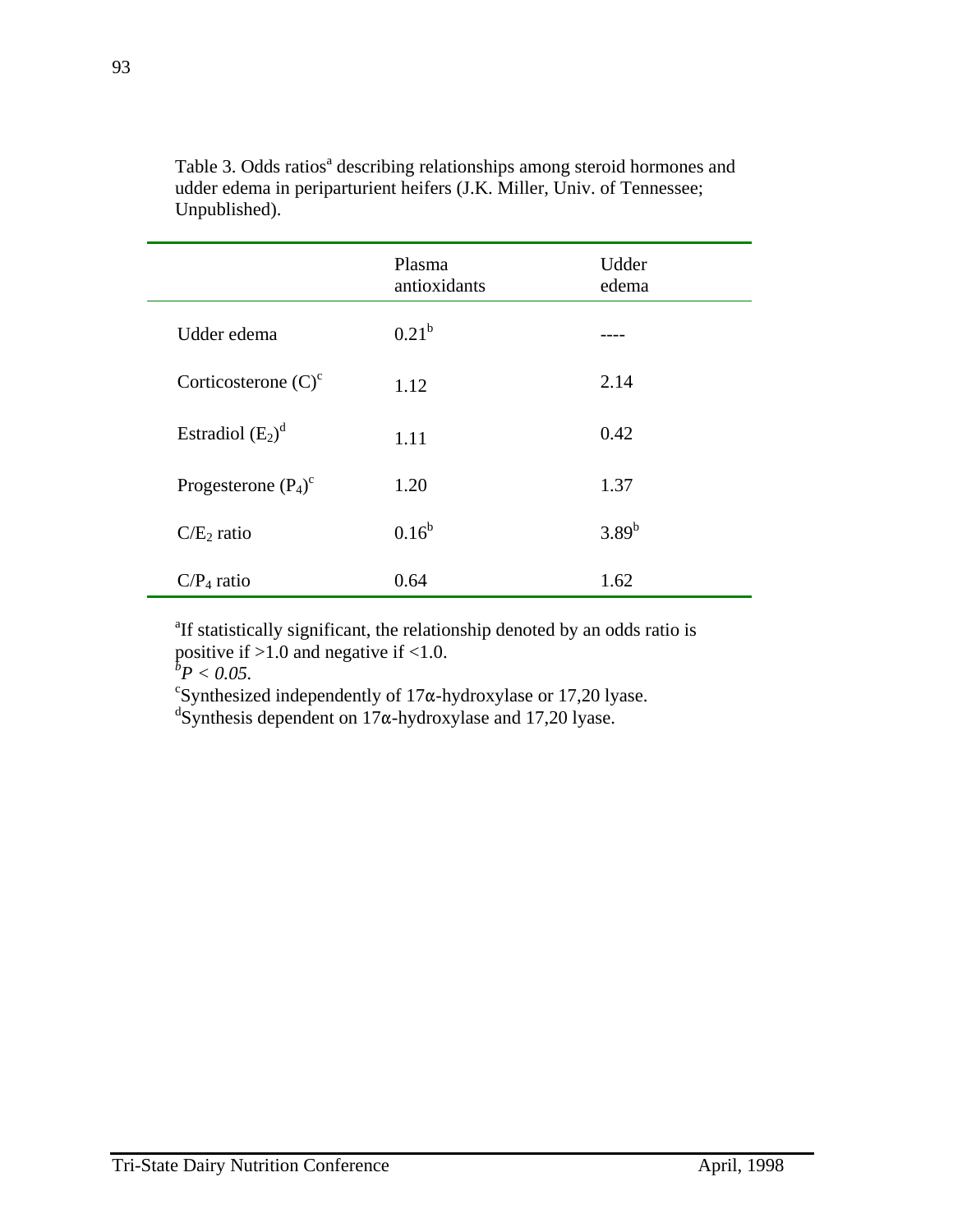



Figure 1. Measurement of udder floor area. The four spots at A, B, C, and D represent spots resulting from lightly touching paper to wet teat ends.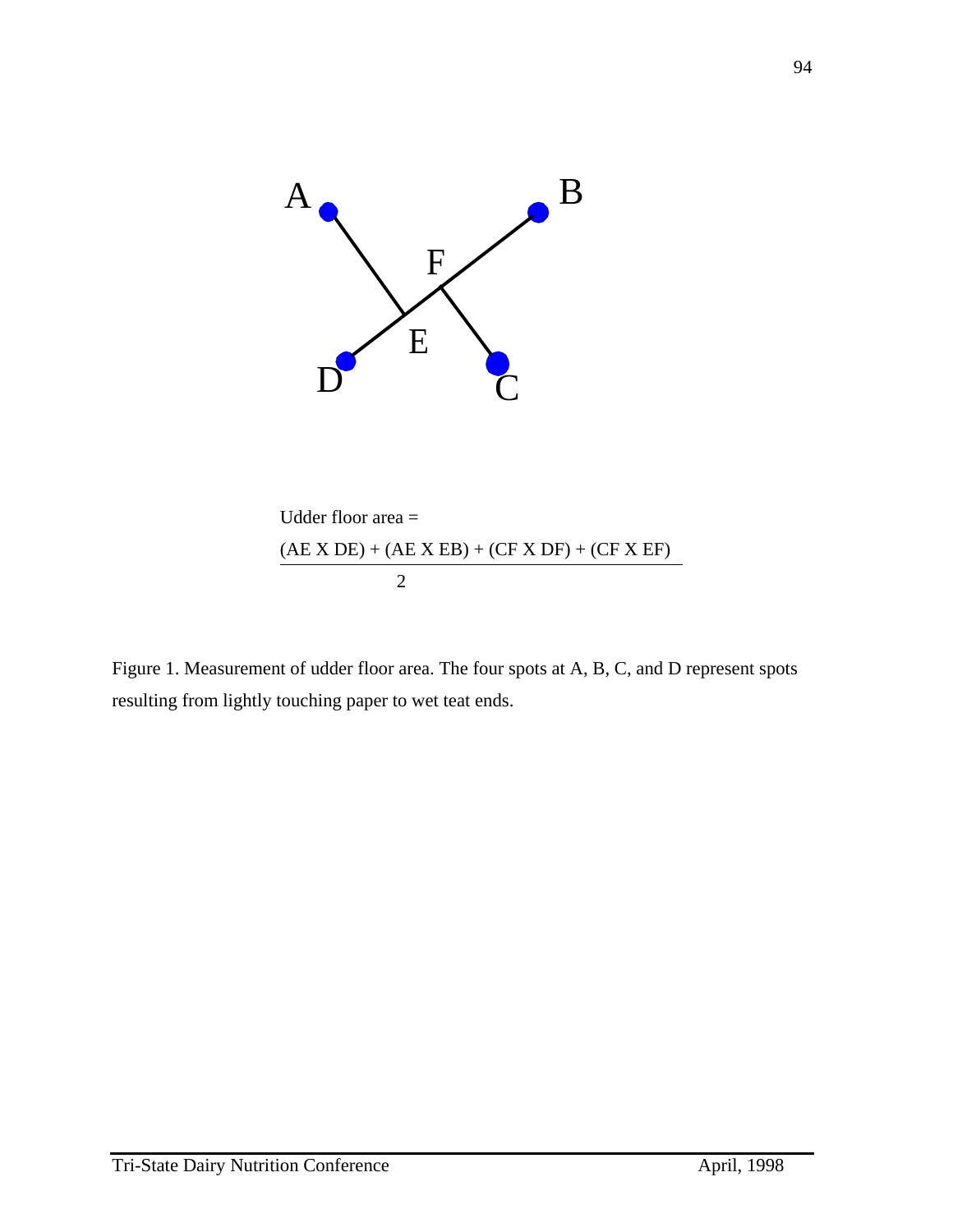

Figure 2. Odds ratios (\**P < .05*) describing relationships among udder edema, intakes of Fe, Zn, and vitamin E, plasma  $\alpha$ -tocopherol, and unsaturated iron-binding capacity (UIBC) in periparturient dairy heifers (J.K. Miller, Univ. of Tennessee; unpublished).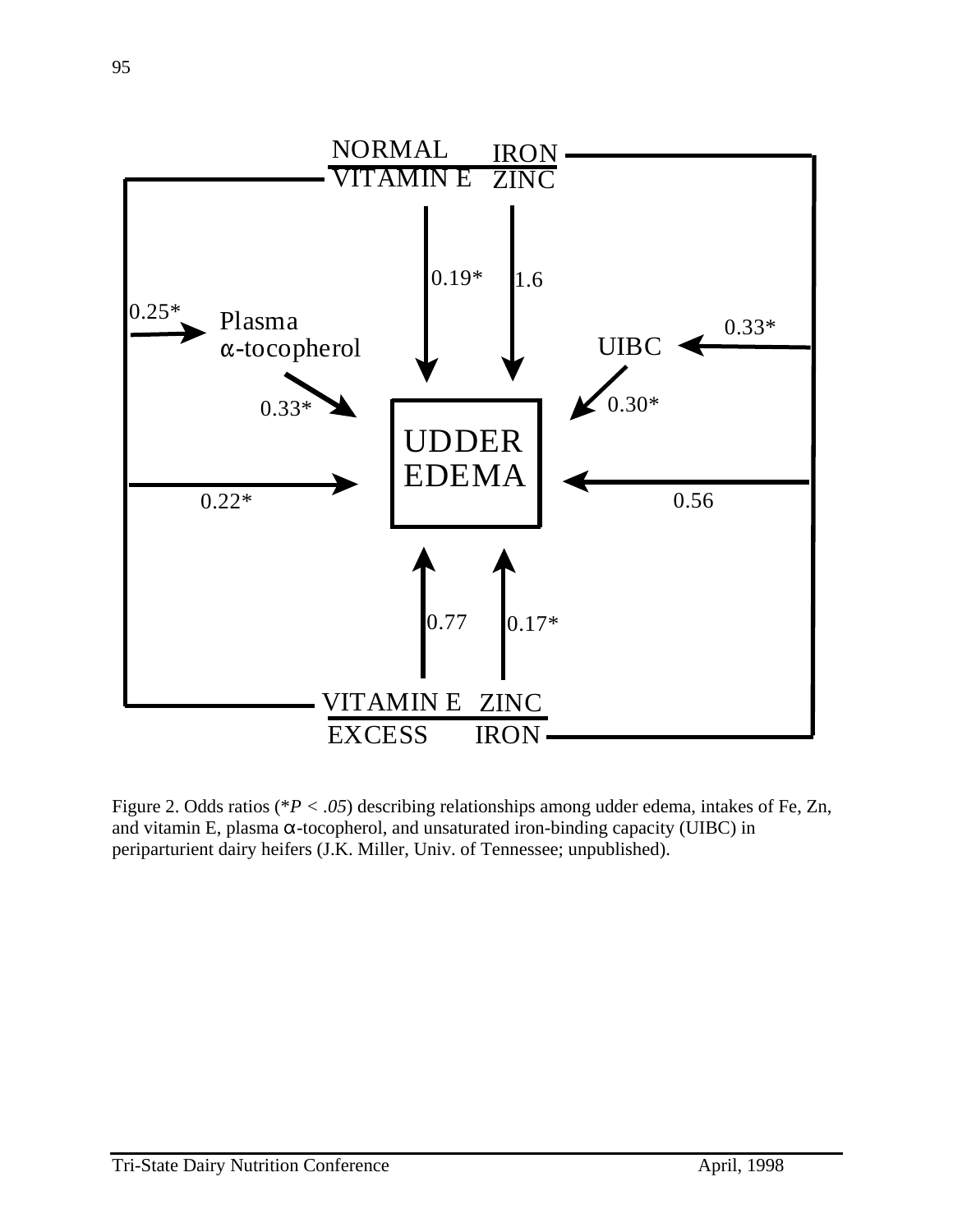96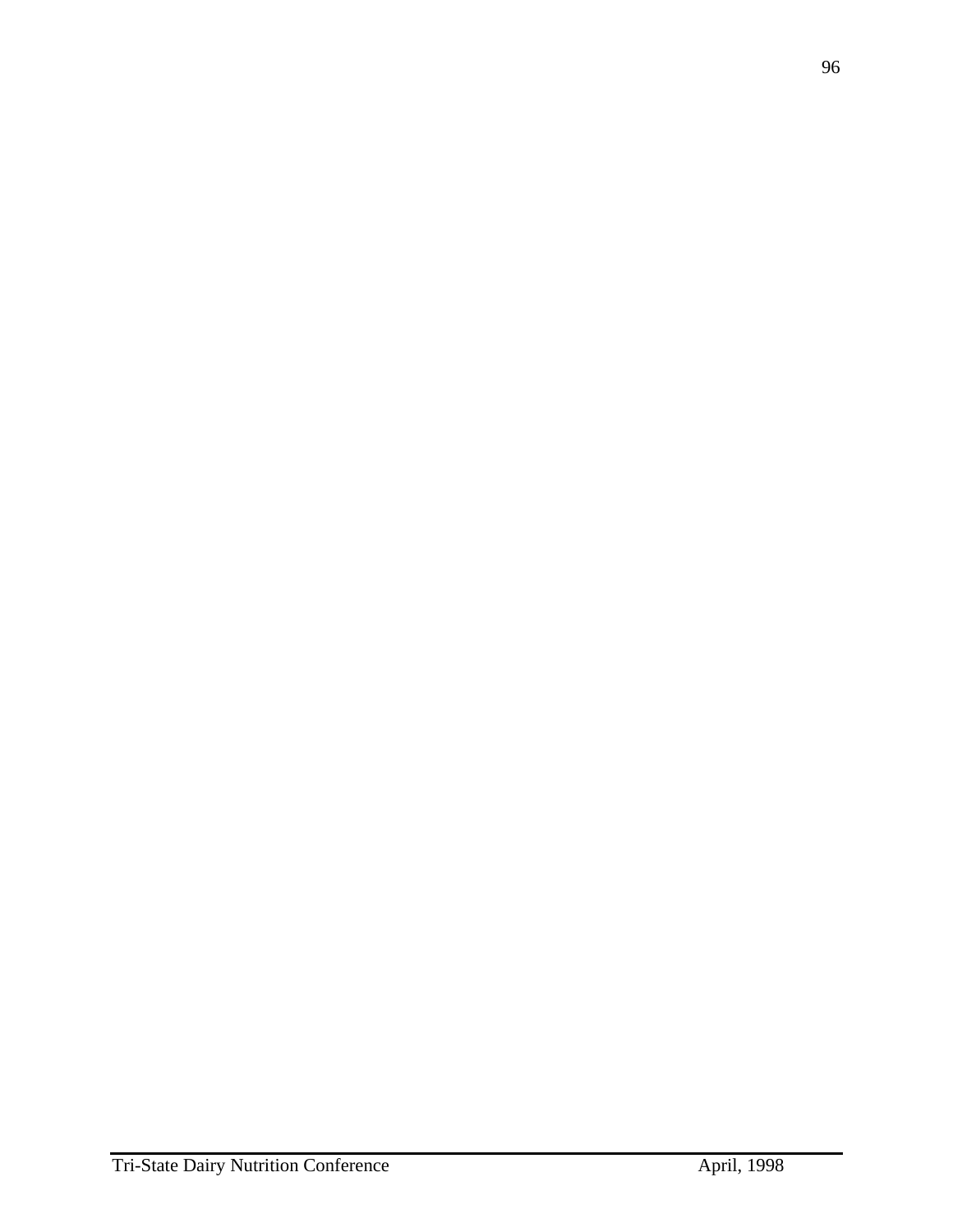### **Dry Matter Intake of Dairy Cattle: Prediction, Performance and Profit**

*Dwight K. Roseler 1* Animal Nutrition Division Mark II Production Livestock & Animal Nutrition Countrymark Cooperative

#### **Introduction**

 Feed intake is a fundamental aspect of nutrition since it sets the input of all nutrients, thus determining animal performance and farm profit. Improved milk yield of high producing dairy cows is limited primarily by the intake of energy. Elevated energy intake can only occur through increases in feed intake or substitution with high energy feedstuffs. The complexity of factors which control feed intake make it difficult to easily identify feed intake limits. However, certain feed, animal, management, and environmental factors are known to restrict intake, and understanding these factors will assist the on-farm nutritionist with opportunities to improve intake. Dairy cows will eat to physical fill or energy demand, which ever is first limiting. An understanding of the factors affecting feed intake make ration formulation, problem diagnosis, and profit projections more precise. Accurate measurement or prediction of feed intake for dairy cows is essential for the formulation of balanced economical diets, diagnosis of production losses, and projections of performance. Improved intake prediction equations which account for milk production, body weight (**BW**), ambient temperature, days in milk, pregnancy, and body weight change are available that

enhance the prediction of feed intake for lactating dairy cows. The purpose of this paper is to review the factors that effect dry matter intake (**DMI**) and quantify the association with DMI prediction. A systematic method to diagnose and resolve DMI problems on a dairy farm is presented.

#### **Feed Intake Prediction**

 Prediction equations for DMI of lactating dairy cows have been derived mostly by regression techniques applied to historical data. Common DMI prediction equations utilize BW and fat-corrected milk as variables in the prediction equations (Table 1; Fox et. al., 1992; Kertz et.al., 1991; NRC, 1989; VandeHaar et al, 1992). Body weight change, milk protein yield, dietary fat content, ambient temperature, and early lactation lag have been utilized in other equations to improve DMI prediction (Table 1; Roseler et al., 1997b; Weiss 1991). A modified NRC (1989) equation (Table 1) was identified to have good prediction precision when tested against research data (Roseler et. al., 1997a). However, early lactation DMI was overpredicted by this equation and underpredicted for cows in late lactation. A set of parity sensitive equations (Table 1; Equations 6 to 9) were developed which improved the prediction of DMI for high producing Holstein dairy cows fed

 $\overline{a}$ 

<sup>&</sup>lt;sup>1</sup> Contact at: Mark II PLAN, 950 N. Meridian St., Indianapolis, IN 46204; 800-562-2622; FAX (330)264-5968, email: roseler@countrymark.com.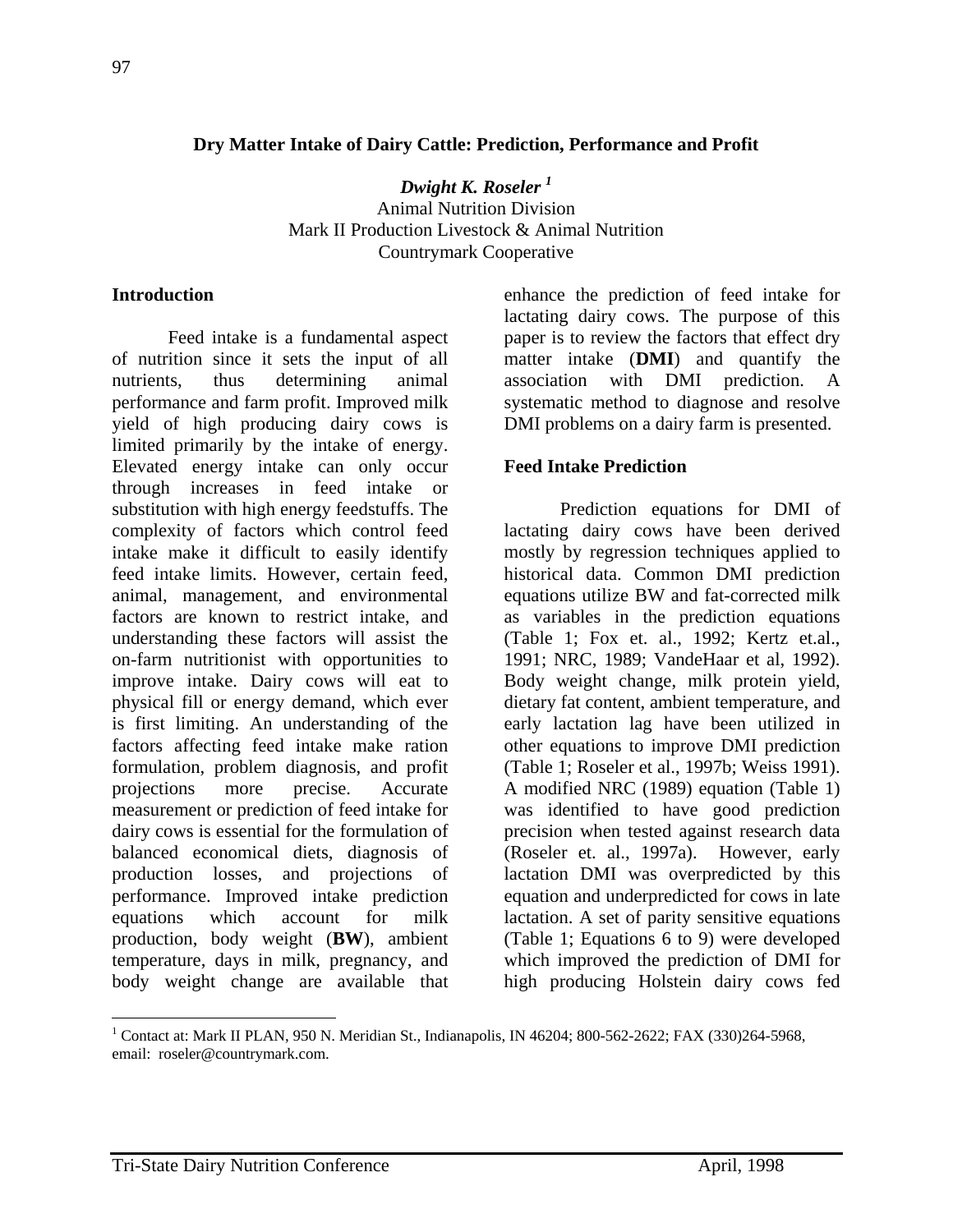energy dense rations (Roseler et al., 1997b). Equations 8 and 9 (Table 1) are easily applied at the farm since the inputs can be easily measured. These equations utilize a combination of calving BW, parity, total milk protein yield, and days in milk to predict DMI for a group of 30 or more same parity cows. These equations have been shown to be more robust and improve DMI prediction of high producing Holstein cows (Fuentes-Pila et al, 1996).

## **Feed Intake Prediction Precision**

 Accuracy of DMI prediction is very important in ration formulation. Equations 6 and 7 (Table 1) predicted within 3 to 8% of actual DMI for same parity high producing cows (Roseler et al., 1997b). The DMI prediction was within 1 to 2 lb of actual DMI for equations 8 and 9 (Table 1) when applied to a large New York commercial dairy farm where cows were grouped by parity (Figure 1). Actual on-farm DMI was measured in each group on two consecutive days each month for 12 months. Prediction precision was highest for mid and late lactation cows under thermal neutral conditions (Figure 1). The modified NRC equation (Equation 1, Table 1) had a systematic underprediction of DMI for the same group of cows (Figure 1).

 A DMI equation that underpredicts actual DMI provides rations with excessive nutrient content and elevated costs. A DMI equation that overpredicts actual DMI provides rations that are nutrient deficient, resulting in reduced performance. The economic losses are high, whether from elevated feed costs or reduced performance, of imprecise DMI in the formulation of dairy rations. Therefore, the value of knowing DMI, whether predicted by equation or actually measured, is important economically. A four or eight percent under

estimation of DMI on a group of 100 cows can cost from \$420 to \$510 per month on a 80 lb/day milk production level (Table 2). Under estimation results in losses from excess nutrient fortification. A four or eight percent over estimation of DMI on a group of 100 cows can cost from \$390 to \$1500 per month on a 80 lb/day milk production level (Table 2). The cost associated with over prediction of DMI is the potential loss in milk production. It is less costly to slightly under estimate DMI than over estimate DMI (Yungblut et al., 1981). This is especially critical for early lactation cows where reduced nutrient content will reduce total lactation yield.

# **Feed Intake Control**

 Feed intake in lactating dairy cows is controlled by the brain. A dairy cow's daily DMI is determined by meal frequency and amount consumed per meal. A host of sensory, hormonal, physical, and metabolic feedback stimuli to the brain determine the total daily DMI. A typical dairy cow will consume nine to twelve meals per day. A cow stops eating each meal through satiety signals to the brain. High producing dairy cows eat the same number of meals as lower producing cows, but the amount per meal is larger (Dado and Allen, 1995). Dairy cows spend about 5.5 hours/day eating ten meals, 8 hours/day ruminating, and 10.5 hours/day resting and other activities (Dado and Allen, 1995). Management or feeding activities that encourage an additional meal within the day or lengthens each meal will enhance DMI and performance.

# *Long term control*

 Although daily DMI is determined by meal size and frequency, it is also modified by long term feedback signals to the brain. Long term feed back signals that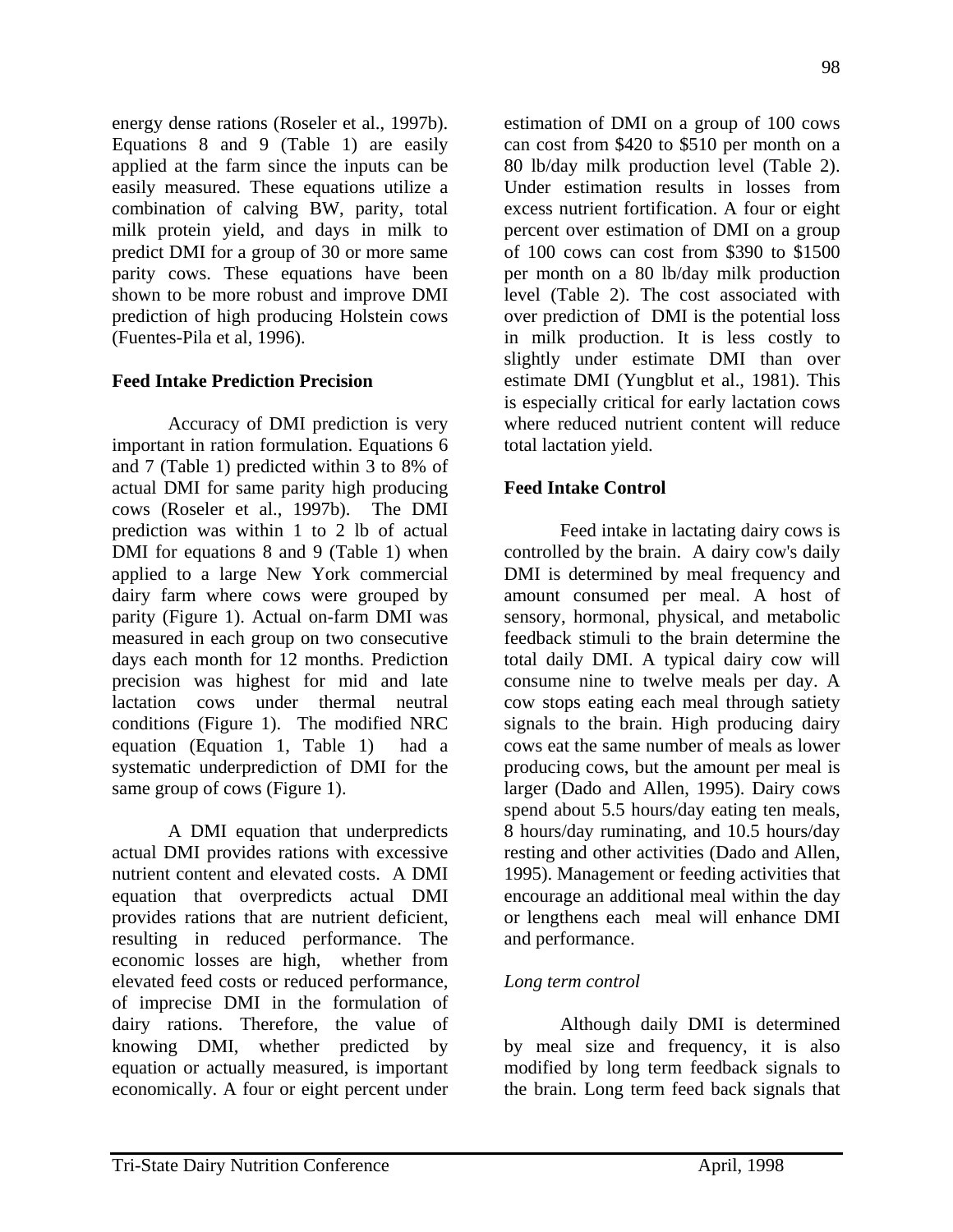reduce DMI include excessive body condition (fat) score, physical fill restrictions (feed induced/pregnancy/internal fat), high environmental temperature, and ration energy density (Figure 6). These factors can be managed on most farms to assist in maximizing DMI, although several weeks or months may be required to adjust high body condition.

 Cows will stop eating because they have met their energy requirements or have met a physical fill limit. Conrad et al. (1964) determined that the point at which the physical fill and energy requirement controls were determined in dairy cows was based upon a ration digestibility of 68%. A ration energy content above  $68\%$  digestibility ( $\sim$ .68 Mcal/lb NEL) reduced DMI but total caloric intake was constant. A ration energy content below this level reduced total intake through physical fill constraints.

# **Factors Effecting Feed Intake**

 The major factors that determine DMI and the amount of variance (relative importance) explained by each factor are milk yield (45%), feed and management (22%), BW (17%), climate (10%), and body condition score (6%) (Figure 2). The relative importance values were obtained from principal component analysis of a comprehensive database of 241 highproducing Holstein dairy cows (Roseler et al., 1997b).

# *Milk yield*

 The nutrient demand for milk production in early lactation is high. A common question is, "Does a high DMI drive milk production or does high milk production drive DMI?" A high DMI demand occurs as a result of the high nutrient demand. However, DMI in early

lactation does not increase instantly due to the high nutrient demand. Body condition loss, compensatory organ changes, hormone changes, and physical fill limits cause DMI to rise slowly to where maximum DMI occurs after peak milk yield. Peak DMI occurs at 24 weeks (168 days) and 15 weeks (105 days) for primiparous and multiparous Holstein cows, respectively (Table 3). These values are higher than suggested by NRC (1989). Cows supplemented with bST will have higher DMI and the maximum DMI week occurs later at 33 weeks (231 days) and 20 weeks (140 days) after calving for primiparous and multiparous, respectively (Table 3). Dry matter intake peaks at approximately 6 weeks (42 days) and 10 weeks (70 days) after peak fat-corrected milk for multiparous and primiparous cows (Table 3). Based upon common DMI prediction equations, DMI will change 2.5 to 3.5 lb for every 10 lb of milk production.

# *Body weight*

 The energy required to maintain a lactating dairy cow with a 10% activity allowance is calculated as 80 kcal of  $NE<sub>L</sub>$ . per kilogram of metabolic BW  $(BW^{0.75})$ . Dry matter intake prediction equations utilize a percentage of BW to represent the basal DMI to meet energy maintenance requirements. Every 100 lb of BW will elevate DMI approximately 1 to 1.5 lb. High producing Holstein cows fed energy dense diets indicate DMI will rise only 0.5 lb/100 lb of BW, possibly due to physical limits of high producing cows (Roseler et. al., 1997b).

 A maximum DMI limit of 1.0% of BW in forage NDF is used to predict maximum potential fill capacity when traditional forages are fed (Mertens, 1992). A minimum forage NDF level (0.7% of BW) will ensure adequate fiber in the diet to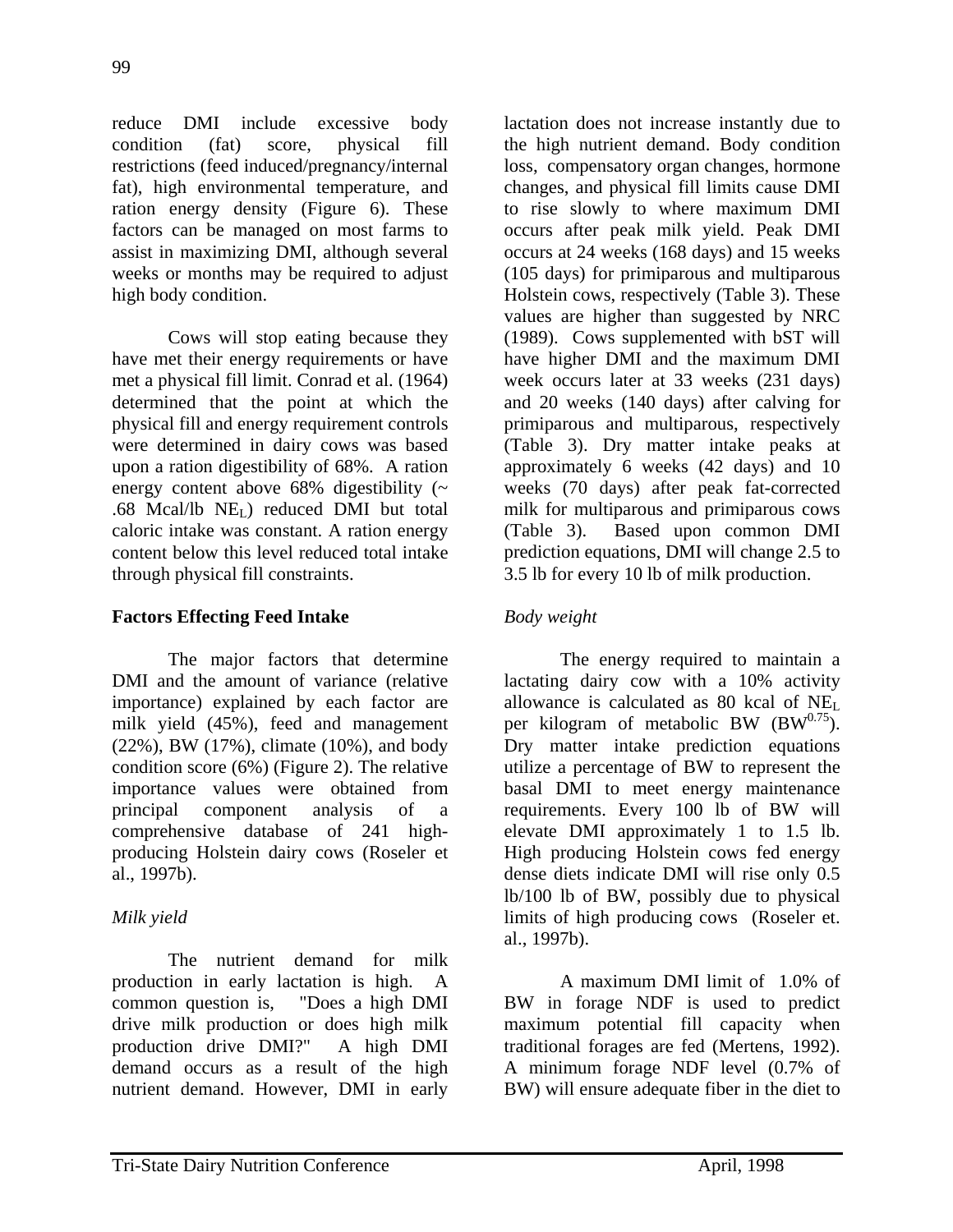prevent rumen upsets. The relationship of forage NDF to BW will be modified by particle length, breed, mature body size, and byproduct roughage feeding (Mertens, 1992).

# *Body weight change*

 Body weight change is the accumulative sum of tissue growth, internal organ changes, changes or shifts in body composition (fat, protein, or water), and gut fill. Feed intake will increase with increases in tissue growth and gut fill. The level of DMI change with changes in body weight (correlation) varies depending upon parity. Primiparous dairy cows have more positive increases in DMI with changes in BW than multiparous cows (Table 4). Generally, DMI will increase  $+0.7$  to  $+0.8$  pounds for every 1 lb of daily gain (Table 1; Equations 6 and 7). The DMI equation of Weiss (1991) (Table 1, Equation 3) utilizes a DMI of 2.2 lb per pound of daily gain. The Spartan equation (Table 1, Equation 5) utilizes one pound of DMI per pound of daily gain.

### *Body condition score*

Research in England (Garnsworthy and Topps, 1982) found that fat cows compared to thinner cows at parturition had a longer delay between peak milk yield and peak DMI and greater BW loss. The relationship of body condition score (**BCS**) with DMI varies with parity and stage of lactation. Mature cows have a greater decrease in DMI with higher BCS at calving than first lactation cows (Table 4; Roseler et al., 1997b). Based upon regression analysis, mature Holstein dairy cows calving with a BCS above a 3.75 would expect to have a daily depression of DMI of approximately 1.5 to 2.0% (0.7 to 0.9 lb) for each onequarter BCS above 3.75 (Roseler et.al, 1997b). Therefore, a group of cows with a

BCS of 4.5 at calving would be expected to have 2.1 to 2.7 lb (46 lb x 1.75% x 3 units) less DMI per day than cows with BCS of 3.75 or less. The BCS cutoff of 3.75 is an arbitrary delineation extrapolated from regression analysis and previous research (Garnsworthy and Topps, 1982). Obese cows will also have a slower rise in DMI (Garnsworthy and Topps, 1982). The days in milk section will describe a DMI lag to account for obese cows that have slow DMI increases in early lactation.

## *Environment*

 Effective ambient temperature is the ambient temperature modified by humidity, solar radiation, and wind. Feed intake will begin to increase when temperatures drop below 40°F and begin to decline above 75°F (NRC, 1981). A temperature humidity index chart has been developed to indicate the various stress levels of lactating dairy cows, but DMI is not quantified (Figure 3). The relationship of temperature, humidity, and night cooling to DMI in lactating dairy cows has been quantified (Table 5; Roseler et al., 1997b). Night cooling will modify the negative effects of high temperature and humidity. The intake adjustment factors in Table 5 can be applied to DMI prediction equations and will describe the long term relationship of humidity, ambient temperature, and night cooling.

 The effect of short term environmental changes are difficult to predict. Dairy cows not adapted to hot weather and exposed to short periods (1 to 3 days) of environmental heat stress will have greater losses in DMI than predicted from the values in Table 5. Beef cows require from 4 to 21 days to adapt to a thermal change (Senft and Rittenhouse, 1985), and dairy cattle would have similar adaptation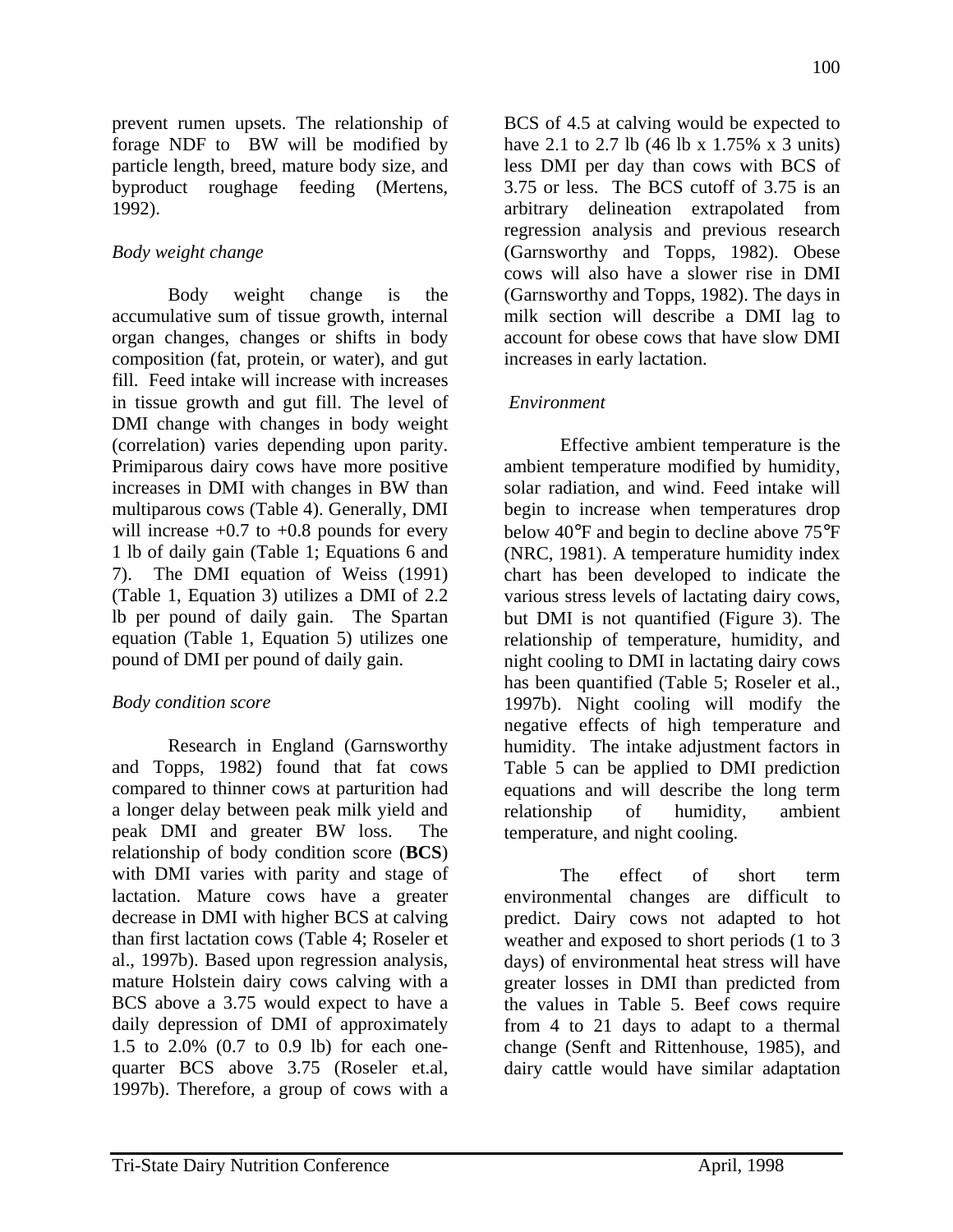times depending upon effectiveness of housing and ventilation design.

 Monthly temperatures and humidity can be used to adjust DMI. The correlation of DMI with temperature and humidity is similar for current weekly temperature and previous monthly ambient temperature (Table 6). Based upon this relationship, previous month temperature values can be used to adjust DMI for effects of environement (Table 5).

 Cold environmental temperature will increase DMI by 1 to 1.3% (Table 5). Cold temperatures have been shown to increase rate of feed passage, reduce digestibility, and increase DMI (Kennedy and Milligan, 1978; NRC, 1981). The effect of cold stress is less variable in cows housed in enclosed freestall barns. Wind exposure and wet, dirty hair coat will increase maintenance requirements, and subsequent DMI can increase up to 15% (Fox et al., 1988).

 Light intensity and hours of light can alter milk yield and DMI. Dairy cows exposed to 18 hours of light per day compared to a typical winter day of  $< 13$ hours had 4.6 lb more milk per day (Dahl et al., 1997). The longer light period induced alterations in insulin-like growth factor (IGF) hormonal status. Feed intake was the same for both light treatments in this 4 month study.

# *Days in milk*

 A systematic overprediction of DMI for cows in early lactation is characteristic of many prediction equations. The time lag between maximum daily milk output and peak DMI differs by parity (Table 3). The time from calving to peak milk will change based upon parity, cow health, management, and transition feeding. Standard lactation

adjustment factors utilize days in milk to adjust early lactation DMI (Tables 1 and 7; Equations 3, 5 to 9). An early lactation adjustment factor was developed using days in milk and time of peak milk to improve DMI prediction of post fresh cows. The time (month) of peak milk can be easily obtained from historical milk production records on the farm. If previous records are unavailable, then the second month can be utilized as the default. This default intake lag adjustment is similar to other DMI adjustment factors (Table 7) but has been shown to be more precise and robust (Fuentes-Pila et al., 1996). The adjustable lag proposed by Roseler et al. (1997) will improve DMI prediction of post fresh groups where a rapid increase in milk production (peak at week 1 to 4) or a delay in peak yield occurs (peak at week 9 to 12). A slow rise in DMI may indicate problems associated with metabolic or health problems or obese cows  $(BCS > 4.0)$  that have a slower rise in DMI.

# *Feed*

 High NDF, low energy rations will have reduced DMI through the filling effect of the diet. Conversely, low NDF, high energy rations will regulate DMI to the point of meeting energy demands. The best ration NDF will optimize DMI at the most economical inputs.

 Maximum NDF constraints are established to meet milk yield and growth requirements. The maximum NDF requirement for mid and late lactation cows is 1.1% of BW (Mertens, 1992). Early lactation mature cows (10 & 60 DIM) will have lower NDF/BW capacity (0.87% to 1.0% BW) as will first lactation cows (0.78% to 0.90%) (Mertens, 1992).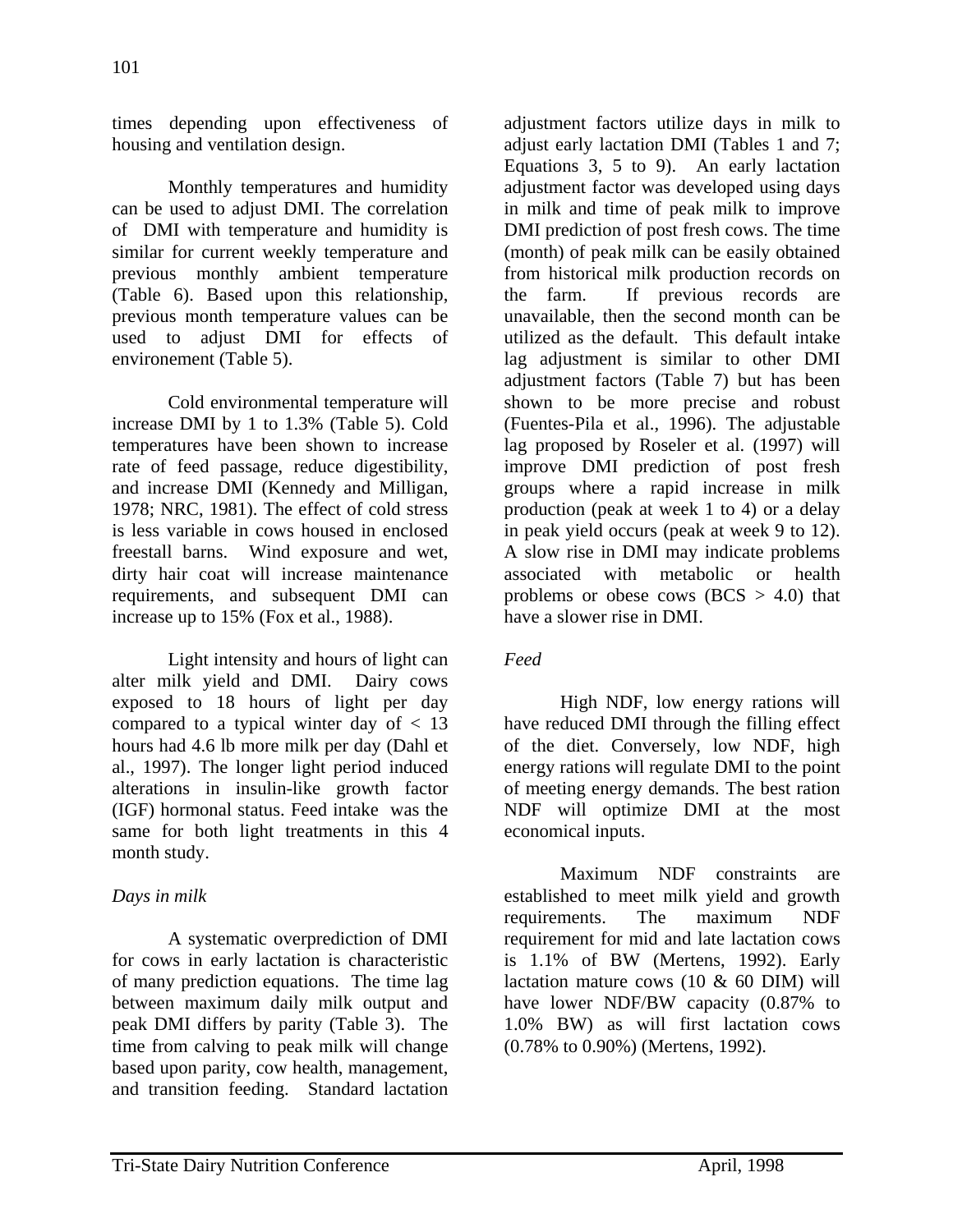Minimum NDF ration levels are used for balancing high milk production or when inexpensive grains and byproducts are available or both. Adequate levels of effective NDF (**eNDF**) are essential in dairy cattle diets for maintaining proper rumination, rumen pH, DMI, and health. To maintain adequate DMI, minimum NDF rations should contain 65% to 75% NDF from long or coarsely chopped forage, contain at least 25% total NDF, provide supplemental buffer, and contain some highfiber concentrate feedstuffs. When minimum NDF rations are fed, the on-farm nutritionist should establish a routine monitor for milk fat percentage, chewing activity, manure consistency, feed bunk refusal consistency, group DMI, and bulk tank fluctuation. Whole herd bulk tank fluctuations greater that 3 to 4 lb per cow per day calculated from a 7 day (weekly) rolling average may indicate a herd DMI problem. Mertens (1997) has proposed a system for measuring feeds and determining cow requirements for eNDF and physical effective (**peNDF**). Quantification eNDF and peNDF will assist the on-farm feed specialist in formulating minimum NDF rations to achieve optimal performance and DMI.

# *Byproducts*

The use of high fiber concentrates and byproducts with less traditional forage sources requires a formulation system that accounts for not only NDF levels but also non structural carbohydrate (**NSC**) or total rumen available carbohydrate<sup>TM</sup>. The fractional components of NDF and NSC from various byproducts, forages, and grains will have different digestion rates which can be used in various combinations to formulate rations for optimal rumen fermentation and maximum DMI. Proper rumen carbohydrate balancing maximizes rumen carbohydrate digestion, stabilizes pH,

and improves DMI. Compensatory intake gains do occur in growing beef cattle (Forbes 1986) and also occur in dairy cattle fed high forage byproduct sources. These DMI increases cannot be explained by the traditional 1.0% forage NDF limits since intake will exceed these levels. Research with forage byproducts has indicated mixed production results possibly due to diet formulation (Armentano, 1997; Harmison et al., 1997). Field observations on 10 herds (~1200 cows) in the midwest indicate production ( +6 to 8 lb milk/cow/day) and DMI advantages  $(+2 \text{ to } 3 \text{ lb/cow/day})$  to feeding high fiber byproducts when formulated properly. Several of these herds have been feeding up to 75% of the total DMI as forage substitute for over one year with no losses in health or production. Health and production losses occur when lack of effective NDF, total starch level and minerals are not balanced in byproduct diets.

# *Protein*

 Optimal levels of soluble, degradable and peptide protein in the rations of lactating dairy cows will enhance rumen fiber digestion and optimize DMI. Deficient levels of rumen available protein<sup>TM</sup> will decrease fiber digestion and reduce DMI. Excessive levels of dietary protein decreases energy efficiency through excess urea synthesis and may reduce DMI through ammonia toxicity or blood amino acid imbalances or both (Harper, 1956). Excess dietary urea may reduce DMI either through palatability or ammonia level (Oelberg, 1985). Formulation of ideal patterns (no excess and no deficiency) of duodenal amino acids for cattle may provide for improvements in DMI in dairy cattle.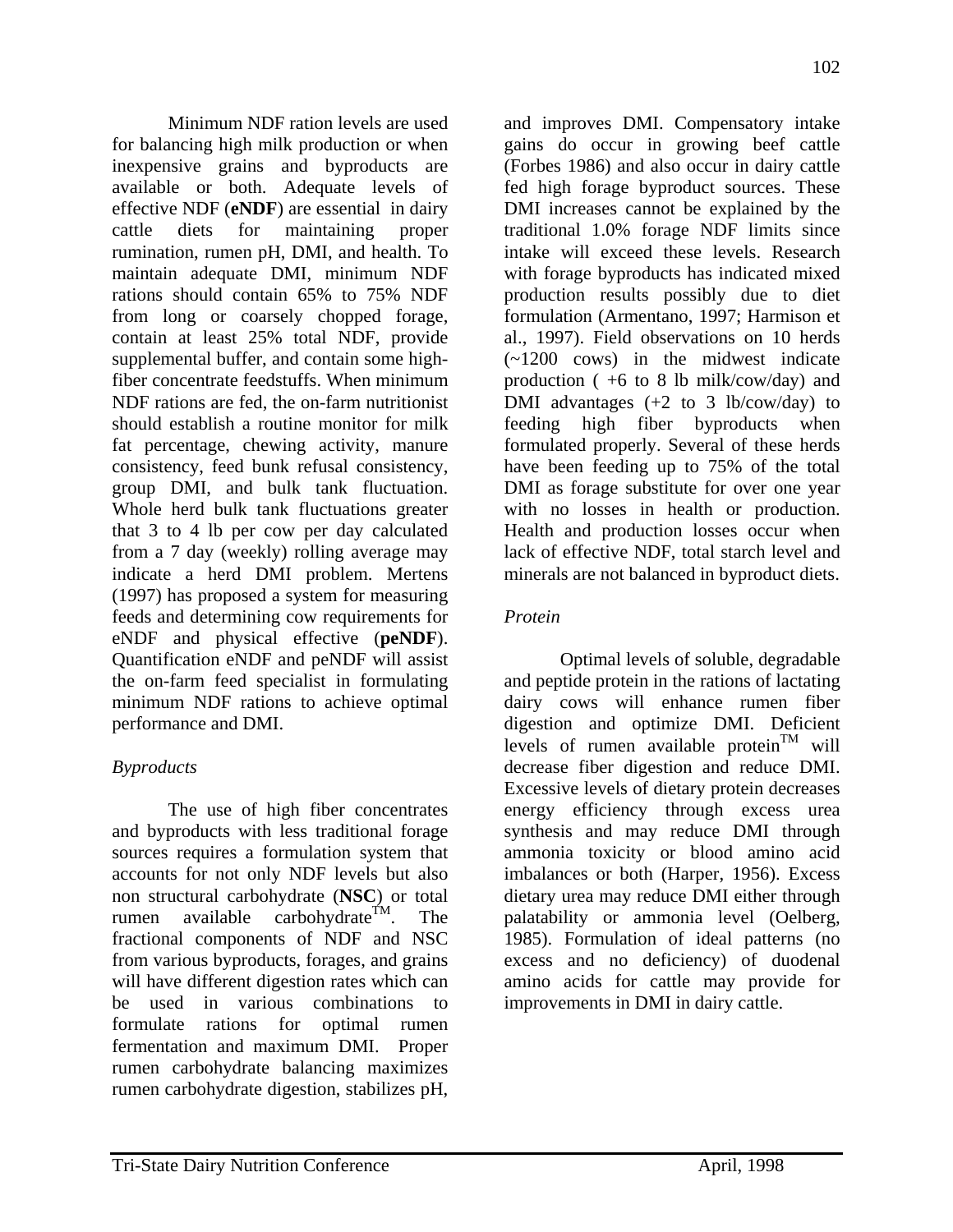# *Water*

 Water restriction whether through limited availability or poor water quality will reduce DMI. Dairy cows will consume up to 30% of the daily water requirement within the first hour after leaving the milking parlor. Each group of cows should have a minimum of 4 linear feet of water space per 20 cows and a minimum of two water tanks in two locations per group. High sulfate or sodium, or excessive hard water, can reduce water consumption and DMI (NRC, 1989). Commercial water softeners can improve water quality where minerals levels are high.

 Expected water consumption can be calculated for dairy cows using the following equations (Beede, 1992):

Total water intake  $(lb/day) = .90 x$ milk yield  $(lb/day) + 1.58$  x DMI  $(lb/day) +$ 0.11 x (sodium intake,  $g/day$ ) + 2.64 x (0) F/1.8 - 17.778, average minimum temperature)  $+35.25$ 

Drinking water intake  $(lb/day)$  = Total water intake - ration water intake

# *Fat*

 Supplemental fat feeding has indicated variable DMI responses when fed in the diets of lactating dairy cows. Stable or increased DMI with added dietary fat elevates caloric intake and is beneficial. Depressions in DMI with fat feeding are the result of altering physical fill effects of the cow or increasing total energy density of the diet. Excessive levels of unsaturated vegetable fats can lead to reduced fiber digestion, reduced microbial protein, reduced foregut stasis and reduced DMI (Pantoja et al., 1996; Smith et al., 1993). Rumen protected fats fed to high producing

cows have shown no change in DMI (Macleod et al., 1977) or reduced DMI (Chouinard et al., 1997). Rumen protected fats will not reduce DMI as a result of altered rumen fiber digestion since they are inactive in the rumen.

# *Minerals*

 Sulfur levels in excess of 0.35% of dietary DM can reduce DMI (NRC, 1989). Water containing high sulfate levels can reduce DMI through reducing total water consumption. High silica, dirt, or ash consumption can reduce intake through reducing feed passage rate and decreasing physical fill capacity.

# *Silage*

 Total ration moisture concentration above 50% will reduce intake (Chase, 1979). The mechanism for this reduction has been attributed to water based compounds which reduce palatability. High moisture silages are prone to clostridial fermentation which will contain silage amines, putrescene, butyric acid, and ammonia. Water added to a total mixed ration (**TMR)** just prior to feeding reduced DMI as a result of reduced palatability and increased sorting (Lahr et al., 1983). No depression in DMI was observed in a TMR of up to 65% moisture when the water was added to the concentrate portion of the TMR 24 hours prior to feeding (Robinson et. al., 1990).

### *Additives*

 Molasses products may enhance poor quality feedstuffs and improve DMI. When cows were provided a choice of a 1.5% sugar added TMR (treated) or nontreated TMR, they preferred the treated, but when cows were fed without sugar, DMI was not different (Murphy et al., 1997). Yeasts,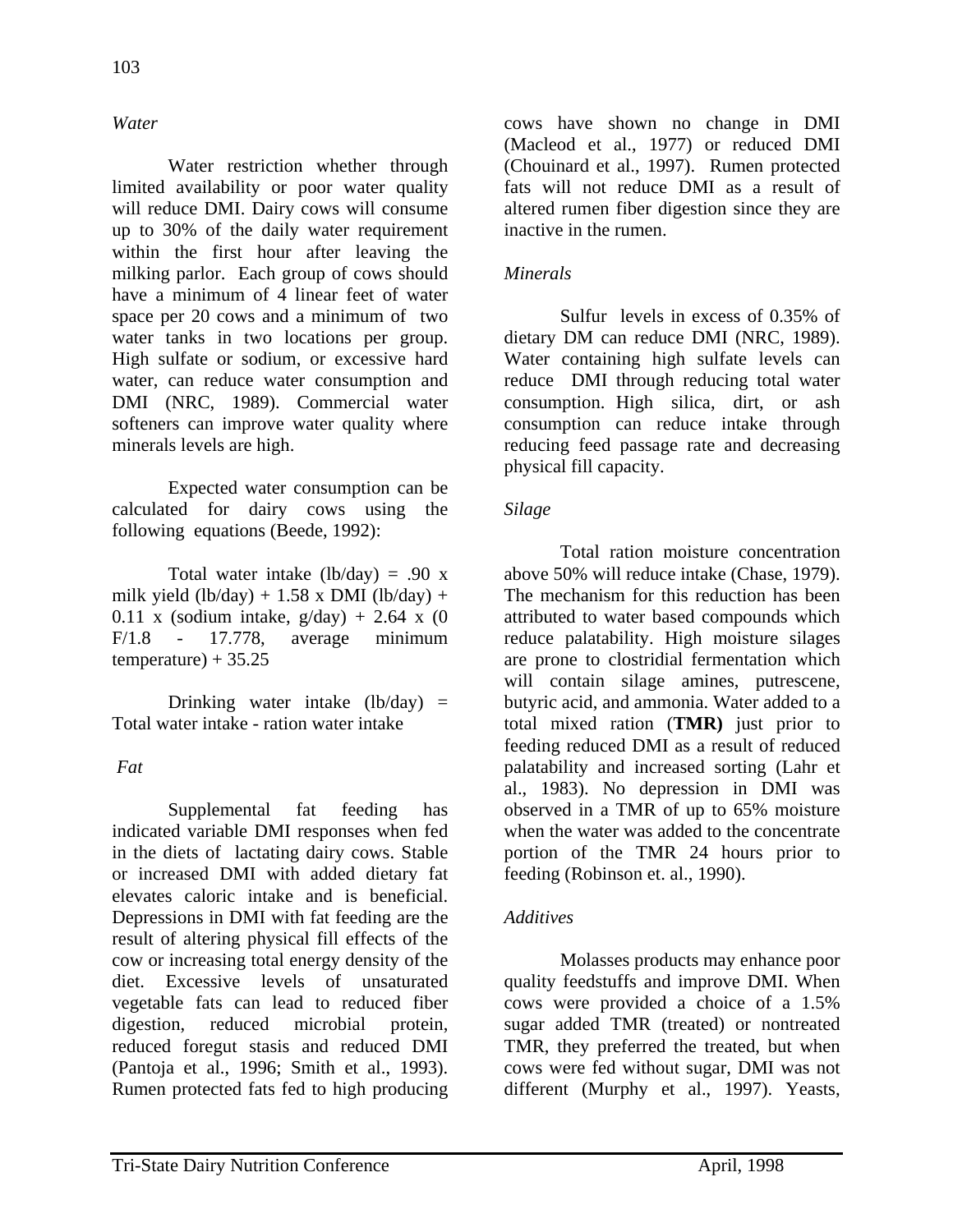probiotics, and microbial additives may enhance DMI of cattle fed under stressed conditions. Feed intake response to microbial additives by lactating dairy cattle is variable depending upon the ration, environment, animal health, and previous performance. Niacin has been indicated to improve DMI of heat stressed cattle (Di Constanzo et al., 1997). Ionophores fed to beef cattle on high grain diets have reduced DMI and adapted dairy cattle on high energy diets have indicated a reduction in DMI (Ramanzin et al., 1997). Cattle not adapted to monensin may respond with a rapid transient DMI depression.

# *Molds*

 Feed contaminated with mold toxins may reduce DMI if present in the diet of dairy cows at sufficient quantities. Aflatoxin is a potent toxin  $(> 50$  ppb) and at low levels can cause diahhrea, reduce DMI, and cause irreversible liver damage. Vomitoxin (DON) must be present in higher levels (> 500 ppb) to reduce DMI in dairy cattle (Whitlow and Hagler, 1997). The degree of DMI loss is a function of toxin level and time of exposure. Bentonite clays added directly to the suspect feed can have specific binding capacity for aflatoxin in reducing negative DMI effects.

# *Social*

 Management, as well as social and psychogenic factors, can reduce maximum DMI (Forbes, 1986). These factors are difficult to quantify for intake prediction purposes. The on-farm nutrition specialist must be aware of the negative implications that these social and management factors have on DMI. These factors are especially critical for first lactation cows and group changes in transition and early lactation. The effect of separating first lactation cows from

mature herdmates and feeding them in a separate group was evaluated in three herds. First lactation cows fed in a separate group spent 10 to 15% more time eating, consumed 0.5 to 2.0 more meals per day, increased DMI by up to 20%, and milk yield increased 5 to 10% over herdmates grouped with mature cows (Krohn and Konggaard, 1979).

# *Health / Management*

 Disease conditions such as ketosis and milk fever are accompanied by DMI reductions. Mastitis, metritis, pneumonia, and other fever induced infections will reduce DMI. Field observations indicate that when an entire herd is vaccinated, a transient 2 to 3 day DMI reduction of up to 15% to 25% can follow. Proper ration NDF, feed access, and nutrient levels are important when a whole group or herd vaccination is initiated.

 Total mixed rations and frequent feeding can enhance DMI through more consistent rumen fermentation. Alterations in daily meal patterns and meal size can alter total daily DMI through rumen pH fluctuations, blood NEFA levels, and hormone levels. Continous access to a fresh TMR will enhance more frequent, consistent meal patterns throughout the day and enhance DMI.

# **Grouping Cows Based Upon DMI**

Accurate DMI and proper grouping of cows provides for more precise ration formulation, lower feed costs, and better performance. The relationship of DMI to milk yield has a large effect on grouping cows by ration nutrient density. Grouping cows on nutrient density (energy and protein), partitions cows into categories; high producing mature cows (1500 lb BW)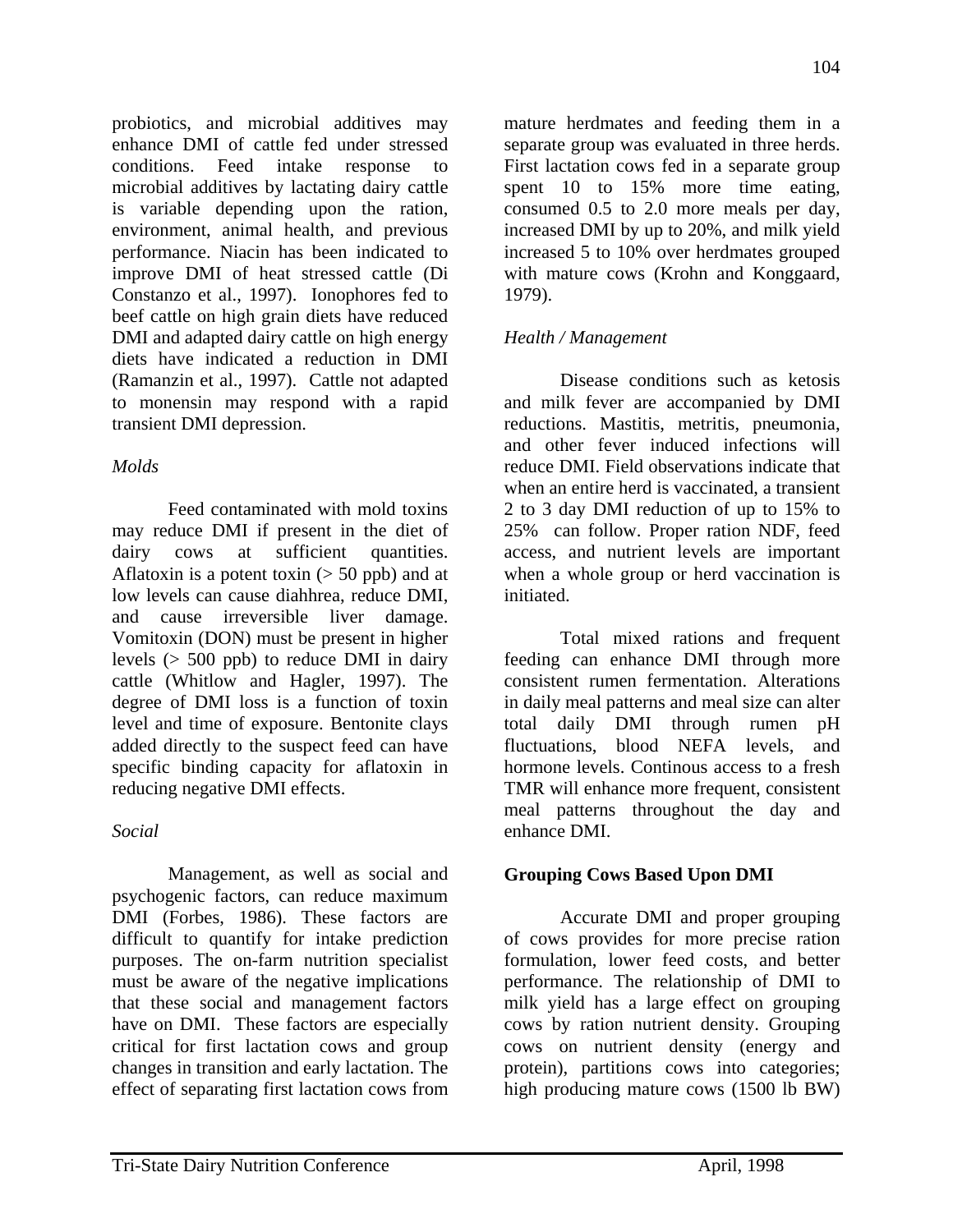and small first calf heifers (1100 lb BW) with moderate milk yield have similar nutrient density requirements. Since first lactation cows have a slower rise in DMI, days in milk needs to be considered in grouping cows. Feed intake peaks later and increases more slowly for first lactation cows in early lactation than mature cows (Table 3). A separate first lactation heifer group could be justified based upon stage of lactation (Grant and Albright, 1997).

# *Transition Cows*

Feed intake of prefresh cows is depressed (Bertics et al., 1992) and extremely variable (Figure 4). Figure 4 represents data from individual cows fed a TMR. Feed intake will be lower for precalving heifers (open circles in Figure 4) compared to multiparous cows. Heifers should be maintained on a higher nutrient density of energy and protein to meet recommended requirements. The Spartan version 2 (1992) ration program utilizes a percent BW to predict DMI of dry and prefresh cows. Predicted DMI (Spartan, 1992) is calculated as:

DMI (lb/day) =  $2.0\%$  x BW x A + B x ADG (lb/day), where

A = days till fresh. If  $A < 60$  then  $A = .75 +$ .25 x days till fresh/60,

If  $A > 59$  then  $A = 1$ , and  $B = 1$  if average daily gain  $(ADG) > 0$ , else  $B = 0$ .

This equation was used to evaluate a group of 21 mature and 14 first lactation Holstein cows (Figure 4) where DMI was measured daily and BW was recorded at two week intervals. The prediction of DMI using the above equation explained 59% of the variation in actual DMI (Figure 5). The solid squares in Figure 5 represent the predicted

versus actual DMI with the open circles and plus symbol representing the individual bias (predicted - actual). The equation over predicted DMI for pre-calving (firstlactation) heifers by about 50% (5 to 10 lb). The Holstein heifers used in this study were well framed, with average BW in the precalving period of 1370 lb (range 1120 to 1510 lb). Pre calving heifers do not have the same body capacity as multiparous cows and using the same percentage of BW as a mature cow is not accurate. Adjusting the Spartan equation (1992) to 1.4% of BW as DMI for first calving cows improved the DMI prediction and improved the variance explained to 72%.

# **Problem Solving**

The on-farm nutritionist is often plagued with challenges to improve DMI. Because many factors alter DMI, a systematic approach to analyzing DMI depressions is helpful. A schematic feed intake model (Figure 6) provides a structure for categorizing factors that alter DMI of dairy cows. The schematic can be useful in identifying constraints to maximum DMI on the farm and for diagnosing the "weak link" or bottleneck to optimum performance. The on-farm consultant can utilize the schematic to progressively evaluate the various feed, animal, management, and environmental factors that alter DMI. Accurate assessment and diagnosis of dairy herd DMI fluctuations and losses improve the accuracy of corrective recommendations.

# **Summary**

Accurate measurement and monitoring of DMI for lactating dairy cows is very important for economical, balanced rations. The excess feed cost or potential milk yield losses to inaccurate DMI is high. Maximum DMI can be attained through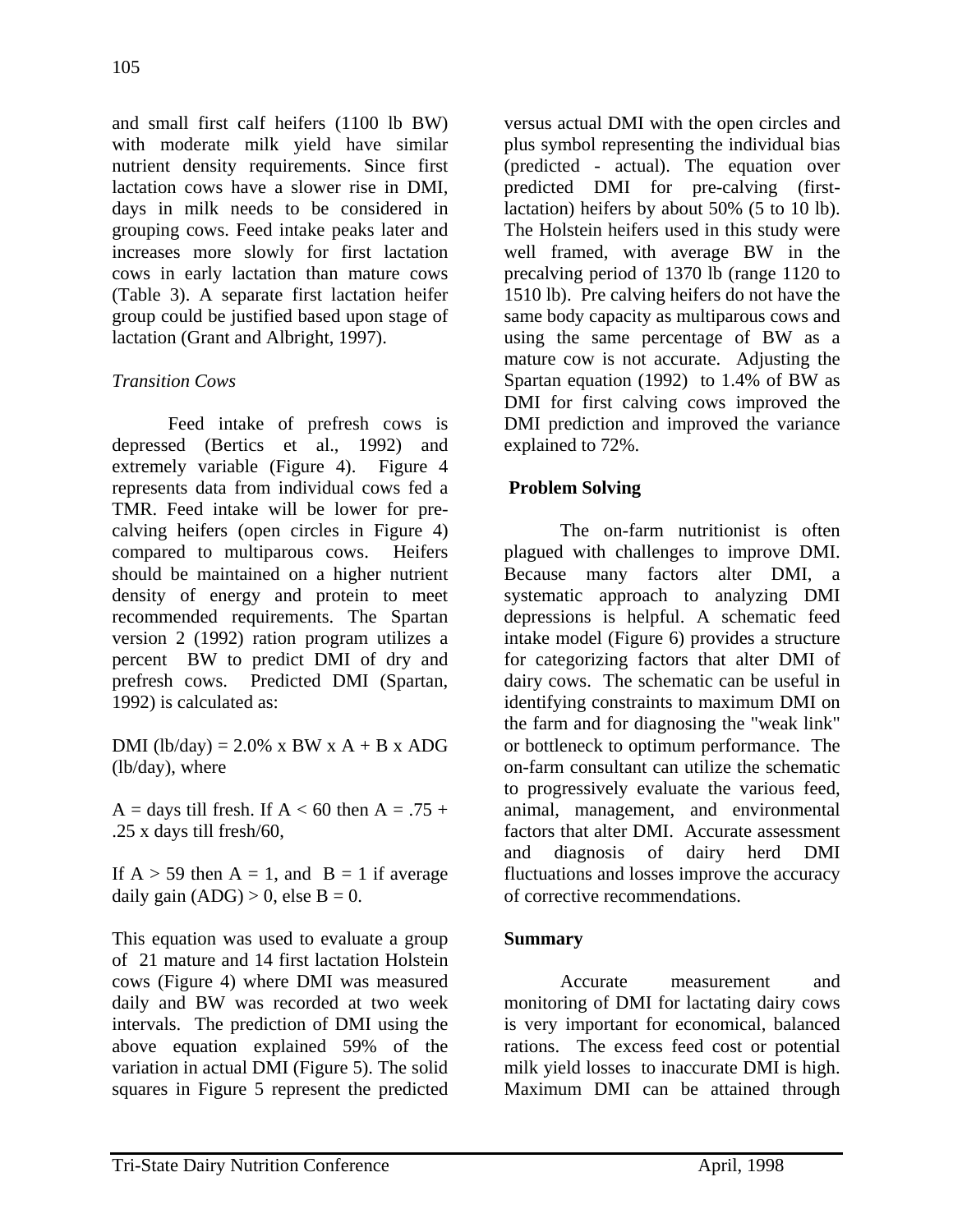proper management of BCS, hot temperatures, lighting, ration NDF level and type, diet protein quality, water quality and quantity, silage quality, ration mineral levels, spoilage and feedstuff quality, metabolic disease, cow grouping, and group changes. These factors can be to provide optimal DMI for maximum economic returns on the dairy farm.

# **References**

Armentano, L. and M. Pereira. 1997. Measuring the effectivness of fiber by animal response trials. J. Dairy Sci. 80:1416-1425.

Beede, D.K. 1992. Water for dairy cattle. In: Large Dairy Herd Management. H. H. Van Horn and C. J. Wilcox, ed. Amer. Dairy Sci. Assoc., Savoy, IL p. 260-268.

Bertics, S. J., R. R. Grummer, C. Cadorniga-Valino, and E. E. Stoddard. 1992. Effect of prepartum dry matter intake on liver triglyceride concentration and early lactation. J. Dairy Sci. 75:1914-1922.

Chase, L. E. 1979. Effect of high moisture feeds on feed intake and milk production in dairy cattle. Proc. Cornell Nutr. Conference, Ithaca, NY. pg 52.

Chouinard, P. Y., V. Girard, and G. J. Brisson. 1997. Lactational response of cows to different concentrations of calcium salts of canola oil fatty acids with or without bicarbonates. J. Dairy Sci. 80:1185-1193.

Conrad, H. R., A. D. Pratt, and J. W. Hibbs. 1964. Regulation of feed intake in dairy cows. 1. Change in importance of physical and physiological factors with increasing digestibility. J. Dairy Sci. 47:54-62.

Dado, R. G. and M. S. Allen. 1995. Intake limitations, feeding behavior, and rumen function of cows challenged with rumen fill from dietary fiber or inert bulk. J. Dairy Sci. 78:118-133.

Dahl, G. E., T. H. Elsasser, A. V. Capuco, R. A. Erdman, and R. R. Peters. 1997. Effects of a long daily photoperiod on milk yield and circulating concentrations of insulin-like growth factor-I. J. Dairy Sci. 80:2784-2789.

Di Costanzo, A., J. N. Spain, and D. E. Spiers. 1997. Supplementation of nicotinic acid for lactating Holstein cows under heat stress. J. Dairy Sci. 80:1200-1206.

Forbes, J. M. 1986. The voluntary food intake of farm animals. Butterworths and Co., Boston, MA.

Fox, D. G., C. J. Sniffen, and J. D. O'Connor. 1988. Adjusting nutrient requirements of beef cattle for animal and environmental variations. J. Anim. Sci. 66:1475-1495.

Fox, D. G., C. J. Sniffen, J. D. O'Connor, J. B. Russell, and P. J. Van Soest. 1992. A net carbohydrate and protein system for evaluating cattle diets: III. Cattle requirements and diet adequacy. J. Anim. Sci. 70:3578-3596.

Fuentes-Pila, J., M. A. Delorenzo, D. K. Beede, C. R. Staples, and J. B. Holter. 1996. Evaluation of equations based on animal factors to predict intake of lactating Holstein cows. J. Dairy Sci. 79:1562-1571.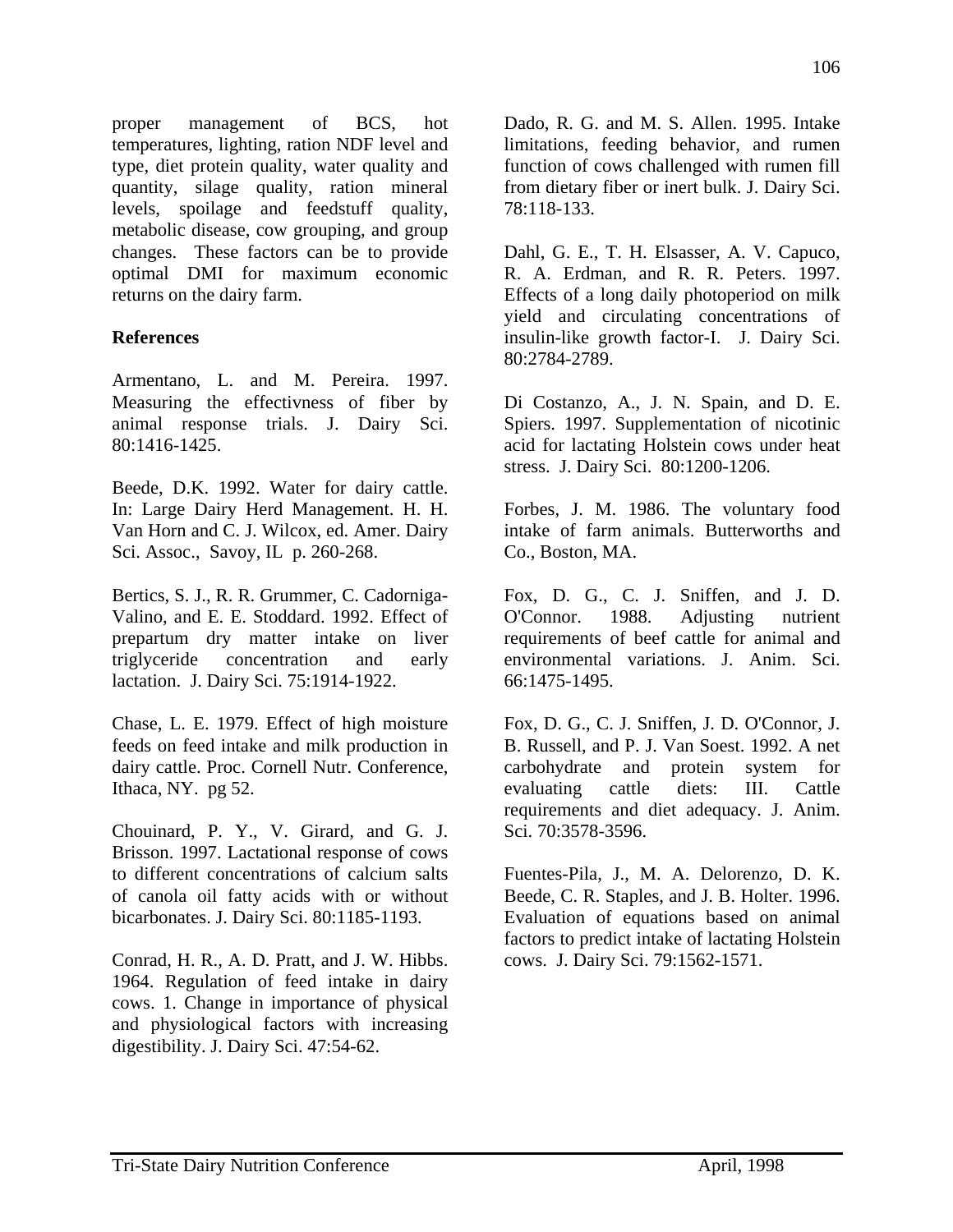107

Garnsworthy, P. C. and J. H. Topps. 1982. The effects of body condition at calving, food intake and performance in early lactation on blood composition of dairy cows given complete diets. Anim. Prod. 35:121-125.

Grant, R. and J. Albright. 1997. Dry matter intake influenced by cow grouping, behavior. Feedstuffs 69(50):12-16.

Harmison, B., M. L. Eastridge, and J. L. Firkins. 1997. Effect of percentage of dietary forage neutral detergent fiber and source of starch on performance of lactating Jersey cows. J. Dairy Sci. 80:905-911.

Harper, H. A., J. S. Najarian, and W. Silen. 1956. Effect of intravenously administered amino acids on blood ammonia. Proc. Soc. Exp. Biol. Med. 92:558-560.

Kennedy, P. M. and L. P Milligan. 1978. Effects of cold exposure on digestion, microbial synthesis and nitrogen transformations in sheep. Br. Journal Nutr. 39:105.

Kertz, A. F., L. F. Reutzel, and G. M. Thomson. 1991. Dry matter intake from parturition to midlactation. J. Dairy Sci. 74:2290-2295.

Krohn, C. C. and S. P. Konggaard. 1979. Effects of isolating first-lactation cows from older cows. Livestock Prod. Sci. 6:137-146.

Lahr, D. A., D. E. Otterby, D. G. Johnson, J. G. Linn, and R. G. Lundquist. 1983. Effects of moisture content of complete diets on feed intake and milk production by cows. J. Dairy Sci. 66:1891.

Macleod, G. K., Y. Yu, and L. R. Schaefer. 1977. Feeding value of protected animal tallow for high yielding dairy cows. J. Dairy Sci. 60:726.

Mertens, D. R. 1992. Nonstructural and Structural Carbohydrates. *In* Large Dairy Herd Management. H. H. Van Horn and C. J. Wilcox, ed. Amer. Dairy Sci. Assoc., Savoy, IL p. 219-235.

Mertens, D. R. 1997. Creating a system for meeting the fiber requirements of dairy cows. J. Dairy Sci. 80:1463-1481.

Murphy, M. R., A. W. P. Geijsel, E. C. Hall, and R. D. Shanks. 1997. Dietary variety via sweetening and voluntary feed intake of lactating dairy cows. J. Dairy Sci. 80:894- 897.

National Research Council. 1981. Effect of environment on nutrient requirements of domestic animals. Natl. Acad. Press, Washington, DC.

National Research Council. 1989. Nutrient requirements of dairy cattle. 6th revised ed. Natl. Acad. Press, Washington, DC.

Oelberg, T. J. 1985. Meal patterns and nitrogen metabolism in dairy cows. PhD Dissertation. The Ohio State University, Columbus.

Pantoja, J., J. L. Firkins, and M. L. Eastridge. 1996. Fatty acid digestibility and lactation performance by dairy cows fed fats varying in degree of saturation. J. Dairy Sci. 79:429-437.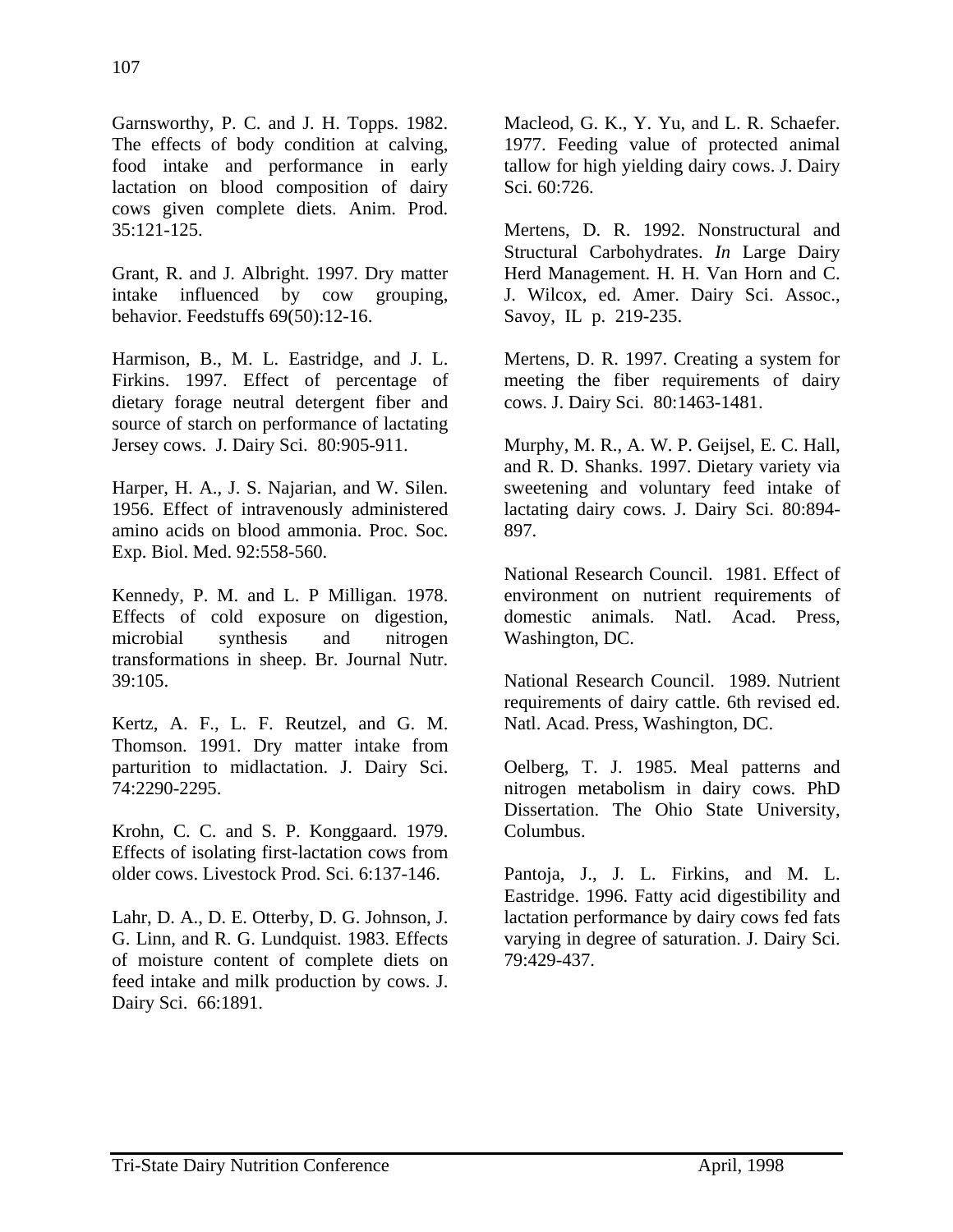Ramanzin, M., L. Bailoni, S. Schiavon, and G. Bittante. 1997. Effect of monensin on milk production and efficiency of dairy cows fed two diets differing in forage to concentrate ratios. J. Dairy Sci. 80:1136- 1142.

Robinson, P. H., P. L. Burgess, and R. E. McQueen. 1990. Influence of moisture content of mixed rations on feed intake and milk production of dairy cows. J. Dairy Sci. 73:2916.

Roseler, D. K., 1994. Development and evaluation of feed intake and energy balance production models for lactating dairy cattle. PhD dissertation, Cornell University, Ithaca, NY.

Roseler, D. K., D. G. Fox, L. E. Chase, A. N. Pell, and W. C. Stone. 1997a. Development and evaluation of equations for prediction of feed intake for lactating Holstein dairy cows. J. Dairy Sci. 80:878- 893.

Roseler, D. K., D. G. Fox, A. N. Pell, and L. E. Chase. 1997b. Evaluation of alternative equations for prediction of intake for Holstein dairy cows. J. Dairy Sci. 80:864- 877.

Senft, R. L. and L. R. Rittenhouse. 1985. A model of thermal acclimation in cattle. J. Anim. Sci. 61:297-306.

Smith, W. A., B. Harris, Jr., H. H. Van Horn, and C. J. Wilcox. 1993. Effects of forage type on production of dairy cows supplemented with whole cottonseed, tallow, and yeast. J. Dairy Sci. 76:205.

VandeHaar, M., H. Bucholtz, R. Beverly, R. Emery, M. Allen, C. Sniffen, and R. Black. 1992. Spartan Dairy Ration Evaluator/Balancer: an agricultural microcomputer program. Ver. 2.0, Cooperative Extension Ser., Michigan State Univ., East Lansing.

Weiss, W. P. 1991. Estimating dry matter intake. *In* Proceedings Ohio Dairy Nutrition Conference. M.L. Eastridge, ed. May 8-10, Wooster, OH, The Ohio State University, Columbus.

Whitlow, L. W. and W. M. Hagler. 1997. Effects of mycotoxins on the animal: The producer's perspective. *In* Silage: Field to Feedbunk. Feb. 11-13, Hershey, PA. Northeast Regional Agricultural Engineering Service, editor. Northeast Regional Agricultural Engineering Service, Ithaca, NY p. 222-232.

Yungblut, D. H., J. B. Stone, G. K. Macleod, and G. F. Wilson. 1981. The testing of several feed intake prediction equations using farm data. Can. J. Animal Sci. 61:159- 164.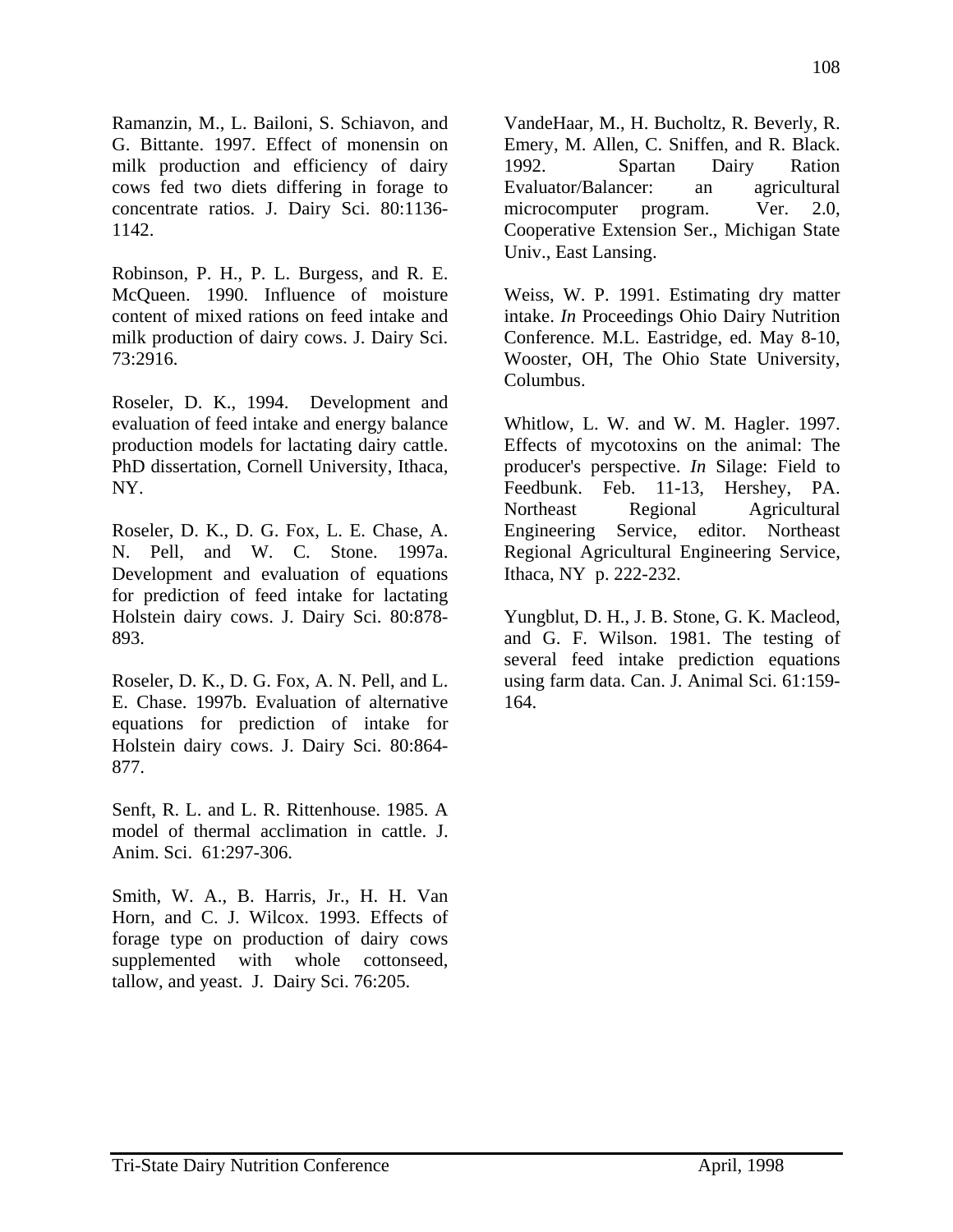| Equation/Source |                                    | Equation                                                                                                                                                                                                                                                   |  |  |  |  |
|-----------------|------------------------------------|------------------------------------------------------------------------------------------------------------------------------------------------------------------------------------------------------------------------------------------------------------|--|--|--|--|
| $\mathbf{1}$    | NRC, 1989                          | DMI (lb/d) = $[-.293 + .372 \times (FCM(lb/d)/2.2)]$<br>$+$ 0.0968 x (BW(lb)/2.2)^.75 ]                                                                                                                                                                    |  |  |  |  |
| 2               | Kertz et al., 1991                 | if $DIM < 154$<br>DMI (kg/d) = .008037 x BW (kg) + .3134 x FCM (kg/d)<br>+ .2286 x DIM - 0.002176 x DIM <sup>2</sup> + 0.00000705 x DIM <sup>3</sup>                                                                                                       |  |  |  |  |
| 3               | Weiss, 1991                        | DMI $(kg/d) = .011$ x BW $(kg)$ +<br>${2 x (0.08 x BW (kg)^2.75 + 0.74 x FCM + 5 x BWC}$<br>$(4.1 + 0.1 \times EE)$<br>$\{$                                                                                                                                |  |  |  |  |
|                 |                                    | Early lactation adjustment = $0.67 + 0.0972$<br>x (4.04 x log (WIM) - 0.095 x WIM + 0.095) (see Table 7)                                                                                                                                                   |  |  |  |  |
| 4               | <b>CNCPS</b><br>(Fox et al., 1992) | DMI (kg/d) = $0.0185$ x BW(kg) + .305 x FCM (kg/d)                                                                                                                                                                                                         |  |  |  |  |
| 5               | VandeHaar et al., 1992             | DMI $(lb/d) = A \times 0.02 \times BW(lb) + 0.3 \times FCM (lb/d)$<br>$+ B x ADG (lb/d)$                                                                                                                                                                   |  |  |  |  |
|                 |                                    | $A =$ Early lactation adjustment = $(1 - .2 \times (80 - DIM)/80)$<br>$B = 1.0$ if ADG is positive, 0 if gain is negative (see Table 7)                                                                                                                    |  |  |  |  |
| 6               | Roseler et al., 1997b              | (Primiparous cows)<br>DMI (kg/d) = $(3.7 + 0.012 \times BW(kg) + 0.12 \times BW$ change<br>$(kg/wk) + 12.2$ x milk protein $(kg/d)$ - 0.011 x days<br>pregnant) x Lag <sup>2</sup> x Temperature Adjust <sup>3</sup>                                       |  |  |  |  |
| 7               | Roseler et al., 1997b              | (Multiparous cows)<br>DMI (kg/d) = $(0.6 + 0.005 \times BW$ (kg) + 0.11 x BW change<br>$(kg/wk) + 10.4 x$ milk protein $(kg/d)$ - 0.013 x days<br>pregnant - $0.17$ x wk of lactation + 4.59 x log e wk<br>of lactation) x Temperature Adjust <sup>3</sup> |  |  |  |  |
| 8               | Roseler et al., 1997b              | (Primiparous cows - simple)<br>DMI (kg/d) = $[4.6 + 0.011$ x calving BW (kg) + 12.4 x milk<br>protein (kg/d)] x $\text{Lag}^2$ x Temperature Adjust <sup>3</sup>                                                                                           |  |  |  |  |
| 9               | Roseler et al., 1997b              | (Multiparous cows - simple)<br>DMI (kg/d) = $[8.4 + 0.006$ x calving BW (kg) + 12.2 x milk protein (kg/d)] x<br>Lag <sup>2</sup> x Temperature Adjust <sup>3</sup>                                                                                         |  |  |  |  |

Table 1. Common feed intake prediction equations for lactating dairy  ${\rm cows}^1$ .

 $1<sup>1</sup>$ DMI = dry matter intake, FCM = fat-corrected milk, BW = body weight, DIM = days in milk, BWC = body weight change,  $EE =$  ether extract,  $WIM =$  week of lactation,  $ADG =$  average daily gain, and CNCPS = Cornell Net Carbohydrate and Protein System.<br><sup>2</sup>Lag = 1 - e<sup>-[(0.564 - 0.124 x peak milk month) x (wk of lactation x P), where factor for peak milk worth (P) equals 2.36 when peak milk</sup>

occurs during the first or second month of lactation and equals 3.67 for the third month of lactation. <sup>3</sup>Temperature Adjust (see Table 5).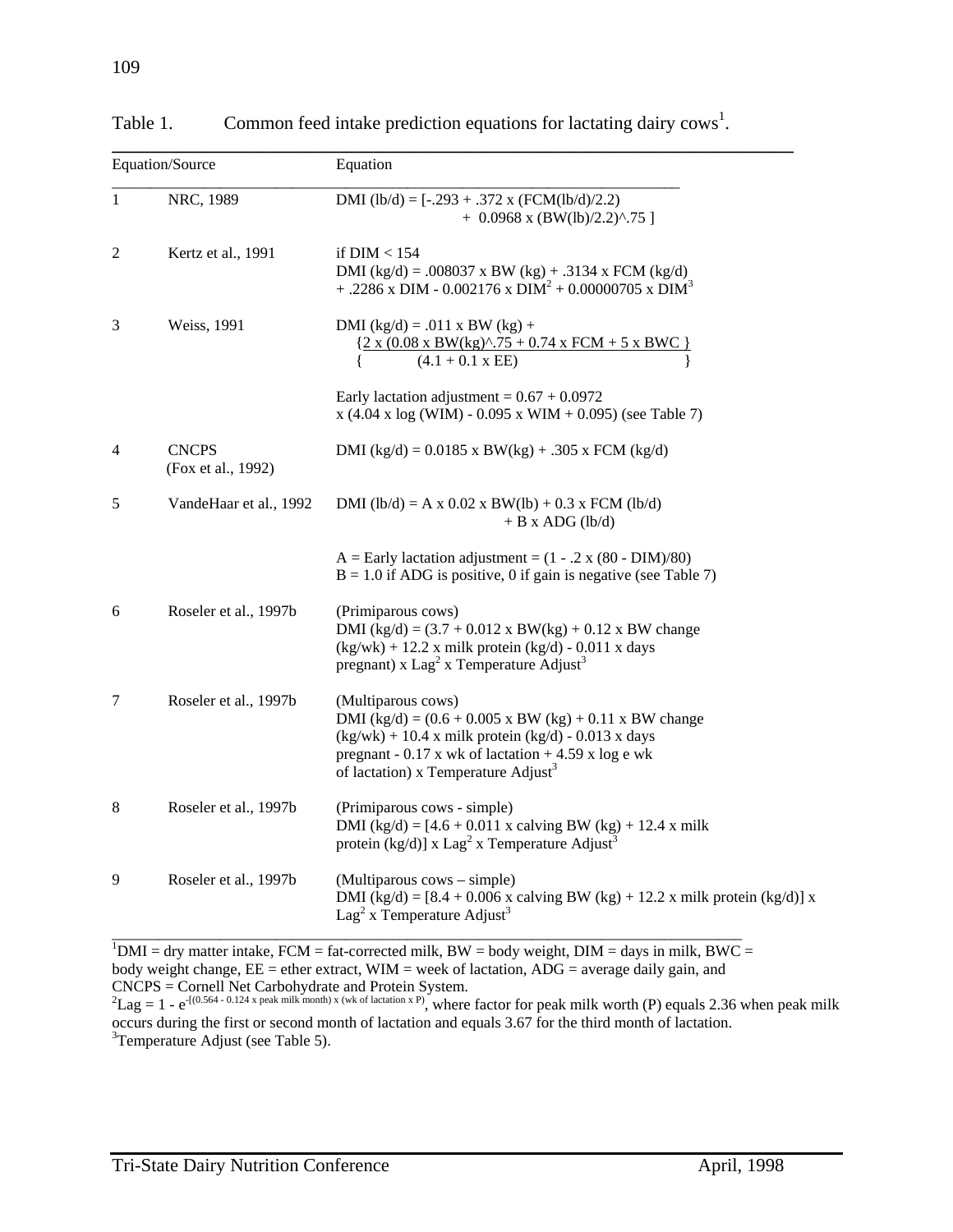| 80# GROUP                               |                               | Dry Matter Intake Estimation Accuracy |            |                |                |                |  |
|-----------------------------------------|-------------------------------|---------------------------------------|------------|----------------|----------------|----------------|--|
| Measure                                 |                               | $+8%$                                 | $+4%$      | <b>ACTUAL</b>  | $-4%$          | $-8%$          |  |
| DMI for ration                          | A                             | 50.5                                  | 48.9       | 47.0           | 45.1           | 43.2           |  |
| formulation,                            |                               |                                       |            |                |                |                |  |
| (lb/day)                                |                               |                                       |            |                |                |                |  |
| Ration cost, \$/cwt                     | B                             | \$6.47                                | \$6.80     | \$7.10         | \$7.55         | \$7.95         |  |
| <b>DM</b>                               |                               |                                       |            |                |                |                |  |
| Ration NE <sub>L</sub> ,                | $\overline{C}$                | .71                                   | .735       | .76            | .78            | .82            |  |
| Mcal/lb DM                              |                               |                                       |            |                |                |                |  |
| Crude protein, %                        | D                             | 16.0                                  | 16.9       | 17.4           | 17.9           | 18.7           |  |
| of DM                                   |                               |                                       |            |                |                |                |  |
| <b>Actual feed</b>                      | E                             | 47                                    | 47         | 47             | 46             | 44             |  |
| intake, lb/day <sup>a</sup>             |                               |                                       |            |                |                |                |  |
| Feed cost,                              | $(B/100)$ x E<br>$\mathbf{F}$ | \$3.04                                | \$3.19     | \$3.33         | \$3.47         | \$3.50         |  |
| $\sqrt{\frac{2}{\text{Cow}}}}$          |                               |                                       |            |                |                |                |  |
| Potential milk                          | G                             | $-6.3$                                | $-2.1$     | <b>BASE</b>    | $\overline{0}$ | $\overline{0}$ |  |
| change from                             |                               |                                       |            | (80 lb)        |                |                |  |
| BASE <sup>b</sup> , lb/day              |                               |                                       |            |                |                |                |  |
| Predicted milk,                         | H<br>BASE -                   | 73.7                                  | 77.9       | 80             | 80             | 80             |  |
| lb/cow/day                              | change                        |                                       |            |                |                |                |  |
| IOFC <sup>c</sup>                       | $H x$ milk $\$$ - $F$         | \$6.17                                | \$6.54     | \$6.67         | \$6.53         | \$6.50         |  |
| Change from base                        | $\mathbf I$                   | $-$ \$0.50                            | $-$ \$0.13 | <b>BASE</b>    | $-$ \$0.14     | $-$ \$0.17     |  |
| $(\frac{\csc(1)}{2})$ day) <sup>d</sup> |                               |                                       |            |                |                |                |  |
| <b>Change from</b>                      |                               | $-$1500$                              | $-$ \$390  | $\overline{0}$ | $-$ \$420      | $-$ \$510      |  |
| base (\$/100                            |                               |                                       |            |                |                |                |  |
| $\text{cow/month}$ <sup>e</sup>         |                               |                                       |            |                |                |                |  |

Table 2. Economic impact of dry matter intake accuracy in the formulation of dairy cattle rations for 80 lb/day of milk production.

a) Actual feed intake is what cows would actually eat. A more energy dense diet will result in less consumption.

b) Potential milk is calculated based upon the maximum level of milk from total crude protein intake.

c) Income over feed cost. Based on \$12.50/cwt for milk.

d) Base IOFC - row IOFC.

e) Row I x 100 cows x 30 days per month.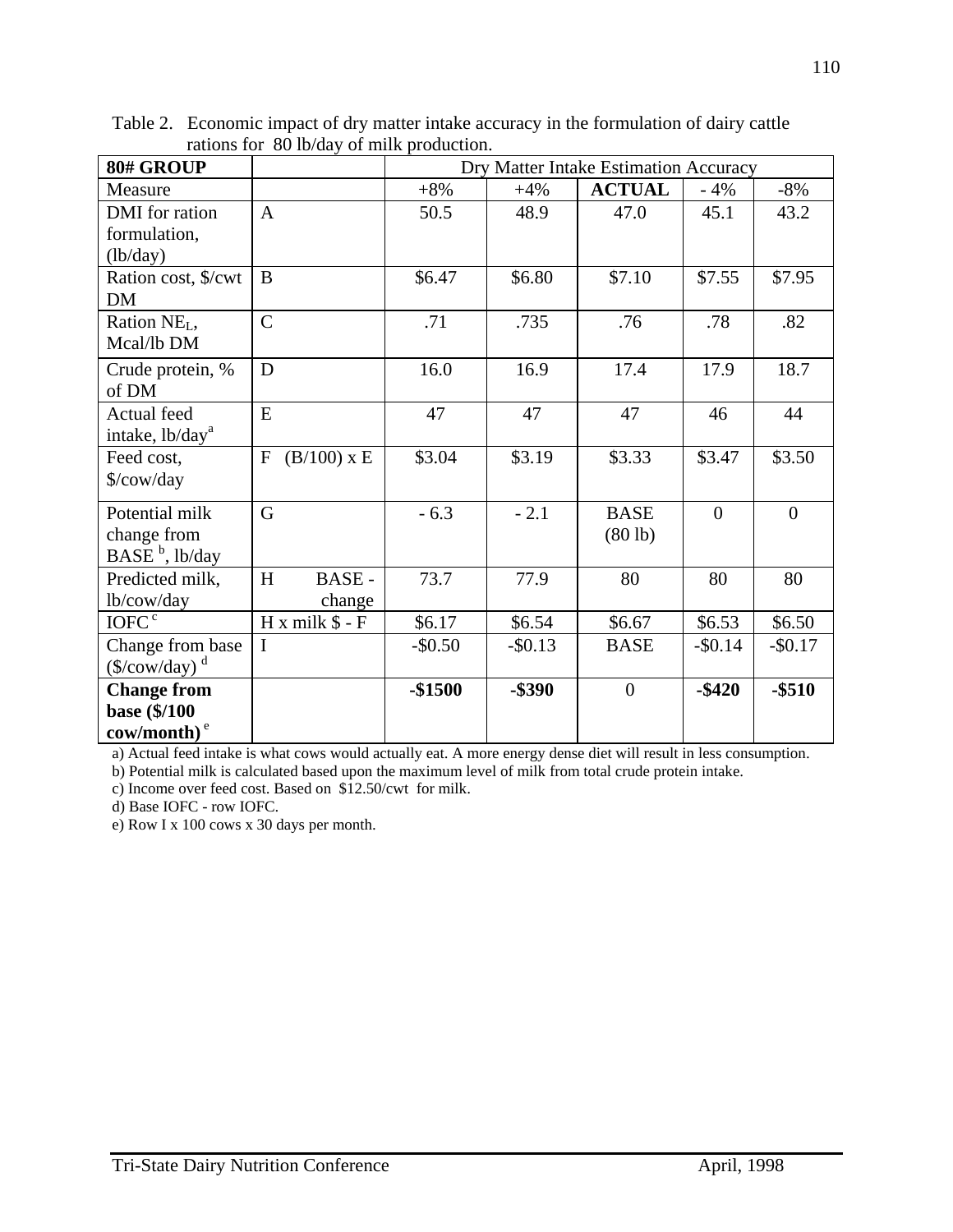|                          | Milk Yield<br>Peak Week | DMI<br>Peak Week | Milk Yield<br>Peak Week | DMI<br>Peak Week |  |
|--------------------------|-------------------------|------------------|-------------------------|------------------|--|
| Lactation #              | ------No bST            |                  | $\alpha$ ml             |                  |  |
| Primiparous <sup>c</sup> | $15$ (3-38)             | $24(7-46)$       | $21(3-49)$              | $33(10-55)$      |  |
| Multiparous <sup>c</sup> | <b>9</b> (2-38)         | $15(6-27)$       | $13(1-41)$              | $20(5-57)$       |  |

Table 3. Week of maximum milk yield and dry matter intake by parity for dairy cows with and without bst<sup>a</sup>.

a) 241 cows from 4 locations, freestall housing (Roseler et al., 1997b).

b) bST initiated at 60 DIM.

c) Values in parenthesis are minimum and maximum values.

Table 4. Correlation<sup>a</sup> of dry matter intake with body weight, body weight change and body condition score by parity (Roseler et al., 1997b).

|                    | Body Weight (lb) |         |           |                        | Body Condition Score <sup>a</sup> |         |
|--------------------|------------------|---------|-----------|------------------------|-----------------------------------|---------|
|                    |                  |         | Weekly BW | Lactation              |                                   |         |
| Lactation #        | Weekly           | Calving | Change    | BW Change <sup>b</sup> | Weekly                            | Calving |
| Primiparous        | 0.37             | 0.38    | 0.17      | $0.02^{\circ}$         | $-0.15$                           | $-0.11$ |
| <b>Multiparous</b> | $-0.05$          | 0.27    | 0.07      | $-0.41$                | $-0.35$                           | $-0.14$ |

a) All correlation coefficients are significant  $(P < 0.10)$  unless otherwise noted.

b) Lactation BW change = BW at end of lactation minus BW at calving.

c) Not significant

d) Body condition score (1 to 5 units)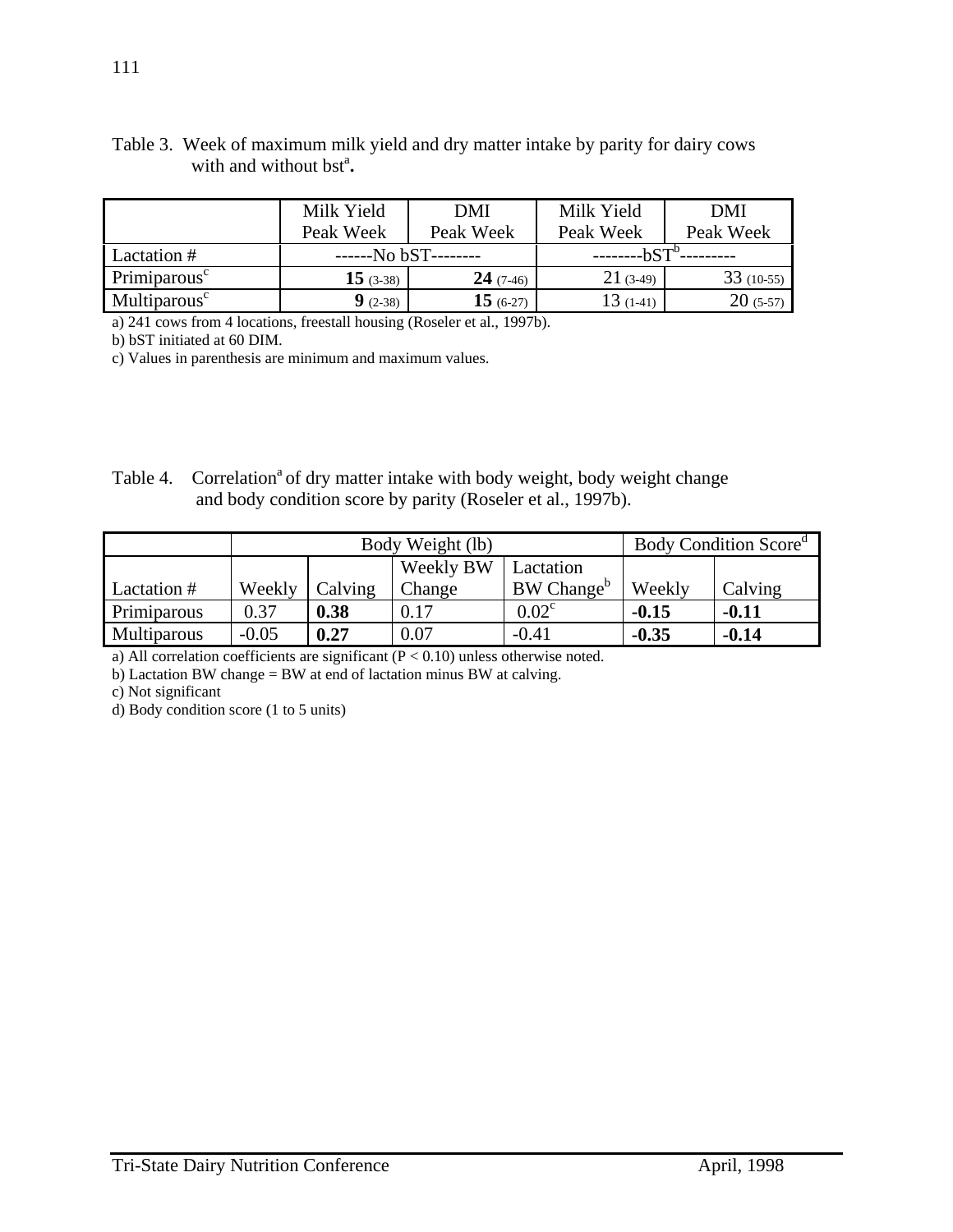|                                                                    | -----Description of climate category------ |                              |                  | <b>Intake Adjustment</b><br>$(\%)$    |                                 |                  |
|--------------------------------------------------------------------|--------------------------------------------|------------------------------|------------------|---------------------------------------|---------------------------------|------------------|
|                                                                    |                                            |                              |                  | Night Cooling <sup>a</sup>            | ----Lactation -----             |                  |
| <b>Climate Category</b>                                            | <b>Basal</b><br>Temp.<br>$(^{\circ}F)$     | Relative<br>Humidity<br>(% ) | Y or N           | Minimum<br>Temp.<br>$(^{\circ}F)^{b}$ | First                           | Second+          |
| Cold                                                               | < 40                                       | $0 - 100$                    | N/A <sup>c</sup> |                                       | $+1.0\%$                        | $+1.3$           |
| <b>Thermal Neutral</b><br>with Night Cooling                       | $40 - 75$                                  | $0 - 100$                    | <b>YES</b>       | if < 40<br>$(2 \text{ days})^b$       | $N/C$ <sup><math>d</math></sup> | N/C <sup>d</sup> |
| <b>Thermal Neutral without</b><br>Night Cooling & Low<br>Humidity  | $40 - 75$                                  | <65                          | NO               | if > 40                               | $-1.0%$                         | $-1.3%$          |
| <b>Thermal Neutral without</b><br>Night Cooling & High<br>Humidity | $40 - 75$                                  | $66 - 100$                   | NO               | if $>40$                              | $-3.0\%$                        | $-3.5%$          |
| Hot - with Night Cooling<br>& Low Humidity                         | > 75                                       | < 65                         | <b>YES</b>       | if < 50<br>$(2 \text{days})^b$        | $-1.0%$                         | $-1.3%$          |
| <b>Hot</b> - without Night<br>Cooling & Low Humidity               | > 75                                       | < 65                         | NO               | if $> 50$                             | $-2.5%$                         | $-3.0\%$         |
| <b>Hot</b> - with Night Cooling<br>& High Humidity                 | > 75                                       | > 65                         | <b>YES</b>       | if < 50<br>$(2 \text{ days})^b$       | $-4.0%$                         | $-4.3%$          |
| <b>Hot</b> - without Night<br>Cooling & High Humidity              | > 75                                       | > 65                         | NO               | if $> 50$                             | $-10.5%$                        | $-14.0\%$        |

Table 5. Relationship of dry matter intake with ambient temperature and adjustments for humidity and night cooling for lactating dairy cows.

a) If minimum temperature is < 40°F for a minimum of 2 consecutive days within one week, then night cooling is determined to be present.

b) A minimum temperature thermometer can be used to determine the frequency of minimum temperature on a commercial dairy farm.

c) Not applicable. Night cooling is not a factor when ambient temperature is cold.

d) No change in feed intake from predicted values with thermal neutral temperature and night cooling.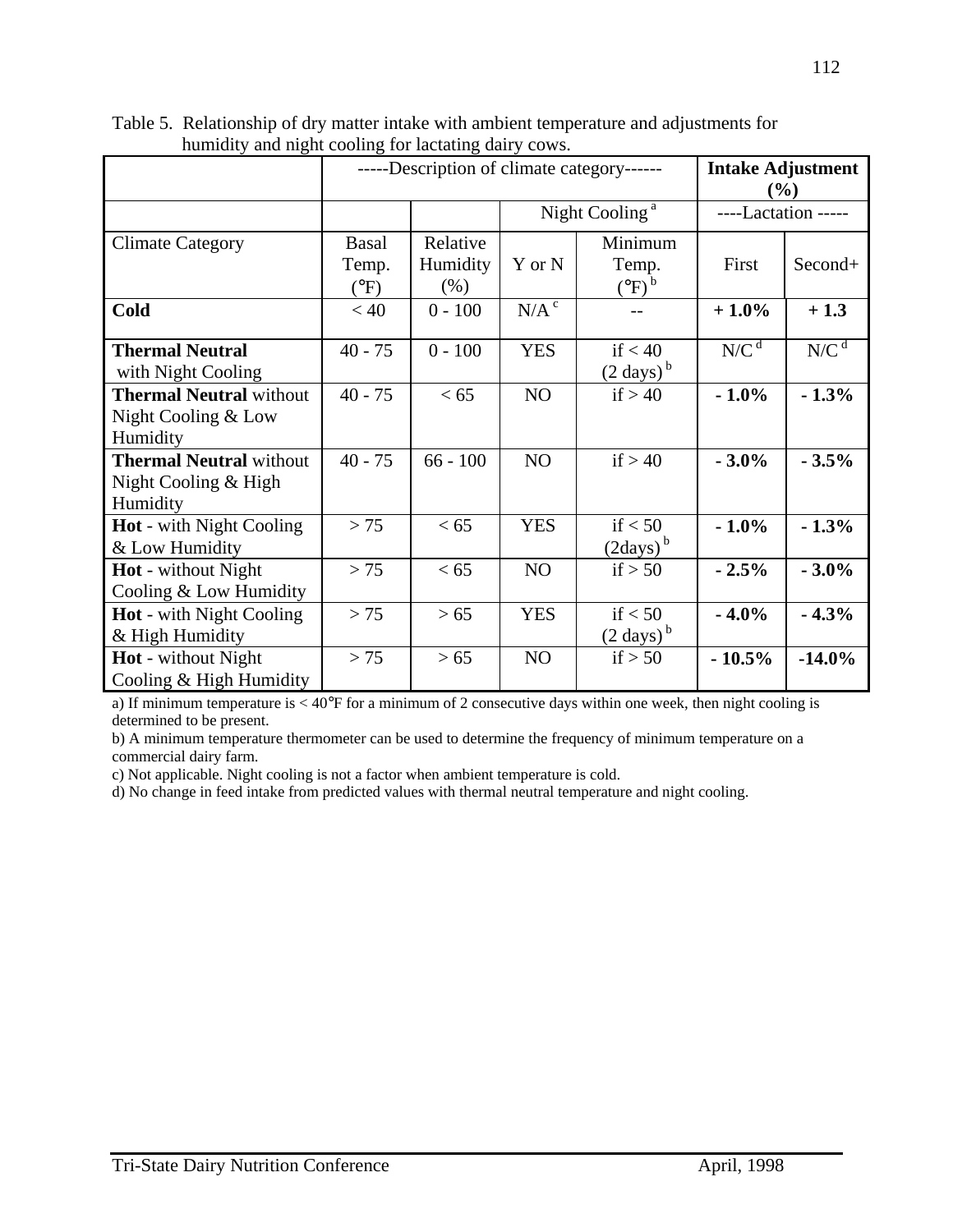Table 6. Correlation of current weekly ambient temperature, ambient temperature of the previous month and relative humidity with dry matter intake (Roseler et al., 1997b).

|                       | Climate<br>Measurement      | Mean<br>Temperature | Relative<br>Humidity |
|-----------------------|-----------------------------|---------------------|----------------------|
|                       | Period                      |                     |                      |
| Dry matter intake, lb | Current week <sup>a</sup>   | $-0.20$             | $-0.10$              |
| Dry matter intake, lb | Previous month <sup>o</sup> | $-0.21$             | -0.11                |

a) Correlations in this row are the association of DMI of the current week with temperature and humidity of the current week.

b) Correlations in this row are the association of DMI of the current week with temperature and humidity of the previous month.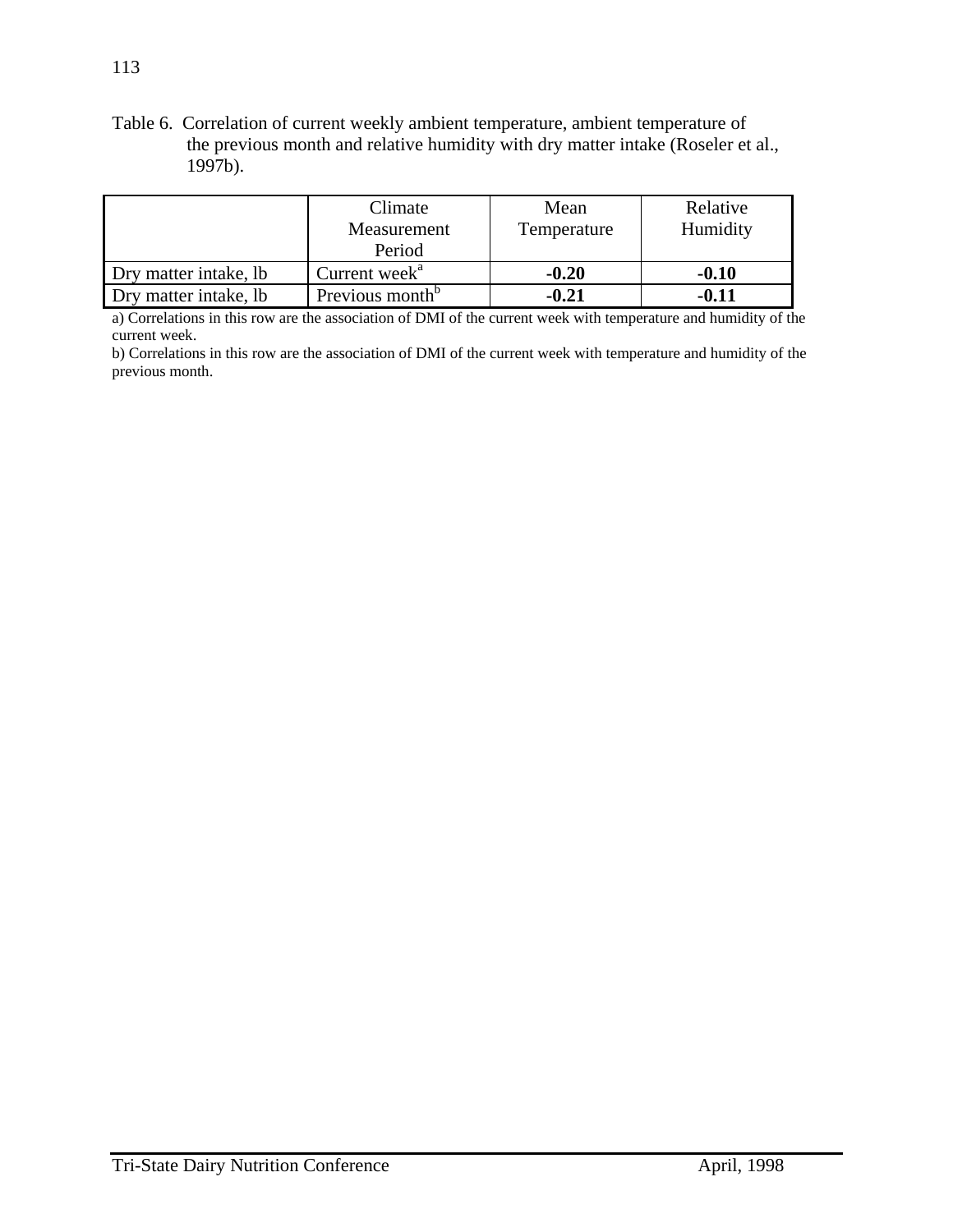|                | ------EQUATION SOURCE-------------- |                                   |         |                          |     |  |  |
|----------------|-------------------------------------|-----------------------------------|---------|--------------------------|-----|--|--|
| Week of        |                                     | --------ONE <sup>a</sup> -------- | $TWO^b$ | <b>THREE<sup>c</sup></b> |     |  |  |
| Lactation      |                                     | Peak Milk Month                   |         |                          |     |  |  |
|                | First                               | Second                            | Third   |                          |     |  |  |
| $\mathbf{1}$   | .77                                 | .65                               | .59     | .80                      | .67 |  |  |
| $\mathbf{2}$   | .85                                 | .75                               | .66     | .82                      | .78 |  |  |
| 3              | .90                                 | .81                               | .72     | .84                      | .84 |  |  |
| $\overline{4}$ | .94                                 | .87                               | .77     | .86                      | .88 |  |  |
| 5              | .96                                 | .90                               | .81     | .88                      | .91 |  |  |
| 6              | .97                                 | .92                               | .84     | .90                      | .93 |  |  |
| $\overline{7}$ | .99<br>.95                          |                                   | .87     | .91                      | .95 |  |  |
| 8              | 1.0                                 | .96                               | .89     | .93                      | .96 |  |  |
| 9              | 1.0                                 | .97                               | .91     | .95                      | .97 |  |  |
| 10             | 1.0                                 | .98                               | .93     | .97                      | .98 |  |  |
| 11             | 1.0                                 | .98                               | .94     | .98                      | .99 |  |  |
| 12             | 1.0                                 | .99                               | .95     | 1.0                      | .99 |  |  |
| 13             | 1.0                                 | .99                               | .96     | 1.0                      | 1.0 |  |  |
| 14             | 1.0                                 | 1.0                               | .97     | 1.0                      | 1.0 |  |  |
| 15             | 1.0<br>1.0                          |                                   | .98     | 1.0                      | 1.0 |  |  |
| 16             | 1.0                                 | 1.0                               | .99     | 1.0                      | 1.0 |  |  |

Table 7. Early lactation adjustment values from three sources for correcting feed intake prediction in early lactation<sup>1</sup>.

1 Values bolded indicate similar adjustment values.

a) Equations from Roseler et al., 1997b.

b) Equation from VandeHaar et al., 1992.

c) Equation from Weiss, 1991.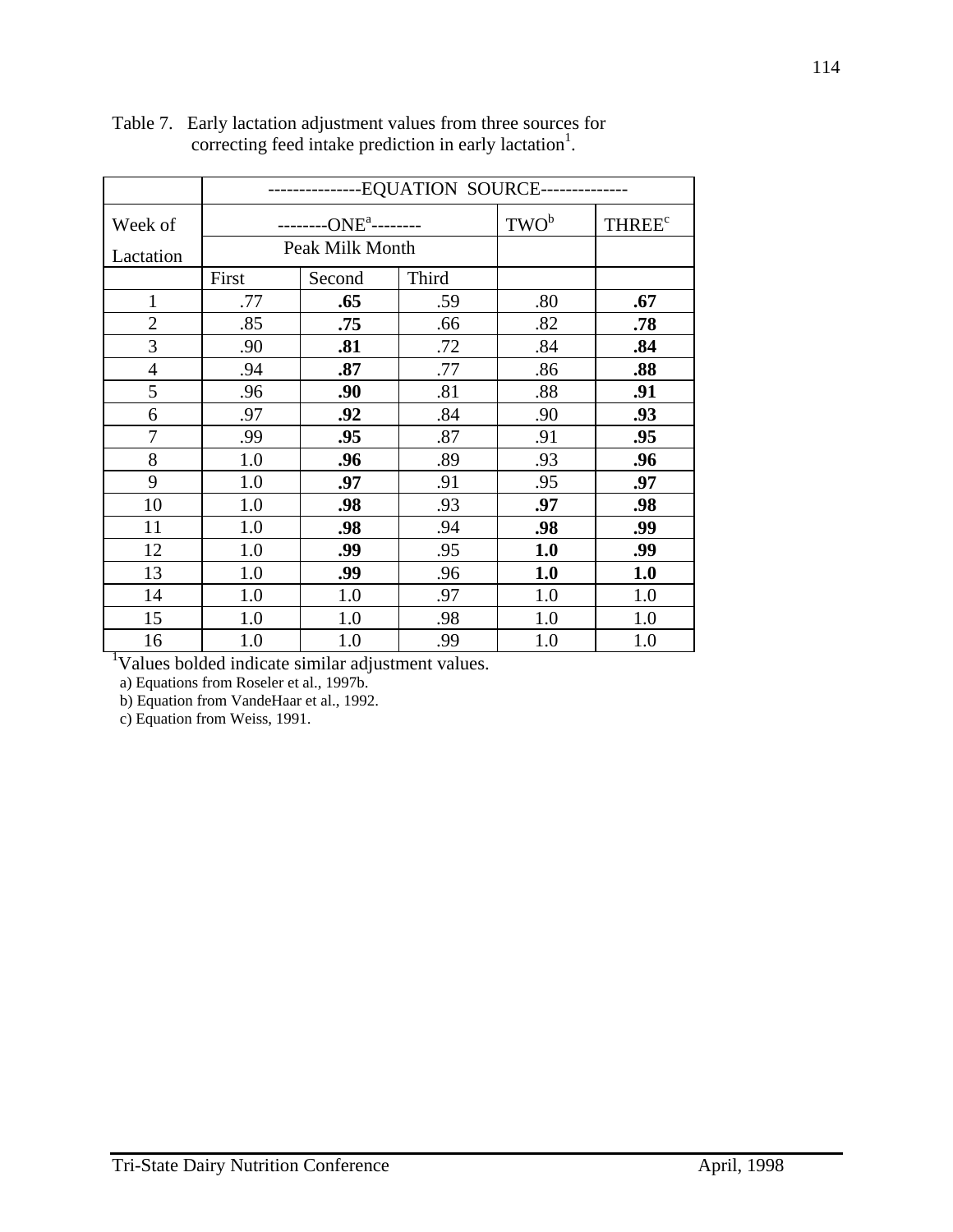

Figure 1. Relationship of monthly group DMI from a commercial dairy farm of 250 cows (squares) and the predicted DMI from NRC-equation 1-Table 1 (circle) and equation 8 and 9- Table 1 (triangle). Panel A, first calf heifers in early lactation. Panel B, in early lactation. Panel C, mature cows in midlactation. Panel D, first calf and mature cows in late lactation. Roseler et al., 1997.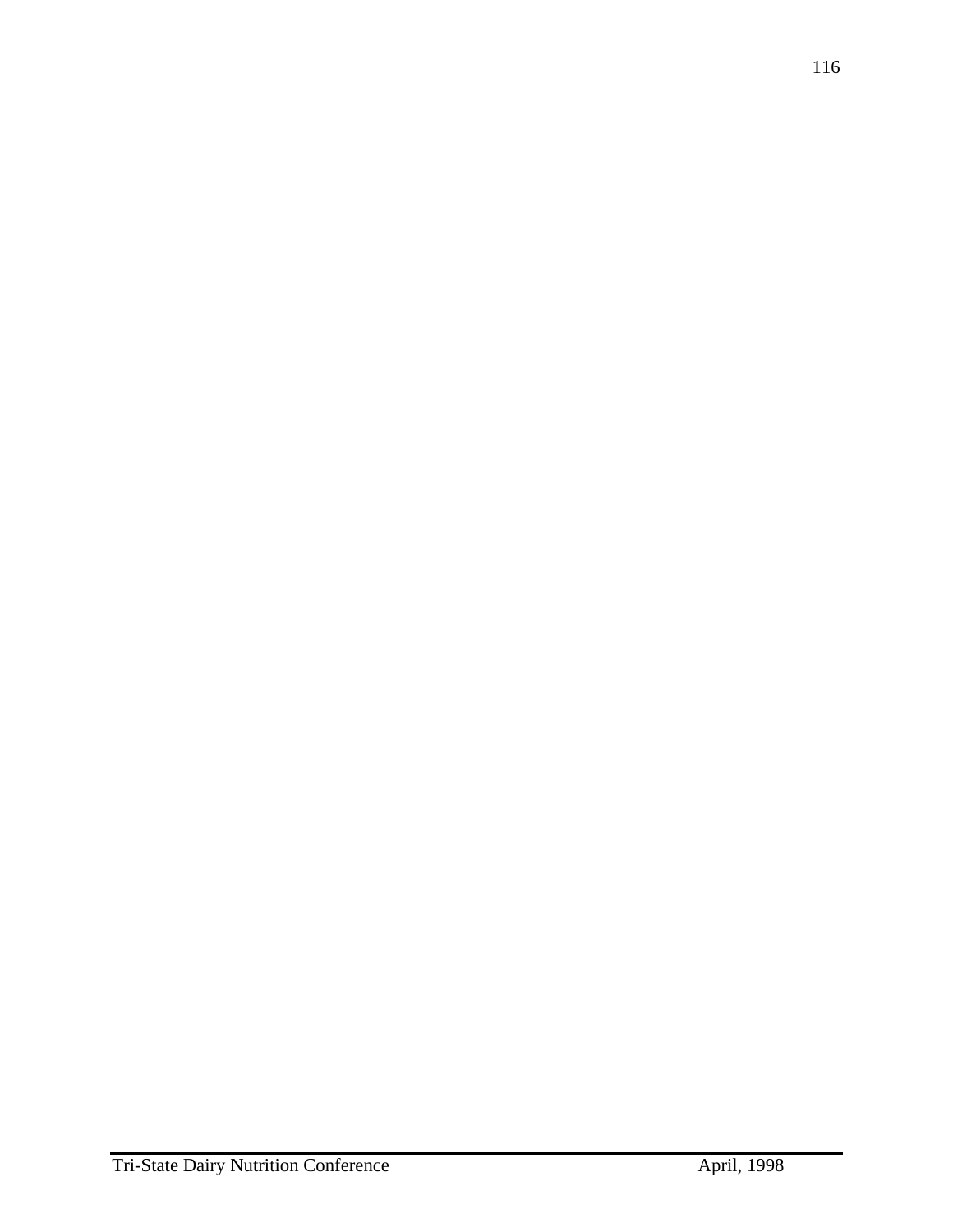

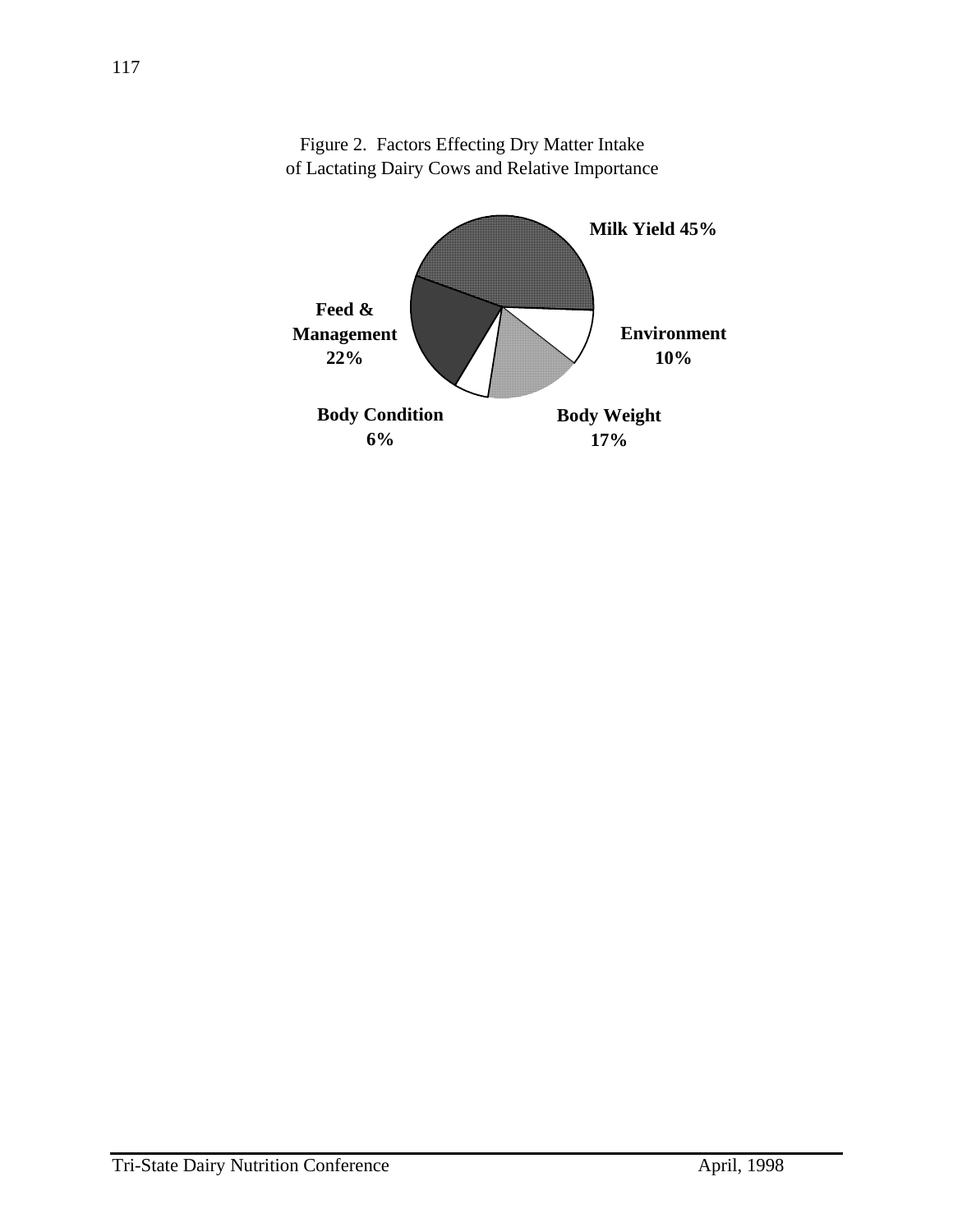

Figure 3. Relationship of temperature and humidity on stress levels of lactating dairy cows.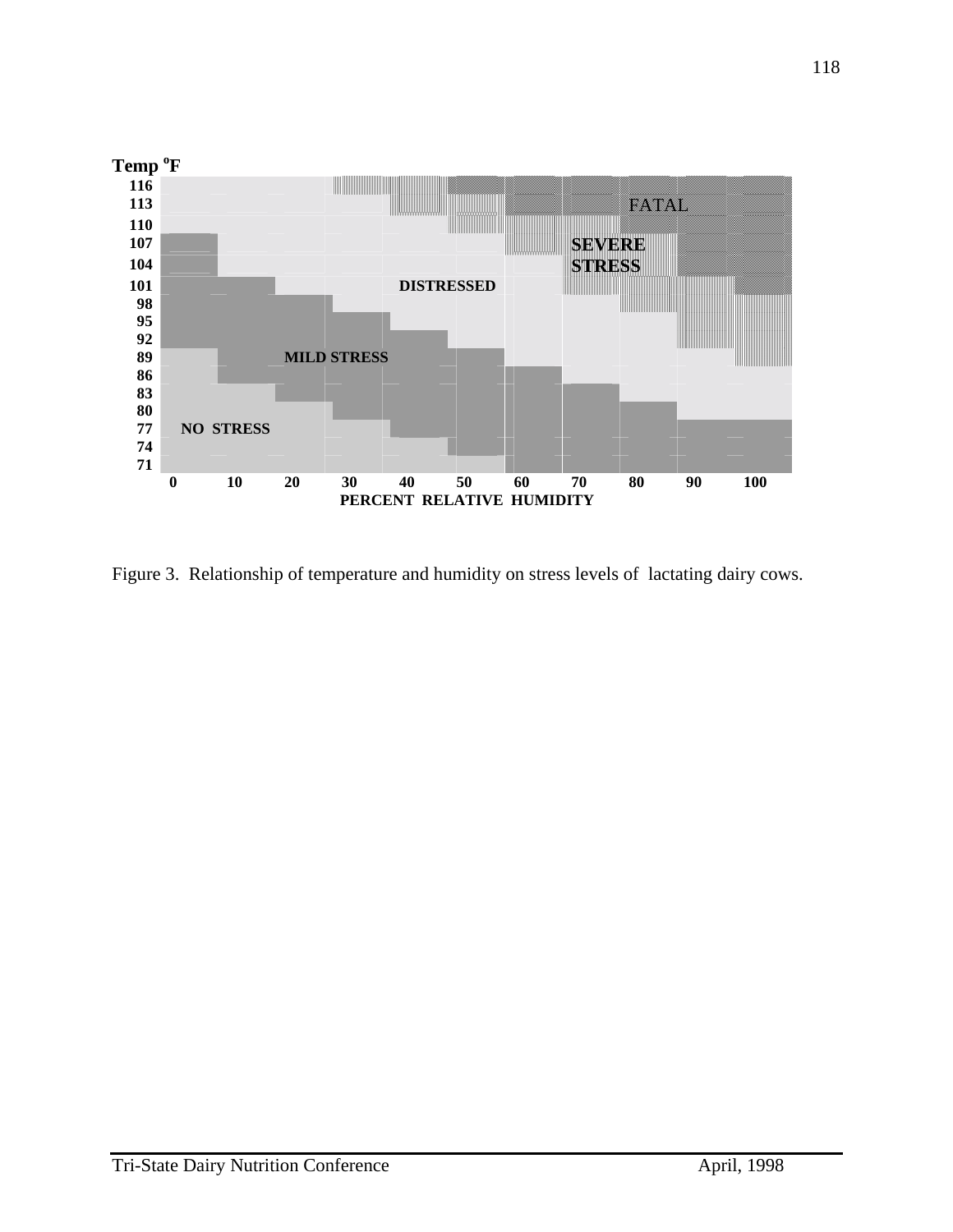

Figure 4. Dry matter intake of prefresh dairy cows.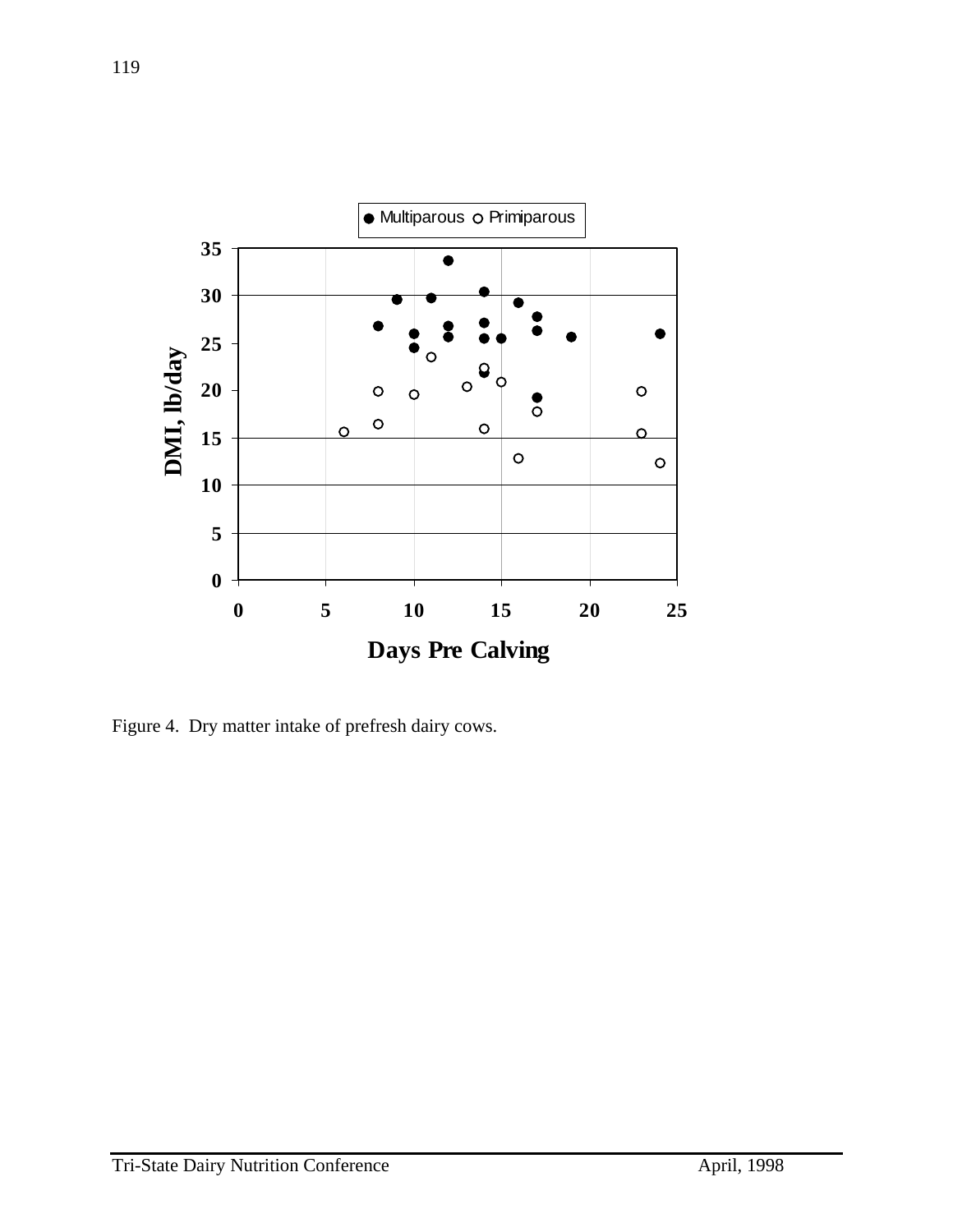

Figure 5. Actual versus predicted DMI and prediction bias (predicted - observed) of prefresh dairy cows.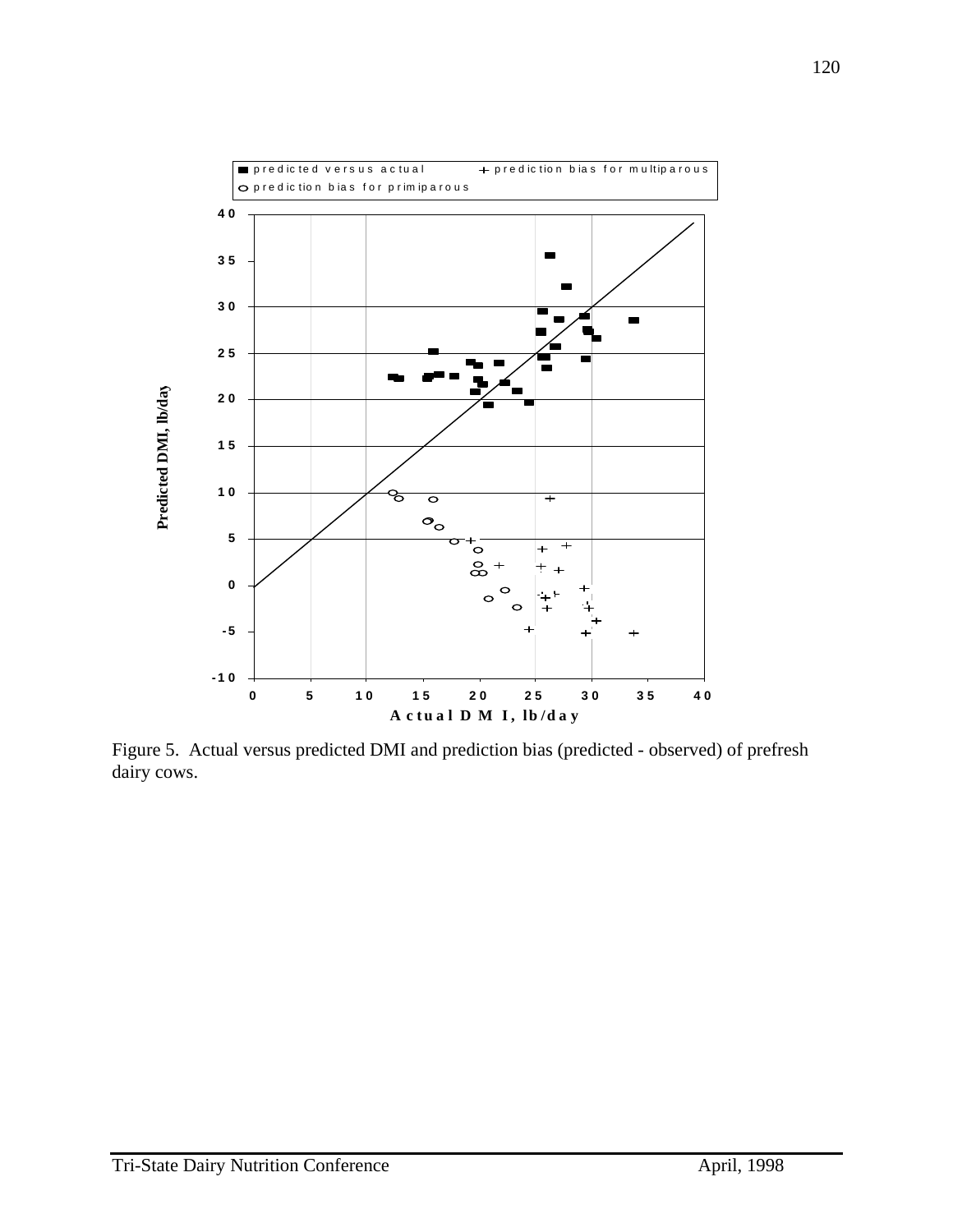Figure 6. Schematic diagram of feed intake control and factors effecting feed intake (Roseler, 1994).

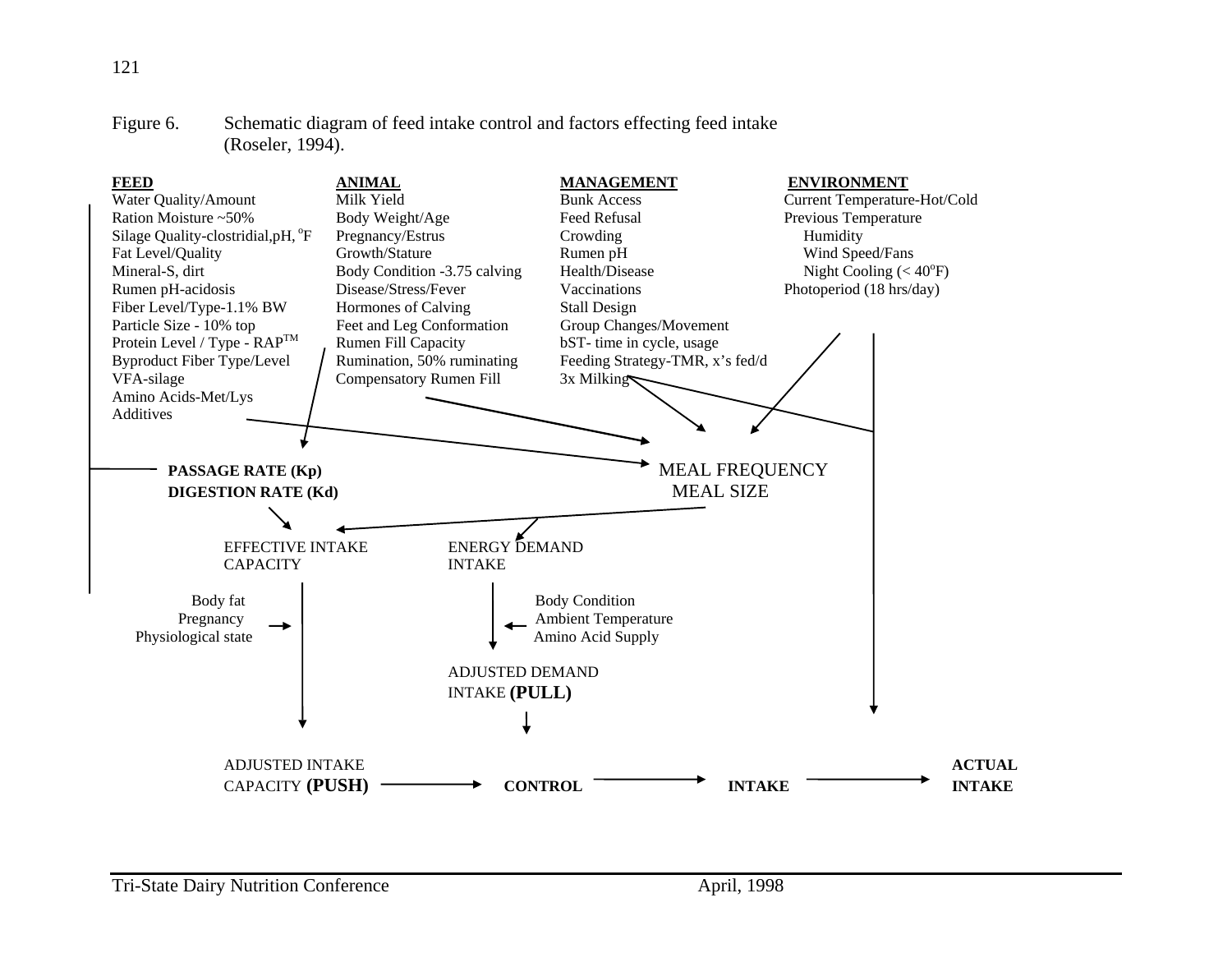#### **Design, Selection and Use of TMR Mixers**

*David W. Kammel<sup>1</sup>* Biological Systems Engineering Department UW-Madison

#### **Introduction**

Mixer design is an art. Field testing, consumer feedback, and experience are used to refine the design. Despite the information collected over years of use in the beef and dairy industry, and the yearly design changes, mixer design is still a mechanical art form.

Feeding a dairy cow is an art. Total mixed rations (**TMR**) have become the major feeding system of the dairy industry. Experienced nutritionists and research trials allow us to build better rations. Despite the information collected in research feed trials, and the use of ration balancing software, feeding a dairy cow is still a biological art form.

#### **Mixer Design**

 $\overline{a}$ 

There are approximately 25 different mixer manufacturers in the market, and in general, the mixers seem to be doing an adequate job of mixing a TMR. There has been only a handful of cases where the mixer design failed to do the job, and those mixers quickly left the market. In other cases, the mixers were used improperly (over or under mixing) which caused nutritional problems for the dairy herds. The mixer design that works best for one farm may not be the best choice for a different farm. The question "Is there a best mixer design?" is open for

discussion, debate, and personal opinion. A better question would be "Which mixer is better for my situation?"

There are certainly design differences in the mixers available. Design changes are driven by market and consumer demand. Take for example the consumer demand that a mixer should be able to handle the addition of long dry hay into the ration. This has impacted the design changes of many of the mixers on today's market. In less than 5 years, this design goal has produced mixers that can process either a little hay or a lot of hay. This particular design change has caused another potential problem with misuse; particle size reduction with too long a mixing time.

Mixer design is still primarily a trial and error process with due consideration given to prior experience. The manufacturer selects a specific mixer design that is expected to perform, and field tests determine design changes and their effect on the mix.

In a summary paper on mixer design, these design and testing issues were identified:

> • mixer design (type, geometry, power, time, speed, and efficiency),

<sup>&</sup>lt;sup>1</sup> Contact at: 460 Henry Mall, Madison, WI 53706, (608) 262-9776, FAX (608) 262-1228; email: dwkammel@facstaff.wisc.edu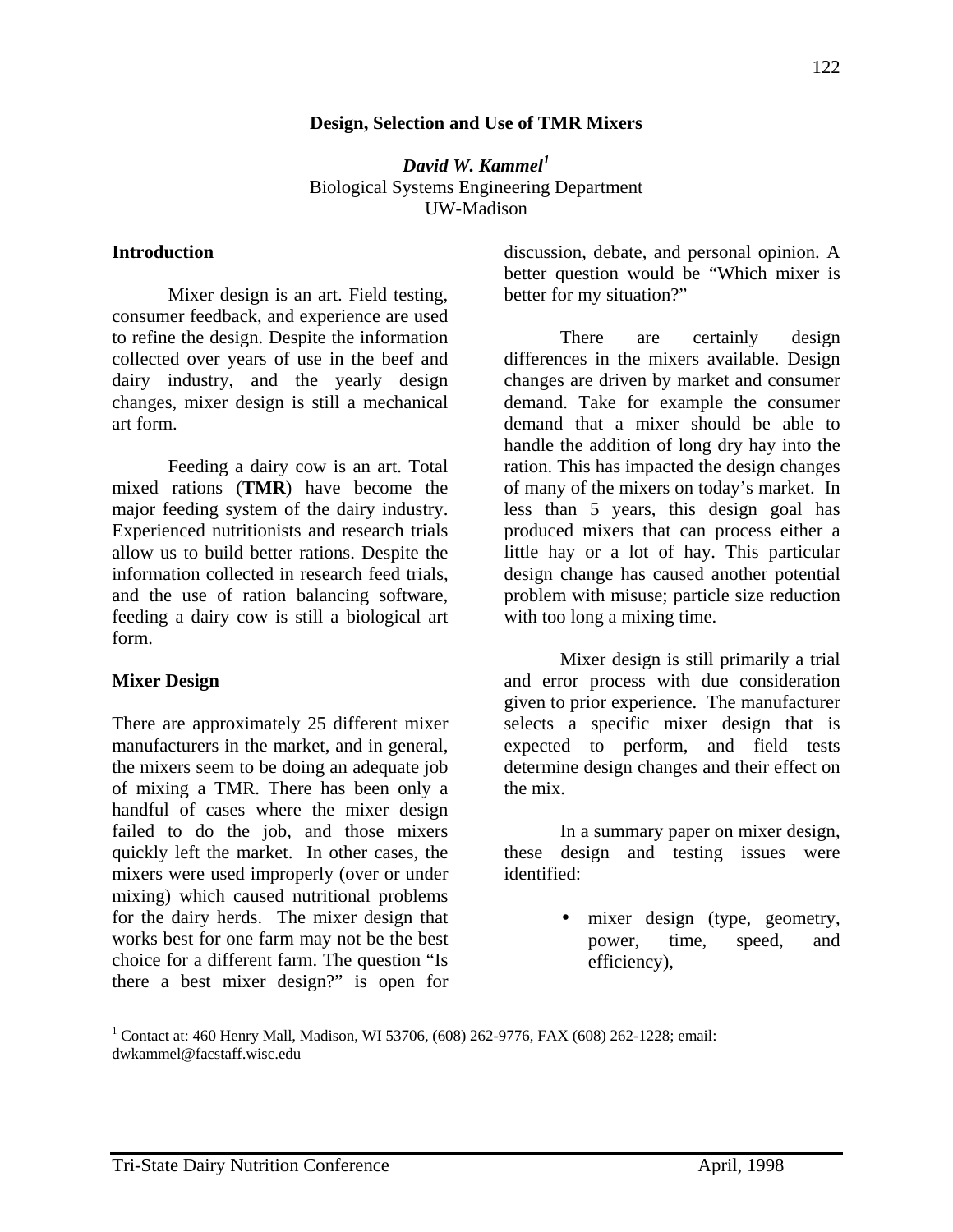- define material changes (particle size reduction),
- define standards for comparison of mixers,
- classify and measure degree of mixing (determine the quality of the mix),
- describe the mixing process,
- correlate quality of mix with respect to time,

All of these are good research projects. Some manufacturers and researchers may have answers to parts of these problems. Some problems may not ever be solved. Nevertheless, there is no coordinated effort to bring the pieces of the puzzle together.

# **Function of a Mixer**

The definition of mixing is the putting together of two or more substances or groups, one with another so that the particles or members of each are diffused among those of the others. "Perfect" mixing is the state in which any sample removed from the mixture has exactly the same composition (which is a state that never really occurs). The function of the mixer is to blend uniformly particles of different sizes, moisture content, and bulk density. However, segregation can occur because of the differences in particle size, density, and shape.

The mixer should allow the use of a variety of feeds to be blended into a ration that provides the desired nutritional requirements for the animal to be fed. The mixed ration should be uniformly blended so that when an animal takes a mouthful of feed, it receives a homogeneous sample of the combined ingredients. The mixed ration should prevent sorting of feeds by the animal and mask less palatable feeds. However, a mixer is limited in its ability to

mix a ration by the feed ingredients that are used in the ration.

The manufacturers select mixer designs that provide for the needed "degree of mixing" in the desired time. The variation of the mix should be minimal as the feed is delivered out of the mixer. Samples pulled from the beginning, middle, and end of unloading should be the "same".

Mixing requires motion of the particles. This is done by moving particles mechanically with augers, reels, chains, and drums. The mechanical forces that mix the ration can also cause particle size reduction to occur. This particle size reduction may or may not be a beneficial or desired function of the mixing operation. New mixer designs highlighting the ability to mix in dry hay must be able to achieve two opposite goals. On one side, they must be able to cut up or tear apart long dry hay. On the other side, they must not reduce particle size so much that it impacts the roughage value of the ration.

# **Mixer Design Options**

There are approximately 20 different companies producing TMR mixers of various designs. The industry continues to change and adapt to the market place. The mixers on the market fall into several general design categories. A description of the different trailer mixer designs follows.

# Horizontal Auger Mixer

 The mixer uses one, two, three, or four augers to churn the feed in a hopper. The feed moves along the flighting of the auger(s). In one and two auger mixers, the flighting moves feed toward the discharge door from both ends of the mixer. In 3 and 4 auger mixers, a counter-rotating auger and/or flighting moves feed in the opposite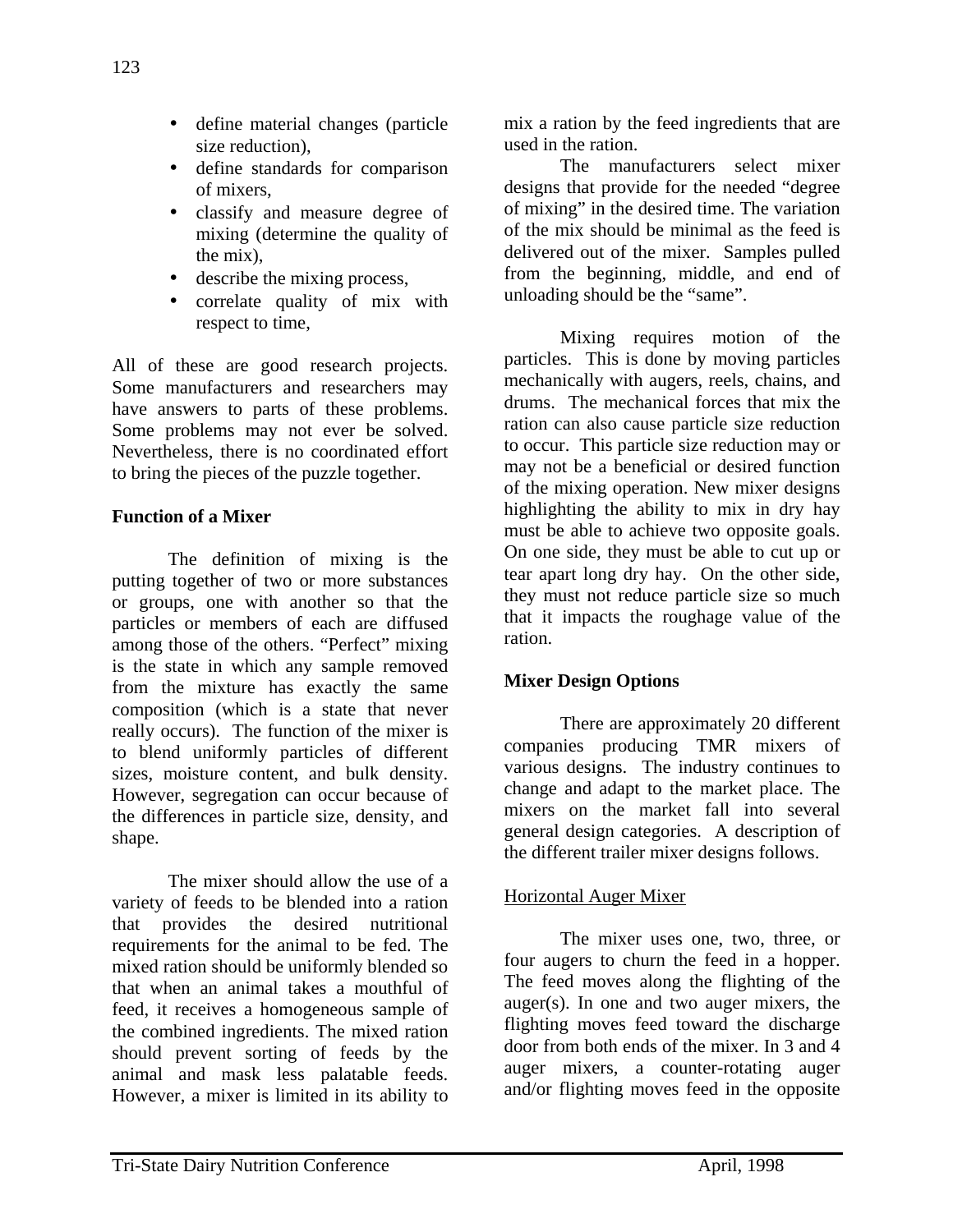direction of the other augers. Feed moves from end to end and from bottom to top. The mass of feed eventually moves toward the discharge door and is unloaded when the door is opened. In many mixer designs, notched auger flighting and/or knife sections attached to the auger flighting provide the ability to cut or tear long hay into 3 to 4" pieces and incorporate it into the ration. Design differences include rotation speed of the augers, auger diameters, and auger flighting design.

# Reel Mixer

 The mixer combines a set of augers and a reel similar to a combine reel in a hopper. Feed is lifted and tumbled by the reel moving it to the rotating augers, which provide a mixing action, moves feed from end to end, and to the discharge door. Knife sections on the auger flights cut or tear long dry hay into 3 to 4 inch pieces and incorporate it into the ration. An option provides the ability to break up large portions of dry hay or baleage.

### Tumble Mixer

 The mixer is a large drum with spirals and/or pans on the interior circumference of the drum to lift and tumble the ration. A central auger moves feed from end to end and to the discharge. A large door opens to allow loading with a skidsteer or loader bucket.

# Vertical Mixer

 The mixer consists of a large tub with a single vertical tapered screw centered in the tub. A planetary gearbox drives the screw. Knife sections are attached to the flighting to cut material. Movable shear or restrictor plates on the tub wall provide a shear bar, increasing the ability to process

and reduce the particle size of large packages of hay. These units can process rations with almost 100% dry hay. No prior processing of hay is required.

# Box Mixer

 The mixer uses a tub or box containing a chain and slat conveyor to tumble the feed ingredients within the tub end to end. An auger at the front of the mixer provides additional mixing and moves material to the discharge.

# Mixer Cart

 The mixing cart is a scaled down version of some of the mixer designs discussed above. Sizes range from 40 to 80 cubic feet (**cf**). They usually are powered by a small 8 to 18 horse power (HP) gas engine. They are used where a smaller volume of feed is needed. Research herds also find them useful for feeding cows on nutritional trials. Cart mixers come in three designs; box mixer, tumble mixer, and reel mixer.

### Scales

 Scales are required on a mixer to properly weigh and blend the ration. Electronic digital readout scales use load cells to weigh ingredients in the mixer and are accurate to 0.25%.

### Magnet

 A magnet attached at the discharge chute is used to pick up hardware before it ends up in the feed bunk. It may be standard or an option on the mixer, but should be considered part of a basic mixer system.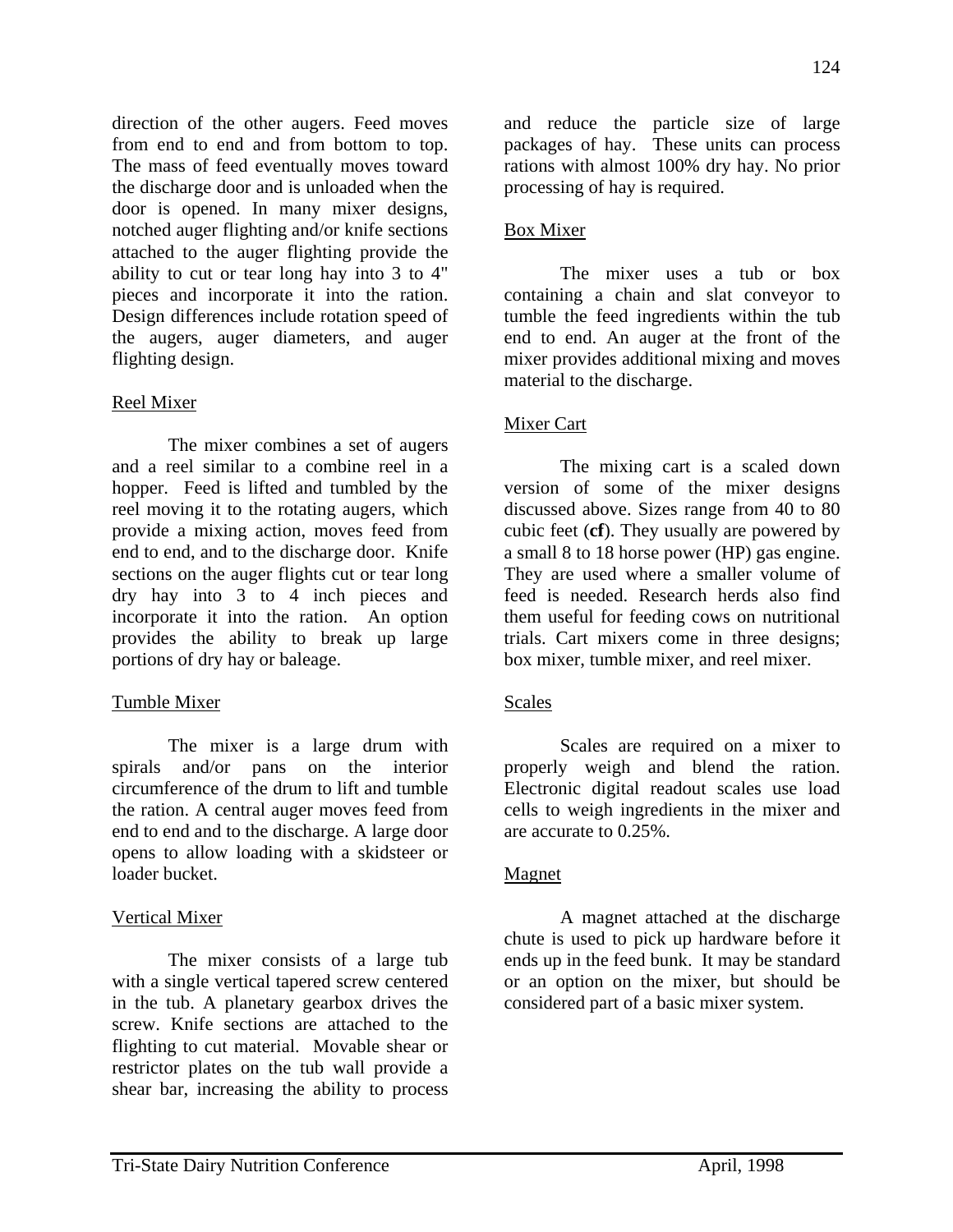# **Mixer Testing**

There is no standard method of evaluating a specific mixer design. There is no universally accepted means of comparing mixers or determining what design changes need to be made with a particular mixer to make it "better". We don't have a consumer report of TMR mixing equipment to compare mixers under similar conditions to answer the question "Which mixer gives the best mix?" At this time, the "cow is the test". For an individual farm, the best advice is to have an on the farm test of the mixer(s) you are considering.

 Typical tests might include using a tracer, such as salt, nutritional tests, and particle size tests. These tests are used to measure variability or uniformity of the samples taken over time. Sampling can be done at specific times during the mixing process. Always shut off the tractor and/or the mixer before pulling samples from inside the mixer. Sampling also could be done at the beginning, middle, and end of unloading. Manufacturers do use some of these tests in development of a mixer, but in general, the testing is not consistent from one manufacturer to another or comprehensive to include all mixers.

# **Batch Mixing**

 All the mixers on the market are batch mixers. In batch mixing, a ration is followed and feed ingredients are added one at a time until the required weight of each specific ingredient is reached and the batch is complete. The order of addition of feeds can affect the mixing ability and/or time of mixing. In addition, the loading point of the mixer may affect the time required to get a complete mix. Follow manufacturer's recommendations on addition order of feeds, and the recommended mixing time.

# **Mixing Time**

Manufacturer's recommended mixing times range from 3 to 6 minutes. Depending on the mixer design, processing of large quantities of hay is generally done before addition of other feeds and is not part of the mixing time. Small quantities of hay may be adequately mixed during the mixing process depending on manufacturer's recommendations. Over mixing continues to be a management problem with many TMR rations. In a survey of 49 Wisconsin herds using TMR, the average time mixing was 16 minutes and the range was 2 to 60 minutes. Additional mixing time past the recommended time only decreases the particle size and usually does not improve the mix.

# **Safety**

Safety should also be considered in mixer design and use. Metal steps or a ladder should be used to climb up for inspection and allow for safe filling of the mixer. Open top mixers should have grates in place for preventing accidental falling into an operating mixer. Power take-off (PTO) shields should remain in place. Do not remove safety shields. Never start the mixer before locating children and coworkers at a safe distance. Do not attempt to dislodge wrapped hay from augers or other moving parts of the mixer while it is running. There has been at least one documented case in Wisconsin of a fatality involving a mixer.

# **Total Mixed Ration Volume**

Figure 1 shows the approximate volume of feed per cow needed at varying milk production levels. Dry matter intakes for varying milk production levels were obtained from nutritionists. Please be aware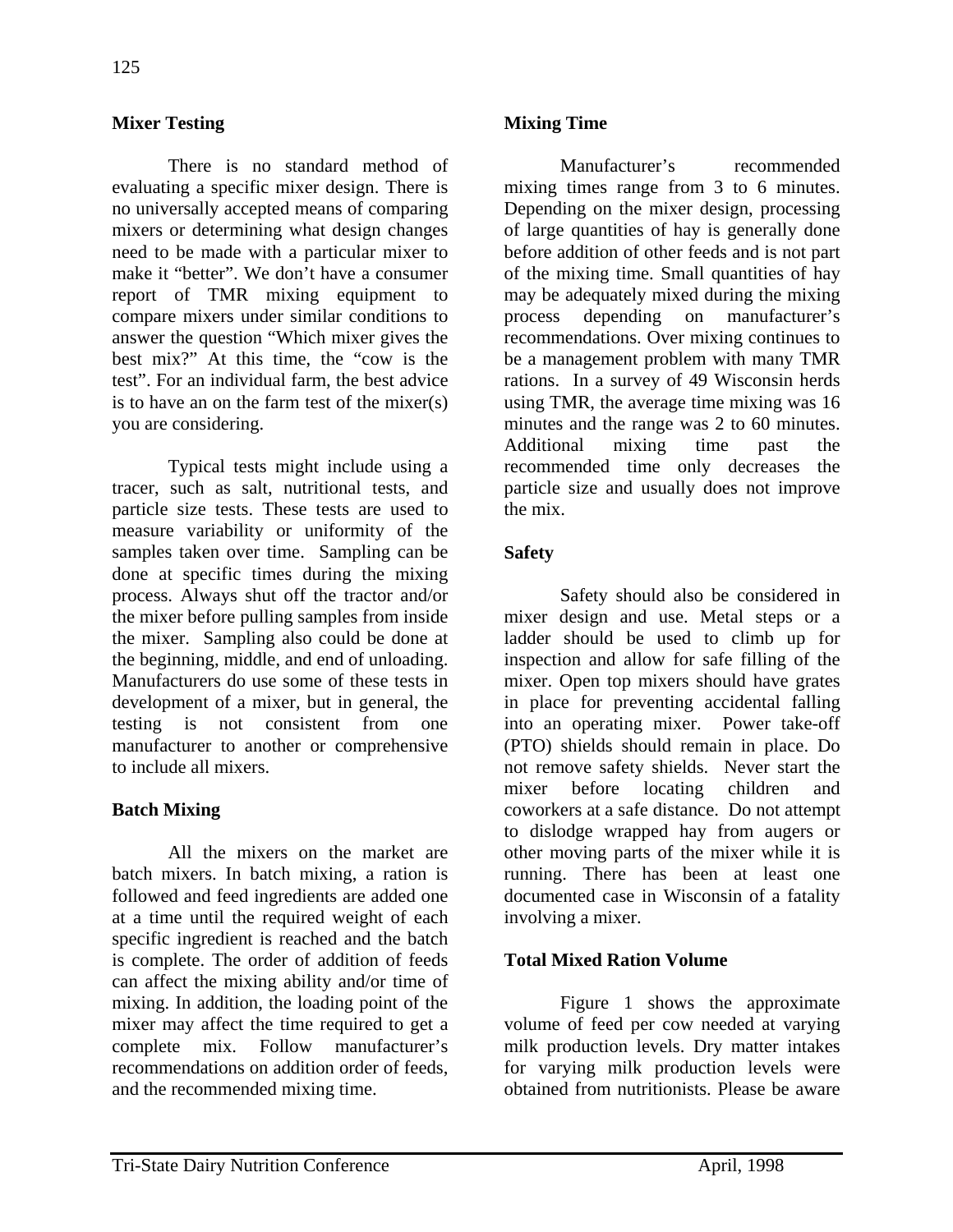that these values are estimates from a spreadsheet based on assumptions of a base TMR and densities of feeds used in the rations. Many factors affect the final ration density. The ration densities in this chart vary from 15 to 18 lb/cf (as fed.) The ration densities were calculated based on a 70% forage to 30% grain ratio, with haylage and/or corn silage for forages and high moisture ear corn as the grain. Four different rations are shown. As fed bulk densities of the feeds were assumed to be 12 lb/cf for hay silage, 14 lb/cf for corn silage, 46 lb./c.f. for high moisture ear corn, and 5 lb/cf for dry hay. The resulting TMR ration volume estimates from the spreadsheet have been checked with several manufacturer's recommendations and seem to be close to what sales people suggest for sizing a mixer.

There are differences in ration density suggested when substituting some dry hay for silage. The addition of dry hay tends to bulk up the ration. The as fed ration density decreased approximately 1 lb/cf for every 10% addition of dry hay for silage. As the TMR ration density decreases, the ration volume per cow increases, requiring a larger mixing capacity. A ration with 20% replacement of dry hay for silage also is shown. Substitution of dry hay above 20% of the ration will probably decrease the ration density as well, but it is unknown how much it will affect the density.

In one ration, corn silage was substituted for some haylage. Since corn silage tends to have a slightly higher bulk density than haylage, the as fed ration density increased approximately 1 lb/cf As the TMR ration density increases, the ration volume per cow decreases, requiring a smaller mixing capacity. The volume read from the chart for a particular ration can be used to determine the mixing capacity needed for a group of cows.

# **Mixer Sizing**

The mixer size is dependent on the group size, ration density, production level, and the number of times each group is fed. For example, using Figure 1 with a ration which has 10% dry hay and a ration density of approximately 16 lb/cf an 80 lb per cow milk production gives a ration volume of approximately 6.5 cf/cow/day.

A group of 100 cows would require:

100 cows x 6.5 cf/cow/day = 650 cf/day

Feeding twice a day would require:

650 cf/day / 2 times feeding  $=$  325 cf mixing capacity

This is the mixing capacity per batch of feed for this group of cows. Some farms considering feeding only once a day during some parts of the year would mean either buying a mixer large enough (650 cf) for once a day feeding or mixing two batches (325 cf) each. Economics, labor availability, and feed management will help determine the decision.

The struck or level capacity of a mixer is the total volume of the mixing compartment. Mixers are rated from 60 to 90% of the struck level capacity of the mixer depending on the manufacturer. A good estimate would be to buy a mixer based on 60 to 70% of the struck level capacity of the mixer or asking for the mixing capacity of the mixer. Always follow manufacturer's recommendations on mixer capacity. Overloading mixers beyond their rated mixing capacity increases the mixing time required to provide a uniform mix and may in some cases result in spillage and lost feed.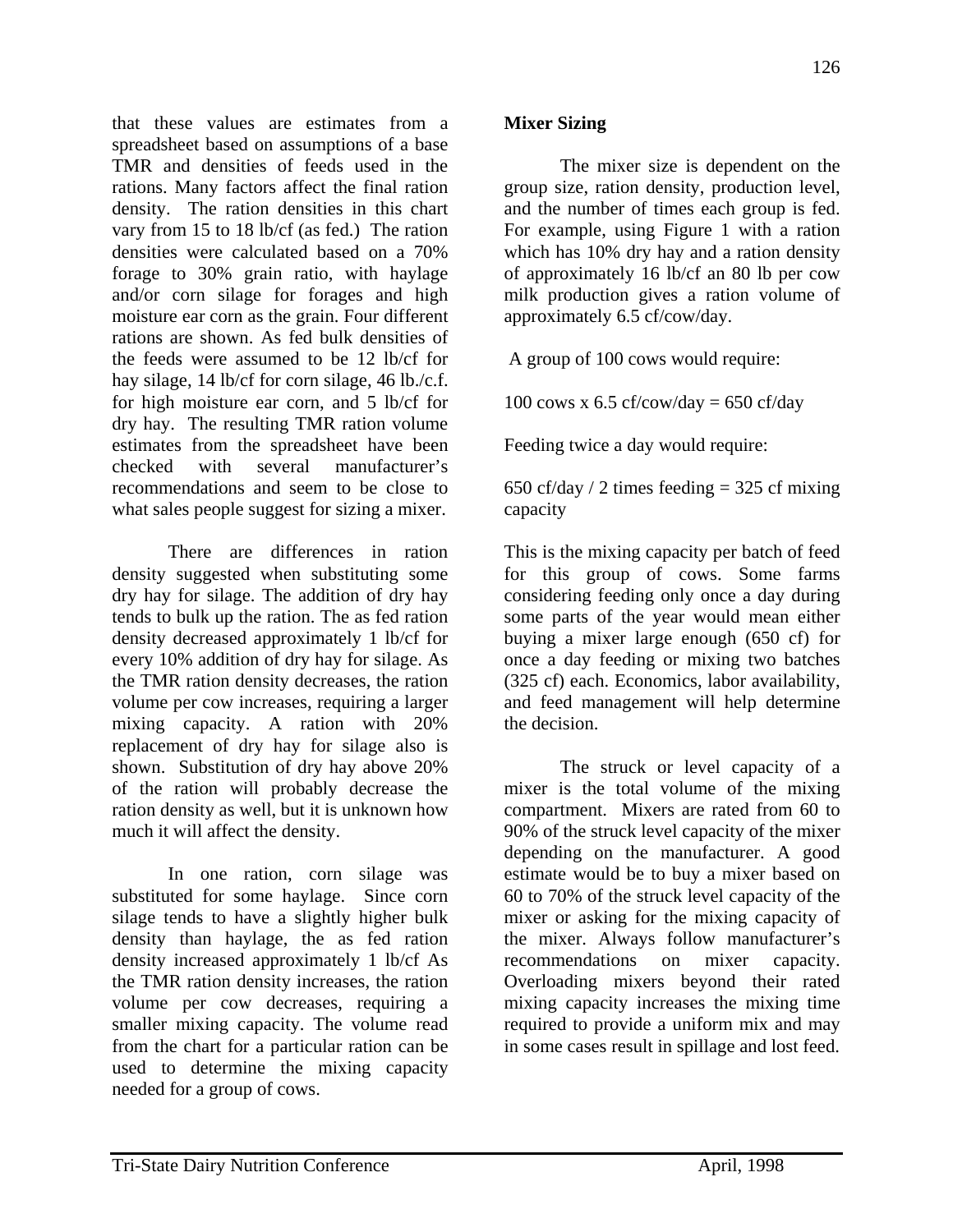# **Mixer Costs**

A survey was done to determine costs of mixers on the market in 1998. The cost data represents the manufacturer's suggested retail price (**MSRP**) for their line of mixers. Features included in the MSRP were a trailer mixer, with medium priced electronic scale, and magnet on the discharge, ready for use. The information includes 59 mixers representing 11 companies. Most companies have from 4 to 8 mixer sizes in their line. The costs of the mixers ranging in size from 120 to 900 cf were plotted in Figure 2. No comparison between companies was done. The cost data was plotted according to stated mixing capacity of each model mixer and the quoted price.

# **References**

ASAE Standard: ASAE S424. Amer. Soc. Agric. Eng., St. Joseph, MI.

Buckmaster, D.R., and L.D.Muller. 1992. How do we characterize an adequate TMR Mix. ASAE paper 92-1542. 1992 ASAE Winter Meeting. Nashville TN.

Lindley, J.A. 1991. Mixing processes for agricultural and food materials. J. Agric. Eng. Res. 48:153-170.

Lundmark, B.A., and D.R. Buckmaster. 1995. Effect of mixing time on TMR particle size. 1995. *In* Proceedings Amer. and Grassland Conf. pg 214-218.

Possin, I.R., C. DeCorte, R. D. Shaver, and R.T Schuler. 1994. Survey of particle length and metabolic disorders on commercial dairies. Dairy Science Department. University of Wisconsin, Madison.

Shaver, R.D. 1990. Forage particle length in dairy rations. *In* Proceedings Dairy Feeding Systems Symposium. January 10-12, Harrisburg, PA. Northeast Reg. Agric. Eng. Ser., Ithaca, NY. pp. 58-64

Shinners, K., D.W. Kammel, R.D. Shaver, and G. Oetzel. 1994. Characterizing and quantifying adequacy of total mixed rations: Engineering and animal focus. Research Proposal. Univ. of Wisconsin-Madison.

Wilcox, R.A., and D.L Unruh. 1986. Feed mixing times and feed mixers. Cooperative Extension Service, Kansas State University, Manhattan.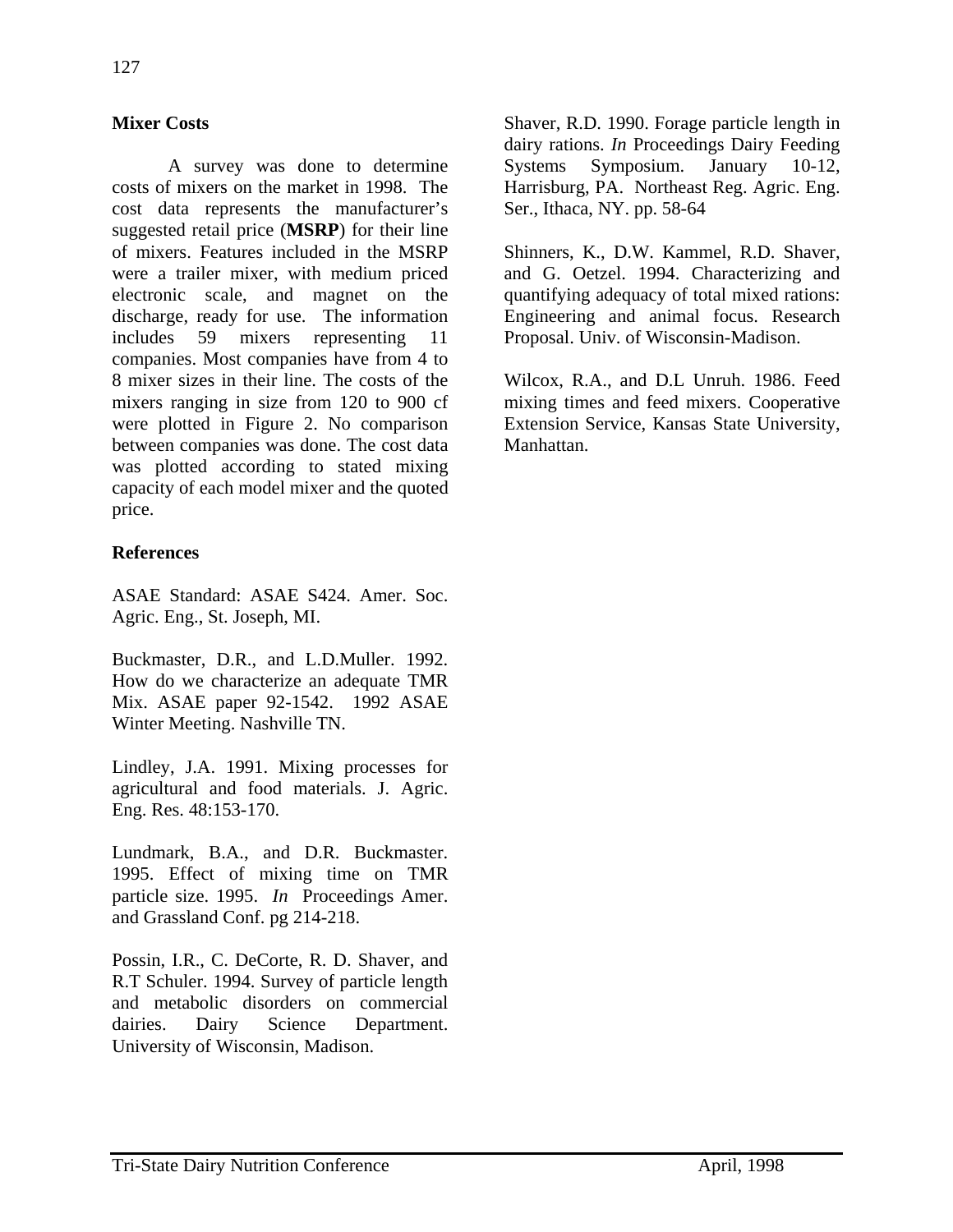

Figure 1. TMR volume for a dairy cow ( $cf = cubic$  feet).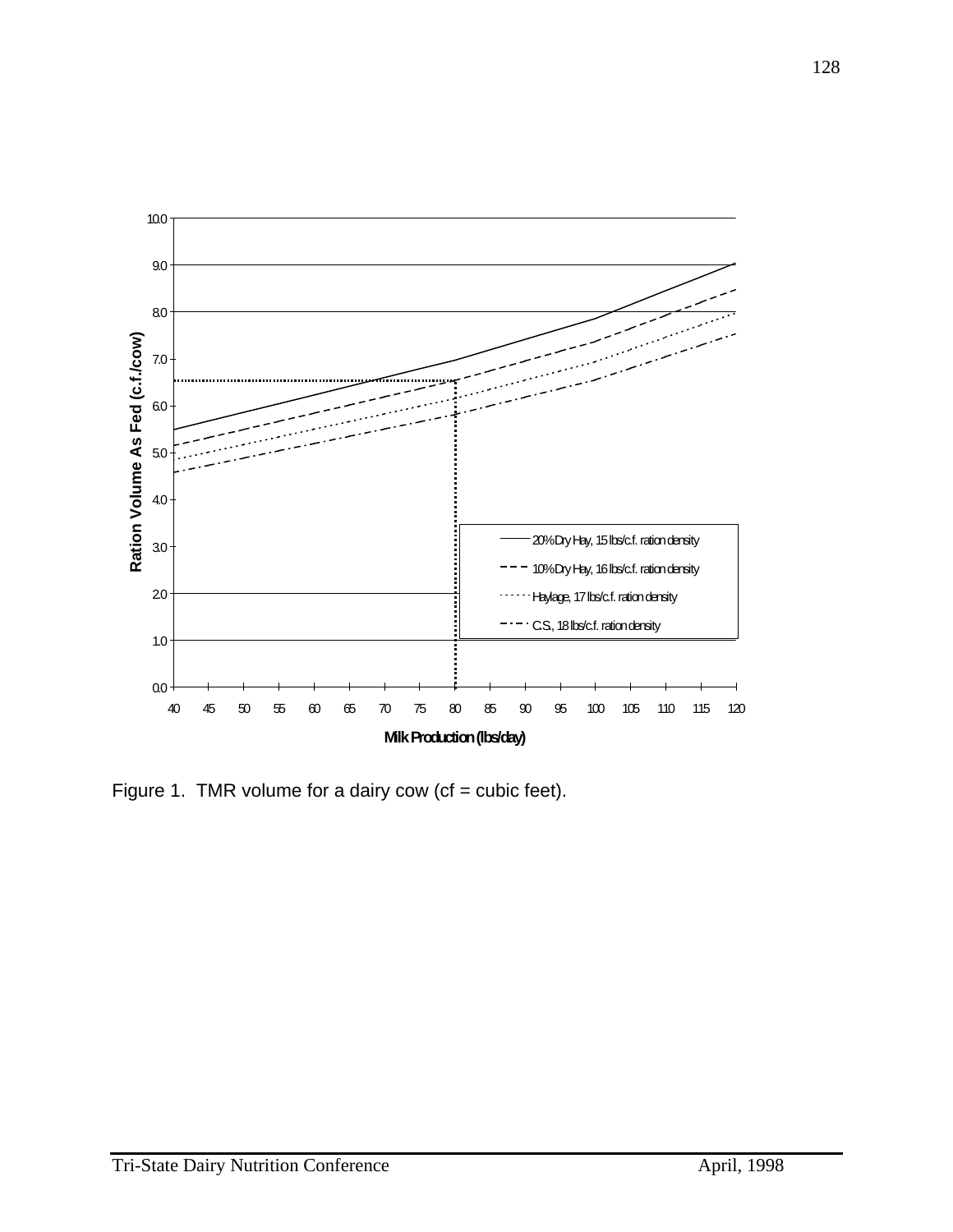

Figure 2. Suggested retail price for TMR mixers based on a survey distributed to mixer Manufacturers (cf = cubic feet).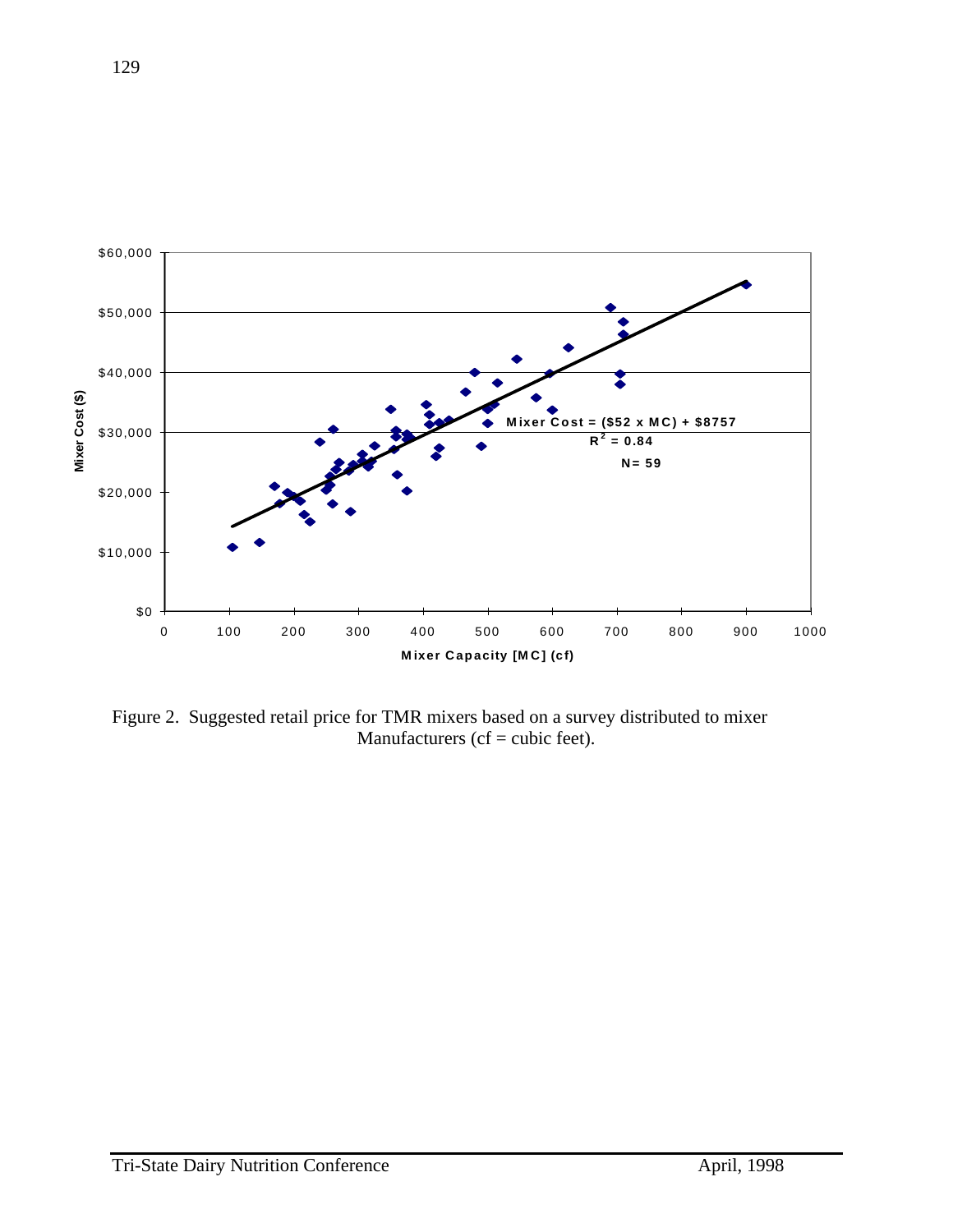#### **Now There's Dairy Steers on the Farm: What Do You Feed Them?**

*Hugh Chester-Jones<sup>1</sup>, Alfredo DiCostanzo<sup>2</sup>, Tom Peters<sup>3</sup>, Herb Rebhan<sup>4</sup> , Dan Schaefer<sup>5</sup> , and Drew Vermeire<sup>6</sup>*

Dairy steers are a familiar byproduct of the dairy farm providing diversity for supporting the primary dairy herd enterprise. The acceptance of the dairy steer as an important niche in the beef market for the consumer in recent years has provided management opportunities for the dairy farmer feeder and a specialized feedlot operator. Distinct market segments for dairy-beef production in the Midwest allows dairy farmers to consider options to integrate into their own operations, provide a calf source for specialized feedlot operators distributed through sale barns, or join with family members or neighbor dairy farmers to form a local alliance for specialized dairy beef production.

This paper will focus on feeding and management options for male Holstein calves. Considerations for Brown Swiss steers will be similar to Holstein steers. The colored breeds such as Jersey, Ayrshire, and Guernsey do have niche markets at lighter finishing weights. The ultimate goal is production of a finished Holstein steer weighing 1150 to 1300 lb finished market weight between 12 and 14 months of age.

There are niche markets for lighter (550 to 750 lb) and heavier steers (>1400 lb), but the economic efficiencies need to be evaluated against other options. Specific market options include: calves from 3 to 10 days of age, sold directly off the farm or through sale barn auctions; post-weaned started calves from 175 to 225 lb; feeder steers from 350 to 450 lbs; feeder steers from 500 to 750 lb; heavier feeders 800 to 950 lbs, and finished steers from 1150 to 1300+ lb, depending on previous feeding regimen. Each segment of dairy-beef production is highly specialized. A key consideration is for proper size of calf and uniformity of calf groups that will perform optimally in each selected system. The paper will focus on post weaned calves but will highlight key points to consider preweaning.

#### **Feeding and Management Strategies by Production Phase**

Ideally, the selection of uniform, healthy calves between 90 and 110 lb is a goal for an efficient dairy-beef production system. A recent profile of birth weights

 $\overline{a}$ 

 $1$  Contact at: 35838 120th Street, Waseca, MN 56093, (507)835-3620, FAX (507)835-3622, Email: hugh.chesterjones-1@tc.umn.edu

 $2^{2}$  Department of Animal Science

<sup>&</sup>lt;sup>3</sup> University of Minnesota; Nutritional Consultant

<sup>4</sup> Domain, Inc

 $^5$  Department of Meat and Animal Sciences, University of Wisconsin<br> $^6$  Beby Dell Nutrition I td

<sup>&</sup>lt;sup>6</sup> Baby Doll Nutrition Ltd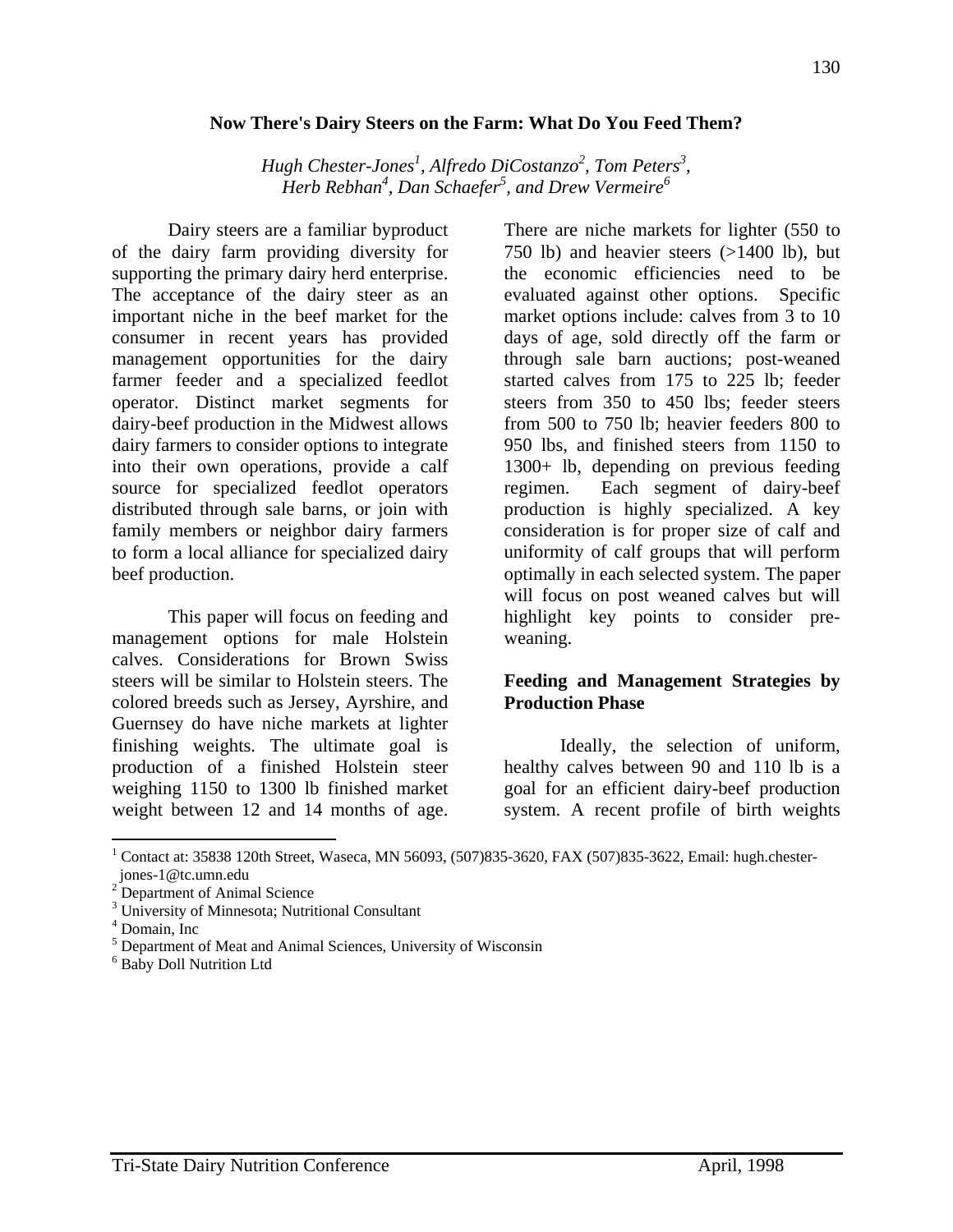from a representative midwest population of male Holstein calves at the University of Minnesota West Central Experiment Station indicated that  $4.5\%$  were  $\lt$  70 lb; 70 to 79 lb, 7%; 80 to 89 lb, 20%; 90 to 109 lb, 54%; and >110 lb, 14.5% (D. Johnson, MN West Central Exp. Sta., personal communication, 1998). Dairy-beef producers compete in the market place with large veal growers for >68% of the available calves in the ideal weight range. There is some flexibility for selecting outside the 90 to 110 lb range as calves < 90 lb have been shown to perform as well, if not better than, larger calves to a finished weight with good management. In Wisconsin, for example, some producers take advantage of the \$7 to 10/head price for calves <70 lb and use top quality management and feeding programs to successfully compete in the post weaning market place (Rebhan, Domain, Inc., personal communication, 1998). It has been observed that steers from dams selected for high milk protein will have a propensity for high rates of gain (Miller et al., 1986) which is very prevalent for today's dairy industry.

# Phase 1. Pre-weaning to 7 to 8 weeks of age.

Optimal calf growth and health during this important phase will be maintained in the later growing and finishing phases.

*a. Calf management considerations.* Management of calves immediately after birth should be optimal whether calves are sold prior to 10 days of age or retained on the dairy farm. The variability of management after birth has resulted in many calves being immunologically deficient. Variability of immune status of calves retained on dairy farms can also result in higher health costs during the pre- and immediate post weaning periods. Attention to providing good colostral passive

immunity transfer within 12 hours after birth and maintaining good sanitation programs for all facilities is critical to minimize health problems and keeping calf death loss at < 5% (home-raised or purchased calves). Preferably, calves should be individually housed (hutches, pens, or raised crates), but some management success and labor saving has been shown for small calf groups in pens with/without access to pasture fed from a nursette or automatic computer liquid feeders.

*b. Liquid feeding considerations*. A good quality liquid and dry feeding program is essential to enable calves to be weaned as early as possible by encouraging dry feed intake. Estimated energy and protein requirements (NRC, 1989) for a 100 lb preweaned Holstein bull calf gaining up to 1.1 lb/day are 4.11 Mcal metabolizable energy (**ME**) and .44 lb crude protein (**CP**). Use of discard whole milk (8 to 10% of calf birth weight) is discouraged if a known case of Johne's *(Mycobacterium paratuberculosis)* disease has been isolated on the dairy farm and if there is the potential of male calves co-mingling with herd replacements (Collins, 1998). Alternatively, use a high quality milk replacer as per manufacturers instructions. In addition to the need of supplying sufficient energy under cold stress conditions, recent research has suggested modified approaches to routinely enhance energy intake from the liquid feeding programs (Chester-Jones and DiCostanzo, 1996; Tomkins et al.,1994; Vermeire, 1998).

*c. Dry feeding considerations*. Weaning calves early can reduce the high overhead costs. Dry pre-starters based on milk products (22% protein and 12% fat) fed at 0.5 lb/day with regular starter have encouraged starter intake and early weaning (Morrill et al., 1984). Calves should have access to fresh water at all times.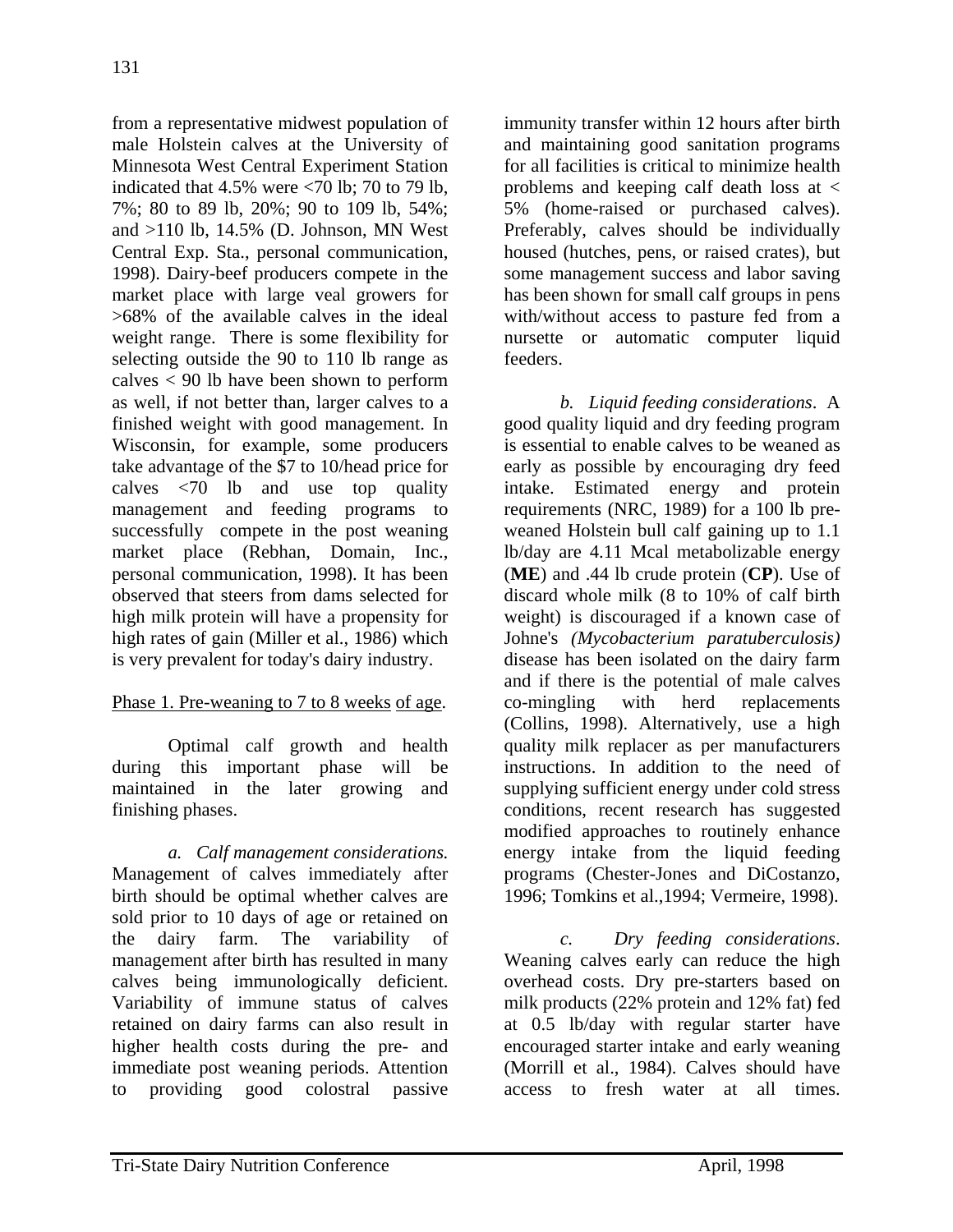Greenwood et al. (1997) and Vermeire (1998) suggested that calves should be weaned when they are at least 21 days of age, consuming at least 1% of their initial body weight (**BW)** in calf starter, have a cumulative starter intake of 9% of initial BW, and gained at least 12% of their initial BW. Other suggestions have been to wean calves when they have consumed 1 to 1.5 lb of starter for 3 consecutive days (Akayezu et al., 1994).

Calf starters should be coarse textured, providing 1.3 to 1.5 Mcal ME/lb, minimum of 16 to 18% CP, at least 8 to 10% fiber, 2000 IU/lb vitamin A, 200 IU/lb vitamin D, 25 IU/lb vitamin E (supplementation with 125 IU vitamin E/day is beneficial for calves up to 24 weeks of age; Chester-Jones and DiCostanzo, 1996), .7 to .8% Ca, and .45 to .5% P (DM basis). Check the trace mineral specifications in the starter very carefully. Calf starters will contain coccidiostats, such as decoquinate or ionophores. Other feed additives such as probiotics, yeast cultures, sodium bicarbonate, potassium bicarbonate, and potassium chloride have shown positive effects, especially in stressed calves (Chester-Jones and Peters, 1991). Akayezu et al. (1994) evaluated varying protein levels in starter diets (averaged 1.31 Mcal ME/lb) containing corn, oats, and soybean meal (**SBM**) fed from 4 to 56 days of age. They concluded that the recommended NRC (1989) level of 18% CP is adequate for calf growth. They noted that feeding >.15 lb undegraded intake protein (**UIP**) did not improve calf growth. Any post weaning diet changes should be accomplished in the individual housing prior to moving to group pens. A goal is to have a 175-lb calf by 7 to 8 weeks of age (100 lb initial BW). A break-even price for this sized calf would be approximately \$0.81/lb with initial calf cost of \$75 (Dvorak et al., 1997). In this

example, labor and facility costs were \$3/week, veterinary costs of \$7.50, and death loss of 5%. A total of 25 lb of milk replacer were used, 50 lb starter plus 3 lb protein supplement, and 10 lb corn, and interest of 10%.

### Phase 2: Post weaning up to light feeder weight (300 to 450 lb).

Comparative compositional analyses of the main feedstuffs discussed in this paper are shown in Table 1. The choice of diet should be based on economics and the ability to provide a high energy diet (1.4 to 1.5 Mcal ME/lb; .58 to .60 Mcal/lb NEg) to optimize efficient performance until daily dry feed intake is at least 9 to 10 lb/calf (at about 300 lb BW). A number of feed ingredient options and combinations are indicated in examples of steer performance in research studies from weaning to light feeder weight shown in Table 2. Chester-Jones et al. (1991) estimated that calves fed a whole corn diet with a 28% pelleted supplement need 3.77 Mcal ME/lb gain from weaning to 420 lb, BW which concurred with requirements predicted by NRC (1989). In a number of diets shown in Table 2, CP utilization ranged from .42 to .46 lb CP/lb gain. Dry matter intake (**DMI**) is the key to maintan calf growth at lower CP levels and attempts to improve quality of available protein for starter diets have met with mixed results (Chester-Jones and DiCostanzo, 1996; Chester-Jones and Peters, 1991).

Production goals for a high energy program from weaning to light feeder weight are daily DMI of 7.5 to 8, average daily gains (**ADG**) of 2.4 to 2.6 lb, and feed DM/lb gain (F/G) of 3.1 to 3.4 lb. A calf production budget for a high corn program from 8 weeks of age (175 lb goal) to 350 lb based on 70 days on feed (2.5 ADG; 3.0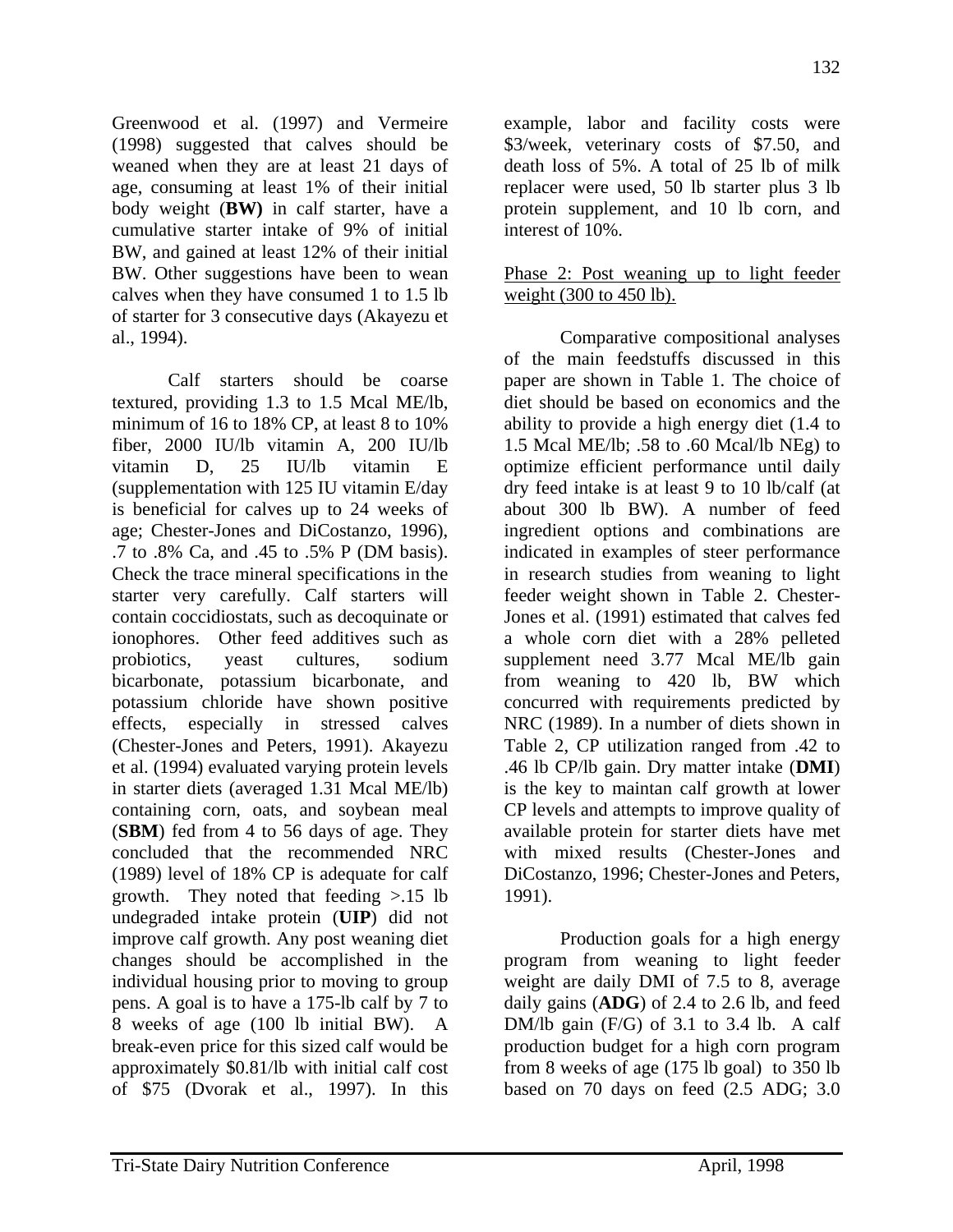F/G) suggested by Dvorak et al. (1997) showed consumption of 400 lb of corn (\$2.75/bu) and 120 lb supplement (\$0.16/lb) for a production budget costs of \$210 (2% death loss, \$2.25 vet cost; \$2.10/week yardage plus 10% interest), and a break even price of \$0.60/lb.

In this production phase, critical importance is overcoming the social behavior restrictions of Holstein calves that are slow to adapt to larger groups (Boomer, 1993). At 7 to 8 weeks of age, calves should be moved into small group pens of 12 to 15 calves for two weeks and combined into larger groups of 40 to 50 calves for a minimum of another two weeks (T. Peters, personal communication, 1998). When calves weigh 225 to 275 lb they can be combined into pen sizes of 100+ calves for the larger feed yards (T. Peters, personal communication, 1998). He noted that farmer feeders usually have good success with small pen sizes of under 50 calves, but with larger pens over 80 calves, consistent steer performance is more challenging because of the lack of social adaptation by individual animals which should be identified and culled (5% cull rate in large pens). Confinement housing can be an open-front, naturally ventilated open-ridged barn facing south (may have adjustable curtains on north wall) with a suggested bedding area of 10 to 15 sq ft/steer to 300 lb (15 to 20 sq ft to 500 lb, and 20 to 25 sq ft from 500 lb to market BW) with access to protected outside lots providing 20 to 30 sq ft/head (Chester-Jones and Peters, 1991). Holstein steers are "station" feeders and prefer liberal bunk space. Vermeire (1998) noted that calves up to 450 lb BW perform better if they have to stand on a step (6 to 8 inches) to reach the bunk. He recommended an average of 10 inches of bunk space if steers are fed a total mixed ration (**TMR**) daily.

Alternatively, self-feeders (whole corn and pellet base diet) are used by many farmer feeders. A 2 to 3 ton capacity, double-sided 12 ft self-feeder, for example, has been shown to be adequate for 80 calves (3 to 4 inches of bunk space per steer). Selffeeding takes good daily management and works if feed is always available. It is critical to clean the self-feeders daily, especially removing fines. If digestive problems are indicated that may result from a whole corn:pellet self-fed system, these have been attenuated by some farmer feeders by providing a palatable bedding source, such as corn stalks or free choice long hay. A preferred method of providing roughage rather than a separate bale feeder is to mix ground hay (5 to 10%) with the whole corn and pellet. Daily TMR feeding offers greater control of feed additive intake, greater ability to measure group pen intake swings, and greater ability to integrate alternative feeds. Daily diets should be fed at the same time, and feed in the bunks should be evenly distributed. Whatever the system, steers must have easy access to an adequate water supply.

# Phase 3: Feeding and management strategies from light feeder to market weight.

The tight net margins for cattle feeding systems today, in addition to nutrient balance and environmental concerns, requires attention to improvement of feed intake management and utilization. Managed intake, programmed feeding, plateau feeding, and limit/restricted feeding are systems that have been a focus of recent research and field application (Loerch and Fluharty, 1998; Owens et al., 1995; Peters, 1995; Pritchard, 1994). These systems are most prevalent for daily feeding. Maximizing daily DMI may not always return maximum economic benefits, and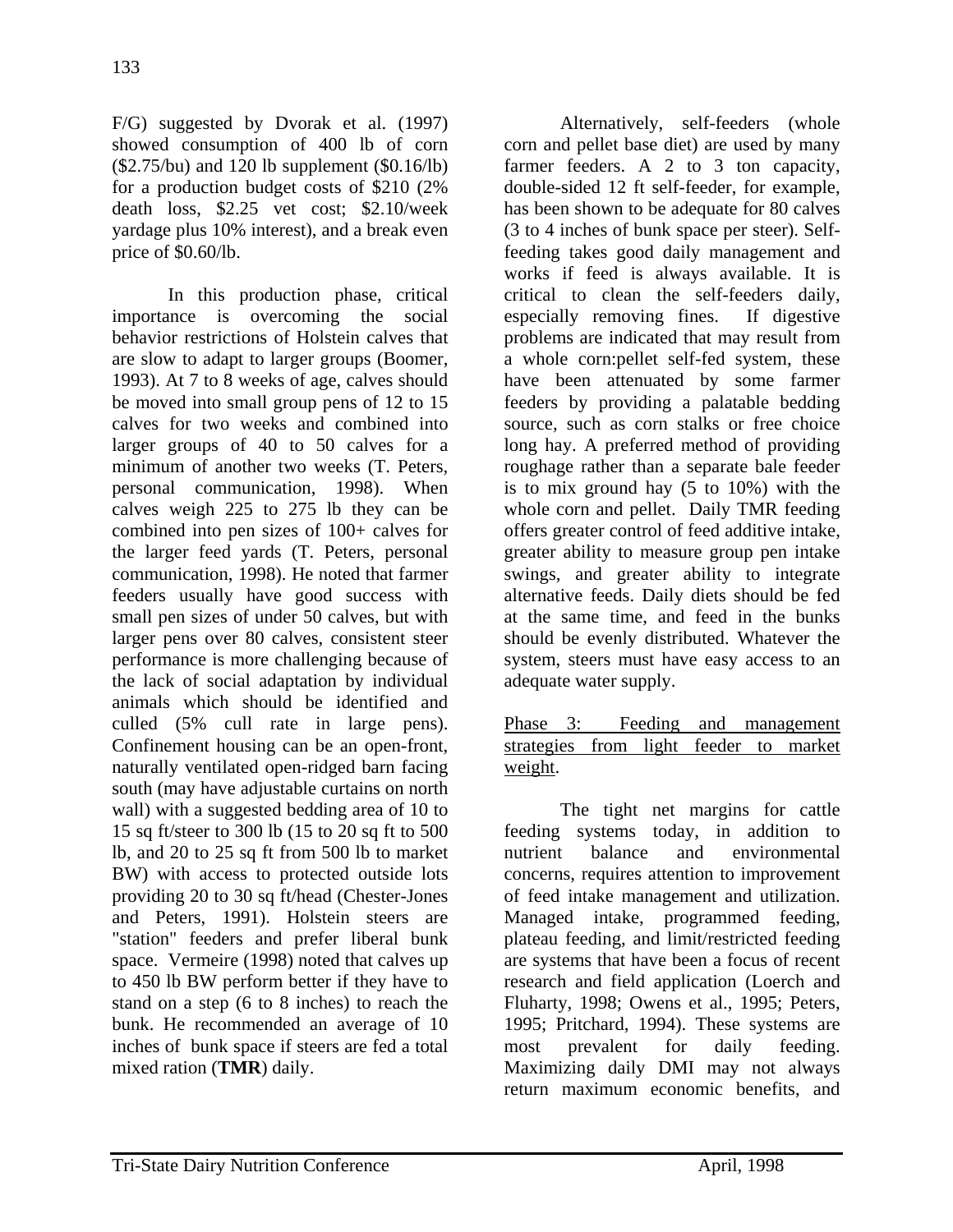manipulation of DMI at "optimal" times during the feeding period may be more prevalent than ad libitum intake (Peters, 1995). For consistent effective management, all cattle within a pen must establish consistent behavior (Pritchard, 1994). Owens et al. (1995) suggested that cattle fed high roughage diets must be fed ad libitum to maximize gain and feed efficiency but that cattle fed high concentrate diets have the capacity to eat more feed than they need, especially when grains are poorly processed or if roughage is added to the diet. They noted that yearling Holstein calves are "notorious" for gulping their feed and are inefficient as they chew feed poorly. Peters (1995 and 1998, personal communication) favors programmed intake for Holstein steers which uses predicted intake equations to regulate consistent daily DMI given a known steer BW and allows steers to consume up to a 120% of predicted intake at the top end to remain efficient feed converters.

a. *Overview of nutrient requirements.* The revision of nutrient requirements of beef cattle (NRC, 1996) from NRC (1984) maintains much of the basic premises but allows the user to use prediction equations and computer models to estimate cattle performance under varying nutritional management and environmental scenarios. Holstein steers are particularly sensitive to environmental stresses which affect their DMI and performance, such as high temperatures and humidity, low temperatures with wet hair coat, wind speed with wet hair coat, and muddy conditions. Use of implants can reduce requirements for NEm (Ainslie et al; 1992). Holstein steers that have a propensity for compensatory gain will improve energy utilization for both maintenance and gain (NRC, 1996).

Protein requirements for Holstein steers have been refined with an emphasis on metabolizable protein (**MP**). Higher protein requirements for lean tissue gain with large frame cattle implanted with medium or high potency implants are now suggested (DiCostanzo, 1995; Trenkle, 1993). Strategies for feeding different protein levels are necessary to optimize performance without increasing feed cost of gain. DiCostanzo (Univ. of MN, 1998, personal communication) calculated protein requirements, as CP and MP, for growingfinishing Holstein steers fed high energy diets (implants and ionophores included) by BW within a feeding period using NRC (1996). To verify the results, he incorporated DMI, diet composition, and initial and final weights of various trials at the University of Minnesota and Cornell University using NRC (1996) software. When adjusting for final weights at slight or small marbling score, or microbial efficiency, the projected ADG was within 95% of the observed ADG. Therefore, protein requirements in Table 3 reflect production conditions and performance achievable under these conditions. It is apparent that at faster rates of gain or at a heavier BW, protein requirements (lb/day) increase. As heavier cattle are expected to eat more, the proportion of CP in the diet for a given rate of gain decreases. Degradability of the diet is also of importance when considering protein supplements.

*b. System 1 - Continuous high concentrate feeding.* Healthy, uniform 300 to 450 lb feeders are very marketable and still maintain excellent potential for rapid growth and efficiency of gains on high energy diets. Regardless of feeding strategy, diets should contain ionophores and cattle should be implanted, the response being cumulative to enhance economic efficiencies. On a continuous 90:10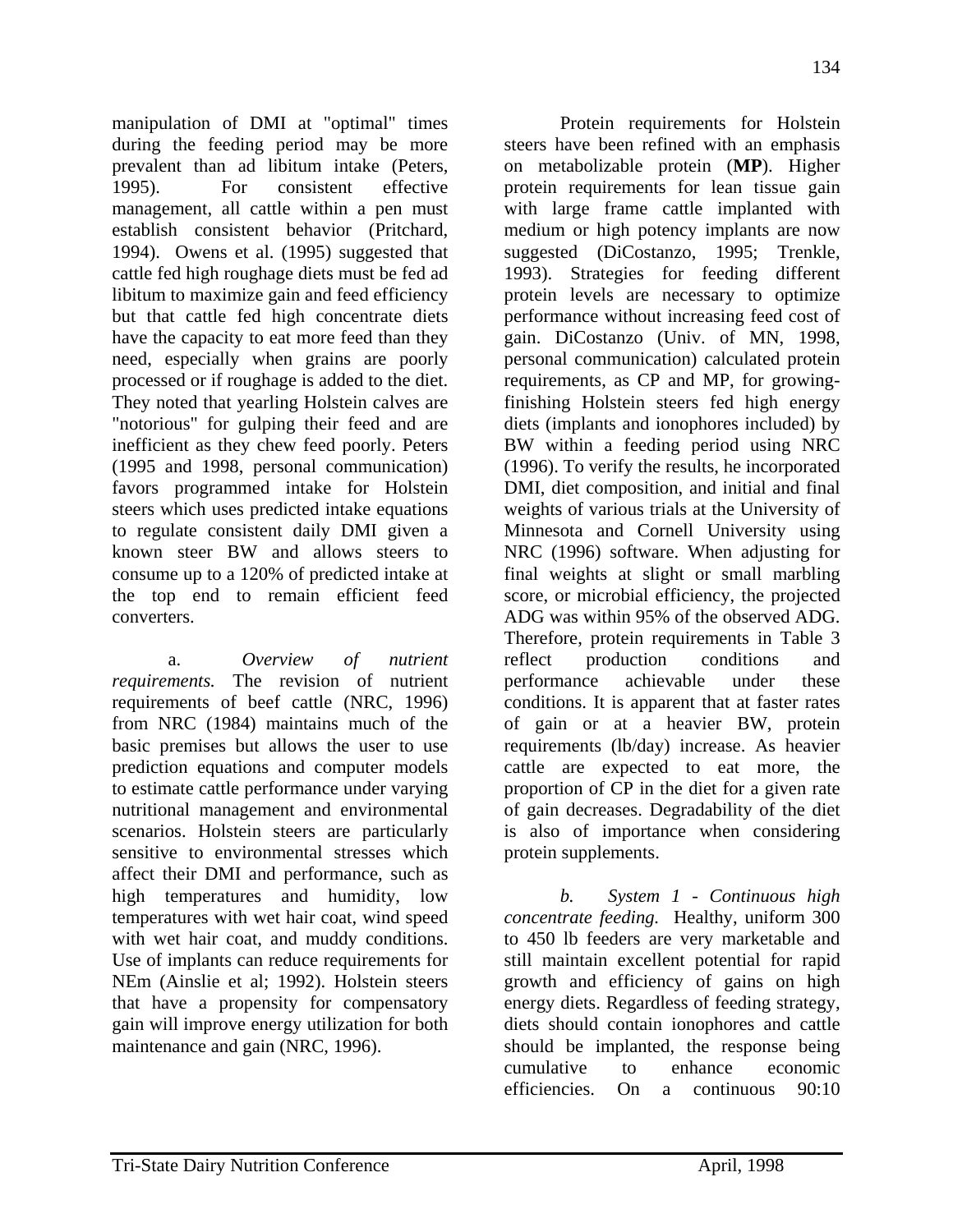concentrate to roughage diet, Holstein steers will perform well in the feedlot with peak growth rates between 500 and 700 lb. Expected ADG at 500 lb is 3.50 lbs/day or greater with a F/G of 4.5. Feed intake will continue to increase but daily gain and feed efficiencies will gradually decline. By 1200 lb, ADG declines to 2.25 lb and F/G of 11.0 or greater (Boomer, 1993). Feeding strategies should maintain economic efficiencies for both light and heavy feedlot steers. Schaefer et al. (1986) observed decreased steer growth rate and feed efficiency if amount of corn silage was increased from 10 to 25 or 40% with high moisture corn continuously fed from 430 to 1100 lb market weight. When forage prices are low and corn prices high, the 25% forage diet may command a higher return to the system. Feeding high moisture-corn in high grain diets to long-fed Holstein steers will provide excellent gains from 200 to 600 lb, but dry corn from 600 lbs is often the better source to prevent cumulative subacute acidosis from high moisture corn in later finishing phases that may decrease steer performance (Fox, 1989). Newly received feeders steers, already adapted to high energy diets and to be fed a 90:10 diet in a bunk, can be placed on a diet of 80% corn and supplement plus 20% forage. The forage should be similar to that which was used in the diet prior to arrival.

The whole corn-pellet, no roughage growing finishing program is an alternative continuous concentrate strategy used by farmer feeders, often in a self-feeding (**SF**) system for decreased yardage overheads. In many cases, steers have been on this program since weaning age. With good feedlot management, pen sizes of up to 100 steers/pen have been successfully raised on this program. Feedlot operators purchasing 350 to 400 lb steers adapted to a similar high energy ration can transition to full-feed

within 10 days. An example of projections for Holstein steers fed a high-energy no roughage program is summarized from 100 to 1227 lb in Table 4. The market weight end-point depends on producer goals, contractual arrangements, and/or packer preference. A five-year summary from a Minnesota farmer feeder who has raised purchased 442 post weaned calves from 200 lb (average purchase price of \$229.14) to market weight of 1292 lb (354 days) on a no-roughage whole corn program indicated an ADG of 3.08 and F/G of 5.1 lbs, as-fed. Feed costs were \$337.82 (87 bu corn @ \$2.65/bu and 631 lb pelleted supplement @ \$0.17/lb from the local elevator) with total costs of production of \$648.87/steer (vet costs were \$12, yardage at \$0.20/day, and death loss of 1% plus 8.5% interest rate). Feed costs of gain were \$0.31/lb gain, and the break-even price was \$0.53/lb (Rebhan, Domain, Inc., 1998, personal communication). This system provided good profit potential.

Concern has been expressed by commercial operators that continuous high concentrate diets for long-fed Holstein steers result in a "stall-out" that causes inconsistent. Fluctuating intakes may be offset on a whole corn-pellet program by offering palatable roughage daily in the feedlot (not just during transition). Work by Chester-Jones et al. (1993) found that the maximum intake of long grass hay (11.6% CP) fed free-choice to steers from 343 lb to 1134 lb market weight with a whole cornpelleted diet was 2 lb/day with an average of 1 lb/day over a 259 day feeding period. Feeding hay did reduce DMI variability, did not affect steer performance, but reduced the quality grade average of steers compared to those fed no hay.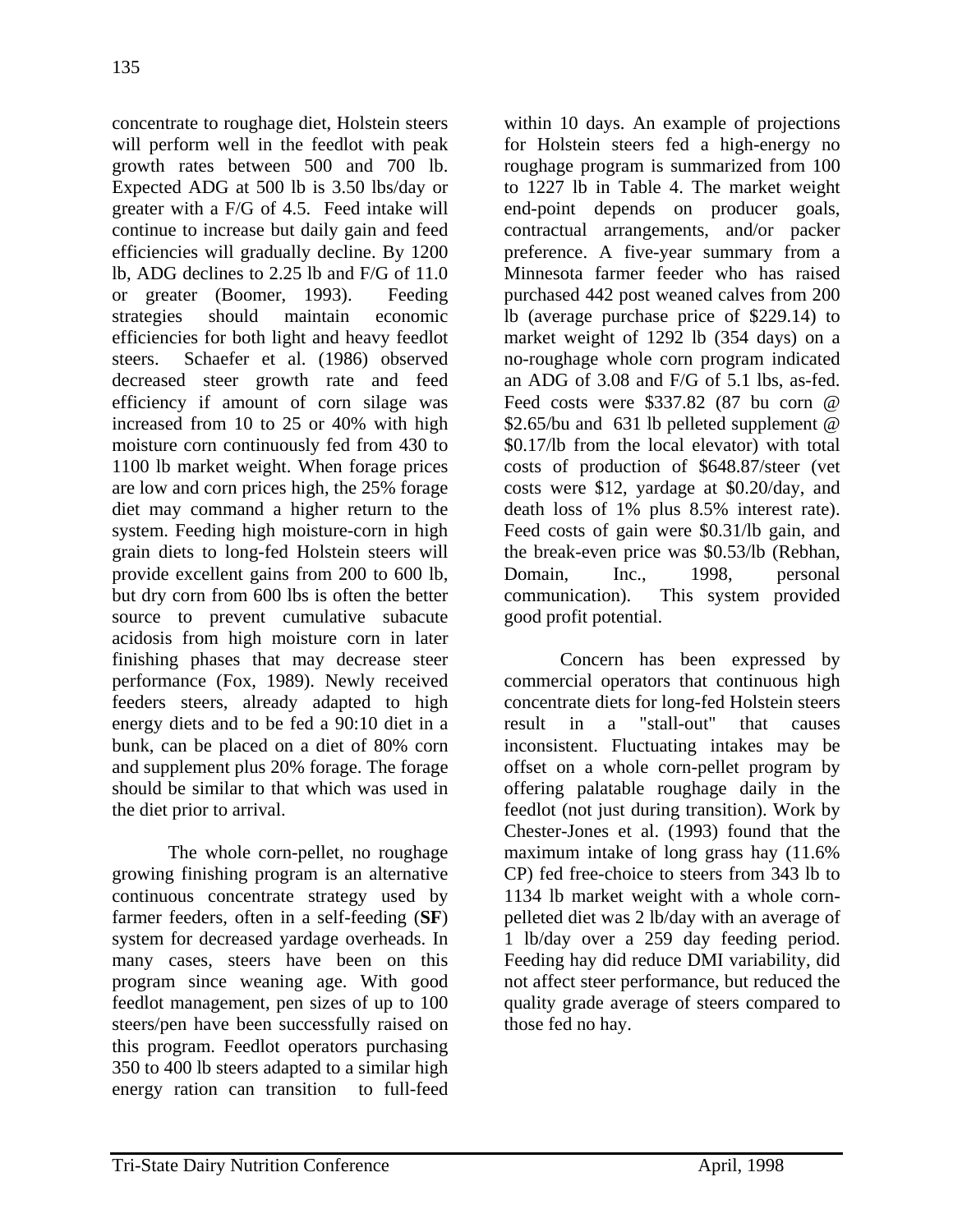Traxler et al. (1992, 1993) further investigated the effect of dietary fiber in high energy long-fed Holstein steers from 375 lb. The study compared growing and finishing programs, varying fiber intake levels using whole/cracked corn with/without built-in roughage pellet or hay crop silage. Built-in roughage levels ranged from 6 to 15%. Steers were implanted initially with a combination of Synovex-S and Finaplex-S and again 112 days later. The continuous whole corn-pellet diet was the most efficiently utilized and the most profitable. Roughage level and grain processing did not improve net margin to the system. Rumen health did deteriorate across all diets fed. The authors recommended for consideration, from a management standpoint, for inclusion of some hay crop silage to reduce potential digestive problems.

*c. System 2 - Feeding different forage:concentrate ratios - two phase feeding*. A dairy farmer-feeder using a twophase feeding approach will have more options to use home grown forages or opportunity-priced co-products. Return on equity can be higher with TMR programs, especially if only the cattle are leveraged (Chester-Jones and Peters, 1991). Miller et al. (1986) summarized 20 years of comprehensive research with Holstein steers at the Southern Experiment Station and concurred that a two-phase program from 400 lb to market weight was a good feeding program. It also took advantage of compensatory gains for steers fed high forage diets to 750 lb if followed by high energy finishing diets. Satisfactory steer performance was attained with a 75% alfalfa hay, and 25% corn grain and supplement growing ration followed by a 7 to 10% alfalfa hay and 90 to 93% concentrate finishing ration. Even better performances were shown when steers were fed 3 to 4

parts corn silage:1 part of corn and supplement (as-fed) up to 700 to 800 lb, followed by a finishing diet of equal parts of corn silage and corn grain. In all these studies, urea was the main supplemental nitrogen source.

More recently, Ainslie et al. (1992) fed purchased Holstein bull calves 90% concentrate diets for 20 weeks then switched to 7, 22, or 40%, DM basis, alfalfa silage diets fed with whole corn for a growing period of 98 days, then finished on a 91% concentrate finishing diet (Table 5). Steers were implanted with Ralgro initially then Revalor after 98 days. Diets contained monensin at 14.7 mg/lb of diet and DM. Steers were marketed when marbling via ultrasound indicated a choice grade. The study indicated that Holstein steers can be fed a 40% alfalfa silage diet to 856 lb, then a 90% finishing diet and reach finished BW in a similar number of days as steers fed a continuous high energy diet. Implanted steers grew 15% faster and converted fed 11% more efficiently than non-implanted steers. Siemens (1994) reported similar results with up to 50% alfalfa haylage in growing diets.

*d. Programmed feeding growingfinishing diets in the commercial feedlot.* Although there is a useful niche for self-fed Holstein steers by the farmer feeder with smaller pen sizes, in larger feedlot pens designed for 250 to 500 head and daily TMR feeding, the self-fed steer does not consume DM as well as those fed some roughage for a period prior to entry into the feedlot or pasture-based ('greener') feeder steers (T. Peters, personal communication, 1998). He noted that the latter will consume 105 to 107% of similar weight colored beef cattle with net efficiencies of feed utilization of 94-95% of colored beef cattle. Performance and economic efficiencies of purchasing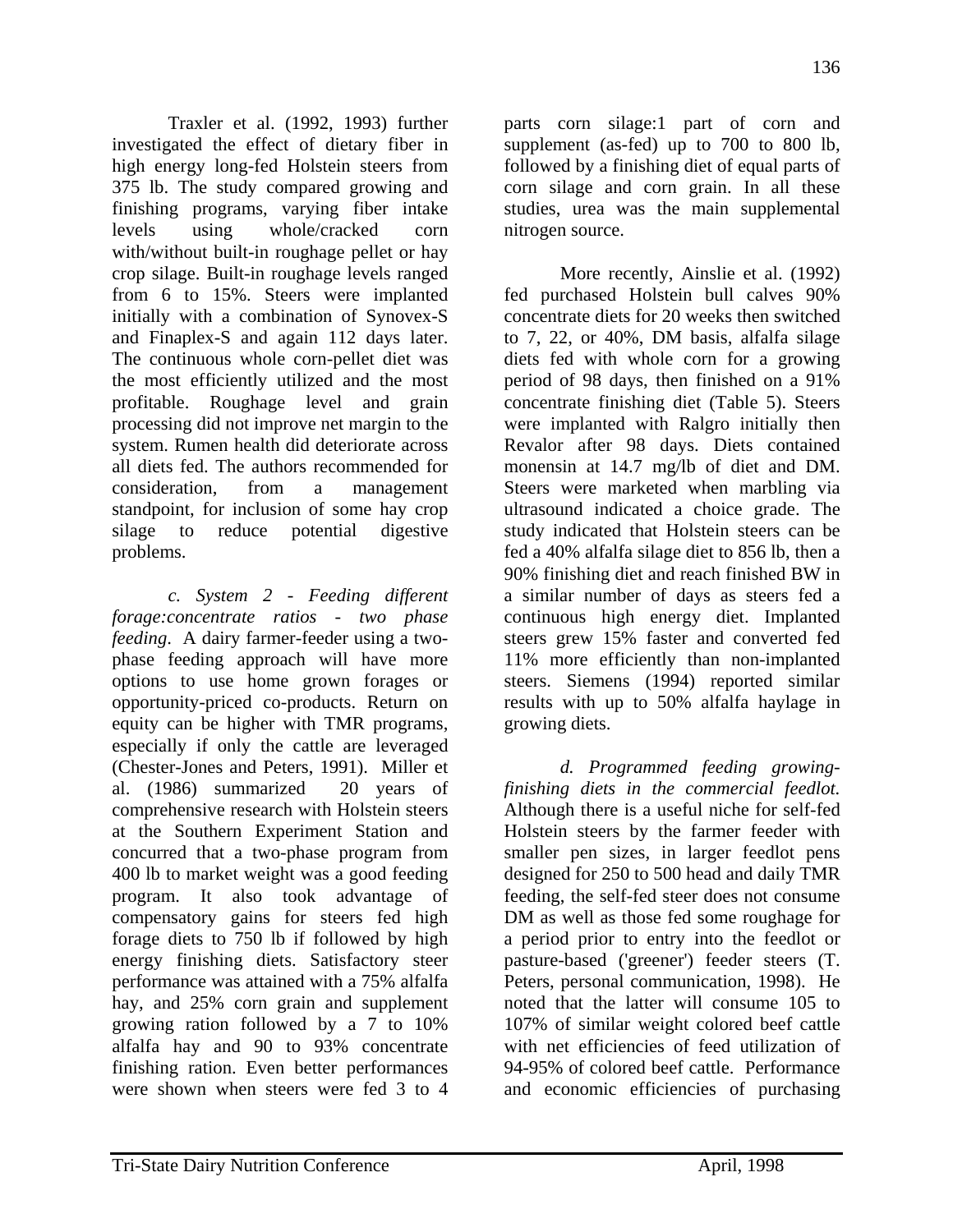(projected from April 1, 1998) pasture raised 625 lb (range 575 to 675 lb) feeder steers placed in a commercial feedlot are shown in Table 6. These steers are initially programmed for 105% of predicted DMI and using a steady consistent intake approach they can be transitioned through a short growing period of 21 to 35 days (.50 to .54 Mcal NEg/lb) to a finishing diet (.63 to .64 Mcal NEg/lb).

Intake will be adjusted upwards to a maximum of 120% of predicted intake. It is critical that each pen is sold on schedule as per prediction. Sorting to sell steers among pens is very costly. These steers will be implanted upon arrival with Ralgro and reimplanted 75 days later with Revalor-S, 100 to 110 days from market. These steers will be expected to grade 65% choice and return \$46.91/head after 192 days on feed. The TMR feeding program for these steers is shown in Table 7. The initial diet will include some hay, oats, and a higher percentage of dry feed. A coccidiostat (decoquinate) or aureomycin are included in initial diets. Digestible fiber sources, such as beet pulp, are excellent for these incoming cattle. Ionophores are incorporated later (in this case monensin at 250 to 300 mg/head with tylosin). The importance of these TMR diets is the inclusion of co-product feeds, such as wet gluten feed (**WGF**) up to 25% of the DM, which represents lower soluble starch levels with additional fiber. The estimated protein requirements for these steers over the feeding period would be 2.3 lb CP and 1.54 lb MP (Table 3). The actual average CP intake was 2.66 lb/day. Peters (1998, personal communication) suggested higher levels for the finishing diets of 2.75 to 2.86 lb CP/day, but these were based on programmed DMI up to 25 lb/steer to ensure constant pen intake patterns.

Peters (1998, personal communication) further evaluated the placement of 800 to 950 lb (averaged, 835 lb) Holstein steers in similar sized feedlots that will be pushed to a finishing diet as soon as possible (within 16 days). These steers will be implanted with Ralgro initially then Revalor 50 days later to finish over a 165 day feeding period at 1311 lb market weight. These steers will be programmedfed and expect 55 to 60% choice grade at market. It is important to market these steers before the DMI curve starts to decline. If these steers were placed on feed April 1, 1998, they would be sold September 10 and expect a return of \$32.02/head. Feed intake would average 28.38 lb/day, ADG of 2.89, and F/G of 8.1 lb. Some producers may consider taking these steers to heavier weights to gain market premium of \$2/head (T. Peters, 1998, personal communication). When feeding these 835 lb steers 28 days longer to market at 1364 lb, they gained a little in dressing percentage, but F/G declined rapidly and total expenses increased by over \$50/steer. Chester-Jones et al. (1992) also found that 612 lb "green" Holstein steers fed a 78:12 high moisture corn:corn silage diet to 1255 lb market weight were more economical than those taken to a 1346 lb terminal weight. Michigan State research (Ritchie and Rust, 1996) fed 410 lb Holstein steers a whole corn:pellet diet to 1000 lb then added 2 lb hay/day until various slaughter BW (100, 1100, 1200, 1300, and 1400 lb) and found that Holstein steers can be fed to heavier BW, but quality grade and dressing percentage were not improved above 1300 lb. Increased slaughter BW decreased ADG and F/G.

*e. System 3 - Pasture systems for growing Holstein steers - a controlled study*. Pasture-based systems for dairy steers should reflect the land resources of the farm.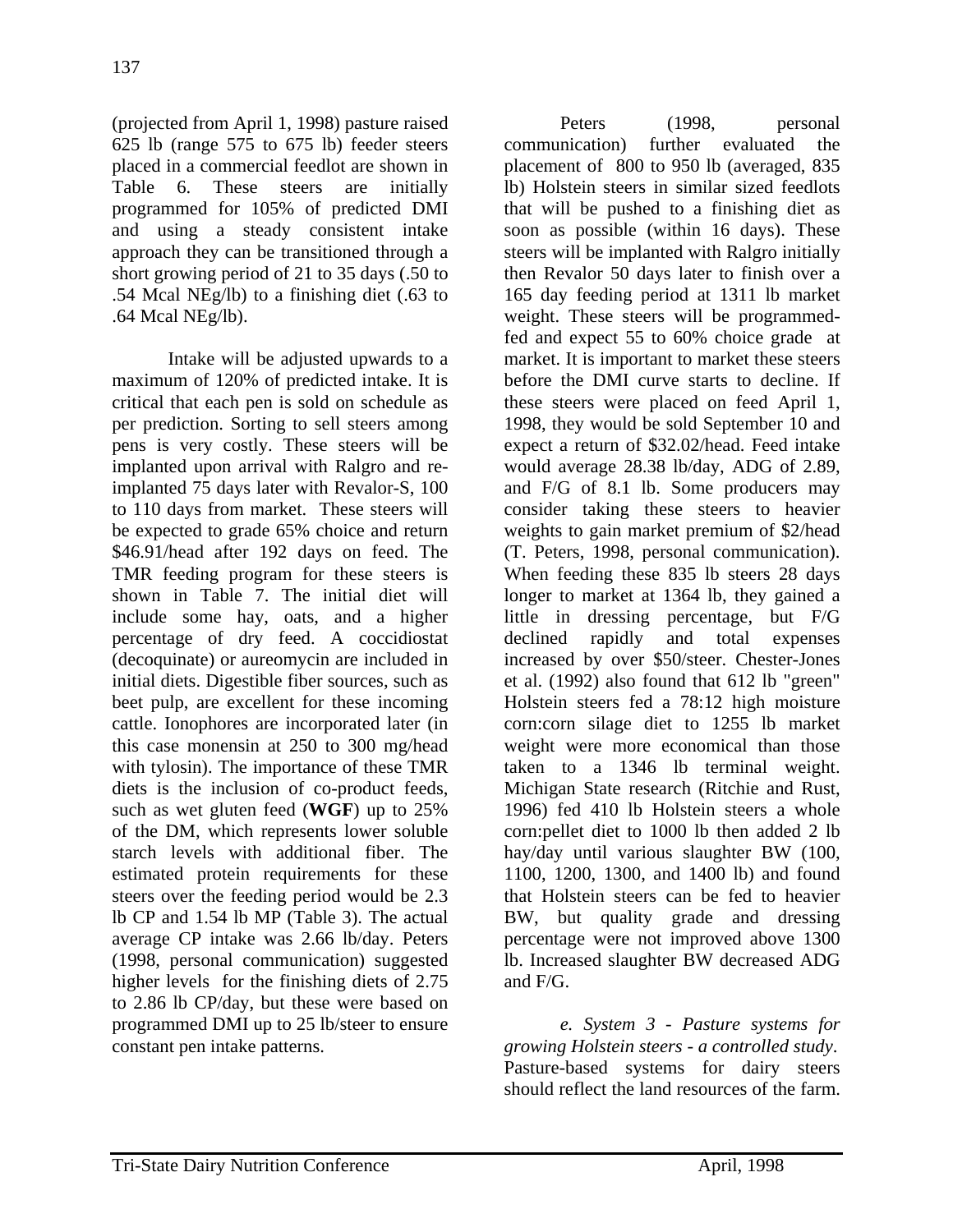Grazing research at the Lancaster Agricultural Research Station during 1995 to 1997 has focused on an evaluation of cattle management options in a system based on Holstein steers grazing slopes typical of those in the unglaciated Upper Mississippi Valley. Information and interpretations gained from this research will be briefly reviewed (D. Schaefer, Univ. of WI, 1998, personal communication).

In each year, 60 Holstein steers were purchased either from a high-grain feeding system (1995) or directly off Southern states pastures (1996 and 1997). Steers were conditioned upon arrival and dewormed initially and again during the first part of the grazing season. Steers were assigned to 3 replicated groups of 20 head and randomly assigned to one of five treatments with 4 head/treament group within replicate. Management options (treatments, Table 8), which were compared singly or in combination, included a control (O); use of an implant/re-implant program in which Synovex-S was administered on days 1 and 84 of the grazing period (S); daily provision of 200 mg lasalocid (Bovatec) in 1 lb of a pelleted wheat middlings formulation (B); and, supplementation of coarsely ground corn up to  $1\%$  of BW (C). When steers received the SB combination, the corn supplement and Bovatec pellet equalled 1% of BW. In 1996, the SB treatment was substituted for the C treatment. Within each group of 20 steers, 12 steers across treatments were monitored for supplement intake using Calan gates mounted on a feed bunk which was rotated through the assigned 15 acres of paddocks within replicate group. Steers were weighed upon arrival and at 28-day intervals. Initial and final weights were unshrunk, taken in the morning on two consecutive days.

In each of the grazing seasons, the same 45-acre south slope area was used with paddock sizes from 1 increasing to 1.5 acres in the late season. Paddocks contained grasses (bluegrass, orchardgrass, brome, quack, fescue, and reedcanary grass) and legumes (red and kura clovers). Each replicate group grazed 15 acres of an available pasture. Paddocks were rotated every 2 to 3 days with a complete grazing cycle of 20 (early season) to 45 days (late season). Length of the grazing season and forage availability varied by year due to differences in temperature and precipitation. Crude protein tended to increase from 12 to 15% for early grazing and peaking in the early fall at 20 to 24% (DM basis). In two of the three years, pasture fiber levels (ADF and NDF) tended to increase throughout the grazing period.

Treatment effects are summarized in Table 8. There was incomplete consumption of supplement in all years, especially at the beginning of the grazing trials. Supplement consumption increased during the trial, but was typically only 70 to 80% of the amount offered to the steers. Consumption of corn and the Bovatec pellet is shown for the SCB treatment in 1997 (Figure 1). Although, supplement consumption was still only 50 to 60% of the amount available during May, supplement consumption was less variable (smaller standard deviation) during late July to September among the 12 steers in the SCB as compared to the SC treatment. For steer groups which received only the Bovatec supplement, consumption of this supplement was incomplete during May but nearly complete during the remainder of the grazing season.

Across the five treatments, average daily gains were 1.89 lb/day in 1995, 2.38 lb/day in 1996, and 2.71 lb/day in 1997 (Table 8). This same pattern is evident by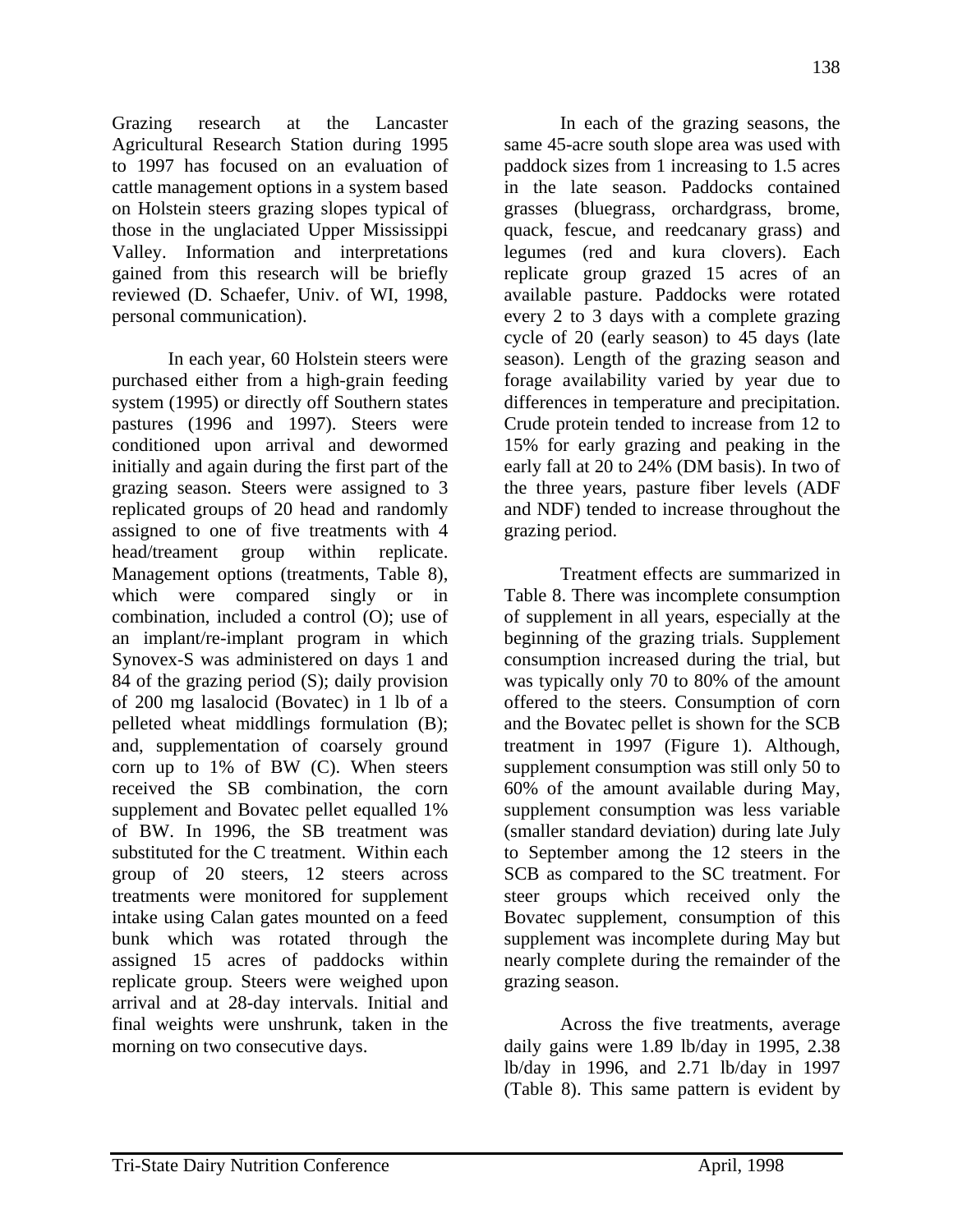comparing the daily gains observed for the control treatment in each of the three years. Based on CP requirements discussed elsewhere in this manuscript, it is unlikely that CP content of the pasture forages limited animal growth. Treatments including C resulted in improved daily gains in all three years, which indicates that energy was the limiting nutrient for growth.

The implications of treatment effects are shown in Table 9. Corn supplementation increased weight gains in all years, but the conversion of corn to weight gain (lb/lb) was relatively inefficient and ranged from 7.7 (SC-S in 1995) to 21.4 (SC-S in 1997). It is very likely that corn consumption substituted for pasture forage consumption. Cost of gain favored corn supplementation in the weather-shortened grazing seasons of 1995 and 1996. Cost of gains for corn tended to be lower when corn was supplemented in combination with an implant or in combination with an implant and an ionophore. Based on these results, it is clear that corn supplementation needs to be employed judiciously. Generally, it seems that corn should be supplemented when pasture forage supply is limited by weather conditions.

The Synovex-S implant improved daily gain numerically in each of the three years but only in a statistically significant manner in 1997 when control average daily gains were 2.38 lb/day. Since implants function by increasing lean growth at the expense of fat deposition, it is only likely that they exert their influence when fat deposition is possible. In Holstein steers with initial weights of 380 to 490 lb, a statistically significant advantage due to implanting and re-implanting with Synovex-S occurred when unimplanted steers gained in excess of 2.3 lb/day. Then this implant strategy resulted in an additional 49 lb of

gain over 162 days. If this gain is valued at \$.70/lb, the investment of approximately \$5 in implanting yielded \$34.30.

Bovatec supplementation resulted in significant effects in 1996 only, but then the advantage was achieved very cost effectively. A factor which has not been incorporated into this brief economic analysis is labor required for feeding supplements. It seems that supplementation of small numbers of cattle would be costly. Adverse rainfall or temperature and the economies of scale available with large groups of animals appear to be the most attractive combination for implementation of supplementation strategies.

*f. Energy and protein sources for growingfinishing programs.* Fox (1989) summarized a series of Cornell studies with growing Holstein steers fed combinations of different energy sources (dry corn, ear corn, and high moisture corn), protein sources (SBM, roasted soybeans, raw soybeans, and urea), forages (corn silage and alfalfa haylage), and co-products (brewers grains and WGF). Growing steers responded to higher protein levels and lower soluble protein sources when fed high corn silage diets but not with high grain diets fed from 12 weeks of age to 700 lb. Chester-Jones et al. (1989) found that there were no differences in feedlot performance when Holstein steers were fed a pelleted supplement containing urea, feathermeal alone, or in a 50:50 combination fed with whole or cracked corn from 460 to 880 lb BW. Lana et al. (1997) found that Holstein steers utilized nitrogen from SBM more efficiently than urea in 90% concentrate growing diets. Opportunities to accurately balance diets for optimal amino acid profiles using higher ruminal bypass protein sources are available (NRC, 1996).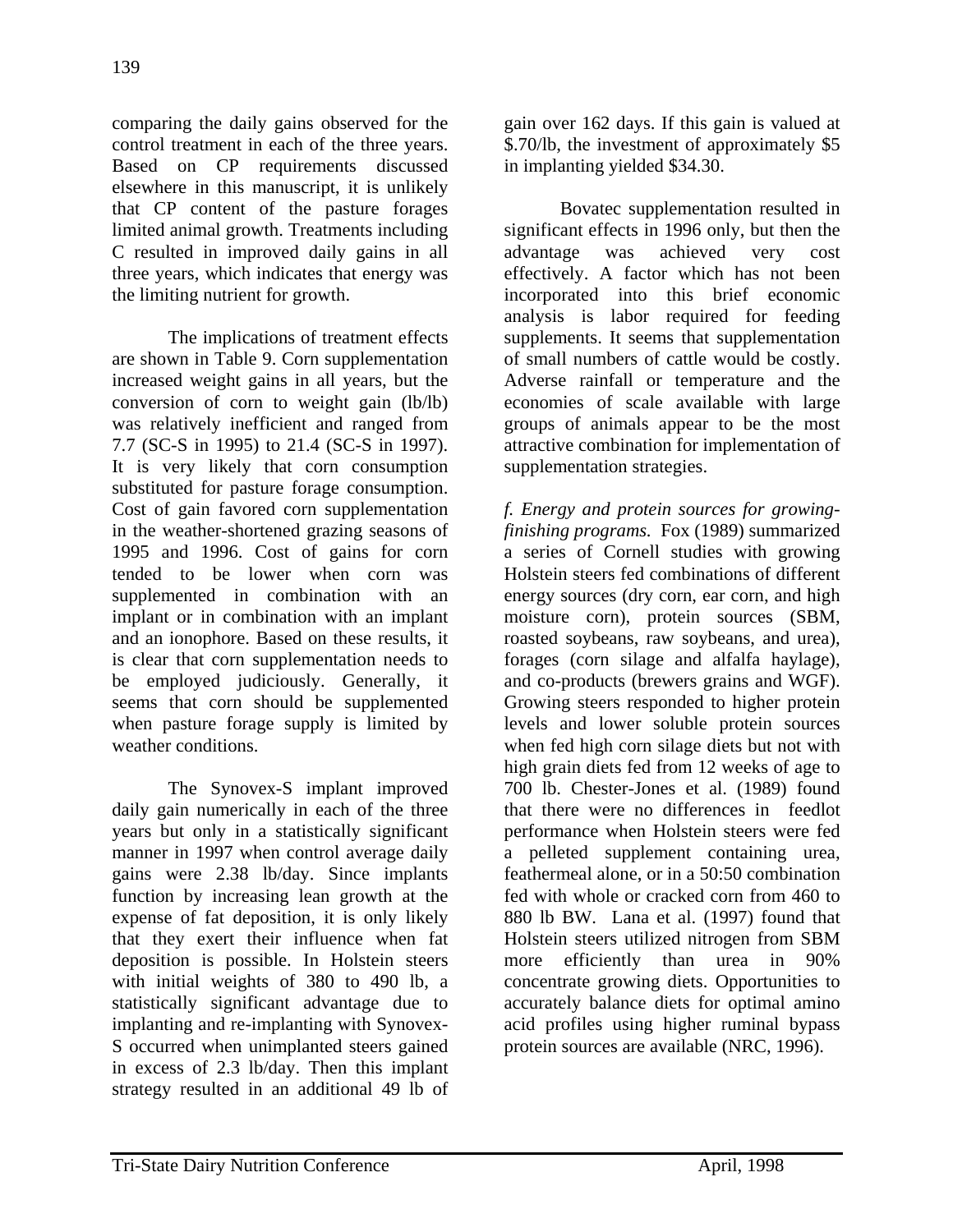The use of co-products in TMR for Holstein steers is becoming more prevalent as research indicates the value of these as alternatives to corn. For example, Stock and Klopfenstein (1996) observed that both dry and wet distillers grains (**WDG**) fed up to 50% replacement for corn will provide a higher energy value than corn. They noted that although WDG contributed higher dietary fat value than corn based diets, this did not totally account for the increased energy value, and they suggested that replacing the corn starch with high digestible fiber sources (WDG) alleviated many of the problems of sub-acute acidosis suspected in high corn diets. Richards et al. (1996) also found that WGF provided a higher energy value than corn in growingfinishing cattle diets. Dried gluten feed had about 91% the energy value of corn for growing Holstein steers (DiCostanzo et al., 1990). Recent Nebraska work (Lodge et al., 1997) found that a composite of WGF, condensed distillers solubles, corn gluten meal, and tallow improved feed utilization when fed to cattle compared to dry rolled corn and WGF.

*g. Ionophore and implant considerations*. Ionophores approved for beef cattle include laidlomycin propionate sodium potassium (30 to 150 mg/day; Cattlyst), monensin sodium (50 to 360 mg/day; Rumensin), lasalocid sodium (100 to 360 mg/day; Bovatec), and bambermycins (10 to 20 mg/day; GainPro). Tylosin (60 to 90 mg/day) with or without monensin is approved for reducing liver abscesses (DiCostanzo, 1996). Ionophores also have a sparing effect on amino acids (Lana et al., 1997) and some macro minerals (Grainier et al., 1989). The combination of ionophores and implants provide cumulative responses for improved cattle performance.

Implant strategy should work back from a projected market date. Selection of implants should sequentially increase the potency for re-implant programs (Pritchard, 1993). Trenbolone acetate (**TBA**) and estradiol (**E**) combination have the higher potency levels. Longer lasting implants include Compudose (150 to 200 days) and a newer implant Encore (up to 400 days). Implants can result in 5 to 15% increased growth rate and improvement in feed efficiency (Siemens, 1996). This author suggested that a most effective program for Holstein steers would be to implant with estrogen at 200 to 300 lb, again with estrogen at 500 to 600 lb, and with TBA  $+$ E at 95 to 100 days before market. It was also noted that Holstein steers on high silage diets do not respond to TBA + E but do respond very well on high grain diets. Estrogen implants should be used in high forage diets. Chester-Jones et al. (1996) observed a 19% response to Compudose when used as the only implant from 600 lb to 1270 lb market BW for Holstein steers. It is suggested that Encore may be a good choice for Holstein calves  $> 45$  days of age as a single implant (Rebhan, Domain, Inc., 1998, personal communication).

### **Conclusion**

Dairy farmer feeders have a number of options for raising dairy steers for beef production. A number of options for raising Holstein steers have been presented. It is recommended that prior to deciding to specialize in feeding dairy steers, a dairy farm family should establish distinct objectives and goals that will realize a net return to the operation based on opportunities that fit available feed resources, labor, facilities, and market options.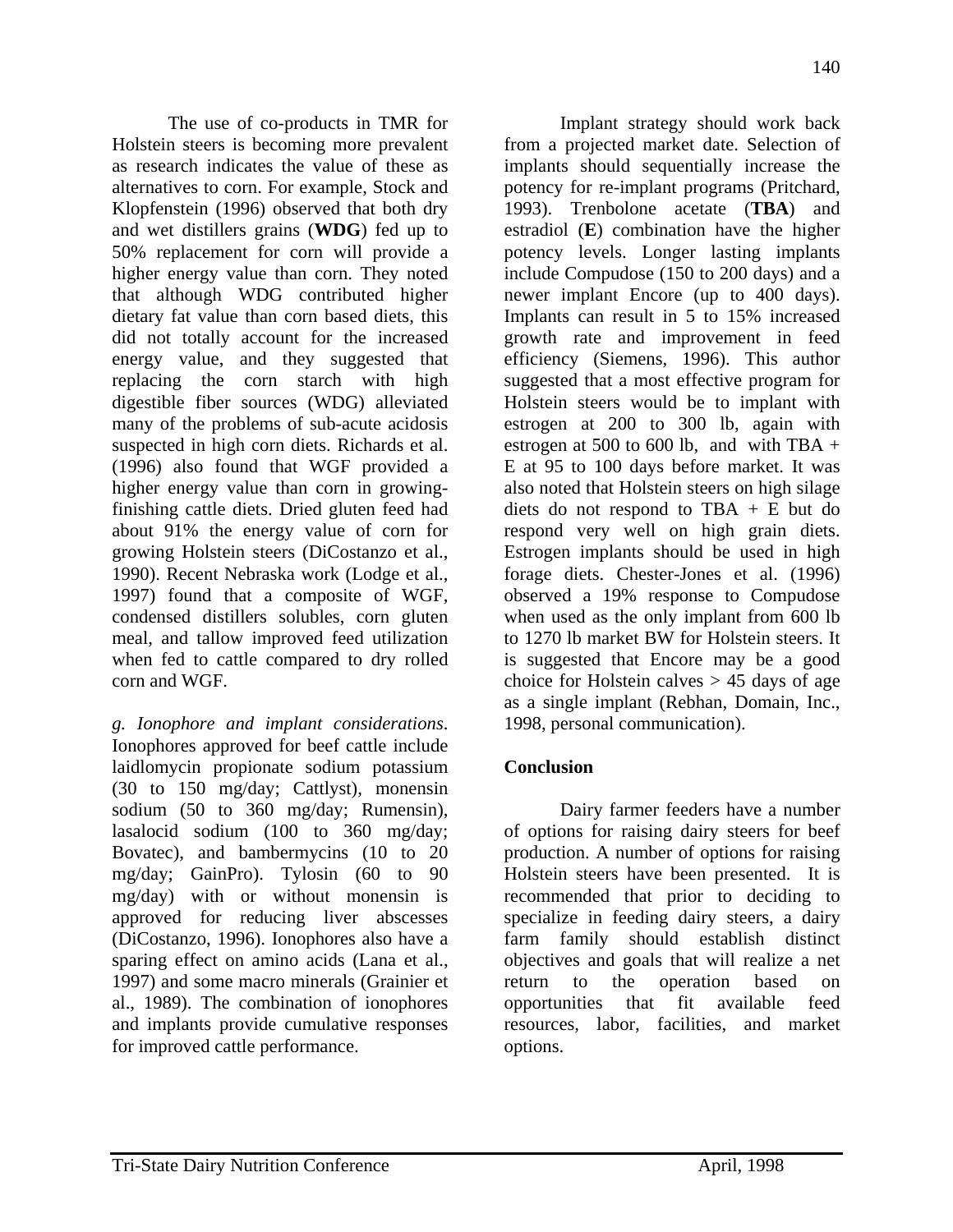## **References**

Ainslie, S. J., D. G. Fox, and T. C. Perry. 1992. Management systems for Holstein steers that utilize alfalfa silage and improve carcass value. J. Anim. Sci. 70:2643.

Akayezu, J. M., J. G. Linn, D. E. Otterby, L. B. Hansen, and D. G. Johnson. 1994. Evaluation of calf starters containing different amounts of crude protein for growth of Holstein calves. J. Dairy Sci. 77:1882.

Boomer, W. G. 1993. Protocol for profitable Holstein beef production. Proc. Fall Vet. Conf., Univ. of Minnesota, College of Vet. Med. and Minnesota Ext. Serv., St. Paul. pp 1-14.

Chester-Jones, H. and A. DiCostanzo. 1996. Holstein feeding programs, beef cattle management update. Issue 35, February 1996. Minnesota Ext. Serv., St. Paul.

Chester-Jones, H., L. J. Johnston, R. J. Vatthauer, J. C. Meiske, and B. T. Larson. 1992. Feedlot performance and carcass quality of Holstein steers marketed at different weights and housed in manure scrape or cold, slatted-floor barns. Beef Cattle Res. Rep. B-393. Univ. of Minnesota Anim. Sci., Ext. Serv. and Ag. Expt. Sta., St. Paul. pp. 58-64.

Chester-Jones, H., J. C. Meiske, B. T. Larson, and D. M. Ziegler. 1989. Evaluation of hydrolyzed feathermeal and urea as main nitrogen sources in pelleted protein supplements fed in high energy diets to growing Holstein steers. J. Anim. Sci. 67 (Suppl 1):532. (Abstr.).

Chester-Jones, H. and T. M. Peters. 1991. Feeding and managing light weight (weaning to 600 lbs) growing Holstein steers. In: Proc. 52nd Minnesota Nutr. Conf., Bloomington, Univ. of Minnesota Anim. Sci., and Ext. Serv., St. Paul. pp 93- 116.

Chester-Jones, H., H. Rebhan, and D. M. Ziegler. 1996. High energy no-roughage programs for feedlot Holstein steers: An assessment of performance and economic efficiencies. J. Anim. Sci. 74(Suppl.1):43. (Abstr.).

Chester-Jones, H., D. M. Ziegler, G. L. Dobberstein, and P. T. Anderson. 1993. Feedlot performance and carcass quality of spring finished Holstein steers fed whole corn and pelleted supplement with or without access to long hay. Minnesota Beef Res. Rpt. B-401. Univ. of Minnesota Anim. Sci., Ext. Serv., and Ag Exp. Sta., St. Paul. pp 42-47.

Chester-Jones, H., D. M. Ziegler, and J. C. Meiske. 1991. Feeding whole or rolled corn with pelleted supplement to Holstein beef steers from weaning to 190 kg. J. Dairy Sci. 74:1765.

Collins, M. T. 1998. Johne's disease. Simple practical ways to prevent or control this disease. Proc. S. E. Minnesota Dairy Workshop #4, February 26, Lanesboro; February 27 Zumbrota. Univ. of Minnesota Southern Exp. Sta., Waseca and S.E. MN Ext. Serv.

DiCostanzo, A. 1996. Ionphores in feedlot diets. In: Proc. 57th Minnesota Nutr. Conf., Bloomington, Univ. of Minnesota, Anim. Sci., and Ext. Serv., St. Paul. pp 81-96.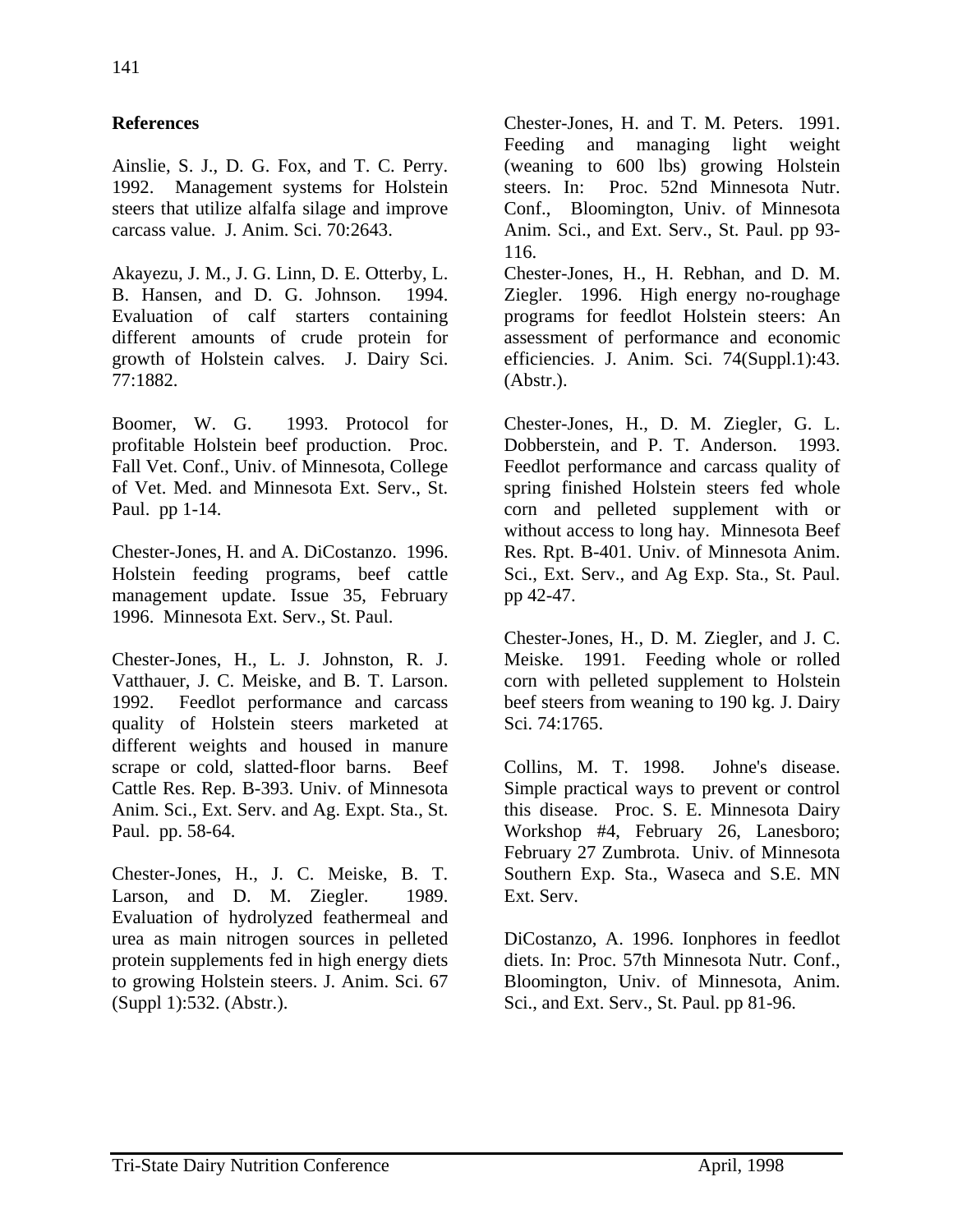DiCostanzo, A. 1995. Protein nutrition of feedlot cattle. In: Proc. 56th Minnesota Nutr. Conf. and Alltech, Inc. Tech. Symp. Bloomington, MN, Univ. of Minnesota, Anim. Sci. and Ext. Serv., St. Paul. pp 69- 79.

DiCostanzo, A., H. Chester-Jones, S. D. Plegge, T. M. Peters, and J. C. Meiske. 1990. Energy value of dry maize gluten feed in starter, growing or finishing steer diets. Anim. Prod. 51:75.

Dvorak, N., G. Staats, M. Siemens, and D. M. Schaefer. 1997. Fed Holstein beef production for profit. Bulletin, Packerland Packing Co. Green Bay, WI.

Fox, D. G. 1989. Producing beef from Holstein steers; A summary of ten years' research. Southern MN Livestock Conf., Univ. of Minnesota Southern Exp. Sta., Waseca, MN.

Grainer, R. B., D. B. Bates, and L. W. Greene. 1989. Ionophore/mineral interrelationships in ruminants examined. Feedstuffs, February 13 pp 14-16.

Greenwood, R. H., J. L. Morrill, and E. C. Titgemeyer. 1997. Using dry feed intake as a percentage of initial body weight as a weaning criterion. J. Dairy Sci. 80:2542.

Lana, R. P., D. G. Fox, J. B. Russell, and T. C. Perry. 1997. Influence of monensin in Holstein steers fed high concentrate diets containing soybean meal or urea. J. Anim. Sci. 75:2571.

Lodge, S. L., R. A. Stock, T. J. Klopfenstein, D. H. Strain, and D. W. Herold. 1997. Evaluation of wet distillers composite for finishing ruminants. J. Anim. Sci. 75:44.

Loerch, S. C., and F. L. Fluharty. 1998. Effects of corn processing, dietary roughage level, and timing of roughage inclusion on performance of feedlot steers. J. Anim. Sci. 76:681.

Miller, K. P., R. D. Goodrich, J. C. Meiske, and C. W. Young. 1986. Studies in dairybeef production. Sta. Bull AD-SB-2896. Ag. Expt. Sta. University of Minnesota, St. Paul.

Morrill, J. L., E. S. Lynch, M. K. Schmidt, and A. J. Cullen. 1984. Evaluation of an early weaning program for calves. J. Dairy Sci. 67(Suppl. 1):137. (Abstr.).

National Research Council. 1996. Nutrient requirements of beef cattle. 7th rev. ed. Natl. Acad. Sci., Washington, DC.

National Research Council. 1989. Nutrient requirements of beef cattle. 6th rev. ed. Natl. Acad. Sci., Washington, DC.

National Research Council. 1984. Nutrient requirements of beef cattle. 6th rev. ed. Natl. Acad. Sci., Washington, DC.

Owens, F., J. Hull, D. Secrist, and D. Gill. 1995. Intake by feedlot cattle. In: Proc 56th Minnesota Nutr. Conf. and Alltech, Inc. Tech. Symp., Bloomington, Univ. of Minnesota Ext. Serv., St. Paul. pp 97-109

Peters, T. 1995. The effect of feeding regime on feedlot cattle performance. In: Intake by Feedlot Cattle Symp. Okla. Agr. Exp. Sta. Misc. Publ. Oklahoma State Univ., Stillwater. pp 185-194.

Pritchard, R. H. 1994. Acidosis and feedbunk management of feedlot cattle. In: Proc. 55th Minnesota Nutr. Conf. and Roche Tech. Symp., Bloomington, Univ. of Minnesota Ext. Serv., St. Paul. pp 153-164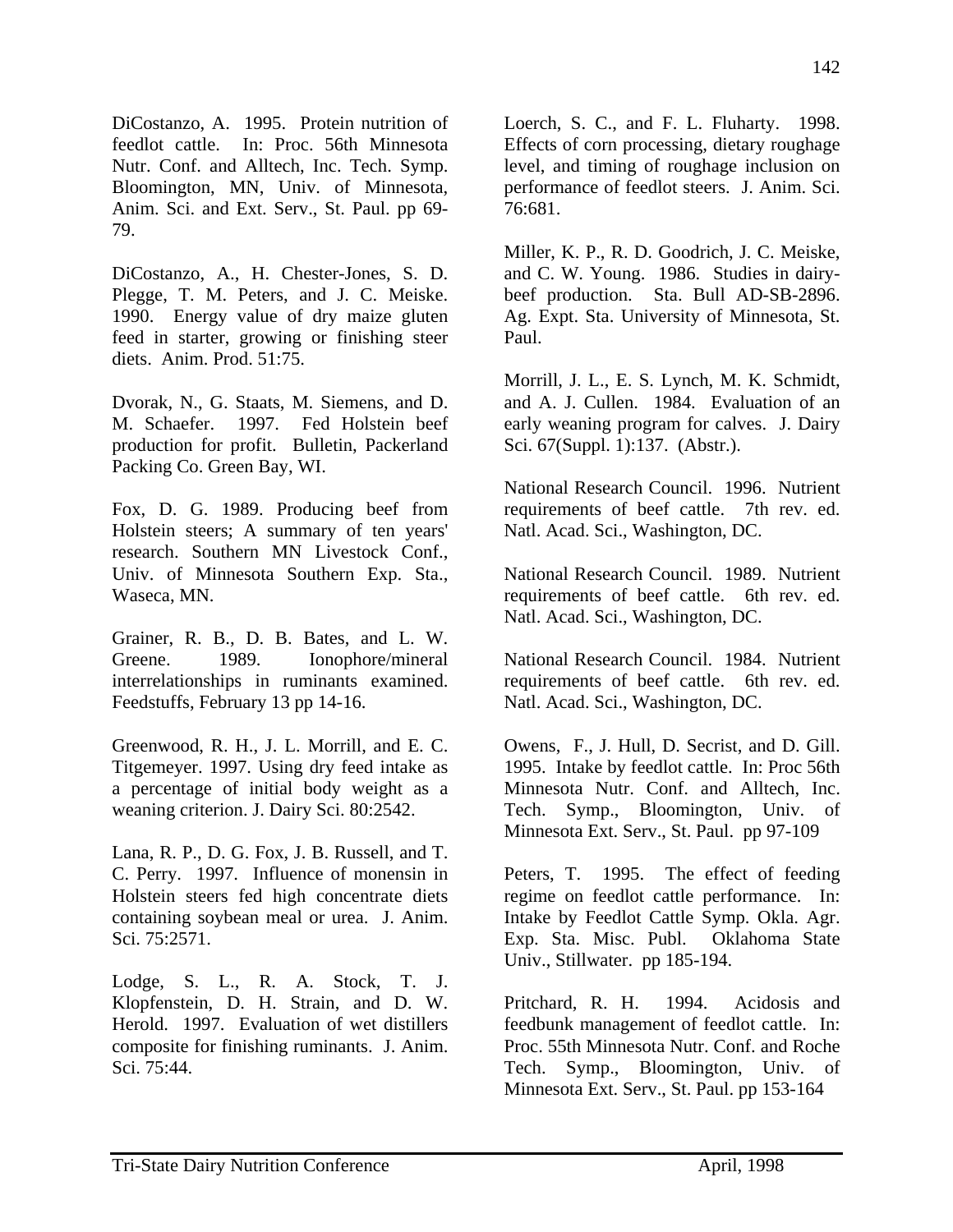Pritchard, R. H. 1993. Strategies for implanting feedlot cattle. Minnesota Beef Res. Rpt. B-407. Univ. of Minnesota Anim. Sci. and Ext. Srv., St. Paul. pp. 82-87.

Richards, C. J., R. A. Stock, and T. J. Klopfenstein. 1996. Evaluation of wet gluten feed and addition of tallow on finishing performance. J. Anim. Sci. (Suppl. 1):82.

Ritchie, H. and S. Rust. 1996. Effects on performance and carcass traits of Holstein steers. Beef Res. Rep. mimeo, Dept. Anim. Sci., Michigan State Univ., East Lansing.

Schaefer, D. M., D. R. Buege, D. K. Cook, S. C. Arp, and B. Z. Renk. 1986. Concentrate to forage ratios for Holstein steers and effects of carcass quality grade on taste panel evaluation. J. Anim. Sci. 63 (Suppl 1):432. (Abstr.).

Siemens, M. 1996. Tools for optimizing feedlot production. Bulletin A3661, Univ. of Wisconsin Coop. Ext., Madison, WI.

Siemens, M. G. 1994. Alfalfa in Holstein beef growing rations. Minnesota Forage Update Vol. XIX No. 5. Minnesota Forage and Grassland Council. St. Paul. pp. 4-5.

Stock, R. and T. Klopfenstein, 1996. Maximizing feed efficiency in feedlot cattle. In: Proc. 57th MN Nut. Conf. and Protiva Tech. Symp., Bloomington, University of Minnesota Anim. Sci. and Ext. Serv., St. Paul. pp 71-80.

Tomkins, T., J. Sowinski, and J. K. Drackley. 1994. New developments in milk replacers for pre-ruminants. *In* Proc. 55<sup>th</sup> Minnesota Nutr. Conf. and Roche Tech. Sym. Sept. 19-21, Bloomington, MN. University of Minnesota, St. Paul. pp. 71- 89.

Traxler, M. J., D. G. Fox, T. C. Perry, S. J. Ainslie, and D. J. Ketchen. 1992. Influence of dietary fiber on the performance of Holstein steer calves fed high concentrate rations. Ann. Rep. Dept. Anim. Sci., Cornell Univ., Ithaca, NY.

Traxler, M. J., D. G. Fox, T. C. Perry, R. L. Dickerson, and D. L. Williams. 1993. Influence of roughage source and timing on feedlot performance of high-concentrate, long-fed Holstein steers. J. Anim. Sci. 71(Suppl.1):258. (Abstr.).

Trenkle, S. 1993. Protein feeding strategies for lean gain. In: Proc 54th Minnesota Nutr. Conf. Univ. of Minnesota Anim. Sci. and Ext. Serv., St. Paul. pp. 127-136.

Vermeire, D. A. 1998. Tips for more profitable dairy beef operation. Baby Doll Nutrition News. Dairy Beef Series No. 1., Baby Doll Nutrition Ltd., St. Louis, MO.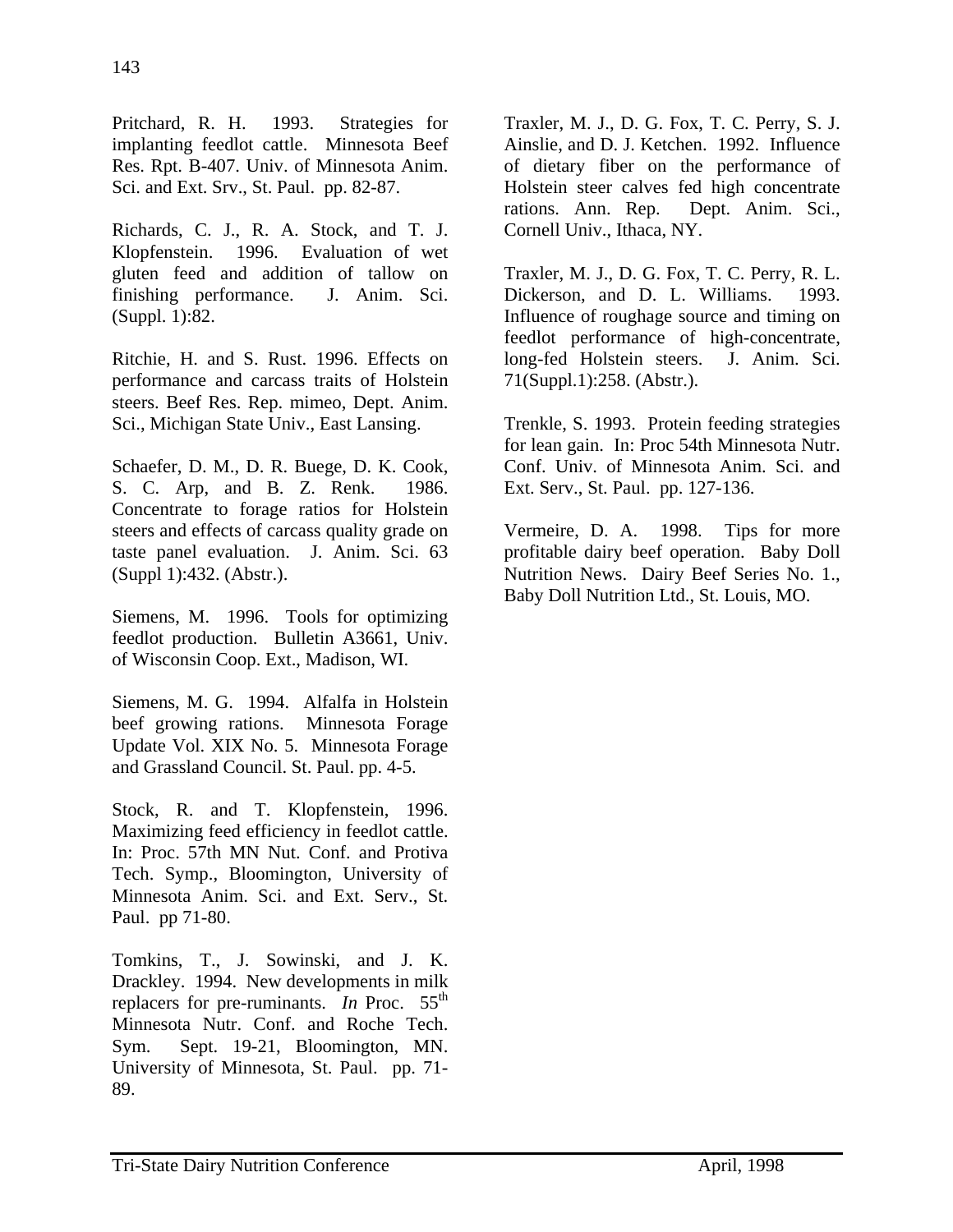|                       | DM | CP      | <b>TDN</b>    | ME        | $NE_{m}$      | $NE_{\varrho}$ | Fat  | <b>NDF</b>               | ADF   | Ca   | $\mathbf P$ | K    |
|-----------------------|----|---------|---------------|-----------|---------------|----------------|------|--------------------------|-------|------|-------------|------|
|                       |    | $-96 -$ | $\frac{1}{2}$ | - Mcal/lb | $\frac{1}{2}$ |                |      |                          | $% -$ |      |             |      |
| Dry corn              | 89 | 9.8     | 88            | 1.50      | .96           | .65            | 4.3  | 9                        | 3     | .03  | .29         | .37  |
| H.M. corn             | 77 | 10.0    | 89            | 1.58      | .99           | .62            | 4.3  | 9                        | 3     | .02  | .32         | .37  |
| Wet brewers grains    | 21 | 25.4    | 66            | 1.13      | .69           | .41            | 6.5  | 46                       | 24    | .33  | .55         | .09  |
| Dry brewers grains    | 92 | 25.4    | 66            | 1.13      | .69           | .41            | 6.5  | 42                       | 23    | .33  | .55         | .09  |
| Wet gluten feed       | 44 | 25.6    | 83            | 1.41      | .90           | .61            | 2.4  | 25                       | 13    | .10  | .90         | .90  |
| Dry gluten feed       | 90 | 25.6    | 81            | 1.37      | .87           | .59            | 2.4  | 25                       | 13    | .10  | .90         | .90  |
| Dry distillers grains | 91 | 30.4    | 88            | 1.45      | .99           | .68            | 9.8  | 44                       | 18    | .15  | .71         | .44  |
| Wet distillers grains | 25 | 29.7    | 90            | 1.48      | 1.02          | .71            | 9.8  | 44                       | 18    | .15  | .71         | .44  |
| Oats                  | 89 | 13.3    | 77            | 1.36      | .86           | .56            | 5.4  | 32                       | 16    | .07  | .38         | .44  |
| Dehyd. alfalfa        | 92 | 19.0    | 61            | 1.03      | .61           | .35            | 3.0  | 45                       | 35    | 1.52 | .25         | 2.60 |
| Alfalfa hay-med       | 90 | 17.0    | 58            | .97       | .56           | .31            | 2.6  | 46                       | 35    | 1.41 | .24         | 1.71 |
| Grass hay             | 89 | 15.0    | 65            | 1.11      | .67           | .40            | 2.8  | 61                       | 34    | .27  | .34         | 2.91 |
| Soyhulls              | 91 | 12.1    | 77            | 1.36      | .85           | .56            | 2.1  | 67                       | 50    | .49  | .21         | 1.27 |
| Soybean meal          | 89 | 50.0    | 84            | 1.50      | .94           | .64            | 1.5  | $\overline{\phantom{a}}$ | 10    | .30  | .68         | 1.98 |
| Gluten meal           | 90 | 67.2    | 89            | 1.60      | 1.00          | .69            | 2.4  | 14                       | 5     | .08  | .54         | .21  |
| Beet pulp             | 92 | 10.1    | 78            | 1.37      | .86           | .56            | 2.1  | 44                       | 25    | .61  | .10         | 1.78 |
| Whole soybeans        | 92 | 42.8    | 91            | 1.64      | 1.03          | .71            | 18.1 | $\overline{\phantom{a}}$ | 10    | .49  | .21         | 1.27 |
| Haylage               | 52 | 21.0    | 63            | 1.17      | .64           | .38            | 2.5  | 45                       | 33    | 1.48 | .30         | 2.01 |
| Corn silage           | 35 | 8.1     | 70            | 1.21      | .74           | .47            | 3.1  | 51                       | 28    | .23  | .22         | .96  |

Table 1. Comparative nutrient composition examples of the main feeds referenced in text and tables (DM basis)<sup>1,2</sup>

 $<sup>1</sup>$ Adapted from NRC (1989); NRC (1996).</sup>

 $2<sup>2</sup>DM = dry matter, CP = crude protein, TDN = total digestible nutrients, ME = metabolizable energy, NE = net energy, NDF = neutral detergent$ fiber, and  $ADF = acid$  detergent fiber.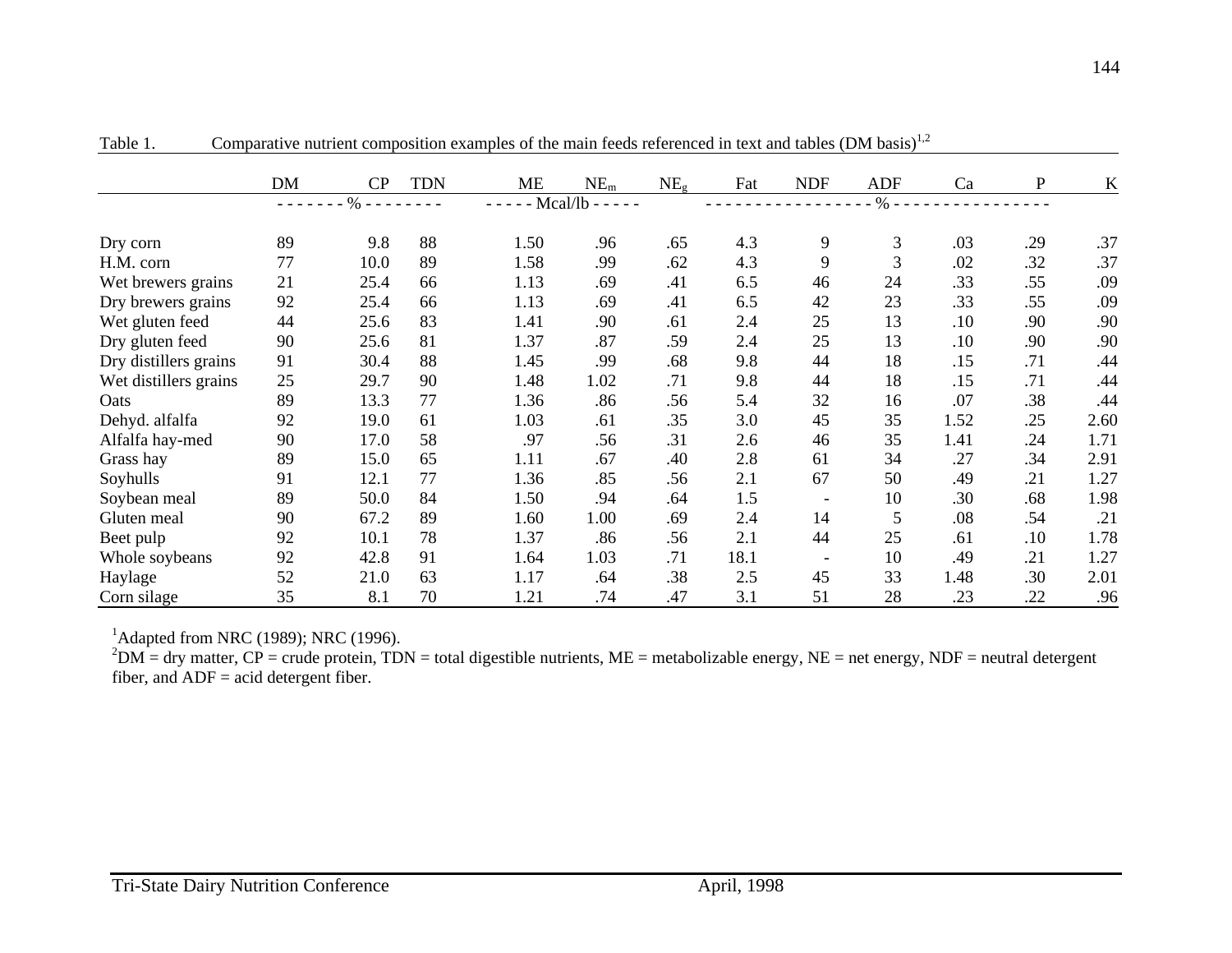|    | Diet examples                                | Final BW | CP                                                | <b>DMI</b>        | <b>ADG</b>          | F/G                |
|----|----------------------------------------------|----------|---------------------------------------------------|-------------------|---------------------|--------------------|
|    |                                              | (lb)     | $(% \mathcal{L}_{0} \cap \mathcal{L}_{1})$ of DM) |                   | ------- 1b -------- |                    |
| 1. | 3 pt corn:1 pt 28% CP suppl pellet           |          |                                                   |                   |                     |                    |
|    | Rolled corn (RC)                             | 405      | 14.4                                              | 7.19              | $2.32^{a}$          | 3.11               |
|    | Whole corn (WC)                              | 425      | 14.4                                              | 7.50              | $2.46^{b}$          | 3.05               |
|    | RC switched to WC                            | 421      | 14.4                                              | 7.59              | $2.42^{ab}$         | 3.14               |
| 2. | 4 pt corn:1 pt 25% CP pellet adjusted        |          |                                                   |                   |                     |                    |
|    | with corn gluten meal for protein $\%^c$     |          |                                                   |                   |                     |                    |
|    | 85% NRC Protein level                        | 430      | 15.1                                              | 8.10              | 2.39                | $3.39^{a}$         |
|    | 100% NRC Protein level                       | 440      | 16.8                                              | 8.14              | 2.47                | 3.30 <sup>ab</sup> |
|    | 115% NRC Protein level                       | 426      | 18.8                                              | 7.46              | 2.36                | $3.16^{b}$         |
| 3. | Beet pulp (BP) for $comd$                    |          |                                                   |                   |                     |                    |
|    | 0% BP                                        | 341      | 15.2                                              | $6.78^{ab}$       | $2.31^{a}$          | 2.92               |
|    | 15% BP                                       | 337      | 14.9                                              | $7.02^{\text{a}}$ | $2.27^{\rm a}$      | 3.10               |
|    | 30% BP                                       | 339      | 15.1                                              | $6.29^{b}$        | $2.05^{\rm b}$      | 3.08               |
| 4. | Pelleted corn gluten feed (CGF) for          |          |                                                   |                   |                     |                    |
|    | corn and SBM <sup>e</sup>                    |          |                                                   |                   |                     |                    |
|    | 0% CGF                                       | 385      | 16.8                                              | $7.24^{\rm a}$    | 2.16                | $3.36^{a}$         |
|    | 21% CGF                                      | 400      | 16.6                                              | $7.99^{ab}$       | 2.27                | $3.52^{ab}$        |
|    | 44% CGF                                      | 403      | 18.0                                              | $8.18^{b}$        | 2.31                | $3.54^{b}$         |
| 5. | Different N sources <sup>f</sup>             |          |                                                   |                   |                     |                    |
|    | Urea $(U)$                                   | 396      | 15.6                                              | 6.89              | $2.20^{\rm a}$      | $3.13^{a}$         |
|    | <b>SBM</b>                                   | 392      | 14.9                                              | 6.97              | $2.40^{b}$          | $2.91^{b}$         |
|    | Raw soybeans                                 | 396      | 15.2                                              | 6.34              | $2.13^{a}$          | 2.97 <sup>ab</sup> |
|    | <b>Extruded</b> beans                        | 394      | 14.9                                              | 6.78              | $2.38^{b}$          | $2.85^{b}$         |
|    | Extruded beans + U                           | 394      | 14.9                                              | 7.25              | $2.46^{b}$          | 2.90 <sup>b</sup>  |
| 6. | Soyhulls for corn; LSBM for SBM <sup>g</sup> |          |                                                   |                   |                     |                    |
|    | <b>SBM</b>                                   | 373      | 17.0                                              | 6.93              | 2.36                | $2.94^{\text{a}}$  |
|    | <b>LSBM</b>                                  | 394      | 17.0                                              | 6.08              | 2.49                | 2.76 <sup>a</sup>  |
|    | <b>LSBMSH</b>                                | 375      | 17.0                                              | 7.20              | 2.33                | 3.09 <sup>b</sup>  |

Table 2. Holstein steer performance at the Southern Experiment Station when fed various complete diets from weaning at 4 to 5 wk up to 440 lb body weight<sup>1</sup>.

<sup>ab</sup> Means in the same column within diet with unlike superscripts differ  $(P < .05)$ .

 $\degree$  Diets adjusted biweekly for protein level based on NRC (1984) estimates.

<sup>d</sup> All diets included 12% alfalfa pellets, 10% soybean meal (SBM), .22% urea, DM basis, with varying levels of corn and beet pulp.

e All diets included 26% rolled oats, DM basis, with varying levels of corn and SBM.

f All diets included 10% alfalfa hay, DM basis, with varying levels of rolled corn and N sources.

<sup>g</sup> Calcium-ligno-sulfate treated SBM (LSBM) replaced SBM with/without soyhulls (SH replacing 75% of corn grain in LSBM diet). Soyhulls replaced corn in a pellet that contained protein sources, vitamins, and minerals. Pellet fed 1:1 with non-pellet of corn, oats, and molasses.

 ${}^{1}$ BW = body weight, CP = crude protein, DMI = dry matter intake, ADG = average daily gain,

 $F/G = feed-to-gain efficiency$ , and  $pt = point$ .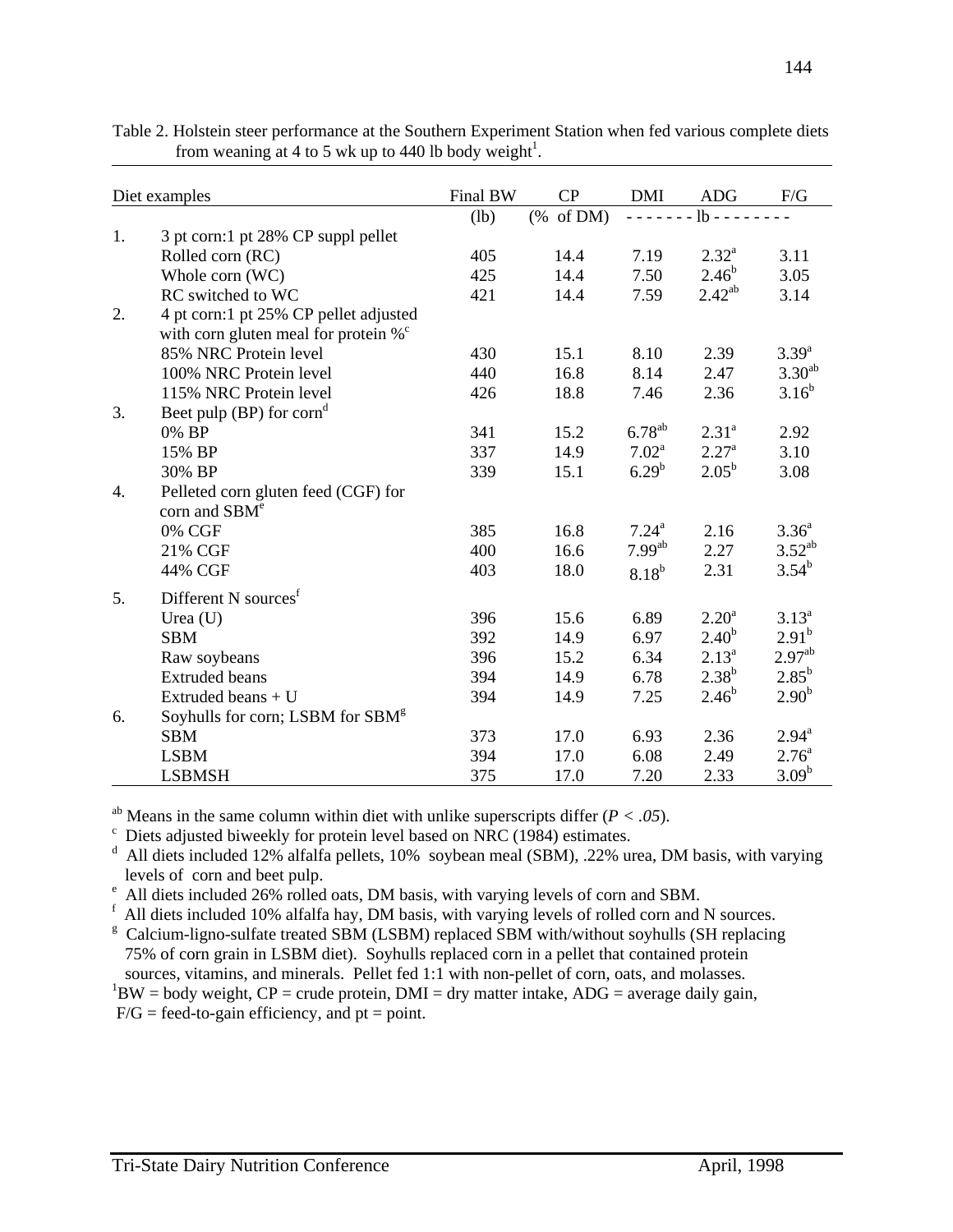|                          |             | Average daily gain, lb |       |       |       |       |  |  |
|--------------------------|-------------|------------------------|-------|-------|-------|-------|--|--|
| Feeding<br>period BW, lb |             | 2.5                    | 2.7   | 2.9   | 3.1   | 3.3   |  |  |
| 650                      | DMI, lb/day | 16.5                   | 16.4  | 16.3  | 16.1  | 16.0  |  |  |
|                          | CP, % of DM | 12.12                  | 12.71 | 13.30 | 13.97 | 14.57 |  |  |
|                          | CP, lb/day  | 2.00                   | 2.09  | 2.17  | 2.25  | 2.33  |  |  |
|                          | MP, lb/day  | 1.34                   | 1.40  | 1.45  | 1.51  | 1.56  |  |  |
| 750                      | DMI, lb/day | 18.6                   | 18.5  | 18.4  | 18.2  | 18.1  |  |  |
|                          | CP, % of DM | 11.34                  | 11.89 | 12.39 | 13.0  | 13.48 |  |  |
|                          | CP, lb/day  | 2.11                   | 2.20  | 2.28  | 2.36  | 2.44  |  |  |
|                          | MP, lb/day  | 1.42                   | 1.47  | 1.53  | 1.58  | 1.64  |  |  |
| 850                      | DMI, lb/day | 20.8                   | 20.6  | 20.5  | 20.3  | 20.2  |  |  |
|                          | CP, % of DM | 10.32                  | 10.81 | 11.23 | 11.73 | 12.16 |  |  |
|                          | CP, lb/day  | 2.15                   | 2.23  | 2.30  | 2.38  | 2.46  |  |  |
|                          | MP, lb/day  | 1.44                   | 1.49  | 1.54  | 1.60  | 1.65  |  |  |
| 950                      | DMI, lb/day | 21.9                   | 21.7  | 21.5  | 21.4  | 21.2  |  |  |
|                          | CP, % of DM | 9.91                   | 10.32 | 10.74 | 11.12 | 11.56 |  |  |
|                          | CP, lb/day  | 2.17                   | 2.21  | 2.31  | 2.38  | 2.45  |  |  |
|                          | MP, lb/day  | 1.45                   | 1.50  | 1.55  | 1.60  | 1.64  |  |  |
| 1050                     | DMI, lb/day | 22.9                   | 22.7  | 22.5  | 22.4  | 22.2  |  |  |
|                          | CP, % of DM | 9.52                   | 9.88  | 10.25 | 10.57 | 10.95 |  |  |
|                          | CP, lb/day  | 2.18                   | 2.24  | 2.31  | 2.37  | 2.43  |  |  |
|                          | MP, lb/day  | 1.46                   | 1.50  | 1.55  | 1.59  | 1.63  |  |  |

Table 3. Predicted protein requirements for Holstein steers by growth rate and average feeding period body weights.<sup>a</sup>

<sup>a</sup> NRC (1996) verified with various Holstein studies at the University of Minnesota and Correll University. DMI = dry matter intake, NRC (1996); CP crude protein computed from metabolizable protein (MP) as discussed in NRC (1996).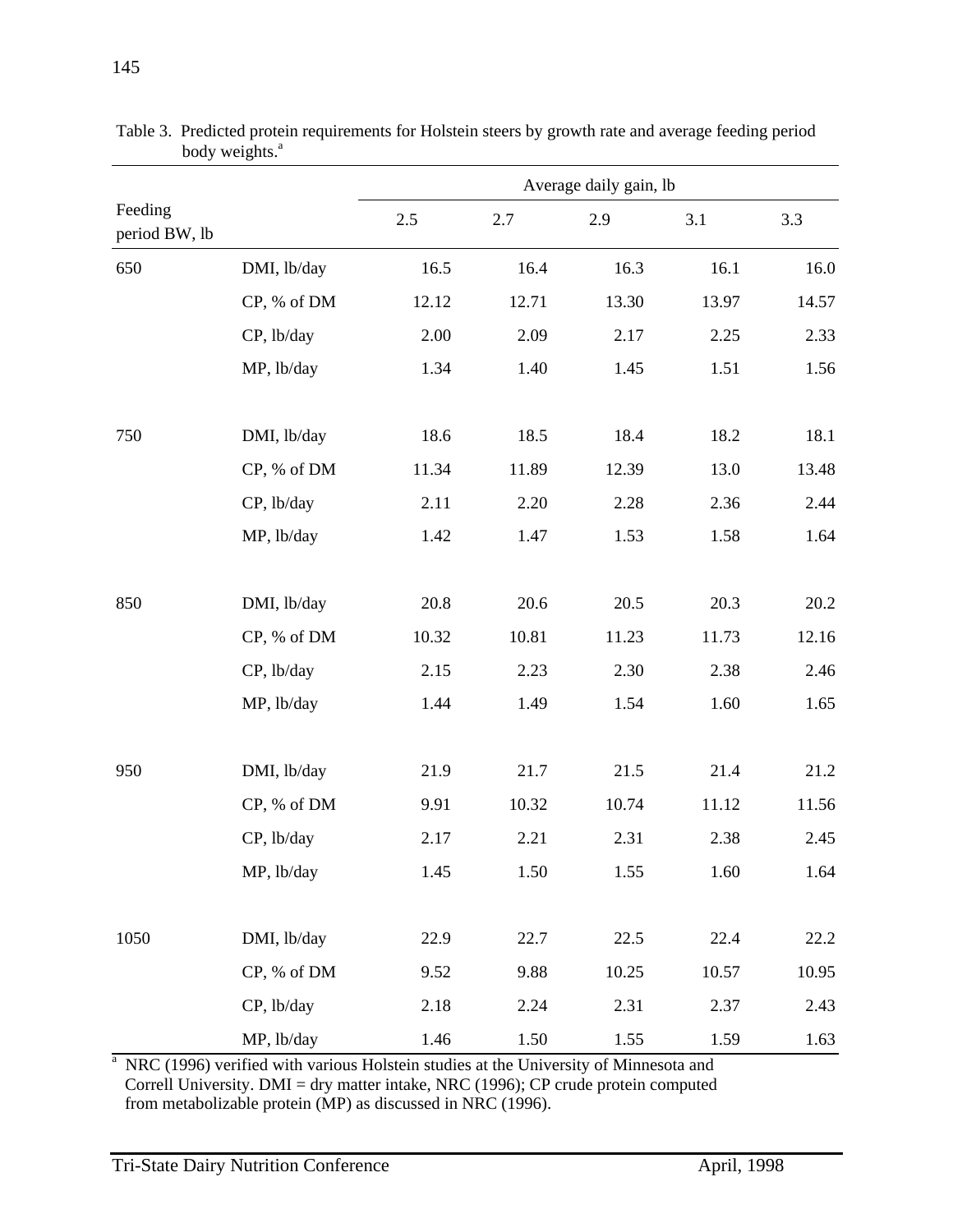|                 |                           |                          |               |                         |        | Cost of gain, \$/lb at<br>corn prices/bushel |        |
|-----------------|---------------------------|--------------------------|---------------|-------------------------|--------|----------------------------------------------|--------|
| Days<br>on feed | <b>Starting</b><br>weight | Ending<br>weight         | Daily<br>gain | Feed/lb gain,<br>as fed | \$2.25 | \$2.50                                       | \$2.75 |
|                 |                           | ----------- lb --------- |               |                         |        |                                              |        |
|                 |                           |                          |               |                         |        |                                              |        |
| 0 to 30         | 100                       | 130                      | 1.0           | 2.5                     | 0.98   | 0.98                                         | 0.98   |
| 61              | 130                       | 189                      | 1.9           | 2.7                     | 0.22   | 0.23                                         | 0.24   |
| 91              | 189                       | 264                      | 2.5           | 3.0                     | 0.24   | 0.25                                         | 0.26   |
| 122             | 264                       | $346^b$                  | 2.7           | 3.8                     | 0.29   | 0.30                                         | 0.31   |
| 152             | 346                       | 441                      | 3.1           | 3.8                     | 0.24   | 0.25                                         | 0.25   |
| 182             | 441                       | 542                      | 3.3           | 4.2                     | 0.25   | 0.27                                         | 0.28   |
| 213             | 541                       | 654                      | 3.7           | 4.4                     | 0.25   | 0.26                                         | 0.28   |
| 243             | 654                       | 766                      | 3.7           | 4.8                     | 0.26   | 0.28                                         | 0.30   |
| 274             | 766                       | 872                      | 3.5           | 5.2                     | 0.29   | 0.31                                         | 0.33   |
| 304             | 872                       | 975                      | 3.4           | 5.6                     | 0.30   | 0.33                                         | 0.35   |
| 334             | 975                       | 1070                     | 3.1           | 6.4                     | 0.34   | 0.37                                         | 0.39   |
| 365             | 1070                      | 1154                     | 2.8           | 7.2                     | 0.39   | 0.42                                         | 0.44   |
| 395             | 1154                      | 1227                     | 2.4           | 8.8                     | 0.46   | 0.50                                         | 0.53   |
| 426             | 1227                      | 1297                     | 2.3           | 9.1                     | 0.48   | 0.52                                         | 0.56   |
| 456             | 1297                      | 1364                     | 2.2           | 9.5                     | 0.50   | 0.54                                         | 0.58   |
| 486             | 1364                      | 1428                     | 2.1           | 10.0                    | 0.53   | 0.57                                         | 0.61   |

Table 4. Performance projections of Holstein steers by monthly body weight changes when fed a high energy, no roughage program.<sup>a</sup>

<sup>a</sup> Based on research with a whole corn pellet, no roughage program conducted by Domain, Tend-R-Leen, and the University of Minnesota Southern Experiment Station, Chester-Jones et al., 1996.

<sup>b</sup> Rumensin (180 mg/steer daily) and Tylan (90 mg/steer daily) included in the pellet for the remainder of the feeding period.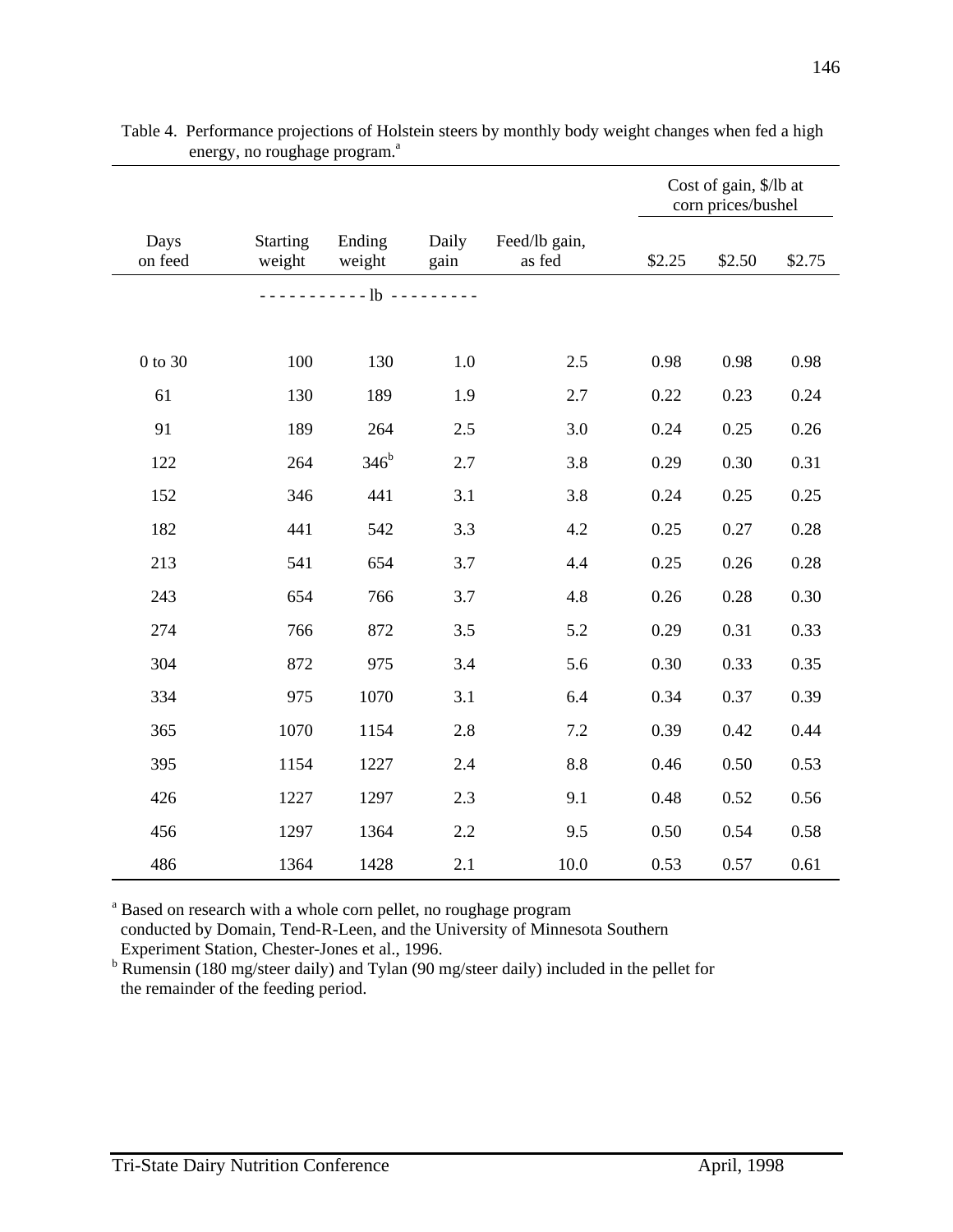|                           |      | Alfalfa silage %, DM basis | Implant |                                                          |      |
|---------------------------|------|----------------------------|---------|----------------------------------------------------------|------|
| Item                      | 40   | 22                         | 7       | Yes <sup>c</sup>                                         | No   |
|                           |      |                            |         | ------ grower period -------------                       |      |
| Initial wt, lb            | 345  | 343                        | 340     | 342                                                      | 342  |
| Days on feed              | 98   | 98                         | 98      | 98                                                       | 98   |
| Final wt, lb              | 592  | 614                        | 639     | 626                                                      | 603  |
| Daily gain, lb            | 2.52 | 2.77                       | 3.05    | 2.90                                                     | 2.66 |
| Feed DM/lb gain           | 5.09 | 4.72                       | 4.45    | 4.60                                                     | 4.95 |
|                           |      |                            |         | $------$ finishing period -----------                    |      |
| Final wt, lb <sup>d</sup> | 1143 | 1134                       | 1155    | 1126                                                     | 1162 |
| Daily gain, lb            | 2.89 | 2.95                       | 2.62    | 3.05                                                     | 2.58 |
| Feed DM/lb gain           | 6.83 | 6.47                       | 7.77    | 6.40                                                     | 7.24 |
|                           |      |                            |         | - - - - - - grower and finishing periods - - - - - - - - |      |
| Daily gain, lb            | 2.75 | 2.79                       | 2.80    | 2.98                                                     | 2.57 |
| Feed DM/lb gain           | 6.22 | 5.87                       | 6.02    | 5.70                                                     | 6.37 |

| Table 5. Performance of Holstein steers fed 90% concentrate starter and finishing diets with different |
|--------------------------------------------------------------------------------------------------------|
| alfalfa silage levels in the grower period, with or without implants. <sup>ab</sup>                    |

<sup>a</sup> Adapted from Ainslie et al. (1992).<br><sup>b</sup> Steers fed 90% corn concentrate diets to 20 wk of age; switched to alfalfa silage (17% CP) diets with whole corn, soybean meal, and Rumensin supplements for 98 days (implanted with Ralgro at the switch); fed 91% concentrate and 9% alfalfa silage during the diet finishing diet period (implanted with Revalor after the grower period.

<sup>c</sup> Implant effect in each period for all parameters.

<sup>d</sup> Adjusted to a common dressing percentage (60.4); overall average of 78% choice.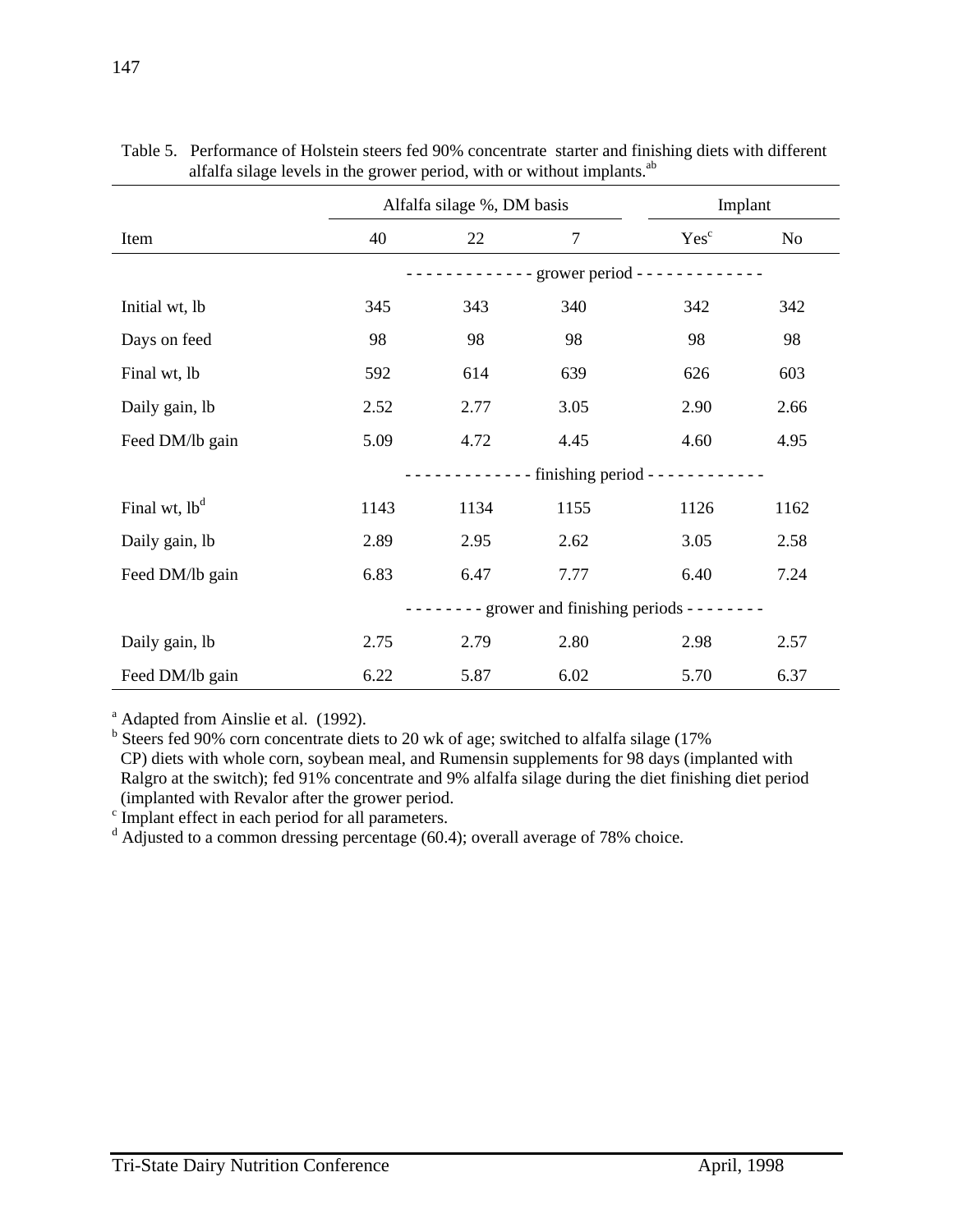|                                                                    | Data        | Per Head                 | Per Lot  |
|--------------------------------------------------------------------|-------------|--------------------------|----------|
| Purchase Information:                                              |             |                          |          |
| Date purchased                                                     | 04/01/98    |                          |          |
| No. purchased                                                      | 100         |                          |          |
| Pay weight, lb                                                     | 625         | 625                      | 62,500   |
| Purchase cost/wt                                                   | \$65.00     | \$406.25                 | \$40,625 |
| Lot charges:                                                       |             |                          |          |
| Yardage/head/day                                                   | \$0.30      | \$57.60                  | \$5,760  |
| Vet and medicine/hd                                                | \$11.75     | \$11.75                  | \$1,175  |
| Interest - cattle                                                  | 8.50%       | \$18.16                  | \$1,816  |
| Interest - feed                                                    | 4.25%       | \$4.78                   | \$478    |
| Death loss                                                         | 1.55%       | \$6.30                   | \$630    |
| Feed                                                               |             | \$213.72                 | \$21,372 |
| Total lot charges                                                  |             | \$312.30                 | \$31,230 |
| <b>Total Expense</b>                                               |             | \$718.55                 | \$71,855 |
| Economic Analysis:                                                 |             |                          |          |
| Feed Cost of gain (COG)/cwt                                        | \$38.87     |                          |          |
| Feed & Yardage COG/cwt                                             | \$49.09     |                          |          |
| Total COG (w/o Int.)/cwt                                           | \$52.38     |                          |          |
| Total COG (with Int.)/cwt                                          | \$56.31     |                          |          |
| Breakeven (live)/cwt                                               | \$61.02     |                          |          |
| Breakeven (carcass)/cwt                                            | \$102.55    | 59.5 Dressing percentage |          |
| Projected Income:                                                  |             |                          |          |
| Date sold                                                          | 10/10/98    |                          |          |
| Estimated market price                                             | \$65.00/cwt | \$765.46                 | \$76,546 |
| Profit                                                             | \$3.98/cwt  | \$46.91                  | \$4,691  |
| Annual return on assets                                            |             | 19.09%                   |          |
| Annual return on equity                                            |             | 31.50%                   |          |
| Performance summary:                                               |             |                          |          |
| Selling weight, lb                                                 |             | 1178                     | 115,938  |
| Days fed                                                           | 192         |                          |          |
| Gain, lb/day                                                       | 2.88        | 553                      | 54,407   |
| Feed/gain (DM)                                                     | 7.12        |                          |          |
| Average feed intake (DM)                                           | 20.49       |                          |          |
| <sup>a</sup> Adapted from T. Peters, 1998, personal communication. |             |                          |          |

Table 6. Performance and close-out projections for finishing Holstein steers in commercial feedlots from  $625$  to 1178 lb market weight<sup>a</sup>.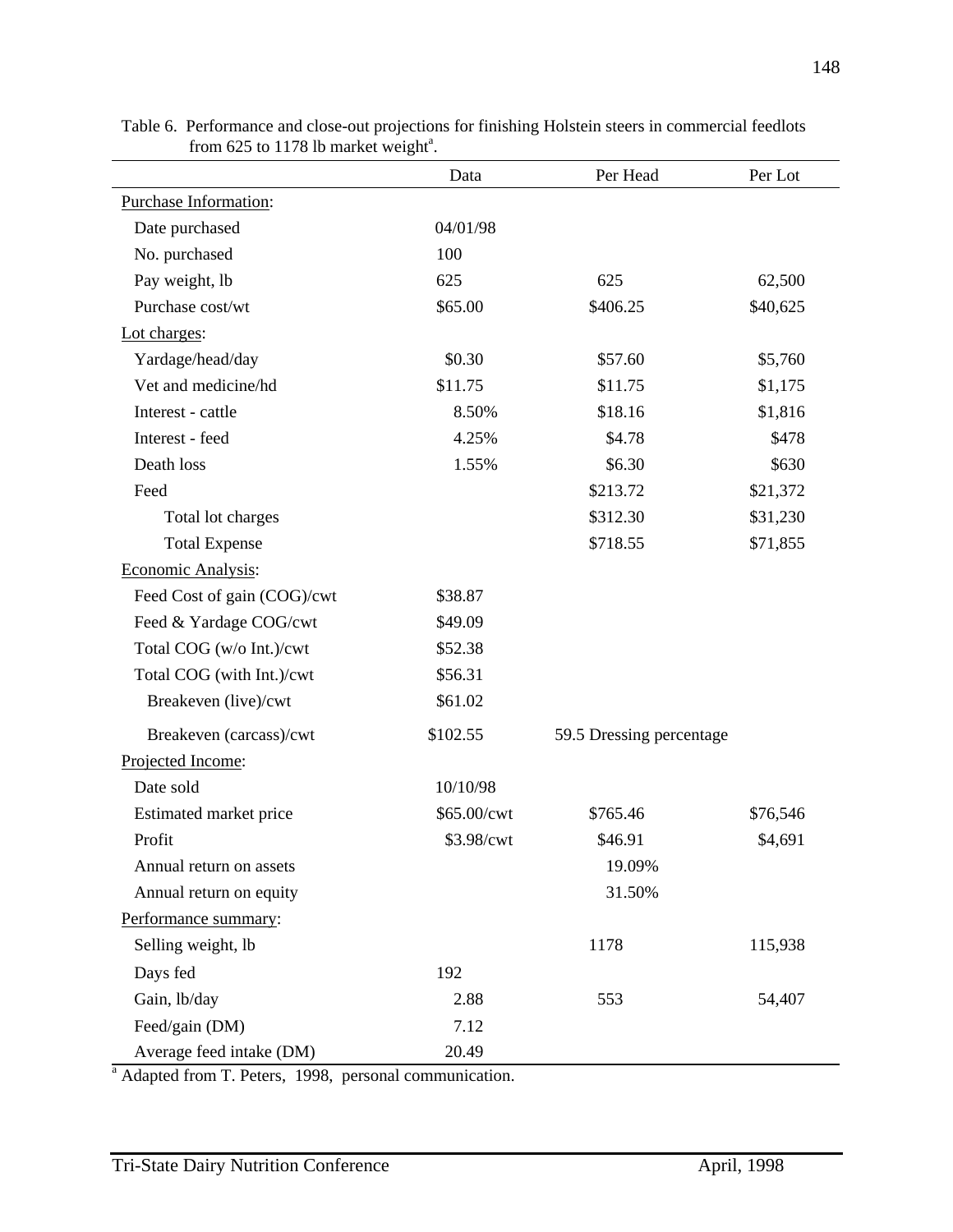|                   |      | <b>Transition to Grower</b> |      | Grower                         |      | <b>Transition to Finisher</b> |      | Finisher |
|-------------------|------|-----------------------------|------|--------------------------------|------|-------------------------------|------|----------|
| Days on diet      | 3    | 3                           | 3    | 21                             | 5    | 5                             |      | 145      |
|                   |      |                             |      | Composition of diet, % of DM - |      |                               |      |          |
| Ingredients       |      |                             |      |                                |      |                               |      |          |
| Corn-dry          | 18.8 | 13.3                        |      |                                |      |                               | 1.0  |          |
| HM corn           |      | 10.0                        | 27.6 | 29.7                           | 40.2 | 47.5                          | 53.9 | 63.0     |
| Starter 24 % CP   | 22.5 | 15.0                        | 12.9 |                                |      |                               |      |          |
| Gr Suppl. 10% CP  |      |                             |      | 5.3                            |      |                               |      |          |
| Finisher 36% CP   |      | $\overline{\phantom{a}}$    |      |                                | 4.8  | 4.5                           | 4.1  | 4.0      |
| Wet gluten feed   | 20.0 | 25.0                        | 25.0 | 27.5                           | 30.0 | 30.0                          | 27.5 | 25.0     |
| Corn silage       | 17.5 | 10.0                        | 16.0 | 37.5                           | 25.0 | 18.0                          | 13.5 | 8.0      |
| Oats              | 12.5 | 12.5                        | 12.5 |                                |      |                               |      |          |
| Hay               | 21.2 | 14.2                        | 6.0  |                                |      |                               |      |          |
|                   |      |                             |      |                                |      |                               |      |          |
| Daily DMI/hd, lb  | 8    | 12                          | 14   | 17                             | 18   | 20                            | 22   | 22.5     |
| CP, % of DM       | 17.1 | 15.8                        | 14.8 | 12.2                           | 13.7 | 13.6                          | 13.1 | 12.7     |
| Daily CP/hd, lbs  | 1.37 | 1.90                        | 2.07 | 2.07                           | 2.47 | 2.72                          | 2.88 | 2.86     |
| NDF, % of DM      | 30.1 | 29.7                        | 29.1 | 31.7                           | 26.2 | 21.3                          | 18.3 | 14.7     |
| ADF, % of DM      | 18.1 | 18.2                        | 17.2 | 18.3                           | 13.8 | 11.9                          | 10.0 | 8.1      |
| $NEm$ Mcal/lb     | .78  | .81                         | .84  | .84                            | .88  | .90                           | .92  | .95      |
| $NEg$ Mcal/lb     | .48  | .52                         | .54  | .54                            | .57  | .59                           | .61  | .63      |
|                   |      |                             |      |                                |      |                               |      |          |
| Cost/hd daily, \$ | 0.53 | 0.72                        | 0.81 | 0.83                           | 0.94 | 1.05                          | 1.18 | 1.23     |

Table 7. Example of feeding and cost projections for feedlot Holstein steers from 625 to 1178 lb market weight.<sup>a</sup>

<sup>a</sup> Adapted from Peters (1998) personal communication. Projection for 625 lb steers purchased April 1st and sold October 10, 1998. Total feed usage/head: 18 lb dry corn; 2,237 lb high moisture (HM) corn; 1,014 lb wet gluten; 1,512 lb corn silage; 62 lbs oats; 21 lb hay; and 199 lb supplements.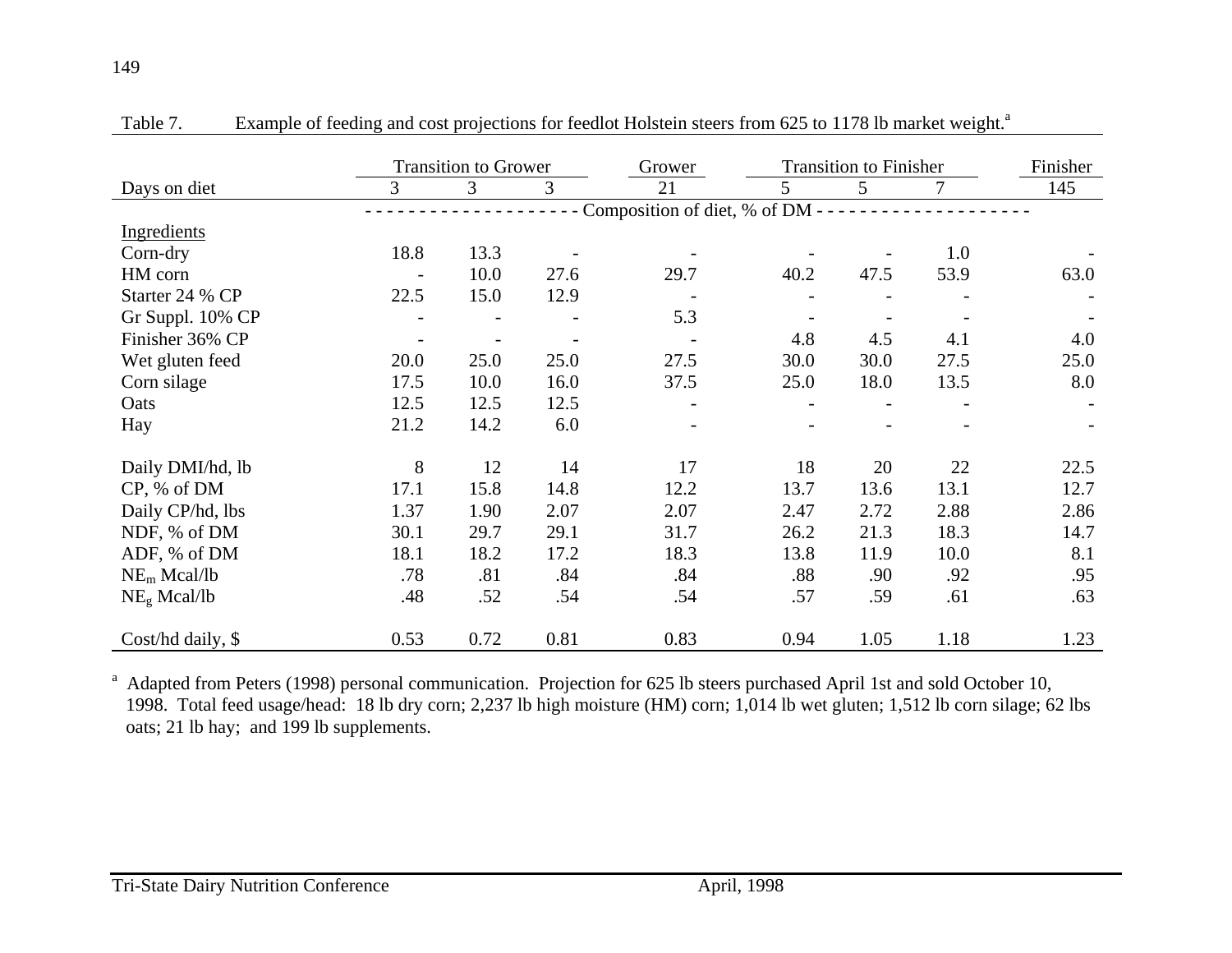| Treatment                               | Abbrev. $1$      | Initial Wt. (lb) | Final Wt. (lb) | Gain (lb) | $\text{ADG}^1$ (lb/day) |
|-----------------------------------------|------------------|------------------|----------------|-----------|-------------------------|
| June 16 to September 15, 1995 (91 days) |                  |                  |                |           |                         |
| Control                                 | $\boldsymbol{0}$ | 385              | 527            | 142       | $1.55^{\rm a}$          |
| Implant                                 | S                | 410              | 561            | 151       | $1.66^{b}$              |
| Supplement                              | $\mathbf C$      | 428              | 604            | 176       | $1.92^b$                |
| Implant & Supplement                    | <b>SC</b>        | 403              | 599            | 196       | $2.14^{\circ}$          |
| Implant, Supplement & Ionophore         | <b>SCB</b>       | 418              | 617            | 199       | 2.19 <sup>c</sup>       |
| May 22 to September 24, 1996 (125 days) |                  |                  |                |           |                         |
| Control                                 | $\mathbf O$      | 394              | 653            | 259       | $2.05^{\rm a}$          |
| Implant                                 | S                | 383              | 662            | 279       | $2.21^{\rm a}$          |
| Implant & Supplement                    | <b>SC</b>        | 418              | 730            | 307       | $2.44^{b}$              |
| Implant and Ionophore                   | SB               | 416              | 728            | 312       | $2.48^{b}$              |
| Implant, Supplement & Ionophore         | <b>SCB</b>       | 436              | 781            | 345       | 2.74 <sup>c</sup>       |
| May 13 to October 22, 1997 (162 days)   |                  |                  |                |           |                         |
| Control                                 | $\mathbf O$      | 484              | 867            | 385       | $2.38^{a}$              |
| Implant                                 | S                | 491              | 925            | 434       | $2.68^{b}$              |
| <b>Implant and Supplement</b>           | <b>SC</b>        | 511              | 983            | 472       | $2.92^{\circ}$          |
| Implant and Ionophore                   | SB               | 508              | 925            | 417       | 2.57 <sup>ab</sup>      |
| Implant, Supplement & Ionophore         | <b>SCB</b>       | 498              | 983            | 485       | 2.99 <sup>c</sup>       |

Table 8. Summary of treatment effects on growth rate of grazed Holstein steers.

<sup>abc</sup> Means within the same trial with different superscripts are different ( $P < .05$ ).<br><sup>1</sup> S = Synovex – S on days 1 and 84 of grazing period, B = 200 mg/day of lasalocid in 1.0 lb of pelleted wheat middlings, C = coarsel BW, and  $\angle$ ADG = average daily gain.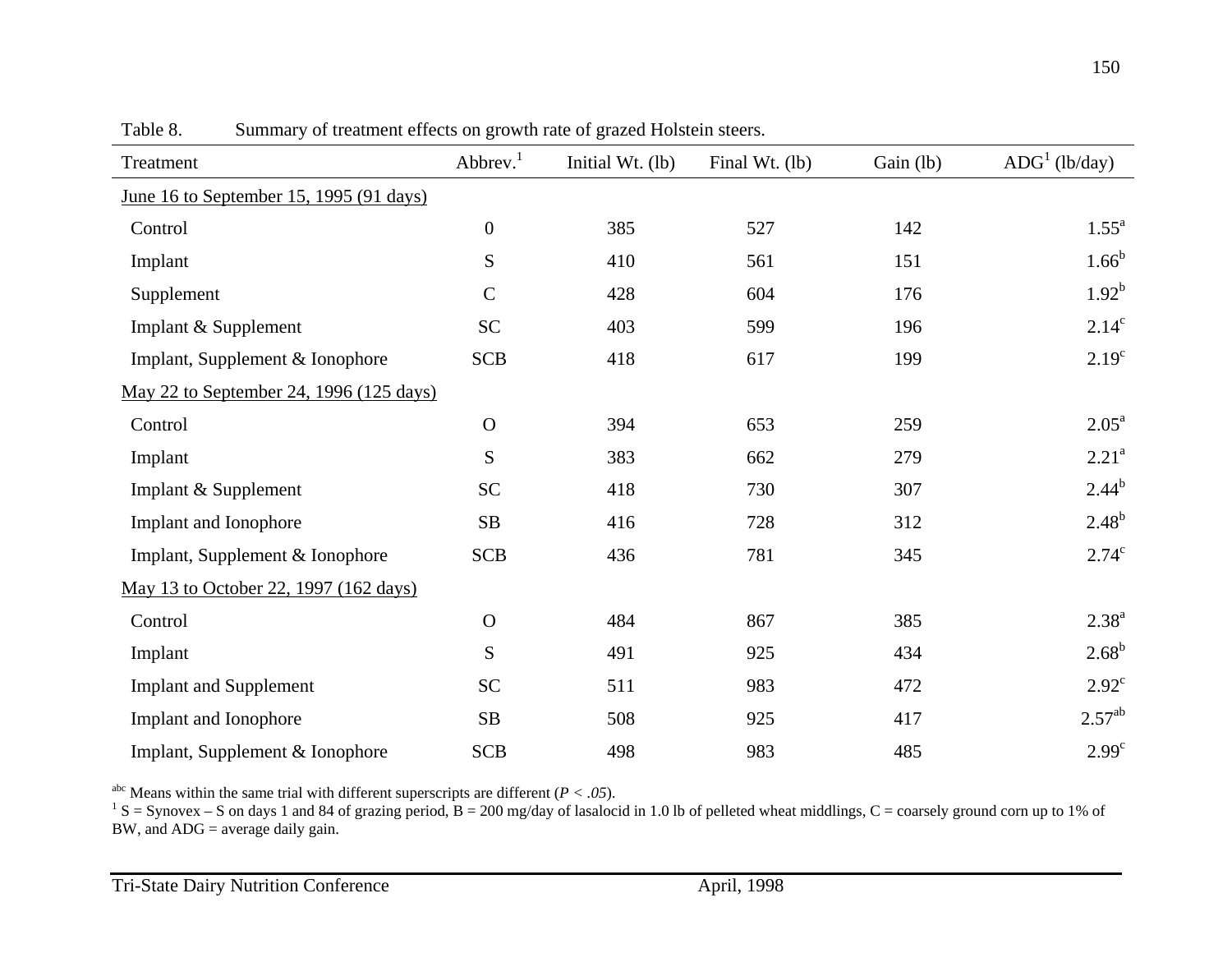| Treatment      |                         |                            |                          | Year      |           |
|----------------|-------------------------|----------------------------|--------------------------|-----------|-----------|
| Variable       | Comparison <sup>1</sup> | Outcome Variable           | 1995                     | 1996      | 1997      |
| Corn           | $C-O$                   | Weight gain, lb            | 34                       |           |           |
|                |                         | Net corn intake, lb        | 355                      |           |           |
|                |                         | Cost of $gainb$            | \$.51                    |           |           |
|                | $SC-S$                  | Weight gain, lb            | 45                       | 28        | 38        |
|                |                         | Net corn intake, lb        | 346                      | 451       | 8115      |
|                |                         | Cost of $gainb$            | \$.38                    | \$.79     | \$1.05    |
|                | SCB-SB                  | Weight gain, lbs           |                          | 33        | 68        |
|                |                         | Net corn intake, lb        |                          | 417       | 707       |
|                |                         | Cost of gain <sup>bd</sup> |                          | \$.62     | \$.51     |
| Synovex-S      | $S-O$                   | Weight gain, lb            | $\mathbf{NS}^\mathrm{c}$ | <b>NS</b> | 49        |
|                |                         | Cost of gain <sup>e</sup>  |                          |           | \$.10     |
| <b>Bovatec</b> | $SB-S$                  | Weight gain, lb            |                          | 33        | <b>NS</b> |
|                |                         | Net supplement intake, lb  |                          | 102       |           |
|                |                         | Cost of gain <sup>e</sup>  |                          | \$.13     |           |
|                |                         | Net supplement intake, lb  |                          | 68        |           |
|                |                         | Cost of gain <sup>e</sup>  |                          | \$.08     |           |

Table 9. Implications of performance results<sup>a</sup> presented in Table 8.

<sup>a</sup> Implications are presented for only those comparisons in which differences were detected ( $P < .05$ ).

 $<sup>b</sup>$  Corn was valued at \$.049/lb (\$2.75/bu).</sup>

<sup>c</sup> No significant difference was detected for this comparison.

<sup>d</sup> Cost of implant treatment (\$5.00) was based on two implants (\$3.00) and two implant sessions (\$2.00).

<sup>e</sup> Cost of supplement (\$.043/lb) was based on ingredient costs of \$60/ton of wheat middlings and \$.065/g of Bovatec 68.

<sup>1</sup>C = coarsely ground corn up to 1% of BW, O = control, S = Synovex-S on days 1 and 84 of grazing period, and  $B = 200$  mg/day of lasalocid in 1.0 lb of pelleted wheat middlings.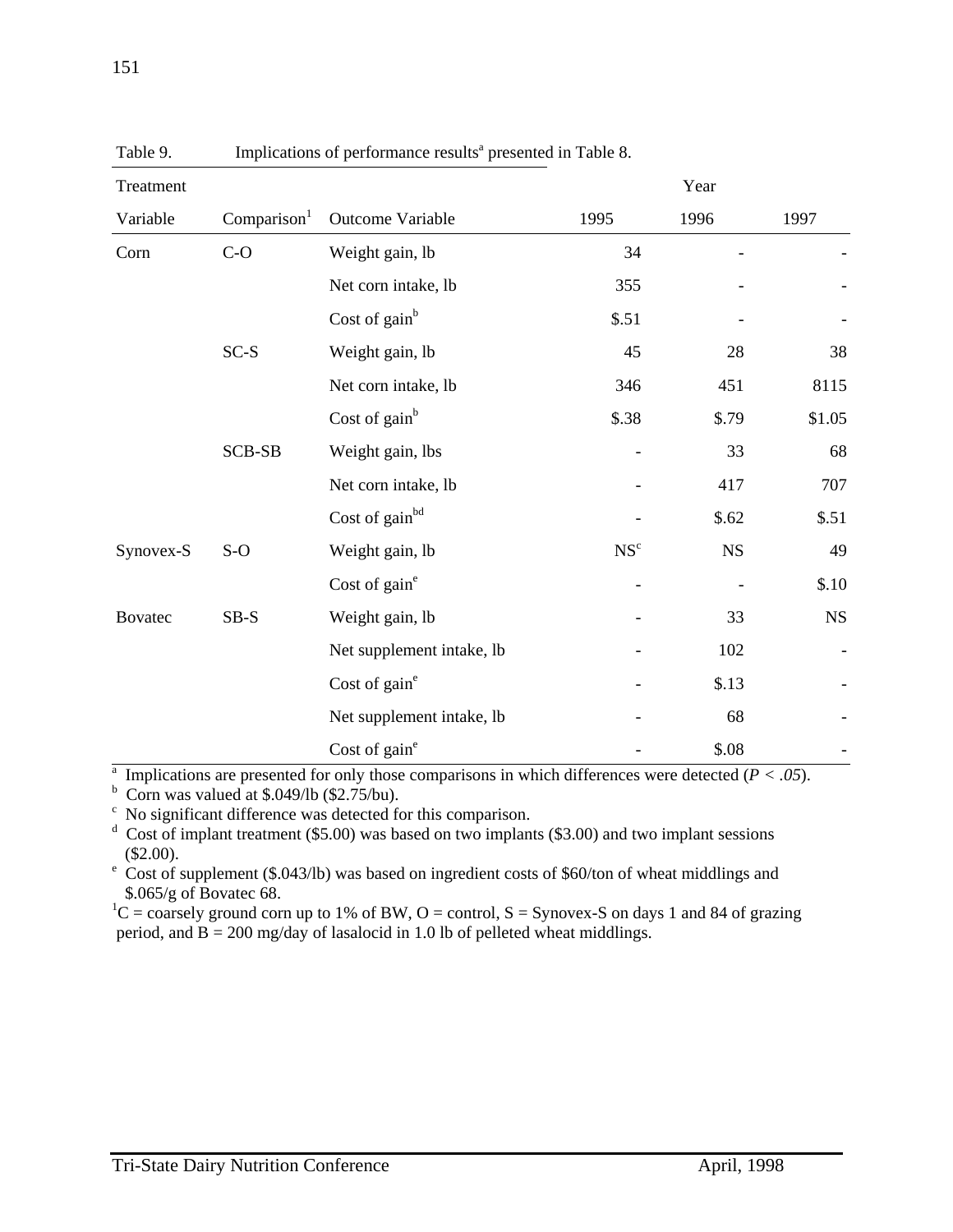

Figure 1. Supplement offered and consumed for SCB treatment (see Table 9 for description of treatment.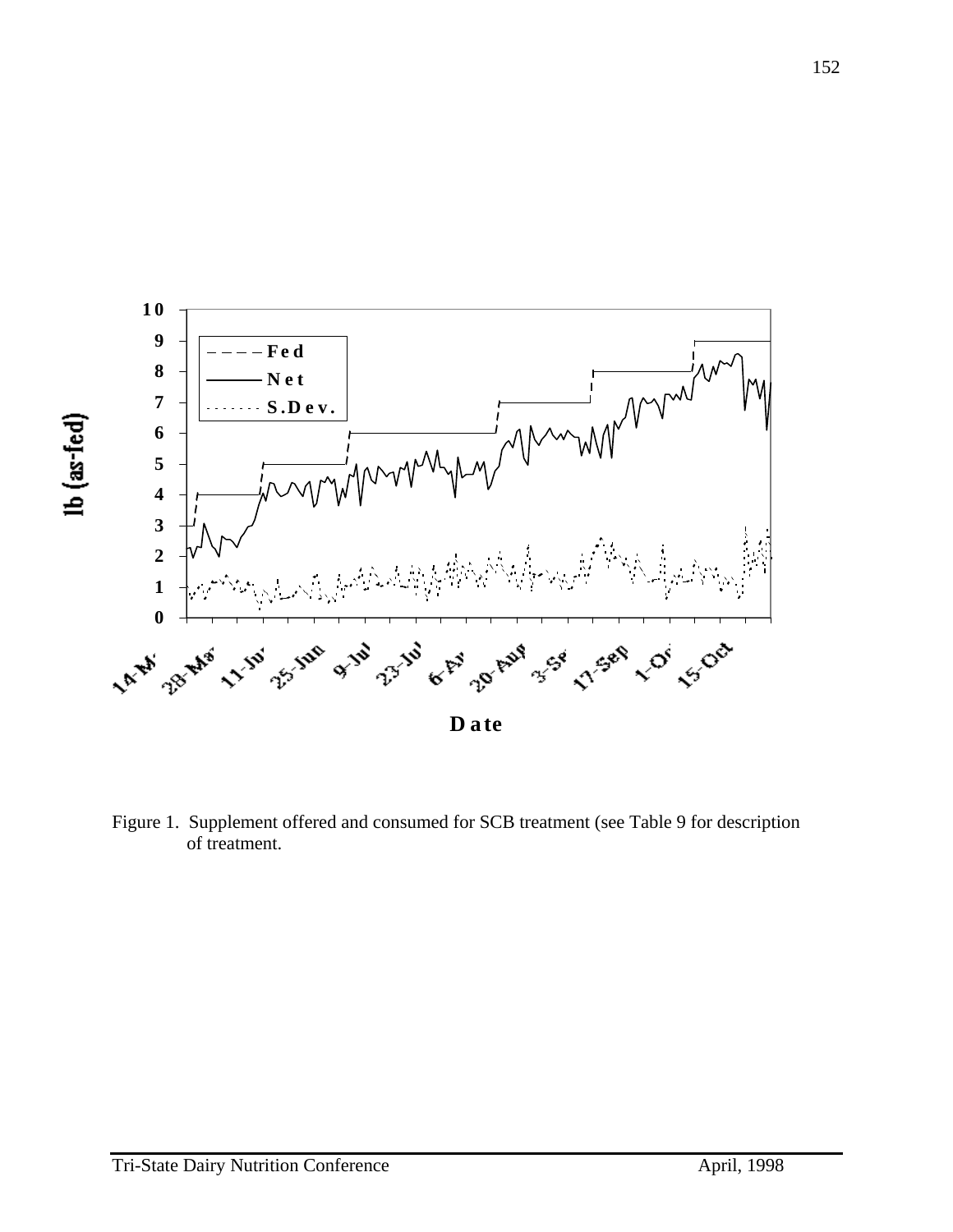#### **Accelerated Heifer Growth: Truth or Consequences**

*Michael J. VandeHaar<sup>1</sup>* Department of Animal Science Michigan State University

#### **Introduction**

 The cost of raising Holstein heifers to first calving at 24 months is about \$1200, which is about 15 to 20% of the total costs for a dairy enterprise consisting of cows and replacement heifers (Heinrichs, 1993). Many consultants have focused on trying to decrease the cost of raising heifers as a means to increase farm profitability. One way to decrease these costs is "accelerate" the growth and breeding of heifers so they calve earlier; in fact, some suggestions for age at first calving are as early as 20 months. However, decreased heifer costs will only increase lifetime profits if profitability after calving is not compromised. Thus, just like in the old TV/radio program, we must examine the facts regarding "accelerated heifer growth". Will faster growth result in the prize of increased profitability? Or will it result in dire consequences?

 Level of milk production is a major determinant of profitability of lactating cows (VandeHaar, 1998). Thus, breeding heifers for earlier calving must not significantly compromise subsequent milk production. Level of milk production of a cow is determined by the: 1) the ability of the mammary gland to produce milk, 2) the ability of the cow to provide the mammary gland with nutrients, and 3) the ability of the farmer to manage and care for the cow. The

ability of the mammary gland to produce milk is largely dependent on its content of milk-secreting cells, which are found in the mammary "parenchymal" tissue (Tucker, 1987). The number of milk-secreting cells is determined by genetics and by the environment during mammary development, especially during the rapid mammary growth that occurs before and during the time of puberty, between 3 and 10 months of age (Sinha and Tucker, 1969). A good heifer rearing program is critical to produce animals at first calving that have welldeveloped mammary glands capable of producing to the animal's genetic potential and that have good body size and body condition capable of high feed intake and delivery of nutrients to the mammary gland. However, calving heifers as early as 20 months requires a body growth rate faster than 2 lb/day or body size at calving below 1250 lb. Both rapid gains and small size at calving can decrease subsequent milk production (Hoffman, 1997; Sejrsen and Purup, 1997). Thus, the decreased heiferrearing costs associated with early calving must be weighed against the potential losses in milk income during the life of the cow. The goals of this paper are to review the effects of nutrition on heifer growth and future milk production and to make recommendations for feeding heifers from weaning to calving for maximum lifetime profitability.

1

<sup>&</sup>lt;sup>1</sup> Contact at: 221 Anthony Hall, East Lansing, MI 48824-1225, (517)355-8489, FAX (517) 353-1699, Email: mikevh@pilot.msu.edu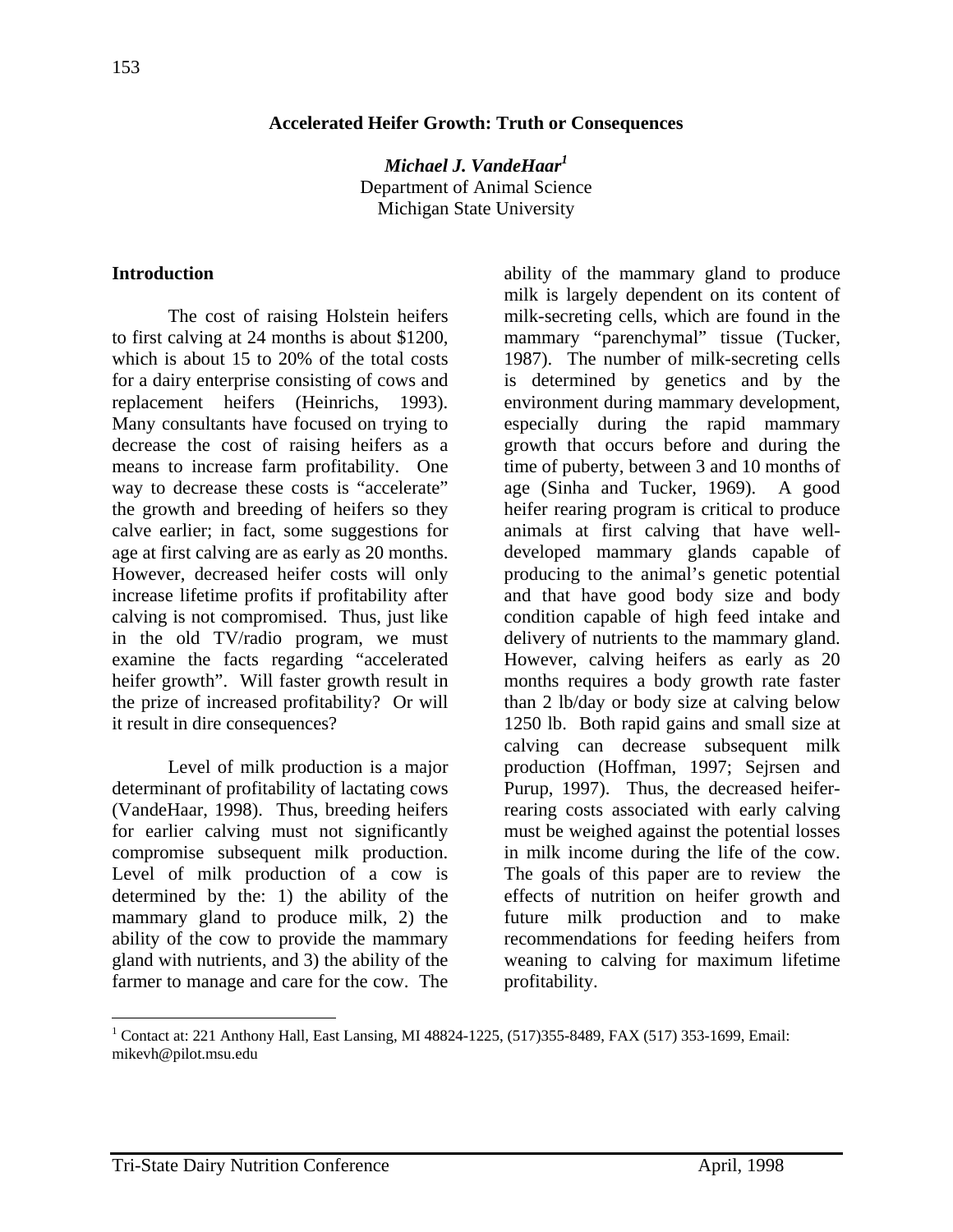#### **Desired body weight and body condition score at calving**

The effects of body weight and body condition at calving on subsequent productivity have never been determined definitively in a "cause and effect" study. Most studies examining this relationship have done so using correlations; therefore, our current recommendations must be viewed with a healthy bit of skepticism. So what is the desired body weight? In highyielding Holstein herds (>22,000 lb milk year), heifers typically conceive at 16 months of age weighing 910 lb and calve at 25 months, weighing at least 1360 lb before calving (Hoffman and Funk, 1992). Hoffman (1997) exhorts that, in most management situations, the optimal body weight for heifers just before calving is 1310 to 1420 lb, which results in postcalving weights of 1180 to 1280 lb. Field correlations suggest optimal body weight is 1200 to 1300 lb after calving and that lighter body weights result in lower milk production (Heinrichs and Hargrove, 1987; Keown and Everett, 1986;). Van Amburgh et al. (1998b) found that heifers weighing ~1260 lb after first calving produced 700 lb more milk in the first lactation than those weighing ~1150 lb. The potential problem with their data is that prepubertal body weight gain was confounded with calving body weight, and the reason that lighter weight heifers produced less milk might be that they grew too fast before puberty. The data of Van Amburgh et al. (1998b) also suggests that postcalving weights above 1300 lb for Holstein heifers actually decreased milk production. This may partly be due to heavy heifers having excess body fat. Animals with excess body fat before calving tend to eat less and probably mobilize more body fat before calving, which is associated with a greater incidence of dystocia, ketosis, and mastitis in the first

month after calving (Dyk et al., 1995). Thus, we will assume that optimal body weight after calving is  $\approx 1250$  lb for Holsteins (about 90% of mature body weight for other breeds) and optimal body condition score is 3.0 to 3.5. Optimal body length is 66 to 68 inches and withers height should 54 to 56 inches (Hoffman, 1997).

#### **Effect of nutrition on growth, mammary development, and milk yield**

 To achieve a body weight of 1250 lb after calving, heifers must weigh ~1400 lb before calving, and they must gain an average of 1.8 lb/day if they are to calve at 24 months. Because daily gains are slower in the first 3 months of life, gains thereafter must approach 2.0 lb/day. If calving at 20 months is desired, then gains at peak growth must approach 2.4 lb/day. High energy diets and rapid gains after breeding have little effect on subsequent milk production if calving occurs at optimal body size (Grummer et al., 1995; Hoffman et al., 1996; Sejrsen et al., 1982; Valentine et al., 1987). Thus, this review will focus on the period of growth before puberty.

 The period between 3 and 10 months of age is a critical time in mammary development. During this time, mammary growth is rapid and "allometric"; in other words, mammary tissues are growing at a faster rate than that of most other body tissues (Figure 1). The mammary parenchyma extends into the mammary fat pad in a "broccoli-like" fashion and forms the daughter cells which are the foundation for later mammary development. The number of parenchymal cells present at puberty partly dictates the number of milksecreting cells that will be present during lactation. The best method to assess the number of mammary cells is by measuring the amount of parenchymal DNA.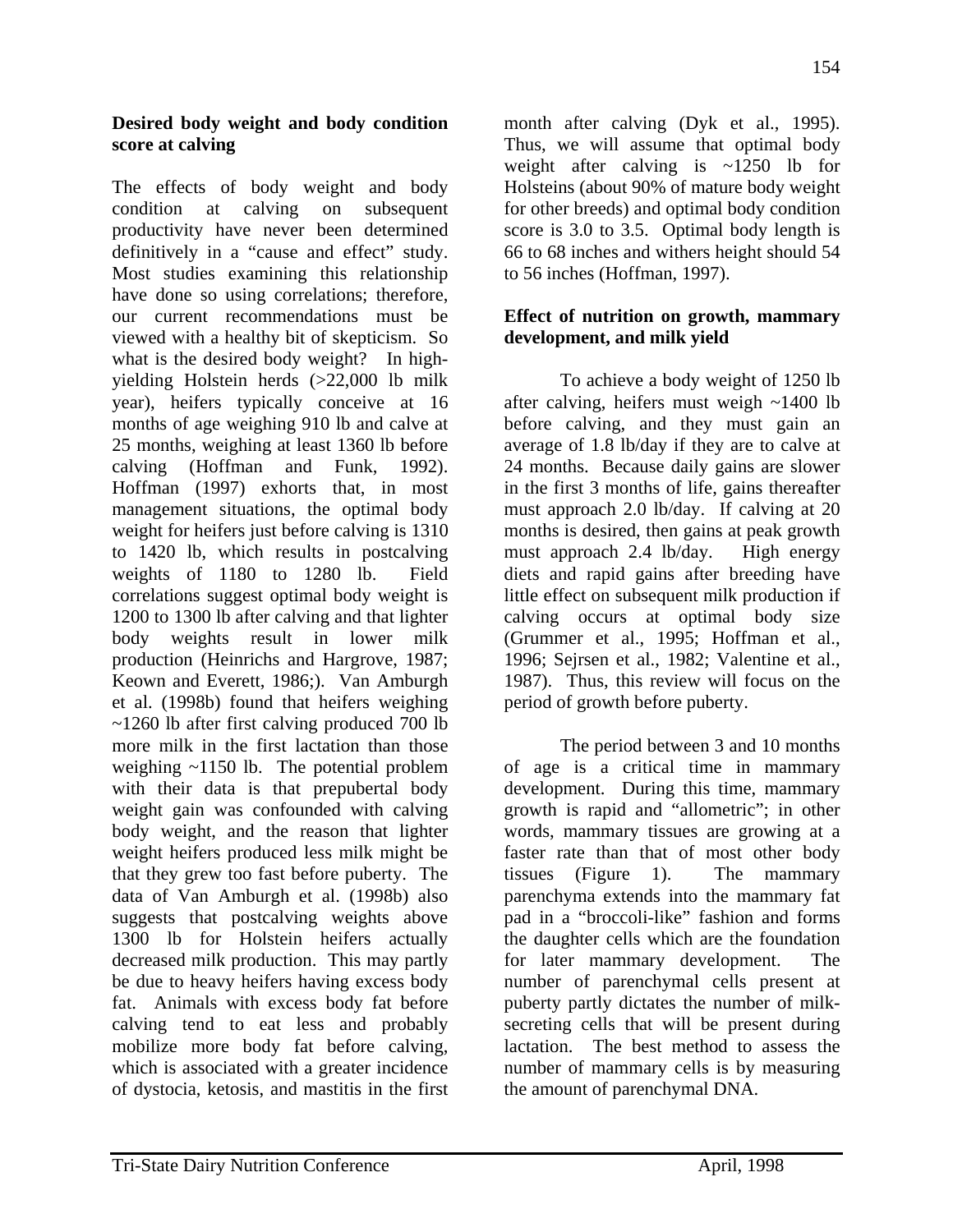Growth of the mammary gland once again becomes isometric (same growth rate as other body tissues) shortly after puberty, about the 2nd or 3rd estrous cycle. When heifers are grown rapidly in the first year of life, puberty is attained 1 to 2 months earlier, and the allometric mammary growth phase likely is shortened. Rapidly-grown heifers have less mammary parenchymal DNA around the time of puberty, indicating impaired mammary development. For example, Sejrsen et al. (1982) fed heifers at high or low intake of an energy-dense diet to gain 2.8 or 1.4 lb/day from 7 months of age to 700 lb body weight and found that heifers fed high energy had 32% less mammary parenchymal DNA than those grown slowly.

 However, the responses to diets which promote rapid body gains varies considerably, from decreases in parenchymal DNA as much as 50% in some studies to no decrease in others. Some of the variation might be explained by differences in the laboratory techniques used to quantify mammary development or in differences in the actual rates of "rapid" gains, the genetic makeup of the animals, the ages of the heifers during treatment, or the dietary methods employed for achieving rapid gains. For example, Capuco (1995) observed a 48% impairment in mammary development when rapid gains were achieved from high intake of a corn silagebased diet but no impairment from high intake of an alfalfa-based diet. More recently, we conducted a study using the same laboratory techniques as Sejrsen et al. (1982), but using diets much higher in total protein and in rumen-undegraded protein (Radcliff et al., 1997). Diets were fed from 4 months of age to 2.3 months after puberty, when the heifers were killed. Compared to control heifers, heifers fed a high energy, high protein diet gained 2.7 lb/day, had more carcass and mammary fat, and reached

puberty and were killed 1.6 months earlier, but, surprisingly, mammary development was not impaired (Table 1).

 Other studies have examined effects of prepubertal nutrition on milk production in the first lactation. Decreases in milk production have occurred in almost all studies in which heifers gained weight more rapidly than 2.0 lb/day before puberty, but the magnitude of the response has varied from 5 to 50%. Furthermore, decreased milk yields are not clearly related to impaired mammary development before puberty. For example, in a study by Little and Kay (1979), high gain heifers grew more slowly after puberty and thus calved at lighter body weight; therefore, they devoted more energy to growth during their first lactation than control heifers. In later lactations, however, body weight was similar between groups, and rapidly-grown cows still produced 30% less milk and had 40% less mammary secretory tissue than control animals. In contrast, Capuco et al. (1995) found that rapidly-grown heifers fed a corn silage-based diet had 48% less mammary parenchymal DNA at puberty, but subsequent milk production was only reduced 5%.

 The relationship of prepubertal growth and mammary development is further complicated by the interplay of genetics and management. Rapid growth rates are associated with decreased mammary development if the increased growth rate is caused by improved feeding and management, but perhaps this is not the case if the faster growth rate is caused by genetics. Van Amburgh et al. (1998b) found that rapid prepubertal growth  $(2.1 \text{ lb/day})$ significantly decreased milk yield but that many other factors affected milk yield as well. Thus, they found that the correlation between prepubertal growth rate and first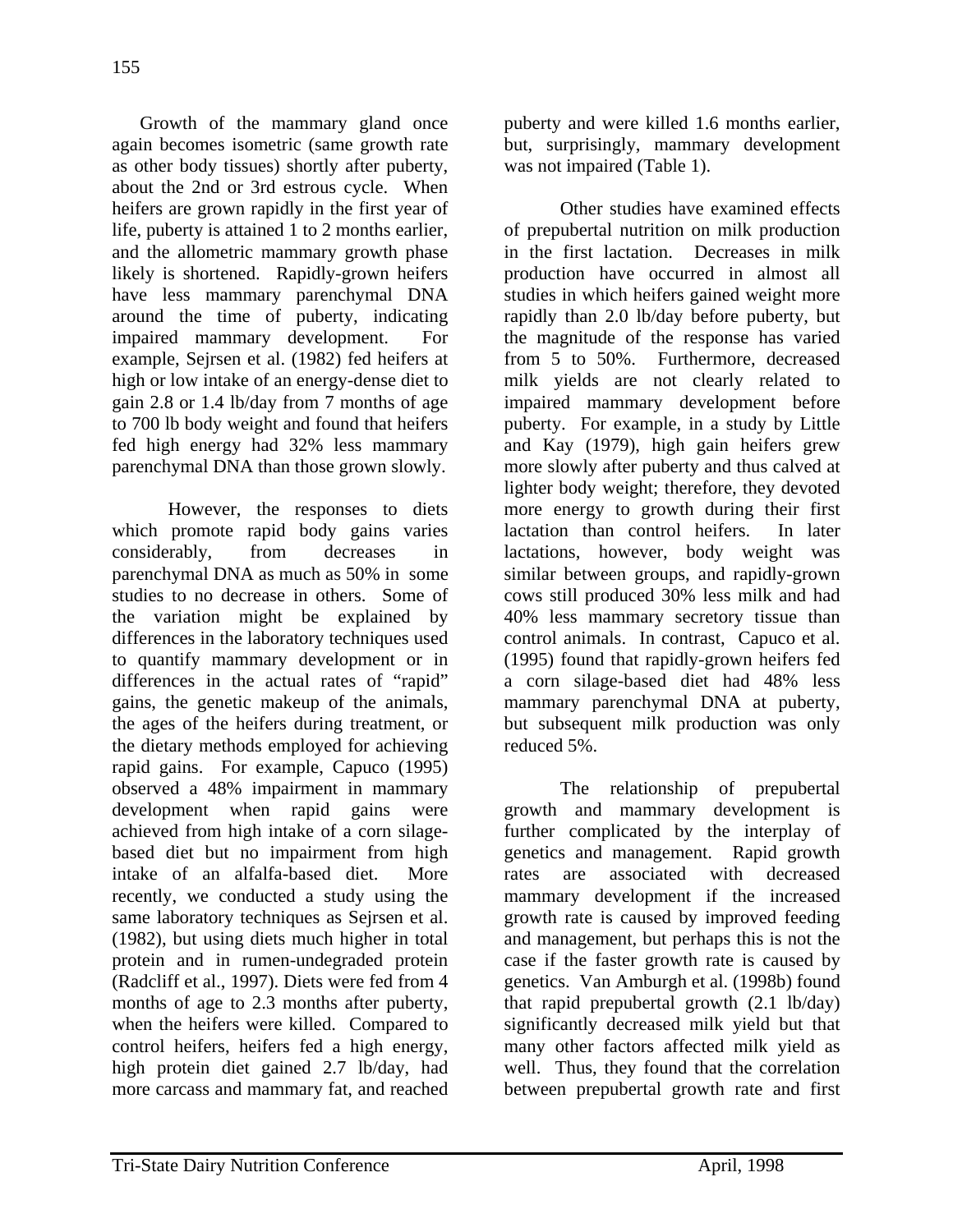lactation milk yield among 270 heifers was very low  $(r = 0.2)$ . The genetic component of milk production masked the treatment effects in the correlation. Thus, within a feeding and management system, heifers that naturally grow faster may not have the lowest production. In fact, it seems possible that heifers that naturally grow faster may be the heifers with the highest growth hormone concentrations, the greatest appetites, or the best immune systems, and these same heifers may give more milk as cows. I have heard the comment, "Our heifers grow fast and calve at 20 months, and they produce 20,000 lb of milk in their first lactation. They obviously don't have impaired mammary development." The problem with this logic is that these same heifers might have produced 22,000 lb if they had been managed to grow a little slower and calve a little later.

 Our current understanding of mammary development is that heifers that are grown more rapidly than 2.0 lb/day are at great risk for decreased milk yield in first lactation. The fact that decreased mammary development and subsequent milk yield are not always observed indicates that specific feeding and management practices might reduce this risk. But, exactly what these practices might be is not clear.

 Thus, although the relationship between mammary development before puberty and subsequent milk production apparently can be overridden, our current understanding of mammary development is that heifers that are grown more rapidly than 2.0 lb/day are at great risk for decreased milk yield in the first lactation. The fact that decreased mammary development and subsequent milk yield are not always observed indicates that specific feeding and management practices might reduce this risk.

#### **Does dietary protein make a difference?**

 One factor that may explain some of the variation in effects of prepubertal diet on mammary development in heifers is the ratio of protein to energy in the diet. Although we commonly evaluate diets based on protein as a percentage of dry matter, animals actually need a specific percentage of dietary calories to come from protein. So if the energy concentration of a diet is increased, the protein concentration also should be increased. According to the 1978 Dairy NRC, prepubertal heifers should be fed diets with 54 g of crude protein (**CP**) per Mcal of metabolizable energy (**ME**). The 1989 NRC increased the recommended CP:ME ratio to 60 g/Mcal for heifers from 3 to 6 months of age and dropped the ratio to 50 g/Mcal for heifers from 6 to 12 months of age.

 To determine if differences in dietary protein would account for some of the variation in mammary responses to high energy diets and rapid gains, the relationship between mammary development or milk yield and the dietary protein to energy ratio was analyzed from published studies in which rapid gains exceeded 2.0 lb/day and in which diets were adequately described (VandeHaar, 1997). Groups of heifers from 11 studies were examined (Capuco et al., 1995; Gardner et al., 1977; Gardner et al., 1988; Little and Kay, 1979; Peri et al., 1993; Petitclerc et al., 1984; Radcliff et al., 1997; Radcliff et al., 1998; Sejrsen et al., 1982; Valentine et al., 1987; Van Amburgh et al., 1998b). Estimated CP:ME ratio was based on reported nutrient values and ingredient concentrations and varied considerably among the studies, from 43 to 83 g/Mcal. Mammary development was calculated as amount of parenchymal DNA or yield of milk in rapidly grown heifers as a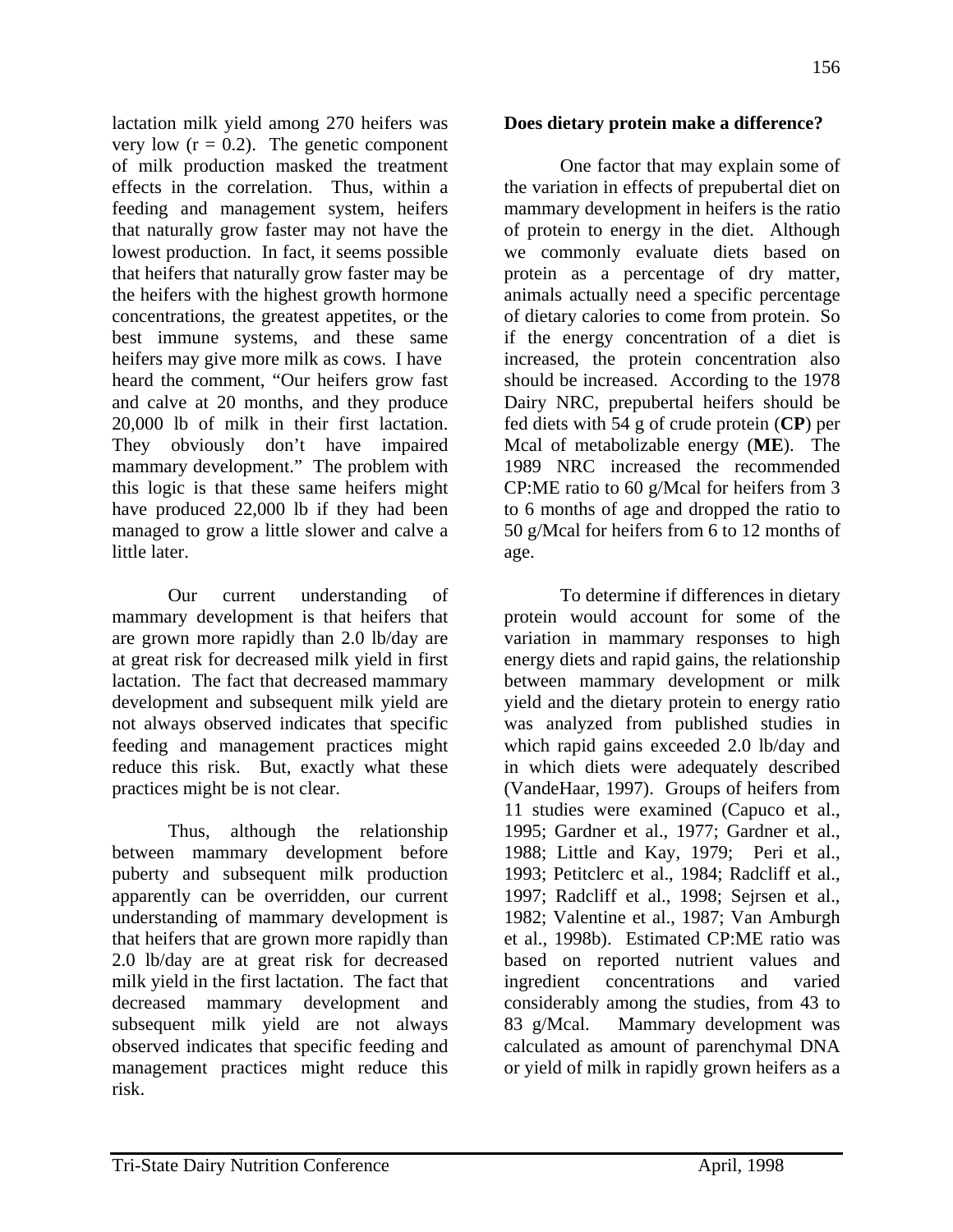percentage of that of control heifers in each study.

 Across the studies, mammary development of rapidly-grown heifers relative to their controls was positively correlated with the CP:ME ratio of the diets they were fed. Furthermore, CP:ME accounted for 51% of the variation in mammary parenchyma responses and 78% of the variation in milk yield responses to rapid growth rate (Figure 2). This analysis suggests that inadequate protein might have been responsible for the impaired mammary development of heifers grown more rapidly than 2.0 lb/day in several published studies. One problem with this analysis is that increases in dietary CP do not always result in increased protein for absorption. Estimates of absorbed protein (**AP**) were made using an equation for microbial protein yield with an intercept forced through 0 (to be discussed later). Absorbed protein accounted for 36% of the variation in milk yield responses and 88% of the variation in parenchymal DNA responses.

 Dietary protein is only one among several potential confounding factors that may explain the variation in mammary responses in the literature. Potential sources of variation, for responses in milk yield of 11 groups of rapidly-grown heifers were examined in a multiple regression analysis. Three factors were most important in explaining the variation and a simple model with all three factors was highly significant  $(P < 0.01$ ; Table 2). The average gain of controls in the studies was 1.6 lb/day. The implications of this model are discussed below. If a heifer gains 2.0 lb/day and is fed a diet with AP:ME similar to NRC recommendations (~14% CP), the model predicts that milk yield would be 81% of that of control heifers. If the heifers are fed high protein  $(\sim 20\%$  CP), the model predicts

that milk yield would increase to 96% of controls. If the heifers grow at 2.4 lb/day before breeding, milk yield would drop to 77% of controls even if they were fed a high protein diet. Finally, the model predicts that milk yield would drop another 7% if the rapidly-grown heifers weighed 50 lb less than controls at first calving. This analysis gives indirect evidence that increasing the dietary protein of prepubertal diets may allow growth as rapid as 2.2 lb/day with mammary development that is essentially normal.

 Very few studies have been designed specifically to examine the effects of dietary protein on mammary development. Interestingly, in the study of Capuco et al. (1995), high rates of gain did not impair mammary development when the diet was alfalfa-based and contained 83 g CP / Mcal ME but did when the diet was corn silagebased and contained only 54 g/Mcal. Although the authors speculated that the different responses were caused by the different bulk densities of the two diets, the low protein of the corn silage diet seems a more likely explanation. In a study with Italian Friesians, Pirlo et al. (1997) fed diets that were low or high in energy and low or high in protein relative to NRC suggestions. Age, body weight, and body condition score were similar for the groups. Heifers fed the low energy and protein diet grew at 1.3 lb/day before puberty and produced the most milk fat and protein. Heifers fed the high energy but low protein diet grew 1.7 lb/day and produced 10% less fat-corrected milk and 15% less protein than the controls. But when heifers were fed high energy with high protein, they grew 1.9 lb/day and produced 5% less fat-corrected milk and nearly as much protein as the low controls. Certainly more work is needed to determine the effect of dietary protein on mammary growth and to determine the specific ratio of protein to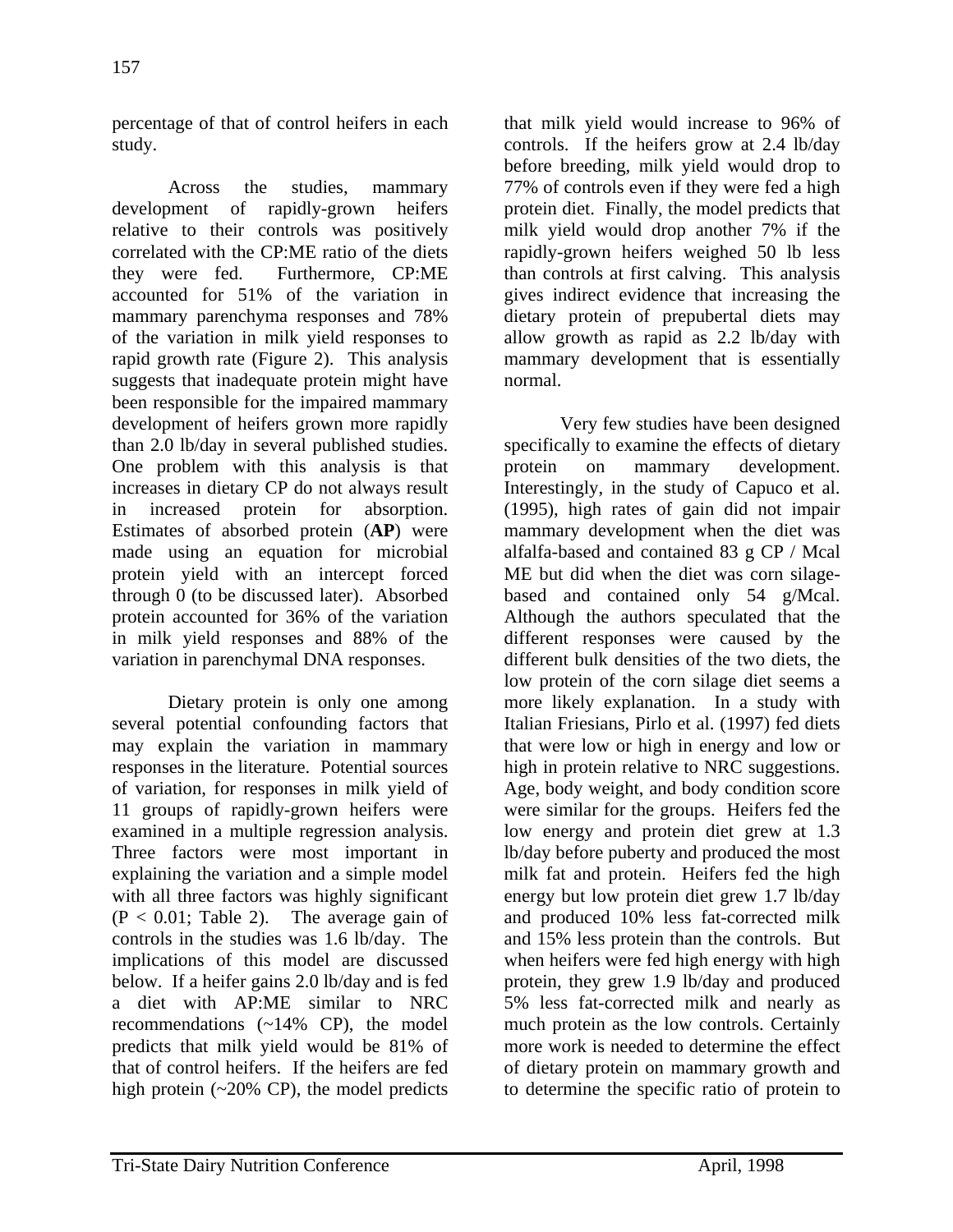energy to feed growing heifers for optimal mammary growth.

 The amount of protein that should be fed to young heifers is not clear, but based on the data of Figure 1, NRC (1989) standards for CP:ME ratio may not be adequate when heifers are grown at rates faster than those suggested by the NRC tables. Mammary impairment can be severe even when heifers are fed CP:ME ratios around 54 g/Mcal. Recommendations for protein in NRC seem adequate for good carcass growth and composition at body gains as rapid as 2.2 lb/day (Bagg et al., 1985; Kertz et al., 1987). However, studies examining the protein requirements of heifers have not directly measured effects of protein on mammary development. Such studies, although expensive, are necessary if early calving is to be practiced commonly on farms.

 One caution against high dietary protein is that it may decrease fertility. Heifers fed diets high in degradable protein with 81 g CP/Mcal ME had first-service conception rates of 60% compared to 80% for heifers fed standard diets with 57 g CP/Mcal (Elrod and Butler, 1993). Thus, the optimal CP:ME ratio for prepubertal heifers may be  $\sim 65$  g/Mcal, and this could be dropped 1 to 2 months before breeding occurs.

 The analysis shown in Figure 2, however, indicates that NRC (1989) standards for CP:ME ratio may be inadequate, especially if gains are more rapid than suggested by NRC. Two important points about NRC protein recommendations are: 1) they were not designed with gains as rapid as 2.0 to 2.2 lb/day and 2) NRC standards are based on optimal diets for body growth, not mammary development.

Based on an analysis of the literature, the following conclusions and recommendations are offered:

- 1. Heifers grown faster than 1.8 lb/day will likely produce less milk as cows if they are fed diets with protein at or below NRC recommendations. This is most commonly a problem when heifers are fed diets high in corn silage with inadequate protein supplementation.
- 2. Feeding high protein (~65 g CP/Mcal ME) can reduce the impact of rapid gains on mammary development and subsequent milk yield and may enable gains as rapid as 2.1 lb/day with very little decrease in subsequent milk production.
- 3. Even with high protein, feeding heifers for gains faster than 2.1 lb/day will likely decrease milk yield and is not recommended.
- 4. Rapidly-grown heifers often grow slower than expected after breeding. Unless they are fed and managed to maintain high rates of gain, they will likely calve at lighter weights than control heifers and produce even less milk during lactation.
- 5. Accelerated growth programs, with a goal of calving at 22 months, require excellent reproductive management. Delayed breeding may cause overfattening in too many heifers.

### **Effect of heifer feeding program on lifetime profitability**

 Although the cost of raising a heifer to first calving is not trivial, it is substantially less than the gross income generated from subsequent milk sales.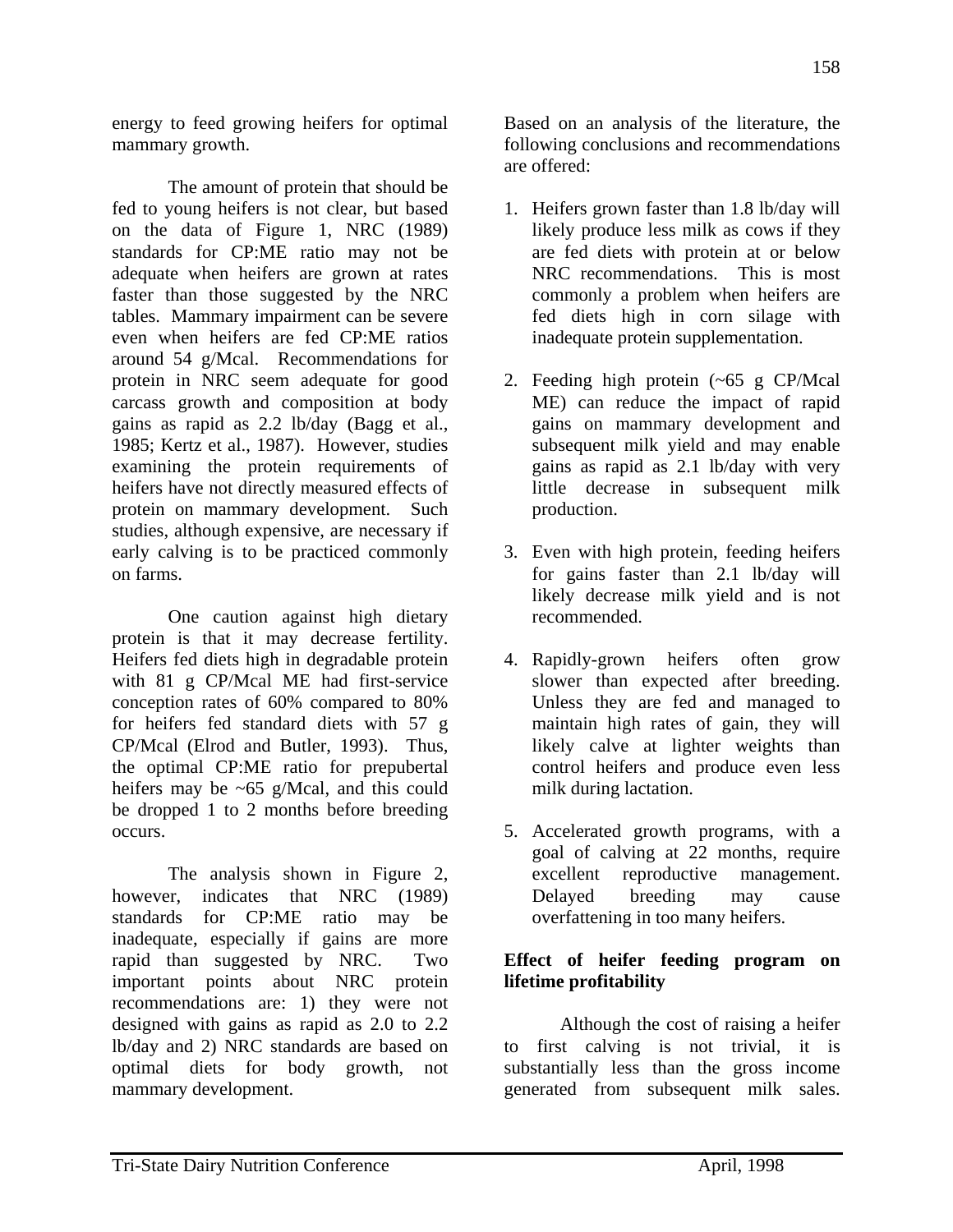Thus, in developing a cost-effective heifer rearing program, one must weigh the costs of heifer rearing versus the potential impact on net income of the animal after calving. Early calving may decrease heifer costs, but if mammary development or body size at calving is decreased, early calving may be an expensive mistake.

 Some dairy management experts have attempted to examine the economics of early calving with a simple formula. First, they assume that milk production will not be impaired so that the only consideration becomes costs of heifer rearing. Then they assume that if raising a heifer to first calving costs \$1200, heifer costs are \$50 per month. With this simple model, lifetime profit is increased \$200 if calving is expedited from 24 to 20 months. However, this logic fails to consider that early calving does not decrease many types of heifer-rearing costs, such as the initial calf value, the costs of bottle-feeding calves, vaccination costs, and breeding costs. Furthermore, some costs will most likely increase, such as daily feed costs. Perhaps even some nonfeed costs will increase. Better housing and ventilation may be needed, health costs may be greater if heifers are fed more grain, and heifers may require more bedding as they eat more and defecate more. Regarding feed costs, not only will heifers require more calories per day to grow faster, but the feed will likely cost more per calorie as more nutrient-dense feedstuffs are used.

 Possible economic outcomes (Table 3) for raising heifers were examined in a model that breaks costs into one-time fixed costs (cost of calf, bottle-feeding costs, vaccinations, and breeding), feed costs (dependent on daily ME intake and cost per Mcal ME), and daily non-feed costs (housing, bedding, labor, utilities, taxes, etc.). Profitability after calving in the model is dependent on level of milk production, amount of feed required for milk and growth, and fixed costs (VandeHaar, 1998). As Table 3 illustrates, feeding for higher rates of gain to calve at heavier body weights is expected to increase profits by \$1700 per 100 cows in a dairy enterprise consisting of cows and all replacement heifers (compare programs 1 and 2) if the increased body weight increases milk yield 1000 lb in the first lactation. The net return to heavier calving would decrease if the cost of grains and protein supplements increased relative to forages and byproduct feeds and would increase as milk price increased relative to feed costs. Feeding for higher rates of gain to calve at 22 months instead of 24 months also can increase profits. For example, compared to program 1, program 3 is expected to decrease total heifer costs by \$41 and increase profits by \$1500 per year per 100 cows.

 Combining heavier body weights and earlier calving may also be beneficial, and calving even earlier than 22 months may increase profits further. For example, calving at the optimal body weight of 1250 lb at 20 instead of 24 months may increase farm profits \$2500 per 100 cows (compare program 2 with 6a). However, decreasing calving age does have risks -- to date, all studies in which heifers gained faster than 2.0 lb/day have reported at least a 5% reduction in milk yield. If milk yield was impaired in the first lactation alone by 10%, calving at 20 months would decrease profits \$3900 per 100 cows (compare program 2 with 6b). Of course, more severe firstlactation impairment or impairment into later lactations would decrease profits even further. In addition, these assumptions were based on a milk price of \$12 per 100 lb; the loss in profits would be more than \$5000 if milk price was \$14.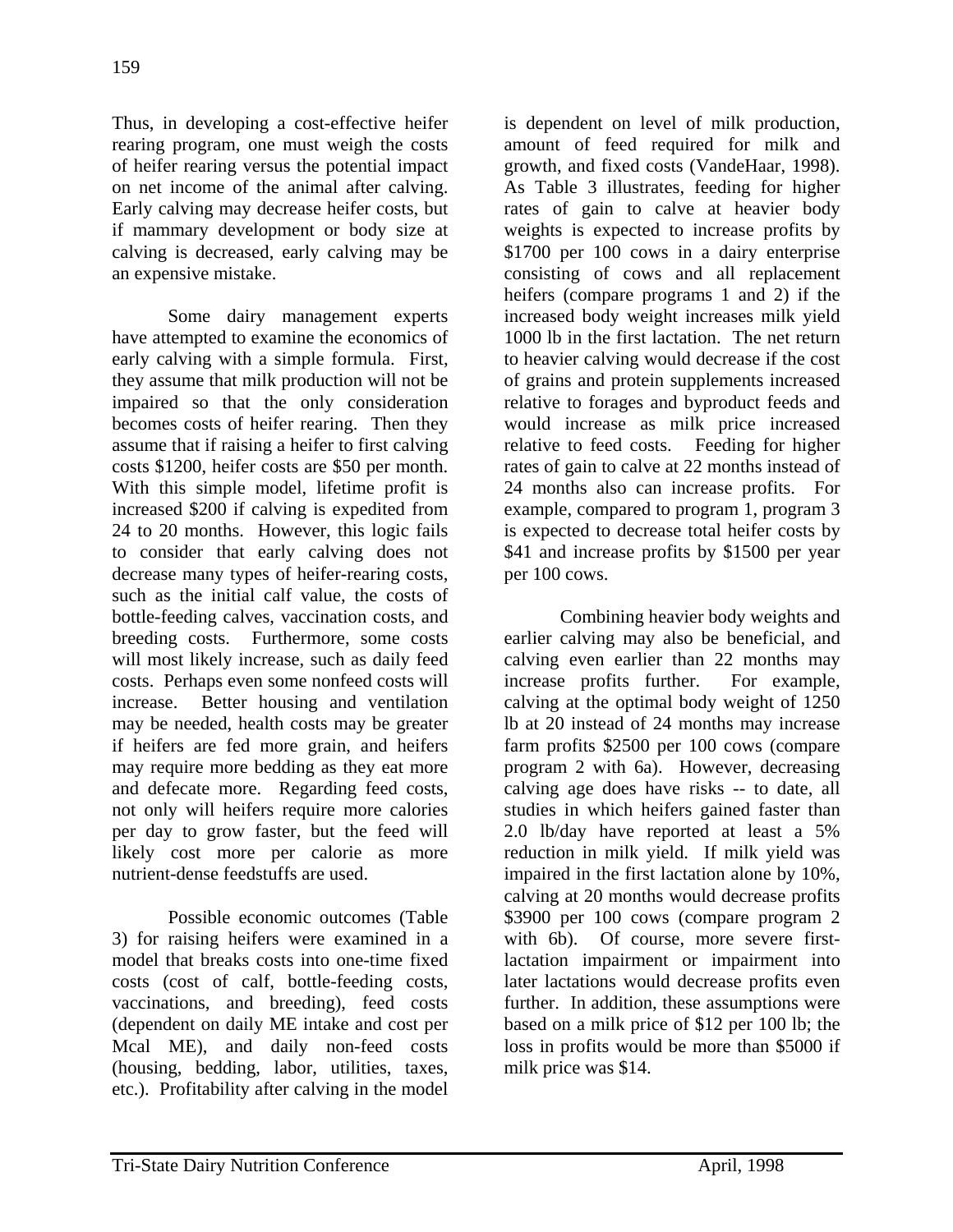Perhaps high protein diets before puberty can overcome this impairment, but more studies are needed before we can be confident that feeding high protein will eliminate the risk of impaired mammary development. Feeding more protein before puberty would cost ~\$15 per heifer. At the present time, this \$15 cost seems a reasonable investment given that even prepubertal gains of 2.0 lb/day have impaired mammary development at protein levels commonly used on farms.

 Finally, if heifers are grown at the same average daily gain, lifetime profit would be about the same whether they calved at 22 months weighing 1150 lb or at 24 months weighing 1250 lb (compare programs 2 and 3). Thus, the decision on whether to breed heifers for earlier calving should be based on availability of space to house heifers relative to availability of space to house lactating cows. If heifer space is in short supply, perhaps earlier breeding even at lighter body weight should be considered.

 One other purported benefit of early calving is more calves born per year. However, this benefit is only a short term one because space for lactating cows generally limits the number of animals on most farms. Therefore, more calves will be born during the time that management is switched to earlier calving, but in the longrun, calves born per year depends on number of lactating cows on the farm (Figure 3) and should not be used in the decision to move toward earlier calving.

 For most well-managed, intensivefeeding operations, the most profitable age for first calving is likely 22 to 24 months. First calving at greater than 24 months will likely reduce profitability, unless feed or fixed costs are unusually low, as may be the

case for heifers grown on pasture. Pasture generally has a very low cost per Mcal of ME. Even in pasture systems, however, gains of 1.8 lb/day are attainable through intensive-grazing or grain supplementation, and 22 to 24 months may be most profitable. Decreasing the age at first calving to less than 22 months may increase profits further if milk production is not impaired, but impaired milk production is certainly a risk. To date, this risk is not worth taking.

#### **Goals for Heifer Growth**

 Previous recommendations to calve heifers at 22 to 24 months of age at a body weight of 1200 to 1300 lb after calving seem reasonable (Hoffman, 1996). Thus, targets for heifer rearing in intensive management conditions are:

- Age at first calving  $= 22$  to 24 months,
- Body weight after calving  $= 1250$  lb,
- Height at calving  $= 56$  inches at the withers,
- Body condition score at calving  $= 3.0$  to 3.5, and
- Growth rate from 3 to 10 months of age  $= 1.7$  to 2.0 lb/day.

To achieve these goals for calving, heifers should be compared to the recommended weights and heights of Figures 4 and 5, and bred at 13 to 15 months, standing 51 inches at the withers and weighing 850 lb.

### **Feeding heifers to achieve these goals**

 Nutrition models are needed in evaluating diets to determine if the supply of nutrients from the diet matches the nutrient requirements of the animal. So how good are our models of heifer nutrition? The simple answer is not very good.

 In the study of Radcliff et al. (1997), we fed heifers diets with 75% grain or 90%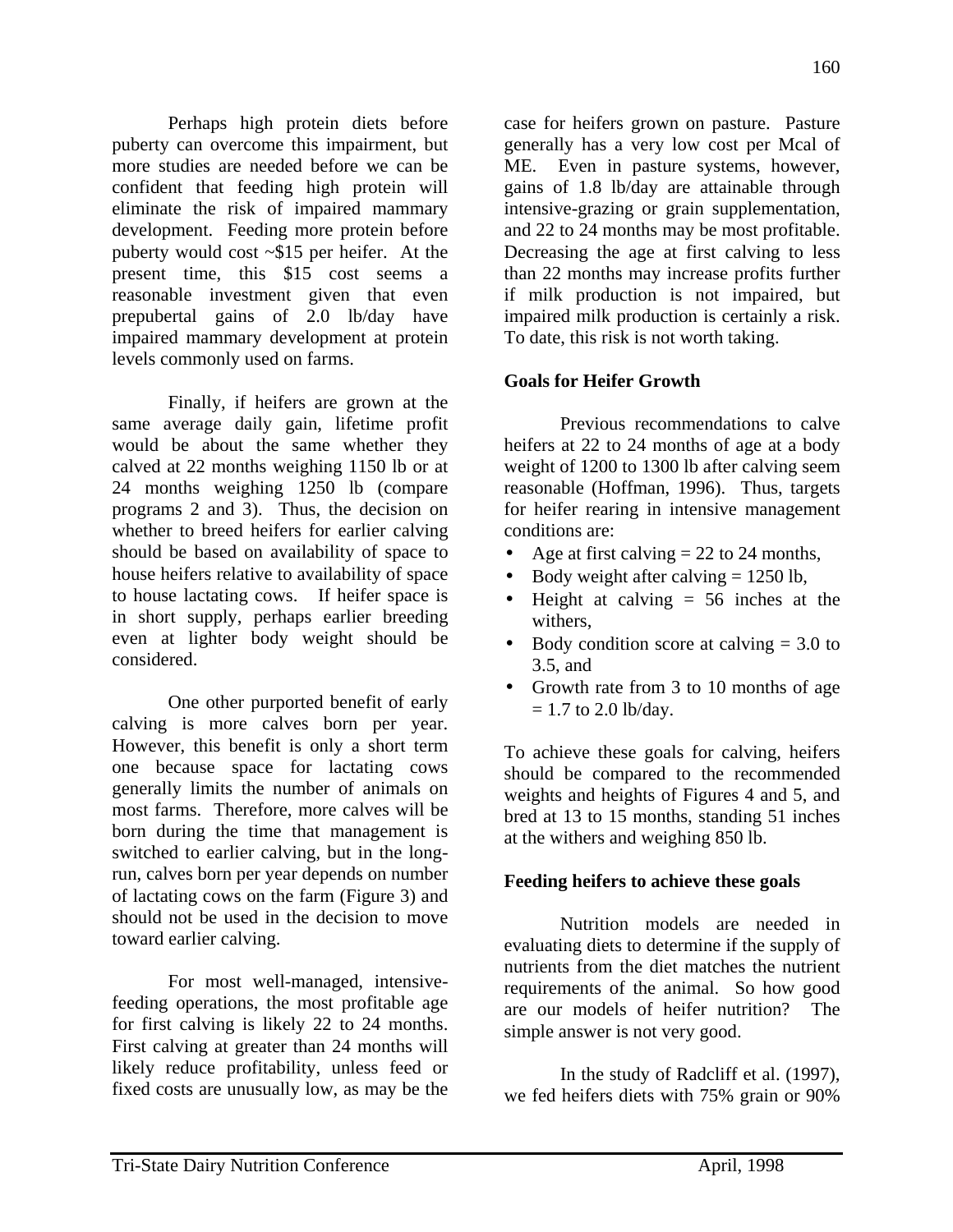forage ad libitum for rapid or standard gains. Ad libitum feed intake is shown in Figure 6 and compared to several predictions. The 1989 Dairy NRC is not included because it does not attempt to predict ad libitum intake. Heifers fed a high grain TMR ate 20% more than predicted by the 1984 Beef NRC, and slightly more than predicted by the 1996 Beef NRC, Spartan Dairy Ration program (VandeHaar et al., 1992), or equations developed at Virginia Polytechnic Institute (Hubbert, 1991; Quigley et al., 1986). Heifers fed a high forage TMR ate less than predicted by the 1984 or 1996 Beef NRC models or the equation of Quigley et al. (1986) and about the same amount as predicted by Spartan Dairy (VandeHaar et al., 1992) or Hubbert (1991). Overall, the recent equation from VPI was reasonably accurate under the feeding conditions of our heifers.

 More importantly, however, heifers fed the high forage TMR gained more than twice as much as predicted by the 1989 Dairy NRC (Figure 7). Predictions for gain were close to actual gains for heifers fed the high grain TMR. Van Amburgh et al. (1998a) recently published observed versus expected gains for 270 heifers based on actual energy intake and found similar results. The 1989 Dairy NRC underpredicted gains of heifers grown at 1.3 lb/day by half but was reasonably accurate for heifers gaining 1.8 lb/day. The Cornell Net Carbohydrate and Protein System (CNCPS), a much more mechanistic model than the 1989 Dairy NRC, was no better. So why do these models underpredict gains? The most likely explanation is that modern Holstein heifers fed high forage TMR grow with more lean gain and less fat gain than expected and thus more total gain per unit of feed energy input. Another possibility is that dietary forage is retained in the digestive tract longer than expected in

heifers so that digestibility and consequently gains are greater than expected as well.

 Van Amburgh et al. (1998a) also compared the expected gains based on protein intake with actual gains. They found that the 1989 Dairy NRC underpredicted gains based on protein supply for heifers at the slower gain rates, but that the Cornell Net Carbohydrate and Protein System (**CNCPS**) predicted that protein supply was usually in excess for heifers regardless of actual rate of gain. The most likely reason for this difference is that the NRC uses an equation with a negative intercept to estimate microbial protein yield and thus underpredicts it for young heifers. Hence, in the young heifer (less than 6 months), NRC requires unreasonably high levels of rumenundegraded protein to counter the apparent lack of microbial protein production. In the Spartan Dairy program, we used an equation proposed by Erdman and Komaragiri (1991) that uses a positive intercept to predict microbial yield (Figure 8). Interestingly, this equation predicts a microbial yield nearly identical to that of the CNCPS for prepubertal heifers. However, the CNCPS overpredicts microbial yield for prepubertal heifers, as mentioned by Van Amburgh et al. (1988a) and clearly seen in the paper describing the model (O'Connor et al., 1993). A much simpler model for predicting microbial yield for prepubertal heifers would be one based on ME intake alone and forced through zero (no intercept). One possible equation would be: microbial protein  $(g/day) = 38 \times ME$  intake (Mcal/day). Assuming that ME is converted to NE with 62% efficiency, the equation could also be written as  $61 \times NE_m$  intake. This equation would be very easy to implement and likely more accurate for prepubertal heifers than either the 1989 Dairy NRC or the more mechanistic and complex CNCPS. This equation was used in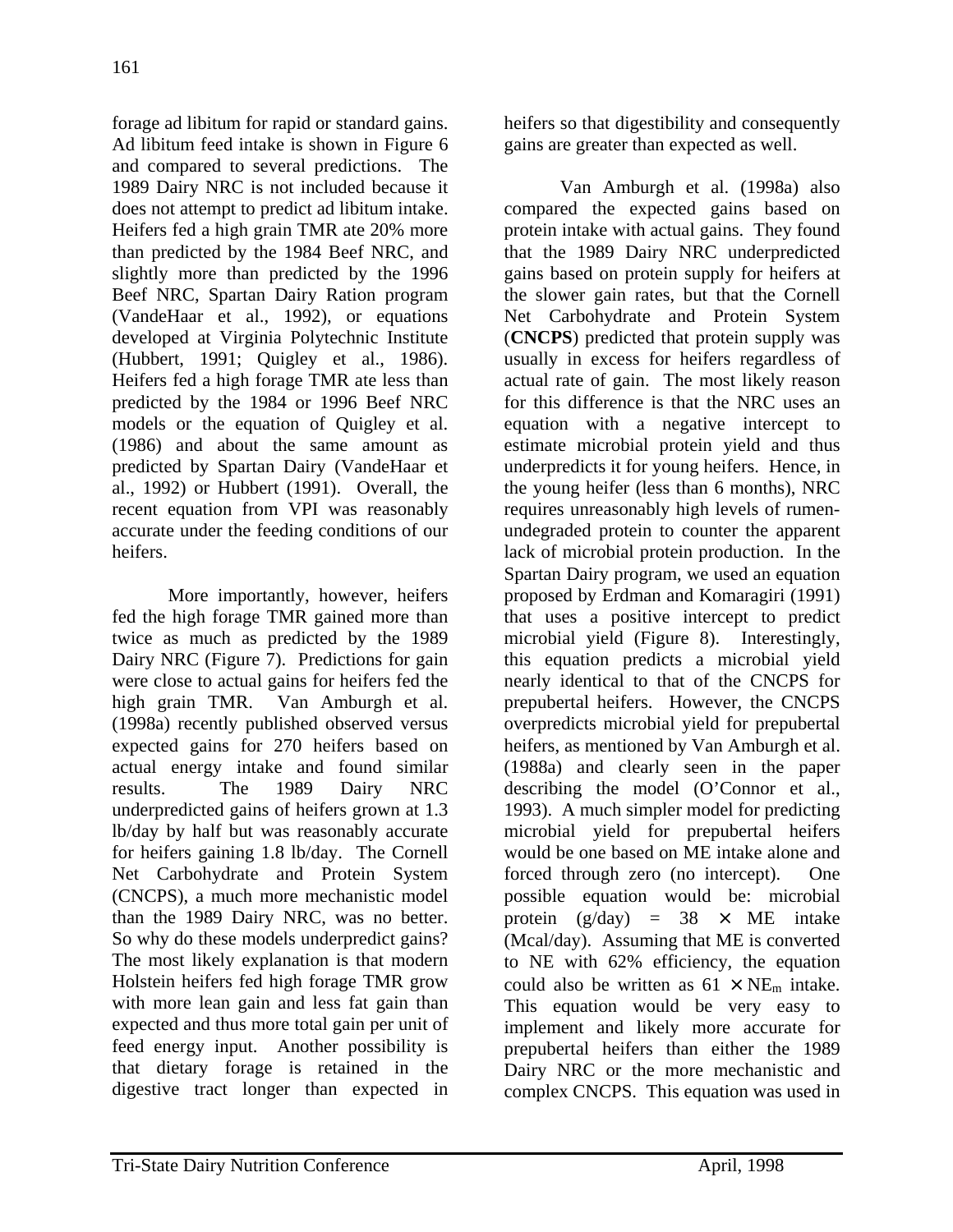estimating absorbed protein for analyzing the effect of dietary protein on mammary development earlier in this paper.

 In fact, just using the CP system likely works just fine for growing heifers, if it is used with a bit of common sense. In other words, heifers should be fed mostly true protein sources (such as soybean meal) as the CP supplements, but a little urea or other form of non-protein nitrogen is okay in certain diets. In a comparison of the 1984 and 1996 version of the Beef NRC for actual versus predicted duodenal flow of true protein, Zinn and Shen (1997) found that, while the 1984 version (using only crude protein) accounted for 59% of the variation in observed duodenal flows, the 1996 version (using the CNCPS model) accounted for only 65% of the variation. This is hardly an improvement considering the difference in complexity of the two systems, indicating that there is a lot we do not yet understand about ruminal protein metabolism.

 In the study of Van Amburgh et al (1998a), the average gain of all heifers was 1.80 lb/day. Predicted gain based on the most limiting nutrient for the 1989 Dairy NRC was 1.50 lb/day, and the CNCPS was only slightly better at 1.56 lb/day.

 Thus, regarding our ability to feed heifers to meet growth targets, the following conclusions are made:

- 1. Dairy heifers fed high forage TMRs ad libitum are more efficient in using consumed energy than current models predict.
- 2. In addition, current models are often inaccurate at predicting feed intake.
- 3. Under good environmental conditions and management, dairy heifers usually

will grow considerably faster than expected when fed a TMR for ad libitum intake. In other words, if you balance a diet for 1.8 lb/day, the heifers may very likely grow 2.3 lb/day.

- 4. Under poor environmental conditions, heifers may grow considerably slower than predicted. Some models, such as the CNCPS, do try to account for such conditions and likely work better than the 1989 Dairy NRC for formulating diets when conditions are poor. However, environmental conditions are often difficult to accurately define, so accuracy of the model may still be a problem.
- 5. Therefore, don't assume any computer program will accurately predict gains in Holstein heifers. Let the heifers be the judge of any feeding program. If weights cannot be measured, use heights and body condition.
- 6. For prepubertal heifers, complicated models for formulating diets for heifers usually are no better than simple ones. For protein, the CP model as found in 1989 Dairy NRC can work well if most protein comes from true protein sources of average rumen undegradability. Diets should contain 60 to 65 g of CP per Mcal of ME or  $\sim$ 100 g CP per Mcal NE<sub>m</sub> with rumen undegradable protein at 25 to 35% of the total protein.

 Recommended daily gains and dietary energy and protein concentrations are given in Table 4. These recommendations assume feed will be offered as a TMR for ad libitum intake. Although NRC works well when heifers are fed at restricted intake (Bortone et al., 1994), NRC tables were not developed for ad libitum feeding. Ad libitum feeding may be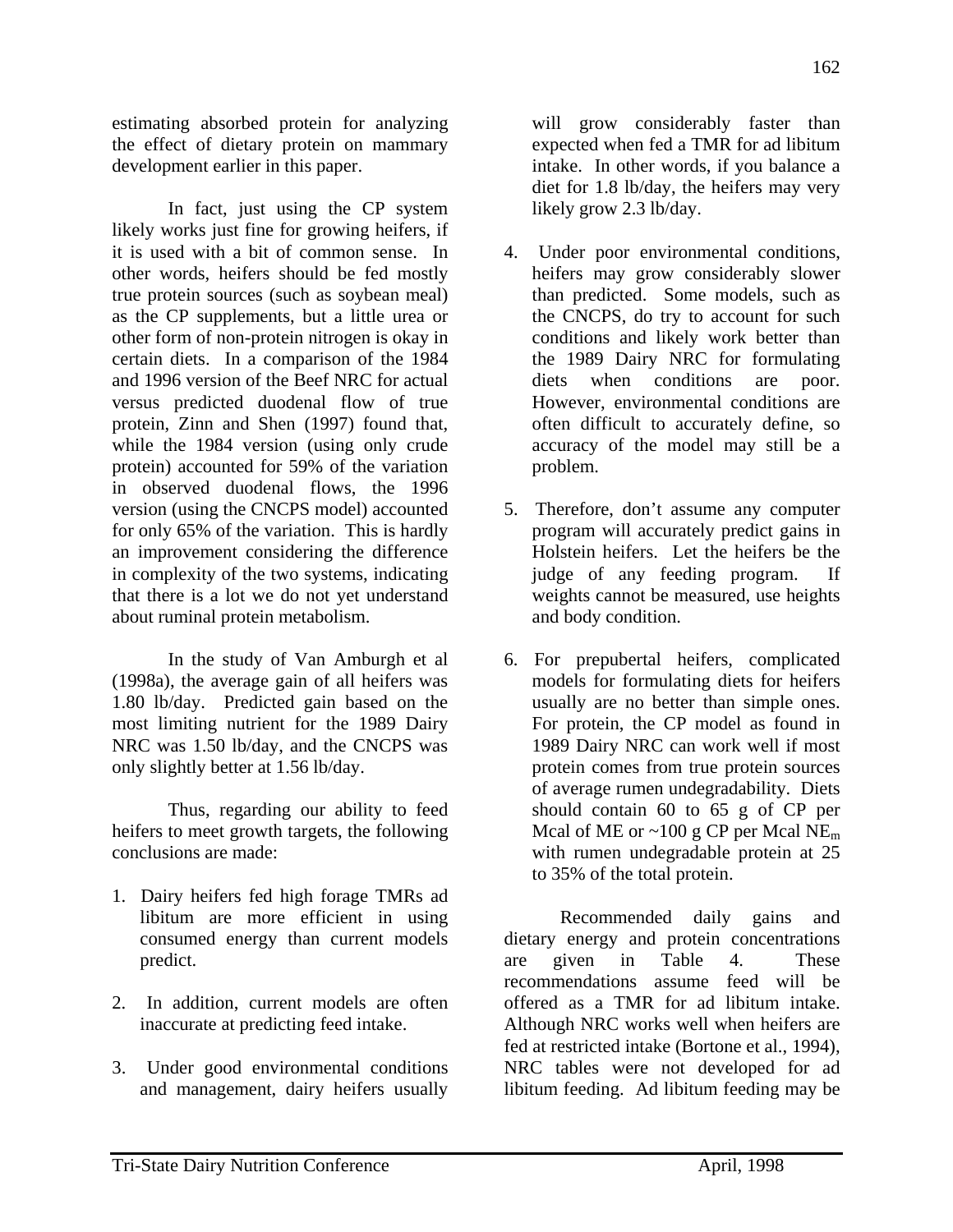desirable in group-feeding situations. Thus, these recommendations for dietary energy concentration are lower than those of NRC (1989) to achieve target gains of 1.8 lb/day. Instead the recommendations are based on data from the study of Radcliff et al. (1997; unpublished data), in which heifers were group-housed in a comfortable yet confined environment, were kept healthy, had water and feed available all day with plenty of bunk space, and were fed their diet as a TMR. In some situations, higher energy diets may be needed to meet the target gains. The recommendations for protein are higher than recommended by NRC or by many computer programs, including Spartan Dairy 2.0 (VandeHaar et al., 1992).

# **Summary**

 A good heifer rearing program is critical to produce animals at first calving that have well-developed mammary glands capable of producing to the animal's genetic potential and that have good body size and body condition capable of high feed intake and delivery of nutrients to the mammary gland. Weight gains more rapid than 2.0 lb/day before puberty generally decrease development of the mammary gland and subsequent milk production. However, in many of the reported studies, heifers were fed diets with marginal protein content. Feeding more protein when heifers are grown rapidly will reduce the risk for impaired mammary development and is probably worth the added expense when trying to achieve postpartum body weights of ~1250 lb and calving at 22 to 24 months. Although calving earlier than 22 months may decrease the costs of raising heifers further, heifers fed high energy diets for rapid gains before puberty are at risk for impaired mammary development and such practices are not recommended. Heiferrearing is not just an expense but an

investment, and when done wisely, it can yield great dividends!

## **References**

Bagg, J. G., D. G. Grieve, J. H. Burton, and J. B. Stone. 1985. Effect of protein on growth of Holstein heifer calves from 2 to 10 months. J. Dairy Sci. 68:2929.

Bortone, E. J., J. L. Morrill, J. S. Stevenson, and A.M. Feyerherm. 1994. Growth of heifers fed 100 or 115% of National Research Council requirements to 1 year of age and then changed to another treatment. J. Dairy Sci. 77:270.

Capuco, A. V., J. J. Smith, D. R. Waldo, and C. E. Rexroad, Jr. 1995. Influence of prepubertal dietary regimen on mammary growth of Holstein heifers. J. Dairy Sci. 78:2709.

Dyk, P. B., R. S. Emery, J. L. Liesman, H. F. Bucholtz, and M. J. VandeHaar. 1995. Prepartum non-esterified fatty acids in plasma are higher in cows developing periparturient health problems. J. Dairy Sci. 78(Suppl.1):264. (Abstr.).

Elrod, C. C., and W. R. Butler. 1993. Reduction of fertility and alteration of uterine pH in heifers fed excess ruminally degradable protein. J. Anim. Sci. 71:694.

Erdman, R. A ., and M. V. S. Komaragiri. 1991. NRC system for determining protein supply can be improved. Feedstuffs, July 1, 1991, p.14.

Gardner, R. W., J. D. Schuh, and L. G. Vargus. 1977. Accelerated growth and early breeding of Holstein heifers. J. Dairy Sci. 60:1941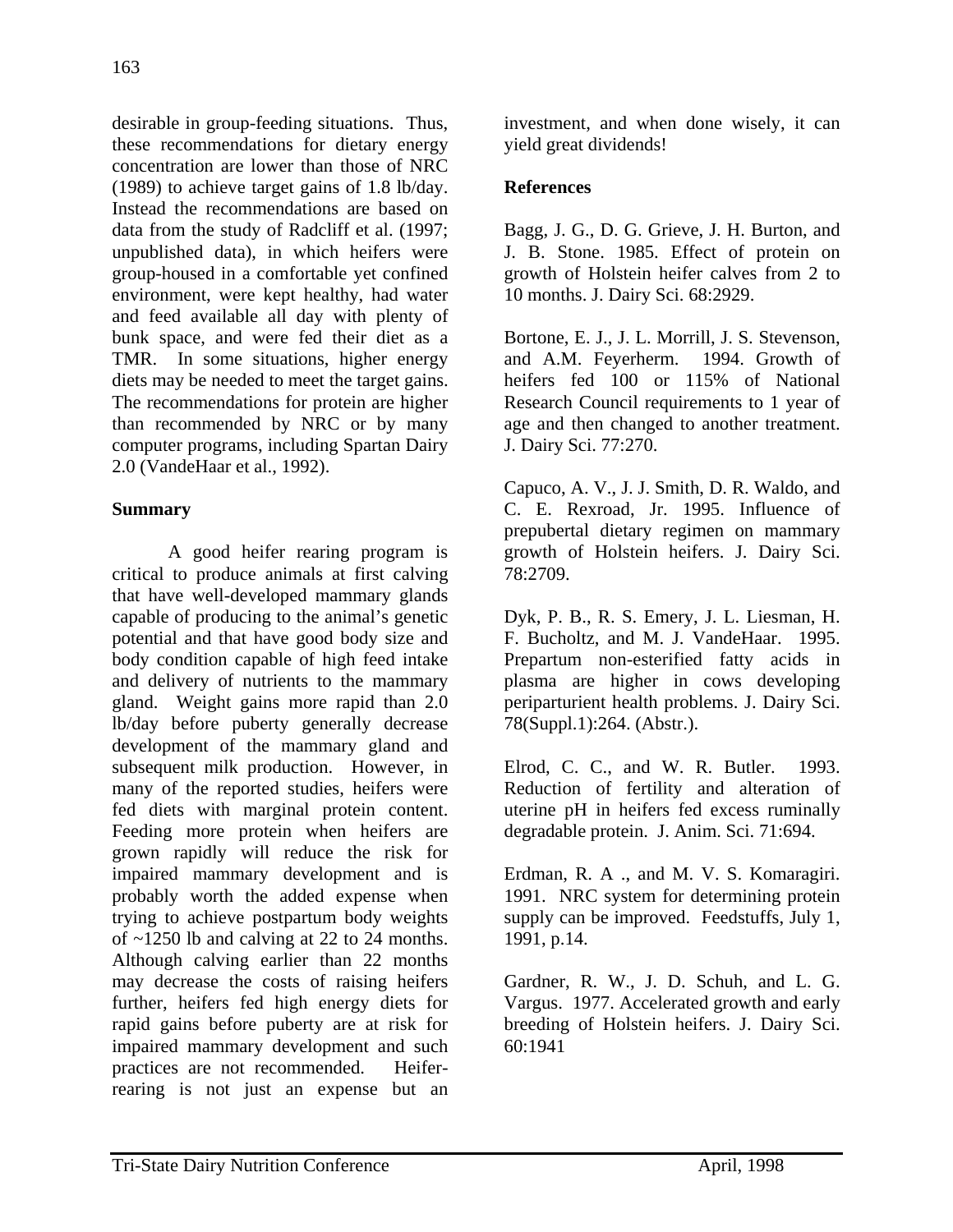Gardner, R. W., L. W. Smith, and R. L. Park. 1988. Feeding and management of dairy heifers for optional lifetime productivity. J. Dairy Sci. 71:996.

Grummer, R. R., P. C. Hoffman, M. L. Luck, and S. J. Bertics. 1995. Effect of prepartum and postpartum dietary energy on growth and lactation of primiparous cows. J. Dairy Sci. 78:172.

Heinrichs, A. J. 1993. Raising dairy replacements to meet the needs of the 21st century. J. Dairy Sci. 76:3179.

Heinrichs, A. J., and G. L. Hargrove. 1987. Standards of weight and height for Holstein heifers. J. Dairy Sci. 70:653.

Hoffman, P. C. 1996. Optimum growth rates for Holstein replacement heifers. Proc. from the Calves, Heifers, and Dairy Profitability National Conference. Northeast Regional Agricultural Planning Service, NRAES-74, Ithaca, NY. p.25.

Hoffman, P.C. 1997. Optimum body size of Holstein replacement heifers. J. Anim. Sci. 75:836-845.

Hoffman, P. C., N. M Brehm, S. G. Price, and A. Prill-Adams. 1996. Effect of accelerated postpubertal growth and early calving on lactation performance of primiparous Holstein heifers. J. Dairy Sci. 79:2024.

Hoffman, P. C., and D. A. Funk. 1992. Applied dynamics of dairy replacement growth and management. J. Dairy Sci. 75:2504.

Hubbert, C. J. 1991. Dry matter intake predictions of Holstein heifers. Graduate Thesis, Virginia Polytechnic Institute and State University, Blacksburg, R. E. James, advisor.

Keown, J. F., and R. W. Everett. 1986. Effect of days carried calf, days dry, and weight of first calf heifers on yield. J. Dairy Sci. 69:1891.

Kertz, A. F., L. R. Prewitt, and J. M. Ballam. 1987. Increased weight gain and effects on growth parameters of Holstein heifer calves from 3 to 12 months of age. J. Dairy Sci. 70:1612.

Little, W. and R. M. Kay. 1979. The effects of rapid rearing and early calving on the subsequent performance of dairy heifers. Anim. Prod. 29:131.

National Research Council . 1989. Nutrient requirements of dairy cattle. 6th rev. ed. National Academy Press, Washington, DC.

National Research Council . 1978. Nutrient requirements of dairy cattle. 5th ed. National Academy Press, Washington, DC.

National Research Council. 1996. Nutrient requirements of beef cattle. 7th rev. ed. National Academy Press, Washington, DC.

National Research Council. 1984. Nutrient requirements of beef cattle.  $6<sup>th</sup>$  ed. National Academy Press, Washington, DC.

O'Connor, J. D., C. J. Sniffen, D. G. Fox, and W. Chalupa. 1993. A net carbohydrate and protein system for evaluating cattle diets: IV. Predicting amino acid adequacy. J. Anim. Sci. 71:1298-1311.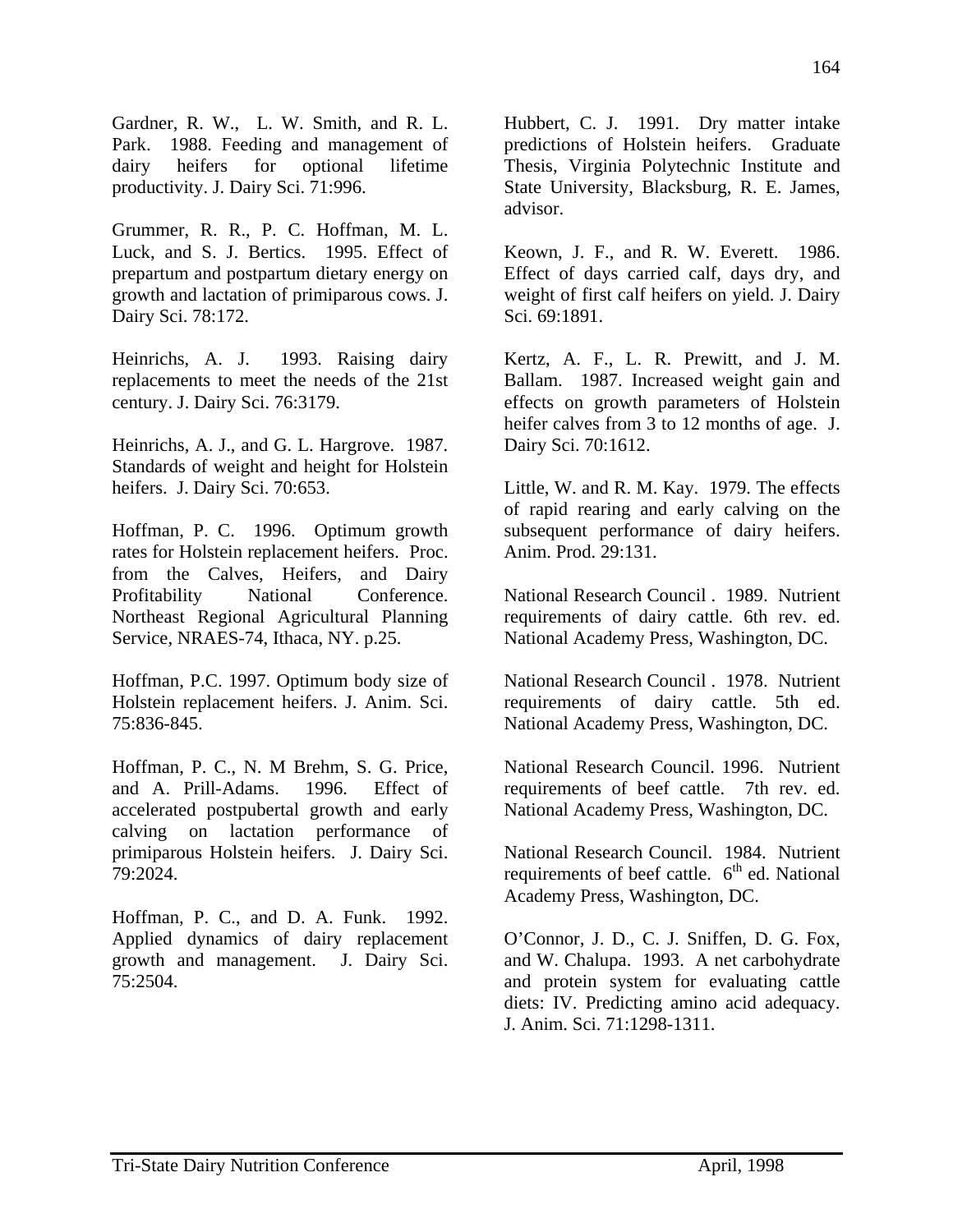Peri, I., A. Gertler, I. Bruckental, and H. Barash. 1993. The effect of manipulation in energy allowance during the rearing period of heifers on hormone concentrations and milk production in first lactation cows. J. Dairy Sci. 76:742.

Petitclerc, D., L. T. Chapin, and H. A. Tucker. 1984. Carcass composition and mammary development responses to photoperiod and plane of nutrition in Holstein heifers. J. Anim. Sci. 58:913.

Pirlo, G., M. Capelletti, and G. Marchetto. 1997. Effects of energy and protein allowances in the diets to prepubertal heifers on growth and milk production. J. Dairy Sci. 80:730-739.

Quigley, J. D., R. E. James, and M. L. McGilliard. 1986. Dry matter intake in dairy heifers. 2. Equations of predict intake of heifers under intensive management. J. Dairy Sci. 69:2863-2867.

Radcliff, R. P., M. J. VandeHaar, A. L. Skidmore, L. T. Chapin, B. R. Radke, J. W. Lloyd, E. P. Stanisiewski, and H. A. Tucker. 1997. Effect of diet and bST on heifer growth and mammary development. J. Dairy Sci. 80:1996-2003.

Radcliff R.P., M.J. VandeHaar, L.T. Chapin, T.E. Pilbeam, R.W. Ashley, S.M. Puffenbarger, E.P. Stanisiewski, D.K. Beede, and H.A. Tucker. 1998. Effects of diet and exogenous bST on growth and lactation of dairy heifers. J. Dairy Sci. 81(Suppl 1) (Abstr.).

Sejrsen, K., J. T. Huber, H. A. Tucker, and R. M. Akers. 1982. Influence of nutrition on mammary development in pre-and postpubertal heifers. J. Dairy Sci. 65:793.

Sejrsen, K., and S. Purup. 1997. Influence of prepubertal feeding level on milk yield potential of dairy heifers: A review. J. Anim. Sci. 75:828-835.

Sinha, Y. N., and H. A. Tucker. 1969. Mammary development and pituitary prolactin levels of heifers from birth through puberty and during the estrous cycle. J. Dairy Sci. 52:507.

Tucker, H. A. 1987. Quantitative estimates of mammary growth during various physiological states: A review. J. Dairy Sci. 70:1958.

Valentine, S. C., R. C. Dobos, P. A. Lewis, B. D. Bartsch, and R. B. Wickes. 1987. Effect of live-weight gain before or during pregnancy on mammary gland development and subsequent milk production of Australian Holstein-Friesian heifers. Aust. J. Exp. Agric. 27:195.

Van Amburgh, M. E., D. G. Fox, D. M. Galton, D.E. Bauman, and L.E. Chase. 1998a. Evaluation of National Research Council and Cornell Net Carbohydrate and Protein systems for predicting requirements of Holstein heifers. J. Dairy Sci. 81:509- 526.

Van Amburgh, M. E., D. M. Galton, D. E. Bauman, R. W. Everett, D. G. Fox, L. E. Chase, and H. N. Erb. 1998b. Effects of three prepubertal body growth rates on performance of Holstein heifers during first lactation. J. Dairy Sci. 81:527-538.

VandeHaar, M. J. 1998. Efficiency of nutrient use and relationship to profitability on dairy farms. J. Dairy Sci. 81:272 .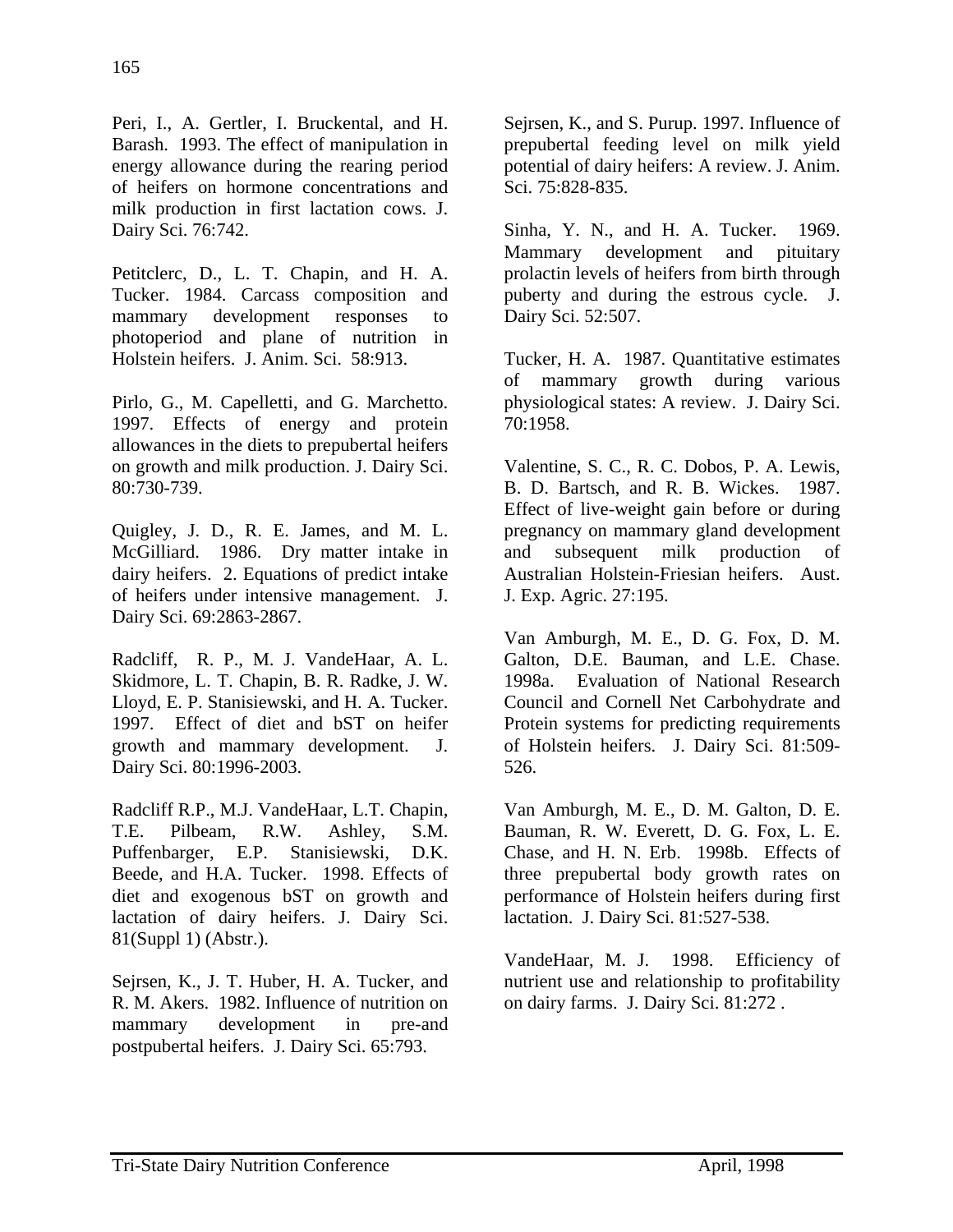VandeHaar, M. J. 1997. Dietary protein and mammary development of heifers: analysis from literature data. J. Dairy Sci. 80 (Suppl. 1):216.

VandeHaar, M., H. Bucholtz, R. Beverly, R. Emery, M. Allen, C. Sniffen, and R. Black. 1992. Spartan Dairy Ration Evaluator/Balancer: An agricultural management microcomputer program. Cooperative Extension Service, Michigan State University, East Lansing.

Zinn, R. A., and Y. Shen. 1997. Factorializing postruminal protein supplies for feedlot cattle: Assessment of 1996 NRC beef metabolizable protein concepts. In Proc. 12th Southwest Nutrition and Management Conference, J. T. Huber, ed, Feb. 27-28, Phoenix, AZ, University of Arizona, Tucson. p. 35-43.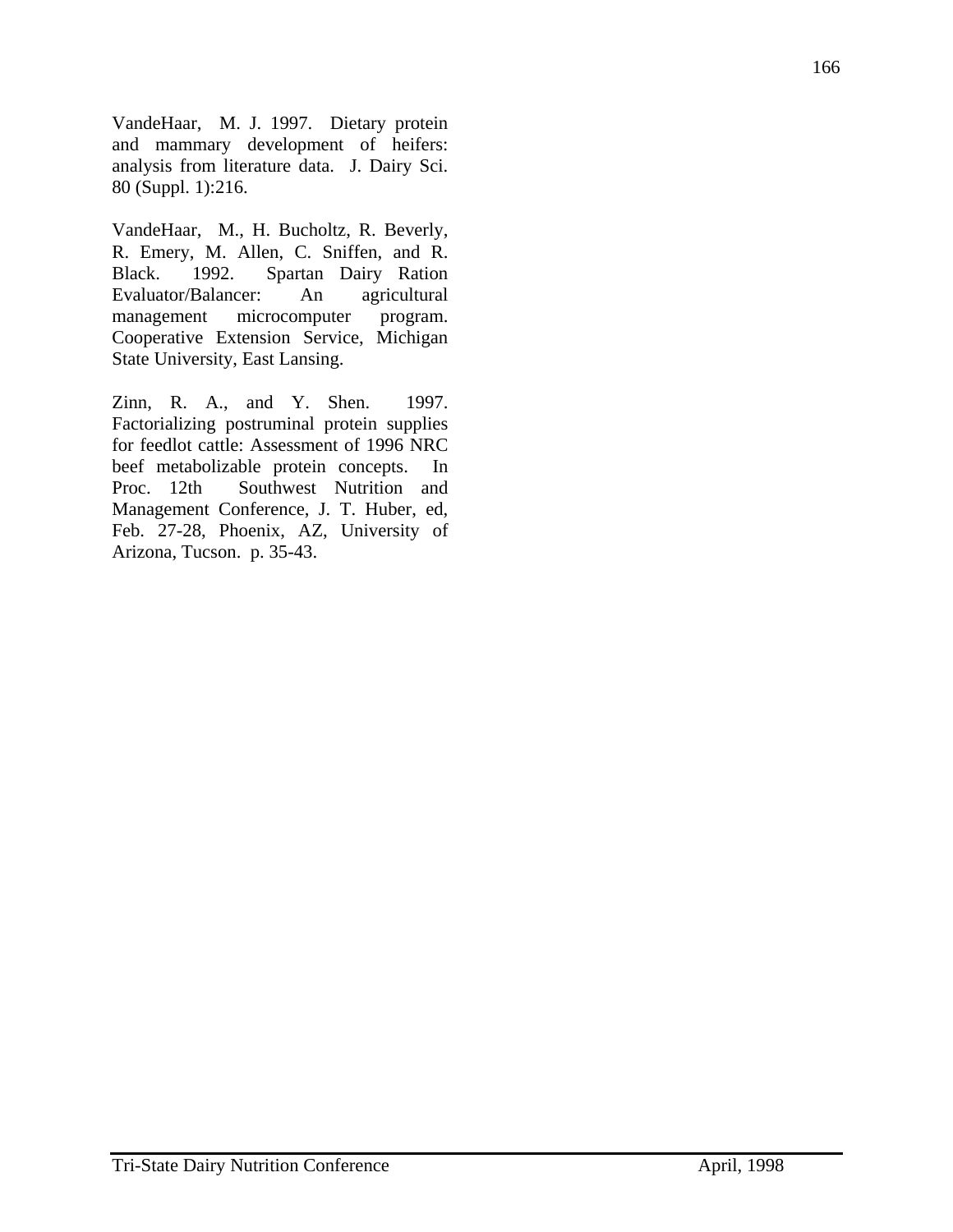|                                                | <b>Control</b> | Rapid gain | $\boldsymbol{P}$ |
|------------------------------------------------|----------------|------------|------------------|
| Daily gain, lb/day                             | 1.7            | 2.7        | 0.01             |
| Age at puberty, mo.                            | 10.3           | 8.7        | 0.01             |
| Body weight at slaughter, lb                   | 740            | 870        | 0.01             |
| Body condition score                           | 2.9            | 3.9        | 0.01             |
| Carcass fat, lb                                | 62             | 123        | 0.01             |
| Carcass protein, lb                            | 65             | 80         | 0.01             |
| Mammary total fat, g                           | 580            | 1,130      | 0.01             |
| Mammary lean parenchyma, g                     | 213            | 232        |                  |
| Mammary parenchymal DNA, mg                    | 1,470          | 1,820      | 0.05             |
| Mammary parenchymal DNA, mg/lb carcass protein | 22             | 23         |                  |

Table 1. A high energy, high protein diet promoted normal mammary development (Radcliff et al, 1997).

Table 2. Multiple regression analysis of factors affecting fat-corrected milk yield (expressed as a percentage of controls) of rapidly-grown heifers<sup>1</sup>.

| <b>Parameter</b>                      | <b>Estimate</b> | <b>SEM</b> |          |
|---------------------------------------|-----------------|------------|----------|
| Intercept                             | $-45$           | 49         | 0.4      |
| Prepubertal weight gain, % of control | $-0.46$         | 0.12       | 0.01     |
| Dietary absorbed protein, g / Mcal ME | $+1.4$          | 0.4        | 0.01     |
| Calving body weight, % of controls    | $+1.5$          | 0.4        | $0.01\,$ |

 ${}^{1}$ SEM = standard error of mean and ME = metabolizable energy.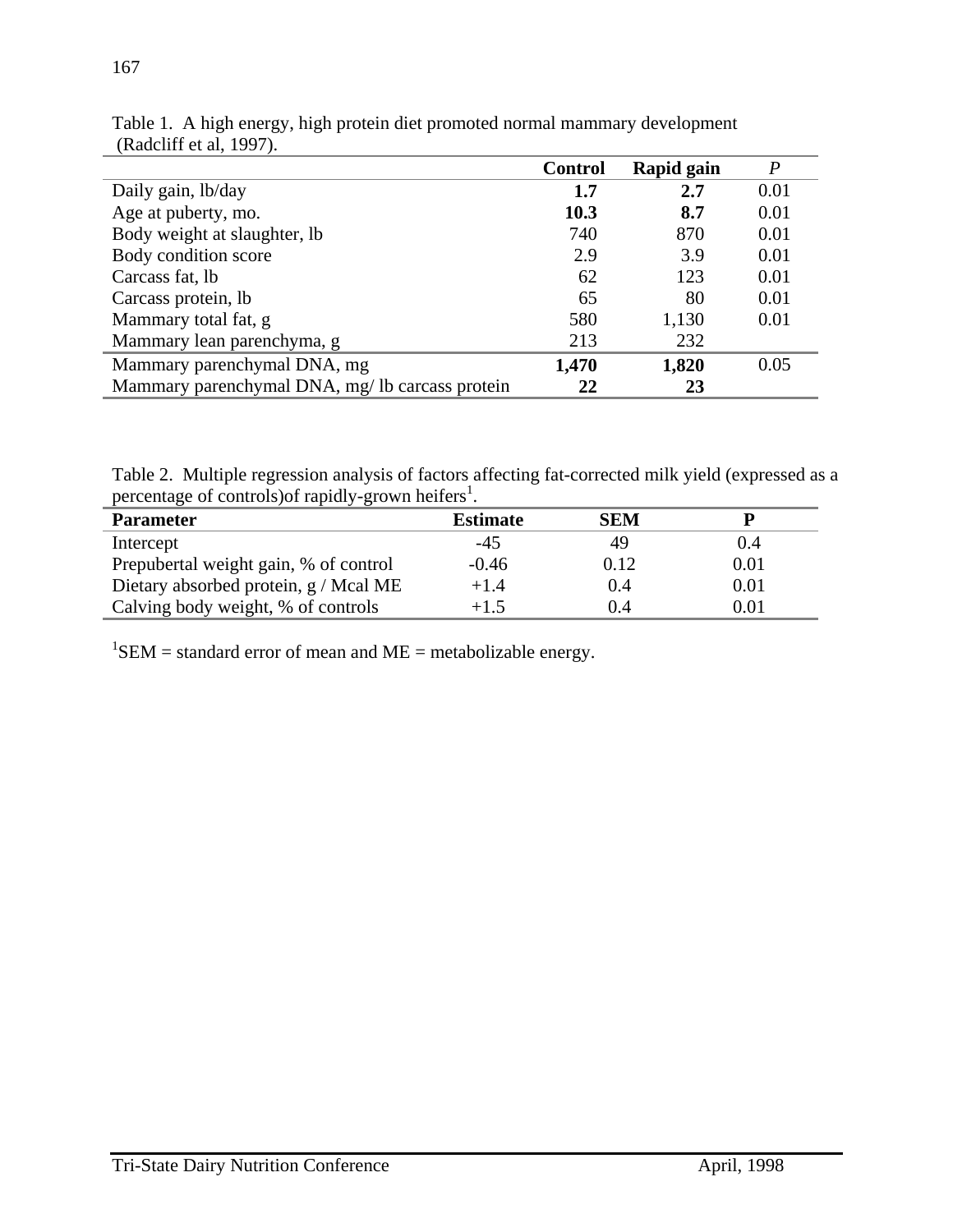|                                       |        | 70 r - 70 - |        |        |        |        |        |
|---------------------------------------|--------|-------------|--------|--------|--------|--------|--------|
| Rearing program:                      |        | 2           | 3      | 4      | 5      | 6a     | 6b     |
| Calving age, month                    | 24     | 24          | 22     | 22     | 20     | 20     | 20     |
| Weight after calving, lb              | 1150   | 1250        | 1150   | 1250   | 1150   | 1250   | 1250   |
| Weight gain from 3 to 10              |        |             |        |        |        |        |        |
| months, lb/day                        | 1.8    | 2.0         | 2.0    | 2.2    | 2.2    | 2.4    | 2.4    |
| First lactation milk yield, lb        | 18,500 | 19,500      | 18,500 | 19,500 | 18,500 | 19,500 | 17,550 |
| Total heifer costs <sup>1</sup> , \$  | 1184   | 1246        | 1143   | 1211   | 1107   | 1174   | 1174   |
| Net income as a cow <sup>2</sup> , \$ | 2586   | 2694        | 2586   | 2694   | 2586   | 2694   | 2513   |
| Annual farm profit                    |        |             |        |        |        |        |        |
| per $100 \text{ cows}^3$ , \$         | 49,400 | 51,100      | 50,900 | 52,300 | 52,200 | 53,600 | 47,200 |
|                                       |        |             |        |        |        |        |        |

Table 3. Possible impacts of heifer-rearing program on lifetime income and expenses.

<sup>1</sup> Feed costs from birth to calving for programs 1 to 6 are assumed to be 4.4, 4.5, 4.5, 4.7, 4.7, and 4.9 cents / Mcal ME, respectively, which results in average daily feed costs of 66, 73, 71, 79, 77, and 86 cents. Costs other than feed are considered to be \$200 plus daily nonfeed costs of 69, 71, 71, 72, 72, and 74 cents for programs 1 to 6, respectively.

 $2^{2}$  Income minus expenses as a cow, assuming cow will be sold at end of third lactation, so life consists of three 305-day lactations and two 60-day dry periods. Income is from sales of milk at \$12/100 lb, three calves at \$100 each, and final sale of cow at \$500. Milk yield during second and later lactations is assumed to be 22,000 lb. Milk yield for column 6b is decreased 10% in the first lactation but not in subsequent lactations. Feed costs for cows are calculated using energy requirements based on NRC (1989) and an average cost of 8 cents/Mcal NEL during the lactation and dry periods. Total non-feed costs as a cow are assumed to be \$120 per calving plus \$3.00/day of lactation and \$1.50/day during dry period.

 $3$  Profitability on a per cow per year basis of a dairy enterprise including cows and heifers. This was calculated as lifetime profit per animal divided by the 2.83 years spent as a cow times 100 cows.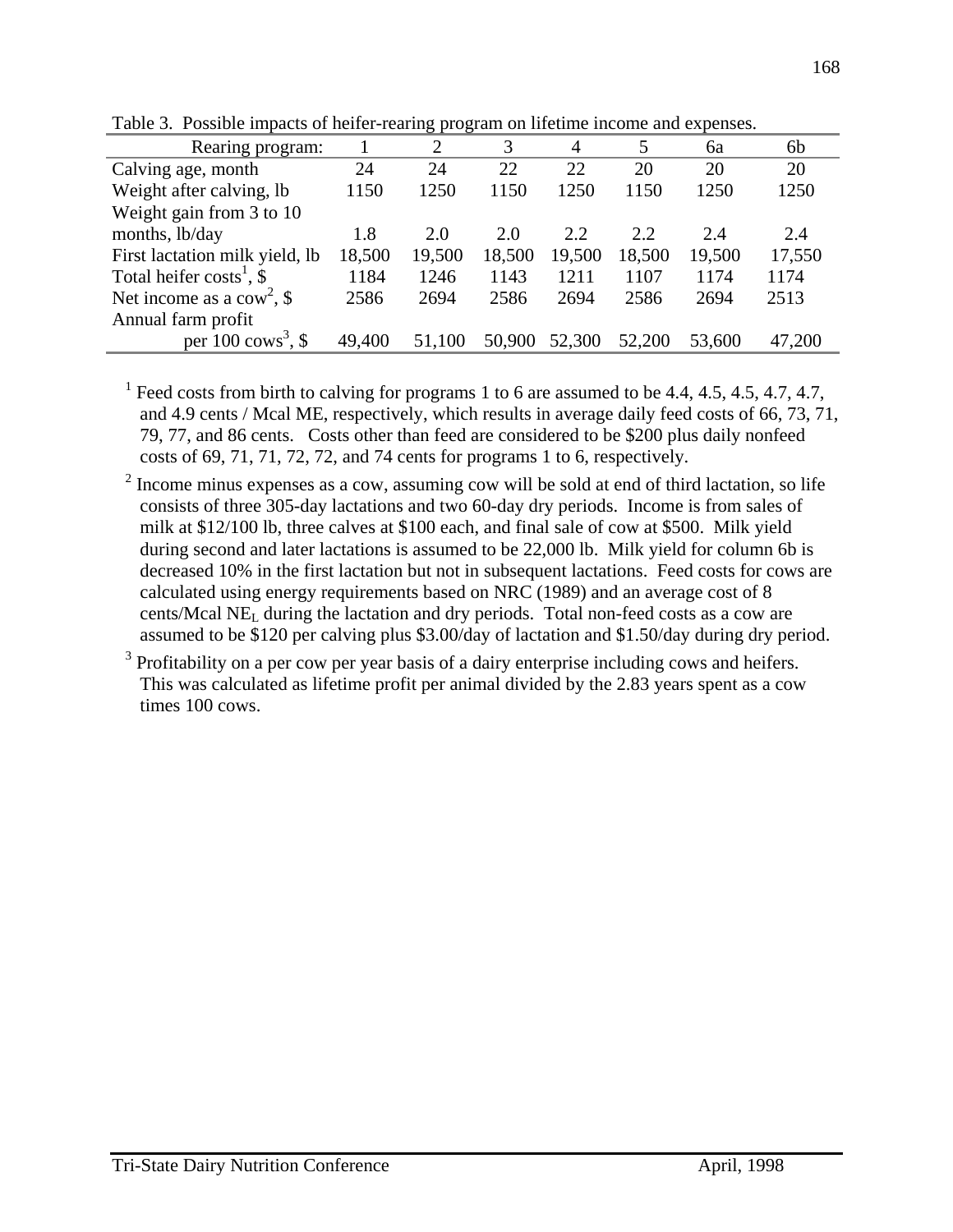| Age            | Weight | Gain     | Height       | ME <sup>3</sup> | $\overline{4}$<br>NE <sub>m</sub> | CP <sup>5</sup> | CP:ME                 |
|----------------|--------|----------|--------------|-----------------|-----------------------------------|-----------------|-----------------------|
| (months)       | (lb)   | (lb/day) | $(inches)^2$ | (Mcal/lb)       | (Mcal / lb)                       | % of DM         | $g/Mcal$ <sup>6</sup> |
| $\overline{2}$ | 167    | 1.76     | 34.1         | 1.33            | 0.80                              | 19.3            | 66                    |
| $\overline{4}$ | 279    | 1.96     | 37.6         | 1.27            | 0.76                              | 18.4            | 66                    |
| 6              | 398    | 2.00     | 40.8         | 1.18            | 0.71                              | 17.1            | 66                    |
| 8              | 517    | 1.97     | 43.9         | 1.12            | 0.67                              | 15.5            | 63                    |
| 10             | 634    | 1.93     | 46.7         | 1.12            | 0.67                              | 15.5            | 63                    |
| 12             | 748    | 1.89     | 48.7         | 1.08            | 0.65                              | 14.3            | 60                    |
| 14             | 860    | 1.84     | 50.4         | 1.08            | 0.65                              | 14.3            | 60                    |
| 16             | 970    | 1.81     | 51.7         | 1.08            | 0.65                              | 13.3            | 56                    |
| 18             | 1,077  | 1.79     | 52.8         | 1.08            | 0.65                              | 13.3            | 56                    |
| 20             | 1,184  | 1.76     | 53.8         | 1.08            | 0.65                              | 13.3            | 56                    |
| 22             | 1,290  | 1.76     | 54.8         | 1.08            | 0.65                              | 13.3            | 56                    |
| 23             | 1,343  | 1.76     | 55.2         | 1.08            | 0.65                              | 13.3            | 56                    |
| 24 precalf     | 1,400  |          | 55.6         | 1.20            | 0.72                              | 15.8            | 60                    |
| 24 postcalf    | 1,250  |          | 55.6         | 1.30            | 0.78                              | 18.0            | 63                    |

Table 4. Growth goals and recommendations for feeding Holstein heifers ad libitum.<sup>1</sup>

 $<sup>1</sup>$  Targets for other breeds could be calculated using these weights as references with the goal of</sup> attaining 90% of mature body weight at 24 months.

 $<sup>2</sup>$  Height at the withers.</sup>

<sup>3</sup> Concentration of metabolizable energy in diets. ME is approximately NE<sub>m</sub> divided by 0.6.

<sup>4</sup> Concentration of net energy for maintenance in diets. NE<sub>gain</sub> is approximately 0.66 times NE<sub>m</sub>.<br><sup>5</sup> Concentration of exidence in dieta. Special pretain courses high in undegraded pretain.

 $5$  Concentration of crude protein in diets. Special protein sources high in undegraded protein likely are not needed in most heifer diets. Most of the supplemental CP should come from true protein sources, such as legume forages and soybean meal. Urea should not be used as the CP supplement.

 $6$  Recommended ratio of CP to ME in heifer diets. To calculate this ratio, multiply Mcal ME / lb by 2.2 to give Mcal ME / kg. Then multiply CP (% of DM) by 10 and divide by Mcal ME / kg. At 66 g/Mcal, about 26% of the dietary calories are from protein.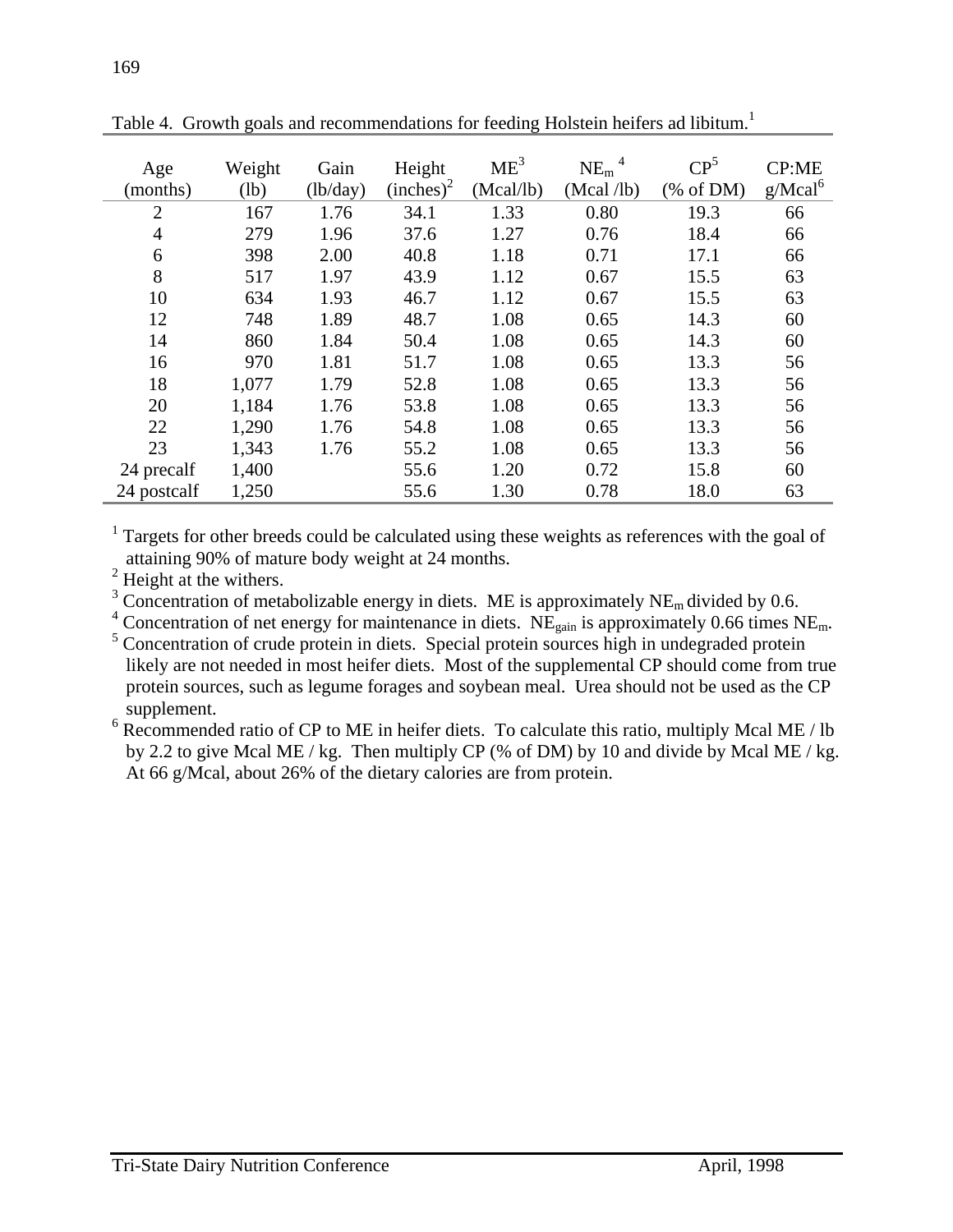

Figure 1. From 3 to 10 months of age is a time of rapid mammary development.



Figure 2. Dietary protein and mammary development across several studies.The response of mammary development or milk yield of heifers grown faster than 2.0 lb/day, relative to their respective controls, was regressed against the protein to energy ratio of their diets. Only studies in which diets were adequately described were included in the analysis. Data are from Capuco et al., 1995; Gardner et al., 1977; Gardner et al., 1988; Little and Kay, 1979; Peri et al., 1993; Petitclerc et al., 1984; Radcliff et al., 1997; Radcliff et al., 1998; Sejrsen et al., 1982; Valentine et al., 1987; and Van Amburgh et al., 1998b. Across the studies, mammary development of rapidly-grown heifers relative to controls was positively correlated with CP:metabolizable energy (ME), and CP:ME accounted for 51% of the variation in mammary parenchyma responses and 78% of the variation in milk yield responses to rapid growth rate.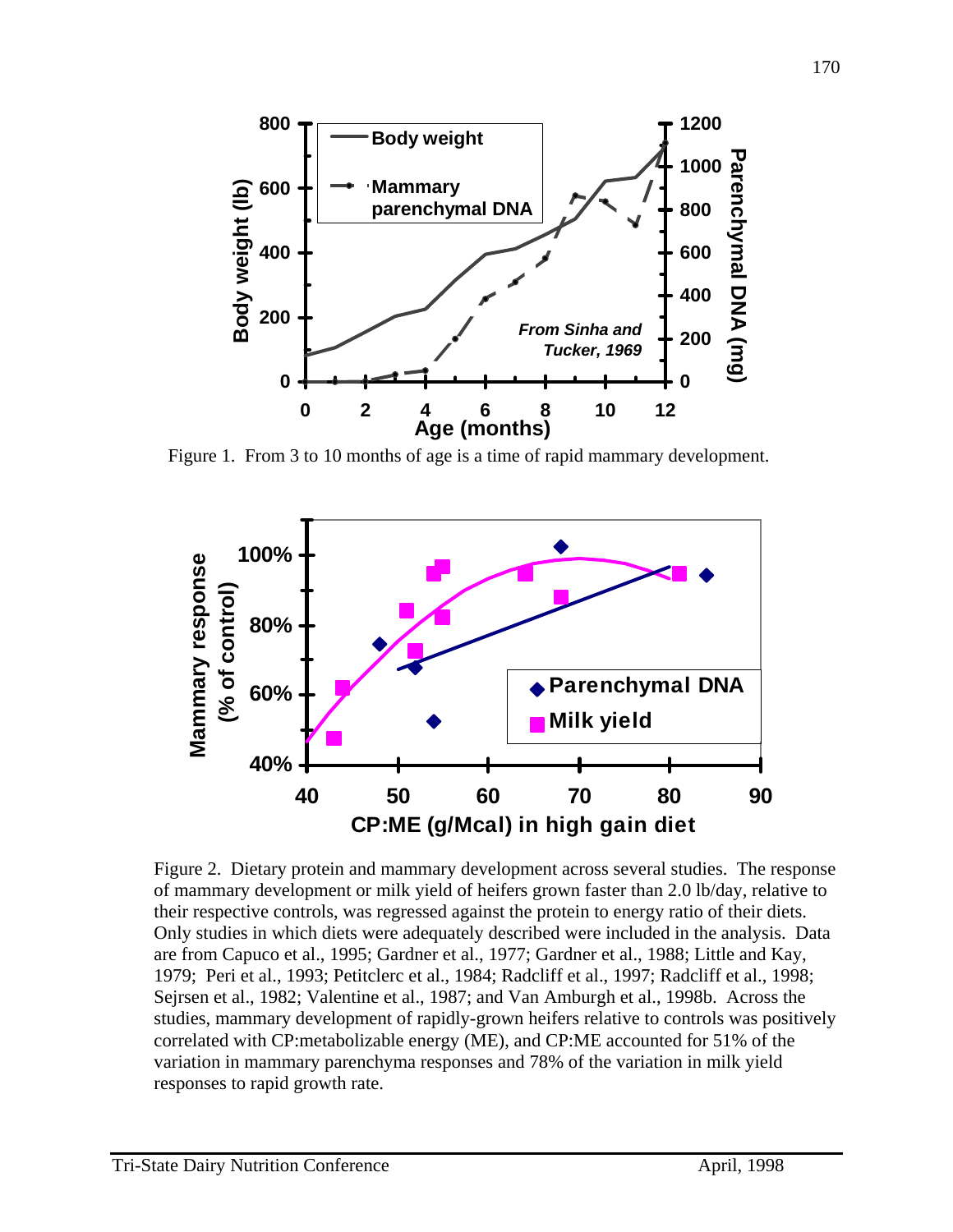

Figure 3. Heifers calving per 2 month period in a herd of 100 cows after making a switch to breed all heifers by 11 months of age instead of 15 months of age. The number of cows calving per 2 months is assumed to be 16.7.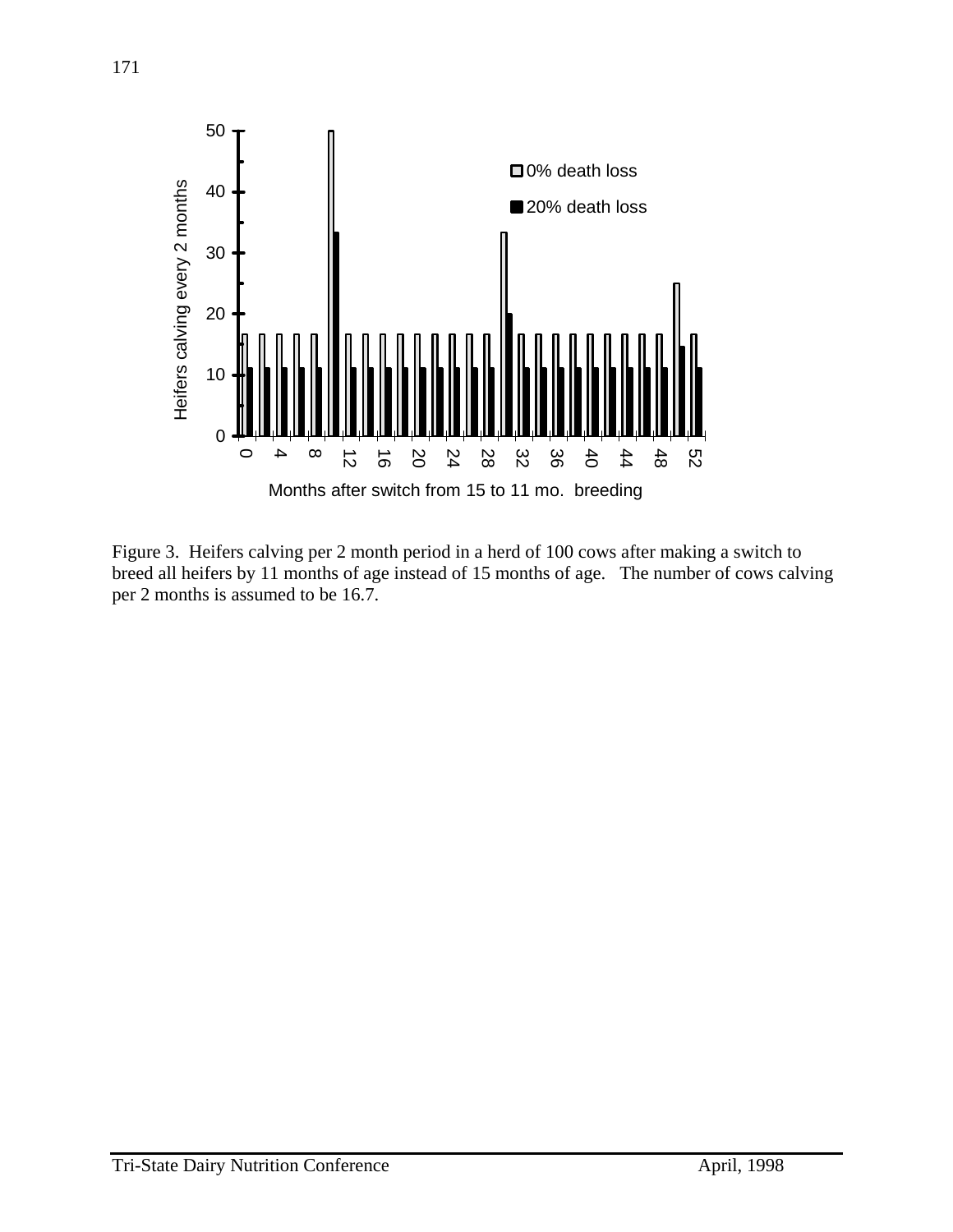

Figure 4. Recommended body weights for Holstein heifers with calving at 24 months.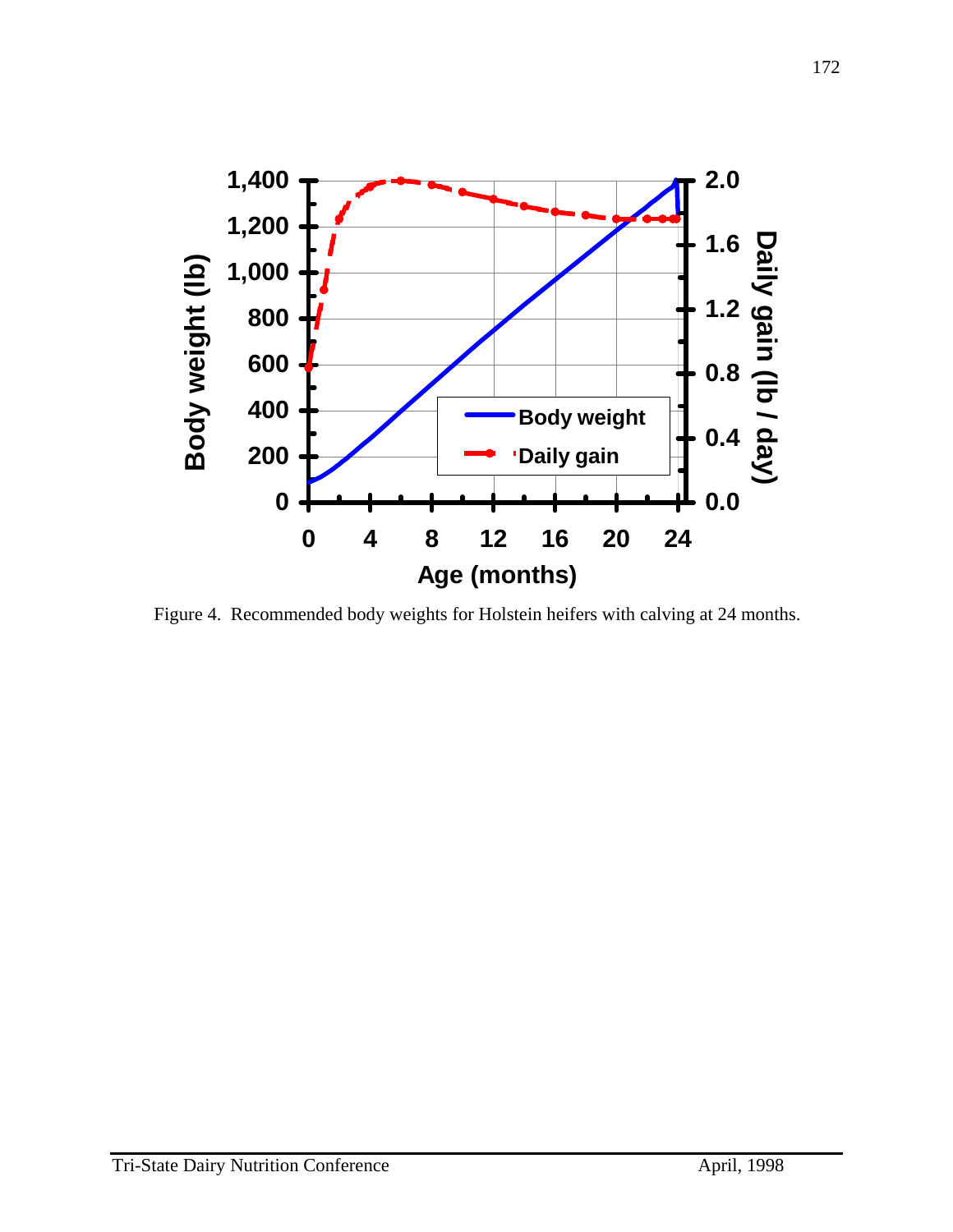

Figure 5. Recommended heights for Holstein heifers with calving at 24 months.



Figure 6. Actual feed intake of heifers from 4 to 6 months of age compared to predictions based on several models. Prediction equations are:

- 1984 Beef NRC:  $BW^{0.75} \times (0.1462 \times NE 0.0517 \times NE^2 0.0074)$
- 1996 Beef NRC:  $SBW^{0.75}$   $\times$  (0.2435 0.0466  $\times$  NE 0.1128/NE)  $\times$  1.08
- Spartan Dairy:  $0.02 \times BW + 1.0 \times Gain$
- VPI 1986 (Quigley et al. 1986):  $-29.86 0.0000154 \times BW^2 + 0.157 \times BW^{75} + 2.09 \times Gain$ - 0.118  $\times$ Gain<sup>2</sup> + 73  $\times$  TDN - 48.2  $\times$  TDN<sup>2</sup> - 0.00136  $\times$  BW  $\times$  Gain - 1.91  $\times$  TDN  $\times$  Gain
- VPI 1996 (Hubbert, 1991):  $-1.71 + 0.0429 \times BW 0.0000246 \times BW^2 0.023 \times BW \times$  $ADF + 3.2 \times ADF - 6.8 \times ADF<sup>2</sup>$

where DMI is dry matter intake in kg, BW is body weight in kg, NE is net energy for maintenance in Mcal / kg of feed, SBW is shrunk BW which was considered to be 97% of BW, gain is in kg/day, TDN is total digestible nutrients as a fraction of DMI, and ADF is acid-detergent fiber as a fraction of DMI.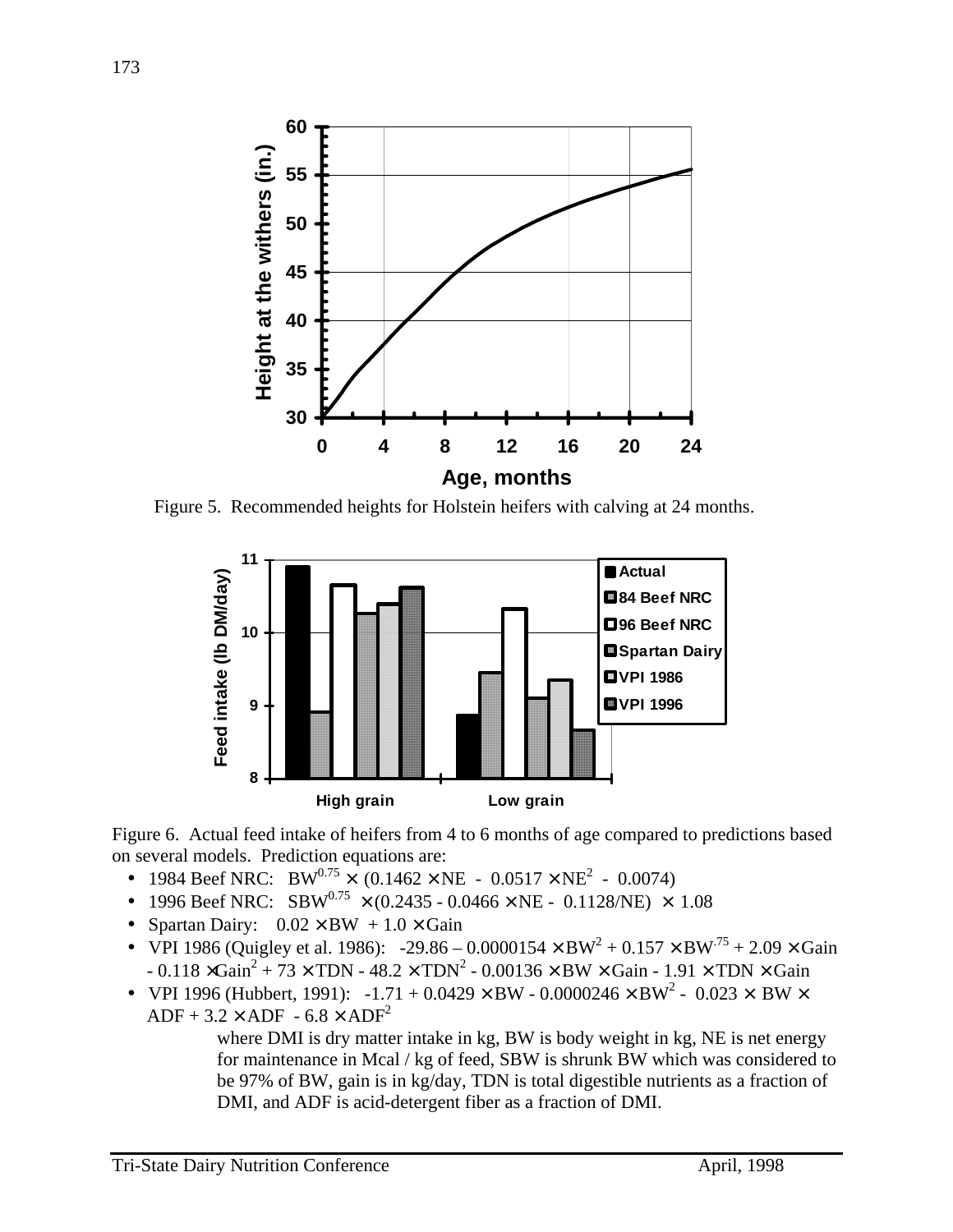

Figure 7. Actual daily body weight gain of heifers from 4 to 6 months of age compared to predictions based on the 1989 Dairy NRC.Data are from the study of Radcliff et al. (1997).



Figure 8. Equations for predicting microbial protein yield in heifers. The equations are:

- NRC Dairy (1989): microbial protein  $(g/d) = -193 + 44$  x ME intake (Mcal/day)
- Erdman and Komaragiri (1991): microbial protein (g/day) =  $135 + 32$  x ME intake (Mcal/day)
- No intercept proposal: Microbial protein  $= 38 \times ME$  intake (Mcal/day)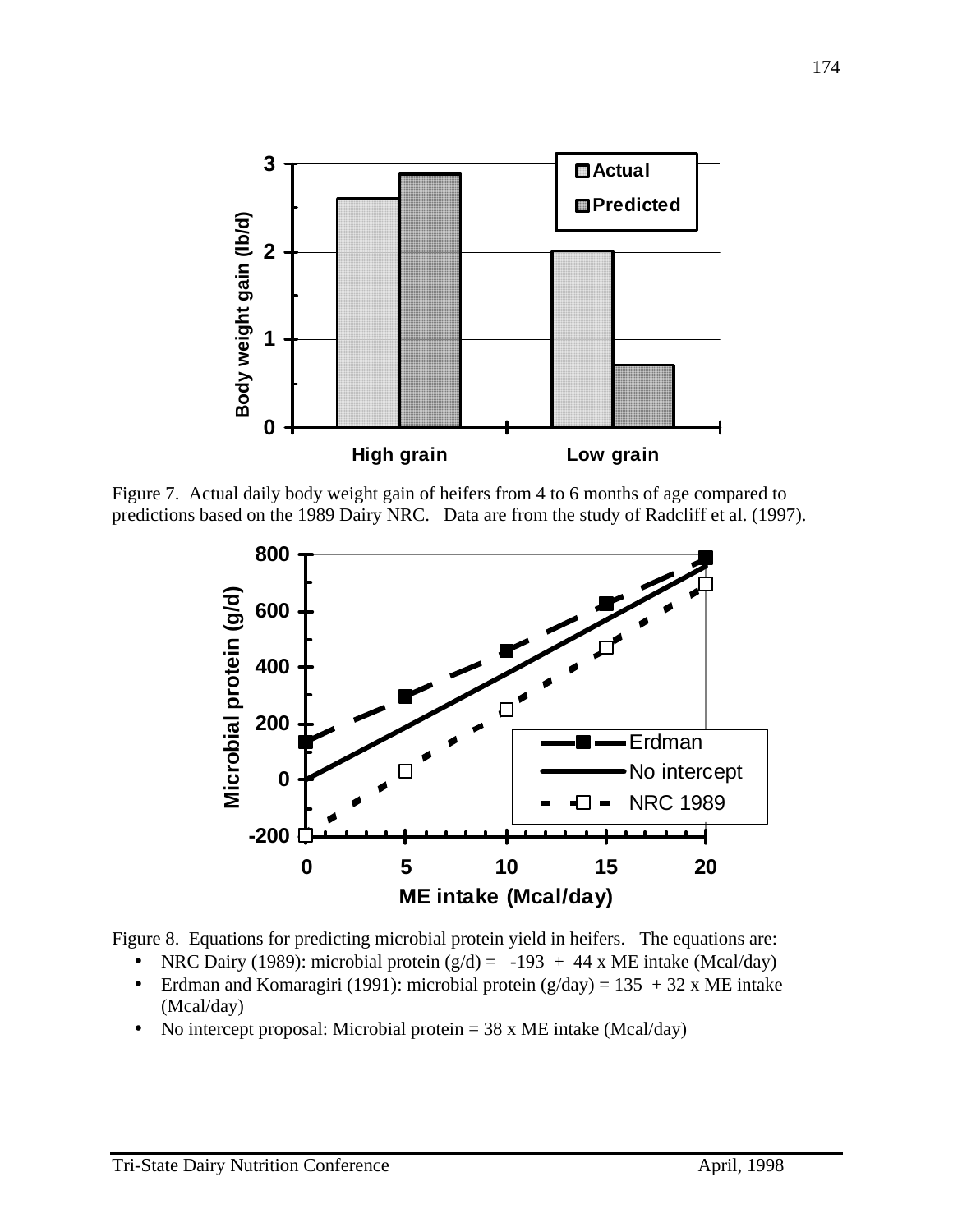#### **Experiences With Teams on Dairy Farms**

*Simon Kenyon1* School of Veterinary Medicine Purdue University

At the Tri-State Dairy Nutrition Conference in 1993, Dr. Rob Davis defined some of the ways in which farm service professionals need to change in order that they may better serve the dairy producer. In this discussion he remarked that "we all need to take a close look at how we interact not only with our clients but with each other", recognizing the limits of traditionally compartmentalized professional roles in dealing with the complex management issues on progressive dairy farms.

We operate a dairy farm referral practice for a university based extension service, and it has been interesting to explore how the professional interactions referred to by Dr. Davis can play out on the farm to the benefit of the producer. In many cases, a professional nutritionist, industry feed representative, veterinarian, county extension educator, facilities consultant, or the farmer, have recognized the opportunities in bringing together and integrating expertise in the solution of herd health and production problems. In most situations, this team approach utilizes the existing group of farm professionals by the simple expedient of getting them on the farm at the same time. This can be done with a little planning, and routine meetings of this sort may already form part of the management strategy of the successful dairy farm.

Teams are not the answer to every problem. In many situations, a disease problem falls within the expertise of the veterinarian, a feed issue is squarely in the bailiwick of the nutritionist, and financial advice may fall within the province of the county extension educator, banker, or other financial officer. The value of the team is in addressing problems which encompass different areas of expertise, either as health or production problems, or in the planning and decision making process in such areas as herd expansion. Teams are also essential where it is not clear where the problem lies. In these cases, the team is especially useful in deciding whether the observed symptoms are a primary or secondary manifestation of the problem.

#### **Team Troubleshooting**

In this discussion, with teams are addressed for the purpose of problem solving health and production problems, but the team approach is even more essential in planning new facilities or in making herd expansion decisions or other major management changes.

#### *Structuring the Team*

The team may consist of two or more people and the nature of the team reflects the nature of the problem. The problem is

 $\overline{a}$ 

<sup>&</sup>lt;sup>1</sup> Contact at: School of Veterinary Medicine, Lynn Hall, Purdue University, West Lafayette, IN 47907-1248; (765) 494-0333; FAX (765) 496-2608; E-mail: kenyons@vet.purdue.edu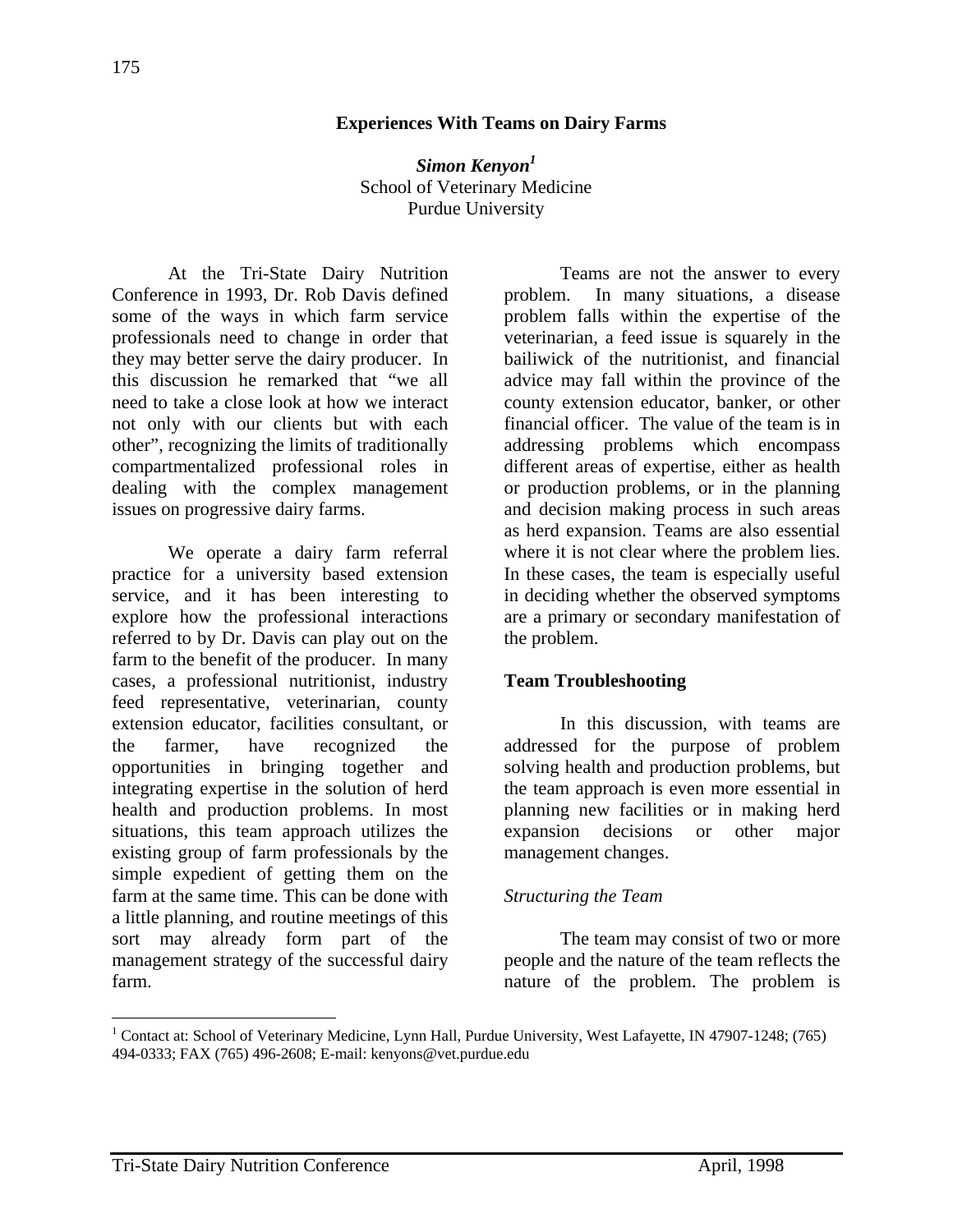frequently not well defined but often consists of a combination of health problems or deaths and production failures. One of the team members needs to take the responsibility for managing the process. Good communication among the team members is essential. Nutrition has an impact on almost all aspects of health and production. With the exception of mastitis, the majority of health problems in adult dairy cattle have a metabolic basis. Because of the centrality of their skills to the success of the dairy operation, nutritionists (especially feed sales representatives who operate in a highly competitive environment) are vulnerable to arbitrary dismissal from the farm. It is important that the problem-solving process does not undermine the position of the nutritionist or feed sales person on the farm. Their role as advisers is critical, and the time taken to replace them and for the new incumbent to develop a perspective on the farm operation is substantial.

# *Structuring the Investigation*

When a group of people work together to solve problems on the farm, it is essential that it be done in a systematic manner. It is important to initially share the history to see if there is a common version of the problems the farm is facing. Veterinarians and nutritionists may have different views of what is occurring, and the farmer often has concerns that have not been clearly expressed in routine contacts with farm advisers. At this time, it is also important to establish by observation, measurement, or testing, the parameters that are going to define the problem and form the basis for diagnosing it and solving it. We have adopted the approach of having an initial phase of data collection, which may involve some or all of the team members, followed by the preparation of an initial

report which includes the agenda for a farm meeting (Kenyon et al., 1996). At this meeting, the data and the observations of the various team members are reviewed. Problems can then be prioritized, and a consensus reached as to the favored options. This open review and discussion process is particularly important, because it is at this time that the producer takes the lead in the decision making process with the support of the other team members. The leader of the advisory group is now responsible for writing a final report which summarizes the issues, captures the points of discussion, and sets out the agreed conclusions and plan of action. This report forms the basis for future review and is a benchmark by which progress can be charted. It is at this stage that a method of monitoring progress needs to be established so that the effectiveness of the interventions can be measured and the approach tuned or, if necessary, changed.

# *Data Collection*

The process of data collection for the troubleshooting of nutritional problems was addressed by Lundquist (1994). The taking of a proper history of the problem, examination of herd records, including DHIA records but also breeding records, health events, and culling records may be useful. The DHIA records rarely provide solutions to problems, but they do help to define some of the questions that need to be asked and may occasionally point to other problems which need to be addressed more urgently than the presenting complaint. Records of health events may be the most difficult to obtain since on many farms these are not kept systematically. In many cases, there may have been substantial death losses or cows have been shipped for salvage without a diagnosis being made.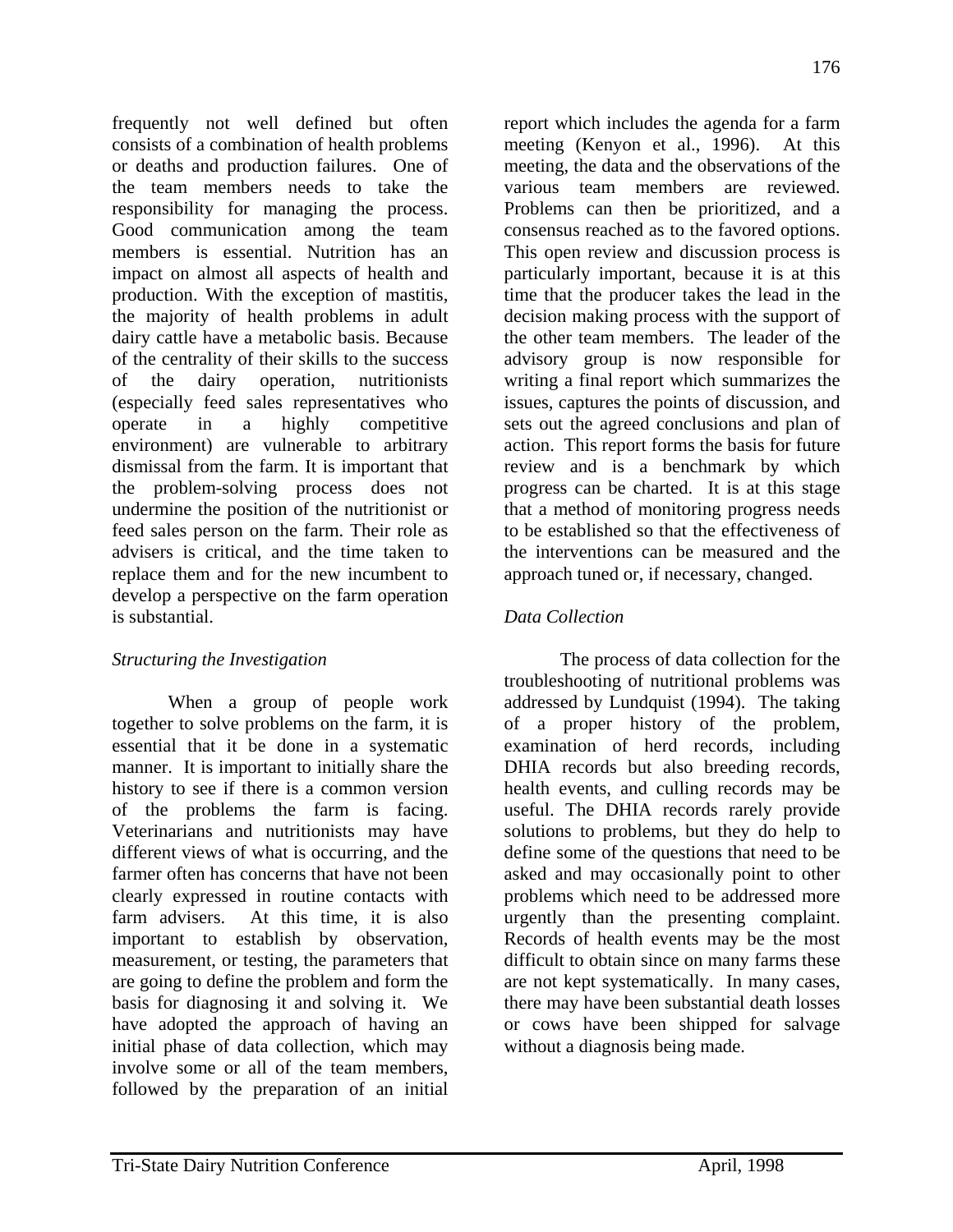At the time of the investigation, there should be a walk through of the premises by the team with attention paid to the facilities and cow condition. Most herds do not have previous records of body condition scores (**BCS)**. Where they are available, they are invaluable. Body condition scoring of the herd and the plotting of BCS by lactation and against days in milk is almost always informative. Although this provides a "snapshot" of the herd rather than the dynamic view that a BCS record keeping system provides, it delivers important diagnostic information and a baseline from which to monitor changes. At this time, it is also convenient to observe manure consistency, rumination, cow behavior, freestall use, and foot and leg problems. It is frequently necessary to examine individual cows, particularly in order to diagnose the nature of hoof and foot problems, gastric disturbances, reproductive failures, etc. Although many of the problems that the team will deal with are predominantly nutritional, these conditions also exist within the overall context of herd health with respect to such infectious conditions as Johne's disease, bovine leukosis, hairy heel warts, and contagious or environmental mastitis. In many cases, these diseases interface with nutritional management through overall levels of hygiene, contamination of feed with fecal material, and cow behavior in holding pens and on exit from the milking parlor, as well as in freestall use.

Even though there may be recent proximate analysis of forages, a fresh sample is almost always worthwhile as it provides a current basis for ration reformulation or trouble shooting. Fiber length analysis of the TMR by use of a forage separator is useful because it provides information on effective fiber which cannot be obtained from the proximate analysis

(Heinrichs, 1997). An analysis of the TMR by chemical methods is warranted, despite the inherent difficulties of obtaining a representative sample, as a check on ration preparation and mixing.

# *Information Sharing*

The material obtained during the initial farm visit and data analysis need to be organized into an initial report that then sets the agenda for a farm meeting. The team leader usually does this. Graphical representations are used in the report to clarify changes in herd performance which may not be readily apparent from examination of numerical data and may be particularly useful for showing relationships between different parameters. However, an excess of graphs simply confuses everybody. Data should only be presented in this form if there is a point to be made. In our practice, we often summarize the initial report into a bullet list of items for discussion.

## *The Farm Meeting*

In many ways, the farm meeting is the focus of the team's work as it is at this point that the data are on the table, the observations have been made, and an open discussion of the issues can occur. The selection of a suitable meeting place should not be overlooked. A meeting held at the windy end of a row of silos on an Indiana, February afternoon may have the advantage of encouraging brevity but hampers constructive discussion. Effective meetings may be held in the milk house, farm office, farm house, or even at a local restaurant. The team leader's responsibility is to keep the discussion focussed and to make every effort to help the team arrive at a consensus. It is especially important that the producer is encouraged to participate in an active way in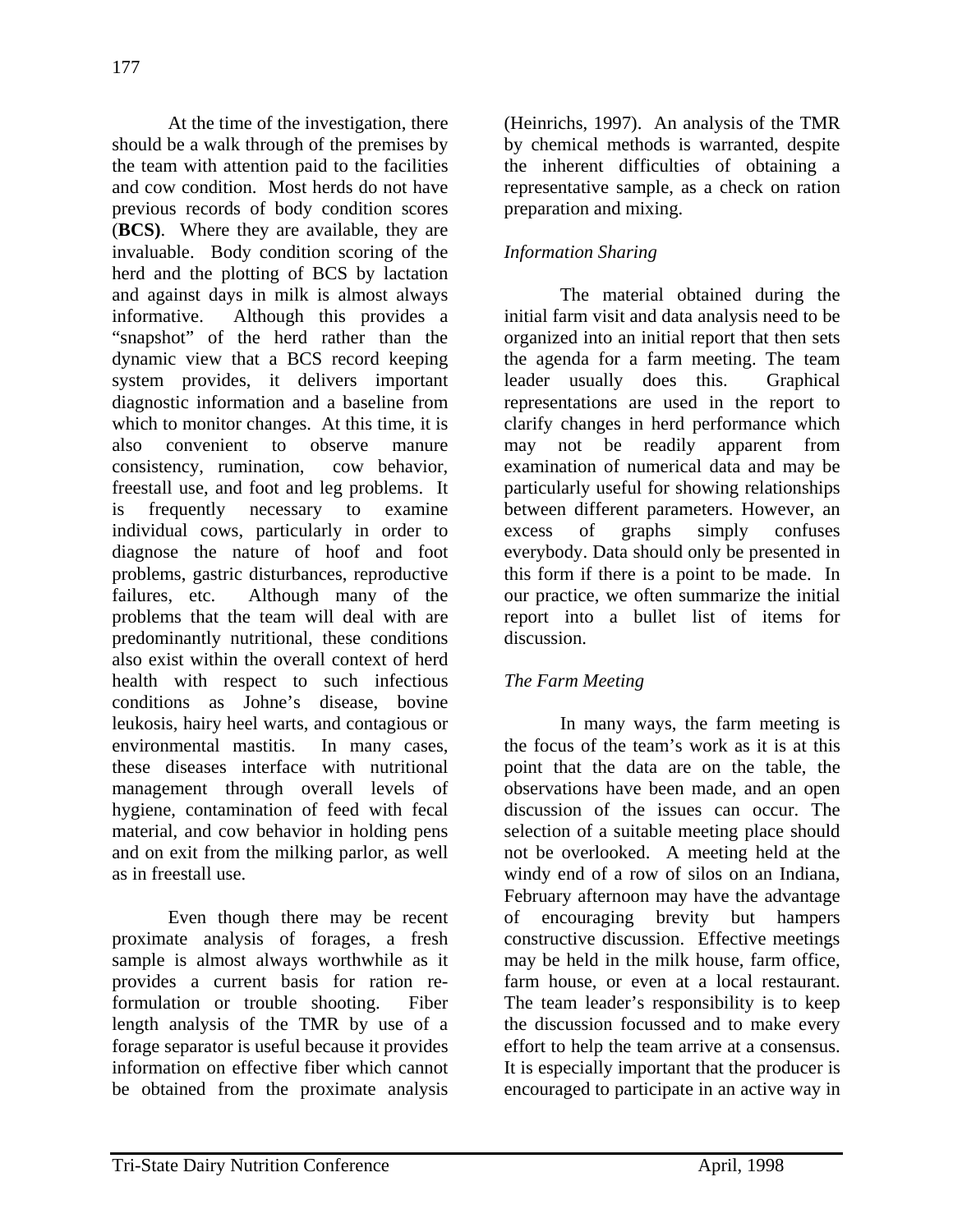this discussion. The other members of the team may provide a diagnosis of the problem, but without the producer's acceptance of the diagnosis and active engagement in prioritization of issues as far as the farm is concerned, then the whole event has been a pointless exercise. One of the most difficult issues to get producers to address are those which deal with cow behavior. For instance, often the farmer's interpretation of cow behavior at the feed bunk is that if the cows are not fighting to get to the bunk, then there is no problem. In fact, the true picture may be that less aggressive cows are not attempting to get to the bunk because they are avoiding confrontation with dominant cows. The central tasks that need to be accomplished are to rank the problems that have been identified and to identify those that have to be addressed with the most urgency and those that may be tackled at another time. It may be that the most important problem is not the one that brought the team together in the first place. If that is the case, it shows the value of being able to assess the priorities at the level of the farm operation rather than having the agenda dominated by the discipline specific interest of individual team members.

The final report summarizes the discussion and lists the decisions made at the farm meeting. It may also specify responsibility for other tasks, such as reviewing the literature on a topic, pricing feed supplements, or setting up a vaccination schedule. This report also specifies how the changes in management agreed to at the meeting are to be monitored. This may include rechecking BCS or identifying key items in the DHIA records that are to be followed.

Some of the changes agreed upon might have production and health effects

which are very rapidly apparent, particularly if there are major problems in the feeding program of, for instance, transition cows. Decreases in the incidence of clinical ketosis, summit milk production, milk fat:protein ratios, and dry matter intake may be evident in days to weeks. Changes aimed at improving body condition in cows at calving will not usually be measurable for a number of weeks to months. For this reason it is important that, through the team's discussions, the producer has a realistic expectation of what changes are likely to occur and how long they will take to become apparent. Without this information, the producer will be less inclined to persevere with the program and to try and find quick fixes from other sources.

# **Conclusion**

The team approach to solving animal health and productivity problems provides a powerful management tool, which is available to all members of the farm advisory team. It may be initiated by any member of the professional team and provides a means of dealing with problems which cross the discipline barriers of nutrition, health and disease, design and utilization of the cow environment, and management of financial and other resources. The essential features of a successful team effort are good communication, good documentation of data and issues, sharing of information, a farm meeting with an agenda, a final report, and a system of monitoring changes. When the team approach works well there is a point at which a transformation of the relationships within the team occurs. At this time, the producer takes charge of the process and there is a transition from a problem solving team led by a farm adviser to an implementation team led by the producer.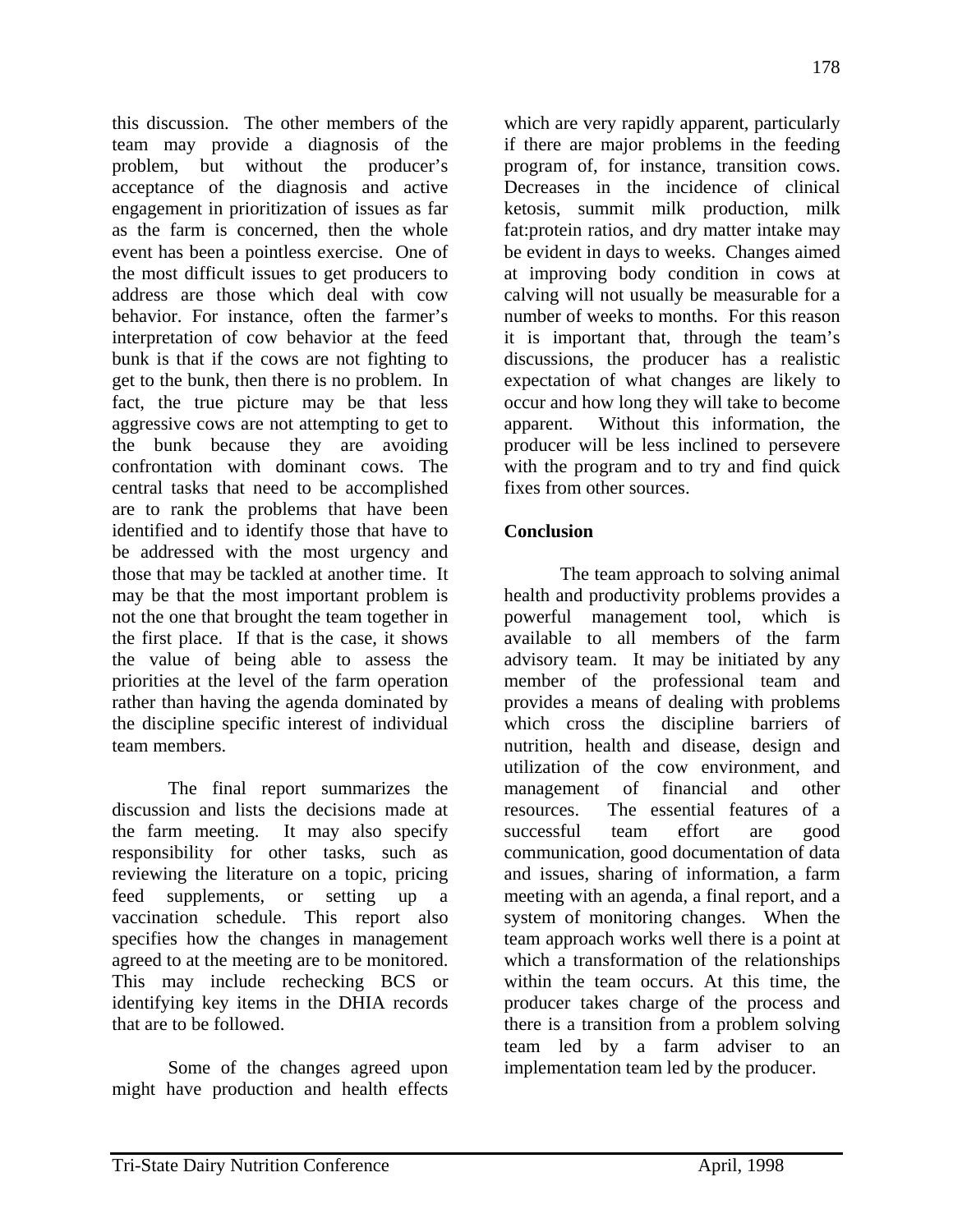Additionally, the opportunity for farm advisers to work in professional teams strengthens their own skills, consolidates the position of the participants in the farm advisory group, and provides a powerful tool for producer education. Perhaps most importantly, it helps to create the professional and producer networks on which a successful industry depends.

## **References:**

Davis, R.L. 1993. Professional teamwork for an effective herd health program. Page 1 In Proc. Tri-State Dairy Nutrition Conference, M.L. Eastridge, ed. May 18-19, Ft. Wayne, IN. The Ohio State University, Columbus.

Heinrichs, A.J. 1997. Using feed particle size in ration formulation. Pages 137 to 143 in Proc. Tri-State Dairy Nutrition Conference, M.L. Eastridge, ed. May 20-21, Ft. Wayne, IN. The Ohio State University, Columbus.

Kenyon, S.J., T.R. Johnson, and R.E. Booker. 1996. Team approach to solving livestock problems on Indiana dairy farms. J. Dairy Sci. 80: 2411. (Abstr.).

Lundquist, R. 1994. Troubleshooting for problems with feeding programs. Pages 21 to 26 in Proc. Tri-State Dairy Nutrition Conference, M.L. Eastridge, ed. May 24-25, Ft. Wayne, IN. The Ohio State University, Columbus.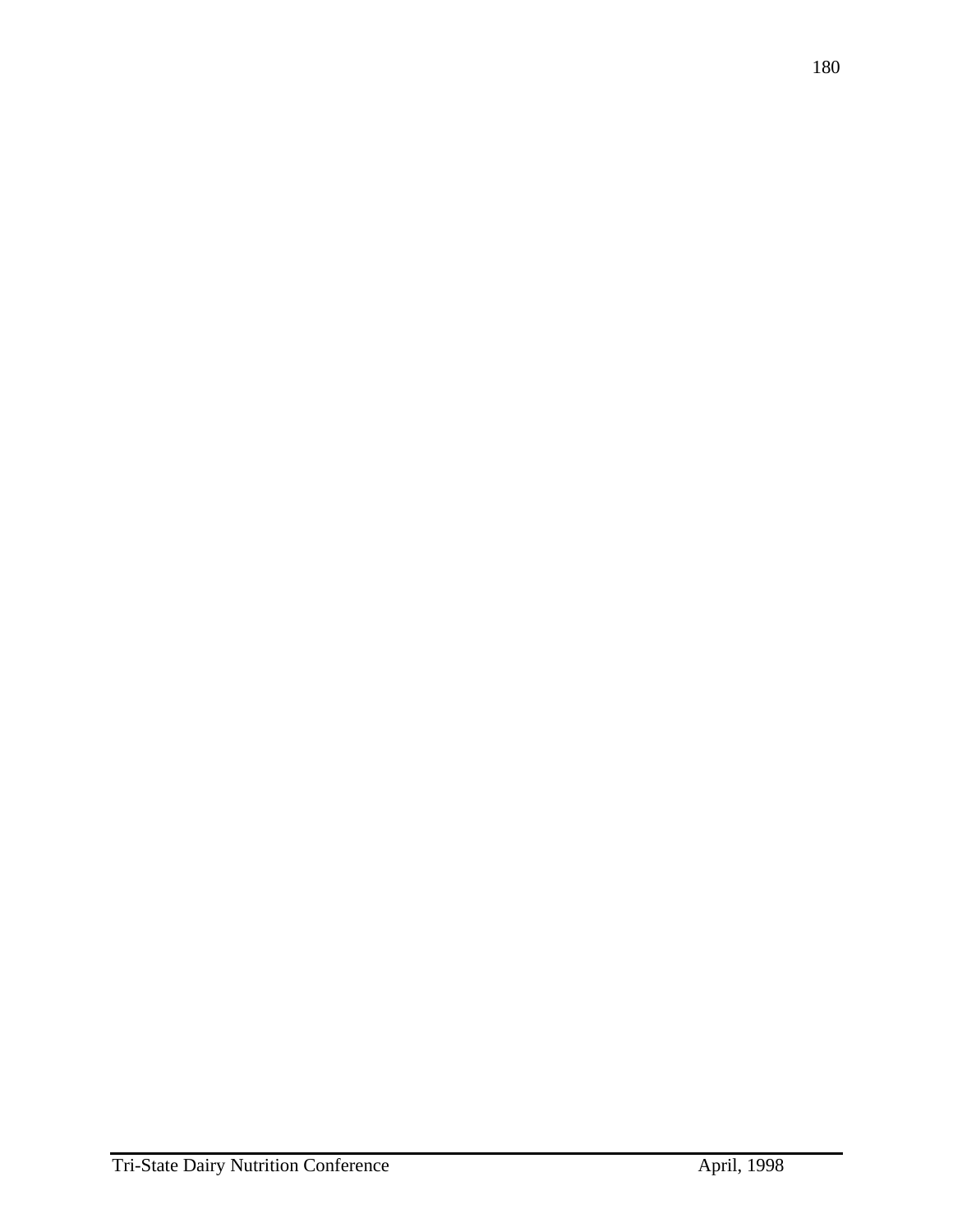181

### **Formulating Rations Based on Changes in Markets**

*Normand St-Pierre1* Department of Animal Sciences The Ohio State University

### **Introduction**

 The progressive withdrawal of the U.S. Federal Government from programs aimed at supporting grain and milk prices has resulted in a substantial increase in volatility of input and output prices in dairy production. It can be anticipated that charges brought about by the 1996 Federal Agricultural Improvement and Reform Act (FAIR) will simultaneously increase risks inherent in the physical production of milk, risks involved in the purchasing of nutritional inputs, and risks associated with the marketing and pricing of milk.

 A consequence of stagnant milk prices during the last 15 years has been the progressive decline in marginal profits per unit of milk produced (Knoblaugh, 1996). Feed costs represent approximately 50% of the total cost of producing milk on a typical U.S. dairy enterprise. Logically, control of feed costs in rapidly changing markets should become an ever increasing function of farm management. Additional pressure will be put on nutrition advisors to optimize the animal/feed production system. In general, these advisors are poorly prepared to meet this economic challenge as exemplified by the wide perception that profits are maximized when feed costs per hundredweights are minimized. VandeHaar (1995) made a brave attempt to dispel this myth but numerous examples that appeared

in the popular press over the last year demonstrate that the basic concepts are still poorly understood.

The objectives of this paper are:

1. To explain the basic mechanisms of economic input-output optimization,

2. To expose the current limitations of input-output optimization when applied to milk production, and

3. To present a new method of determining nutrient values (and therefore feed ingredient values) from market prices of a large array of feed ingredients.

### **Economics of Production**

 The range of concepts and methods for agricultural response or production function research is substantial (Woodworth, 1977). The reader is referred to Ritson (1977) for a comprehensive expose of classical production economics. We will concentrate on those concepts essential for the understanding of how nutritional management should adjust with changing markets. We will proceed from the simple case of production with one variable input to the more complex case of two or more variable inputs, all other inputs being considered fixed. This classification of resources is dependent on the production

 $\overline{a}$ 

<sup>&</sup>lt;sup>1</sup> Contact at: 2029 Fyffe Road, 221 Animal Science Bldg., Columbus, OH 43210, (614) 292-6507, FAX (614) 292-1515, Email: st-pierre.8@osu.edu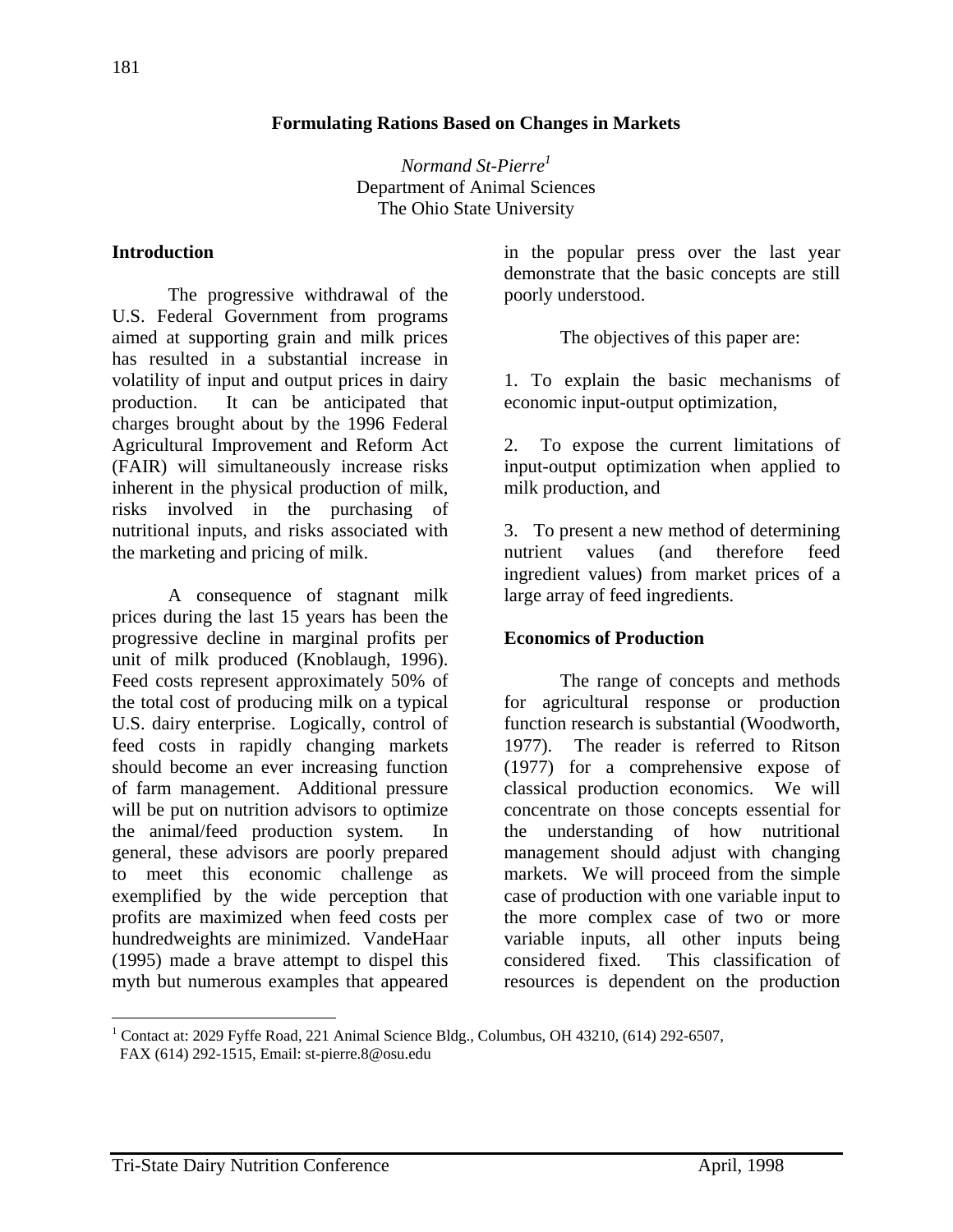182

period. In the short run, the time period is of such length that at least one resource is varied while other resources are fixed. In the long run, the time period is of such length that all resources can be varied.

# *Production with one variable input*

 Suppose that we are interested in the relationship between daily milk production (lb/day) and the amount of grain fed (lb/day), all other factors being assumed constant. The mathematical representation of this input/output relationship is called a production function (also called response function). Symbolically, we have:

$$
Y=f(X_1/X_2,\ldots\!,\!X_n),
$$

Where:

 $Y = lb$  of milk/day

 $X_1 =$  lb of grain fed

- $X_2,...,X_n$  = other factors (e.g. genetic potential) held constant  $f =$  signifies "function", or form of
	- the relationship that transforms inputs into output

An example of such a relationship is presented in Figure 1 and Table 1. This example is fiction, but it displays all the characteristics of the *classical* production function. The production function in Table 1 and Figure 1 can be expressed algebraically. Its equation is:

 $Y = X + .2X^2 - .004 X^3$ ,

where: Y is the units (lb/day) of milk resulting from the use of some number of units (lb/day) of grain. The output Y is often called *total physical product* (**TPP**).

 Two measures of efficiency of inputs in production are: 1) *marginal physical product* (**MPP**) and 2) *average physical product* (**APP**). The APP is obtained by

dividing the total amount of the output, Y, by the total amount of the variable input, X. It measures the average rate at which an input is transformed into a product. The APP equation for our example can be derived from the equation for the production function:

$$
APP = \frac{Y}{X} = \frac{X + .2X^2 - .004X^3}{X} = 1 + .2X - .004X^2
$$

The APP represents the physical efficiency of a production process. In our example, the feeding of grain reaches a maximum physical efficiency at a level of 25 lb/day. At this level of grain fed, we expect 87.5 lb of milk production, for an APP (efficiency) of 3.5 lb of milk/lb of grain. As we shall see later, this point of maximum physical efficiency is rarely the point of maximum economic efficiency.

The MPP is defined as the change in output level when an additional unit of input in question is applied, while holding all other inputs at fixed levels. It is evaluated as the first derivative of the production function with respect to the input. Geometrically, MPP represents the slope of the production function. It is derived in our example as follows:

$$
MPP = \frac{dY}{DX} = 1 + 0.4X - 0.012X^2
$$

We have now defined all the essential characteristics of the physical process. We must now turn our attention to costs in order to comprehend the process of optimization.

 Costs are the expenses incurred in organizing and carrying out the production process. Recall that a resource or input is called a fixed resource if its quantity is not varied during the production period. A resource is a variable resource if its quantity is varied at the start of or during the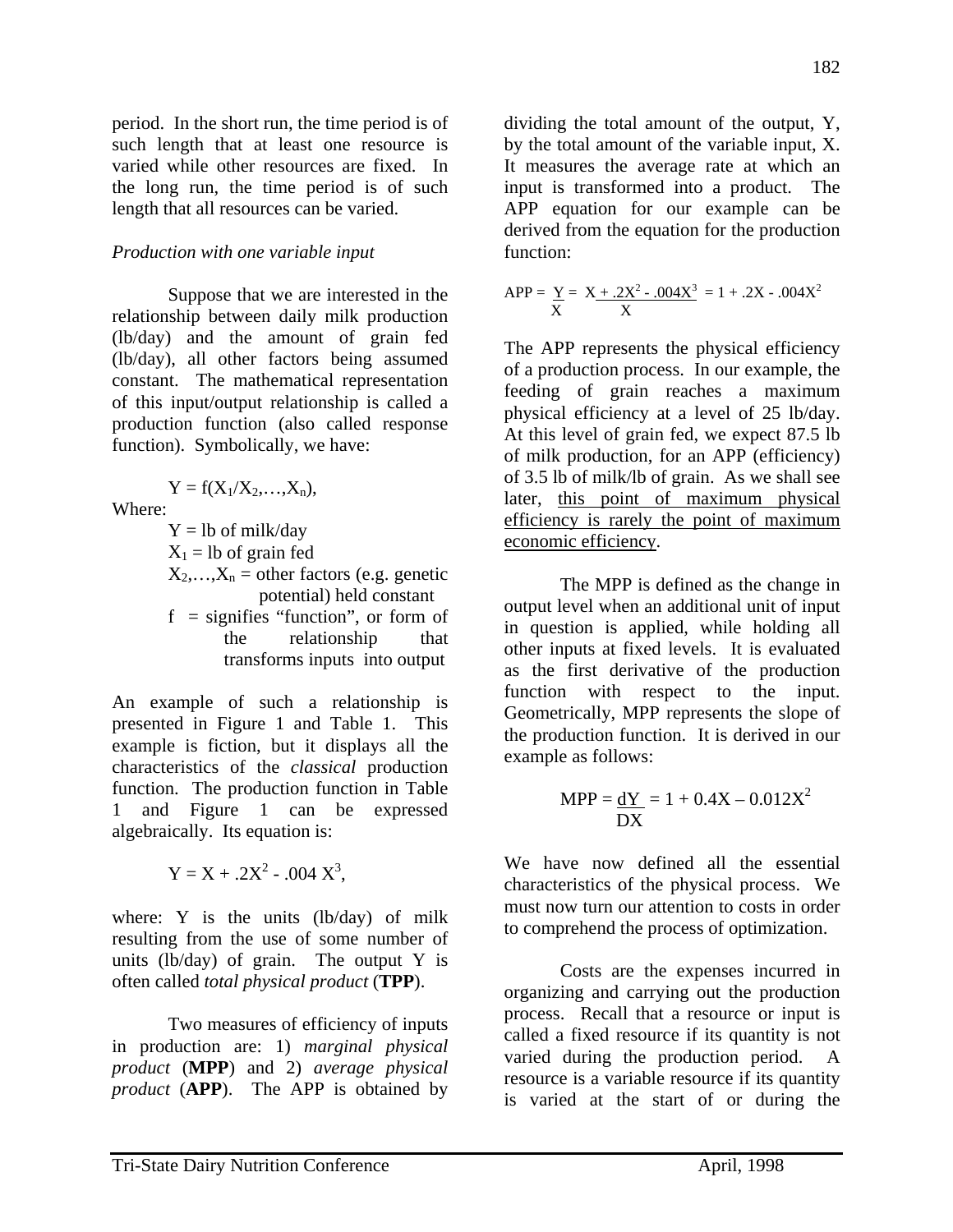production period. In general, costs of fixed inputs are called fixed costs, while costs of variable inputs are called variable costs. Fixed costs do not change as the amount of output changes and are incurred even when production is not undertaken. In dairy, cash fixed costs include land taxes, principal, and interest on land payments, insurance premiums, and similar costs. Noncash fixed costs include building depreciation, machinery and equipment depreciation, interest on capital investment, and charges for family labor and management.

 In our example, *total fixed costs*  (**TFC**) are shown in the third column of Table 2. These costs are the same for all output levels and are assumed at \$4.00/cow/day.

*Total variable costs* (**TVC**) are computed by multiplying the amount of variable input used by the price per unit of input. In symbolic notation:

 $TVC = P_{x}X$ ,

where:

$$
P_x
$$
 = price per unit of input.

In our example, we assumed the price of grain at \$0.10/lb.

*Total costs* (**TC**) are simply the sum of total variable costs and total fixed costs. In symbolic notation:

$$
TC = TFC + TVC = TFC + P_xX
$$

*Average fixed costs* (**AFC**) are computed by dividing total fixed costs by the amount of output. As output increases, AFC decreases. Thus, when economists refer to increasing output as a method of "spreading fixed costs", they mean increasing production to divide fixed costs

among an increased number of units of output, therefore reducing the cost per unit.

*Average variable costs (***AVC**) are computed by dividing total variable costs by the amount of output. The shape of the AVC curve depends upon the shape of the production function.

*Average total costs* (**ATC**) can be computed two ways. First, total costs can be divided by output. Second, AFC and AVC can be added. Both methods yield the same results.

*Marginal cost* (**MC**) is defined as the change in total cost per unit increase in output. In essence, it is the cost of producing an additional unit of output. The MC is computed by dividing the change in total costs,  $\Delta TC$ , by the corresponding change in output,  $\Delta Y$ . Geometrically, MC is the slope of the TC and TVC curve. Algebraically, MC is derived as follows:

$$
MC = \frac{\Delta TC}{\Delta Y} = \frac{\Delta TVC}{\Delta Y} = \frac{P_x(\Delta X)}{(\Delta Y)} = \frac{P_x}{MPP}
$$

 One last measure of importance in the production process is the total value product (**TVP**), the total dollar value of the production. In symbols,

$$
TVP = P_y \# Y,
$$

where:  $P_y$  = price per unit of ouput.

The TVP for our example was assuming a milk price of \$13/cwt. The TFC, TVC, TC, AFC, AVC, ATC, MC, and TVP were calculated in Table 2 and graphed in Figure 2.

 We can now optimize the production in economic terms. That is, we can determine the most profitable point of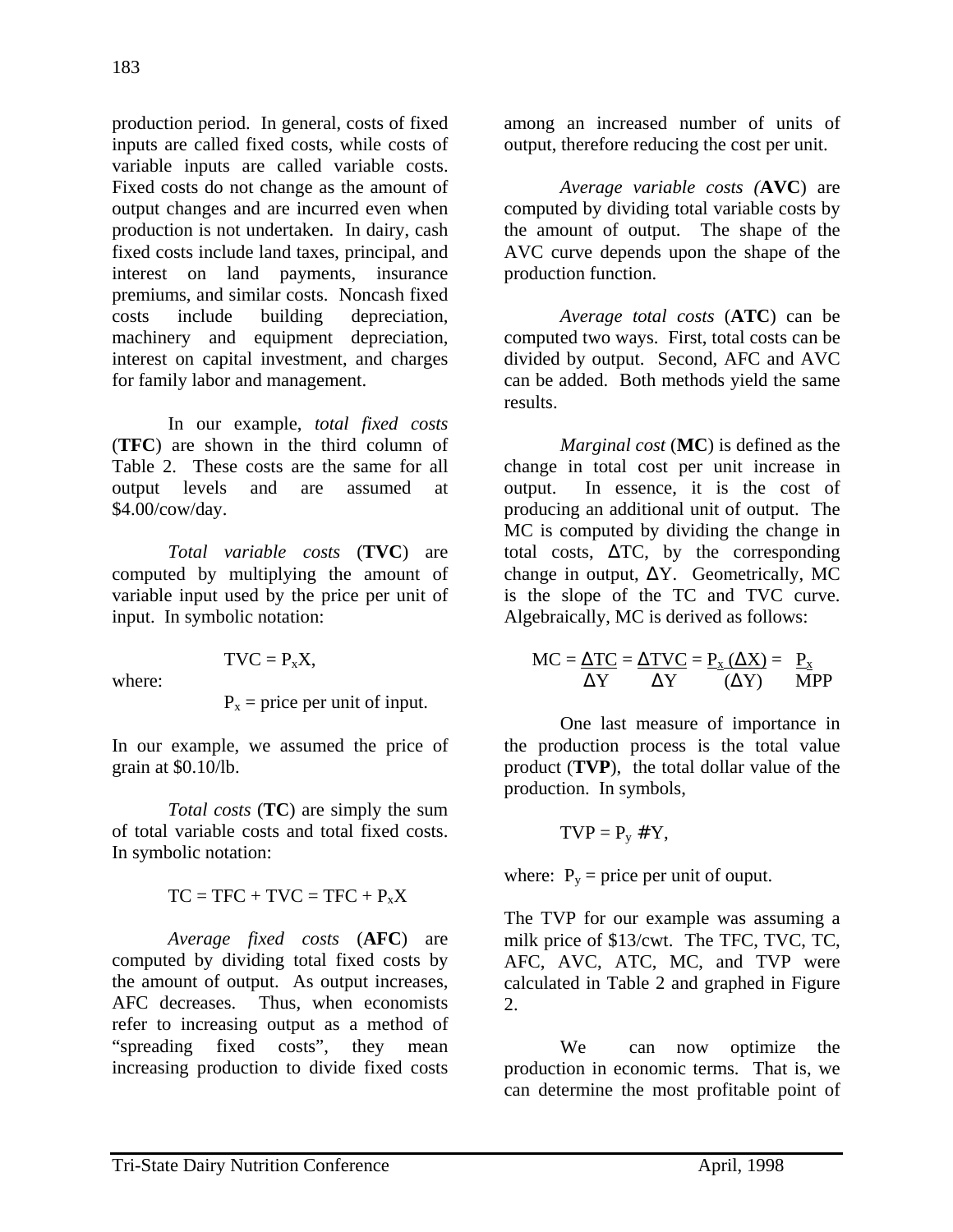operation for an enterprise in the short run. We will assume that the objective is to maximize net returns or profits. This can be done by determining the most profitable level of input or the most profitable level of output. If we are consistent, either method results ultimately in the same answer.

 Because our objective is profit maximization, it is essential that we define profit. In simple terms, profit is expressed algebraically as:

Profit = TVP – TC = TVP – TVC – TFC  
= 
$$
P_y Y - P_x X
$$
 – TFC  
=  $P_y$  # f(X) –  $P_x X$  – TFC

This equation expresses profit as being equal to the value of product minus total variable and total fixed costs.

 As mentioned previously, there are two approaches to profit maximization. The first one uses an input approach as it determines the optimum amount of input that results in the largest profit. To maximize the profit function with respect to the variable input, the first derivative would be set to zero as follows:

$$
\frac{d \text{ Profit}}{dX} = P_y \frac{dY}{dX} - P_x = 0
$$
  
= P\_y MPP - P\_x = 0, or  

$$
P_y \# MPP = P_x, \text{ or}
$$
  

$$
MPP = \frac{P_x}{P_y}
$$

The optimum level of input is where the MPP (the slope of the production curve, the measure of how much additional output results from one additional unit of input) is equal to the ratio of input price to output price. This optimum point is presented in Figure 3. In our example, profits are maximized when 33.8 lbs of grain are fed. This level of grain results in a profit of:

Profit = 
$$
(107.8 # $0.13) - (33.8 # $0.10) -
$$
  
\n $$4.00 = 14.02 - 3.38 - 4.00$   
\n= \$6.64/cow/day

 The second approach to profit maximization determines the optimum level of output to be produced. The marginal conditions for the maximization of profit as a function of output can be derived from the profit function. The variables in the equation must be regarded as functions of output.

$$
\begin{aligned} \text{Profit} &= \text{TVP} - \text{TC} \\ &= \text{P}_{\text{y}} \# \text{Y} - \text{P}_{\text{x}} \# \text{X} - \text{TFC} \\ &= \text{P}_{\text{y}} \# \text{Y} - \text{P}_{\text{x}} \text{f}^{\text{-1}}(\text{Y}) - \text{TFC} \end{aligned}
$$

where the concept of the inverse production function must be used to express  $X$  as a function of Y. Taking the derivative of profit with respect to Y yields:

$$
\frac{d \text{ Profit}}{dY} = P_y - P_x \frac{dX}{dY} = 0
$$
\n
$$
= P_y - \frac{P_x}{MPP}
$$
\n
$$
= P_y - MC = 0, \text{ or}
$$
\n
$$
P_y = MC
$$

Therefore,  $P_v$  is equal to MC (change in total cost per unit increase in output) at the optimum. Expressed differently, profit is maximized when marginal revenues are equal to MC. This optimum point is presented graphically in Figure 2.

 All this derivation yields important results:

The optimum is not a function of fixed costs. They do not appear in either the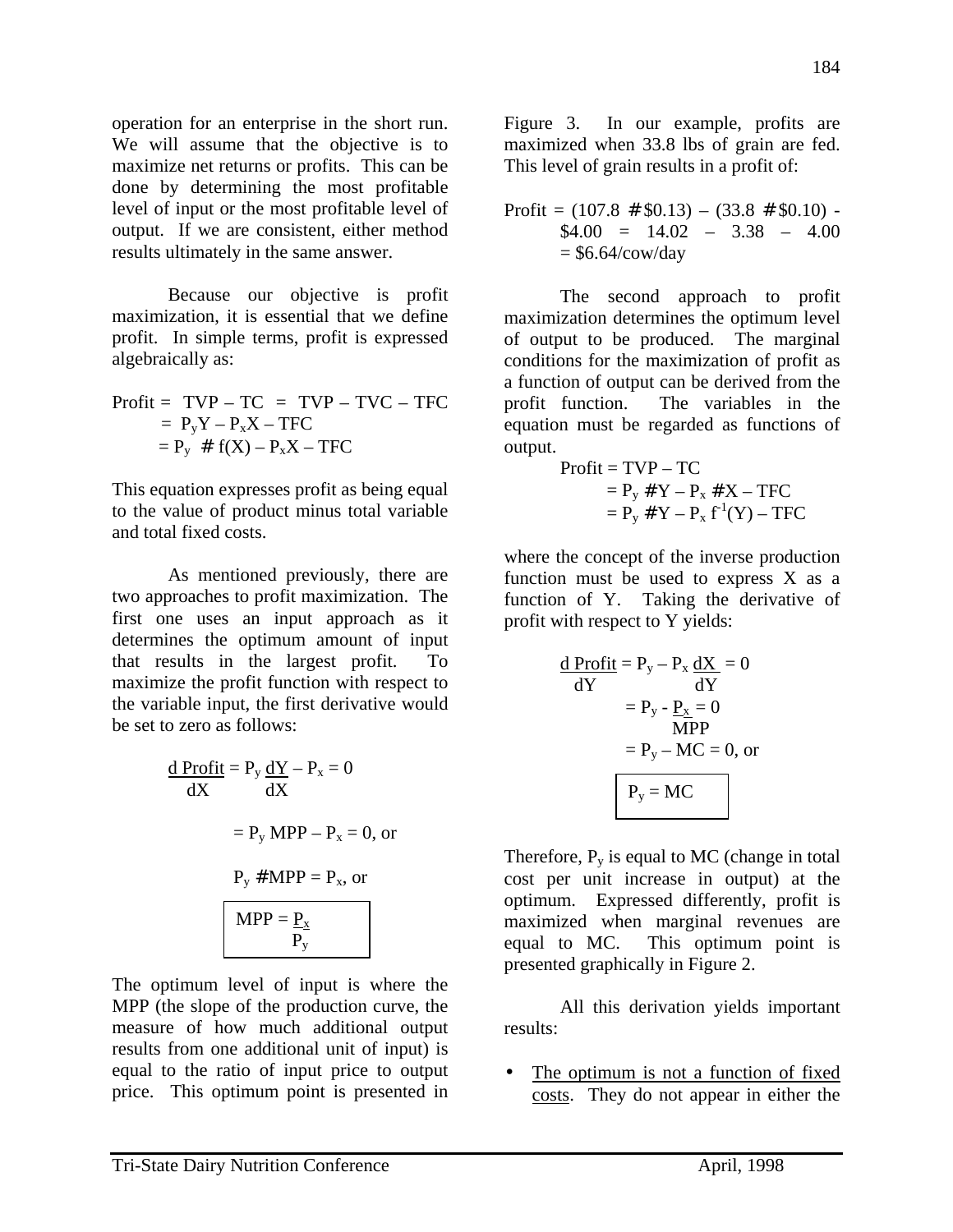input or output criteria of optimization. Therefore, the optimal ration adjustments due to changes in market prices of grains are not dependent on fixed costs (building, machinery and equipment depreciation, etc.).

- The optimum is not at the point of minimum average total cost or minimum average variable cost. That is, the optimum feeding program is not at a point of minimum cost per cwt of milk or minimum feed costs per cwt of milk.
- The optimum is not at the point of maximum production unless feeds are free or the price of milk is infinity (two unlikely events!).
- The optimum is not at the point of maximum input efficiency. That is, the optimum amount of grain is not at the point of maximum milk per pound of grain.

### *Production with two or more variable inputs*

 When two or more inputs are variable, a given amount of output may be produced in more than one way. Substitution possibilities among inputs or factors of production create what is called the factor-factor relationship. To simplify the analysis, the special case of one output (milk, lb/day) resulting from two variable inputs (grain and hay intake, both in lb/day) will be used. We agree that the example used is "biologically impaired", but it is characteristic of the traditional view held by economists of an animal production system. Issues of relevance will be discussed later.

 The production function for two variable inputs does not differ conceptually from that for one variable input. Each combination of the two inputs produces a

unique amount of output. In symbolic notation, the production function for two variable inputs is written:

$$
Y = f(X_1, X_2),
$$

where: Y is the amount of product and  $X_1$ and  $X_2$  are amounts of the two variable inputs. As an example, we will use a production function where Y is the amount of milk in lb/day,  $X_1$  will be replaced symbolically by G, the amount of grain in lb/day, and  $X_2$  will be replaced by H, the amount of hay in lb/day. The production function is:

 $Y = -45 + 5.75$  G - 2.50 H - .08 G<sup>2</sup> - .02 H<sup>2</sup> - .055 GH

This function is presented graphically in Figure 4. Recall from Figure 3 that the optimum use of one input was at the tangent point between the TPP curve and the price ratio line. In the two inputs case, the optimum is geometrically located at the tangent point between the TPP surface and the price ratio plane. Analytically, several methods of determining the optimal combination are available. The profit function is:

Profit =  $P_yY - (P_{x1} \# X_1) - (P_{x2} \# X_{x2}) -$ TFC,

where  $Y = f(X_1, X_2)$ .

Maximizing this function with respect to  $X_1$ and  $X_2$  gives two equations in two unknowns:

1) 
$$
\frac{\delta \text{ Profit}}{\delta X_1} = \frac{Py \delta Y}{\delta X_1} - Px_1 = 0
$$
  
2) 
$$
\frac{\delta \text{ Profit}}{\delta Y_1} = Py \delta Y - Px_2 = 0
$$

 $\delta X_2$   $\delta X_2$ 

The unknowns are  $X_1$  and  $X_2$ , the amounts of the two inputs that maximize profits. Let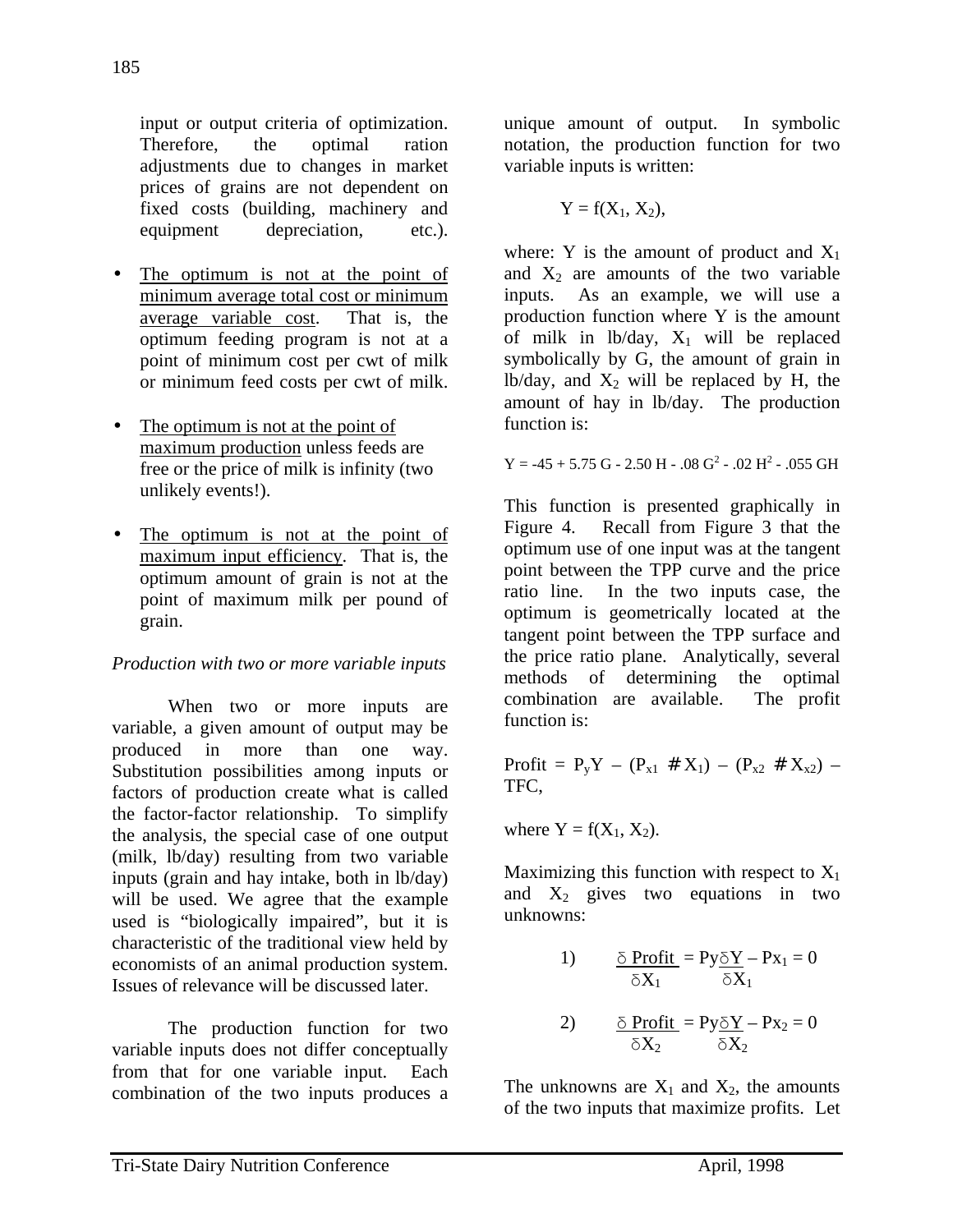us apply this derivation to our two inputs, grain and hay intake, for our milk

production function.

We have:

$$
\frac{\delta Y}{\delta G} = 5.75 - .16 \text{ G} - .055 \text{ H}
$$

$$
\frac{\delta Y}{\delta H} = 2.50 - .055 \text{ G} - .04 \text{ H}
$$

Under the market conditions where  $P_y$  = \$.13,  $P_G =$  \$.10, and  $P_H =$  \$.05, the equations for the optimum are:

1)  $.13(5.75 - .16 \text{ G} - .055 \text{ H}) - .10 = 0$ 

2)  $.13(2.50 - .055 \text{ G} - .04 \text{ H}) - .05 = 0$ 

Solving for G and H, we get the optimum of 19.1 lb of hay, 24.6 lb of grain, with an output of 62.6 lb of milk.

 We are now in a position to evaluate the effect of changes in input or output prices. In Table 3, we report the effect of a 20% increase or decrease in the price of milk, grain, and hay on the optimum allocation of inputs and the optimum level of output. Two mechanisms are operating: **substitution and expansion**. When the price of milk drops by 20%, from \$13/cwt to \$10.40/cwt, the optimum level of output drops by 1.2 lb/day, from 62.6 to 61.4 lb/day. This is the expansion effect (in this case, a negative expansion). The level of both inputs also changes under optimization. However, the level of hay falls more than the level of grain  $(-1.43 \text{ lb/day vs.} - 0.71)$ lb/day). This is the substitution effect. This effect is more obvious when we compare the case of normal milk price (\$13/cwt), high grain price (\$0.12/lb), and normal hay price (\$0.05/lb) to the case of normal milk price, normal grain price (\$0.10/lb), and high hay

price (\$0.06/lb). In both instances, the optimum output is at 62.0 lbs/day. In the first case, this is optimally done by feeding 22.7 lb of grain and 21.6 lb of hay. In the second case, the optimum strategy is to feed 25.8 lb of grain and 15.5 lb of hay. If the markets were to move from the second situation to the first, the optimum level of production would not change but substantial adjustments in levels of inputs would have to be made. If not, the income over feed costs (**IOFC**) would drop from \$4.56 to \$4.19/day, an additional drop of \$0.07/day. This trade-off in optimum levels of inputs is the substitution effect.

 In general, optimization with more than two inputs is algebraically messy. Conceptually speaking, however, it is a straightforward extension to the case of two variable inputs. Each marginal physical product must be equal to the ratio of input price to output price.

 Depending on their discipline of expertise, scientists have use of radically different views of the animal feed/production system to be optimized.

# *The economist approach*

 The concept of production function is very well known among economists. However, these specialists tend to lack a sufficient understanding of the biological processes underlying the transformation of feeds into milk. Figure 5 presents a characteristic view of the process to be optimized according to an economist. Numerous studies based on this conceptualization have been published over the years (Dillon, 1968; Heady and Bhide, 1983; Heady and Dillon, 1961; Heady et al., 1956; Heady et al., 1964; Madden, 1962; Sjo, 1976). The work summarized by Heady and Bhide (1983) will be used to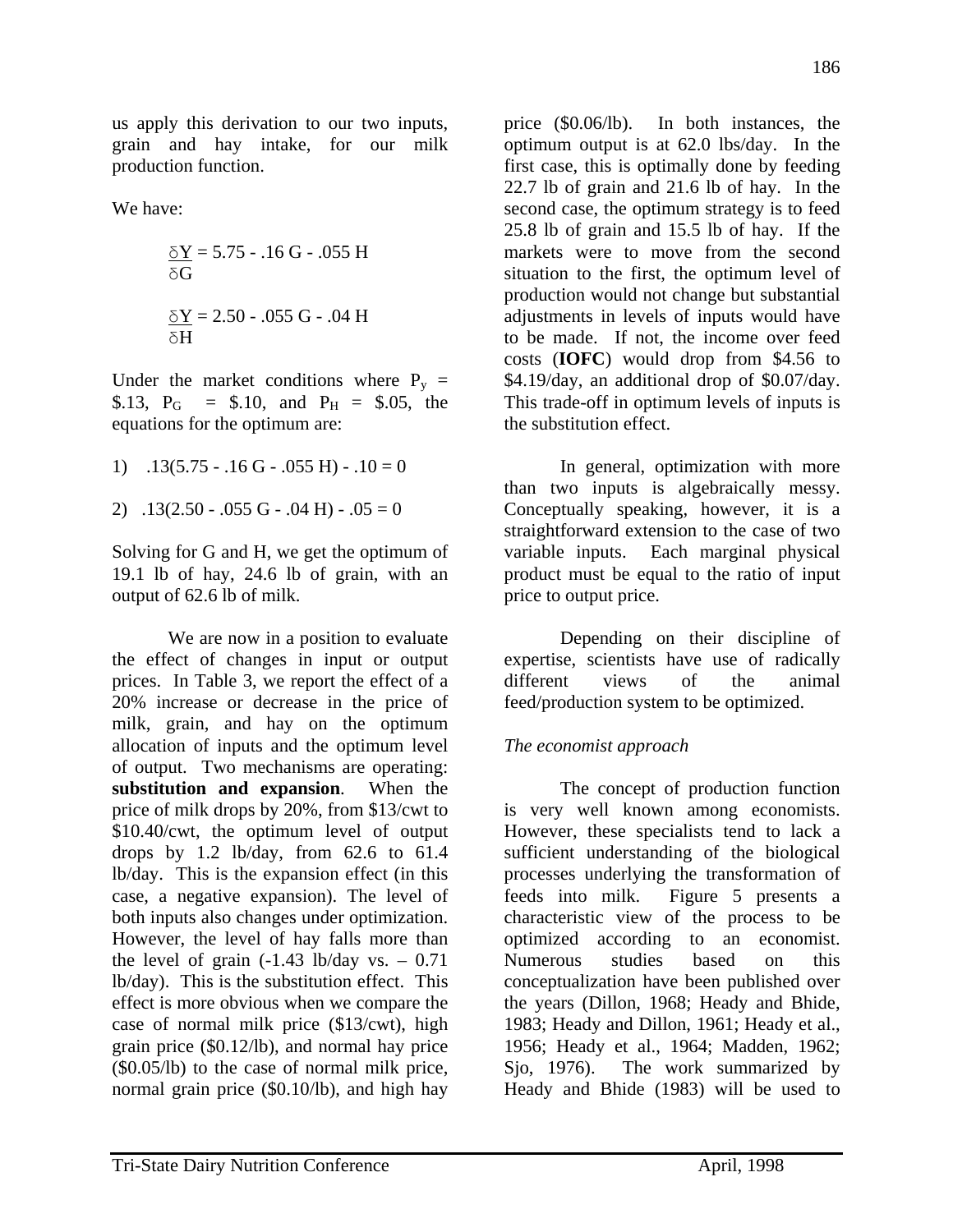demonstrate the severe limitations of such an approach.

 Using data from nutritional experiments conducted in the 1950's, the authors derived the following response function linking weekly milk production to weekly intakes of hay and grain.

 $M = -340.1 + 1.544 H + 2.974 G$  $= .001192 \text{ G}^2 - .00388 \text{ H}^2 - .001056 \text{ HG},$ 

where:

 $M =$  milk production (lb/week)  $H =$ hay intake (lb/week)  $G = \text{grain intake (lb/week)}$ 

This functional form is in direct line with the review we conducted in the previous section. Limitations of this approach are severe:

- 1. The production factors (inputs) are not uniform and are poorly defined. What is grain? What is hay? Because of the wide variety of grain ingredients available and the considerable variation in nutritional value of hay types used on farms, this production function has a very restricted inference range. It can be used to predict the performance of those specific cows used in those specific trials when fed grain mixtures and hay of identical composition and qualities as those used. In short, the function may explain the results observed 50 years ago, but it has little other value.
- 2. Although other factors (e.g., body weight, coefficient of inbreeding, temperature, etc.) can be incorporated into the function, the estimation of their direct effects and

their interaction effects leads to models where the number of parameters grows exponentially with the number of factors. In short, the function quickly becomes untractable.

Therefore, it is no surprise that this approach has seen little development efforts in the last 25 years.

## *The nutritionist approach*

 Historically, nutritionists have viewed the system as one of nutrient requirements (e.g., NRC, 1989). Under this approach (Figure 6), the level of output is pre-determined and is one of the independent variables. The level of nutrient to be fed is invariant to changes in market prices.

 With the concept of nutrient requirements, levels of nutrients are dependent variables (Figure 7a). Algebraically, the relationship can be inverted to yield a linear response function of milk to nutrient intake. A maximum production ability, representing genetic potential can be added to the model, with the resulting response curve shown in Figure 7b. This abrupt threshold and plateau model has some severe limitations:

- 1. It assumes linear biology, whereas the kinetics of metabolic processes are highly nonlinear.
- 2. It yields only two possible milk production optima (points A and B in Figure 7b).
- 3. When expanded to two variables, this model implies perfect complement inputs, without any substitution. In beef, we have clearly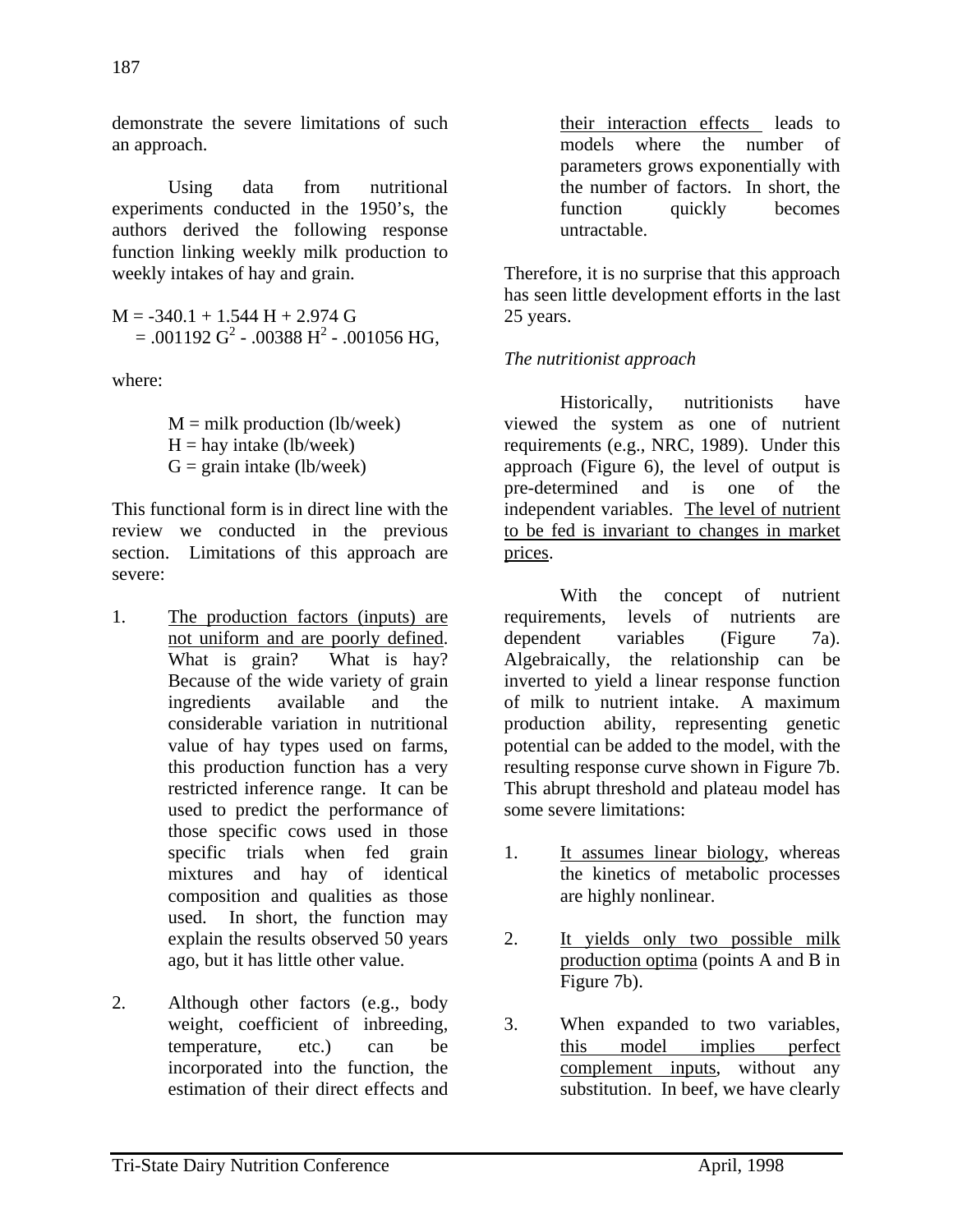demonstrated the hypothesis of complementary inputs to be invalid (St-Pierre et al., 1987). It is likely that the same conclusion would be drawn in milk production, but this has not been proven yet.

# *An integrated approach*

 In view of the severe limitations of the previous two approaches, we have initiated work on an optimization model that would adequately represent the underlying production process while allowing valid economic analysis. The underlying schematic model is shown in Figure 8. Feeds are no longer primary inputs to the animal but serve as sources of nutrients. Nutrients are no longer "required", but serve as inputs to the "animal machinery". The animal responds to nutrient intake by varying the level of output of multiple products. Some products (e.g. milk) have a positive market value; others (e.g. manure) have a negative value.

 There is evidence in the literature that this is a valid approach. Roffler et al. (1986) published production responses in early lactation as functions of crude protein in the ration (Figure 9). Although these functions have rather limited inference ranges, they demonstrate eloquently the curvilinear response function of milking cows to diet composition. This curvilinear relationship between nutrient intake and milk production is present even when nutrients are quantified using complex net systems. Verité and Peyraud (1988) summaried results from 17 experiments on the French PDI protein system (Figure 10). The law of diminishing returns appears to be operating even in French!

 The response to intake of energy leads to interesting modeling problems. Although the laws of thermodynamics must apply, the partitioning of energy is dependent on numerous factors, including genetics. Results of an experiment by Broster et al. (1969) demonstrate this very well. Table 4 reports the performance of two individual cows which were offered and ate the same amount of rations of identical specifications during the first 67 days postpartum. Clearly, a given level of input can be associated with a variety of outcomes depending on the energy partitioning by the animal.

 Work done in California (Bath and Bennett, 1980) produced response functions of milk to energy intake (Figure 11). The user, however, must make an arbitrary selection of which curve is most appropriate to a given group of cows. In essence, this is an overparameterized model. A posteriori, a curve can always be found to perfectly predict the response.

 Although the specific shape and parameterization of response functions as illustrated in Figure 8 are still undetermined, we have made much progress in developing methods to assess the unit cost of nutrients to be used in the optimization. The method outlined in the next section has an interesting by-product. It can estimate the value of feed ingredients.

 As of now, the specific shape and parameterization of response functions as illustrated in Figure 8 are still undetermined. The practicing nutritionist cannot evaluate quantitatively the optimum nutrient substitution and output expansion to follow when markets change. However, much economic gain can be achieved by the identification of the most economical sources of nutrients. Feed substitution should be made if: 1) the relative prices of feed ingredient changes, or 2) a new, better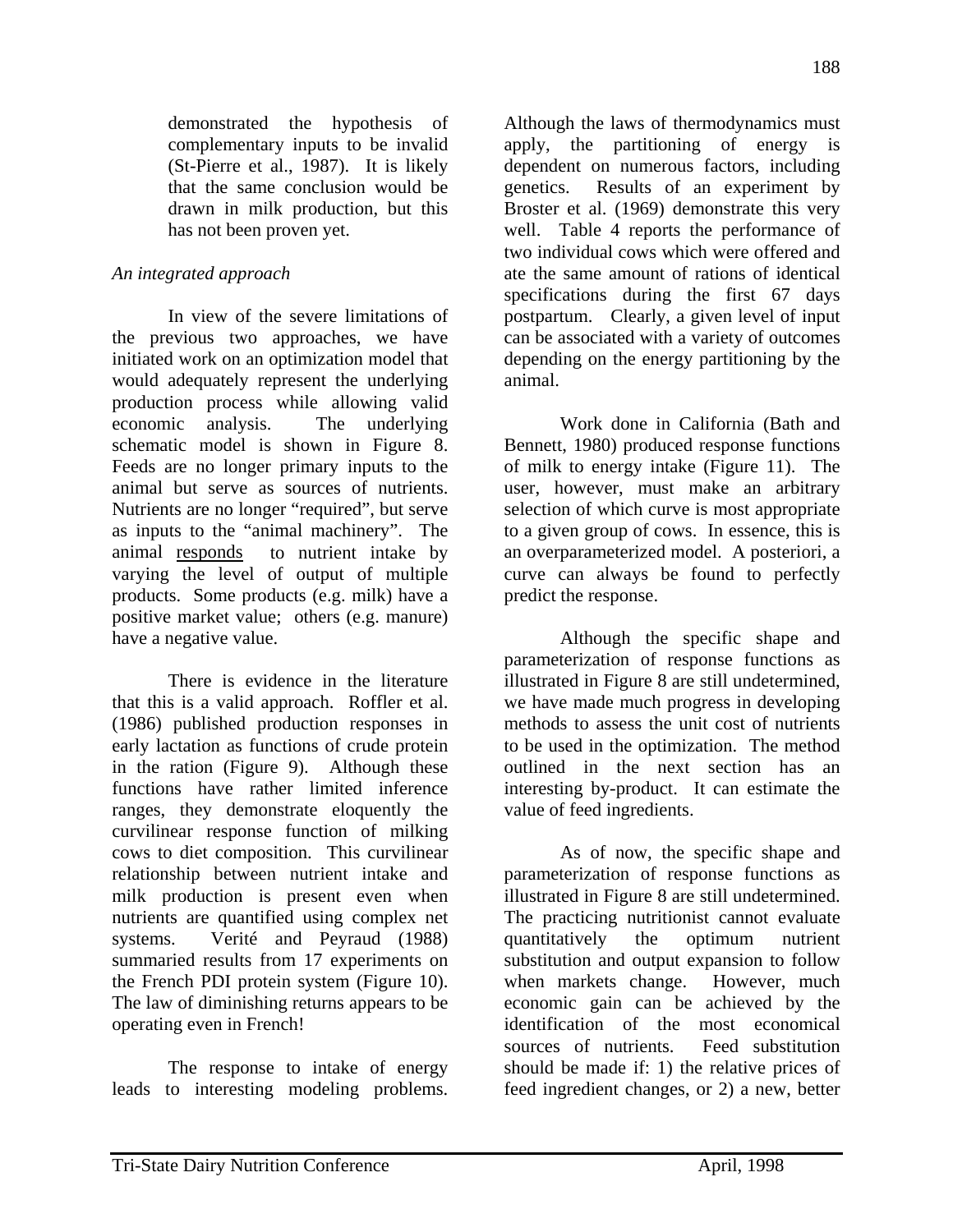priced feed ingredient enters the market. Optimum feed substitution requires the knowledge of nutrient values (costs) which themselves determine feed values.

### **From nutrient unit cost to feed ingredient values**

 Corn and soybean meal have long been used as estimators of unit costs of energy and crude protein (Morrison, 1956). This method is still widely used to assess the value of feed ingredients and to determine if a given commodity is a "good buy" (see, e.g., Dairy Reference Manual 1995. This method is of questionable merit when used to assess the value of feed ingredients for dairy cows.

- 1. Crude protein is not a uniform nutrient in ruminants because of the rumen partitioning of protein into degradable (**RDP**) and undegradable (**RUP**) fractions. Logically, RUP should be priced differently than RDP.
- 2. The total demand for corn and soybean meal by the U.S. dairy industry represents a small portion of the total demand. For example, of the 250,000,000 tons of corn produced annually in the U.S., less than 10% is used by the dairy industry. Therefore, corn and soybean meal may not be good barometer feeds for dairy, that is, their prices might not be reflective of their real intrinsic values in dairy rations.

 Our method for deriving nutrient costs, and therefore value of feedstuffs, is based on a regression approach. For each and every feed available in a given market, we set an equation where the content of each

nutrient is multiplied by its unknown nutrient value to be estimated. This means that the price of any given feed is equal to the value of its nutrients plus a certain error. Algebraically, the model is as follows:

$$
Y_i = B_o + B_j X_{ij} + E_I,
$$

where:  $Y_i$  = price per ton of ingredient *i*, *i* = 1,…,*n*

- $B<sub>o</sub>$  = intercept
- $B_i$  = regression coefficients (unit costs) of nutrient  $i, i = 1,...,m$
- $X_{ij}$  = composition of ingredient *i* in nutrient *j*

 $E_i$  = error term

A solution to this set of *n* equations is obtained by the method of least-squares which determines the unit value of each nutrient that minimizes the sum of all Ei squared. If the  $E_i$  are normally and independently distributed, the least-square estimates are also maximum likelihood estimates.

 The appropriate set of nutrients to include in the evaluation is situation dependent. We present here three different sets to illustrate the impact that nutrient selection has on the estimation of the value of feed ingredients.

### *Nutrient Set 1*

Nutrients: NE<sub>L</sub> and crude protein

 Using all 19 ingredients with prices and composition from Table 5, the best estimates are: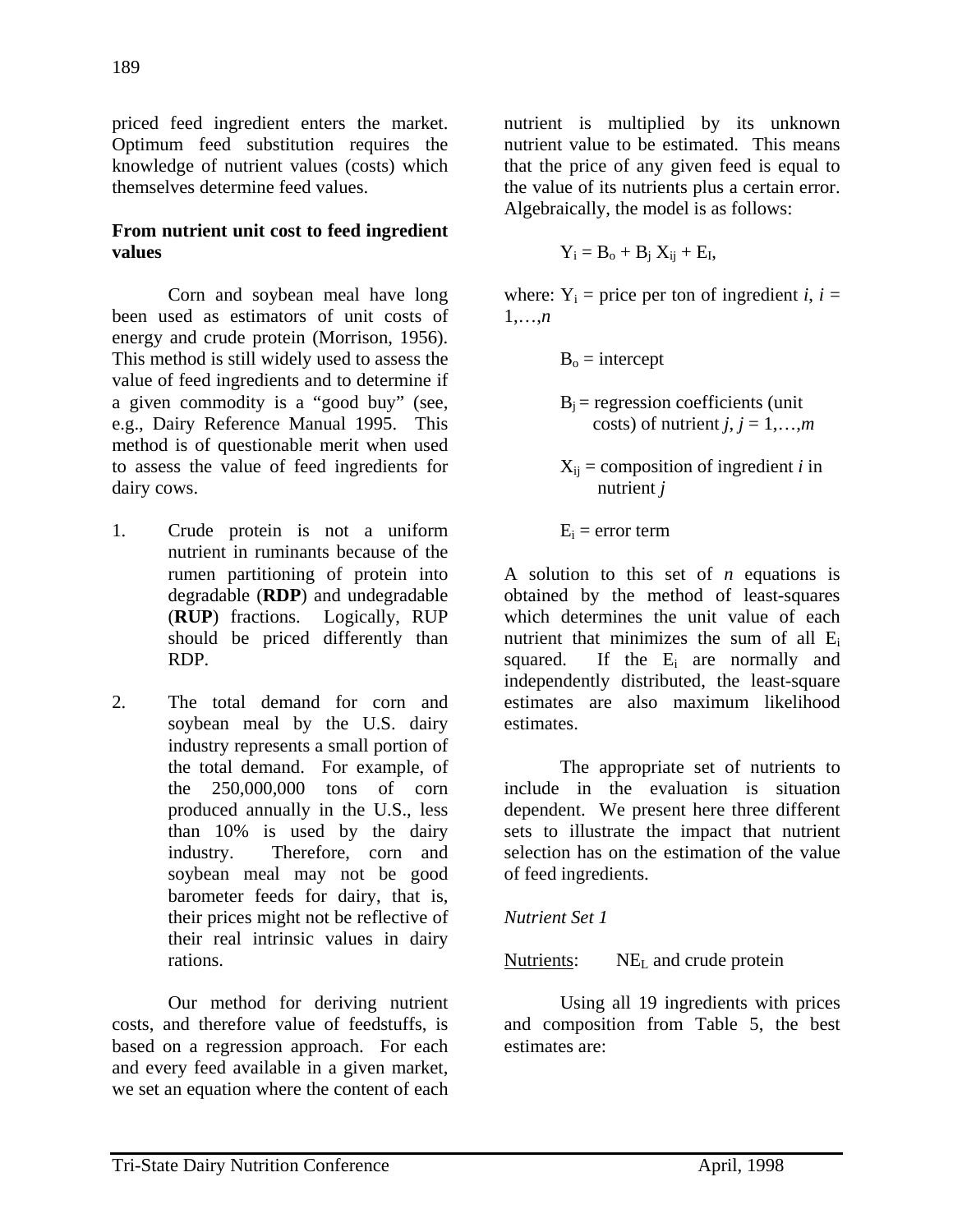$N_{\rm E} = $0.049/\text{Mcal}$ 

 $$CP = $0.227/lb$ 

(Note: Estimates of \$NEL and \$CP are dependent on the prices of all 19 ingredients; \$NEL and \$CP would change even if only one price changed.)

Table 6 reports the value of all 19 ingredients calculated using this method. Based on the prevailing prices in July, 1997, canola meal, distillers dried grains, feather meal, corn gluten feed, hominy, soybean meal - (48% CP), and wheat middlings were underpriced by at least 20%. Blood meal, fish meal, molasses, and tallow were overpriced by at least 20%.

*Nutrient Set 2* 

Nutrients: NE<sub>L</sub>, RDP, and RUP

 Using July prices, we get the following estimates:

> $$NE<sub>L</sub> = $0.055/Mcal$  $$RUP = $0.300/lb$  of  $RUP$  $$RDP = $0.093/lb$  of  $RDP$

Using these estimates, we calculated the value of all 19 feed ingredients (Table 6). By separating the CP into RDP and RUP, the value of some feedstuffs changed considerably. Blood meal is no longer on the list of overpriced feeds, whereas brewers dried grains and shelled corn are now considered underpriced feeds.

 It can be argued that the quality (amino acids contribution) of the RUP should be considered when valuing feedstuffs. Also, one should probably account for the filling effect of each feed in the digestive tract. The next method accounts for the positive value of

methionine (**MET**) and lysine (**LYS**) and the negative value of neutral detergent fiber (**NDF**).

## *Nutrient Set 3*

Nutrients: NEL, NDF, RUP, RDP, and the MET and LYS from RUP.

Again, using July prices, we obtained the following estimates:

> $SNE<sub>L</sub> = $0.065/Mcal of NE<sub>L</sub>$  $SNDF = -\$0.060/lb$  of NDF  $RUP = $0.000/h$  of RUP  $$RDP = $0.128/b$ of RDP$  $$MET = $9.764/lb$  of undegradable MET  $SLYS = $2.73/lb$  of undegradable LYS

One should note that undegradable protein no longer carries any value once the undegradable methionine and lysine (part of the RUP) are used in the estimation.

 Estimates of values for all 19 feedstuffs are reported in Table 6. Only five feeds remain on the list of underpriced feedstuffs: canola meal, shelled corn, corn gluten feed, hominy, and wheat middlings. Three feeds are still overpriced: beet pulp, dried brewers grains, and whole cottonseed.

 Care must be taken that the feed library does not include outliers that would bias estimates. Our procedure includes an automatic detection of outliers and leveraged points. Although the complete procedure could be programmed in a modern spreadsheet, compatibility and portability could become an issue. For these reasons, we opted to write a stand-alone software in FORTRAN, for which compilers are available for all widely used operating systems. This program named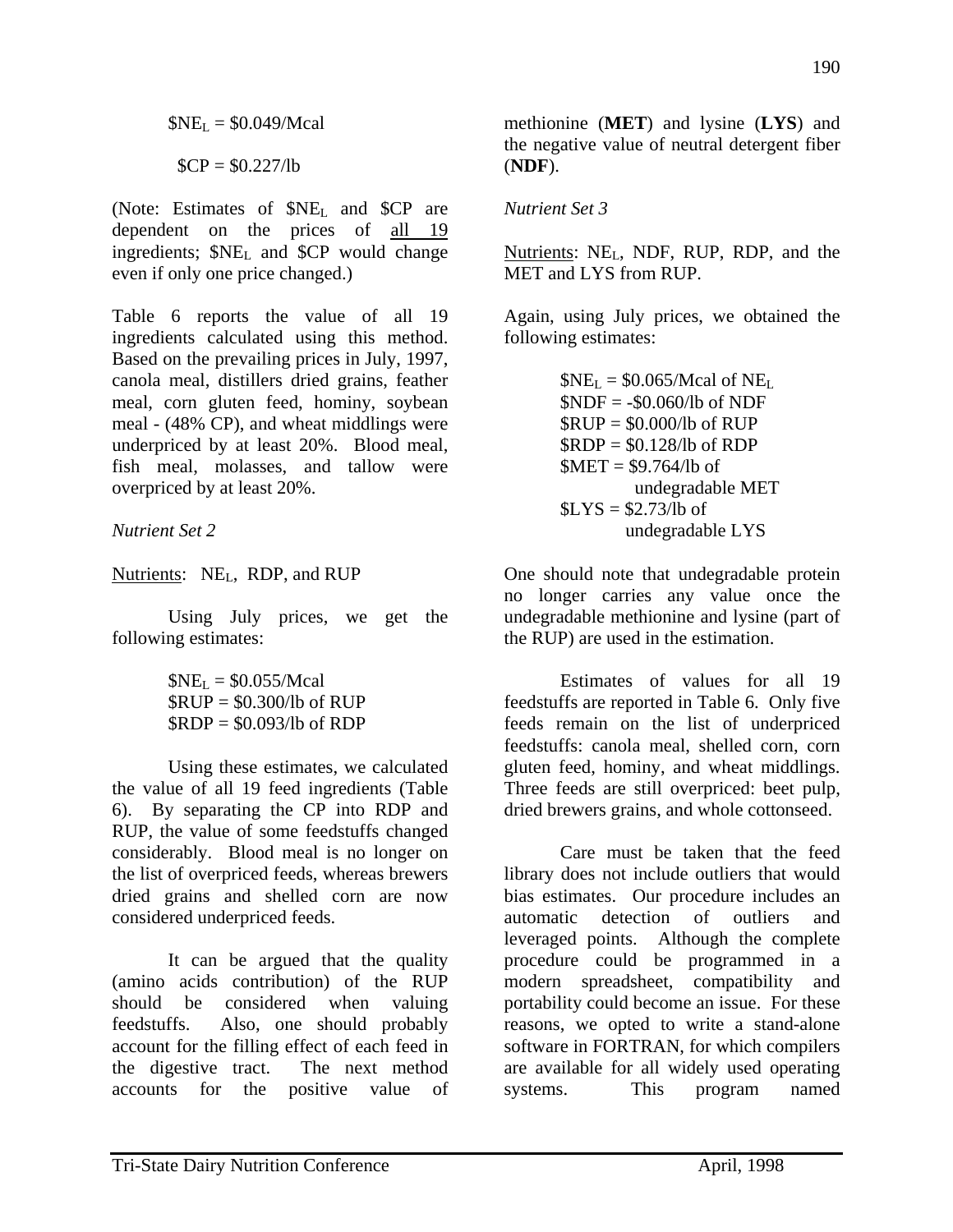"FEEDCOST" is currently being beta-tested and should be available soon for general release.

 The program allows for a rapid and accurate estimation of nutrient values. These estimates are used to calculate feed ingredient values. The program can be used:

- 1. By a supplier of a new feed ingredient to estimate its market aggregate value (e.g., How much is a new bypass lysine product worth?),
- 2. By practicing nutritionists to determine which set of commodities are best priced, and
- 3. By producers to calculate benchmark feeding costs based on herd structure and productivity.

### **Conclusions**

 The optimal allocation of nutritional resources in dairy production is still quantitatively ill-defined. This is the result of economists thinking in terms of feeds (grains versus forage) as opposed to nutrient inputs, and nutritionists thinking in terms of nutritional requirements as opposed to nutrient responses. The practicing nutritionist can apply quantitative economic principles to ration formulation. The exact application will remain somewhat an art in the foreseeable future. Our method of nutrient valuation can be applied to rapidly determine the value of a new feed ingredient. The estimated nutrient costs can also be used as budgeting benchmarks.

### **References**

Bath, D.L. and L.F. Bennett. 1980. Development of a dairy feeding model for maximizing income above feed cost with access by remote computer terminals. J. Dairy Sci. 63:1379-1389.

Broster, W.H., V.J. Broster, and T. Smith. 1969. Experiments on the nutrition of the dairy heifer. VIII. Effect of milk production of level of feeding at two stages of the lactation. J. of Agric. Sci., Camb., 72:229- 245.

Dairy Reference Manual. 1995. 3rd ed. Pennsylvania State Univ., and NRAES, Northeast Reg. Agric. Eng. Ser., Ithaca, NY.

Dillon, J. 1968. The analysis of response in crop and livestock production. Pergamon Press, NY.

Heady, E.O. and S. Bhide. 1983. Livestock response functions. The Iowa State University Press, Ames.

Heady, E.O. and J. Dillon. 1961. Agricultural production functions. Iowa State University Press, Ames.

Heady, E.O., N.L. Jacobson, and A.E. Freeman. 1964. Milk production functions in relation to feed inputs, cow characteristics, and environmental conditions. Iowa Agric. Exp. Stn. Res. Bull. 529, Iowa State University Press, Ames.

Heady, E.O., N.L. Jacobson, J.L. Schnittkes, and S. Bloom. 1956. Milk production functions, hay-grain substitution rates, and economic optima in dairy cow rations. Iowa Agric. Exp. Stn. Res. Bull. 444, Iowa State Univ., Ames.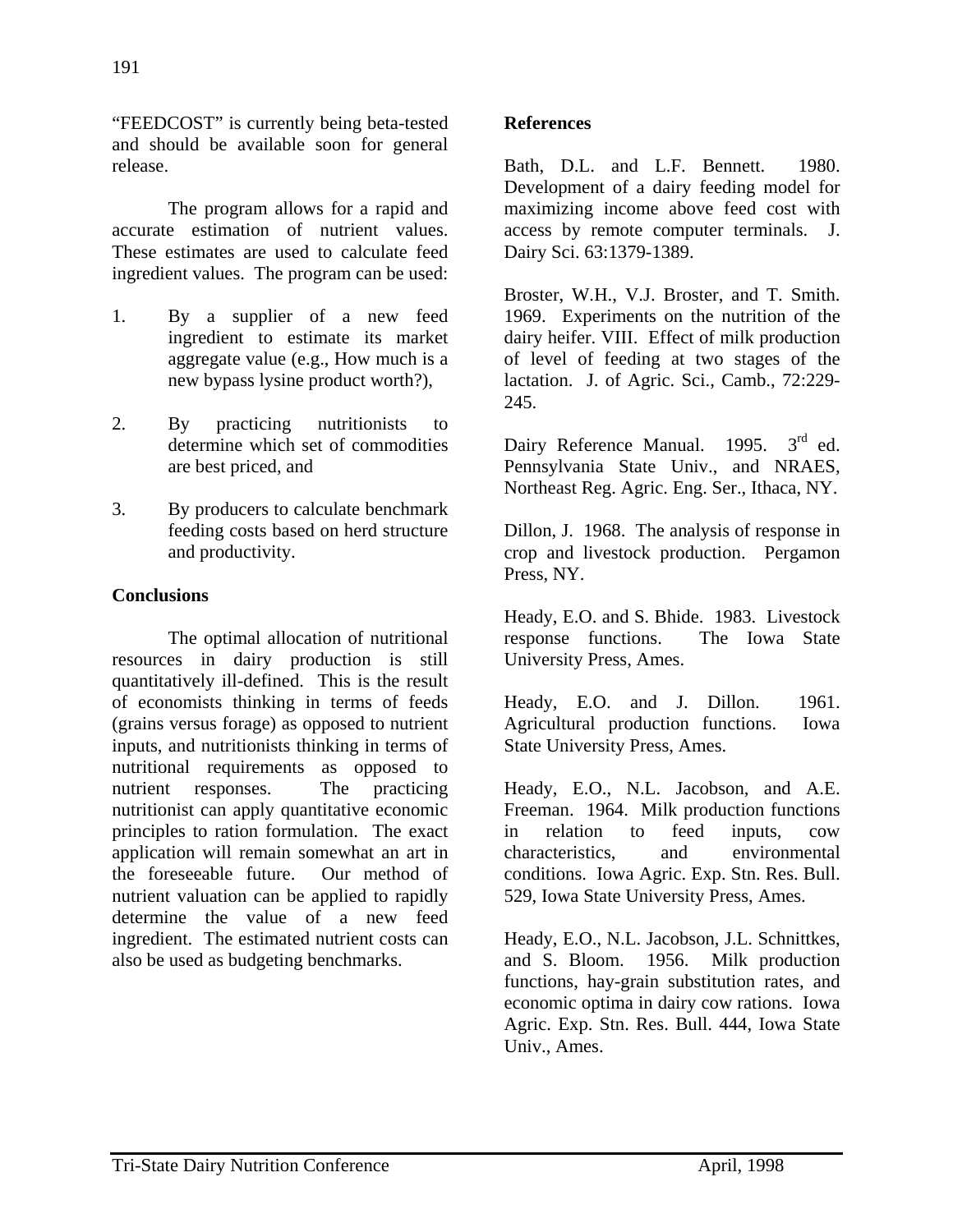Knoblaugh, W. 1996. Dairy Farm Management, Business Summary New York State, Publ. 96-11. Dept. Agr., Res. and Mgt. Econ., Cornell University, Ithaca, NY.

Madden, J.P. 1962. Multiple variable milk production functions with point and interval estimates of derived quantities, Ph.D. dissertation, Iowa State University, Ames.

Morrison, F.B. 1956. Feeds and feeding 22<sup>nd</sup> ed. The Morrison Publishing Company, Ithaca, NY.

National Research Council. 1989. Nutrient requirements of dairy cattle,  $6<sup>th</sup>$  rev. ed., Natl. Acad. Sci., Washington, DC.

Ritson, C. 1977. Agricultural economics: principles and policy. Westview Press, Boulder, CO.

Roffler, R.E., J.E. Wray, and L.D. Satter. 1986. Production responses in early lactation to additions of soybean meal to diets containing predominantly corn silage. J. Dairy Sci. 69:1055-1062.

Sjo, J. 1976. Economics for agriculturalists. Grid, Inc., NY.

Speicher, J.A., S.B. Nott and T.L. Stoll. 1978. Changes in production, cash flow and income with dairy herd expansion. J. Dairy Sci. 61:1242.

St-Pierre, N.R., C.S. Thraen, and W.R. Harvey. 1987. Minimum cost nutrient requirements from a growth response function. J. Anim. Sci. 64:312-327.

VandeHaar, M. 1995. Optimum level of milk production: nutritional considerations. In Proc. Tri-State Nutr. Conf., M.L. Eastridge, ed. May 23-24, Ft.Wayne, IN. The Ohio State University, Columbus.

Verité, R. and J.L. Peyraud. 1988. Alimentation des bovins, ovins et caprins. INRA, Paris.

Woodworth, R.C. 1977. Agricultural production function studies: In A survey of Agricultural Economics Literature. L.R. Martin, ed. Vol. 2, Quantitative Methods in Agricultural Economics. Univ. of Minnesota Press, Minneapolis.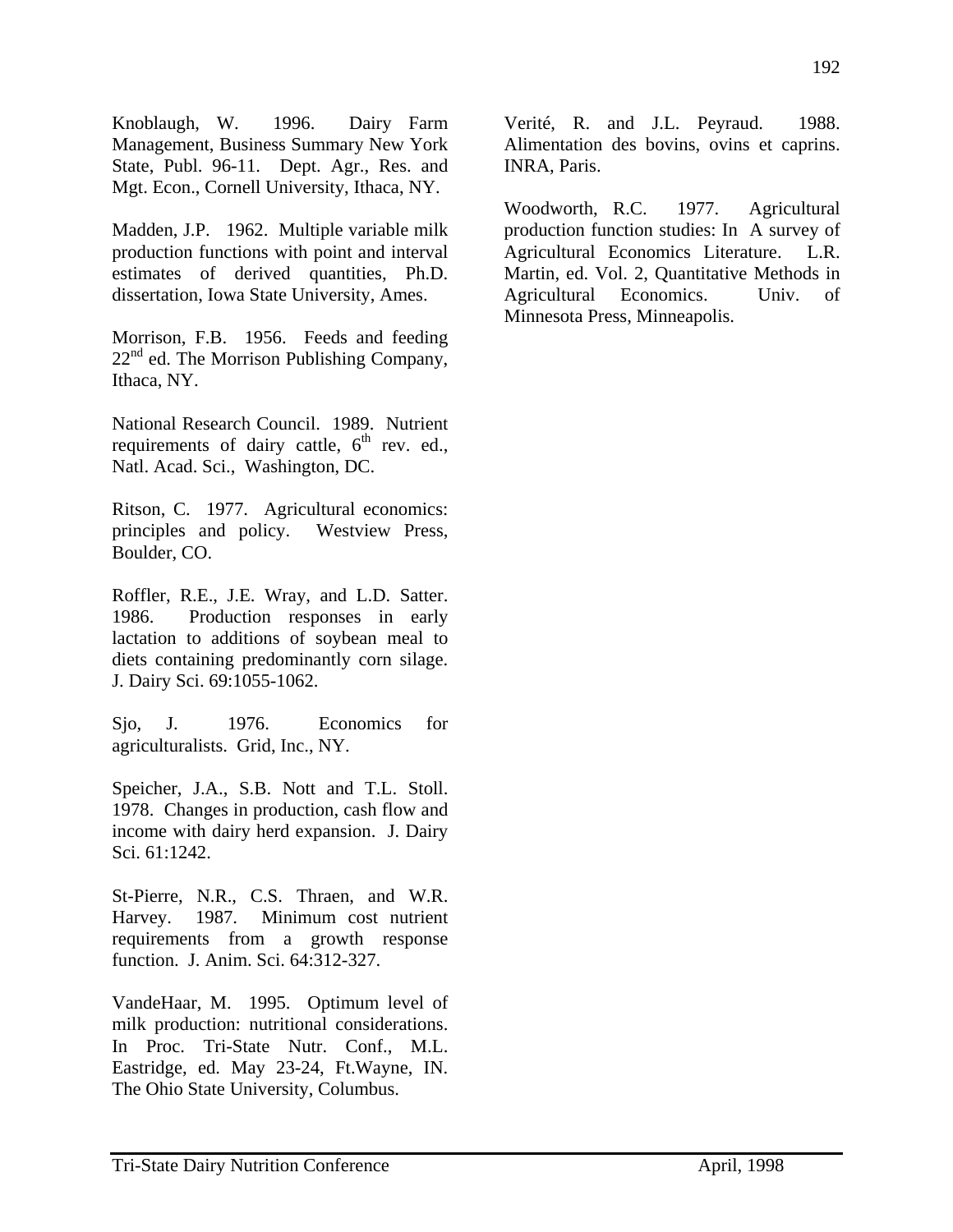| Grain input    | Milk Output | <b>Average Physical</b> | <b>Marginal Physical</b> |
|----------------|-------------|-------------------------|--------------------------|
| X              |             | Product                 | Product                  |
| (lb/day)       | (lb/day)    | (APP)                   | (MPP)                    |
| $\overline{0}$ | 0.0         | 0.0                     | 1.0                      |
| 5              | 9.5         | 1.9                     | 2.7                      |
| 10             | 26.0        | 2.6                     | 3.8                      |
| 15             | 46.5        | 3.1                     | 4.3                      |
| 20             | 68.0        | 3.4                     | 4.2                      |
| 25             | 87.5        | 3.5                     | 3.5                      |
| 30             | 102.0       | 3.4                     | 2.2                      |
| 35             | 108.5       | 3.1                     | 0.3                      |
| 40             | 104.0       | 2.6                     | $-2.2$                   |
| 45             | 85.5        | 1.9                     | $-5.3$                   |
| 50             | 50.0        | 1.0                     | $-9.0$                   |

Table 1. Example of a one input production function.

Table 2. Example of costs derived from the one input production function<sup>1</sup>.

| X    | Y     | TFC    | TVC    | TC     | AFC     | <b>AVC</b> | <b>ATC</b> | МC                       | <b>TVP</b> | Profit     |
|------|-------|--------|--------|--------|---------|------------|------------|--------------------------|------------|------------|
| 0.0  | 0.0   | \$4.00 | \$0.00 | \$4.00 |         |            |            |                          | \$0.00     | $-$ \$4.00 |
| 2.5  | 3.7   | \$4.00 | \$0.25 | \$4.25 | \$1.085 | \$0.068    | \$1.153    | \$0.052                  | \$0.48     | $-$ \$3.77 |
| 5.0  | 9.5   | \$4.00 | \$0.50 | \$4.50 | \$0.421 | \$0.053    | \$0.474    | \$0.037                  | \$1.24     | $-$ \$3.27 |
| 7.5  | 17.1  | \$4.00 | \$0.75 | \$4.75 | \$0.234 | \$0.044    | \$0.278    | \$0.030                  | \$2.22     | $-$ \$2.53 |
| 10.0 | 26.0  | \$4.00 | \$1.00 | \$5.00 | \$0.154 | \$0.038    | \$0.192    | \$0.026                  | \$3.38     | $-\$1.62$  |
| 12.5 | 35.9  | \$4.00 | \$1.25 | \$5.25 | \$0.111 | \$0.035    | \$0.146    | \$0.024                  | 44.67      | $-$0.58$   |
| 15.0 | 46.5  | \$4.00 | \$1.50 | \$5.50 | \$0.086 | \$0.032    | \$0.118    | \$0.023                  | \$6.05     | \$0.55     |
| 17.5 | 57.3  | \$4.00 | \$1.75 | \$5.75 | \$0.070 | \$0.031    | \$0.100    | \$0.023                  | \$7.45     | \$1.70     |
| 20.0 | 68.0  | \$4.00 | \$2.00 | \$6.00 | \$0.059 | \$0.029    | \$0.088    | \$0.024                  | \$8.84     | \$2.84     |
| 22.5 | 78.2  | \$4.00 | \$2.25 | \$6.25 | \$0.051 | \$0.029    | \$0.080    | \$0.025                  | \$10.16    | \$3.91     |
| 25.0 | 87.5  | \$4.00 | \$2.50 | \$6.50 | \$0.046 | \$0.029    | \$0.074    | \$0.029                  | \$11.38    | \$4.88     |
| 27.5 | 95.6  | \$4.00 | \$2.75 | \$6.75 | \$0.042 | \$0.029    | \$0.071    | \$0.034                  | \$12.42    | \$5.67     |
| 30.0 | 102.0 | \$4.00 | \$3.00 | \$7.00 | \$0.039 | \$0.029    | \$0.069    | \$0.045                  | \$13.26    | \$6.26     |
| 32.5 | 106.4 | \$4.00 | \$3.25 | \$7.25 | \$0.038 | \$0.031    | \$0.068    | \$0.075                  | \$13.84    | \$6.59     |
| 33.8 | 107.8 | \$4.00 | \$3.38 | \$7.38 | \$0.037 | \$0.031    | \$0.068    | \$0.123                  | \$14.02    | \$6.64     |
| 35.0 | 108.5 | \$4.00 | \$3.50 | \$7.50 | \$0.037 | \$0.032    | \$0.069    | \$0.333                  | \$14.11    | \$6.61     |
| 37.5 | 107.8 | \$4.00 | \$3.75 | \$7.75 | \$0.037 | \$0.035    | \$0.072    |                          | \$14.02    | \$6.27     |
| 40.0 | 104.0 | \$4.00 | \$4.00 | \$8.00 | \$0.038 | \$0.038    | \$0.077    | $\overline{\phantom{a}}$ | \$13.52    | \$5.52     |
| 42.5 | 96.7  | \$4.00 | \$4.25 | \$8.25 | \$0.041 | \$0.044    | \$0.085    |                          | \$12.57    | \$4.32     |
| 45.0 | 85.5  | \$4.00 | \$4.50 | \$8.50 | \$0.047 | \$0.053    | \$0.099    |                          | \$11.12    | \$2.62     |
| 47.5 | 70.1  | \$4.00 | \$4.75 | \$8.75 | \$0.057 | \$0.068    | \$0.125    |                          | \$9.11     | \$0.36     |
| 50.0 | 50.0  | \$4.00 | \$5.00 | \$9.00 | \$0.080 | \$0.100    | \$0.180    |                          | \$6.50     | $-$ \$2.50 |

<sup>1</sup>X = grain input (lb/day), Y = milk output (lb/day), TFC = total fixed costs (\$/cow/day),  $TVC = total variable costs$  ( $\frac{\sqrt{2}}{2}$ ,  $TC = total costs$  ( $\frac{\sqrt{2}}{2}$ ,  $TC = total cost$  ( $\frac{\sqrt{2}}{2}$ ),  $AFC = average fixed$ Costs (\$/lb of milk),  $AVC = average variable costs$  (\$/lb of milk),  $ATC = average total$ costs (\$/lb of milk),  $MC =$  marginal costs (\$/lb of milk), and  $TVP =$  total value product (\$/cow/day).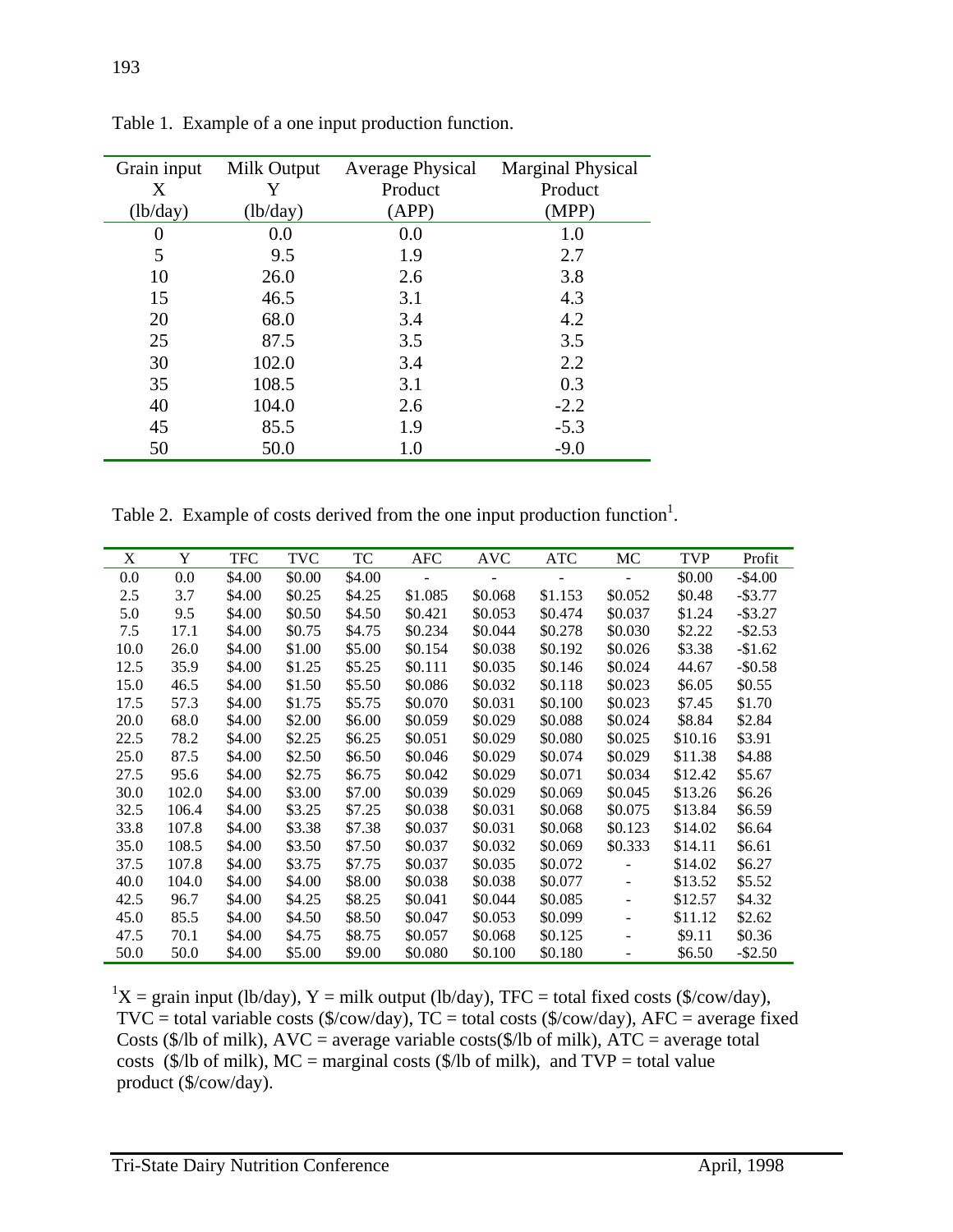| Optimum          |                  |                  |          |          |          |      |          |                               |
|------------------|------------------|------------------|----------|----------|----------|------|----------|-------------------------------|
| $P_M$            | $P_G$            | $P_{H}$          | М        | G        | H        | G/H  | DM       | <b>IOFC</b>                   |
| $(\frac{$}{lb})$ | $(\frac{$}{lb})$ | $(\frac{$}{lb})$ | (lb/day) | (lb/day) | (lb/day) |      | (lb/day) | $(\frac{\sqrt{2}}{\sqrt{2}})$ |
| 0.130            | \$0.10           | \$0.05           | 62.6     | 24.56    | 19.12    | 1.28 |          | \$4.73                        |
| 0.156            | \$0.10           | \$0.05           | 63.3     | 25.03    | 20.07    | 1.25 | 0.7      | \$6.37                        |
| 0.104            | \$0.10           | \$0.05           | 61.4     | 23.85    | 17.69    | 1.35 | $-1.2$   | \$3.12                        |
| 0.130            | \$0.12           | \$0.05           | 62.0     | 22.74    | 21.62    | 1.05 | $-0.6$   | \$4.26                        |
| 0.130            | \$0.08           | \$0.05           | 62.9     | 26.38    | 16.61    | 1.59 | 0.3      | \$5.24                        |
| 0.130            | \$0.10           | \$0.06           | 62.0     | 25.81    | 15.47    | 1.67 | $-0.6$   | \$4.56                        |
| 0.130            | \$0.10           | \$0.04           | 62.9     | 23.30    | 22.76    | 1.02 | 0.3      | \$4.94                        |

Table 3. Optimum allocation of grain and hay as a function of market prices<sup>1</sup>.

<sup>1</sup> $P_M$  = unit price of milk (\$/lb),  $P_G$  = unit price of grain,  $P_H$  = unit price of hay,

 $M =$  optimum amount of milk output,  $G =$  optimum amount of grain input,  $H =$  optimum amount of forage input, dM = change in optimum amount of milk output from change in market prices, and IOFC = income over feed costs.

| Table 4. Performance of two cows eating the same amounts of |  |
|-------------------------------------------------------------|--|
| rations of identical specification <sup>1</sup> .           |  |

|                          | $\text{Cow} 1$ | $\cos 2$ |
|--------------------------|----------------|----------|
| Initial weight (lb)      | 1140           | 1144     |
| Weight change (lb)       | $+86.2$        | $-114.2$ |
| Mean milk yield (lb/day) | 27.1           | 58.0     |
|                          |                |          |

<sup>1</sup>Adapted from Broster et al. (1969).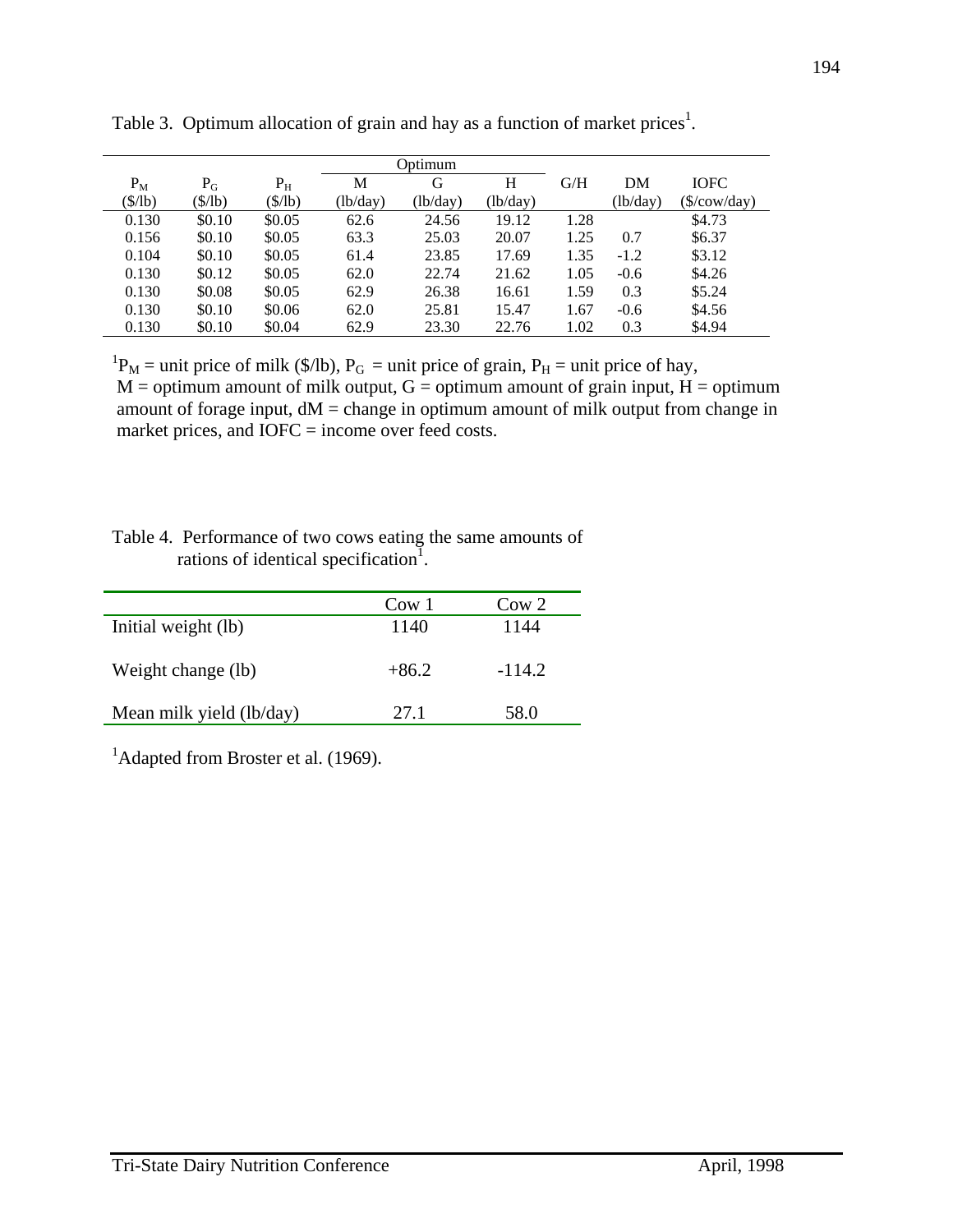|          |                            |                        |                 |         |          |                 |                  |                | <b>RUP</b>     | <b>RUP</b> |
|----------|----------------------------|------------------------|-----------------|---------|----------|-----------------|------------------|----------------|----------------|------------|
|          |                            |                        |                 |         | CP       | NE <sub>L</sub> | <b>NDF</b>       | <b>RUP</b>     | <b>MET</b>     | <b>LYS</b> |
|          |                            |                        |                 |         | (% of    | (Mcal/lb)       | $%$ of           | $%$ of         | (% of          | % of       |
| Feed No. |                            | $O$ rigin <sup>2</sup> | $\sqrt{\pi}$ on | $\%$ DM | DM)      | of DM)          | DM)              | CP             | RUP)           | RUP)       |
| 1        | Beet pulp                  | С                      | 125             | 91      | 9.7      | .81             | 54               | 58.3           | 0.65           | 3.00       |
| 2        | Blood meal                 | <b>MN</b>              | 605             | 92      | 95.6     | .68             | $\mathbf{0}$     | 79.1           | 1.07           | 9.20       |
| 3        | Brewers dried grains       | $\mathsf{C}$           | 145             | 92      | 25.4     | .68             | 46               | 68.8           | 1.48           | 2.69       |
| 4        | Canola meal                | MN                     | 135             | 94      | 37.4     | .77             | 34               | 40.4           | 1.40           | 6.67       |
| 5        | Corn-shelled               | $\mathcal{C}$          | 100             | 88      | 10.0     | .89             | 9                | 53.6           | 1.70           | 1.75       |
| 6        | Cottonseed meal $-41\%$ CP | $\mathsf{C}$           | 215             | 91      | 45.6     | .79             | 26               | 43.6           | 1.11           | 4.25       |
|          | Cottonseed – whole         | <b>MEM</b>             | 225             | 92      | 23.0     | 1.01            | 44               | 30.9           | 0.88           | 3.67       |
| 8        | Distiller's dried grains   | $\mathsf{C}$           | 150             | 92      | 25.0     | .93             | 44               | 70.3           | 1.81           | 2.06       |
| 9        | Feather meal               | MN                     | 285             | 92      | 86.5     | .74             | $\theta$         | 74.7           | 0.49           | 2.51       |
| 10       | Fish meal                  | C                      | 555             | 92      | 66.7     | .76             | $\Omega$         | 62.6           | 2.76           | 7.20       |
| 11       | Corn gluten feed           | $\mathcal{C}$          | 80              | 90      | 25.6     | .87             | 45               | 35.0           | 1.88           | 1.55       |
| 12       | Corn gluten meal           | $\mathsf{C}$           | 350             | 90      | 67.2     | .94             | 14               | 69.4           | 2.28           | 1.99       |
| 13       | Hominy                     | $\mathsf{C}$           | 78              | 90      | 11.5     | .91             | 25               | 61.3           | 1.11           | 3.20       |
| 14       | <b>Molasses</b>            | $\mathcal{C}$          | 105             | 75      | 5.8      | .75             | $\overline{0}$   | 1.0            | 0.29           | 0.59       |
| 15       | Meat and bone meal         | <b>BLT</b>             | 330             | 94      | 54.8     | .74             | $\theta$         | 52.6           | 0.89           | 5.28       |
| 16       | Soybean meal $-48%$ CP     | C                      | 250             | 89      | 55.1     | .91             | 8                | 35.5           | 1.10           | 5.82       |
| 17       | Soybean meal - 44% CP      | $\mathsf{C}$           | 236             | 89      | 49.9     | .88             | 15               | 34.1           | 1.07           | 5.77       |
| 18       | Tallow                     | C                      | 340             | 99      | $\Omega$ | 2.65            | $\boldsymbol{0}$ | $\overline{0}$ | $\overline{0}$ | 0          |
| 19       | Wheat middlings            | $\mathsf{C}$           | 60              | 88      | 18.4     | .71             | 37               | 27.2           | 1.01           | 3.75       |

Table 5. Composition and prices of 19 feed ingredients<sup>1</sup>.

<sup>1</sup>RUP = rumen undegradable protein, MET = methionine, and LYS = lysine.<br><sup>2</sup>Origin of markets: C = Chicago; MN = St. Paul, MN; MEM = Memphis, TN; and BLT = Baltimore, MD

|                              |     | <b>Nutrient Set</b> |     |
|------------------------------|-----|---------------------|-----|
| Ingredient                   |     | $\overline{2}$      | 3   |
| 1 Beet pulp                  | 112 | 118                 | 61  |
| 2 Blood meal                 | 461 | 514                 | 624 |
| 3 Brewers dried grains       | 167 | 177                 | 119 |
| 4 Canola meal                | 230 | 202                 | 200 |
| 5 Shelled corn - shelled     | 116 | 121                 | 123 |
| 6 Cottonseed meal $-41\%$ CP | 259 | 229                 | 206 |
| 7 Whole cottonseed – whole   | 187 | 167                 | 134 |
| 8 Distillers dried grains    | 188 | 202                 | 156 |
| 9 Feather meal               | 428 | 463                 | 279 |
| 10 Fish meal                 | 347 | 346                 | 508 |
| 11 Corn gluten feed          | 181 | 161                 | 125 |
| 12 Corn gluten meal          | 358 | 375                 | 375 |
| 13 Hominy                    | 127 | 135                 | 115 |
| 14 Molasses                  | 75  | 70                  | 84  |
| 15 Meat and bone meal        | 302 | 281                 | 278 |
| 16 Soybean meal – 48% CP     | 302 | 250                 | 270 |
| 17 Soybean meal – 44% CP     | 278 | 230                 | 240 |
| 18 Tallow                    | 256 | 287                 | 340 |
| 19 Wheat middlings           | 136 | 118                 | 91  |

Table 6. Calculated value of 19 feed ingredients used in dairy rations (\$/ton).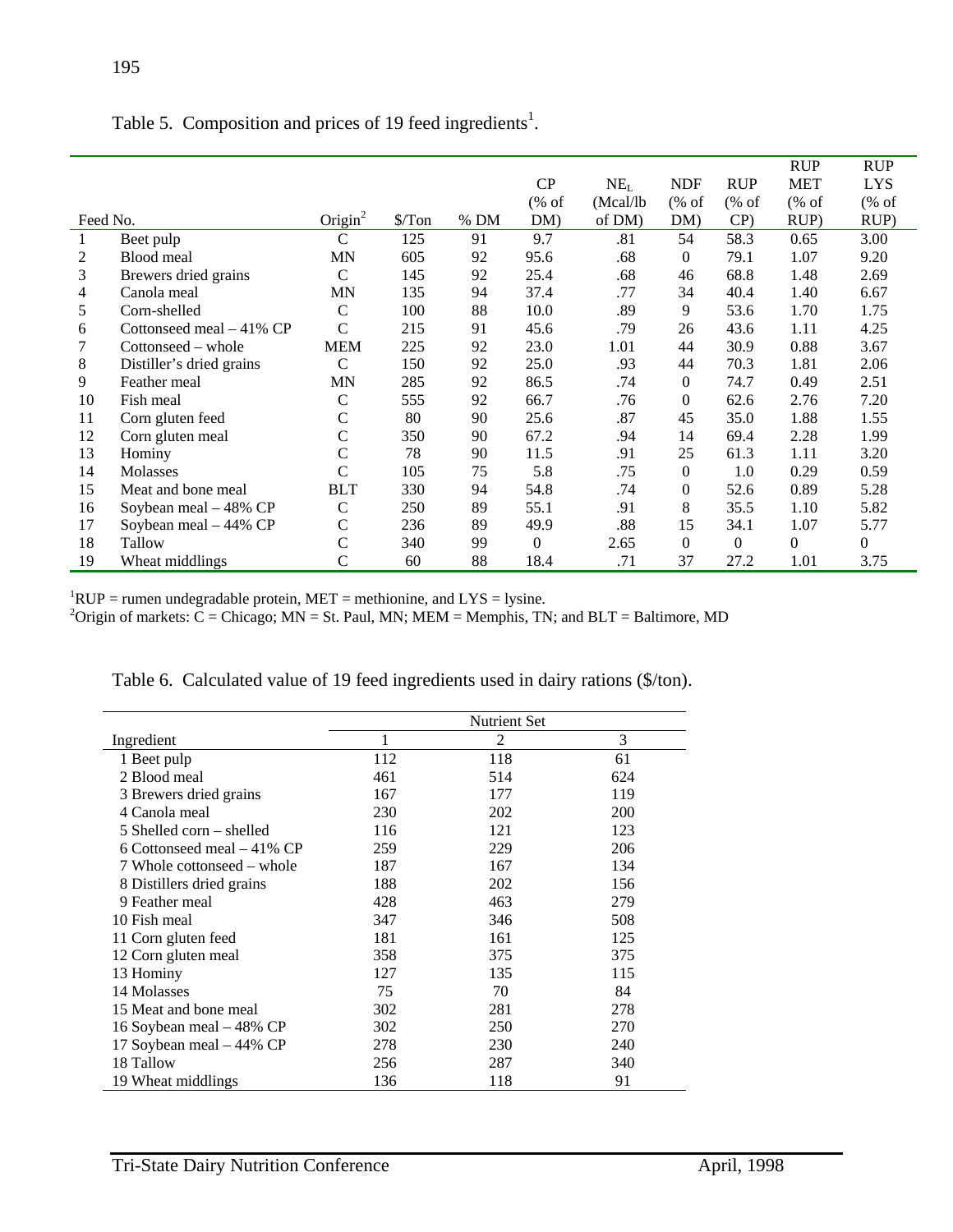

Figure 1. Example of production with one varriable input. (TPP, total physical product; APP, average physical product; and MPP, marginal physical product).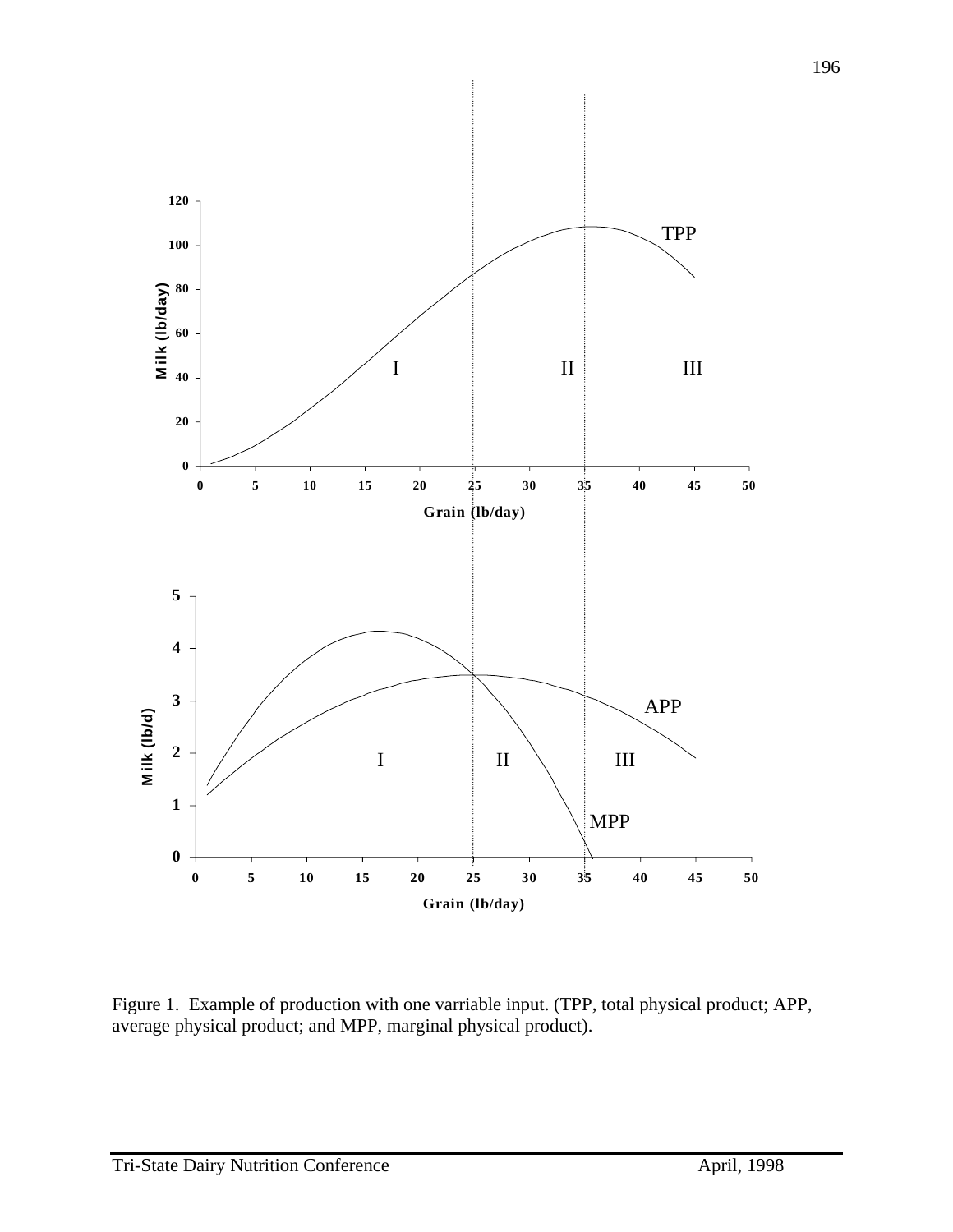

Figure 2. Costs functions: average fixed costs (AFC), average variable costs (AVC), average total costs (ATC), marginal cost (MC), price of output (P), and  $MR =$  marginal revenues as a function of output level.



Figure 3. Determining the optimum amount of input using the production function (TPP, total physical product;  $P_x$ , price per unit of input;  $P_4$ , price per unit of output).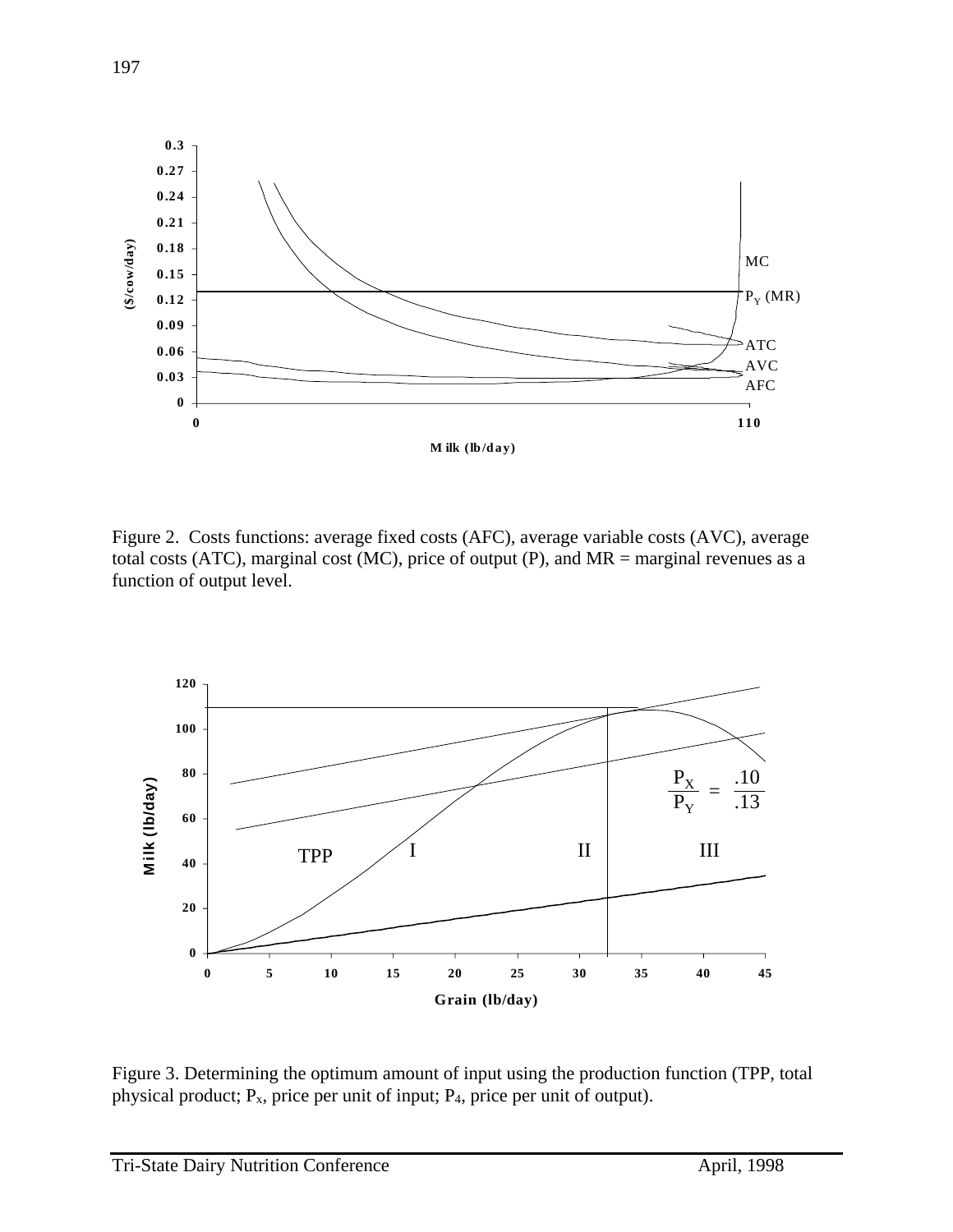

Figure 4. Example of a production function with two variable inputs: milk yield as a function of hay and grain intake.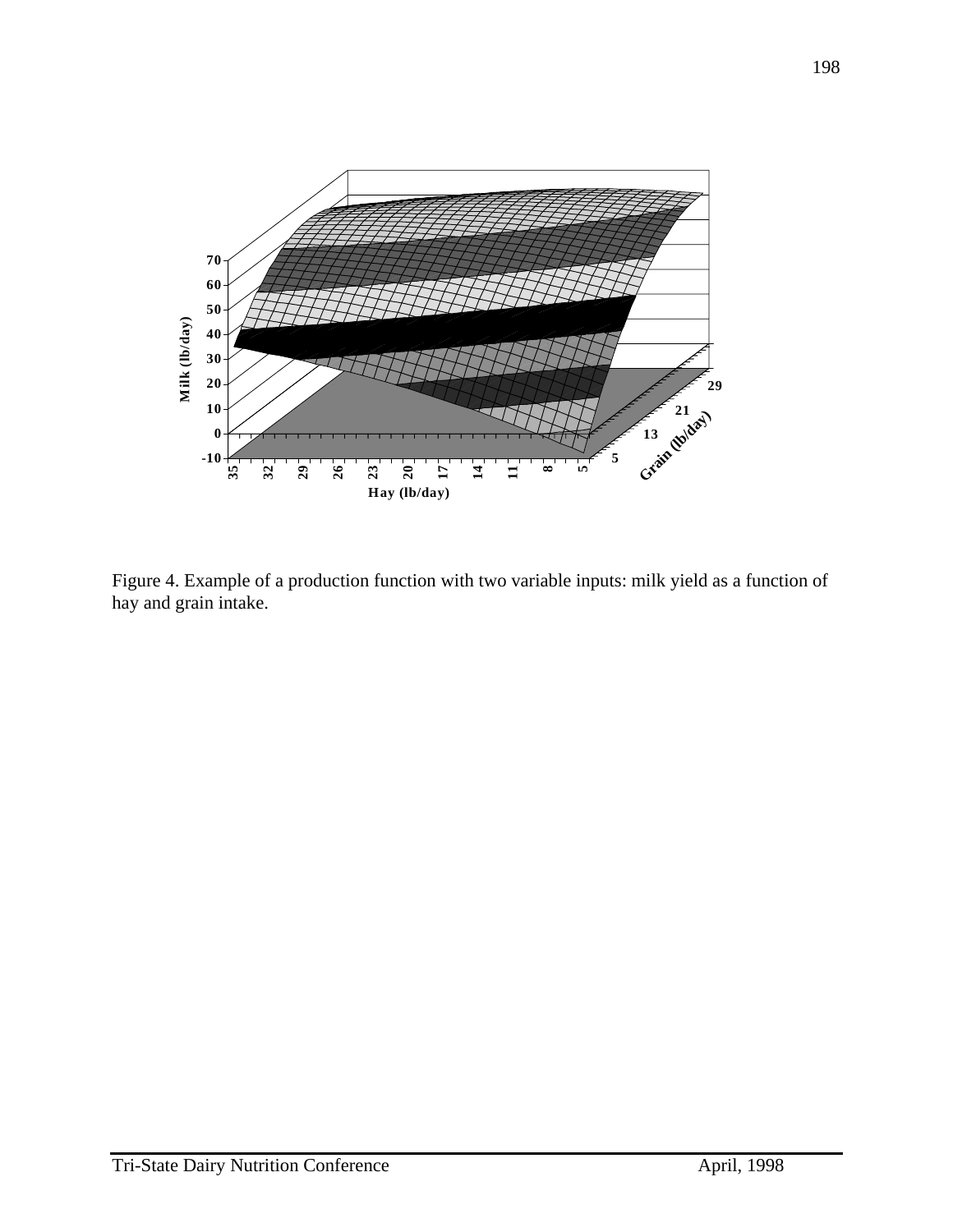

Figure 5. Schematic of an economist's view of the optimization.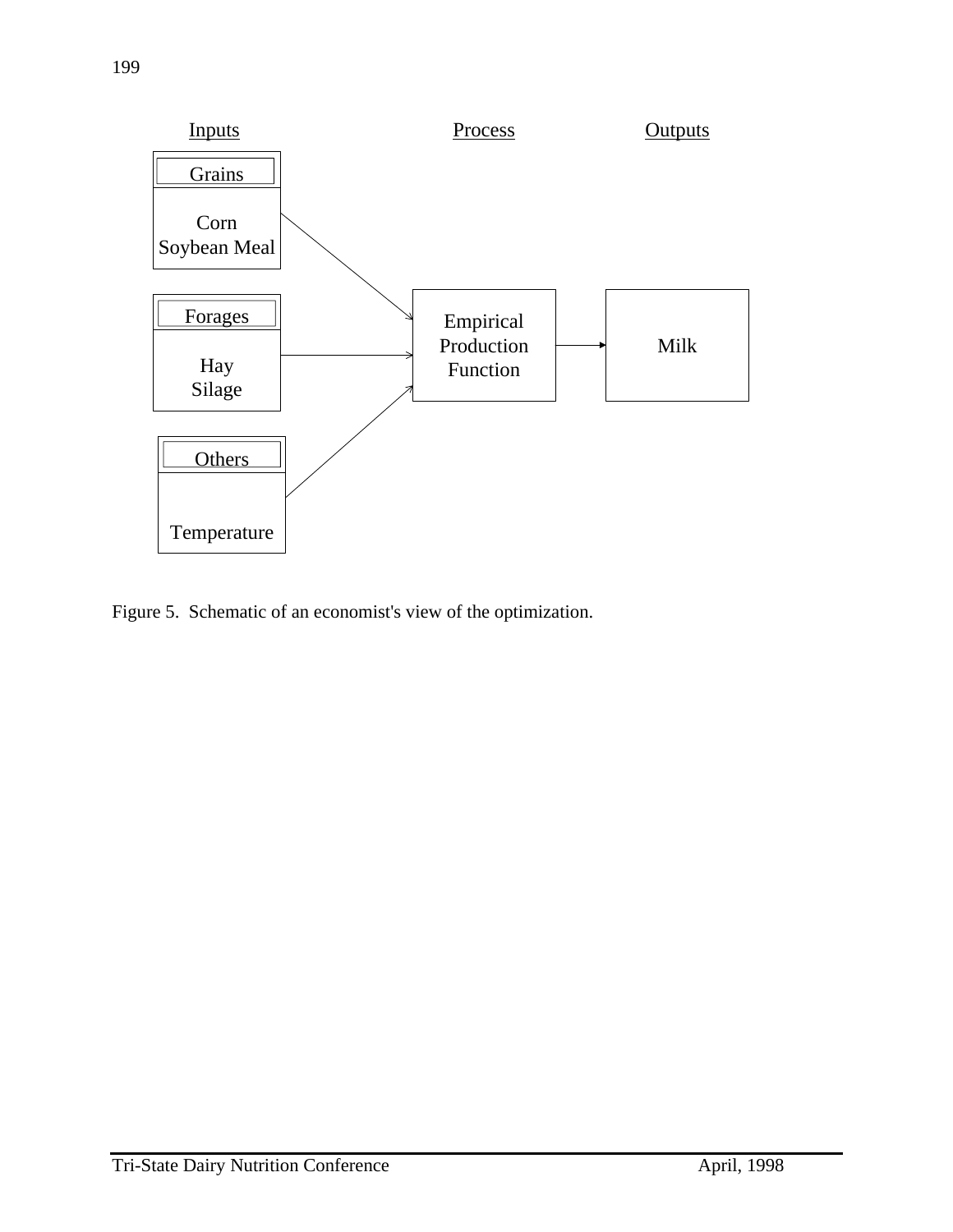

Figure 6. Schematic of a nutritionist's view of the optimization process.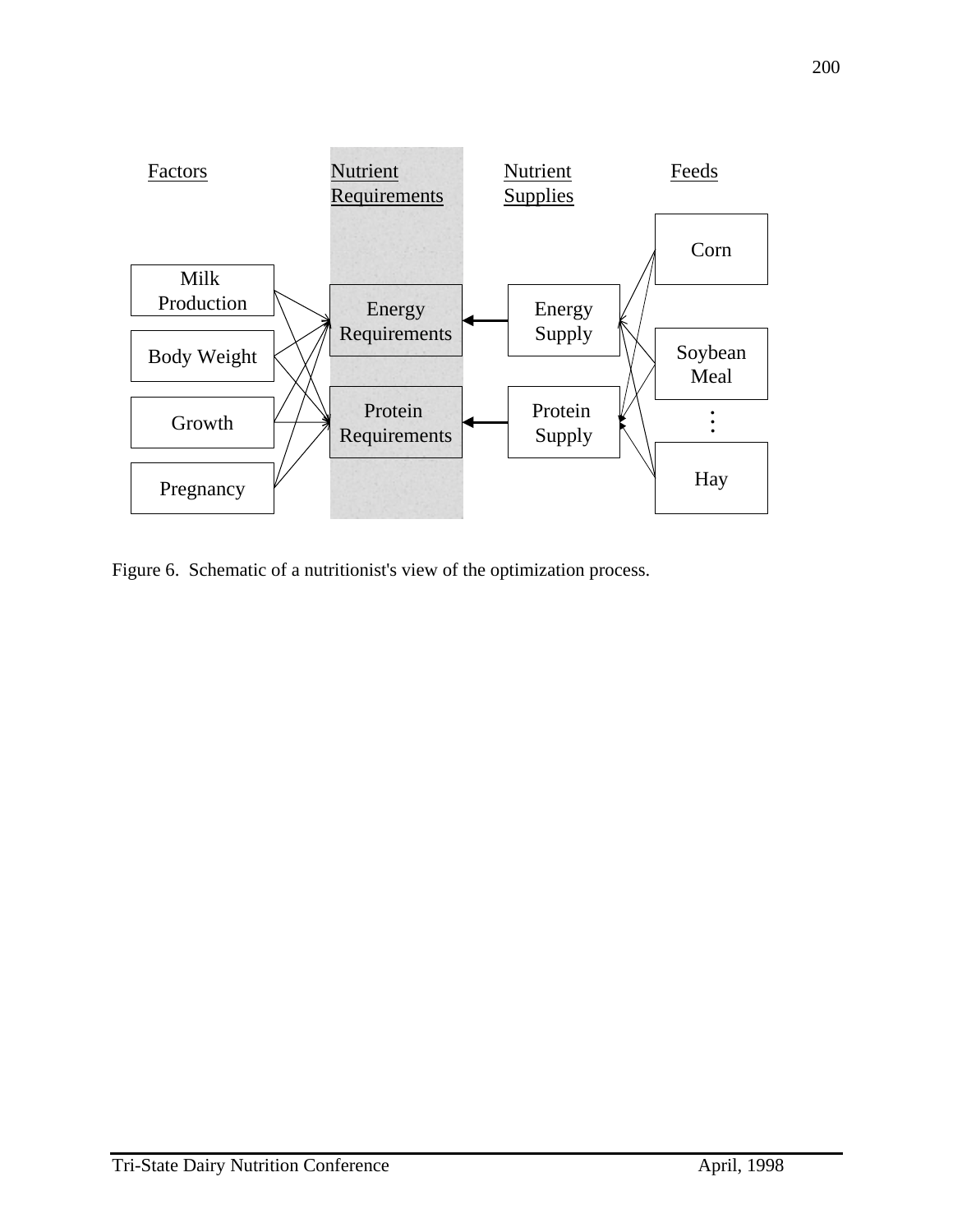

Figure 7. Transformation of a nutrient requirement function into an equivalent nutrient response curve.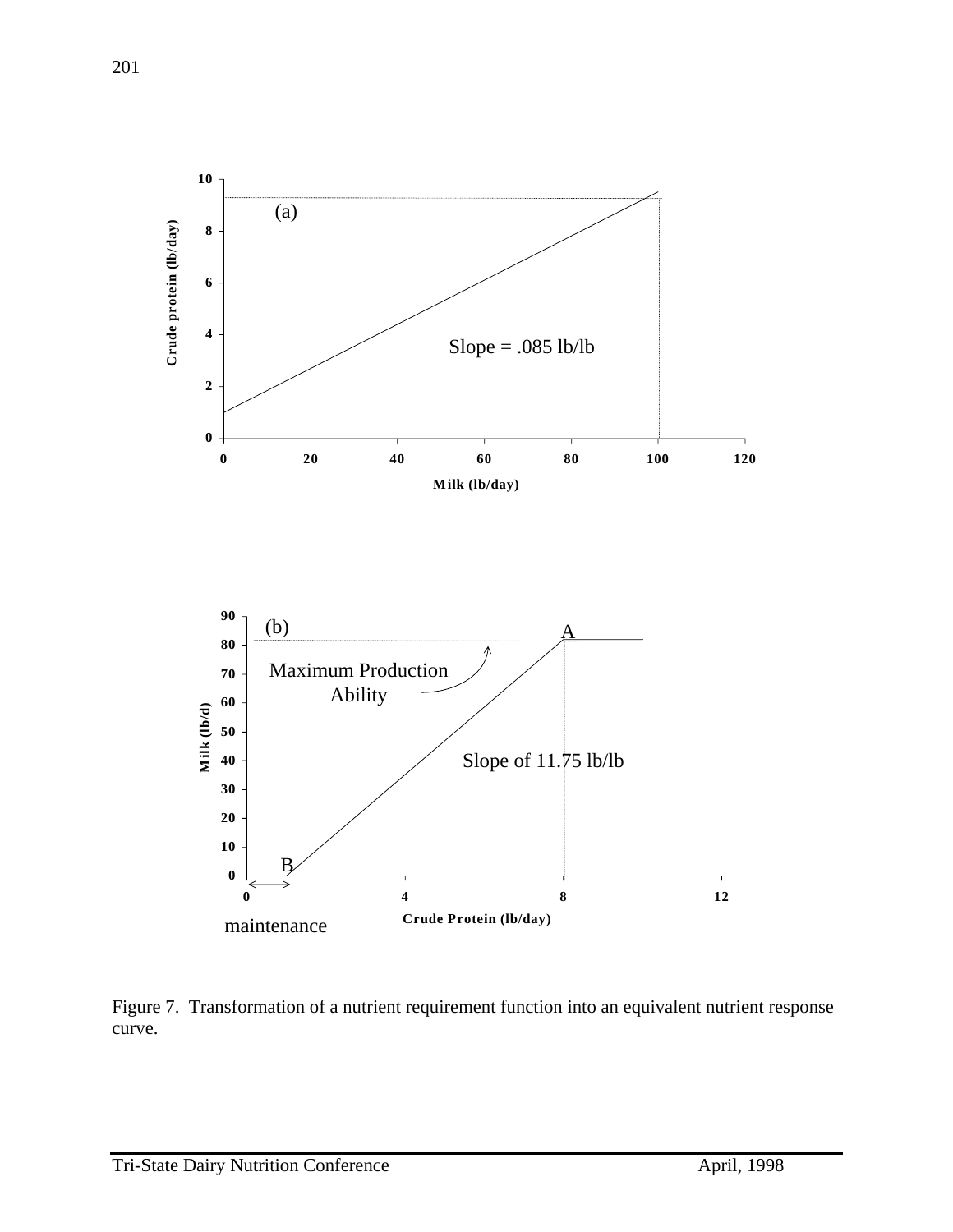

Figure 8. Schematic view of an integrated approach to modeling response functions.



Figure 9. Relationship between concentration of dietary crude protein and predicted yield of milk and intake of dry matter (Roffler et al., 1986).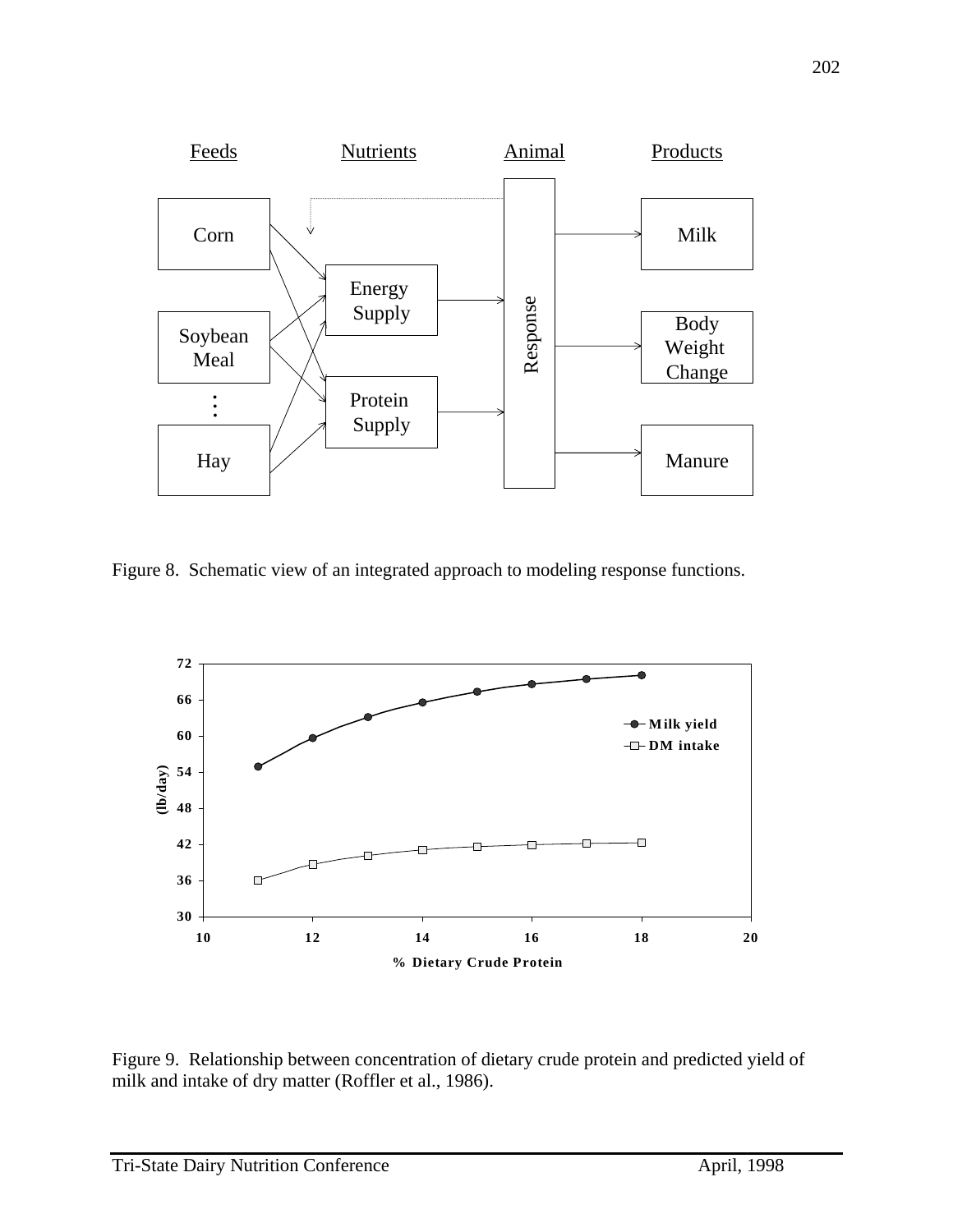

Figure 10. Milk production response (4% fat-corrected milk equivalent) to the net supply of protein based on the French PDI system (protein digestible in the intestine).



Figure 11. Generalized milk response curves for maximum income above feed cost program. (Beth and Bennett, 1980).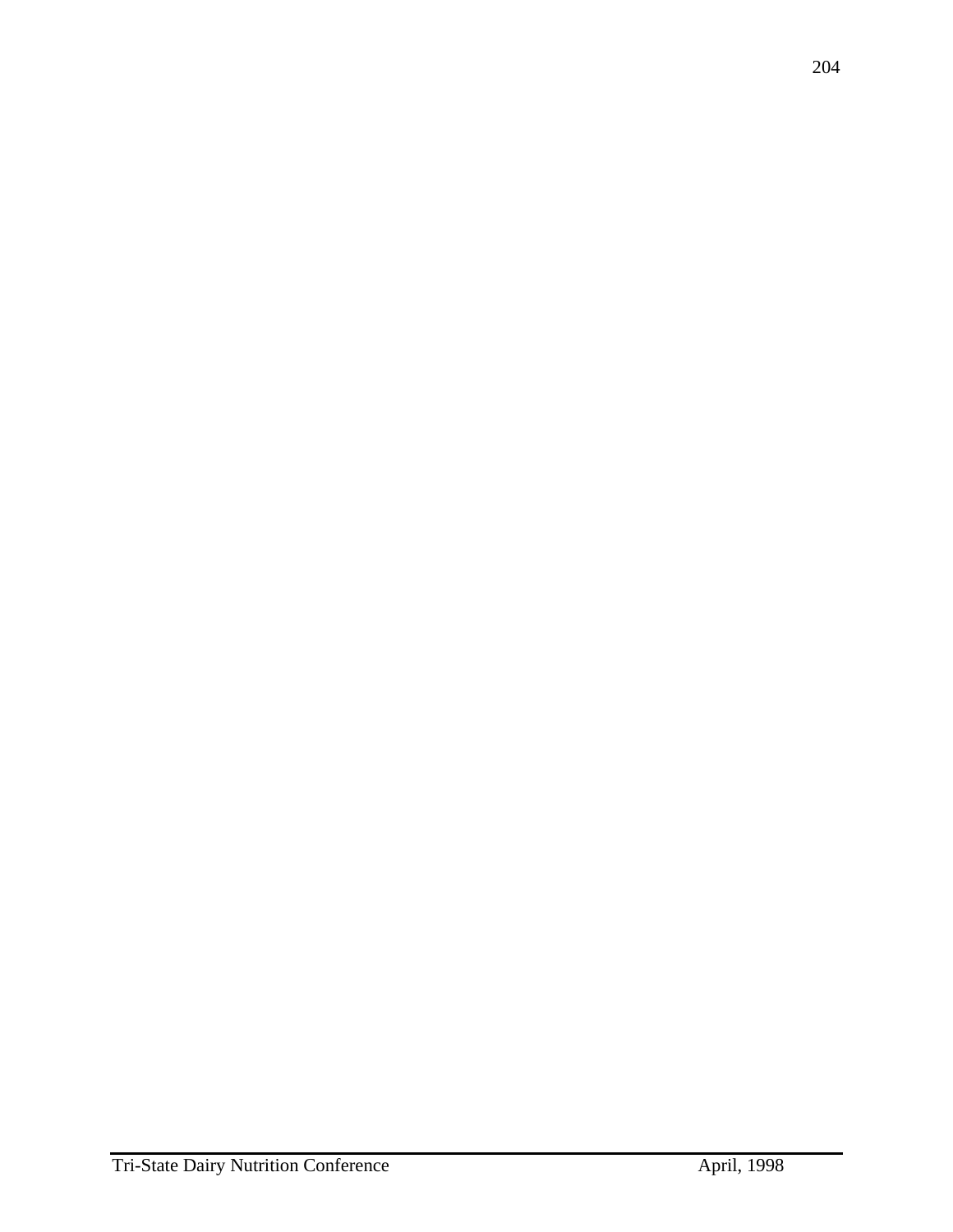### **Practical Considerations For Monitoring Milk Urea Nitrogen**

*Jim Linn1 and Alvaro Garcia*  Department of Animal Science University of Minnesota

Dairy nutritionists are looking for tools or methods to evaluate the efficiency of nutrient metabolism within dairy cows. Milk urea nitrogen (**MUN**) has been proposed as a metabolic monitor for nitrogen and nitrogen-energy metabolism in dairy cows. Some reasons for the interest in optimizing nitrogen utilization in dairy cows are to reduce nitrogen excretion into the environment and increase true milk protein production. In addition, high levels of nitrogen in the diet have been associated with infertility problems (Staples et al., 1993; Tamminga, 1992). In this paper, we will review the origin of MUN, look at several factors that affect MUN values, and provide some suggestions for using MUN to monitor feeding programs.

#### **Origin of MUN**

Ammonia is produced from either the degradation of dietary crude protein (**CP**) in the rumen or the deamination of amino acids for glucose production (Figure 1). The release and recapture of ammonia from microbial degradation of CP in the rumen is affected by the balance of carbohydrates and protein in the diet. An inadequate carbohydrate availability relative to high amounts of degradable protein in the rumen will increase rumen ammonia levels. The ammonia not incorporated into microbial protein either flows with the liquid phase from the rumen or diffuses across the

rumen wall (Bodeker et al., 1992). Ammonia escaping from the rumen is transformed in the liver and the kidney to urea and either excreted (urine and milk) or recycled through saliva.

Ammonia also is formed when amino acids are metabolized for energy. This occurs when there is a shortage of dietary energy or post-ruminal absorption of amino acids is in excess of requirements. Amino acids leave the rumen as microbial protein and undegraded feed protein.

Because ammonia is toxic to animal tissues, the liver and to a lesser extent the kidney, converts ammonia into urea. Urea is a small nontoxic molecule which is readily absorbed into water and easily diffuses into and out of body tissue spaces. Thus, urea equilibrates rapidly throughout body tissues, including milk, and any changes in blood urea nitrogen (**BUN**) levels are reflected in MUN.

#### **Average MUN Concentrations**

Based on several thousand individual cow samples analyzed by Minnesota and Pennsylvania DHIA, the average individual MUN value is 14 milligrams per 100 milliliters (**mg/dl)** with a standard deviation (**SD**) of about 4 mg/dl. This means 66% of the cows tested had MUN values between 10 to 18 mg/dl. Ninety-five percent of all

 1 Contact at: 101 Peters Hall, 1404 Gortner Avenue, St. Paul, MN 55108-6164, (612) 624-6789, FAX (612) 625- 1283, Email: jlinn@extension.umn.edu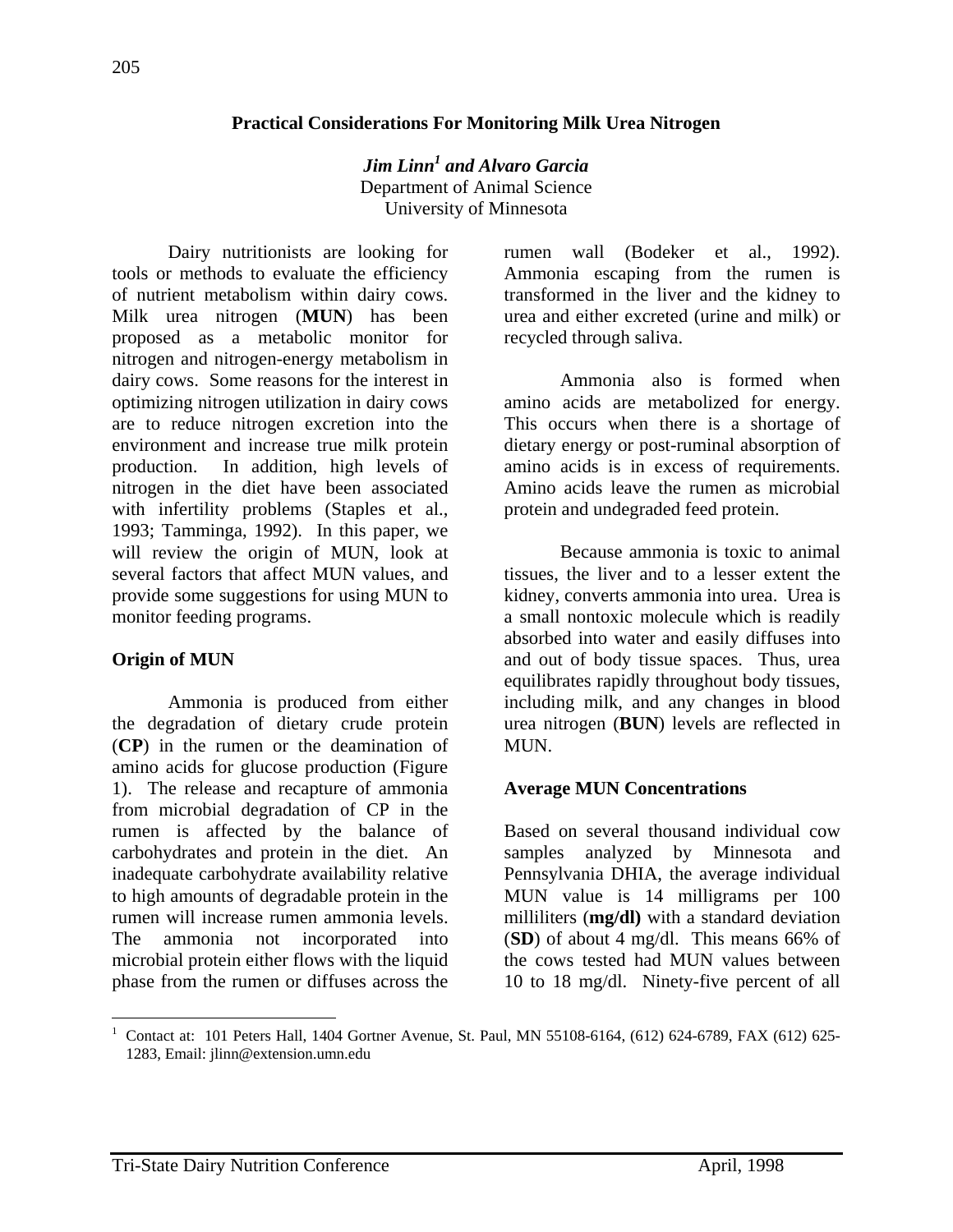cows were between 6 and 22 mg/dl. Cows outside the 95% range, especially on the upper end, should be investigated for feeding or health problems. Values below 6 mg/dl probably reflect an error in analysis rather than a cow feeding or health problem, but this should not be automatically assumed.

Milk samples can be obtained from well mixed bulk tanks to estimate herd MUN levels. A Minnesota survey of 110 bulk tanks found MUN level averaged 16 mg/dl  $(SD = 4 mg/dl)$ . A bulk tank sample will be less precise than individual cow samples as they will be weighted by milk production level of the cows contributing milk to the bulk tank (Kohn et al., 1997). That is, a higher producing cow influences the MUN level more than a low producing cow. The limitation with bulk tank samples is that it represents all cows contributing milk to the tank and no evaluation of group feeding problems can be made.

The average values listed above provide a reference for interpreting MUN values. They should not be considered the optimum or best MUN value. What the MUN value should be for optimum milk production and health of an animal has not been defined.

# **Cow Factors Affecting MUN**

**Breed.** Rodriguez et al. (1997a) reported a higher true protein and lower MUN content in milk from Jersey cows compared to Holstein cows (Table 1). On the contrary, Ferguson et al. (1997) found MUN values of 15.8 mg/dl  $(SD = .16)$  and 14.0  $(SD = .05)$ mg/dl for Jersey and Holstein cows, respectively.

**Parity.** The MUN concentrations appear to be unaffected by parity (Ferguson et al., 1997) or slightly decline with increasing parity (Broderick and Clayton, 1997).

**Days in milk (DIM).** It has been suggested the total nonprotein nitrogen (**NPN**) fraction in milk decreases with DIM until approximately 5 to 10 weeks postpartum and then gradually increases throughout the remainder of the lactation (DePeters and Cant, 1992). Ferguson et al. (1997) reported a negative correlation  $(r = -.136)$  between MUN and DIM as did Garcia et al. (1997) (r  $=$  -.125). The small and non-significant correlations showed a 2 to 3 mg/dl decline in MUN from freshening to dry-off.

**Milk production.** Increasing milk production has been associated with increases in MUN. Carlsson and Pehrson (1994) showed as MUN increased from 7.6 to 16.3 mg/dl, herd fat-corrected milk production increased from 13,145 to 15,840 lb per year. A similar association between increased MUN values with higher daily average milk production was found by Garcia et al. (1997). Daily milk production increased about 7 lb per cow per day as MUN increased from  $< 10$  to  $> 20$  mg/dl (Figure 2).

**Milk sampling.** Recent Iowa State research (Faust et al., 1997) suggested a minimum of 75% of the cows in a group or herd should be sampled to obtain a reliable MUN value. Coefficients of variation for error were 7.9, 4.7, 3.6 and 1.8% when 10, 25, 50, or 75% of the cows in a group were sampled. Previous research at Iowa State (Faust and Kilmer, 1996) recommends always collecting milk samples for MUN comparison from the same milking, always use the same testing laboratory, and exclude cows with a high somatic cell count before beginning to interpret results.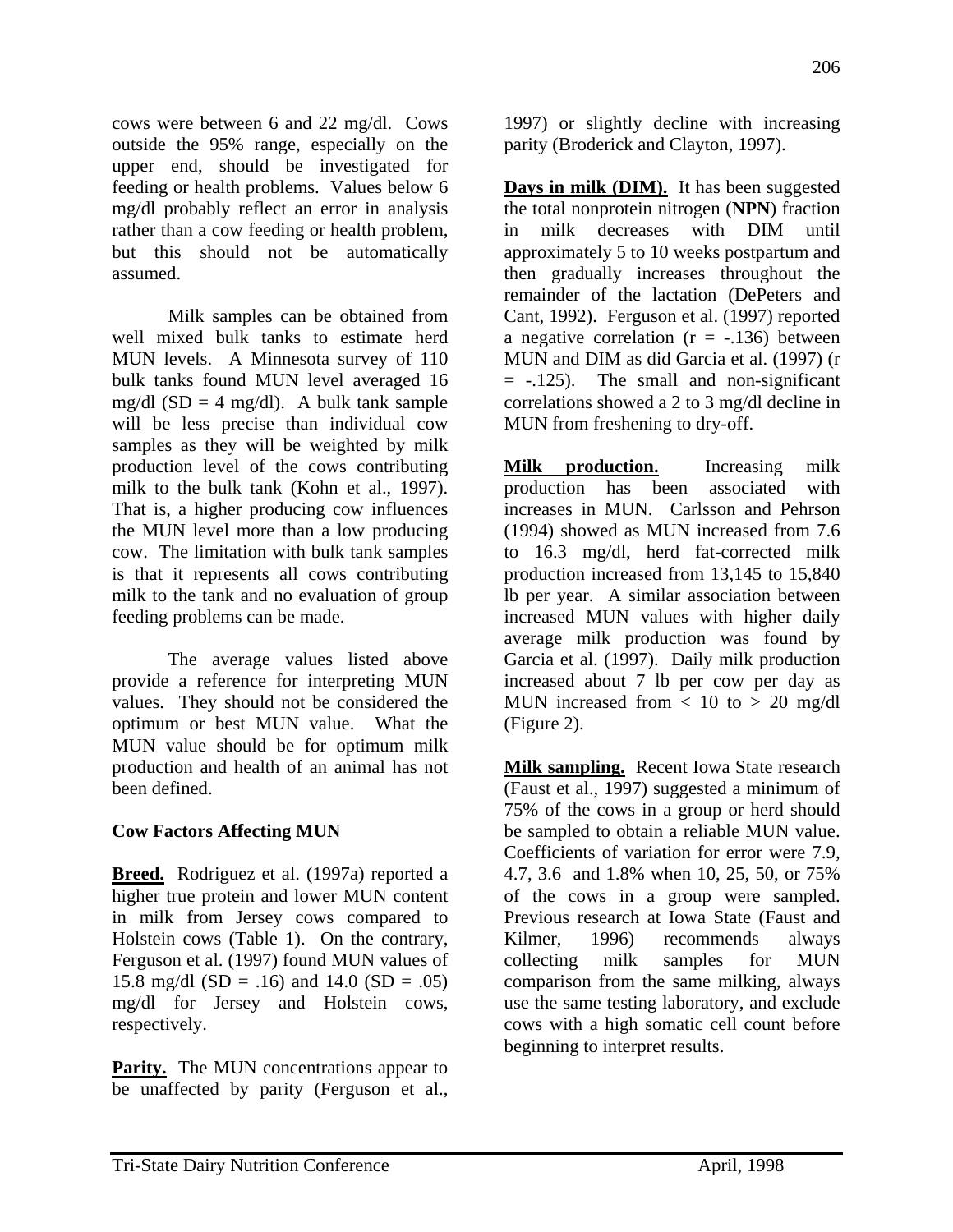## **Environmental Factors Affecting MUN**

**Diurnal variation.** Both BUN and MUN concentrations fluctuate considerably over a 24-hour period. Gustafsson and Palmquist (1993) showed MUN levels peaked about 4 hours after feeding. Two studies, (Broderick and Clayton, 1997; Rodriguez et al., 1997b) have shown that MUN peaks approximately 1 hour after plasma urea nitrogen (**PUN**) levels peak, and PUN peaks occur 1 to 2 hours after cows eat. The presence of circadian rhythms for PUN could complicate the interpretation of PUN and MUN results (Bitman et al., 1990). Thus, the number of times a cow eats per day and the time of eating relative to milking will significantly affect MUN concentrations.

Several researchers have shown (Table 2) MUN values differ between AM and PM milkings. The PM milkings tend to be higher in MUN than AM milkings. This probably reflects cows not eating for several hours before the AM milking as feed offerings and push-ups are less likely to be done between midnight and 6 AM. Broderick and Clayton (1997) found lower MUN concentrations in AM than PM samples and indicated switching milk samplings back and forth between AM and PM confounded the interpretation of MUN results.

**Seasonal variation.** Seasonal variation has to be carefully addressed in order not to confound environment with animal or feed effects. Ferguson et al. (1997) reported means of 14.0, 15.0, 16.3, and 14.2 mg/dl for winter, spring, summer, and fall, respectively, of 1996. The SD of the herd mean MUN by season were as follows: winter '96, 2.88; spring '96, 3.16; summer '96, 3.45; and fall '96, 3.05. A seasonal variation in a study of 17 dairy farms for MUN from July to November of 1997 also

was found by Garcia et al. (1997) (Figure 3).

### **Dietary Factors Affecting MUN**

**Protein.** In the 17-farm study of Garcia et al. (1997), MUN was better correlated with percentage of soluble protein (**SIP**) or CP in the diet than with amount consumed of either protein fraction (Table 3). The better correlation of SIP than CP with MUN suggests the availability of protein to the rumen microbes is a factor affecting MUN concentrations. Others (Broderick and Clayton, 1997; Hof et al., 1997) reported MUN concentration was reflective or correlated to the amount of surplus nitrogen for microbial synthesis in the rumen.

The ratio of rumen degradable to undegradable protein (RDP/RUP) would be expected to affect MUN concentrations if form and availability of protein to the rumen microbes are a factor. High MUN concentrations would be expected when a high ratio of RDP/RUP is fed. Feeding an insufficient amount of rumen fermentable carbohydrates (NFC) along with a high RDP/DUP should accentuate MUN values. Both Elrod (1995) and Roseler et al. (1993) showed PUN increased with changing ratios of RDP/RUP (Table 4). A deviation in RDP or RUP from NRC (1989) guidelines resulted in an increase in PUN.

**Energy.** Rumen fermentable carbohydrates play an important role in determining MUN concentrations by supplying energy and carbon skeletons for microbial protein synthesis. Rate of protein and carbohydrate fermentation must be similar for efficient incorporation of ammonia into microbial protein. Hoover and Miller (1995) reviewed carbohydrates in the rumen and suggested NFC should be more than 35% of the dietary DM to maximize rumen microbial growth.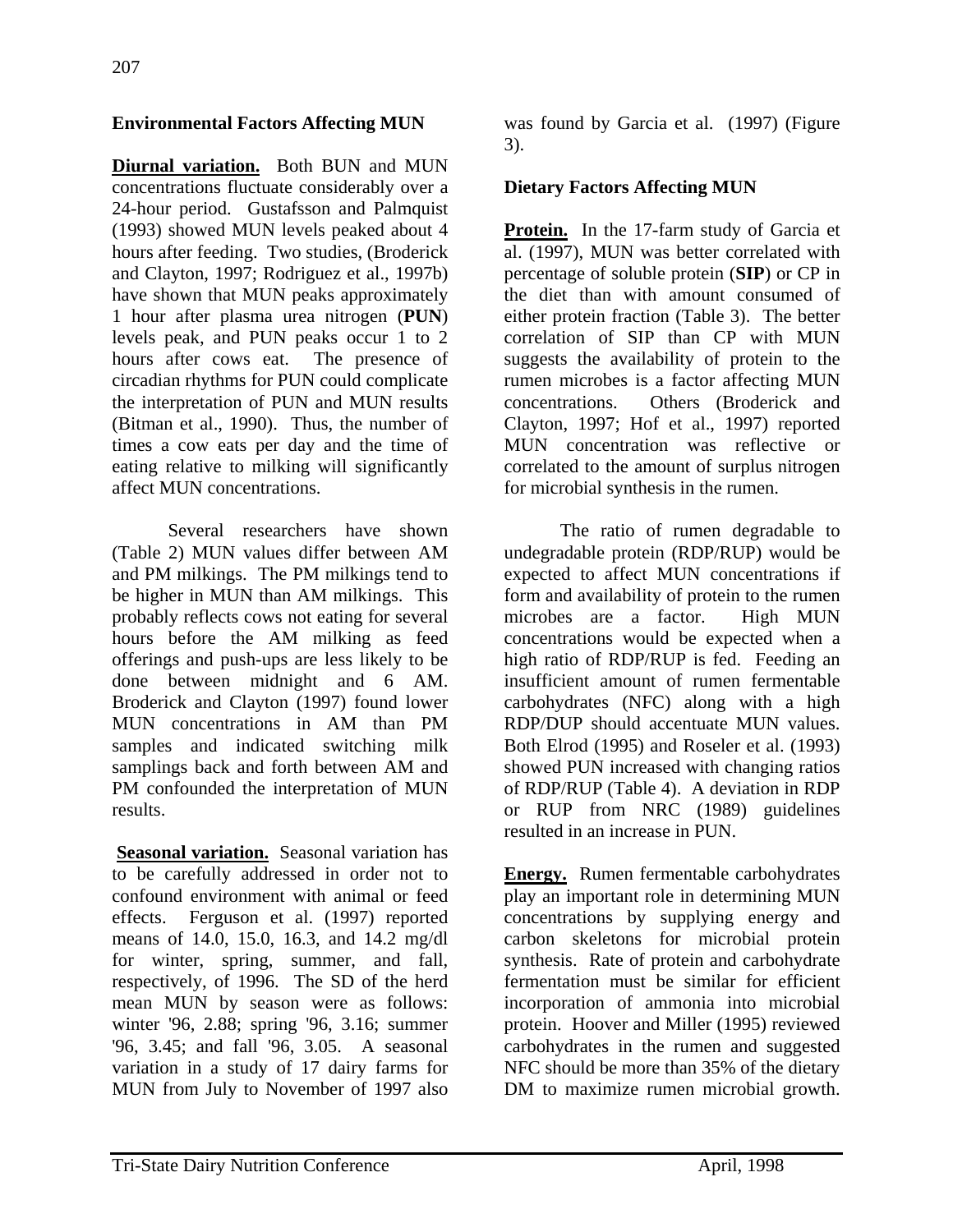In the on-farm MUN study by Garcia et al. (1997), MUN was not correlated directly with either the amount or percentage of NFC in diets but was correlated with the ratio of NFC to CP in the diet. Broderick and Clayton (1997) looked at the reverse relationship, dietary CP per unit of NEL, and reported a negative relationship with MUN. These relationships further emphasize the importance of balancing diets for both protein and carbohydrates.

Rumen pH could also affect MUN concentrations. At a pH below 7, ammonia  $(NH_3)$  is converted to ammonium  $(NH_4)$  and is less diffusable from the rumen. Kertz et al. (1983) found that when ruminal contents were acidified with ammonium chloride, concentrations of blood ammonia and BUN tended to be lower as pH decreased below 7.

Although most trials have dealt with rumen fermented organic matter, De Peters et al. (1987) reported an increase in milk NPN content as the dietary fat percentage increased (Table 5). In a recent trial (Rodriguez et al., 1997a), MUN increased by 4.9% in Holstein and Jersey cows fed ruminal inert fat. As fat percentage in the diet increases, ruminal fermentable carbohydrate or grain usually decreases and, thus, the MUN increase may reflect this change in rumen fermentation.

## **Using MUN as a Diagnostic Tool**

Feed, animal, and environmental factors all contribute to the urea pool within the body. To use MUN as a diagnostic tool for evaluating rations on dairy farms, it is important for all factors that can affect MUN be taken into consideration.

A one time MUN analysis of a bulk tank or of cows in a herd is not recommended. Without an established baseline MUN value for the herd, no determination of the impact of nutrition or other factors on MUN can be made. An exception to this will be in extreme cases with individual cows or herds where MUN values are outside of 10 to 18 mg/dl (mean  $+$ 1 SD) range. Health problems or abnormal feeding programs may be the cause of MUN values outside this range. In these situations, other signs of health or feeding complications will most likely be apparent.

Based on the information to date, it appears that the best way to use MUN within a herd is to establish a minimum of a 6-month baseline. The DHIA or an independent MUN analysis on all or 75% of the cows in a group should be taken every month. A 6-month period should allow for most milking and feeding factors affecting MUN to be exhibited. Once this baseline is developed, changes in MUN values then can be evaluated with some degree of certainty that a change has occurred.

## **References**

Bitman, J.D., L. Wood, and A.M. Lefcourt. 1990. Rhythms in cholesterol, cholesterol esters, free fatty acids, and triglycerides in blood of lactating dairy cows. J. Dairy Sci. 73:948.

Bodeker, D., A. Winkler, and H. Holler. 1990. Ammonia absorption from the isolated reticulum and rumen of sheep. Exp. Physiol. 75:587.

Broderick, G.A., and M.K. Clayton. 1997. A statistical evaluation of animal and nutritional factors influencing concentrations of milk urea nitrogen. J. Dairy Sci. 80:2964.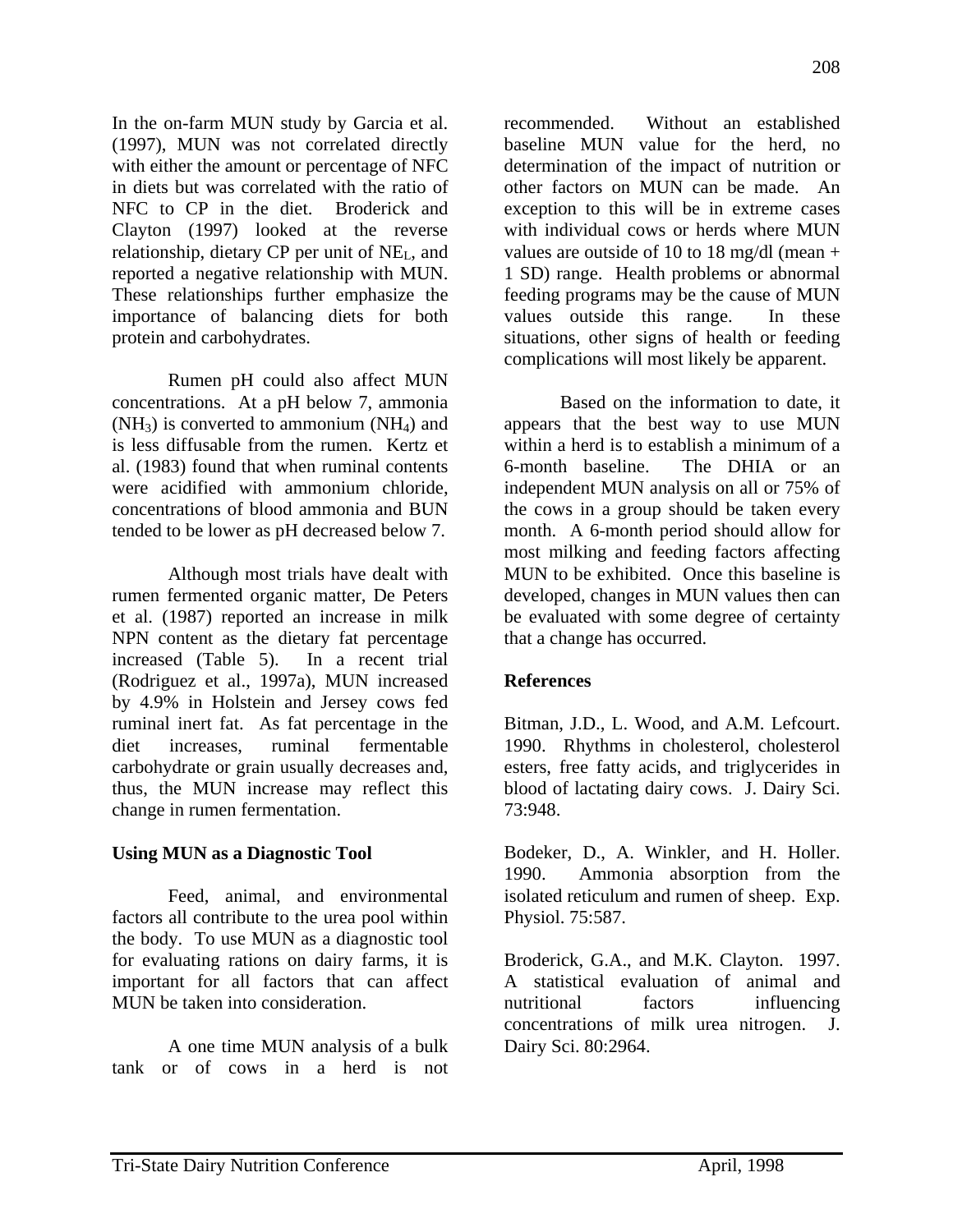Carlsson, B.J. and B. Pehrson. 1994. The influence of the dietary balance between energy and protein on milk urea concentration. Experimental trial assessed by two different protein evaluation systems. Acta. Vet. Scand. 35:193.

DePeters, E.J., S.J. Taylor, C.M. Finley, and T.R. Famula. 1987. Dietary fat and nitrogen composition of milk from lactating cows. J. Dairy Sci. 70:1192.

DePeters, E.J., and J.P. Cant. 1992. Nutritional factors influencing the nitrogen composition of bovine milk: a review. J. Dairy Sci. 75:2043.

Elrod, C.C. 1995. High dietary protein and high fertility: can we have both? Proc., Cornell Nutr. Conf. Cornell Univ., Ithaca, NY. pp. 32.

Faust, M.A., and L.H. Kilmer. 1996. Variability of milk urea nitrogen results. Proc. Prof. Dairy Management Seminar. Dubuque, IA. Iowa State Univ., Ames. . pp. 133.

Faust, M.A., and L.H. Kilmer. 1997. Variability for estimating milk components when samples are collected from different proportions of cows in groups. J. Dairy Sci. 80 (Suppl. 1):206. (Abstr.).

Ferguson, J.D. 1996. Milk urea nitrogen. Univ. of Pennsylvania, Center for Animal Health and Productivity. New Bolton Center. ftp://gandalf.dhia.psu.edu

Ferguson, J.D., N. Thomsen, D. Slesser, and D. Burris. 1997. Pennsylvania DHIA milk urea testing. J. Dairy Sci. 80 (Suppl. 1):161. (Abstr.).

Garcia, A.D., J.G. Linn, S.C. Stewart, J. D. Olson, and W. G. Olson. 1997. Evaluation of milk urea nitrogen (MUN) as a dietary monitor for dairy cows. J. Dairy Sci. 80 (Suppl. 1):161. (Abstr.).

Gustaffson, A.H., and D.L. Palmquist. 1993. Diurnal variation of rumen ammonia, serum urea, and milk urea in dairy cows at high and low yields. J. Dairy Sci. 76:475.

Hof, G., M.D. Vervoorn, P.J. Lenaers, and S. Tamminga. 1997. Milk urea nitrogen as a tool to monitor the protein nutrition of dairy cows. J. Dairy Sci. 80:3333.

Hoover, W. H., and T. K. Miller. !995. Optimizing carbohydrate fermentation in the rumen. Proc. 6<sup>th</sup> Annual FL Nutr. Symp. University of Florida, Gainesville. pp. 87.

Kertz, A.P., L.E. Davidson, B.R. Cords, and H.C. Puch. 1983. Ruminal infusion of ammonium chloride in lactating cows to determine effect of pH on ammonia trapping. J. Dairy Sci. 66:2597.

Kohn, R., J. Jonker, and R. Erdman. 1997. Milk urea nitrogen: Theory and practice. Maryland Nutr. Conf. Univ. of Maryland, College Park. pp. 83.

Miettinen, P.V.A., and R.O. Juvonen. 1990. Diurnal variations of serum and milk urea levels in dairy cows. Acta Agric. Scand. 40:289.

National Research Council. 1989. Nutrient requirements of dairy cattle.  $6<sup>th</sup>$  rev. ed. Natl. Acad. Sci., Washington, DC.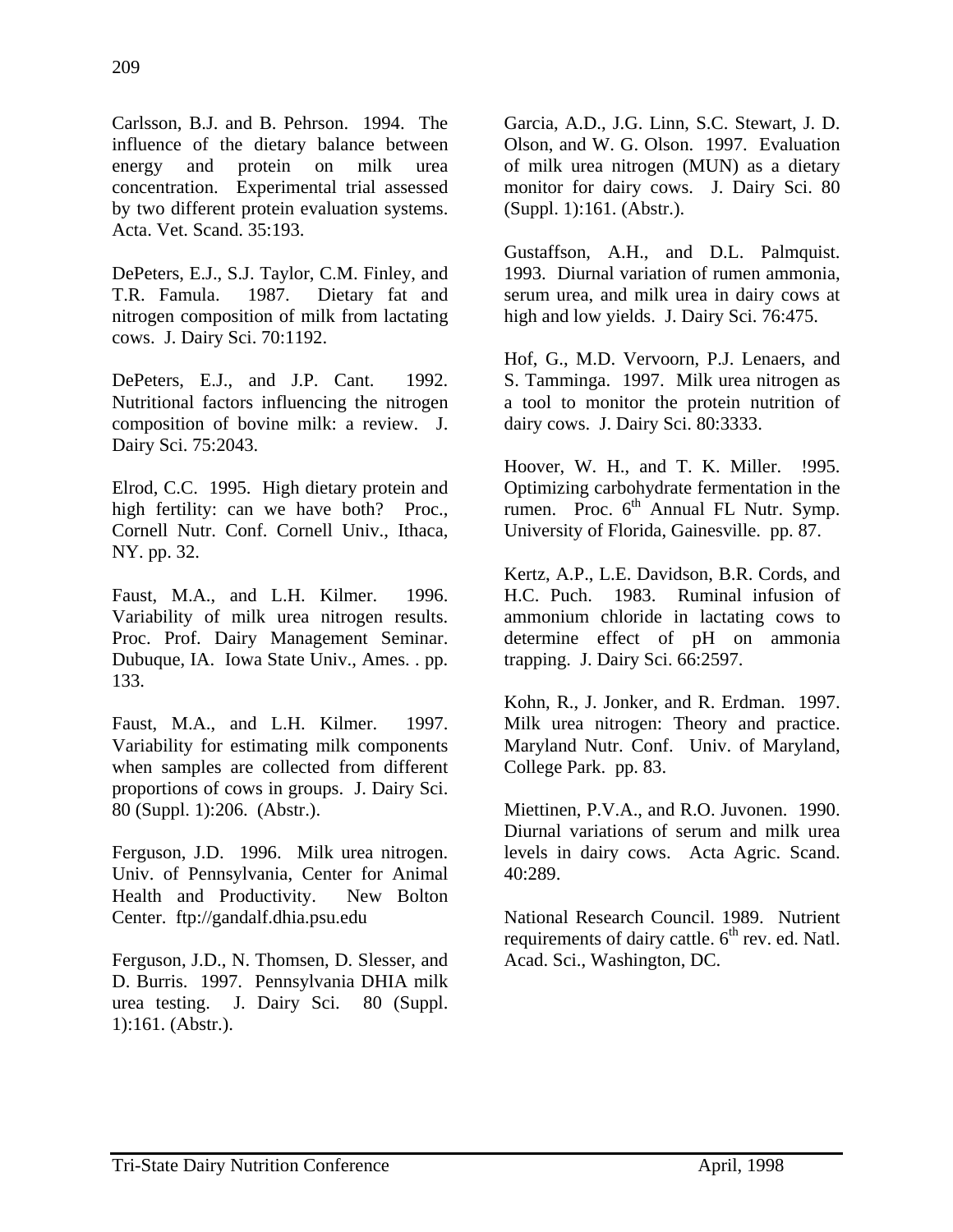Robinson, P.H., G. de Boer, and J.J. Kennelly. 1991. Influence of source of rumen-degraded nitrogen on ruminal and whole tract digestion, plasma hormone and metabolite concentrations as well as milk yield and composition in dairy cows. Can. J. Anim. Sci. 71:417.

Rodriguez, L.A., C.C. Stallings, J.H. Herbein, and M.L. McGilliard. 1997a. Effect of degradability of dietary protein and fat on ruminal, blood, and milk components of Jersey and Holstein cows. J. Dairy Sci. 80:353.

Rodriguez, L.A., C.C. Stallings, J.H. Herbein, and M.L. McGilliard. 1997b. Diuranl variation in milk and plasma urea nitrogen in Holstein and Jersey cows in response to degradable dietary protein and added fat. J. Dairy Sci. 80:3368.

Roseler, D.K., J.D. Ferguson, C.J. Sniffen, and J. Herrema. 1993. Dietary protein degradability effects of plasma and milk urea nitrogen and milk nonprotein nitrogen in Holstein cows. J. Dairy Sci. 76:525.

Staples, C.R., C. Garcia-Bojalil, B.S. Oldick, and W.W. Thatcher. 1993. Protein intake and reproductive performance of dairy cows: A review, a suggested mechanism, and blood and milk urea<br>measurements  $4<sup>th</sup>$  Annual Florida measurements.  $4<sup>th</sup>$  Annual Florida Ruminant Nutr. Symp. Univ. of Florida, Gaineville. pp. 37.

Tamminga, S. 1992. Nutrition management of dairy cows as a contribution to pollution control. J. Dairy Sci. 75:345.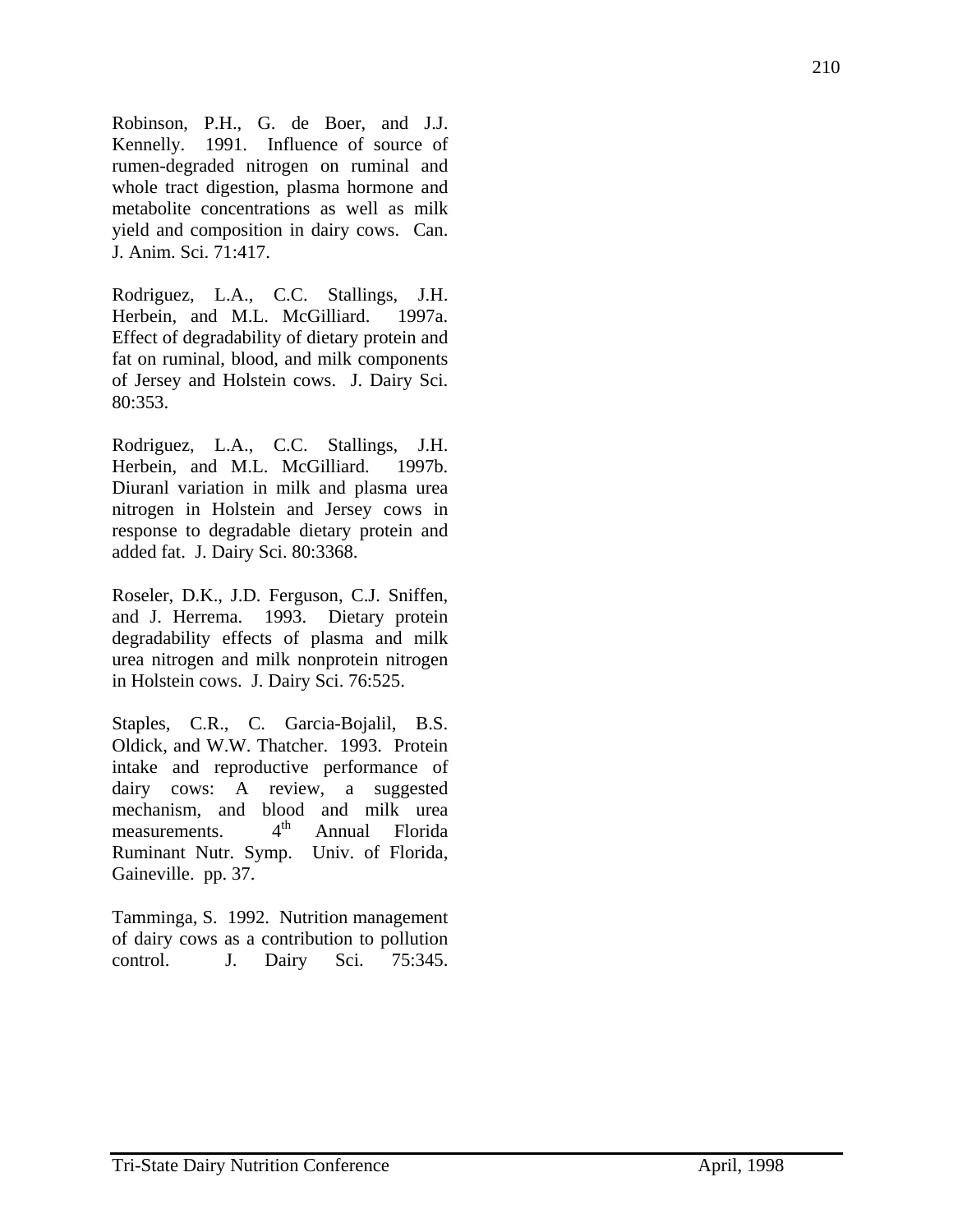| Milk nitrogen |          | Dietary RUP (% of CP) |                             |  |
|---------------|----------|-----------------------|-----------------------------|--|
| fraction      |          | 29                    | 41                          |  |
|               |          |                       | $g/100$ g of total N ------ |  |
| Casein N      | Holstein | 75.4                  | 75.1                        |  |
|               | Jersey   | 78.2                  | 77.2                        |  |
| <b>MUN</b>    | Holstein | 4.77                  | 5.24                        |  |
|               | Jersey   | 3.51                  | 3.66                        |  |

Table 1. Effect of breed and rumen undegradable protein (RUP) on milk nitrogen (N) fractions<sup>1</sup>.

<sup>1</sup>Modified from Rodriguez et al. (1997a).

#### Table 2. Morning and afternoon variation in MUN concentration.

|                              | Morning                    | Afternoon        |  |
|------------------------------|----------------------------|------------------|--|
|                              | mg/dl -------------------- |                  |  |
| Miettinen and Juvonen (1990) | $10.92 \pm 1.88$           | $15.54 \pm 1.71$ |  |
| Robinson et al. (1991)       | 12.60                      | 14.20            |  |
| Ferguson (1996)              | $12.25 \pm 2.25$           | $14.35 \pm 2.20$ |  |

#### Table 3. Correlations between dietary protein fractions or intake and milk urea nitrogen  $(MUN)^1$ .

|                      | Crude protein |          | Soluble protein |          |
|----------------------|---------------|----------|-----------------|----------|
|                      | % of DM       | kg/day   | % of CP         | kg/day   |
| <b>MUN</b>           | $0.38**$      | $0.23**$ | $0.42**$        | $0.36**$ |
| ** $P < .01$         |               |          |                 |          |
| Garcia et al., 1997. |               |          |                 |          |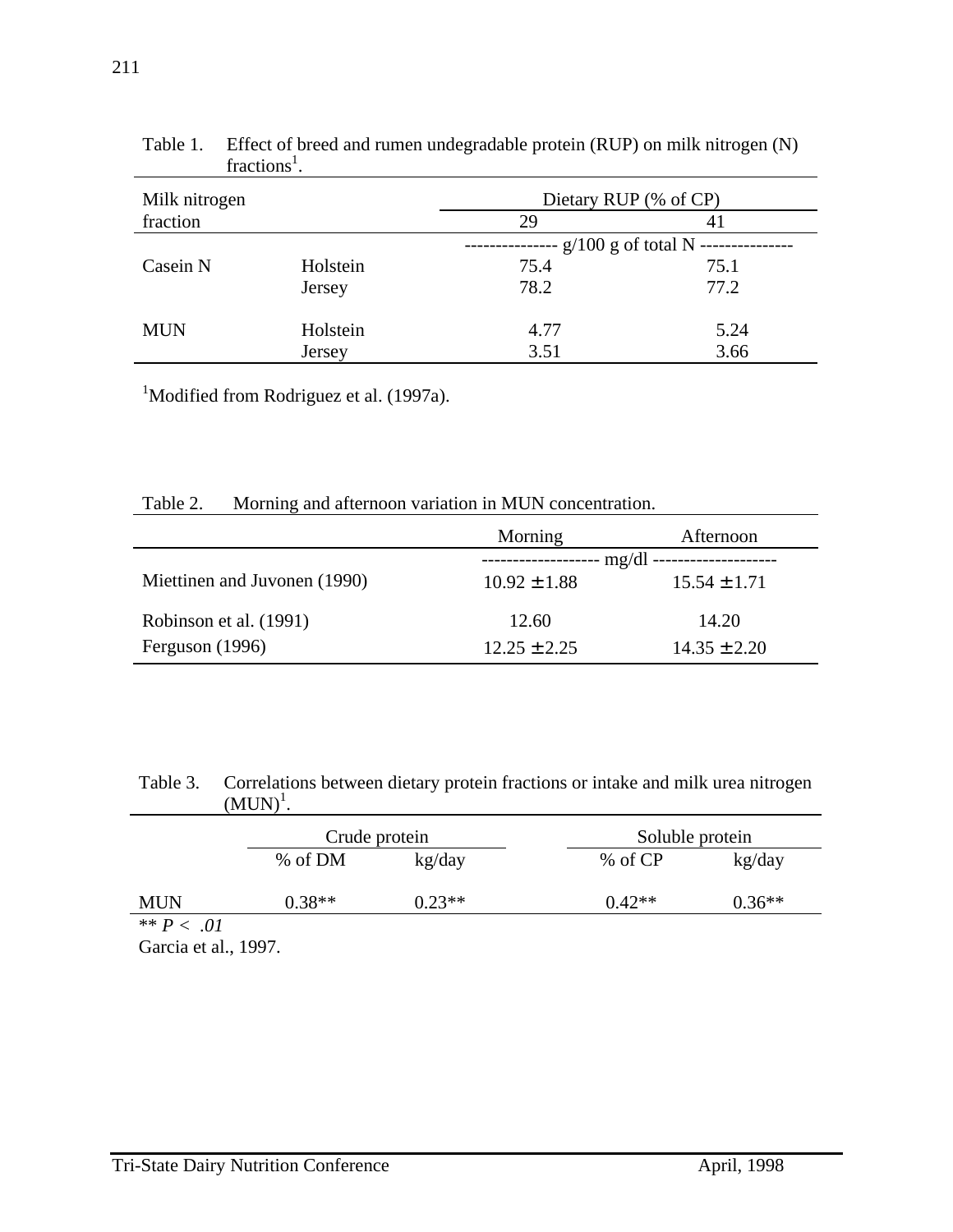| ac                    |                |                         |              |
|-----------------------|----------------|-------------------------|--------------|
|                       | <b>RUP/RDP</b> | <b>RUP</b>              | <b>RDP</b>   |
|                       | 100% of        | 125% of                 | $125\%$ of   |
|                       | requirements   | requirements            | requirements |
|                       |                | mg/dl                   |              |
| Elrod (1995)          | 15.7           | 19.2                    | 22.8         |
|                       |                | 120% of<br>requirements |              |
| Roseler et al. (1993) | 14.8           | 17.8                    |              |

| Table 4. | Plasma urea nitrogen as affected by the ratio of rumen undegradable to rumen |
|----------|------------------------------------------------------------------------------|
|          | degradable protein (RUP/RDP).                                                |

Table 5. Effects of adding yellow grease to the diet on milk nitrogen (N) fractions (DePeters et al., 1987).

| Milk           | % fat in dietary DM |       |       |
|----------------|---------------------|-------|-------|
| N fraction     |                     | 3.5   |       |
|                | % of total N        |       |       |
| Casein N       | 75.47               | 75.55 | 74.53 |
|                |                     |       |       |
| Whey protein N | 18.55               | 18.07 | 18.79 |
| Non protein N  | 5.98                | 6.39  | 6.68  |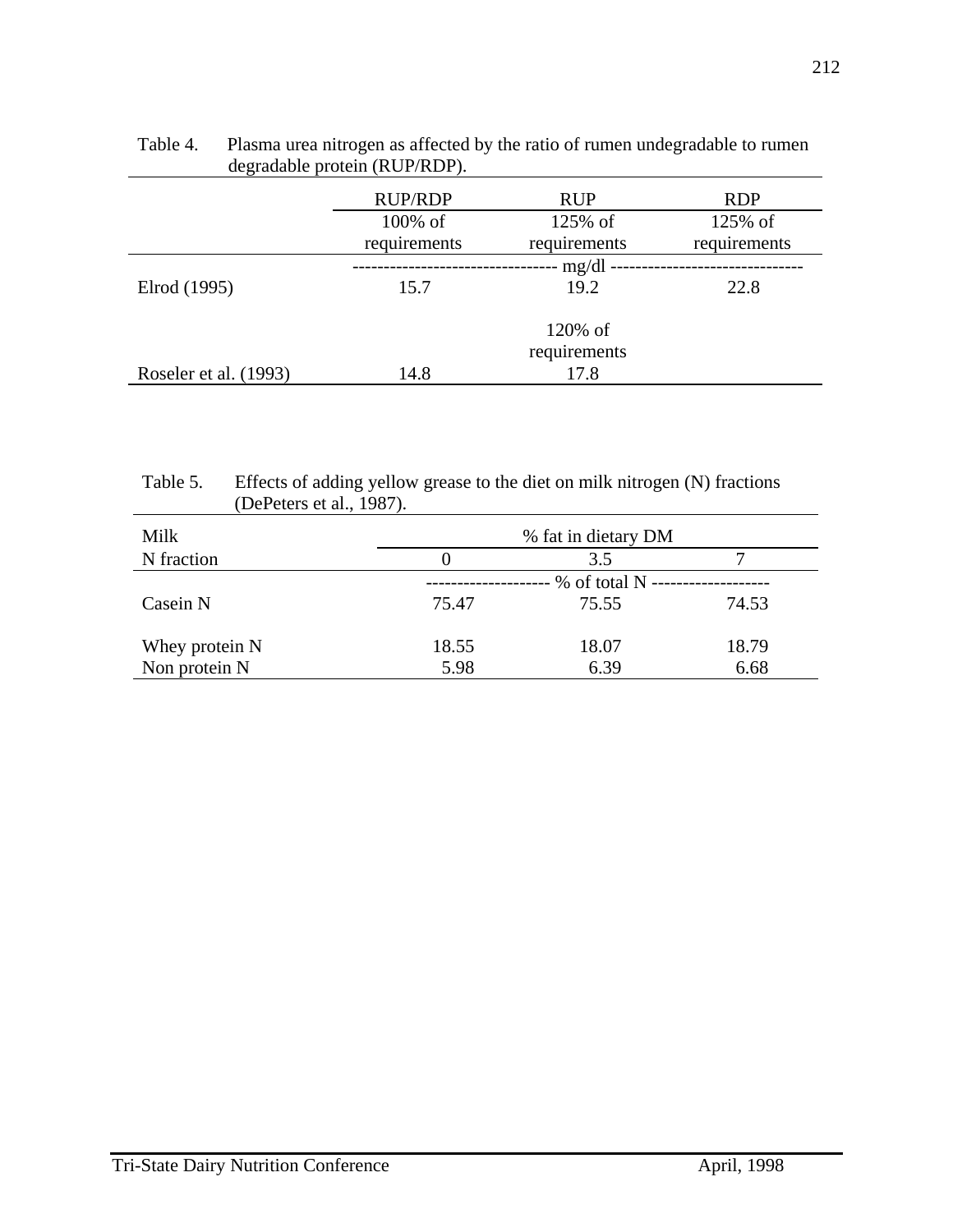

Figure 1. Nitrogen excretion routes.

 $UIP =$  undegradable intake protein;  $DIP =$  degradable intake protein;  $MP =$  microbial protein;  $NSC =$  non structural carbohydrates;  $SC =$  structural carbohydrates; and  $AA =$  amino acids.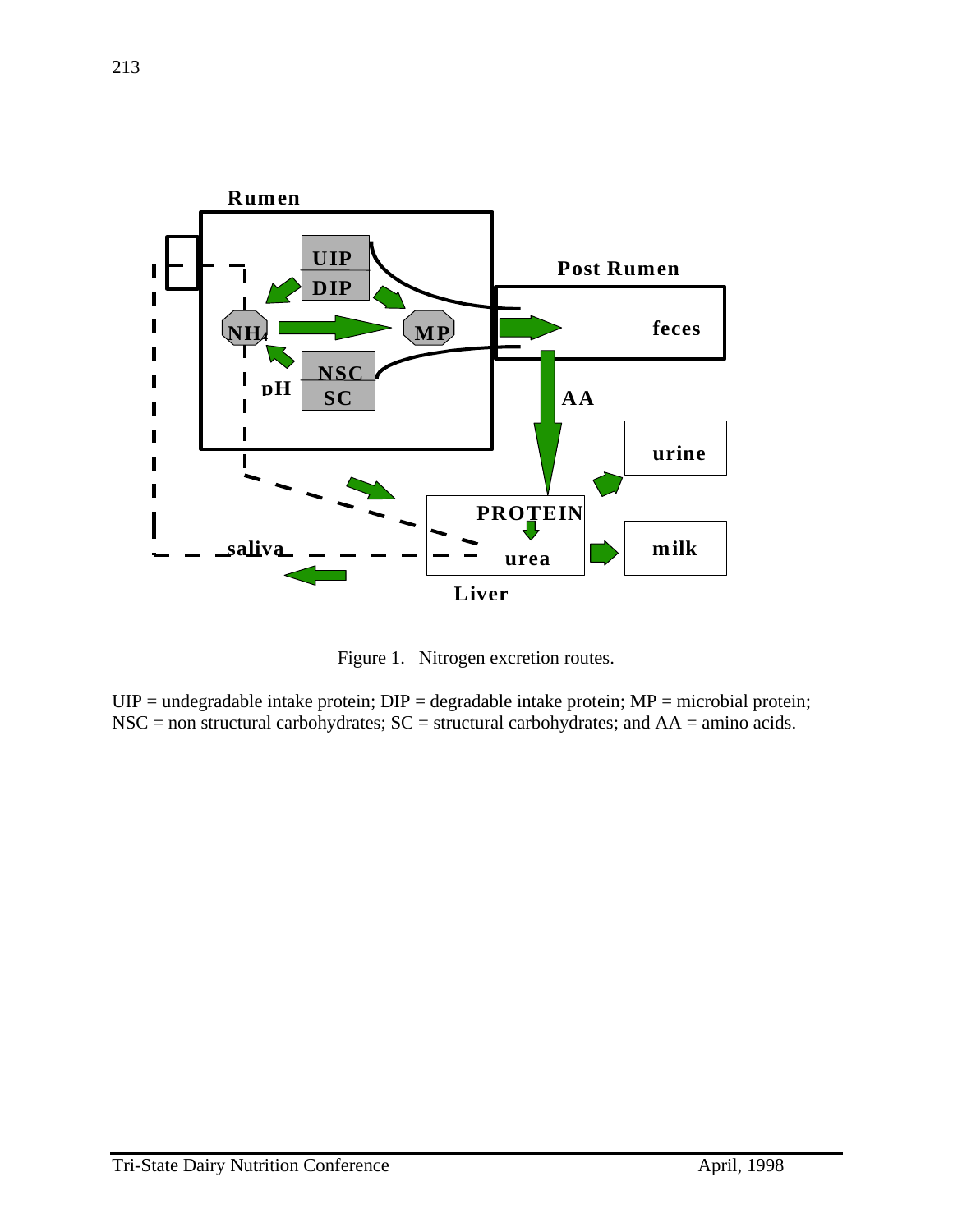

Figure 2.Relationship of MUN concentration with average daily milk (Garcia et al., 1997).

214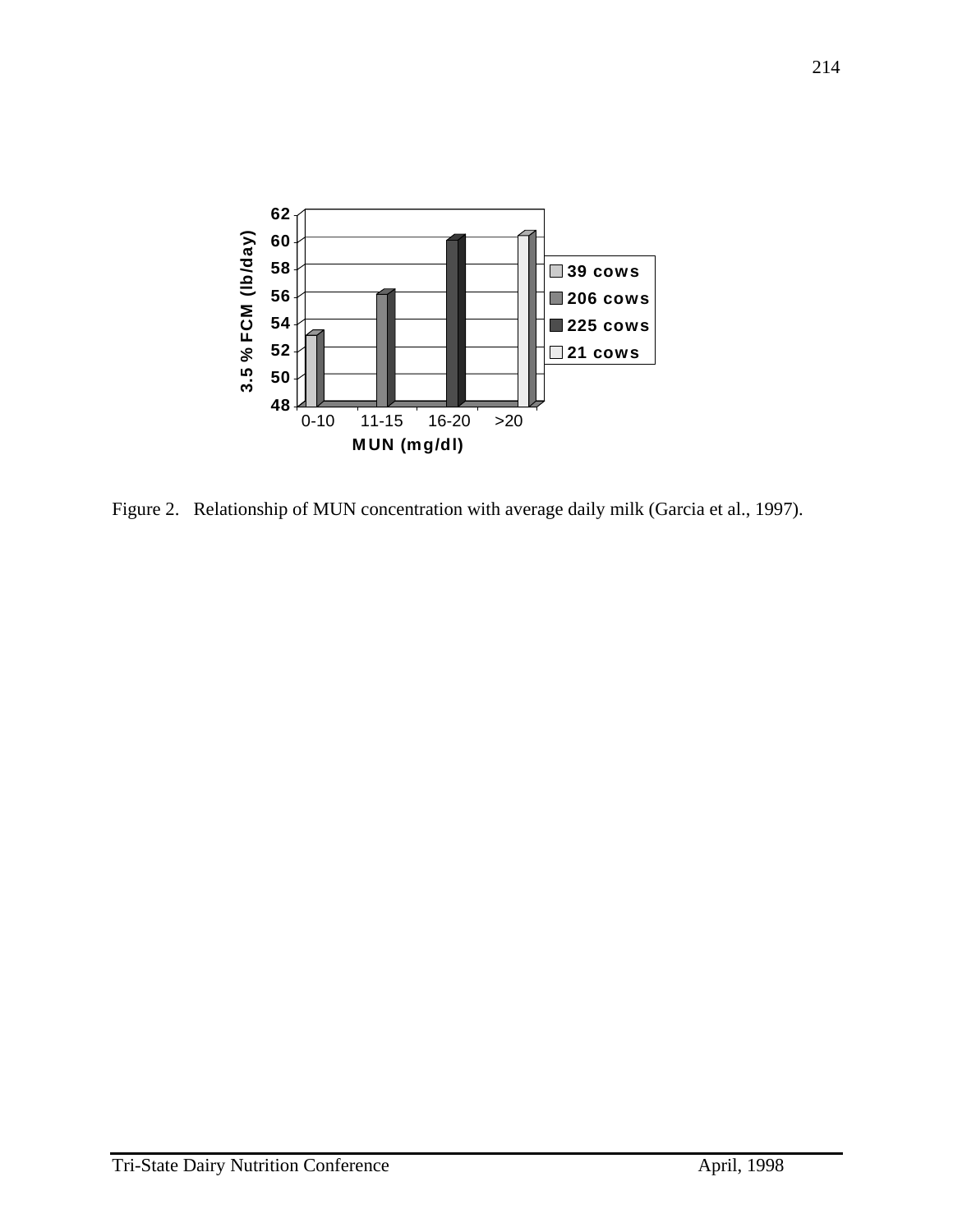

Figure 3. Mean MUN concentrations by month for 17 farms (Garcia et a1., 1997).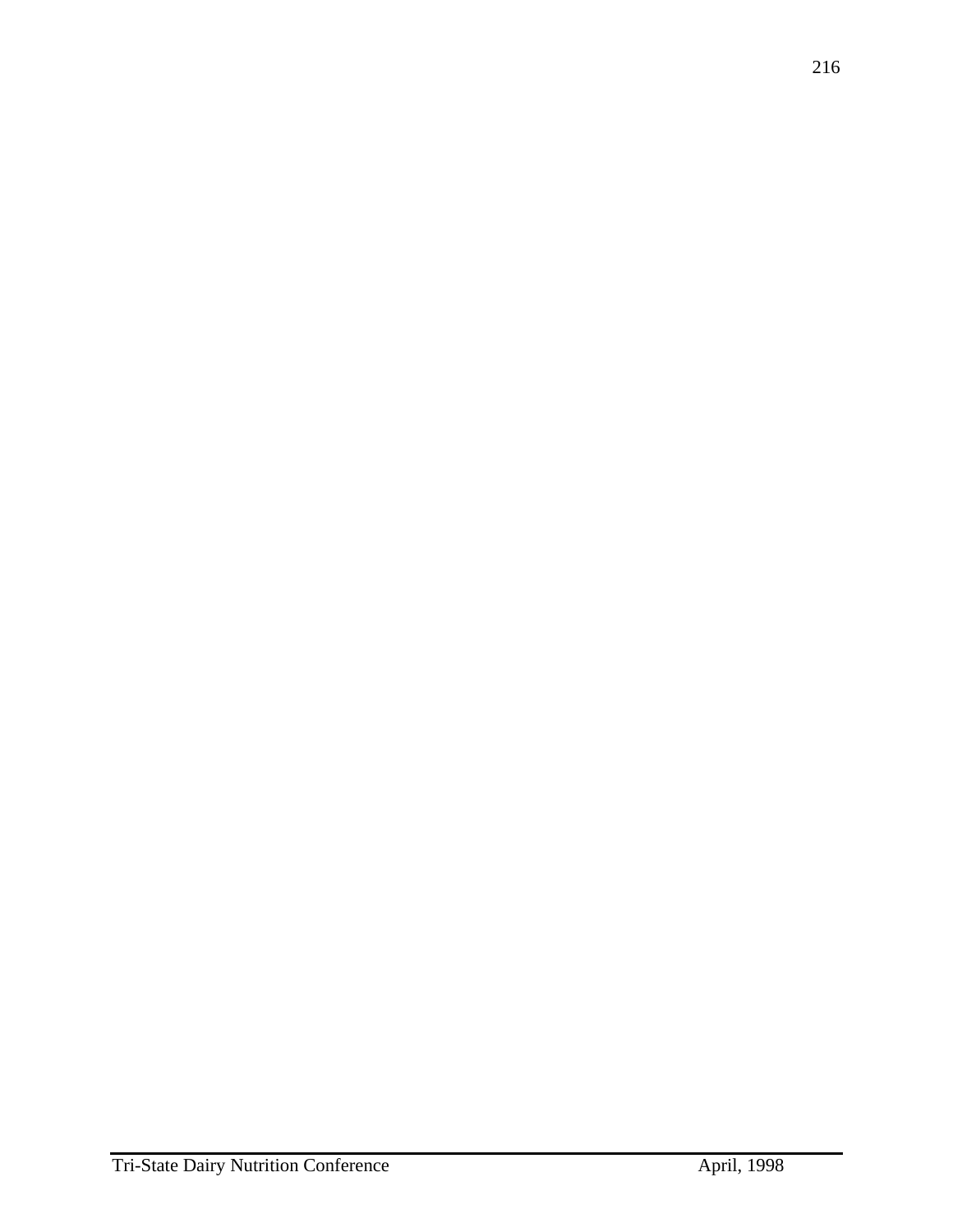#### **Current Research in Dairy Cattle Nutrition at Michigan State, The Ohio State, and Purdue Universities**

 Listed in this section are brief descriptions of the current dairy cattle nutrition research being conducted at the three universities which co-sponsor the Tri-State Dairy Nutrition Conference. The purpose of these descriptions is to allow people interested in dairy nutrition to be aware of the types of research that are currently being conducted and which will be published in the future. If there is an interest in learning more about a specific area of research, contact the researcher at their respective university.

> **Michigan State University Department of Animal Science 2265 Anthony Hall East Lansing, MI 48824-1225 Dr. Maynard Hogberg, Chair**

*Researchers: Mike Allen, David Beede, Herb Bucholtz, Tom Herdt, and Mike VandeHaar* 

Dr. Mike Allen 517-432-1386 msallen@msu.edu

Forage Utilization, Carbohydrate, and Energy Intake - Maximizing Energy Intake in Early Lactation

Graduate students and staff: Richard Longuski, Masahito Oba, Jackie Ying, Frank Xu, Berry Choi, Elisabet Nadeau, Jackson Oliveria, Dave Main, and Richard Longuski

- I. Fiber digestibility Quantifying the importance of fiber digestion
- II. Balancing production and removal of rumen fermentation acids
	- 1. Adaptation of the rumen and rumen papillae
	- 2. Effective fiber
	- 3. Ruminal digestibility of carbohydrates grains and fiber
- III. Physical control of feed intake 1. Rumen fill 2. Fermentation acids
- IV. Predication of alfalfa fiber quality
- V. Corn hybrid comparisons for silage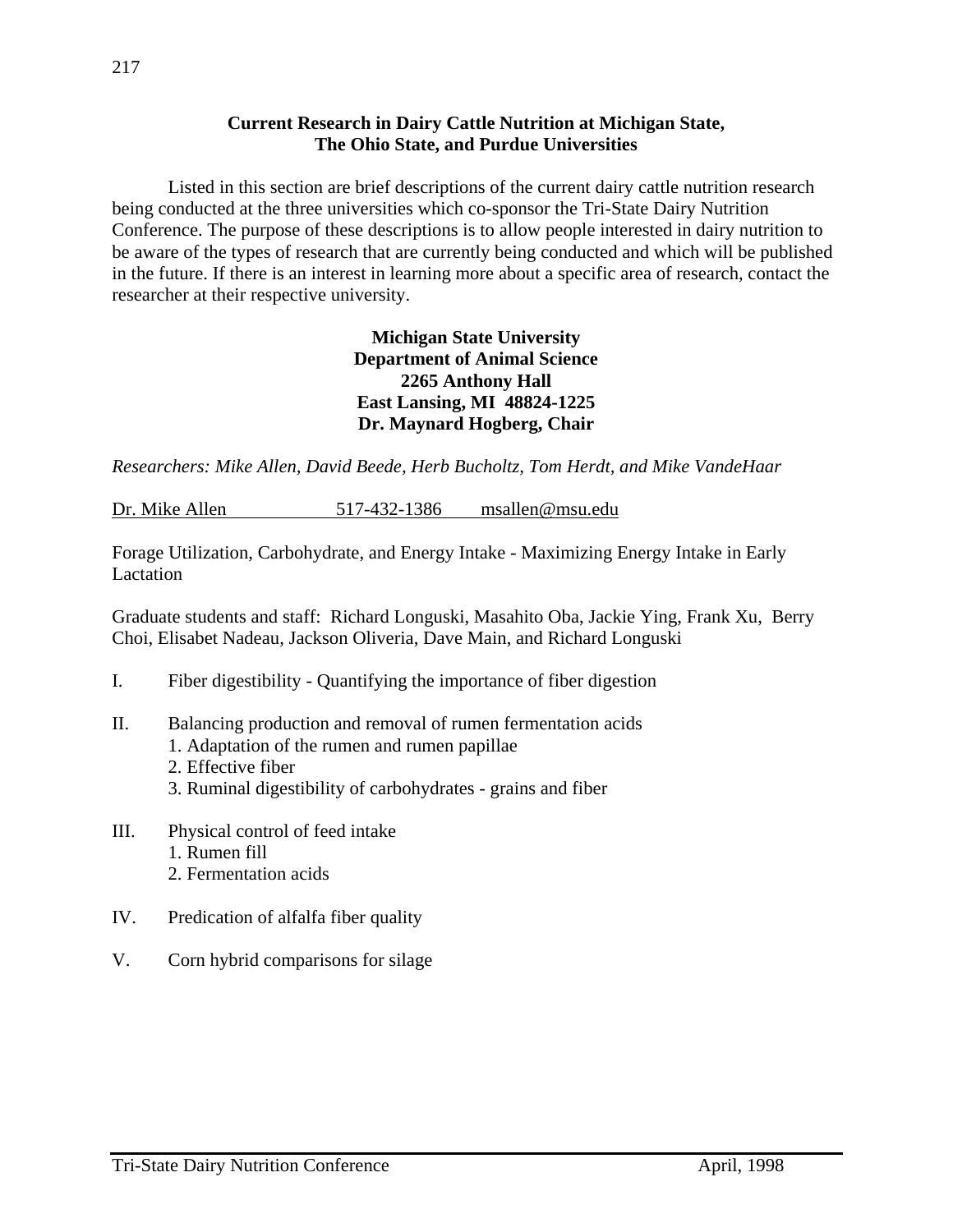Graduate students and staff: J. Davidson, D. Mashek, T. Pilbeam, S. Puffenbarger, L. Rodriguez, S. Scheurer, R. Ashley, and R. Kreft.

- I. Nutritional physiology of transition cows
	- A. Ca homeostasis
		- 1. Ca metabolism
		- 2. Comparison of different anion sources in prepartum diets
		- 3. Optimal Ca concentration of prepartum diets with supplemental anions
	- B. Exercise physiology of pregnant dry cows
		- 1. Influence of programmed exercise on physical and physiological fitness in transition
		- 2. Effects of programmed exercise on energy metabolism of pregnant dry cows through transition.
	- C. Energy (carbohydrate) nutrition of transition cows
		- 1. Influence of dietary particle size distribution pre- and postpartum on animal health and performance
		- 2. Effects of fermentability of the dietary fiber and other diet/nutrient characteristics on transitional health and performance
		- 3. Influence of length of time (3 vs. 6 wk) of feeding the close-up diet on peripartum health and performance
		- 4. Effects of concentration of non-fiber carbohydrate in the close-up diet on peripartum health and performance
- II. Whole-farm nutrient management.
	- A. Influence/ impact of dietary nutrients (e.g., phosphorus) utilization on whole-farm nutrient management.

### Dr. Herb Bucholtz 517-355-8432 bucholtz@pilot.msu.edu

Nutrition and Feeding Management for Michigan Dairy Herds Location of Research: MSU Upper Peninsula Experiment Station, Chatham, MI Research Staff: Paul Naasz, Alice Charlebois, and Matt Thompson

- I. Effects of feeding management systems and grain supplementation on grazing dairy cattle.
	- A. Effects of forage species on lactating cow performance grazing alfalfa or birdsfoot trefoil
	- B. Effect of grain feeding strategies on grazing lactating dairy cows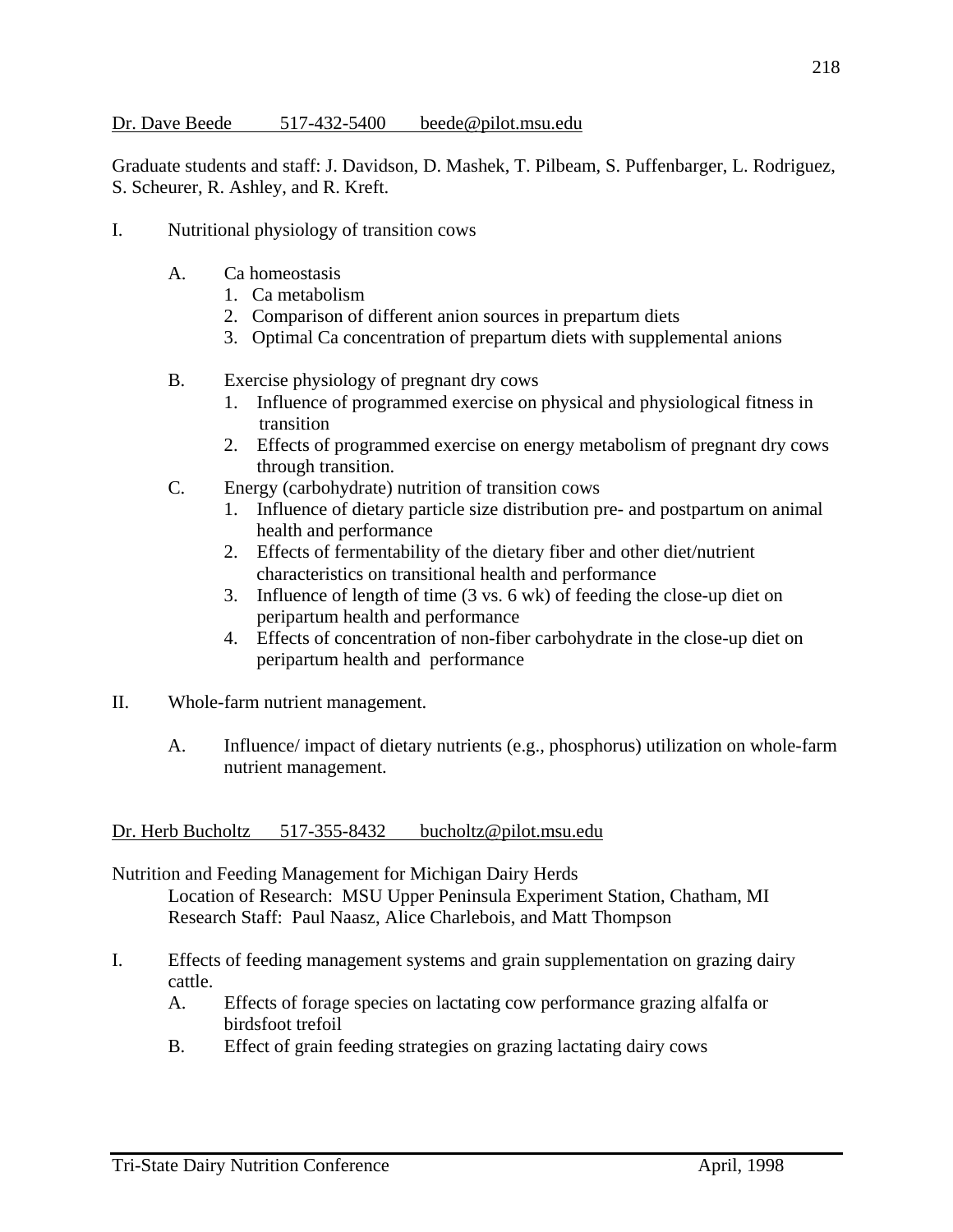- II. Practical feeding management methods that effect feed intake
	- A. Effect of the number of hours feed is available on feed intake and performance
		- B. Effect of diet dry matter on feed intake and performance

## Dr. Tom Herdt Animal Health Diagnostic Lab, 517-355-8725 herdt@pilot.msu.edu

- A. Assessment of nutritional status in animals
	- 1. Vitamin and mineral status
		- 2. Energy status
- B. Transition cows and metabolic diseases
- C. Nutrition-fertility relationships

## Dr. Mike VandeHaar 517-355-8489 mikevh@pilot.msu.edu

Graduate students and staff: Jim Liesman, Kristen Perkins, Brian Whitlock, and Maria Zavala

- A. Understanding the endocrine mechanisms by which energy and protein nutrition alter metabolism and mammary development in dairy cattle
- B. Role of nutrition on dry cow health and on mammary development
- 1. Dry cows: The relationship of prepartum lipid mobilization on farms to disease incidence, fertility, and milk production is being studied. Cows mobilizing fat prepartum are much more likely to contract mastitis in the first 10 days after calving. Because neutrophils are the first line of defense against mastitis, work is underway to examine the effect of energy and protein nutrition on neutrophil function of cattle. Eventually this work will help us make more informed recommendations about feeding high-producing dairy cows in the periparturient period.
- 2. Mammary development: Previous work at MSU suggests that high protein along with high energy may accelerate mammary development of heifers, but this idea has never been directly tested. Research is being conducted to investigate the effects of protein nutrition on mammary development of dairy heifers grown at 2.4 lb/day before puberty. Insulin-like growth factor (IGF) -1 may be the mechanism by which nutrition alters mammary development. Effects of IGF-1 on mammary cells are complicated by the presence of several binding proteins. Thus, we are studying the role of insulin-like growth factor binding protein-2 on mammary cell proliferation in vitro. Eventually, this work will enable us to improve the growth and mammary development of dairy heifers and to manipulate mammary involution to control the lactation cycle.
- 3. Nutrition modeling: Dr. VandeHaar is leading the dairy group and working with programmer Bob Kriegel to develop a new Windows version of the Spartan Dairy Ration program, which will enable more efficient management of feeding and nutrition on farms.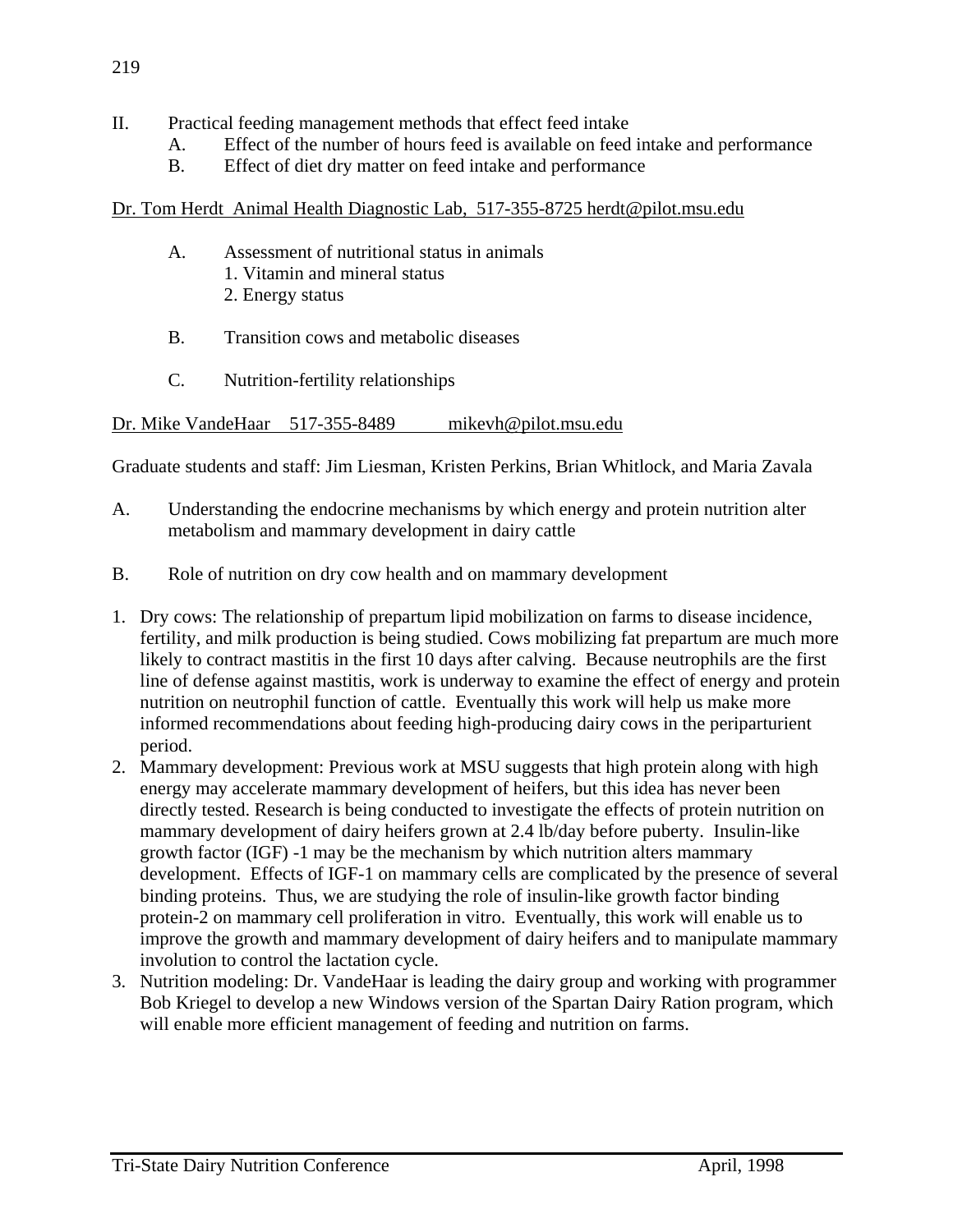**The Ohio State University Department of Animal Sciences 2029 Fyffe Hall Columbus, OH 43210-1095 and OARDC 1680 Madison Avenue Wooster, OH 44691 Dr. David Zartman, Chair** 

Researchers: *Maurice Eastridge (Columbus, 614-688-3059), Jeffrey Firkins (Columbus, 614- 688-3089), Donald Palmquist (Wooster, 330-263-3795), Normand St-Pierre (Columbus, 614- 292-6507), and Bill Weiss (Wooster, 330-263-3622)* 

### **Energy and Forages**

**Energy values of corn silage**. A conventional hybrid and a high-oil hybrid of corn was grown at OARDC and chopped with a conventional silage chopper or a chopper equipped with a kernel processor in the fall of 1997. The four different silages were ensiled in separate tower silos for approximately 100 days. Diets with 65% corn silage (DM basis) were formulated and fed to cows starting at approximately 100 days in milk. Total collection digestion trials are being conducted to determine TDN of the diets. Lactation performance will be measured during an 84 day lactation trial. This study will provide information about the effect of processing and oil content on the available energy content of corn silage. (Weiss)

**Role of forage surface characteristics on absorption of fatty acids**. Techniques have been developed to measure the quantity of fatty acids adsorbed to forage surfaces. This research may help explain why performance of cows is better when fed fat with alfalfa compared to corn silage. (Palmquist and Yang)

**Brewers grains (BG) replacing forage or concentrate.** Brewers grains replaced forage from 50 to 37% or reduced nonfiber carbohydrates from 42 to 37% or did both in late lactation cows with ruminal and duodenal cannulas. Dry matter intake was depressed by about 5 lb/cow/day when BG replaced concentrate, apparently because total NDF in the diet increased about 5 percentage units up to almost 35% (DMI was correlated with dietary NDF percentage,  $r = -.42$ ,  $P = 0.08$ ). Because periods were only 2 wk, long-term feeding studies are needed to verify this conclusion. Ruminal pH was not significantly affected by treatment. Although rate of NDF disappearance in situ was decreased for BG when BG replaced forage, no differences in NDF digestibility in the rumen or total tract were detected. Results indicate that NDF from BG can reduce forage NDF from 23 to 17% of DM; however, when BG replaces concentrate, DMI can be decreased due to bulk fill if total NDF reaches 35%. This study tends to support work from Wisconsin that BG are effective at stimulating chewing and can replace forages effectively. (Firkins and Younker)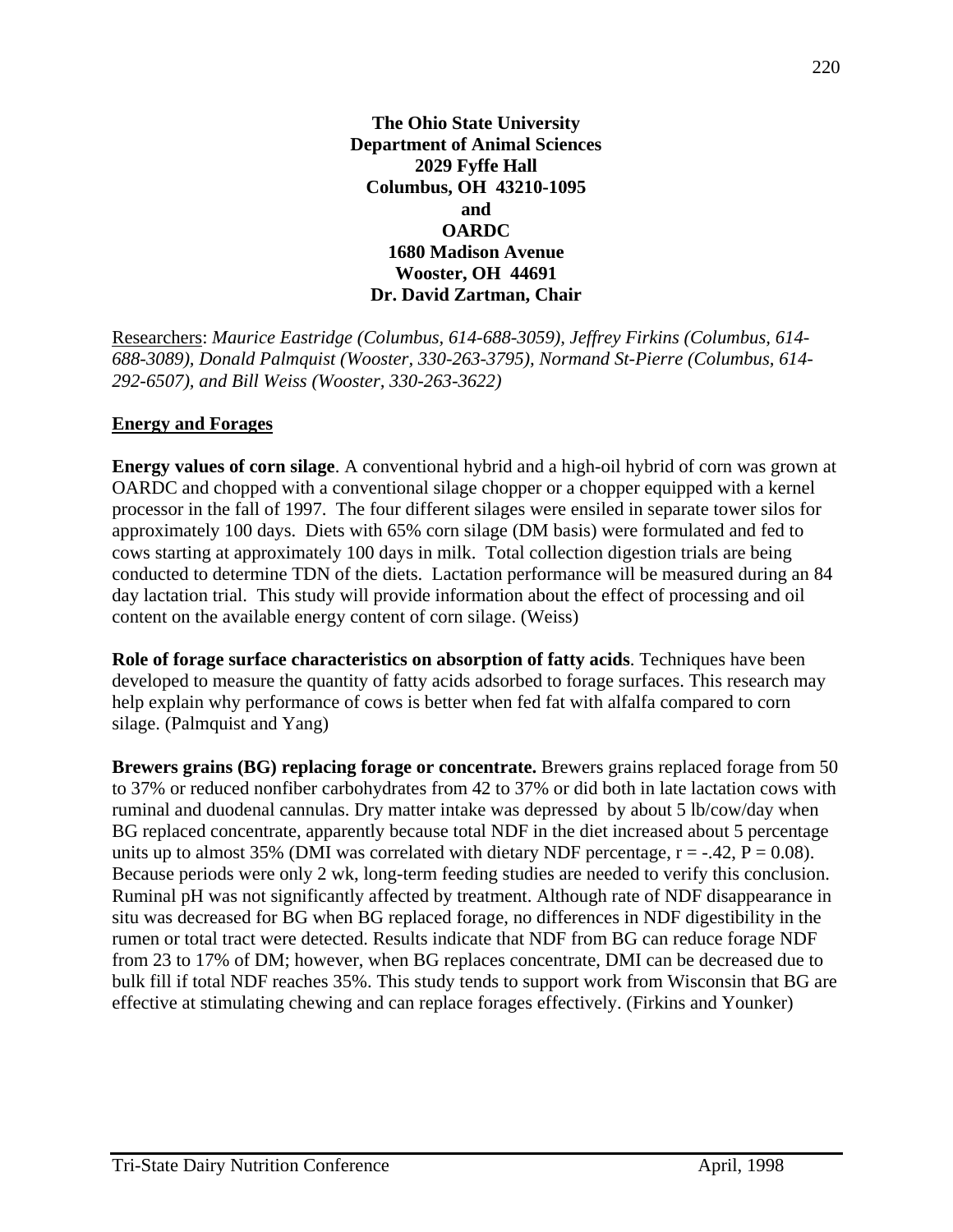**Level of forage NDF (FNDF) and source of nonstructural carbohydrates in diets for lactating cows.** In previous a short-term experiment with Jersey cows, we concluded that FNDF could be reduced to 16%, but not 11%, when sources and concentrations of starch are adequately balanced. To investigate this further in a longer time period, forty-eight Holstein cows were blocked and fed one of four diets: 1) 21% FNDF with corn, 2) 16% FNDF with corn, 3) 16% FNDF with corn and wheat (1:1), and 4) 11% FNDF with whole cottonseed (WCS; 11% of DM) and corn. Fatty acids were 4% of DM, with supplemental fat provided from tallow and WCS. Diets were fed week 10 to 25 of lactation as a TMR. Actual FNDF was slightly lower than expected. The DMI and milk yield were highest for cows fed 11% FNDF with WCS. Milk fat percentage was highest for cows fed 21% and 16% FNDF with corn. Cows fed 16% FNDF with corn and wheat had milk fat-protein inversion. The ruminal acetate:propionate ratio was highest for cows fed 16% FNDF. The most heath problems were with feeding 16% FNDF with corn; four cows had a DA and one had an abomasal ulcer. We concluded that for cows in midlactation, FNDF may be reduced to 9 to 11% when WCS is fed at 11% of the DM and dietary starch is reduced to 30%, and may be reduced to 14 to 16% without WCS when concentration of rumen degradable starch is monitored and starch is at 30% of dietary DM. In another trial, 36 Holstein cows were fed a transition ration containing yeast (Diamond V Mills, Cedar Rapids, IA) and 24 cows fed a transition ration without yeast beginning -21 days prepartum. After parturition, cows are being fed one of four diets: 1) 21% FNDF and yeast, 2) 21% FNDF and no yeast, 3) 17% FNDF and yeast, 4) 17% FNDF and no yeast, and 5) 25% FNDF with yeast for 30 days then switched to Diet 3. Diets are being fed for 140 days of lactation. Project is currently underway. (Eastridge, Harmison, Slater, and Wang)

**Effectiveness of whole cottonseed at various levels of substitution for alfalfa with ground versus steam-flaked corn.** We will look at ruminal pH, site of digestion (ruminal versus postruminal) of starch and NDF, chewing measurements, and ruminal mat consistency. The effectiveness of cottonseed appears to vary with the particle size of the forage that it replaces (Michigan State research) and probably with the concentration of forage in the diet and with starch degradability in the rumen. This study should help quantify these hypotheses. (Firkins and Harvatine)

**Brown mid-rib corn versus dent corn for silage**. The objective is the research is to determine yield, chemical composition, and animal utilization of corn silage (CS) with and without the brown midrib (BMR) gene. Both hybrids will be incubated in the rumen via in situ to estimate ruminal digestibility of DM, NDF, protein, and starch. Four lactating cows with ruminal and duodenal cannulas will be fed the following diets in a Latin square design: 1) 21 % FNDF from control CS, 2) 21% FNDF from BMR CS, 3) 17% FNDF from control CS, and 4) 17% FNDF from BMR CS. Diets will consist of 16 to 18% CP and 30 to 35% starch. Forage in the diets will consist of 75% corn silage and 25% alfalfa silage. Data to be collected will include DM intake, milk yield, milk protein, milk fat, body weight, ruminal pH, ruminal VFA, and ruminal mat consistency. Two other squares (8 cows) of intact cows will be fed the same diets to further investigate intake and production measures. (Eastridge and Qiu)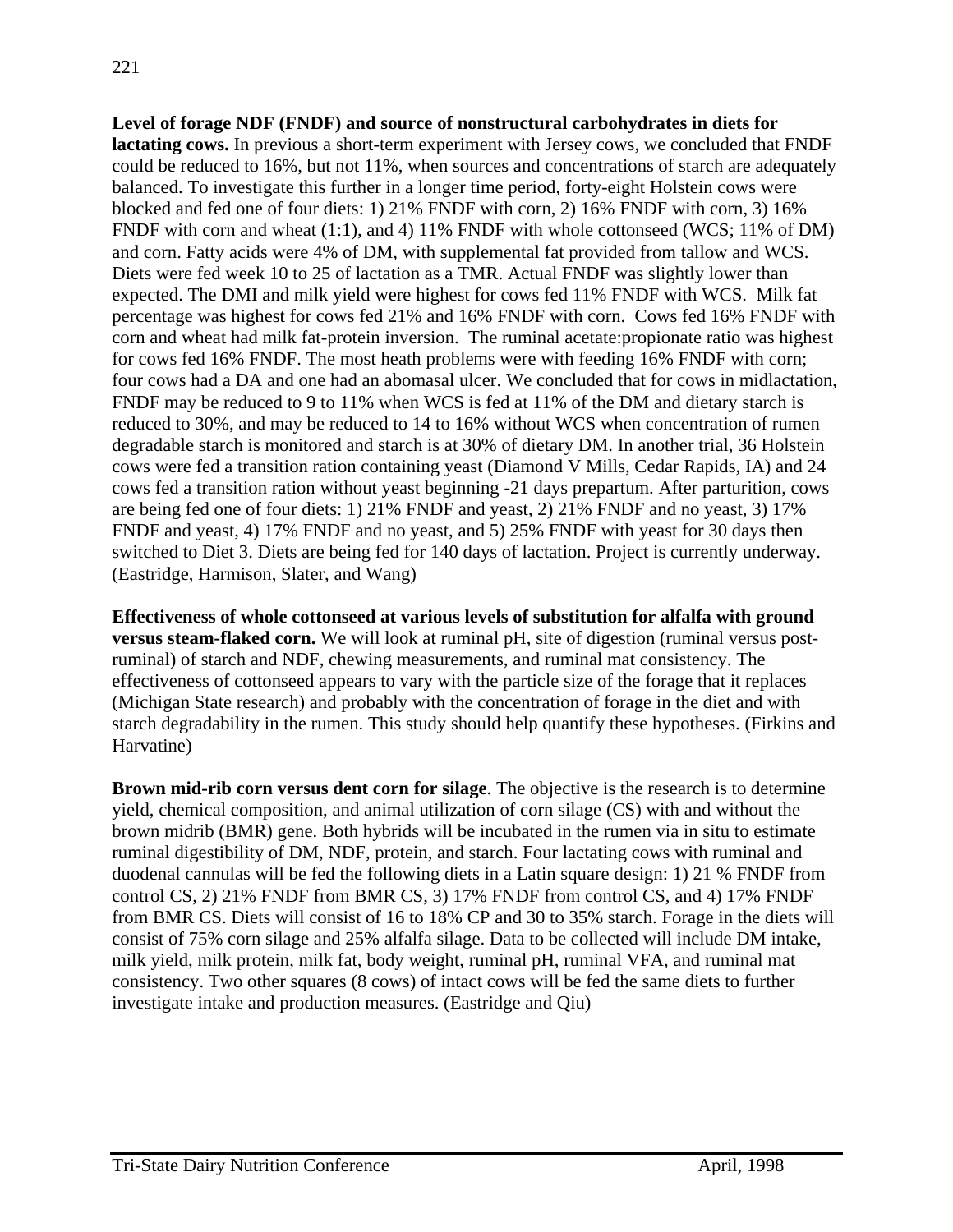# **Rumen Microbial Protein and Digestibility Markers**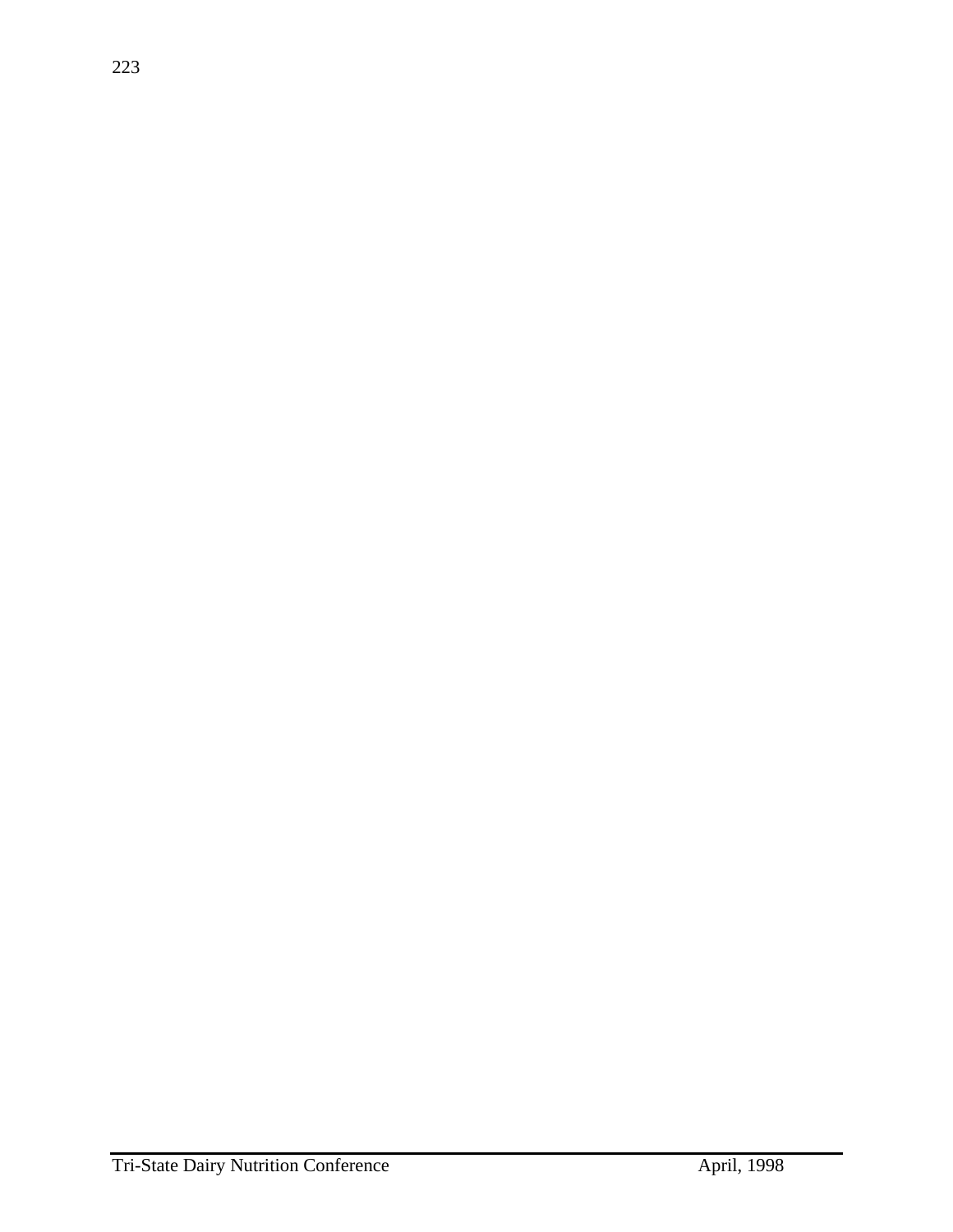**Prediction of microbial N flow in duodenally cannulated cattle.** Data from 55 trials with 213 treatment means from published literature were used to predict microbial N (multiply x 6.25 to estimate microbial CP) flow to the duodenum empirically from DMI and feed composition data. Microbial N flow (grams/cow/day) can be predicted from  $NE<sub>L</sub>$  intake or from DMI and NDF % of the diet:

 $= 6.13 + 7.57$  (Mcal/day of NE<sub>L</sub>), or

 $= 16.1 + 22.9$  (DMI, kg/day) - .365 (DMI2) - 1.74 (NDF, % of DM)

Estimation of microbial protein flowing to the small intestine is critical in the estimation of bypass protein required in the diet. The NRC equation to predict microbial N flow from NEL intake underpredicts microbial N at low intakes and overpredicts at higher intakes. The current statistical models above reflect current data much more accurately (many of the data were not available to the previous NRC committee, and more appropriate statistical techniques, e.g., trial effects, were used). Studies in the literature evaluating effects of dietary fat, limitation of ruminally degradable protein, and some other factors were limited in the dataset, so further research is needed to better model these mechanistic factors affecting microbial protein synthesis. (Firkins, Oldick, St-Pierre, and Allen)

**A compartmental model to evaluate intra-ruminal microbial protein recycling.** Microbial N flows to the duodenum are "net" values from microbial protein synthesis and microbial protein degradation in the rumen. Synthesis and degradation may be affected by separate mechanisms, so understanding recycling (degradation) is critical. Nitrogen-15 was used to develop a compartmental model to quantify microbial non-ammonia nitrogen (estimate of microbial CP) recycling in the rumen in heifers fed dietary fat varying in the degree of saturation. Previously, we have shown that feeding fat increases the efficiency of microbial protein synthesis (higher microbial N reaching the duodenum per unit of organic matter digested in the rumen). This study showed that efficiency of microbial protein synthesis increased by over 20% when fat was fed. This efficiency seems to be correlated negatively with protozoal counts in the rumen (higher concentrations of protozoa may mean more predation of bacteria and more recycling). Recycling of microbial protein decreased linearly (by over 20%) with increasing unsaturation of fat, but recycling was not correlated with protozoal counts or with efficiency of microbial protein synthesis. Apparently, some recycling of microbial protein is through metabolism by microbes that is less energetically wasteful than is protozoal predation and lysis of entire microbial cells. Feeding dietary fat does not increase dramatically the need for more bypass protein because of reduced microbial protein per se (as is often speculated); rather, if fat decreases feed intake, there may be a greater need for bypass protein, or bypass protein may be needed to provide a better balance of amino acids reaching the duodenum to help prevent milk protein depression. (Firkins and Oldick)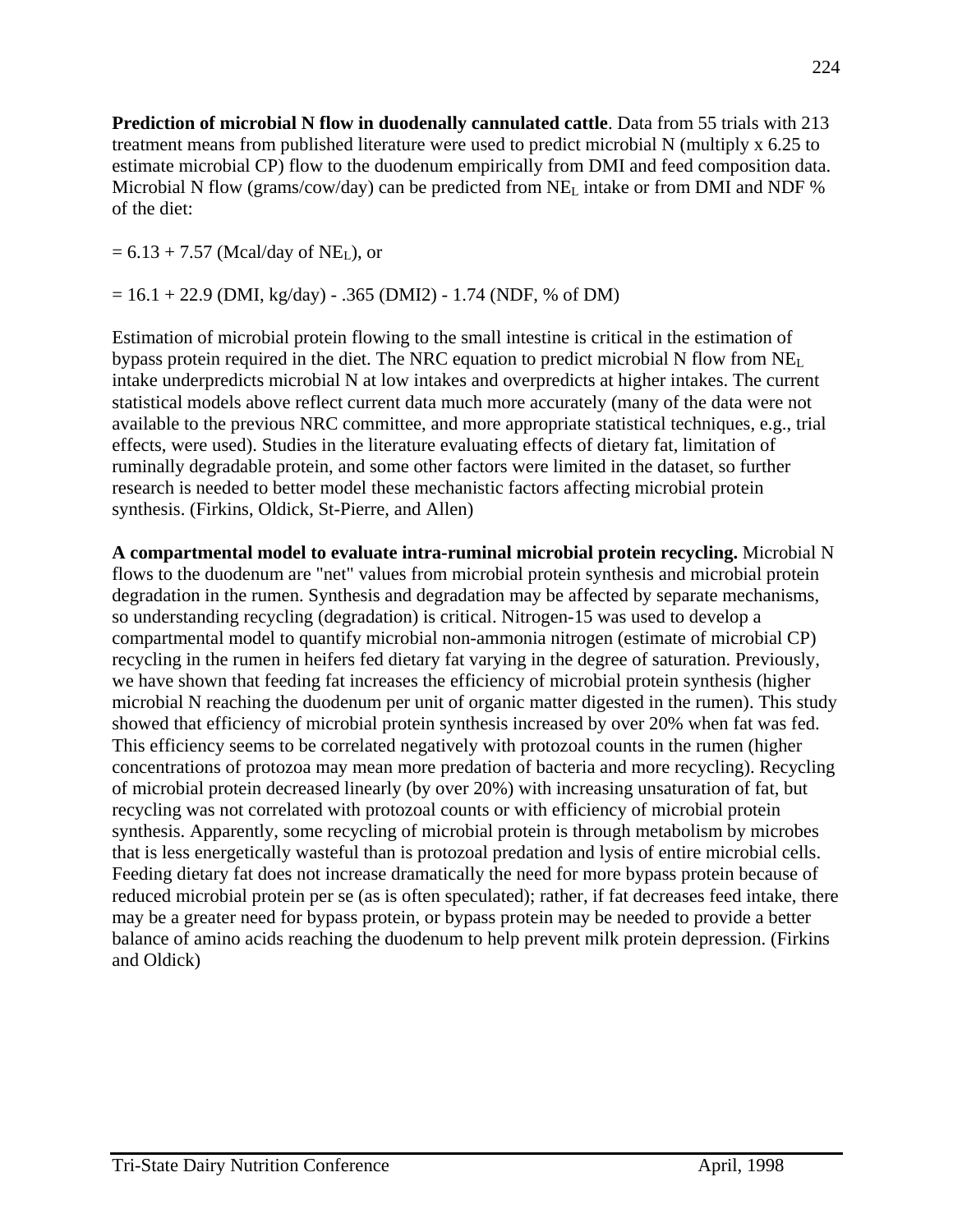**Requirements by ruminal microbes for peptides versus ammonia**. Peptides and ammonia are lumped into feed systems as "degradable" or "soluble" protein. Many nutritionists are using some version of the Cornell Net Carbohydrate and Protein System (CNCPS), which predicts microbial protein flow to the duodenum based on availability of carbohydrates with peptides or ammonia. A continuous culture system is being used to control these peptide and ammonia levels and to reduce variation resulting from various animal effects (e.g., ruminal passage rate). (Firkins and Griswold)

**Markers for measurement of ruminal passage rate**. Markers will be evaluated for errors resulting from migration of rare earth markers to unmarked feed or due to the marking process. A potential solution to reduce these errors is being explored. Models such as the CNCPS rely on accurate ruminal passage rates, and many published data appear to overestimate ruminal passage rate because of errors in marker techniques. (Firkins and Winland)

## **Milk Composition**

Contribution of fat source and micronutrients in the cow's diet to development of spontaneous oxidized flavor in milk. The objectives of the research are to determine the role of feeding whole soybeans on increased polyunsaturated fatty acids in milk and the contribution of micronutrients (copper and vitamin E) and breed (Jersey and Holstein) on the development of spontaneous oxidized flavor. (Palmquist, Weiss, and Harper)

Conversion of trans-11 18:1 to conjugated linoleic acid (CLA) in mice. Milk fat contains significant amounts of trans-11 18:1 and up to 50% of trans-11 18:1 fed to mice is converted to CLA before it is stored in tissues. This fatty acid metabolism has important implications for human health and marketing of milk fat. (Palmquist and Santora)

## **Minerals and Vitamins**

**Effect of sulfate intake on selenium utilization in lactating cows**. Typical lactation diets with 0.1 or 0.3 ppm and 0, 0.15, or 0.30% added sulfur from a mixture of calcium and magnesium sulfate were fed to lactating Holstein cows for approximately 120 days. The basal diet contained 0.18% sulfur. Added sulfur reduced DM intake and linearly reduced milk production. As sulfur concentration in the diet increased, plasma concentrations of Se decreased in cows fed either concentration of Se. Apparent digestibility of Se was lower by cows fed added sulfur than for those fed the control diet This experiment showed that long term intake of sulfur from sulfate above the current NRC recommendation reduces Se absorption and Se status in lactating cows. (Ivancic and Weiss)

**Effect of extra vitamin E during the prefresh period on prevalence of mastitis in commercial dairy herds.** Three large commercial dairy herds near Wooster OH were used to determine the effects of feeding extra vitamin E during the prefresh period on the prevalence of mastitis and retained fetal membranes. Dry cows and heifers were divided randomly into two groups and fed either approximately 1000 or 5000 IU/day of supplemental vitamin E for the last 16 days of gestation. Aseptic milk samples were collected from all cows within 2 days of parturition for microbiological analysis. Based on NRC recommendations, animals in all 3 herds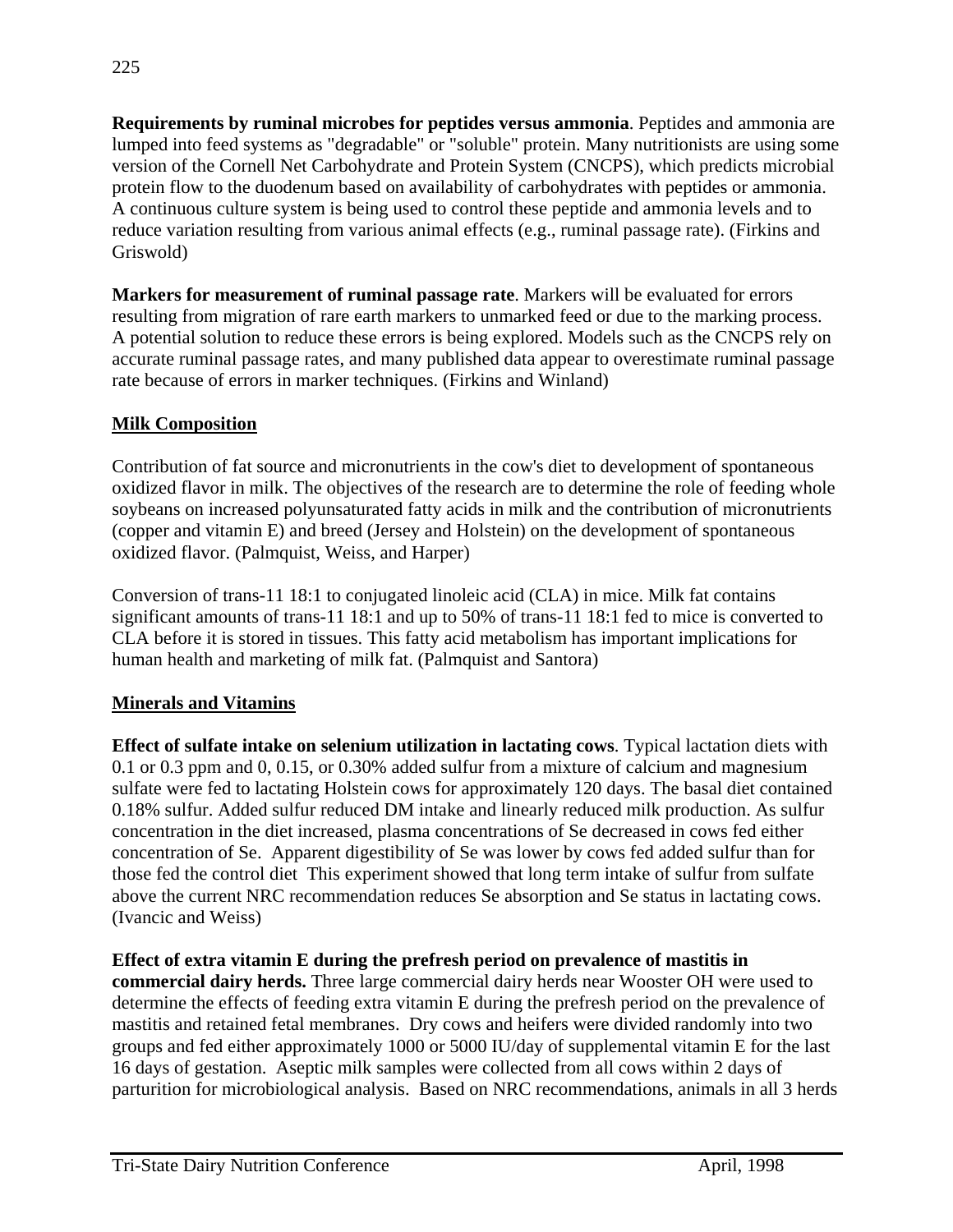were fed excess amounts of copper, zinc, vitamin A, and especially selenium. The average prevalence of retained fetal membranes was 8% and was not affected by treatment. In one herd, prevalence of mammary gland infections was reduced by feeding high levels of vitamin E but no effect was observed on the other 2 herds. These data contradict a previous study conducted at OARDC. The main difference between the two studies was the level of supplemental Se. In the OARDC study with positive results from feeding high vitamin E, cows were fed diets with 0.1 ppm of Se, but in this study, cows were fed diets with approximately 1.0 ppm of Se. (Weiss, Hogan, and Smith)

**Effect of supplemental biotin on hoof health in first lactation Holstein cows**. One hundred first lactation cows in a commercial dairy herd were randomly divided into two groups. Diets were the same for both groups except for the addition of 20 mg/day of supplemental biotin to one diet. Diets were fed for approximately 300 days. Overall, hoof health was good in both groups. Concentrations of biotin increased in milk and serum with biotin supplementation. Cows fed biotin had less white line separation at approximately 100 days in milk than did control cows. This study indicates that supplemental biotin may have some benefit to hoof health, but additional research is needed before routine supplementation is recommended. (Midla, Hoblet, and Weiss)

## **Dairy Farm Management**

**Management information systems.** *Economic design of control charts for monitoring longitudinal data*: The objective is to develop nonparametric control methods optimized for the relative cost of Type I and Type II errors. The new methods should be more reliable and accurate at detecting changes in processes like milk production, milk composition, and body composition score. We have derived a general methodology to determine optimum sample size, sampling period, and location of boundaries for control charts used to monitor feed production processes. Unbiased methods of estimation of gradient functions: In the animal sciences, measurements are often taken for which the interest is in estimating their rates of change (e.g. weights of animal are taken periodically to estimate their average daily gain). We have proven that all current methods of estimation yield biased estimates. In this project, we want to estimate the magnitude of the bias and develop new methods that would yield unbiased estimates of the gradient. We have derived four alternative cubic splines methods. Two of them yield unbiased parameter estimates under most of the conditions studied for both growth and milk production data. However, the parameter estimates have generally larger variances than traditional (but biased) quadratic equations. So the choice is between unbiased or minimum variance estimates. (St-Pierre)

**Optimization methods of agricultural systems**. *Development of methods for the maximization of mathematical preference models*: Current ration balancing programs use linear programming (LP) models and algorithms to determine a least-cost ration. An LP model assumes perfect knowledge of ingredient costs, ingredient composition, and animal requirements. None of these are met in practice. As a result, applied nutritionists spend a large amount of time deriving a solution that meets their expert preferences. Such preferences can be quantified and models developed to directly optimize those preferences. We have developed two alternatives for the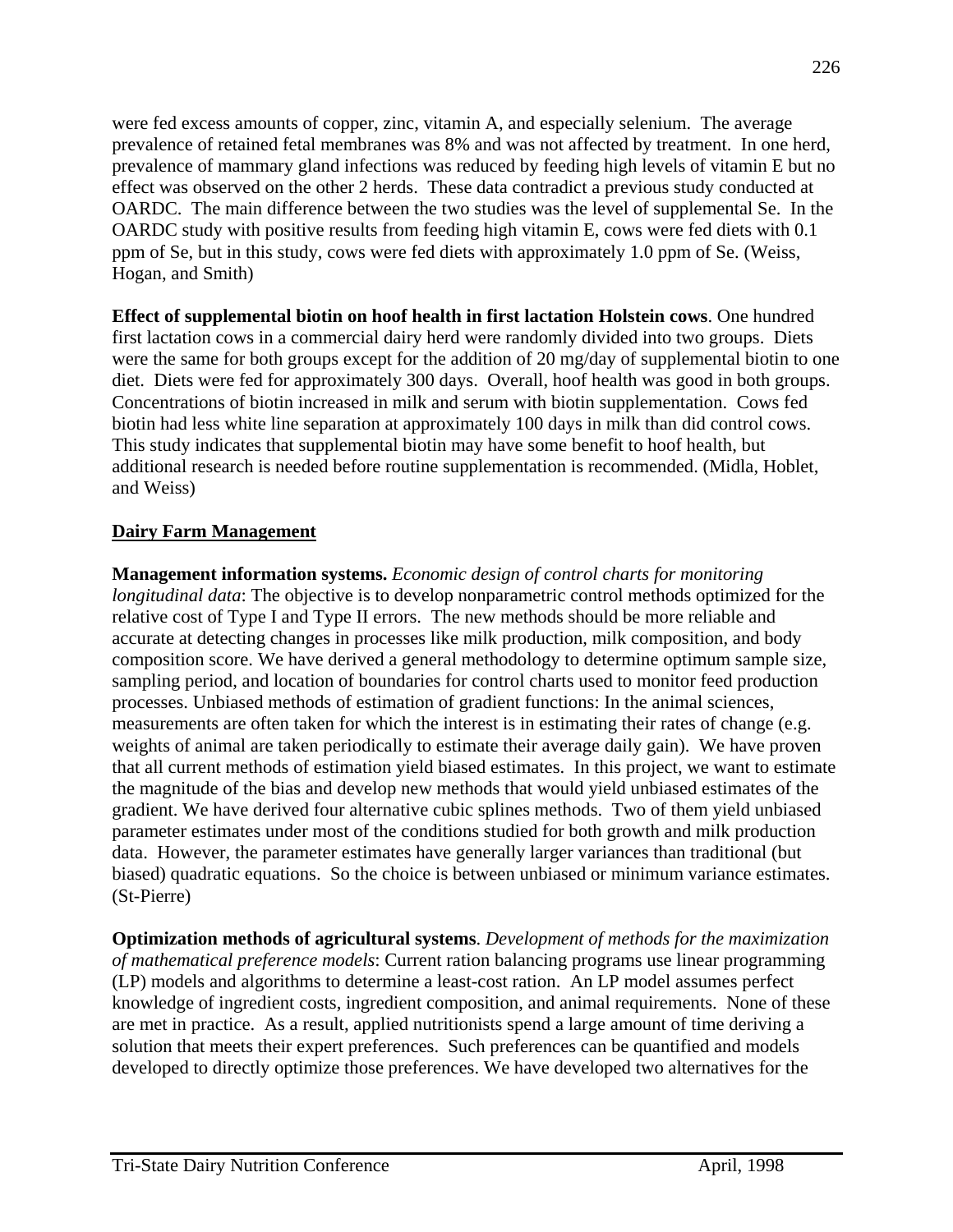solution of what we call "Maximum Preference Programming Models". Both will be programmed and tested for their reliability and speed. (St-Pierre and Posner) **Financial strategies for U.S. dairy farms**. *Managing risk associated with milk income variance:* The price paid for milk to farmers is expected to show much larger fluctuations through time than what has been customary, a direct consequence to prices being more market driven. New mechanisms, such as milk futures contracts, will emerge as means of price variance reduction. The price received for milk is only one component of the monthly gross income from milk on a dairy farm, the other part being a function of the number of cows being milked, their daily milk production, and the number of days in the month. In this research, we want to evaluate the relative weight of milk price fluctuations versus herd monthly milk shipment fluctuations on monthly milk income variance. We have derived a method for predicting the future performance of a given herd (and its prediction variance) based on historical data, mixed model estimates, and transitional probabilities. The method is currently under evaluation. (St-Pierre, Schnitkey, and Thraen)

**Methods of monitoring and improving nitrogen (N) utilization on dairy farms**. *Validation of a simple model linking blood urea nitrogen (BUN), milk urea nitrogen (MUN), and urinary nitrogen (UN)*: Kuhn at the University of Maryland proposed a simple model to predict N excretion in dairy cows. The model was developed exclusively with Holstein cows and needs to be validated with other breeds. Jersey cows would serve as good research models due to their high relative N (protein) output. Also, a critical relationship between MUN and urinary N excretion needs to be tested. Four diets differing widely in ruminally degradable protein and ruminally available carbohydrates are being fed to four Holstein and four Jersey cows in a double Latin square design. The relationships between MUN, BUN, and total urinary N excretion are being quantified. (St-Pierre and Kauffman). Improving nitrogen and phosphorus utilization in dairy rations: Environmental concerns are making the issue of improving nitrogen utilization by livestock a more urgent one. We are evaluating: (1) how grouping strategies on dairy farms affect nutrient balance and optimum allocation of nutrient inputs, and (2) how uncertainty in levels of inputs, model structure, and parameter estimates influence the optimum allocation of inputs. Results will be presented at the ADSA-ASAS annual meeting this summer. (St-Pierre)

**Ohio Dairy Ration Program.** A new version of the software is being developed to incorporate some additional variables for use in ration formulation and evaluation, to provide some new features, and to further user friendliness. The new version should be released in 1998. (Eastridge, Weiss, and Lemon)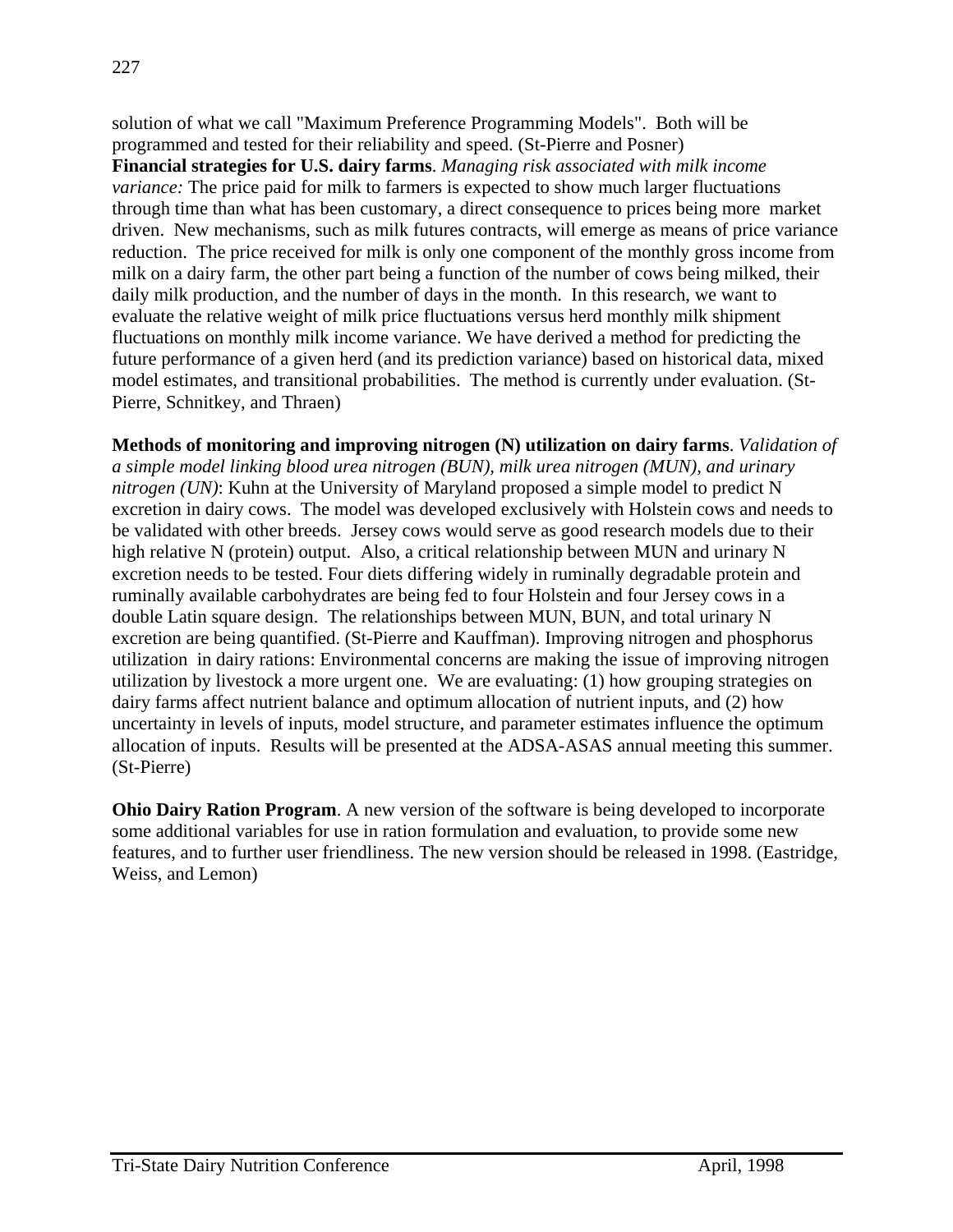**Purdue University Department of Animal Sciences Lilly Hall West Lafayette, IN 47907 and G11K Kettler Hall, IPFW Ft. Wayne, IN 46805 Dr. Jeff Armstrong, Head** 

*Researchers: Shaun Donkin (West Lafayette, 765-494-4847 ), Tim Johnson (Ft. Wayne, 219-481- 6316), Julie Morrow-Tesch (West Lafayette, USDA ARS, 765-494-8022), Susan Pruitt (West Lafayette, USDA ARS, 765-494-8022), and Mike Schultz (West Lafayette, 765-494-9478 )* 

## **Protein Nutrition of Transition Cows**

Researchers: Shawn Donkin and Tim Johnson

Feeding strategies of transition dairy cows contribute to the risk factors associated with metabolic disorders in the next lactation. Protein nutrition for transition cows was investigated in 40 multiparous Holstein cows fed isocaloric rations beginning 28 days prepartum. Prepartum rations were 12% CP (% of DM) and 26% rumen undegradable protein (RUP; % of CP), 16 % CP and 26 % RUP, 16 % CP and 33 % RUP, and 16 % CP and 40 % RUP. All cows received the same postpartum diet 18 % CP and 40 % RUP. Cows fed the 12 % CP: 26% RUP diet during the transition period produced more milk for the first 56 days of lactation ( $P < .05$ ) than cows receiving any of the 16% CP diets. Plasma triglycerides, glucose, calcium, urea nitrogen, and nonesterified fatty acids were not different among treatments. The data indicate carryover effects of prepartum dietary protein on postpartum intake and milk production. A follow up study is in progress which is designed to replicate these treatments and follow cows longer into lactation.

### **Monitoring of Inter-Ruminal Temperature**

### Researcher: Shawn Donkin

Inter-ruminal temperature can be used to monitor health status, changes after drinking bouts, and at parturition. Electrical recording with an inter-ruminal device is being tested at the Purdue Dairy Research and Education Center to determine possible benefits to herd management.

### **Glucose Metabolism in Hepatic Cell Culture**

Researcher: Shawn Donkin

Various projects involving liver cell culture, gene expression, and nutrient metabolism of ruminants are underway.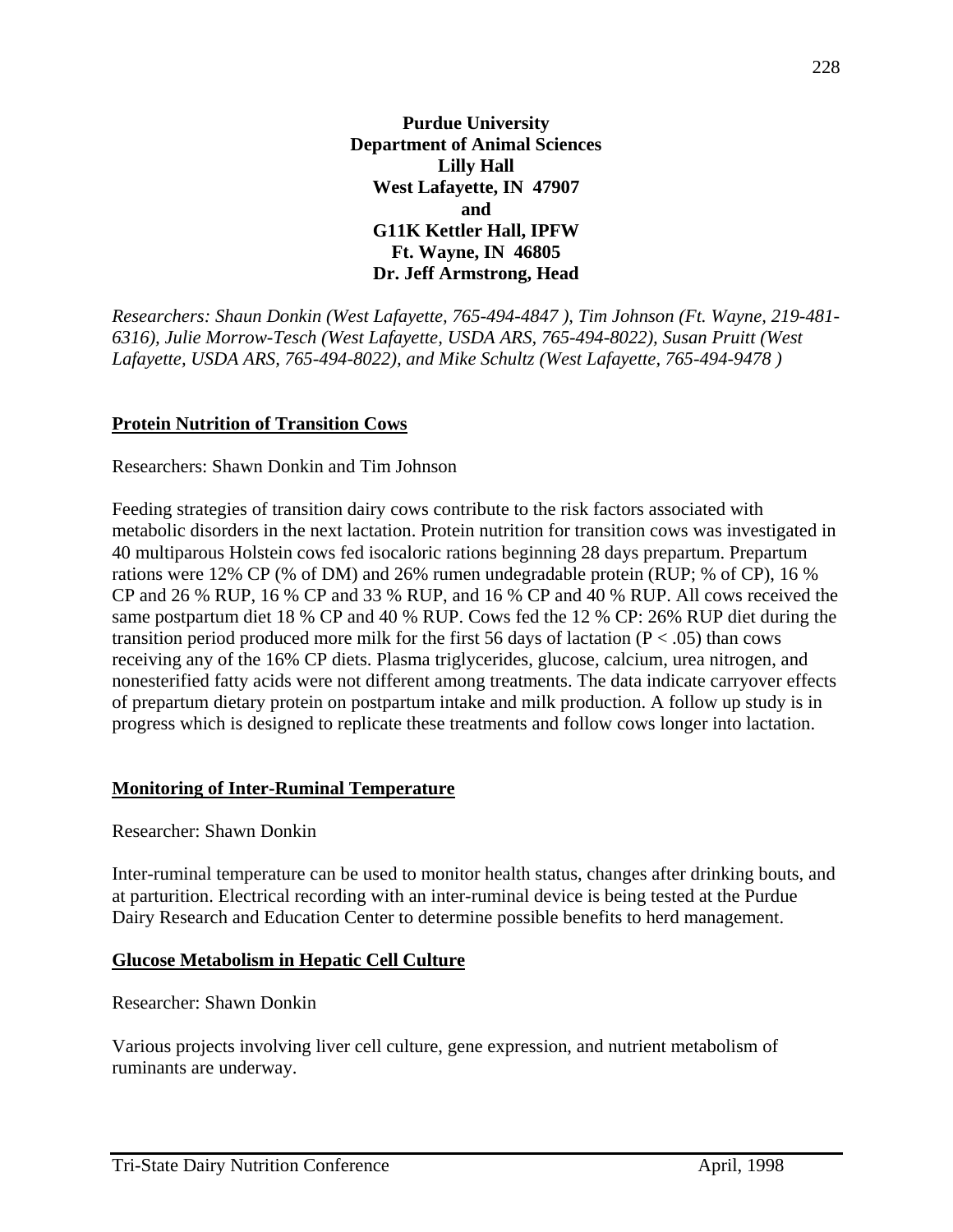## **Corn Silage Processing and Theoretical Length of Chop**

Researchers: Tim Johnson, Shawn Donkin, and Mike Schultz

Processing of corn silage with mechanical roller mills or corn crackers has been shown to improve starch digestibility and milk production of cows. Theoretical length of chop (TLC) widely recommended for non-processed silage is 3/8 inch. A study is currently underway at Purdue which is designed to answer two questions on how to maximize use of chopper and processor technology. Corn silage was chopped at 9 mm (3/8 inch) TLC and 17 mm (3/4 inch) TLC. These silages are being monitored for actual particle size and chemical composition. In a replicated 3 X 3 Latin square design, 12 cows are being fed these two silages, and the 17 mm silage is being fed at a greater inclusion rate. Milk and milk component production, rumen VFA, and chewing time are being measured to investigate possible benefit to longer chop length with processed silage. Silage from the 1997 crop was from a variety selected for increased fiber digestibility. We are hypothesizing that the greatest benefit to kernel processing and obtaining more effective fiber by increasing TLC could occur when feeding a high starch hybrid. In a continuation of the present study with the 1998 crop, an experiment will be designed to compare chop length and presence or absence of processing with a variety selected for grain yield and starch content.

## **Composting of Dairy Manure Solid Waste**

Researchers: Larry Underwood, Mark Hamilton, and Steve Hawkins

Composting of separated manure solids and fertilizer quality of the resulting digest has been demonstrated on the Purdue Dairy from 1995 to present. Manure is removed from the 200 cow freestall barn by a flushing system. A chopper pump mixes and elevates the waste stream to a manure solids separator with the capacity of 200 to 800 gallons per minute. Separated solids are placed in windrows approximately 5 ft. high, 10 ft wide, and 250 feet long. Solids are maintained at 40 to 65% moisture, 110 to 150o F, and 5 % oxygen. Water is added as needed and windrows turned to maintain these conditions. Compost is utilized on crop land using a crop nutrient management plan designed to meet phosphorus requirements and supplemented with nitrogen fertilizers as suggested by the Tri-State Fertilizer Handbook.

## **Tail Docking: Effects on Behavior and Animal Health and Well-Being**

Researchers: Julie Morrow-Tesch and Susan Pruitt

The USDA ARS Livestock Behavior Lab has completed a tail docking project with primiparous dairy cattle to study acute behavioral and physiological response to a rubber band tail docking procedure. Behavioral response to the presence of flies was studied with these cattle during the summer of 1997. These ARS scientists have also conducted a calf transportation stress study to determine the effects of electrolyte solutions and shipping stress on immune response.